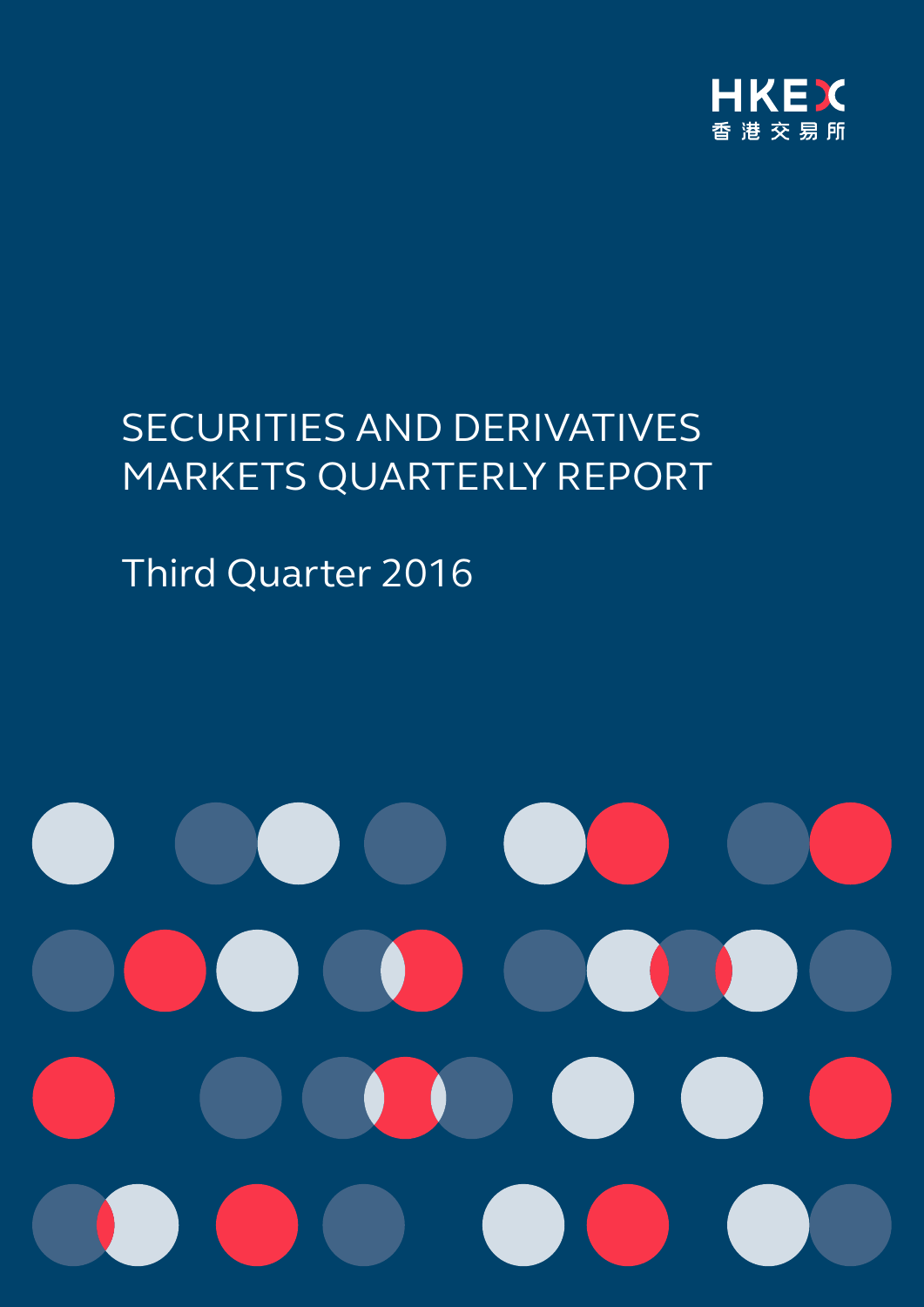# MARKET HIGHLIGHTS

#### **Main Board**

| <b>Highlights</b>                       | 3rd Quarter 2016   | 3rd Quarter 2015    |  |
|-----------------------------------------|--------------------|---------------------|--|
| No. of listed companies                 | 1,687              | 1,605               |  |
| No. of listed securities                | 8,816              | 10,009              |  |
| Equities                                |                    |                     |  |
| Ordinary shares                         | 1,688              | 1,606               |  |
| Preference shares                       | $\overline{7}$     | $\overline{7}$      |  |
| Warrants                                | 4,017              | 5,646               |  |
| Equity                                  | 11                 | 13                  |  |
| Derivative                              | 4,006              | 5,633               |  |
| Equity linked instrument                | $\mathbf 0$        | $\mathsf{O}\xspace$ |  |
| Callable bull/bear contracts            | 2,105              | 1,871               |  |
| Unit trusts/mutual funds                | 158                | 143                 |  |
| Debt securities                         | 841                | 736                 |  |
| No. of trading only stocks              |                    |                     |  |
| Nasdaq stocks                           | 6                  | 6                   |  |
| <b>iShares</b>                          | $\overline{2}$     | $\overline{2}$      |  |
|                                         |                    |                     |  |
| No. of trading days                     | 63                 | 63                  |  |
| Total turnover in value (HK\$ mil.) *   | 4,270,581.33       | 6,343,886.31        |  |
| Total turnover in shares (Mil. shs)     | 10,861,850.63      | 14,175,931.32       |  |
| Total number of trades (deals)          | 65,014,211         | 92,852,311          |  |
| Total market capitalisation (HK\$ mil.) | 25,317,548.47      | 22,965,987.58       |  |
| Average P/E ratio (times)               | 10.89              | 9.40                |  |
| Average dividend yield (%)              | 3.13               | 3.59                |  |
| Number of exchange participants         |                    |                     |  |
| - Trading                               | 547                | 505                 |  |
| - Non-trading                           | 36                 | 35                  |  |
| Turnover in value (HK\$ mil.)           |                    |                     |  |
| Highest                                 | 116,801.74 (09/09) | 235,970.30 (08/07)  |  |
| Lowest                                  | 47,192.40 (08/07)  | 63,691.03 (15/09)   |  |
| Turnover in shares (Mil. shs)           |                    |                     |  |
| Highest                                 | 216,736.38 (17/08) | 315,750.42 (06/07)  |  |
| Lowest                                  | 125,578.79 (15/09) | 154,178.41 (07/09)  |  |
| Total number of trades (deals)          |                    |                     |  |
| Highest                                 | 1,596,556 (09/09)  | 3,179,179 (08/07)   |  |
| Lowest                                  | 773,985 (08/07)    | 990,482 (14/08)     |  |

\* Included turnover value traded in non-HKD currency securities.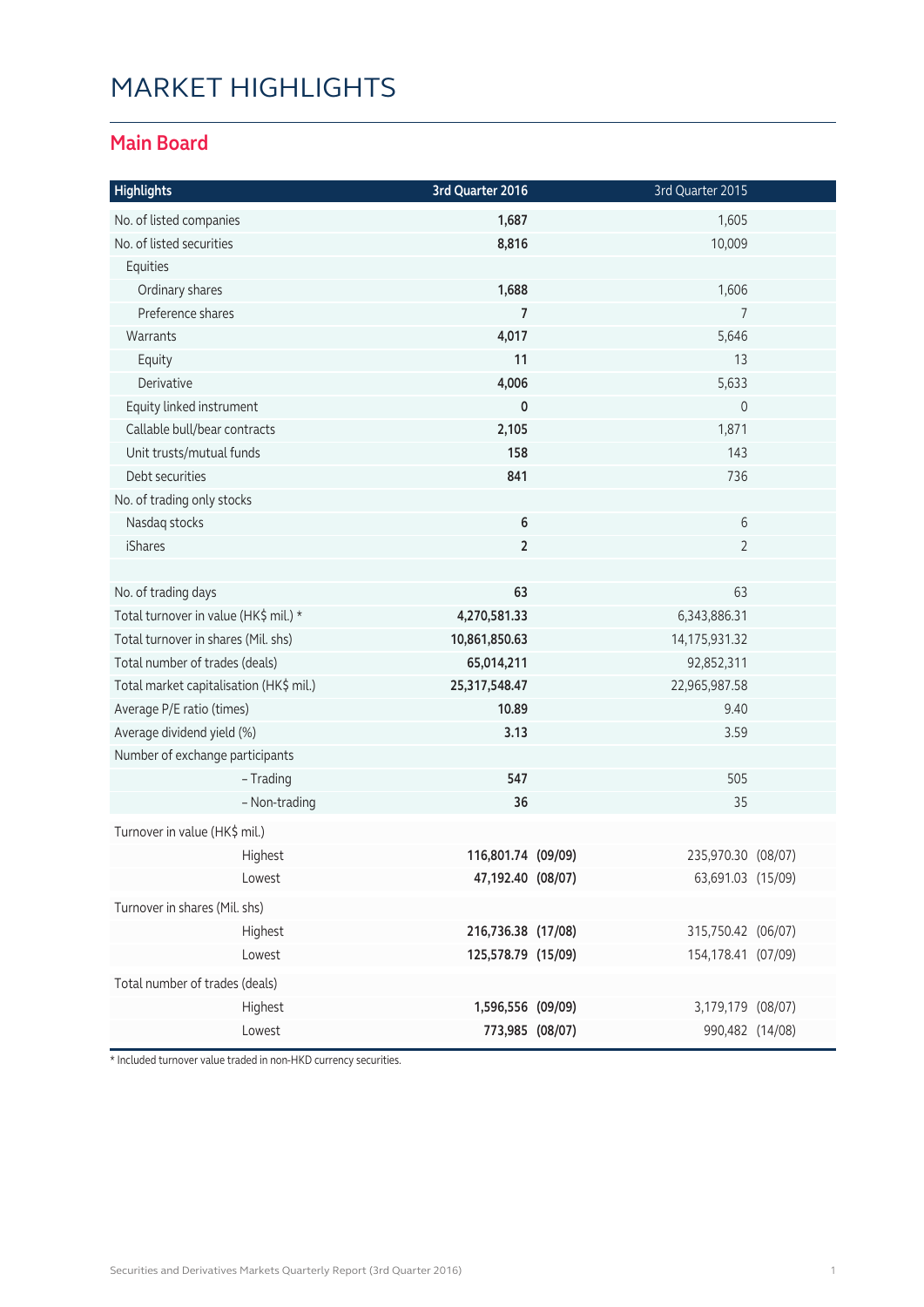# MARKET HIGHLIGHTS

### **Growth Enterprise Market (GEM)**

| <b>Highlights</b>                       | 3rd Quarter 2016  |                | 3rd Quarter 2015 |                |
|-----------------------------------------|-------------------|----------------|------------------|----------------|
| No. of listed companies                 | 243               |                | 211              |                |
| No. of listed securities                | 244               |                | 212              |                |
| Equities                                | 243               |                | 211              |                |
| Warrants                                | 1                 |                | 1                |                |
|                                         |                   |                |                  |                |
| No. of trading days                     | 63                |                | 63               |                |
| Total turnover in value (HK\$ mil.) *   | 32,623.29         |                | 51,374.04        |                |
| Total turnover in shares (Mil. shs)     | 136,066.45        |                | 138,270.91       |                |
| Total number of trades (deals)          | 1,028,462         | 1,382,669      |                  |                |
| Total market capitalisation (HK\$ mil.) | 277,457.32        | 224,157.68     |                  |                |
| Average P/E ratio (times)               | 62.27             | 68.53          |                  |                |
| Average dividend yield (%)              | 0.29              | 0.46           |                  |                |
| Turnover in value (HK\$ mil.)           |                   |                |                  |                |
| Highest                                 |                   | 821.94 (20/07) | 2,105.44 (06/07) |                |
| Lowest                                  |                   | 312.35 (29/08) |                  | 316.14 (04/09) |
| Turnover in shares (Mil. shs)           |                   |                |                  |                |
| Highest                                 | 11,868.50 (06/07) |                | 5,252.77 (06/07) |                |
| Lowest                                  |                   | 905.05 (15/09) | 1,077.71 (24/09) |                |
| Total number of trades (deals)          |                   |                |                  |                |
| Highest                                 |                   | 36,664 (06/07) |                  | 59,485 (06/07) |
| Lowest                                  |                   | 9,152 (15/09)  |                  | 9,884 (04/09)  |

\* Included turnover value traded in non-HKD currency securities.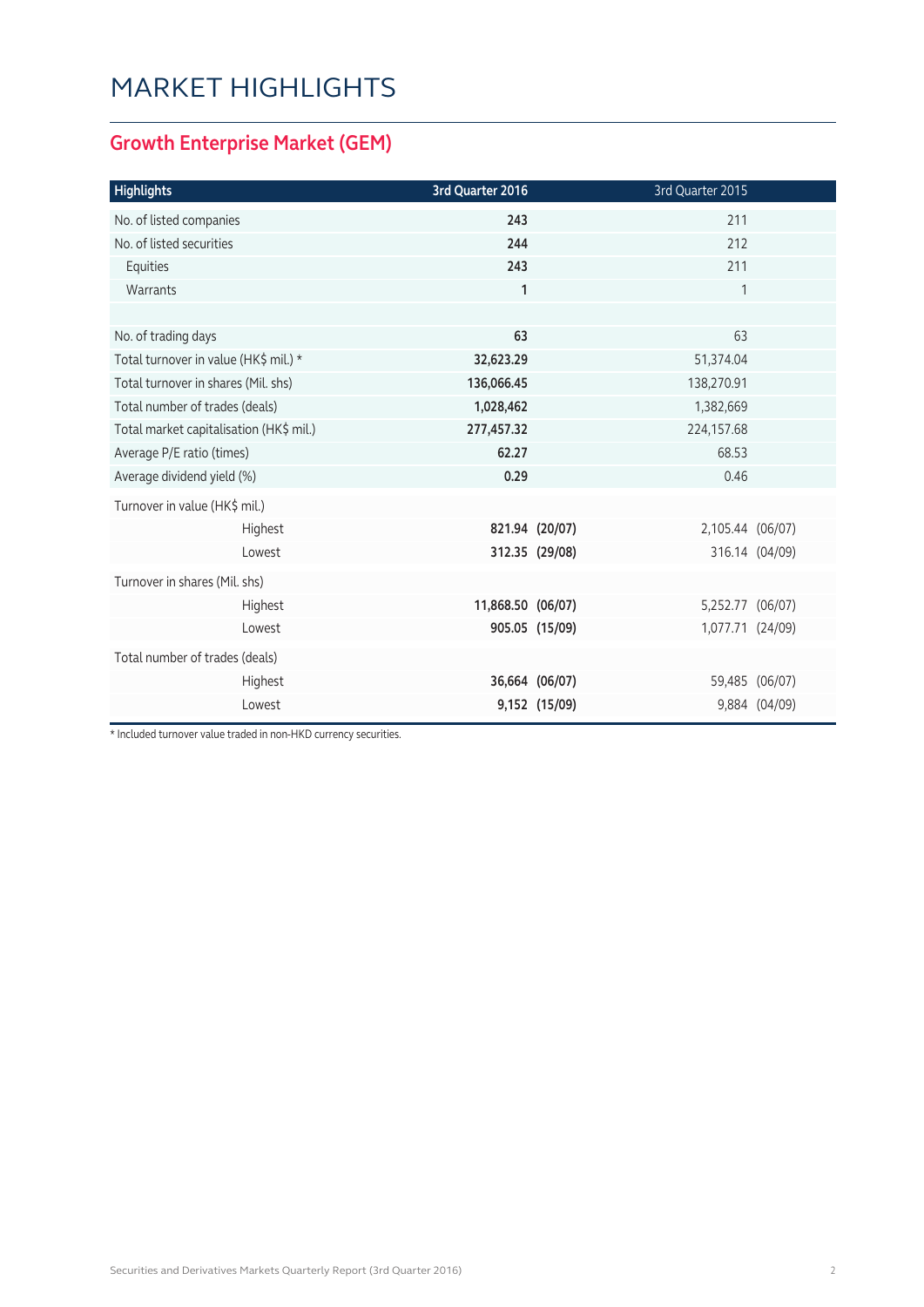# MARKET HIGHLIGHTS

### **Derivatives Market Highlights**

| <b>Highlights</b>                                          | 3rd Quarter 2016 | 3rd Quarter 2015 |
|------------------------------------------------------------|------------------|------------------|
| All futures and options products (excluding stock options) |                  |                  |
| No. of trading days                                        | 64.0             | 63.0             |
| Total contract volume                                      | 28,380,189       | 27,928,170       |
| Equity index products                                      | 28,250,195       | 27,662,011       |
| Equity products                                            | 42,071           | 170,322          |
| Interest rates products                                    | 0                | 13               |
| <b>RMB Currency Futures</b>                                | 77,153           | 86,580           |
| London Metal Mini Futures                                  | 10,770           | 9,244            |
| Average daily contract volume                              | 443,440          | 443,304          |
|                                                            |                  |                  |
| Total open interest as at the quarter end (contracts)      | 3,596,543        | 3,043,778        |
| Equity index products                                      | 3,558,388        | 3,010,043        |
| Equity products                                            | 4,040            | 17,768           |
| Interest rates products                                    | 0                | 3                |
| <b>RMB Currency Futures</b>                                | 33,886           | 15,645           |
| London Metal Mini Futures                                  | 229              | 319              |
|                                                            |                  |                  |
| <b>Stock options</b>                                       |                  |                  |
| No. of newly introduced stock options classes              | 0                | $\mathbf 0$      |
| No. of stock options as at the quarter end                 |                  |                  |
| Class                                                      | 84               | 82               |
| <b>Series</b>                                              | 27,834           | 33,116           |
| Total premium (HK\$ mil.)                                  | 8,985.98         | 22,706.73        |
| Call                                                       | 4,961.87         | 7,921.17         |
| Put                                                        | 4,024.10         | 14,785.56        |
| Average daily premium (HK\$ mil.)                          | 140.41           | 360.42           |
| Total contract volume                                      | 19,509,020       | 23,674,156       |
| Call                                                       | 10,098,596       | 11,329,178       |
| Put                                                        | 9,410,424        | 12,344,978       |
| Average daily contract volume                              | 304,828          | 375,780          |
| Total open interest as at the quarter end (contracts)      | 6,045,816        | 6,679,004        |
| Call                                                       | 2,914,668        | 3,203,591        |
| Put                                                        | 3,131,148        | 3,475,413        |
| Total number of trades                                     | 773,549          | 1,063,632        |
| Average daily number of trades                             | 12,087           | 16,883           |
| Total contracts exercised                                  | 1,889,025        | 2,975,292        |
| Average premium per contract (HK\$)                        | 460.61           | 959.14           |
| Average contract per trade (contracts)                     | 25               | 22               |
| Put volume/call volume                                     | 0.93             | 1.09             |
| Average daily contract volume/open interest                | 5.0%             | 5.6%             |
|                                                            |                  |                  |
| All futures and options products                           |                  |                  |
| Total contract volume                                      | 47,889,209       | 51,602,326       |
| Total open interest as at the quarter end (contracts)      | 9,642,359        | 9,722,782        |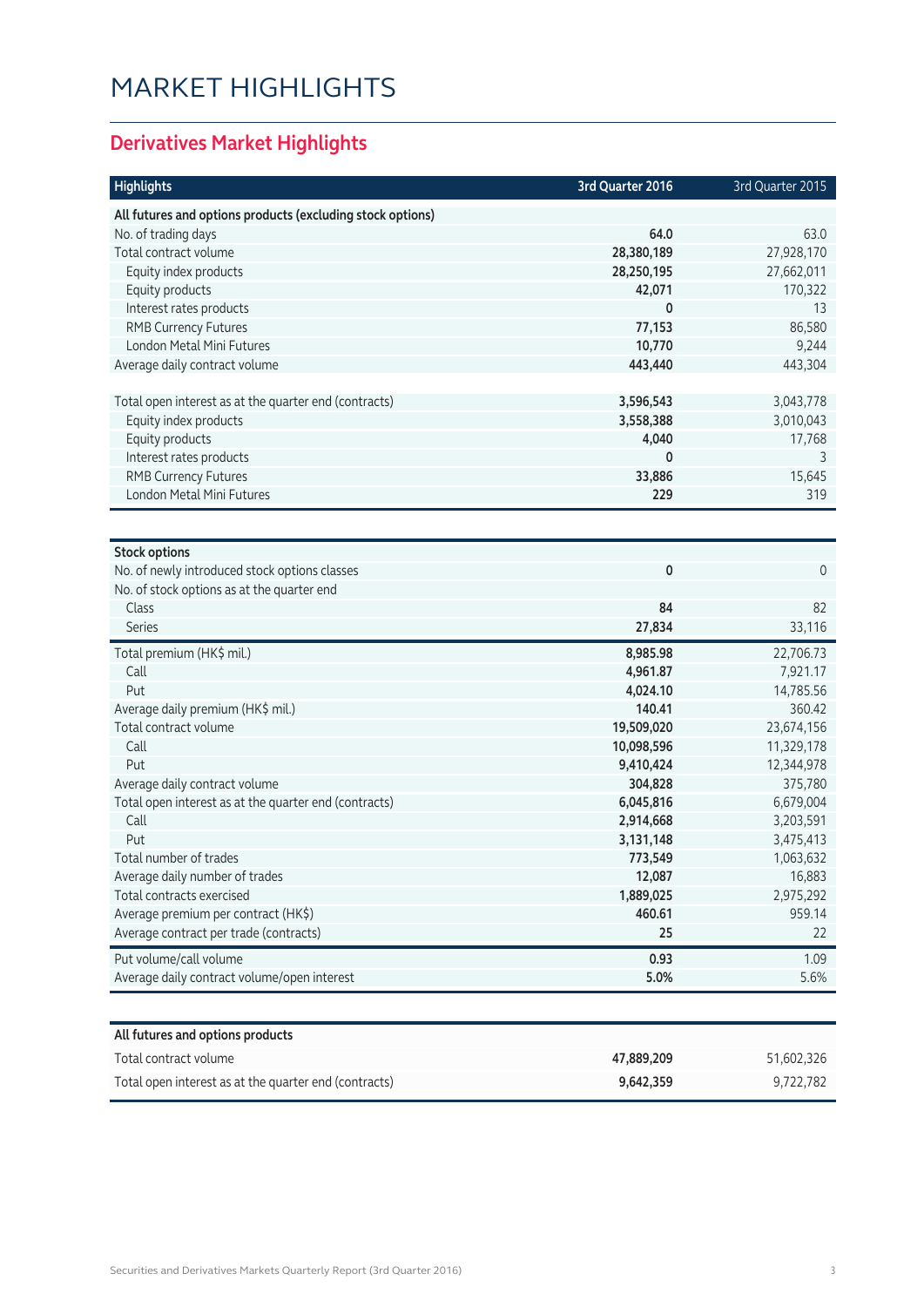#### **Clearing and Settlement Statistics**

| <b>Securities Market</b>                                                        | 3rd Quarter 2016 | 3rd Quarter 2015 |
|---------------------------------------------------------------------------------|------------------|------------------|
| Average Daily Exchange Trades Handled by CCASS                                  |                  |                  |
| - Number of trades                                                              | 1,047,611        | 1,449,054        |
| - Value of trades (HK\$bil.)                                                    | 68.2             | 98.7             |
| - Share quantity Involved (bil shares)                                          | 174.6            | 226.6            |
| Average Daily Settlement Instructions ("SIs") Settled by CCASS                  |                  |                  |
| - Number of SIs                                                                 | 82,516           | 101,225          |
| - Value of SIs (HK\$bil.)                                                       | 190.1            | 244.0            |
| - Share quantity involved (bil. Shares)                                         | 47.1             | 58.3             |
| Average Daily Investor SIs ("ISIs") Settled by CCASS                            |                  |                  |
| - Number of ISIs                                                                | 314              | 390              |
| - Value of ISIs (HK\$mil.)                                                      | 148.4            | 220.3            |
| - Share quantity involved (mil. shares)                                         | 62.0             | 193.1            |
| Average Daily Settlement Efficiency of CNS Stock Positions on Due Day (T+2) (%) | 99.91            | 99.93            |
| Average Daily Settlement Efficiency of CNS Stock Positions                      |                  |                  |
| on the Day following the Due Day (T+3) (%)                                      | 99.99            | 99.99            |
| Average Daily Buy-ins Executed on T+3                                           |                  |                  |
| - Number of brokers involved                                                    | 3                | 4                |
| - Number of buy-ins                                                             | 3                | 4                |
| - Value of buy-ins (HK\$mil)                                                    | 1.2              | 4.2              |
| Shares Deposited in the CCASS Depository *                                      |                  |                  |
| - Number of shares (bil shares)                                                 | 5,865.3          | 5,398.0          |
| - Percentage of total issued shares of the admitted securities                  | 74.21            | 74.44            |
| - Value of shares (HK\$bil)                                                     | 15,979.6         | 14,074.1         |
| - Percentage of the total market capitalisation of the admitted securities      | 57.22            | 56.13            |
| <b>Derivatives Market</b>                                                       |                  |                  |
| Open Interest                                                                   |                  |                  |
| - Equity Index Futures                                                          | 686,003          | 548,207          |
| - Stock Futures                                                                 | 4,040            | 17,768           |
| - Interest Rates Futures                                                        | 0                | 3                |
| - RMB Currency Futures                                                          | 33,886           | 15,645           |
| - London Metal Mini Futures                                                     | 229              | 319              |
| - Equity Index Options                                                          | 2,872,385        | 2,461,836        |
| - Stock Options                                                                 | 6,045,816        | 6,679,004        |
| <b>Cumulative Stock Options Exercised</b>                                       |                  |                  |
| - Share quantity involved (mil. shs)                                            | 1,863            | 3,703            |
| - Value of shares (HK\$bil.)                                                    | 34               | 67               |

Share quantity and market value of securities in non-HKD currency are included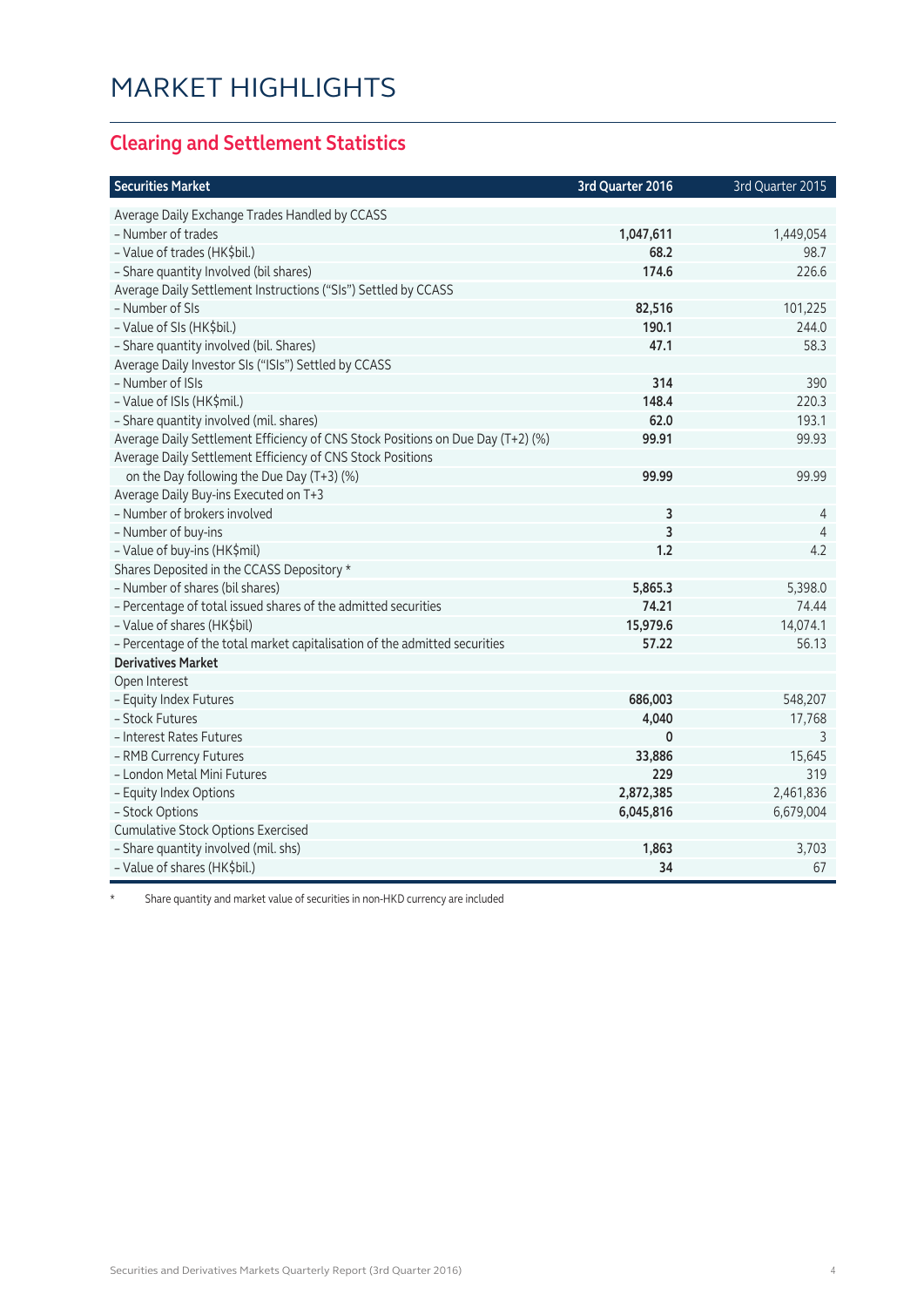### **Equity Turnover**

|      |                | <b>Share</b> | Value           |              |
|------|----------------|--------------|-----------------|--------------|
|      |                | (Mil. shs)   | (HK\$ mil.)     | No. of deals |
| 2015 | Q3             | 1,241,453.02 | 4, 136, 147. 76 | 73,808,111   |
|      | Q4             | 944,007.06   | 2,888,836.92    | 56, 185, 286 |
| 2016 | Q1             | 862,976.22   | 2,639,071.92    | 55,813,607   |
|      | Q <sub>2</sub> | 781,041.26   | 2,563,892.49    | 50,058,306   |
|      | Q <sub>3</sub> | 822,456.65   | 2,993,023.85    | 52,694,671   |

### **Equity Trading Statistics**

|      |                | No. of<br>trading days | <b>Average daily</b><br>turnover (HK\$ mil.) | Average<br>value per deal |
|------|----------------|------------------------|----------------------------------------------|---------------------------|
| 2015 | Q3             | 63                     | 65,653.14                                    | 56,039                    |
|      | Q4             | 63                     | 45,854.55                                    | 51,416                    |
| 2016 | Q1             | 59                     | 44,730.03                                    | 47,284                    |
|      | Q <sub>2</sub> | 62                     | 41,353.10                                    | 51,218                    |
|      | Q3             | 63                     | 47,508.32                                    | 56,799                    |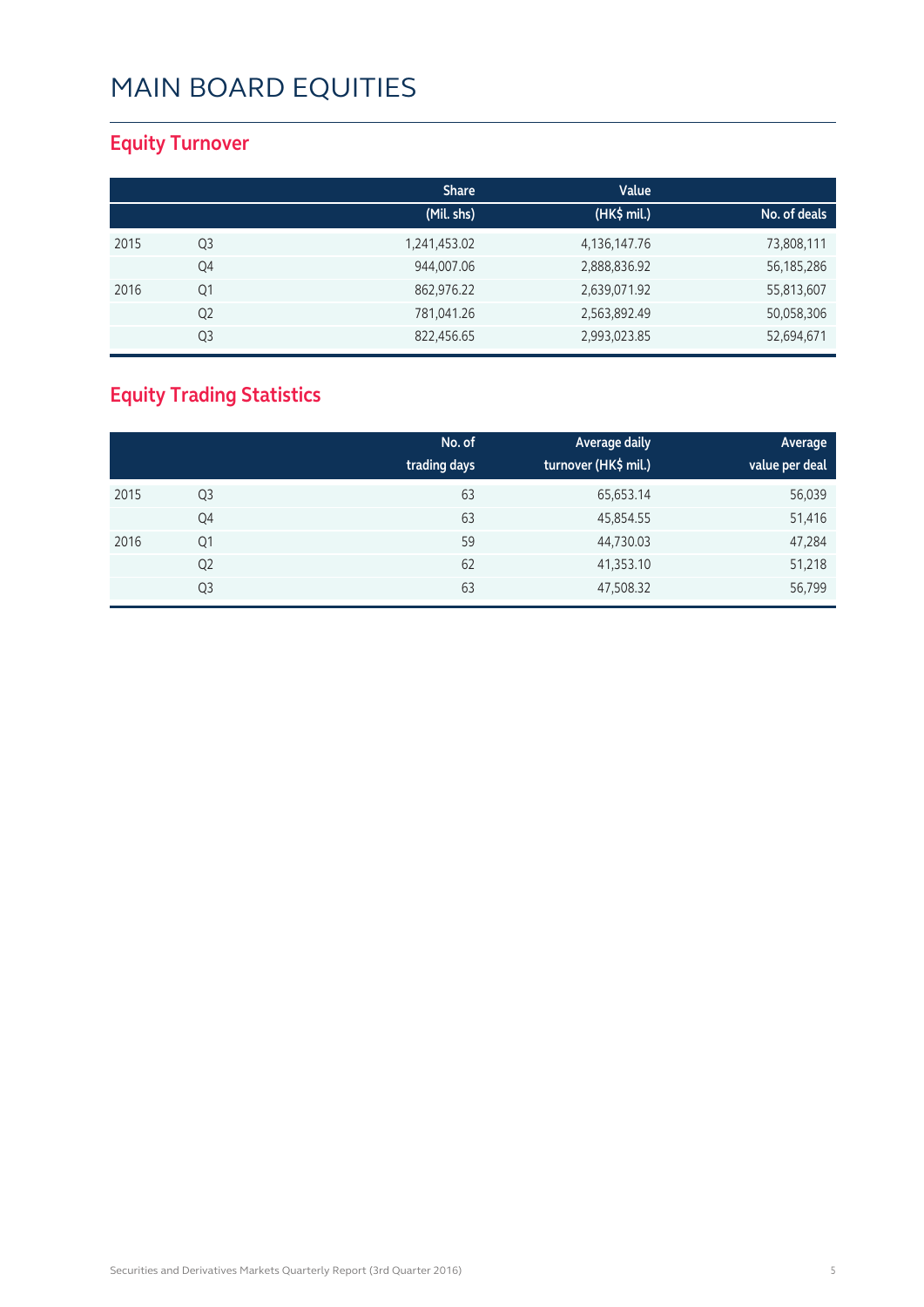#### **20 Most Advanced Stocks**

for 3rd quarter 2016

|                | <b>Closing price</b> |                        |                 |                 |                          |
|----------------|----------------------|------------------------|-----------------|-----------------|--------------------------|
| Rank           | Code                 | <b>Stock</b>           | End of Sep 2016 | End of Jun 2016 | % up                     |
|                | 00572                | <b>CENT WEALTH FIN</b> | 0.860           | 0.211           | 307.58                   |
| $\overline{2}$ | 00975                | MONGOL MINING          | 0.315           | 0.091           | 246.15                   |
| 3              | 01733                | E-COMMODITIES          | 0.770           | 0.260           | 196.15                   |
| 4              | 01191                | YUESHOU ENV            | 0.380           | 0.153           | 148.37                   |
| 5              | 00612                | CHINA INV FUND         | 0.710           | 0.300           | 136.67                   |
| 6              | 00015                | <b>VANTAGE INT'L</b>   | 1.420           | 0.620           | 129.03                   |
| 7              | 00519                | <b>APPLIED DEV</b>     | 0.820           | 0.360           | 127.78                   |
| 8              | 02623                | ADD NEW ENERGY         | 0.270           | 0.119           | 126.89                   |
| 9              | 00557                | <b>CITY E-SOLUTION</b> | 5.400           | 2.400           | 125.00                   |
| 10             | 00918                | <b>TAKSON HOLDINGS</b> | 0.970           | 0.440           | 120.45                   |
| 11             | 01462                | <b>GOLD-FIN HLDG</b>   | 12.080          | 5.480           | 120.44                   |
| 12             | 02198                | <b>CHINA SANJIANG</b>  | 2.240           | 1.024           | 118.75<br>$\overline{A}$ |
| 13             | 03882                | <b>SKYLIGHT HLDG</b>   | 1.830           | 0.880           | 107.95                   |
| 14             | 01478                | Q TECH                 | 3.220           | 1.590           | 102.52                   |
| 15             | 00921                | <b>HISENSE KELON</b>   | 7.160           | 3.540           | 102.26                   |
| 16             | 00381                | KIU HUNG INT'L         | 0.104           | 0.052           | 100.00                   |
| 17             | 00642                | <b>PALADIN PREF</b>    | 0.620           | 0.310           | 100.00                   |
| 18             | 00556                | PAN ASIA ENVIRO        | 1.790           | 0.900           | 98.89                    |
| 19             | 01121                | BAOFENGMODERN          | 1.300           | 0.660           | 96.97                    |
| 20             | 00283                | <b>GOLDIN PPT</b>      | 6.070           | 3.140           | 93.31                    |
|                |                      |                        |                 |                 |                          |

A Adjusted

#### **20 Most Declined Stocks**

for 3rd quarter 2016

|                |       |                        |                 | <b>Closing price</b>    |          |  |
|----------------|-------|------------------------|-----------------|-------------------------|----------|--|
| Rank           | Code  | <b>Stock</b>           | End of Sep 2016 | End of Jun 2016         | % down   |  |
| 1              | 03823 | <b>TECH PRO</b>        | 0.178           | 2.510                   | $-92.91$ |  |
| $\overline{2}$ | 01421 | KINGBO STRIKE          | 0.445           | 2.950                   | $-84.92$ |  |
| 3              | 01190 | <b>BOLINA</b>          | 0.350           | 2.080                   | $-83.17$ |  |
| 4              | 00362 | C ZENITH CHEM          | 0.082           | 0.260                   | $-68.46$ |  |
| 5              | 00204 | CHINA INV DEV          | 0.038           | 0.109                   | $-65.14$ |  |
| 6              | 00997 | <b>CHINLINK INTL</b>   | 0.118           | 0.330                   | $-64.24$ |  |
| 7              | 00648 | WAH YAN HFAI TH        | 0.056           | 0.155                   | $-63.87$ |  |
| 8              | 01520 | RUNWAY GLOBAL          | 0.560           | 1.430                   | $-60.84$ |  |
| 9              | 01130 | <b>CHINA ENV RES</b>   | 0.245           | 0.570                   | $-57.02$ |  |
| 10             | 01380 | C KINGSTONE-NEW        | 0.365           | $\overline{A}$<br>0.790 | $-53.80$ |  |
| 11             | 01143 | CH HCARE ENT           | 0.139           | 0.290                   | $-52.07$ |  |
| 12             | 00444 | SINCEREWATCH HK        | 0.201           | 0.415                   | $-51.57$ |  |
| 13             | 01192 | <b>TITAN PETROCHEM</b> | 0.102           | 0.210                   | $-51.43$ |  |
| 14             | 00901 | <b>EAGLERIDE INV</b>   | 0.405           | 0.820                   | $-50.61$ |  |
| 15             | 00897 | WAI YUEN TONG          | 0.395           | 0.770<br>$\overline{A}$ | $-48.70$ |  |
| 16             | 00915 | <b>DAOHE GLOBAL</b>    | 3.250           | 6.300<br>A              | $-48.41$ |  |
| 17             | 00080 | <b>CNEWECON FUND</b>   | 0.420           | 0.805<br>A              | $-47.83$ |  |
| 18             | 01150 | <b>MILAN STATION</b>   | 0.410           | 0.750                   | $-45.33$ |  |
| 19             | 06896 | <b>GOLDEN THROAT</b>   | 3.950           | 7.100                   | $-44.37$ |  |
| 20             | 00404 | <b>HSIN CHONG GP</b>   | 0.420           | 0.750                   | $-44.00$ |  |

A Adjusted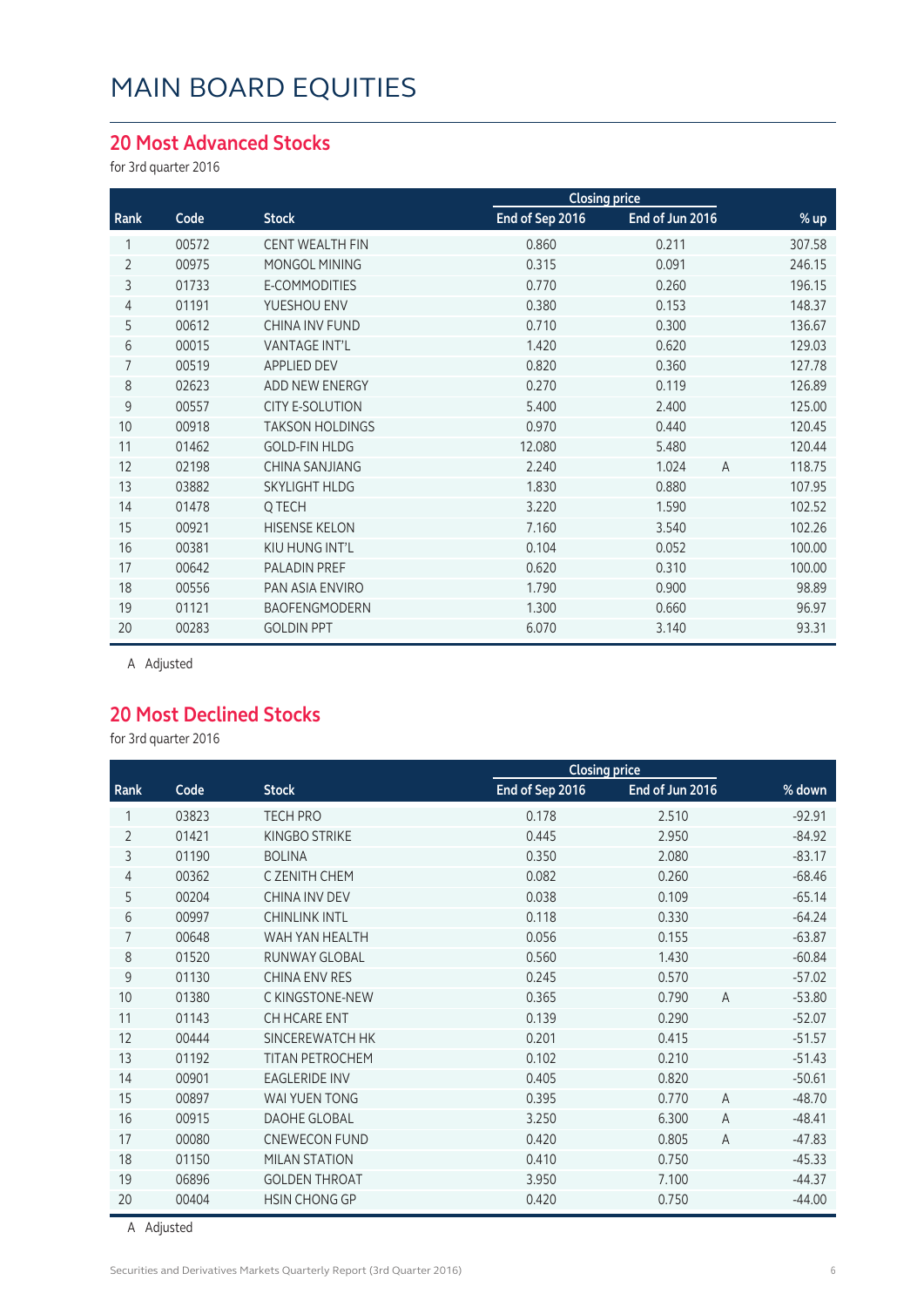### **20 Most Active Stocks by Value**

for 3rd quarter 2016

| Rank           | Code  | <b>Stock</b>         | Turnover (HK\$ mil.) | % of total |
|----------------|-------|----------------------|----------------------|------------|
| 1              | 00700 | <b>TENCENT</b>       | 176,736.87           | 5.90       |
| $\overline{2}$ | 00939 | CCB                  | 114,778.69           | 3.83       |
| 3              | 00005 | <b>HSBC HOLDINGS</b> | 99,553.03            | 3.33       |
| 4              | 02318 | PING AN              | 94,443.61            | 3.16       |
| 5              | 01398 | <b>ICBC</b>          | 92,320.16            | 3.08       |
| 6              | 00941 | <b>CHINA MOBILE</b>  | 84,586.72            | 2.83       |
| $\overline{7}$ | 00388 | <b>HKEX</b>          | 69,586.97            | 2.32       |
| 8              | 03988 | <b>BANK OF CHINA</b> | 65,450.74            | 2.19       |
| 9              | 02628 | CHINA LIFE           | 64,379.14            | 2.15       |
| 10             | 01299 | <b>AIA</b>           | 58,655.13            | 1.96       |
| 11             | 00001 | <b>CKH HOLDINGS</b>  | 37,416.36            | 1.25       |
| 12             | 00016 | <b>SHK PPT</b>       | 37,137.92            | 1.24       |
| 13             | 01928 | SANDS CHINA LTD      | 36,988.48            | 1.24       |
| 14             | 00688 | CHINA OVERSEAS       | 35,426.54            | 1.18       |
| 15             | 00883 | <b>CNOOC</b>         | 33,510.43            | 1.12       |
| 16             | 00027 | <b>GALAXY ENT</b>    | 30,077.06            | 1.00       |
| 17             | 00762 | CHINA UNICOM         | 29,284.28            | 0.98       |
| 18             | 00386 | SINOPEC CORP         | 28,148.24            | 0.94       |
| 19             | 00857 | PETROCHINA           | 25,952.39            | 0.87       |
| 20             | 00175 | <b>GEELY AUTO</b>    | 25,190.89            | 0.84       |
| Total          |       |                      | 1,239,623.65         | 41.42      |

#### **20 Most Active Stock by Shares**

for 3rd quarter 2016

| Rank           | Code  | <b>Stock</b>           | Turnover (Mil. shs) | % of total |
|----------------|-------|------------------------|---------------------|------------|
| 1              | 00261 | <b>CCT LAND</b>        | 28,073.28           | 3.41       |
| $\overline{2}$ | 03823 | <b>TECH PRO</b>        | 25,985.60           | 3.16       |
| 3              | 00939 | CCB                    | 20,362.75           | 2.48       |
| 4              | 01398 | <b>ICBC</b>            | 19,450.41           | 2.36       |
| 5              | 03988 | <b>BANK OF CHINA</b>   | 19,105.73           | 2.32       |
| 6              | 00061 | <b>NORTH ASIA RES</b>  | 16,493.81           | 2.01       |
| $\overline{7}$ | 00981 | <b>SMIC</b>            | 14,983.71           | 1.82       |
| 8              | 00364 | PING SHAN TEA          | 10,381.57           | 1.26       |
| 9              | 00911 | <b>QIANHAI HEALTH</b>  | 10,063.11           | 1.22       |
| 10             | 00619 | SOUTH CHINA FIN        | 8,587.95            | 1.04       |
| 11             | 01288 | ABC                    | 7,794.55            | 0.95       |
| 12             | 00651 | CHI OCEAN IND          | 7,608.29            | 0.93       |
| 13             | 01192 | TITAN PETROCHEM        | 6,760.42            | 0.82       |
| 14             | 00648 | WAH YAN HEALTH         | 6,459.89            | 0.79       |
| 15             | 00204 | <b>CHINA INV DEV</b>   | 6,219.43            | 0.76       |
| 16             | 00493 | <b>GOME</b>            | 5,934.54            | 0.72       |
| 17             | 03800 | <b>GCL-POLY ENERGY</b> | 5,912.08            | 0.72       |
| 18             | 02233 | WESTCHINACEMENT        | 5,468.97            | 0.66       |
| 19             | 01143 | CH HCARE ENT           | 5,046.20            | 0.61       |
| 20             | 00386 | SINOPEC CORP           | 5,037.55            | 0.61       |
| Total          |       |                        | 235,729.85          | 28.66      |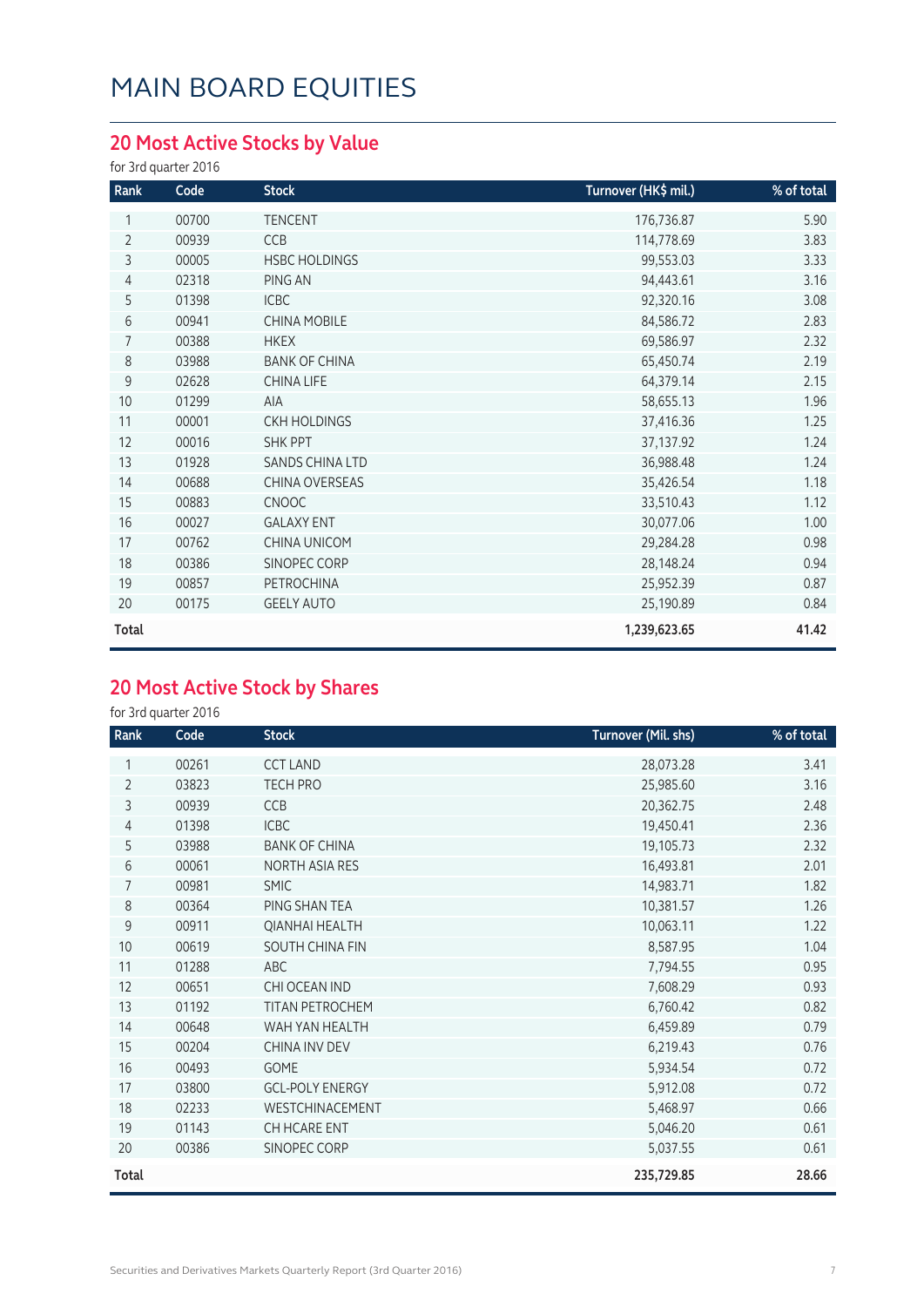#### **Market Capitalisation of listed companies for Main Board**

|      |                | HK\$ mil.        |
|------|----------------|------------------|
| 2015 | Q3             | 22,965,987.58    |
|      | Q4             | 24,425,554.96    |
| 2016 | O1             | 23, 195, 583. 34 |
|      | Q <sub>2</sub> | 22,796,551.70    |
|      | Q3             | 25,317,548.47    |

### **Market Capitalisation by Hang Seng Industry Classification System\* – Main Board**

Quarter-end figures



\* Hang Seng Industry Classification System (HSICS) is provided by Hang Seng Indexes Company Limited. Note: New Hang Seng Industry Classification System took effect on 9 September 2013.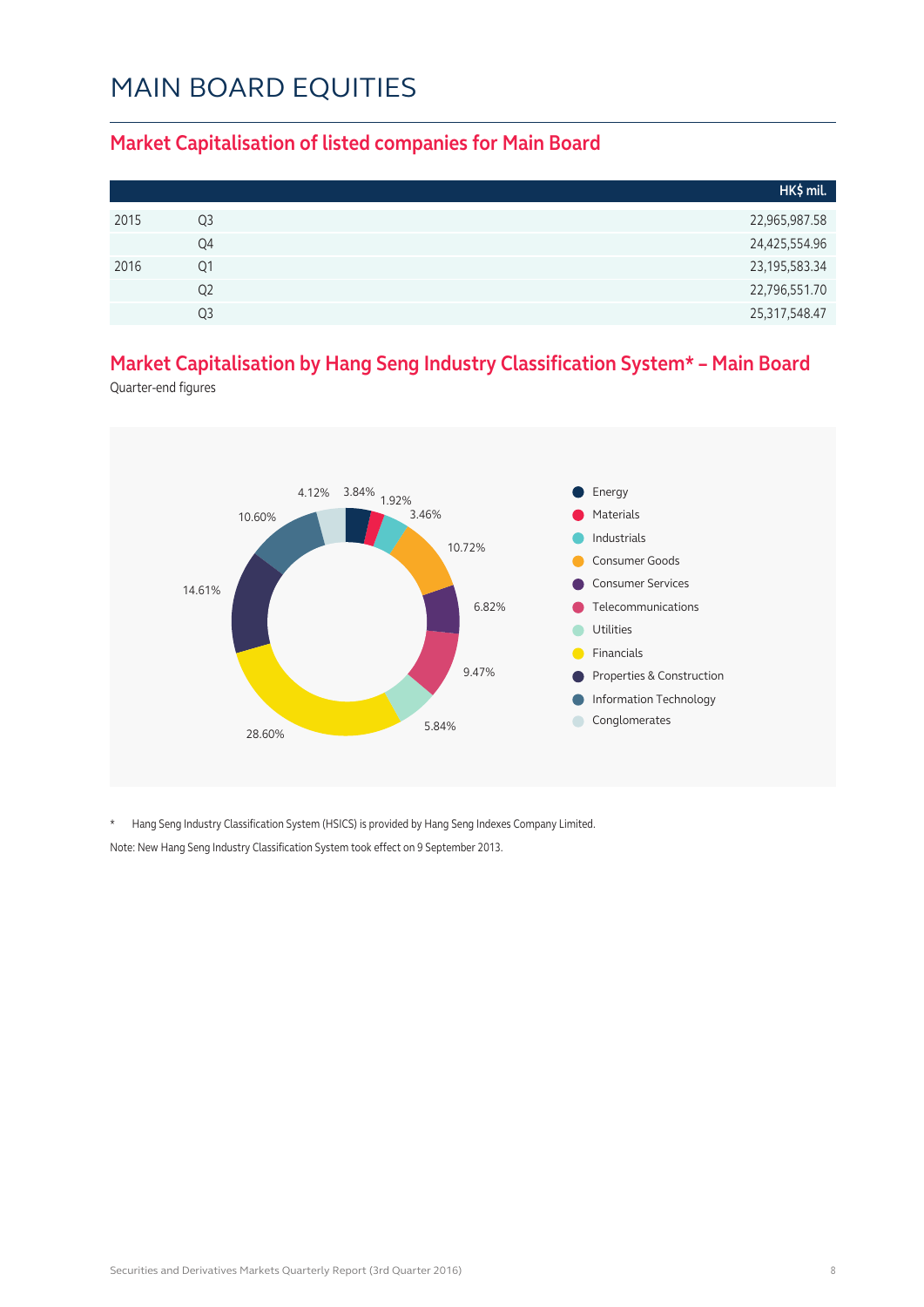#### **50 Leading Companies by Market Capitalisation**

as at the 3rd quarter end 2016

|                     |       |                                                         | <b>Market capitalisation</b> |                    |
|---------------------|-------|---------------------------------------------------------|------------------------------|--------------------|
| Rank                | Code  | Company                                                 | (HK\$ mil.)                  | % of market total  |
| 1                   | 00700 | Tencent Holdings Ltd.                                   | 2,016,351.33                 | 7.96               |
| 2                   | 00941 | China Mobile Ltd.                                       | 1,921,624.07                 | 7.59               |
| 3                   | 00939 | China Construction Bank Corporation - H Shares          | 1,382,399.59                 | 5.46               |
| 4                   | 00005 | <b>HSBC Holdings plc</b>                                | 1,146,744.53                 | 4.53               |
| 5                   | 01299 | AIA Group Ltd.                                          | 621,408.82                   | 2.45               |
| 6                   | 00883 | CNOOC Ltd.                                              | 429,508.53                   | 1.70               |
| 7                   | 01398 | Industrial and Commercial Bank of China Ltd. - H Shares | 420,951.12                   | 1.66               |
| 8                   | 00001 | CK Hutchison Holdings Ltd.                              | 380,564.30                   | 1.50               |
| $\mathsf 9$         | 02378 | Prudential plc *                                        |                              | 352,308.69<br>N.A. |
| 10                  | 00016 | Sun Hung Kai Properties Ltd.                            | 339,022.80                   | 1.34               |
| 11                  | 00267 | CITIC Ltd.                                              | 321,738.30                   | 1.27               |
| 12                  | 02318 | Ping An Insurance (Group) Co. of China Ltd. - H Shares  | 299,392.59                   | 1.18               |
| 13                  | 03988 | Bank of China Ltd. - H Shares                           | 296,022.86                   | 1.17               |
| 14                  | 00688 | China Overseas Land & Investment Ltd.                   | 288,148.10                   | 1.14               |
| 15                  | 00805 | Glencore plc *                                          |                              | 281,184.20<br>N.A. |
| 16                  | 02388 | BOC Hong Kong (Holdings) Ltd.                           | 277,006.84                   | 1.09               |
| 17                  | 01928 | Sands China Ltd.                                        | 271,562.29                   | 1.07               |
| 18                  | 00011 | Hang Seng Bank Ltd.                                     | 264,790.22                   | 1.05               |
| 19                  | 00066 | MTR Corporation Ltd.                                    | 251,944.75                   | 1.00               |
| 20                  | 00388 | Hong Kong Exchanges and Clearing Ltd.                   | 249,516.94                   | 0.99               |
| 21                  | 00762 | China Unicom (Hong Kong) Ltd.                           | 222,947.32                   | 0.88               |
| 22                  | 01113 | Cheung Kong Property Holdings Ltd.                      | 217,655.19                   | 0.86               |
| 23                  | 00945 | Manulife Financial Corporation *                        |                              | 211,503.05<br>N.A. |
| 24                  | 03328 | Bank of Communications Co., Ltd. - H Shares             | 206,920.11                   | 0.82               |
| 25                  | 02888 | <b>Standard Chartered PLC</b>                           | 204,722.47                   | 0.81               |
| 26                  | 00002 | CLP Holdings Ltd.                                       | 202,495.01                   | 0.80               |
| 27                  | 00003 | Hong Kong and China Gas Co. Ltd., The                   | 186,177.50                   | 0.74               |
| 28                  | 01038 | Cheung Kong Infrastructure Holdings Ltd.                | 176,800.09                   | 0.70               |
| 29                  | 00004 | Wharf (Holdings) Ltd., The                              | 171,146.65                   | 0.68               |
| 30                  | 00012 | Henderson Land Development Co. Ltd.                     | 167,320.66                   | 0.66               |
| 31                  | 00006 | Power Assets Holdings Ltd.                              | 161,350.18                   | 0.64               |
| 32                  | 01109 | China Resources Land Ltd.                               | 149,708.29                   | 0.59               |
| 33                  | 02628 | China Life Insurance Co. Ltd. - H Shares                | 148,823.50                   | 0.59               |
| 34                  | 00386 | China Petroleum & Chemical Corporation - H Shares       | 144,150.93                   | 0.57               |
| 35                  | 01972 | Swire Properties Ltd.                                   | 132,795.00                   | 0.52               |
| 36                  | 00027 | Galaxy Entertainment Group Ltd.                         | 124,651.21                   | 0.49               |
| 37                  | 00019 | Swire Pacific Ltd.                                      | 120,797.88                   | 0.48               |
| 38                  | 00857 | PetroChina Co. Ltd. - H Shares                          | 107,393.40                   | 0.42               |
| 39                  | 01288 | Agricultural Bank of China Ltd. - H Shares              | 102,052.89                   | 0.40               |
| 40                  | 00656 | Fosun International Ltd.                                | 100,245.72                   | 0.40               |
| 41                  | 02018 | AAC Technologies Holdings Inc.                          | 95,722.60                    | 0.38               |
| 42                  | 00017 | New World Development Co. Ltd.                          | 94,672.68                    | 0.37               |
| 43                  | 00020 | Wheelock and Co. Ltd.                                   | 93,071.48                    | 0.37               |
| $44$                | 01658 | Postal Savings Bank of China Co., Ltd. - H Shares       | 93,043.24                    | 0.37               |
| 45                  | 00288 | WH Group Ltd.                                           | 91,406.15                    | 0.36               |
| 46                  | 02007 | Country Garden Holdings Co. Ltd.                        | 90,842.40                    | 0.36               |
| 47                  | 03968 | China Merchants Bank Co., Ltd. - H Shares               | 89,706.21                    | 0.35               |
| 48                  | 00083 | Sino Land Co. Ltd.                                      | 84,574.38                    | 0.33               |
| 49                  | 00023 | Bank of East Asia, Ltd., The                            | 84,396.66                    | 0.33               |
| 50                  | 06823 | HKT Ltd.                                                | 82,683.43                    | 0.33               |
| Total               |       |                                                         | 15,126,971.22                | 59.75              |
| <b>Market Total</b> |       |                                                         | 25,317,548.47                | 100.00             |

Notes:

\* not included in Market Total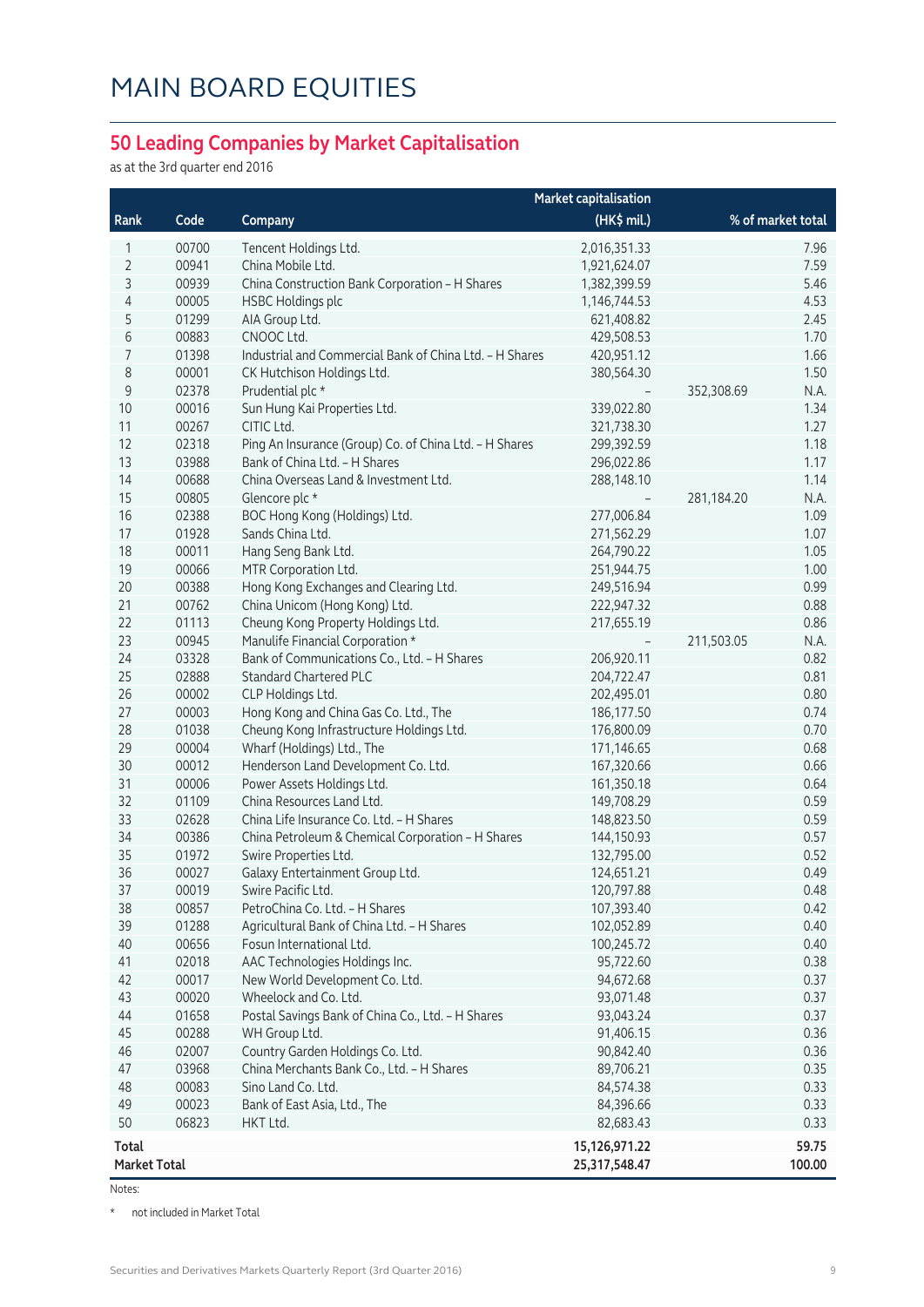#### **Short Selling (value)**

|      |    | Short selling turnover (HK\$ mil.) | Market turnover (HK\$ mil.) * | % of market total |
|------|----|------------------------------------|-------------------------------|-------------------|
| 2015 | Q3 | 673,434.03                         | 6,395,260.35                  | 10.53             |
|      | Q4 | 467,982.84                         | 4,529,285.89                  | 10.33             |
| 2016 | Q1 | 529,347.58                         | 4,288,073.96                  | 12.34             |
|      | Q2 | 488,227.56                         | 3,881,459.36                  | 12.58             |
|      | Q3 | 490,674.64                         | 4,303,204.62                  | 11.40             |

**Included Market total for Main Board and GEM** 

#### **Short Selling (share)**

| % of market total |
|-------------------|
| 0.45              |
| 0.34              |
| 0.42              |
| 0.45              |
| 0.49              |
|                   |

Included Market total for Main Board and GEM

#### **New Listing Companies Statistics**

|      |                | No. of newly<br>listed companies | No. of companies<br>transferred from GEM * | <b>Funds raised</b><br>(HK\$ mil.) <sup>#</sup> |
|------|----------------|----------------------------------|--------------------------------------------|-------------------------------------------------|
| 2015 | Q3             | 19                               |                                            | 26,086.55                                       |
|      | Q4             | 39                               |                                            | 105,769.28                                      |
| 2016 | Q1             | 13                               |                                            | 29,916.67                                       |
|      | Q <sub>2</sub> | 11                               | 0                                          | 12,489.33                                       |
|      | Q3             | 22                               | C                                          | 90,079.45                                       |

Included only the transfers of listing from GEM to Main Board pursuant to the revised Rule 9.24 of GEM Listing Rules and to the new Chapter 9A of the Main Board Listing Rules effective from 1 July 2008

All funds raised are attributed to the initial public offers of newly listed companies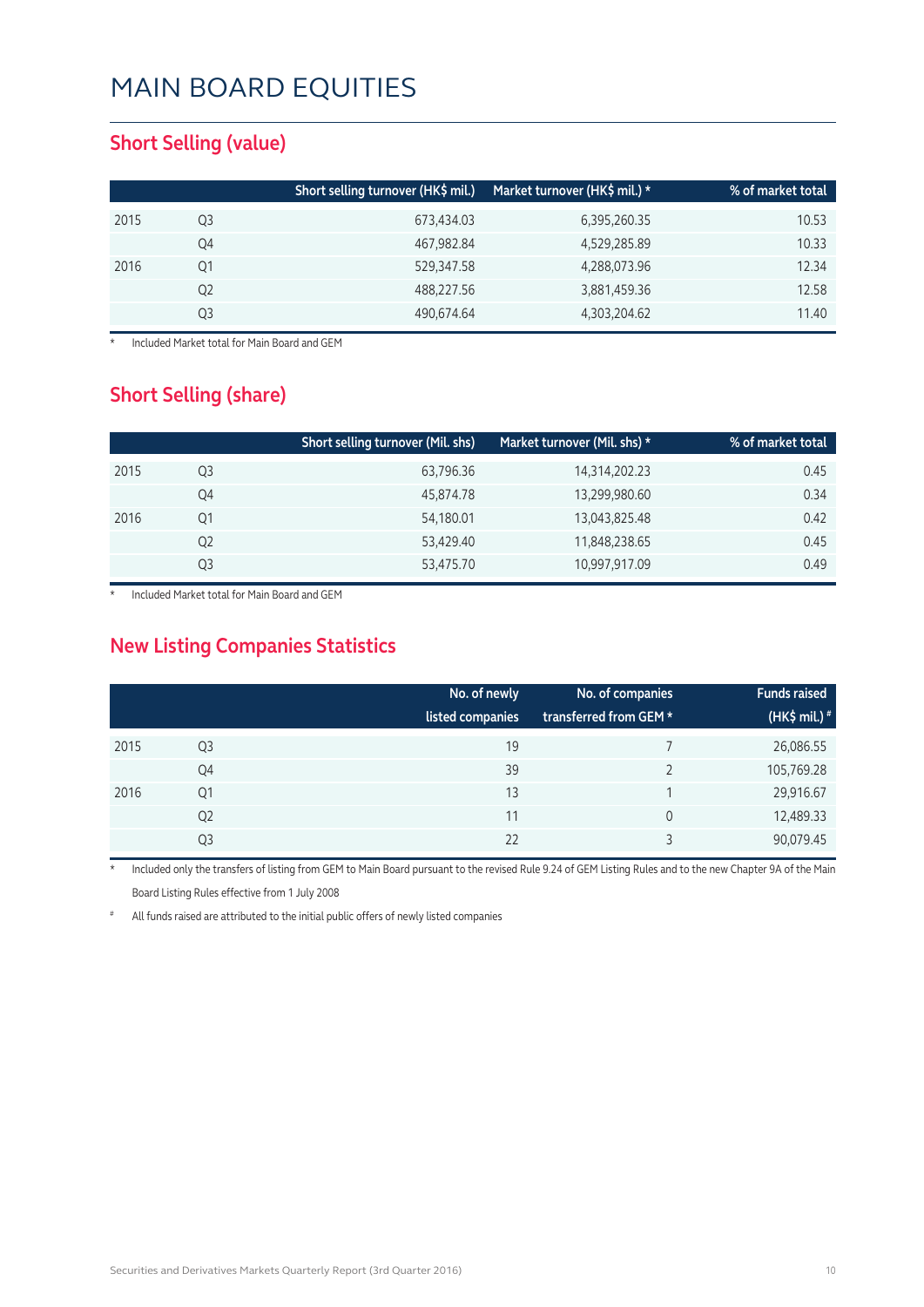#### **Newly Listed Companies**

for 3rd quarter 2016

| Code  | <b>Company name</b>                                        | <b>Listing date</b> |                | No. of issued shares Funds raised (HK\$ mil.) |
|-------|------------------------------------------------------------|---------------------|----------------|-----------------------------------------------|
| 01549 | Ever Harvest Group Holdings Ltd.                           | 2016/07/06          | 1,400,000,000  | 110.25                                        |
| 03958 | DFZQ - H Shares                                            | 2016/07/08          | 1,027,080,000  | 8,370.70                                      |
| 01583 | Qinqin Foodstuffs Group (Cayman) Co. Ltd.                  | 2016/07/08          | 475,696,557    |                                               |
| 01606 | China Development Bank Financial Leasing Co., Ltd. - H Shs | 2016/07/11          | 3,456,618,000  | 6,284.76                                      |
| 01586 | China Leon Inspection Holding Ltd.                         | 2016/07/12          | 400,000,000    | 98.00                                         |
| 02869 | Greentown Service Group Co. Ltd.                           | 2016/07/12          | 2,777,776,000  | 1,779.94                                      |
| 01573 | China Unienergy Group Ltd.                                 | 2016/07/13          | 718,000,000    | 212.40                                        |
| 01523 | Plover Bay Technologies Ltd.                               | 2016/07/13          | 1,000,000,000  | 125.00                                        |
| 01560 | Star Properties Group (Cayman Islands) Ltd.                | 2016/07/13          | 224,000,000    | 100.80                                        |
| 01612 | Vincent Medical Holdings Ltd.                              | 2016/07/13          | 638,000,000    | 127.60                                        |
| 01579 | Yihai International Holding Ltd.                           | 2016/07/13          | 1,046,900,000  | 880.77                                        |
| 01589 | China Logistics Property Holdings Co., Ltd.                | 2016/07/15          | 2,938,994,000  | 3,556.81                                      |
| 02278 | Hailan Holdings Ltd.                                       | 2016/07/15          | 300,000,000    | 297.00                                        |
| 02136 | Lifestyle China Group Ltd.                                 | 2016/07/15          | 1,602,586,500  |                                               |
| 06816 | Prosper Construction Holdings Ltd.                         | 2016/07/20          | 800,000,000    | 200.00                                        |
| 00436 | New Universe Environmental Group Ltd. *                    | 2016/08/01          | 2,955,697,018  |                                               |
| 01559 | Kwan On Holdings Ltd. *                                    | 2016/08/15          | 960,000,000    |                                               |
| 06178 | Everbright Securities Co. Ltd. - H Shares                  | 2016/08/18          | 704,088,800    | 8,927.85                                      |
| 02031 | Ausupreme International Holdings Ltd.                      | 2016/09/12          | 750,000,000    | 103.13                                        |
| 01885 | China Wood Optimization (Holding) Ltd. *                   | 2016/09/12          | 1,000,000,000  |                                               |
| 03893 | CROSSTEC Group Holdings Ltd.                               | 2016/09/12          | 2,400,000,000  | 90.00                                         |
| 02633 | Jacobson Pharma Corporation Ltd.                           | 2016/09/21          | 1,815,625,000  | 754.69                                        |
| 01658 | Postal Savings Bank of China Co., Ltd. - H Shares          | 2016/09/28          | 19,505,921,000 | 57,627.36                                     |
| 01591 | Shun Wo Group Holdings Ltd.                                | 2016/09/28          | 4,000,000,000  | 130.00                                        |
| 01577 | Quanzhou Huixin Micro-credit Co., Ltd. - H Shares          | 2016/09/30          | 180,000,000    | 302.40                                        |
| Total |                                                            |                     |                | 90,079.45                                     |

\* Transfers of listing from GEM to Main Board pursuant to the revised Rule 9.24 of the GEM Listing Rules and to the new Chapter 9A of the Main Board Listing Rules effective from 1 July 2008.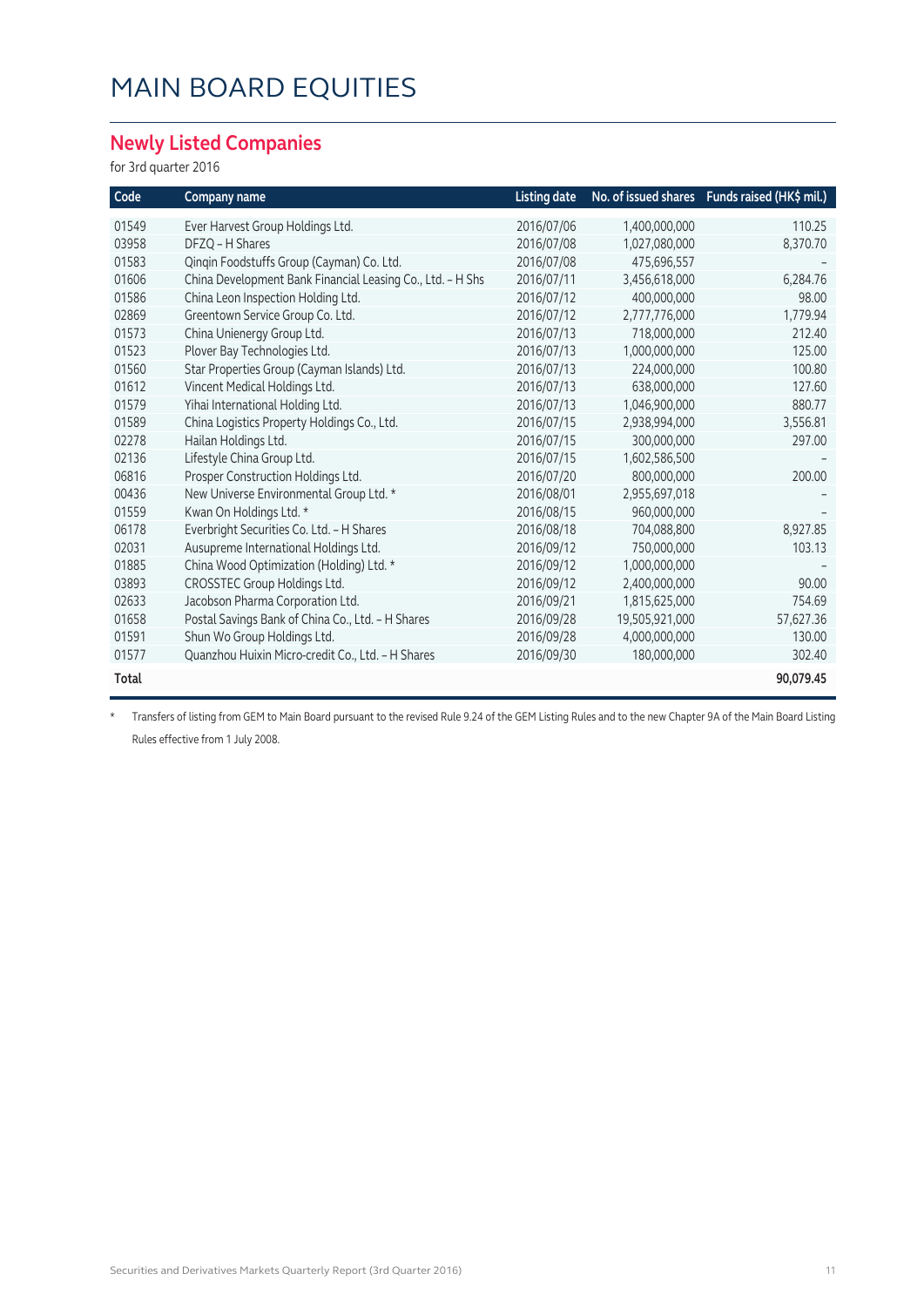#### **Withdrawal of Listed Companies**

for 3rd quarter 2016

| Code  | Company name                                            | Last trading date | Delisted date |
|-------|---------------------------------------------------------|-------------------|---------------|
| 06210 | Vale S.A. Common - DR                                   | 2016/06/27        | 2016/07/28    |
| 00917 | New World China Land Ltd.                               | 2016/04/05        | 2016/08/04    |
| 03699 | Dalian Wanda Commercial Properties Co., Ltd. - H Shares | 2016/09/13        | 2016/09/21    |
| 00477 | AUPU Group Holding Co. Ltd.                             | 2016/09/15        | 2016/09/30    |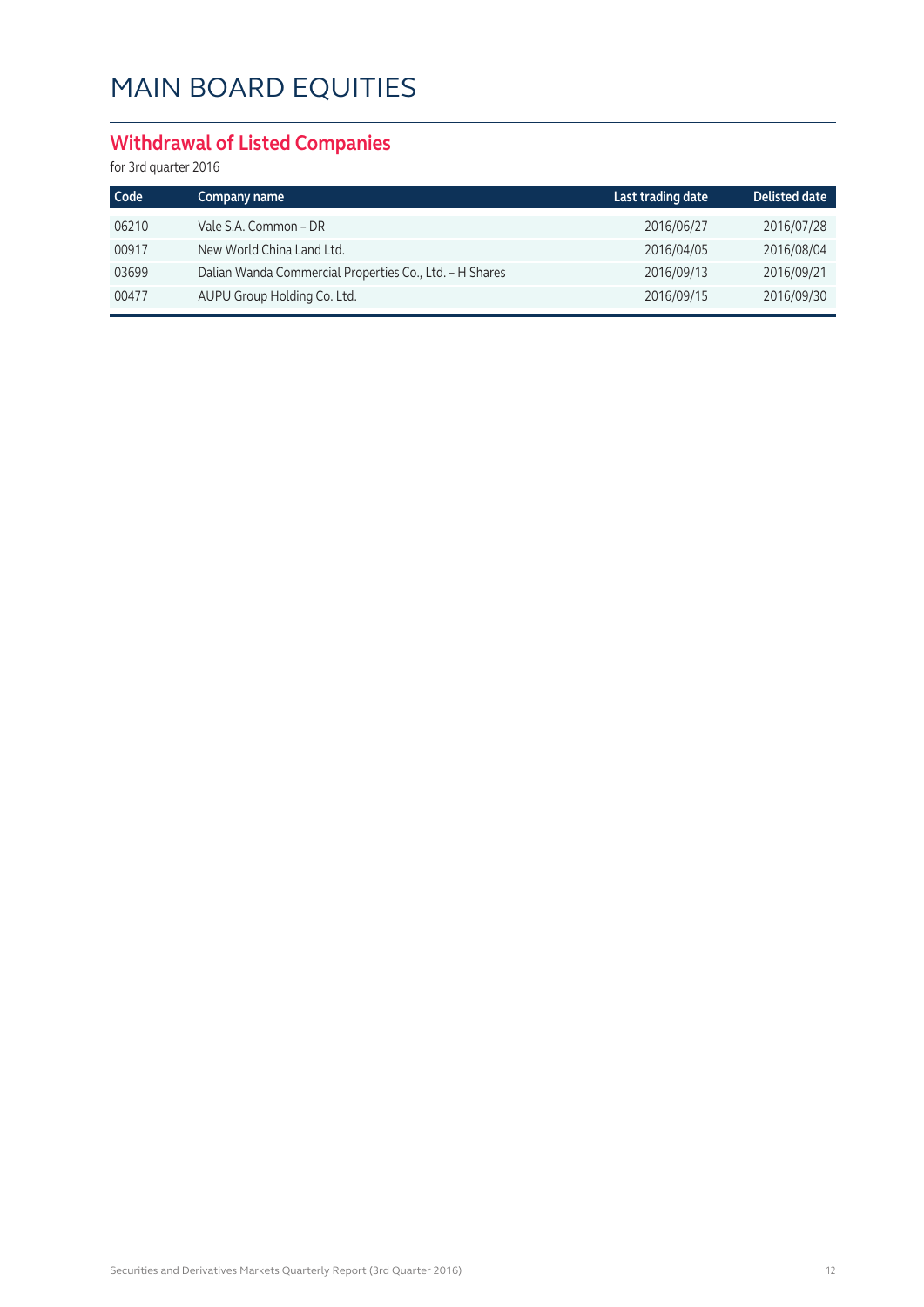#### **Company Name Changes**

for 3rd quarter 2016

| Old name                                          | New name                                             | <b>Effective date</b> | <b>Adoption date</b>                                       |
|---------------------------------------------------|------------------------------------------------------|-----------------------|------------------------------------------------------------|
| HL Technology Group Ltd.                          | InvesTech Holdings Ltd.                              | 2016/06/02            | 2016/07/06                                                 |
| Jinmao (China) Investments Holdings Ltd.          | Jinmao (China) Hotel Investments and Management Ltd. | 2016/06/02            | 2016/07/06                                                 |
| HNA International Investment Holdings Ltd.        | HNA Holding Group Co. Ltd.                           | 2016/06/27            | 2016/07/11                                                 |
| Chuangmei Pharmaceutical Co., Ltd. - H Shares *   | Charmacy Pharmaceutical Co., Ltd. - H Shares         | 2016/07/05            | 2016/07/13                                                 |
| Sino-Tech International Holdings Ltd.             | Ruixin International Holdings Ltd.                   | 2016/06/07            | 2016/07/13                                                 |
| Agile Property Holdings Ltd.                      | Agile Group Holdings Ltd.                            | 2016/06/21            | 2016/07/20                                                 |
| Chanco International Group Ltd.                   | Ascent International Holdings Ltd.                   | 2016/06/14            | 2016/07/20                                                 |
| FU JI Food and Catering Services Holdings Ltd.    | Fresh Express Delivery Holdings Group Co., Ltd.      | 2016/05/31            | 2016/07/20                                                 |
| Evergrande Real Estate Group Ltd.                 | China Evergrande Group                               | 2016/06/21            | 2016/07/26                                                 |
| Harmonic Strait Financial Holdings Ltd.           | Asia Investment Finance Group Ltd.                   | 2016/06/16            | 2016/07/26                                                 |
| China Traditional Chinese Medicine Co. Ltd.       | China Traditional Chinese Medicine Holdings Co. Ltd. | 2016/07/22            | 2016/07/27                                                 |
| Beijing Development (Hong Kong) Ltd.              | Beijing Enterprises Environment Group Ltd.           | 2016/07/22            | 2016/07/28                                                 |
| EYANG Holdings (Group) Co., Ltd.                  | Tianli Holdings Group Ltd.                           | 2016/06/15            | 2016/07/28                                                 |
| Shun Ho Resources Holdings Ltd.                   | Shun Ho Holdings Ltd.                                | 2016/07/26            | 2016/08/02                                                 |
| Shun Ho Technology Holdings Ltd.                  | Shun Ho Property Investments Ltd.                    | 2016/07/26            | 2016/08/02                                                 |
| Universe International Holdings Ltd.              | Universe International Financial Holdings Ltd.       | 2016/07/08            | 2016/08/03                                                 |
| Merry Garden Holdings Ltd.                        |                                                      | 2016/06/02            | 2016/08/05                                                 |
| China Zhongsheng Resources Holdings Ltd.          | Add New Energy Investment Holdings Group Ltd.        | 2016/07/20            | 2016/08/10                                                 |
| Long Ji Tai He Holding Ltd.                       | LongiTech Smart Energy Holding Ltd.                  | 2016/07/14            | 2016/08/10                                                 |
| Convoy Financial Holdings Ltd.                    | Convoy Global Holdings Ltd.                          | 2016/06/22            | 2016/08/15                                                 |
| Bestway International Holdings Ltd.               | Tai United Holdings Ltd.                             | 2016/07/15            | 2016/08/19                                                 |
| China Merchants Holdings (International) Co. Ltd. | China Merchants Port Holdings Co. Ltd.               | 2016/08/10            | 2016/08/19                                                 |
| COSCO Pacific Ltd.                                | COSCO SHIPPING Ports Ltd.                            | 2016/07/22            | 2016/08/25                                                 |
| Allied Cement Holdings Ltd.                       | Tongfang Kontafarma Holdings Ltd.                    | 2016/07/20            | 2016/08/31                                                 |
| China New Energy Power Group Ltd.                 | Lamtex Holdings Ltd.                                 | 2016/08/01            | 2016/09/07                                                 |
| SMI Culture Group Holdings Ltd.                   | SMI Culture & Travel Group Holdings Ltd.             | 2016/08/11            | 2016/09/14                                                 |
| Winsway Enterprises Holdings Ltd.                 | E-Commodities Holdings Ltd.                          | 2016/08/23            | 2016/09/23                                                 |
| Hang Fat Ginseng Holdings Co. Ltd.                | Qianhai Health Holdings Ltd.                         | 2016/08/31            | 2016/09/27                                                 |
|                                                   |                                                      |                       | China Environmental Technology and Bioenergy Holdings Ltd. |

\* Change of English name only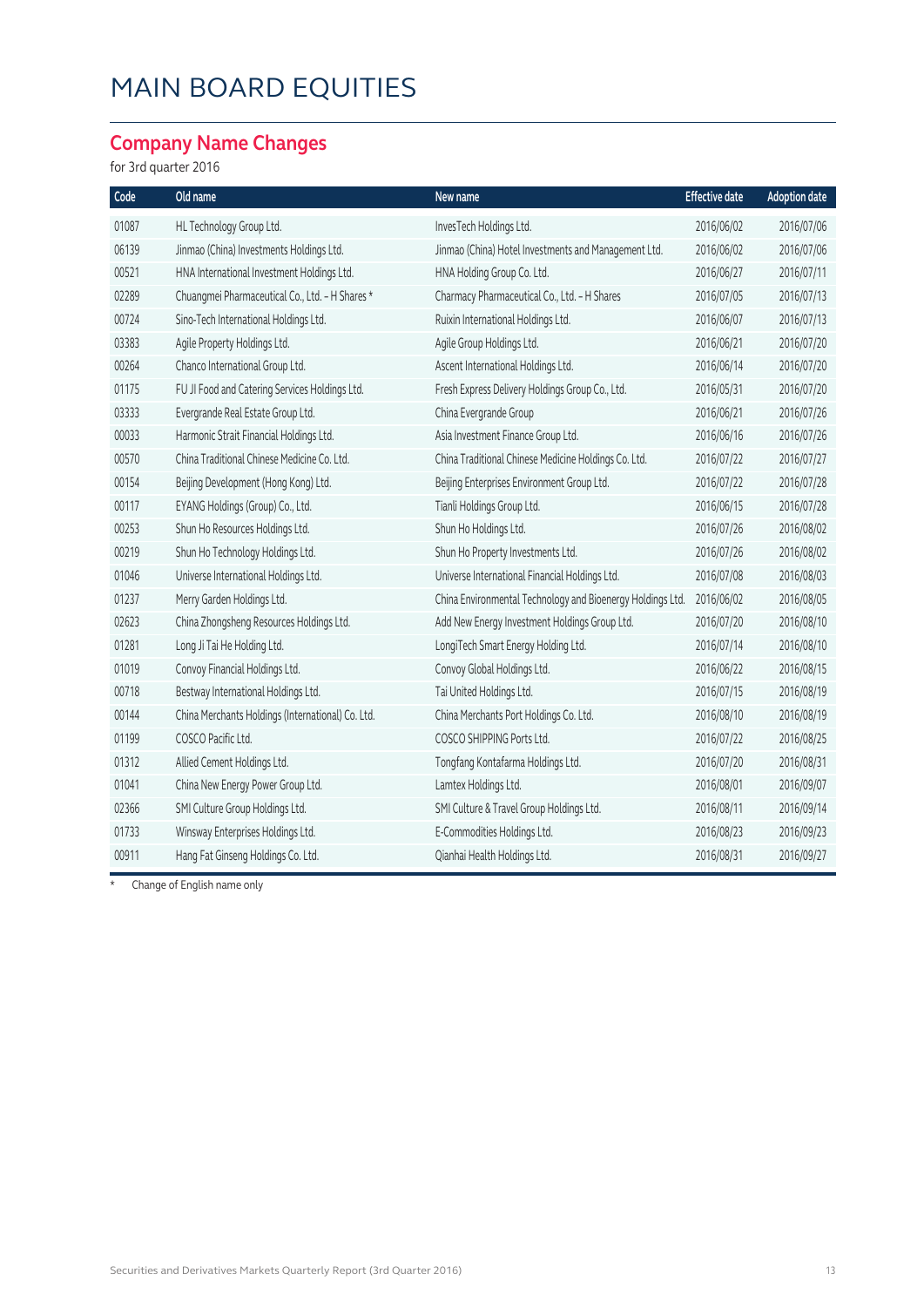#### **Bonus Issues/Bonus Warrants**

for 3rd quarter 2016

| Code  | Company                                         | <b>Particulars</b> | Ex-date    |
|-------|-------------------------------------------------|--------------------|------------|
| 01999 | Man Wah Holdings Ltd.                           | 1 for $1$          | 2016/07/18 |
| 00886 | Silver Base Group Holdings Ltd.                 | 1 for $2$          | 2016/07/20 |
| 02880 | Dalian Port (PDA) Co. Ltd. - H Shares           | 13 for 10          | 2016/07/25 |
| 01663 | Sino Harbour Holdings Group Ltd.                | 1 for $1$          | 2016/07/28 |
| 01271 | Grand Ming Group Holdings Ltd.                  | 1 for 10           | 2016/08/01 |
| 00248 | HKC International Holdings Ltd.                 | 1 for $4$          | 2016/08/25 |
| 01103 | Shanghai Dasheng Agriculture Finance Technology | 5 for 10           | 2016/08/26 |
|       | Co, Ltd - H Sh                                  |                    |            |
| 00335 | Upbest Group Ltd.                               | 1 for $1$          | 2016/09/02 |
| 01297 | Sinosoft Technology Group Ltd.                  | 1 for $5$          | 2016/09/06 |

#### **Share Split/Consolidation**

for 3rd quarter 2016

| Code  | Company                                | <b>Particulars</b>      | <b>Effective date</b> |
|-------|----------------------------------------|-------------------------|-----------------------|
| 00913 | Unity Investments Holdings Ltd.        | Consolidation 5 into 1  | 2016/07/06            |
| 00911 | Qianhai Health Holdings Ltd.           | Consolidation 4 into 1  | 2016/07/07            |
| 01041 | Lamtex Holdings Ltd.                   | Consolidation 5 into 1  | 2016/08/01            |
| 01225 | Lerado Financial Group Co. Ltd.        | Consolidation 5 into 1  | 2016/08/15            |
| 00865 | First Mobile Group Holdings Ltd.       | Consolidation 10 into 1 | 2016/08/23            |
| 02322 | Noble Century Investment Holdings Ltd. | Split 1 into 5          | 2016/09/06            |
| 02309 | Birmingham International Holdings Ltd. | Consolidation 20 into 1 | 2016/09/07            |
| 01380 | China Kingstone Mining Holdings Ltd.   | Consolidation 10 into 1 | 2016/09/07            |
| 00080 | China New Economy Fund Ltd.            | Consolidation 5 into 1  | 2016/09/23            |
| 00915 | Daohe Global Group Ltd.                | Consolidation 10 into 1 | 2016/09/27            |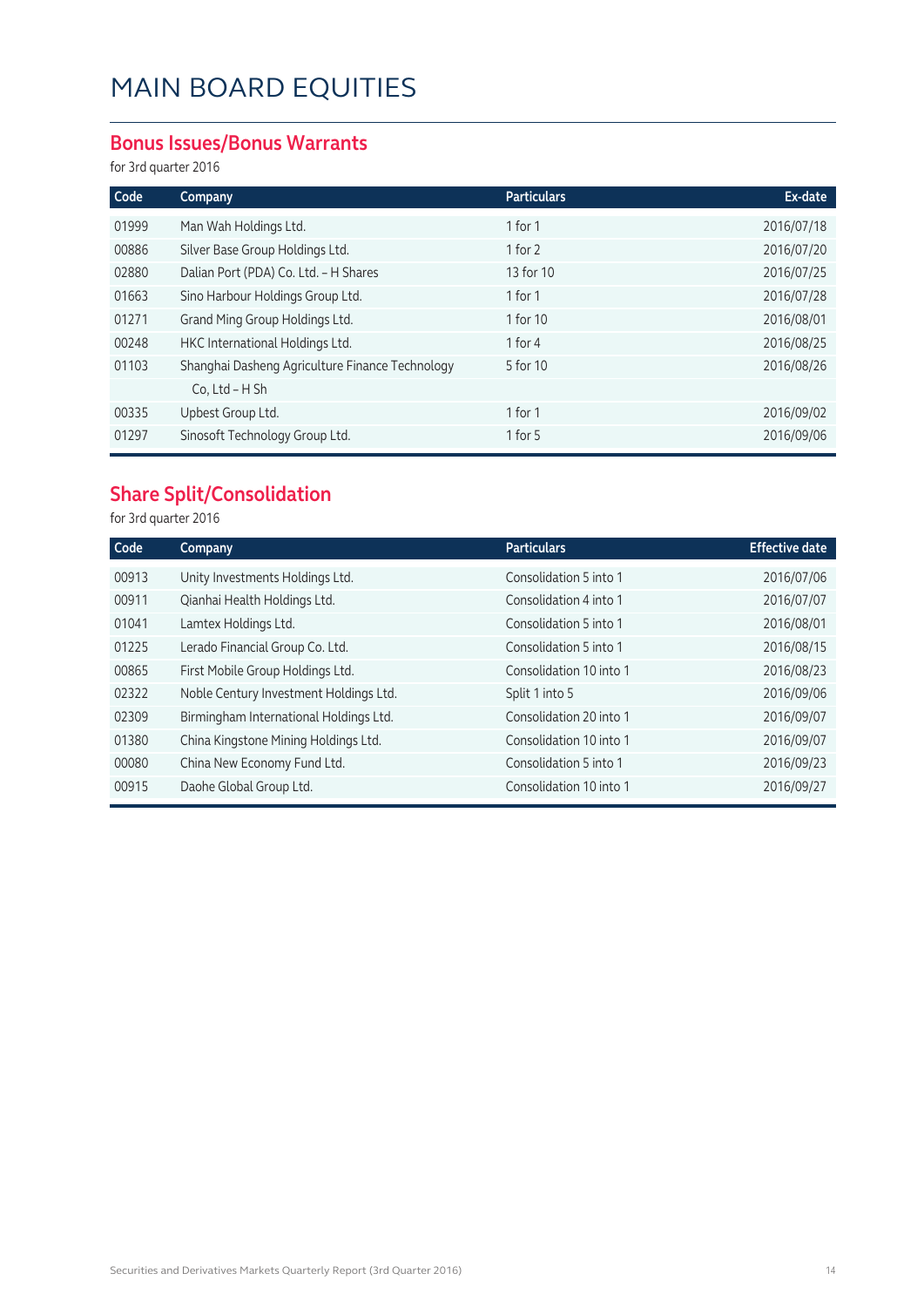### **Rights Issues & Open Offers**

for 3rd quarter 2016

| Month | Code  | Company                                        | Ratio                           | Funds raised (HK\$ mil.) |
|-------|-------|------------------------------------------------|---------------------------------|--------------------------|
| Jul   | 00750 | China Singyes Solar Technologies Holdings Ltd. | Rts 1 for 5 @\$2.60             | 361.43                   |
|       | 00428 | Huge China Holdings Ltd.                       | Rts 1 for 1 @\$2.00             | 78.12                    |
|       | 01246 | Ngai Shun Holdings Ltd.                        | Rts 11 for 2 @\$0.165           | 903.87                   |
|       |       |                                                | (after consolidation 25 into 1) |                          |
|       | 01327 | Time2U International Holding Ltd.              | Rts 2 for 1 @\$0.14             | 322.56                   |
|       | 00515 | TC Orient Lighting Holdings Ltd.               | Open offer 1 for 2 @\$0.10      | 26.54                    |
|       | 03666 | Xiao Nan Guo Restaurants Holdings Ltd.         | Rts 1 for 2 @\$0.41             | 302.45                   |
|       | 00736 | China Properties Investment Holdings Ltd.      | Rts 4 for 1 @\$0.141            | 547.94                   |
| Aug   | 00619 | South China Financial Holdings Ltd.            | Rts 1 for 1 @\$0.066            | 497.78                   |
|       | 00913 | Unity Investments Holdings Ltd.                | Rts 2 for 1 @\$0.25             | 291.05                   |
|       |       |                                                | (after consolidation 5 into 1)  |                          |
|       | 01323 | Newtree Group Holdings Ltd.                    | Open offer 3 for 2 @\$0.164     | 230.51                   |
|       | 00291 | China Resources Beer (Holdings) Co. Ltd.       | Rts 1 for 3 @\$11.73            | 9,513.55                 |
|       | 00585 | Imagi International Holdings Ltd.              | Open offer 1 for 2 @\$0.185     | 280.47                   |
|       | 00467 | United Energy Group Ltd.                       | Open offer 1 for 1 @\$0.20      | 2,620.40                 |
|       | 00674 | Culture Landmark Investment Ltd.               | Open offer 1 for 2 @\$0.30      | 107.78                   |
| Sep   | 01201 | Tesson Holdings Ltd.                           | Open offer 3 for 4 @\$0.80      | 355.31                   |
|       | 01225 | Lerado Financial Group Co. Ltd.                | Rts 2 for 1 @\$0.20             | 307.10                   |
|       |       |                                                | (after consolidation 5 into 1)  |                          |
|       | 00897 | Wai Yuen Tong Medicine Holdings Ltd.           | Rts 3 for 1 @\$0.43             | 408.01                   |
|       | 01046 | Universe International Financial Holdings Ltd. | Rts 2 for 1 @\$0.60             | 213.33                   |
|       | 00263 | GT Group Holdings Ltd.                         | Rts 1 for 2 @\$0.25             | 116.83                   |
|       | 02309 | Birmingham International Holdings Ltd.         | Open offer 1 for 2 @\$0.08      | 19.36                    |
|       |       |                                                | (after consolidation 20 into 1) |                          |
| Total |       |                                                |                                 | 17,504.39                |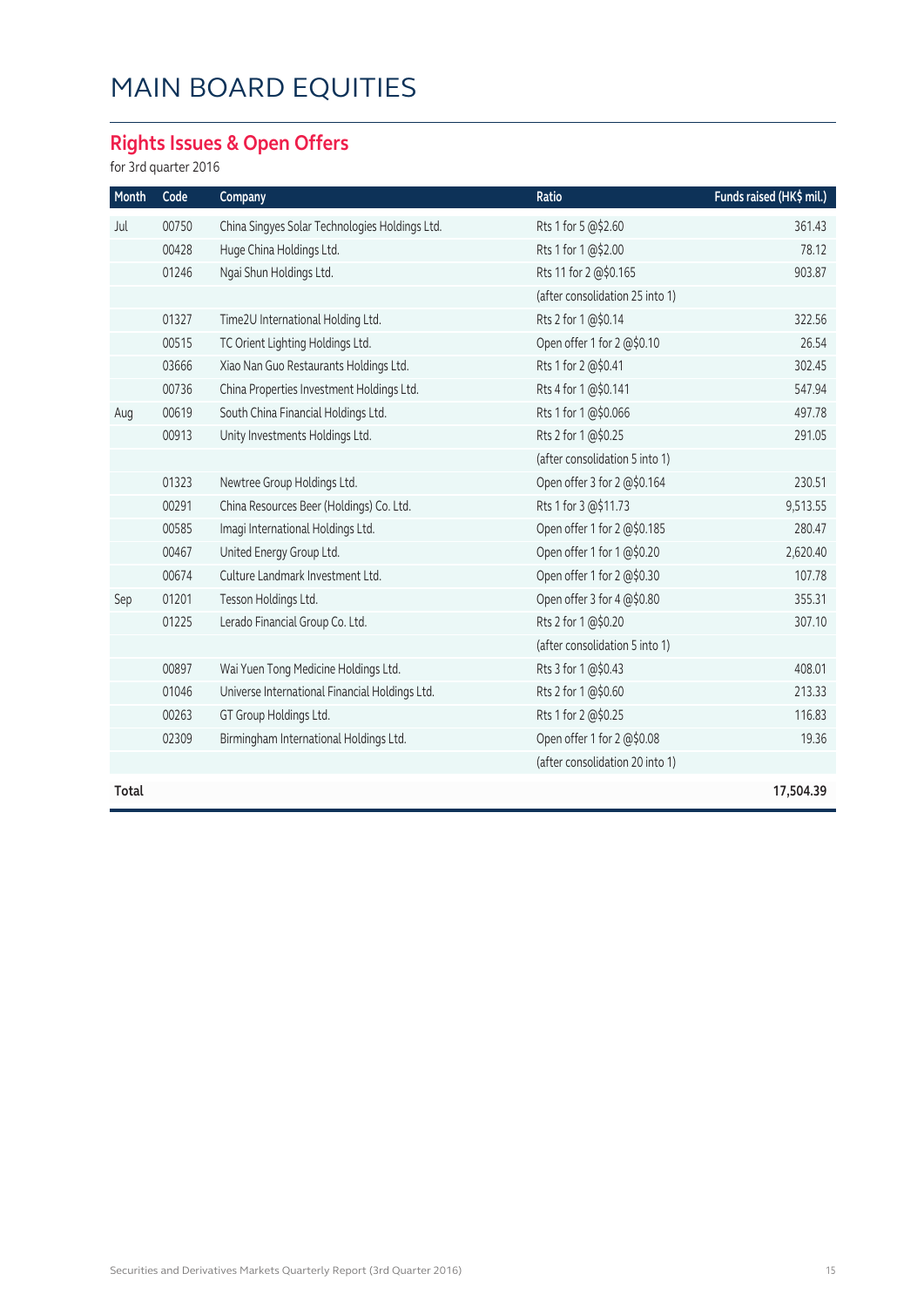### **Placing\***

|       |       |                            | No. of new    | <b>Placing price</b> | <b>Funds raised</b> |
|-------|-------|----------------------------|---------------|----------------------|---------------------|
| Month | Code  | Company                    | shares placed | (HK\$)               | (HK\$ mil.)         |
| 2016  |       |                            |               |                      |                     |
| Jul   | 00996 | CARNIVAL GROUP             | 440,000,000   | 0.8800               | 387.20              |
|       | 00810 | CH INTERNET INV            | 75,780,000    | 0.3500               | 26.52               |
|       | 01332 | <b>CHINA OPTO</b>          | 2,040,000,000 | 0.2000               | 408.00              |
|       | 00512 | CHINAGRANDPHARM            | 122,428,000   | 1.4000               | 171.40              |
|       | 00936 | <b>EAGLE LEGEND</b>        | 160,000,000   | 1.2200               | 195.20              |
|       | 00431 | <b>G CHINA FIN</b>         | 452,810,000   | 0.2700               | 122.26              |
|       | 00007 | <b>HOIFU ENERGY</b>        | 50,000,000    | 0.7000               | 35.00               |
|       | 00377 | <b>HUAJUN HOLD</b>         | 397,900,000   | 0.7800               | 310.36              |
|       | 01340 | <b>HUISHENG INTL</b>       | 96,496,000    | 0.7000               | 67.55               |
|       | 01280 | <b>HUIYIN SMARTCOM</b>     | 262,000,000   | 0.8000               | 209.60              |
|       | 01087 | <b>INVESTECH HLDGS</b>     | 39,000,000    | 1.5500               | 60.45               |
|       | 02358 | <b>JIU RONG HOLD</b>       | 760,000,000   | 0.1250               | 95.00               |
|       | 01227 | <b>NATIONAL INV</b>        | 82,000,000    | 0.2800               | 22.96               |
|       | 00166 | NEWTIMES ENERGY            | 2,910,000,000 | 0.1540               | 448.14              |
|       | 00770 | <b>SHANGHAI GROWTH</b>     | 1,781,000     | 8.4240               | 15.00               |
|       | 00650 | <b>SHUN CHEONG</b>         | 1,269,414,575 | 0.6696               | 850.00              |
|       | 01568 | <b>SUNDART HLDGS</b>       | 158,210,000   | 3.8000               | 601.20              |
|       | 02012 | SUNSHINE OIL               | 96,400,000    | 0.7500               | 72.30               |
|       | 02327 | <b>U-HOME HOLDINGS</b>     | 375,300,000   | 0.2840               | 106.59              |
|       | 00690 | UNI-BIO GROUP              | 88,280,000    | 0.1700               | 15.01               |
|       | 00821 | <b>VC HOLDINGS</b>         | 110,000,000   | 0.8700               | 95.70               |
| Aug   | 02623 | ADD NEW ENERGY             | 121,800,000   | 0.1100               | 13.40               |
|       | 03344 | ADDCHANCE                  | 141,000,000   | 0.3150               | 44.42               |
|       | 01250 | BE CLEAN ENERGY            | 4,045,000,000 | 0.1700               | 687.65              |
|       | 01803 | <b>BJ SPORTS &amp; ENT</b> | 200,000,000   | 0.7000               | 140.00              |
|       | 00193 | <b>CAPITAL ESTATE</b>      | 185,000,000   | 0.0770               | 14.25               |
|       | 00904 | <b>CHINA GREEN</b>         | 5,750,000,000 | 0.1000               | 575.00              |
|       | 01332 | CHINA OPTO                 | 420,738,550   | 0.2800               | 117.81              |
|       | 00512 | CHINAGRANDPHARM            | 44,570,000    | 1.4000               | 62.40               |
|       | 01636 | <b>CMRU</b>                | 135,000,000   | 2.5800               | 348.30              |
|       | 00712 | COMTEC SOLAR               | 154,651,306   | 0.4600               | 71.14               |
|       | 00943 | <b>EFORCE HOLDINGS</b>     | 240,464,000   | 0.0830               | 19.96               |
|       | 00729 | <b>FDG EVEHICLES</b>       | 430,000,000   | 0.5000               | 215.00              |
|       | 00181 | <b>FUJIAN HOLDINGS</b>     | 344,186,000   | 0.4300               | 148.00              |
|       | 00064 | <b>GET NICE</b>            | 1,342,042,000 | 0.2250               | 301.96              |
|       | 00263 | <b>GT GROUP HLDG</b>       | 155,768,530   | 0.2500               | 38.94               |
|       | 02221 | NEW CONCEPTS               | 80,000,000    | 2.1000               | 168.00              |
|       | 01048 | NOVO GROUP                 | 20,680,000    | 2.3200               | 47.98               |
|       | 00911 | <b>QIANHAI HEALTH</b>      | 1,000,000,000 | 0.1270               | 127.00              |
|       | 00313 | RICHLY FIELD               | 1,300,000,000 | 0.1000               | 130.00              |
|       | 00482 | SANDMARTIN INTL            | 38,168,000    | 0.2620               | 10.00               |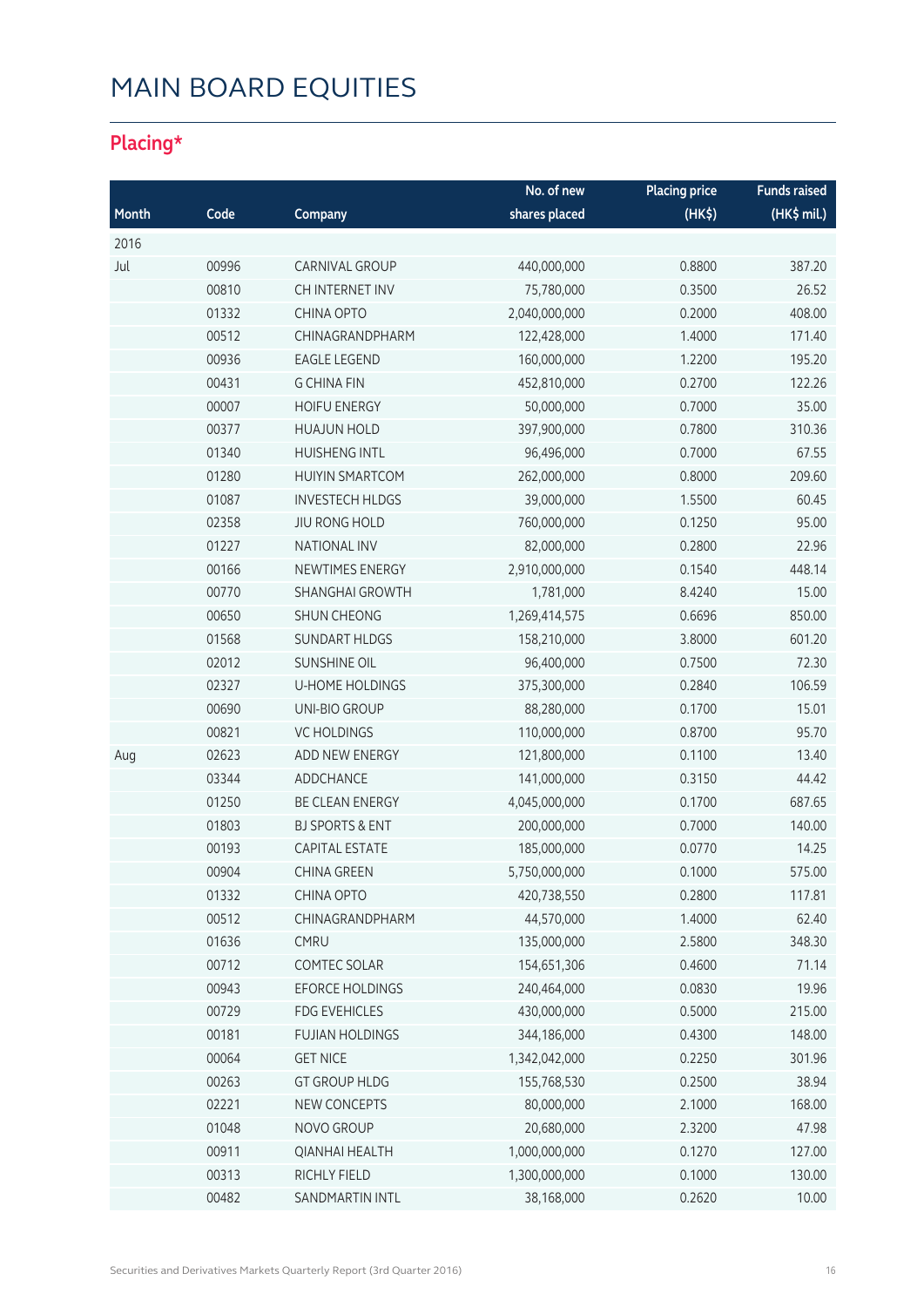|              |       |                        | No. of new    | <b>Placing price</b> | <b>Funds raised</b> |
|--------------|-------|------------------------|---------------|----------------------|---------------------|
| Month        | Code  | Company                | shares placed | (HK\$)               | (HK\$ mil.)         |
|              | 01831 | <b>SHIFANG HLDG</b>    | 241,388,000   | 0.4100               | 98.97               |
|              | 00766 | SINO PROSPER GP        | 196,430,000   | 0.1680               | 33.00               |
|              | 02012 | <b>SUNSHINE OIL</b>    | 152,000,000   | 0.7500               | 114.00              |
|              | 01991 | <b>TA YANG GROUP</b>   | 86,450,000    | 1.3100               | 113.25              |
|              | 01368 | <b>XTEP INT'L</b>      | 5,000,000     | 4.5000               | 22.50               |
| Sep          | 02623 | ADD NEW ENERGY         | 97,250,000    | 0.1240               | 12.06               |
|              | 00048 | C AUTO INT DECO        | 331,776,000   | 0.1450               | 48.11               |
|              | 01848 | CALC                   | 40,000,000    | 8.0000               | 320.00              |
|              | 03966 | <b>CH BAOFENG INTL</b> | 62,496,000    | 3.2000               | 199.99              |
|              | 01226 | CH INV FIN GP          | 376,000,000   | 0.2200               | 82.72               |
|              | 00815 | CHI SILVER GP          | 30,000,000    | 1.8000               | 54.00               |
|              | 01566 | <b>CHINA ANIMATION</b> | 15,000,000    | 3.6000               | 54.00               |
|              | 00910 | CHINA SANDI            | 159,996,000   | 0.2400               | 38.40               |
|              | 00512 | CHINAGRANDPHARM        | 107,973,421   | 1.4000               | 151.16              |
|              | 01240 | CNQC INT'L             | 22,000,000    | 2.5300               | 55.66               |
|              | 00906 | <b>COFCO PACKAGING</b> | 177,000,000   | 2.6000               | 460.20              |
|              | 00400 | <b>COGOBUY</b>         | 160,420,232   | 12.5000              | 2,005.25            |
|              | 00616 | <b>EMINENCE ENT</b>    | 223,000,000   | 0.1800               | 40.14               |
|              | 01269 | FIRST CAP GP           | 132,698,000   | 6.0000               | 796.19              |
|              | 00607 | <b>FULLSHARE</b>       | 538,357,500   | 3.7150               | 2,000.00            |
|              | 00989 | <b>GROUND PPT</b>      | 170,000,000   | 1.0100               | 171.70              |
|              | 01499 | LEAP HLDGS GP          | 175,000,000   | 0.5200               | 91.00               |
|              | 00938 | MAN SANG INT'L         | 317,528,000   | 0.6000               | 190.52              |
|              | 01107 | MODERN LAND            | 172,872,000   | 1.0100               | 174.60              |
|              | 03918 | NAGACORP               | 190,000,000   | 5.0000               | 950.00              |
|              | 06108 | NEW RAY MEDIC          | 69,408,000    | 0.3400               | 23.60               |
|              | 02222 | <b>NVC LIGHTING</b>    | 85,000,000    | 0.8300               | 70.55               |
|              | 00803 | PROSPERITY INTL        | 400,000,000   | 0.1680               | 67.20               |
|              | 01520 | RUNWAY GLOBAL          | 120,000,000   | 0.5200               | 62.40               |
|              | 00444 | SINCEREWATCH HK        | 830,000,000   | 0.2000               | 166.00              |
|              | 00628 | SINO CREDIT            | 2,066,342,340 | 0.7700               | 1,591.08            |
|              | 00515 | TC ORI LIGHT           | 127,377,552   | 0.1900               | 24.20               |
|              | 00687 | <b>TYSAN HOLDINGS</b>  | 202,500,000   | 4.0800               | 826.20              |
|              | 00648 | WAH YAN HEALTH         | 778,057,500   | 0.0550               | 42.79               |
|              | 01889 | <b>WUYI PHARMA</b>     | 376,000,000   | 0.2200               | 82.72               |
| <b>Total</b> |       |                        |               |                      | 18,830.78           |

\* Due to the reporting time-lag, placing figures for the quarter are provisional.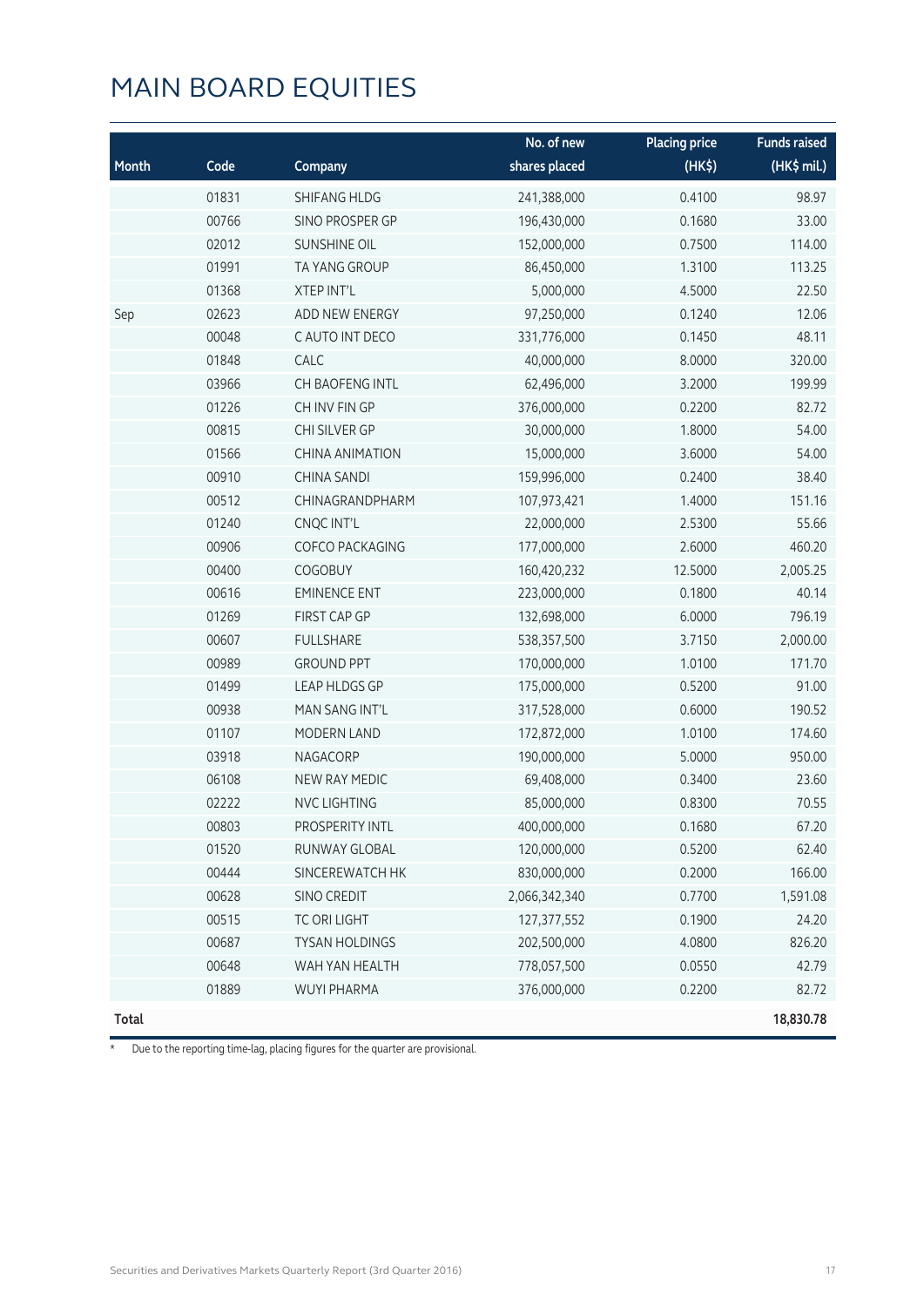#### **Warrant Trading Statistics**

|      |                | <b>Equity wts</b><br>(HK\$ mil.) | Derivative wts<br>(HK\$ mil.) | <b>Total</b><br>(HK\$ mil.) |
|------|----------------|----------------------------------|-------------------------------|-----------------------------|
| 2015 | Q <sub>3</sub> | 723.63                           | 1,090,657.45                  | 1,091,381.08                |
|      | Q4             | 242.28                           | 794,250.41                    | 794,492.69                  |
| 2016 | Q1             | 92.83                            | 915,484.74                    | 915,577.57                  |
|      | Q <sub>2</sub> | 64.04                            | 677,965.49                    | 678,029.53                  |
|      | Q3             | 83.83                            | 618,585.83                    | 618,669.66                  |

#### **Warrant Market Value**

|      |                |               | <b>Equity wts</b> |               | Derivative wts |           | <b>Total</b> |
|------|----------------|---------------|-------------------|---------------|----------------|-----------|--------------|
|      |                | <b>Number</b> | (HK\$ mil.)       | <b>Number</b> | (HK\$ mil.)    | Total no. | (HK\$ mil.)  |
| 2015 | Q3             | 13            | 2,472.60          | 5,633         | 84,057.90      | 5,646     | 86,530.49    |
|      | Q4             | 12            | 1,836.69          | 4,590         | 60,433.79      | 4,602     | 62,270.48    |
| 2016 | Q1             | 12            | 1,444.55          | 4,184         | 58,444.35      | 4,196     | 59,888.90    |
|      | Q <sub>2</sub> | 11            | 1.018.90          | 4.070         | 51,518.27      | 4.081     | 52,537.17    |
|      | Q3             | 11            | 1,371.20          | 4.006         | 76,719.27      | 4.017     | 78,090.47    |

### **New Listing Statistics – Warrants**

|      |                | No. of newly listed<br>equity wts | No. of newly listed<br>derivative wts | Amount raised<br>(HK\$ mil.) |
|------|----------------|-----------------------------------|---------------------------------------|------------------------------|
| 2015 | Q <sub>3</sub> |                                   | 1,552                                 | 46,018.14                    |
|      | Q4             |                                   | 1,162                                 | 27,608.36                    |
| 2016 | Q1             |                                   | 1,276                                 | 31,890.47                    |
|      | Q <sub>2</sub> |                                   | 1,045                                 | 21,652.05                    |
|      | Q <sub>3</sub> |                                   | 1,354                                 | 28,479.35                    |

#### **Newly Listed Equity Warrants**

for 3rd quarter 2016

|                   |                                      | Initial issued                    |                                   | <b>Amount raised</b> |
|-------------------|--------------------------------------|-----------------------------------|-----------------------------------|----------------------|
| Code <sup>1</sup> | <b>Equity warrants</b>               | amount (HK\$) Listing date Expiry |                                   | $(HK\$ mil.)         |
| 01537             | Symphony Holdings Ltd. Warrants 2019 |                                   | 539,732,716 2016/07/07 2019/07/05 | -                    |
| Total             |                                      |                                   |                                   |                      |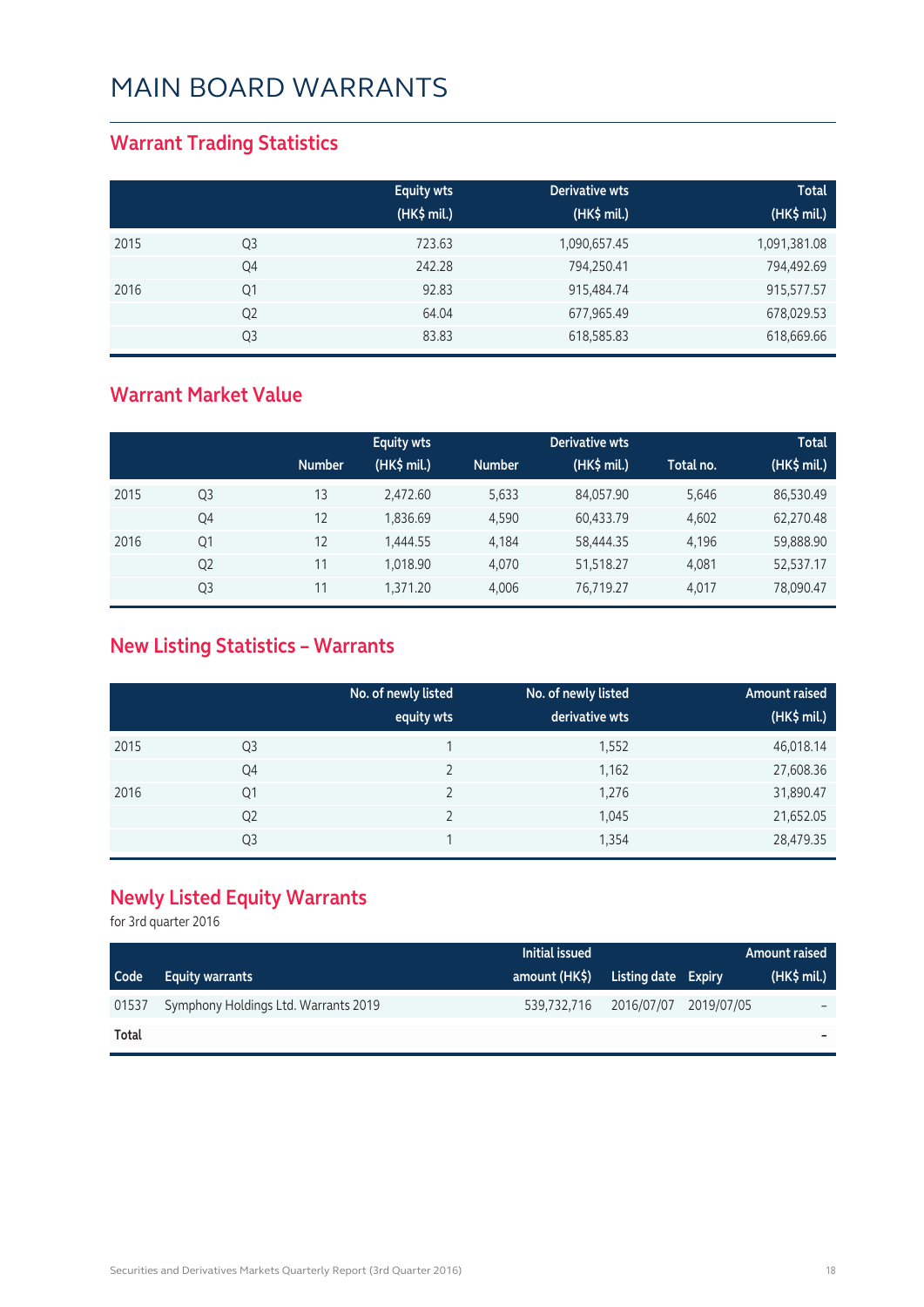### **Newly Listed Derivative Warrants**

for 3rd quarter 2016

|       |                                                              |               |                     |               | Amount      |
|-------|--------------------------------------------------------------|---------------|---------------------|---------------|-------------|
|       |                                                              | No. of        |                     |               | raised      |
| Code  | Derivative warrants                                          | issue (units) | <b>Listing date</b> | <b>Expiry</b> | (HK\$ mil.) |
| 11191 | Goldman Sachs SP (Asia) - CC Bank European Wts Dec 2016 A    | 80,000,000    | 2016/07/04          | 2016/12/23    | 12.00       |
| 11190 | Goldman Sachs SP (Asia) - HSBC European Warrants Dec 2016 C  | 80,000,000    | 2016/07/04          | 2016/12/28    | 17.76       |
| 11206 | J P Morgan SP BV - CKI Holdings European Warrants Oct 2016 A | 60,000,000    | 2016/07/04          | 2016/10/21    | 13.02       |
| 11207 | J P Morgan SP BV - China Life European Warrants Feb 2017 A   | 100,000,000   | 2016/07/04          | 2017/02/28    | 20.20       |
| 11202 | J P Morgan SP BV - Sinopec Corp European Warrants Jan 2017 A | 100,000,000   | 2016/07/04          | 2017/01/03    | 25.40       |
| 11213 | J P Morgan SP BV - HSBC European Warrants Oct 2016 C         | 100,000,000   | 2016/07/04          | 2016/10/07    | 25.60       |
| 11194 | J P Morgan SP BV - HSBC European Warrants Jan 2017 A         | 100,000,000   | 2016/07/04          | 2017/01/03    | 25.40       |
| 11208 | J P Morgan SP BV - HS H-SHARE European Warrants Jan 2017 A   | 100,000,000   | 2016/07/04          | 2017/01/03    | 26.90       |
| 11205 | J P Morgan SP BV - PetroChina European Warrants Jan 2017 A   | 100,000,000   | 2016/07/04          | 2017/01/03    | 25.20       |
| 11200 | J P Morgan SP BV - Stanchart European Warrants Jan 2017 A    | 60,000,000    | 2016/07/04          | 2017/01/03    | 24.90       |
| 11179 | Macquarie Bank Ltd. - BOCL European Warrants Jan 2017 A      | 57,000,000    | 2016/07/04          | 2017/01/04    | 10.03       |
| 11187 | SG Issuer - AIA European Warrants Jan 2017 A                 | 100,000,000   | 2016/07/04          | 2017/01/05    | 27.00       |
| 11189 | SG Issuer - CKI Holdings European Warrants Feb 2017 A        | 18,000,000    | 2016/07/04          | 2017/02/03    | 10.80       |
| 11181 | SG Issuer - HSBC European Warrants Jan 2017 B                | 100,000,000   | 2016/07/04          | 2017/01/05    | 28.00       |
| 11180 | SG Issuer - HSBC European Warrants Feb 2017 B                | 100,000,000   | 2016/07/04          | 2017/02/03    | 41.50       |
| 11186 | SG Issuer - Stanchart European Warrants Aug 2018 A           | 150,000,000   | 2016/07/04          | 2018/08/03    | 37.50       |
| 11183 | UBS AG - HSI European Warrants Dec 2016 F                    | 300,000,000   | 2016/07/04          | 2016/12/29    | 66.00       |
| 11184 | UBS AG - HSI European Warrants Jan 2017 A                    | 300,000,000   | 2016/07/04          | 2017/01/26    | 75.30       |
| 11185 | UBS AG - HSI European Warrants Mar 2017 B                    | 300,000,000   | 2016/07/04          | 2017/03/30    | 75.30       |
| 11209 | UBS AG - HSI European Put Warrants Dec 2016 G                | 300,000,000   | 2016/07/04          | 2016/12/29    | 47.70       |
| 11222 | BNP Paribas Arbit Issu B.V. - CKH European Wts Feb 2017 A    | 40,000,000    | 2016/07/05          | 2017/02/02    | 13.20       |
| 11219 | BNP Paribas Arbit Issu B.V. - HSBC European Wts Feb 2017 A   | 50,000,000    | 2016/07/05          | 2017/02/02    | 16.50       |
| 11221 | BNP Paribas Arbit Issu B.V. - HSBC Euro Put Wts Feb 2017 B   | 50,000,000    | 2016/07/05          | 2017/02/02    | 15.00       |
| 11243 | Credit Suisse AG - AIA European Warrants Nov 2016 C          | 70,000,000    | 2016/07/05          | 2016/11/30    | 14.00       |
| 11245 | Credit Suisse AG - CKH Holdings European Warrants Jan 2017 A | 40,000,000    | 2016/07/05          | 2017/01/05    | 10.00       |
| 11246 | Credit Suisse AG - CKI Holdings European Warrants Jan 2017 A | 30,000,000    | 2016/07/05          | 2017/01/05    | 15.00       |
| 11233 | Credit Suisse AG - HSBC European Wts Dec 2016 B              | 100,000,000   | 2016/07/05          | 2016/12/30    | 17.00       |
| 11238 | Credit Suisse AG - HSBC European Wts Jan 2017 A              | 100,000,000   | 2016/07/05          | 2017/01/05    | 25.00       |
| 11215 | Goldman Sachs SP (Asia) - China Life Euro Wts Oct 2016 C     | 80,000,000    | 2016/07/05          | 2016/10/28    | 12.00       |
| 11223 | Goldman Sachs SP (Asia) - HSI European Put Wts Dec 2016 D    | 200,000,000   | 2016/07/05          | 2016/12/29    | 30.00       |
| 11224 | HK Bank - HSI European Warrants Dec 2016 D                   | 180,000,000   | 2016/07/05          | 2016/12/29    | 28.80       |
| 11226 | HK Bank - HSI European Put Warrants Oct 2016 E               | 180,000,000   | 2016/07/05          | 2016/10/28    | 28.80       |
| 11227 | HK Bank - Tencent European Warrants Jul 2017 A               | 100,000,000   | 2016/07/05          | 2017/07/31    | 15.00       |
| 11263 | J P Morgan SP BV - Cathay Pacific European Warrants Dec 17 A | 60,000,000    | 2016/07/05          | 2017/12/29    | 15.24       |
| 11261 | J P Morgan SP BV - HSI European Put Warrants Jan 2017 B      | 300,000,000   | 2016/07/05          | 2017/01/26    | 75.30       |
| 11262 | J P Morgan SP BV - PWR Assets European Warrants Jan 2017 A   | 60,000,000    | 2016/07/05          | 2017/01/04    | 15.36       |
| 11248 | Macquarie Bank Ltd. - CKH European Warrants Feb 2017 B       | 13,500,000    | 2016/07/05          | 2017/02/02    | 10.02       |
| 11217 | Macquarie Bank Ltd. - China Mobile Euro Put Wts May 2017 A   | 40,000,000    | 2016/07/05          | 2017/05/04    | 10.04       |
| 11214 | Macquarie Bank Ltd. - Chi Res Power European Wts Apr 2017 A  | 6,000,000     | 2016/07/05          | 2017/04/10    | 10.54       |
| 11216 | Macquarie Bank Ltd. - HSBC European Warrants Jan 2017 A      | 40,000,000    | 2016/07/05          | 2017/01/04    | 10.00       |
| 11231 | Macquarie Bank Ltd. - HSBC European Put Warrants Jan 2017 B  | 40,000,000    | 2016/07/05          | 2017/01/04    | 10.00       |
| 11247 | Macquarie Bank Ltd. - Ping An European Warrants Jan 2017 D   | 40,000,000    | 2016/07/05          | 2017/01/04    | 10.00       |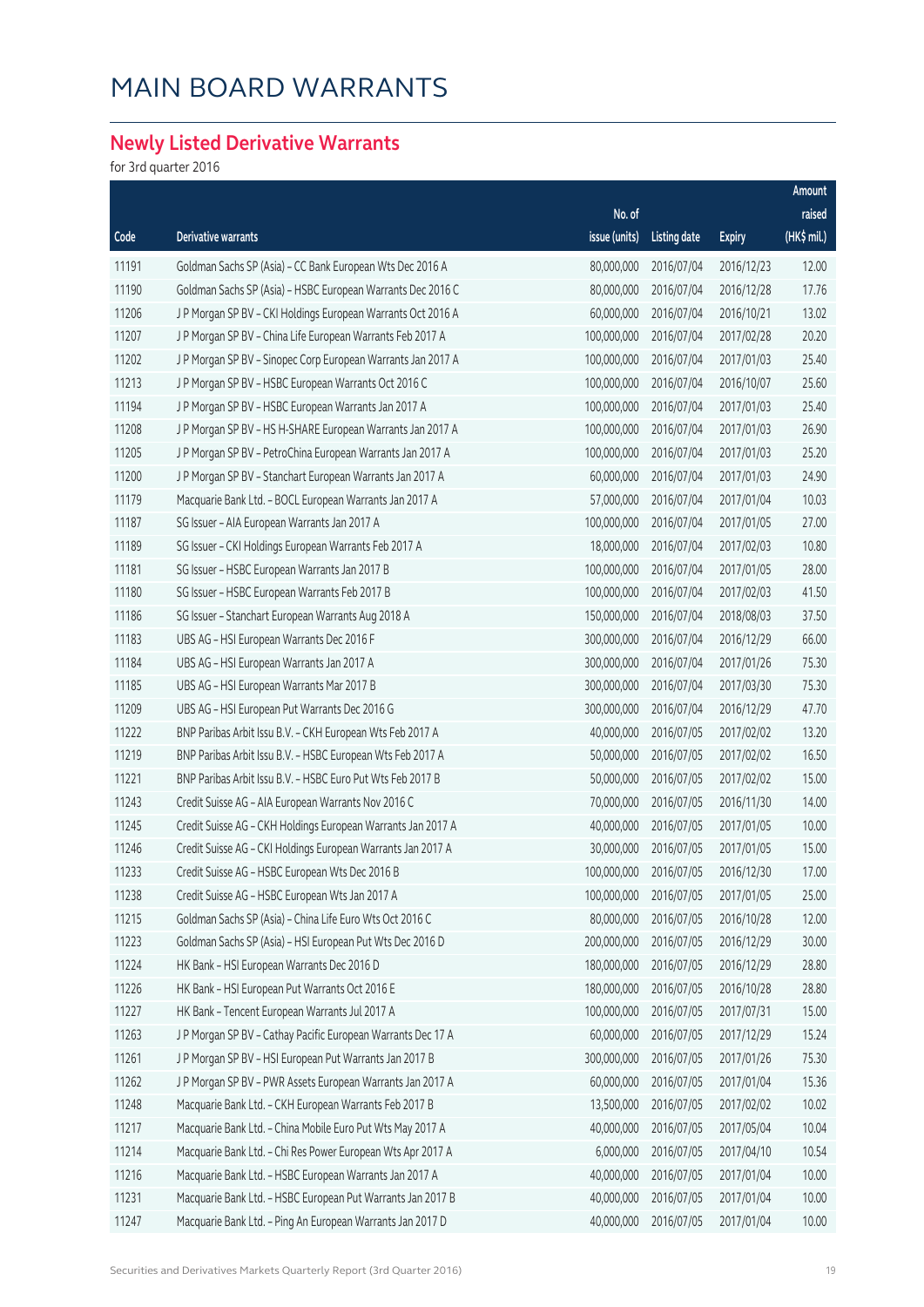|       |                                                              |               |                       |               | Amount      |
|-------|--------------------------------------------------------------|---------------|-----------------------|---------------|-------------|
|       |                                                              | No. of        |                       |               | raised      |
| Code  | Derivative warrants                                          | issue (units) | Listing date          | <b>Expiry</b> | (HK\$ mil.) |
| 11250 | Macquarie Bank Ltd. - Tencent European Warrants Feb 2017 B   | 14,000,000    | 2016/07/05            | 2017/02/02    | 10.05       |
| 11255 | SG Issuer - CKH European Put Warrants Jan 2017 C             | 30,000,000    | 2016/07/05            | 2017/01/05    | 12.60       |
| 11256 | SG Issuer - HSBC European Put Warrants Jan 2017 C            | 100,000,000   | 2016/07/05            | 2017/01/05    | 15.00       |
| 11257 | SG Issuer - Ping An European Warrants Jan 2017 C             | 120,000,000   | 2016/07/05            | 2017/01/05    | 30.00       |
| 11260 | UBS AG - CKH European Warrants Jan 2017 A                    | 30,000,000    | 2016/07/05            | 2017/01/10    | 17.22       |
| 11264 | BOCI Asia Ltd. - CKH European Warrants Jan 2017 A            | 100,000,000   | 2016/07/06            | 2017/01/16    | 52.40       |
| 11269 | BOCI Asia Ltd. - CNOOC European Put Warrants Nov 2017 A      | 100,000,000   | 2016/07/06            | 2017/11/30    | 15.00       |
| 11267 | BOCI Asia Ltd. - HSBC European Warrants Jan 2017 A           | 200,000,000   | 2016/07/06            | 2017/01/10    | 50.00       |
| 11294 | Goldman Sachs SP (Asia) - CKH European Wts Jun 2017 A        | 100,000,000   | 2016/07/06            | 2017/06/26    | 15.00       |
| 11272 | Goldman Sachs SP (Asia) - China Shenhua Euro Wts Mar 2017 A  | 40,000,000    | 2016/07/06            | 2017/03/30    | 10.00       |
| 11271 | Goldman Sachs SP (Asia) - Fosun Intl European Wts Aug 2017 A | 40,000,000    | 2016/07/06            | 2017/08/30    | 10.00       |
| 11289 | Goldman Sachs SP (Asia) - Galaxy Ent European Wts Jan 2017 A | 80,000,000    | 2016/07/06            | 2017/01/27    | 20.00       |
| 11291 | Goldman Sachs SP (Asia) - HS Bank European Warrants Feb 17 A | 50,000,000    | 2016/07/06            | 2017/02/28    | 24.55       |
| 11275 | HK Bank - CC Bank European Warrants Jan 2017 A               | 80,000,000    | 2016/07/06            | 2017/01/05    | 20.80       |
| 11274 | HK Bank - China Mobile European Warrants Jan 2017 B          | 50,000,000    | 2016/07/06            | 2017/01/05    | 25.00       |
| 11276 | HK Bank - HSCEI European Warrants Mar 2017 A                 | 180,000,000   | 2016/07/06            | 2017/03/30    | 27.00       |
| 11273 | HK Bank - Ping An European Warrants Jan 2017 A               | 80,000,000    | 2016/07/06            | 2017/01/27    | 12.00       |
| 11287 | J P Morgan SP BV - CKI Holdings European Warrants Mar 2017 A | 60,000,000    | 2016/07/06            | 2017/03/02    | 23.04       |
| 11279 | Macquarie Bank Ltd. - Brilliance Chi Euro Wts Dec 2017 A     | 40,000,000    | 2016/07/06            | 2017/12/04    | 10.00       |
| 11281 | Macquarie Bank Ltd. - Luk Fook Hold European Wts May 2017 A  | 40,000,000    | 2016/07/06            | 2017/05/04    | 10.00       |
| 11284 | SG Issuer - HSBC European Warrants Jan 2017 D                | 100,000,000   | 2016/07/06            | 2017/01/05    | 32.50       |
| 11285 | SG Issuer - Stanchart European Warrants Jan 2017 C           | 20,000,000    | 2016/07/06            | 2017/01/05    | 12.20       |
| 11286 | SG Issuer - Tencent European Warrants Jan 2017 F             | 30,000,000    | 2016/07/06            | 2017/01/05    | 15.60       |
| 11277 | UBS AG - CKI Holdings European Warrants Jan 2017 A           | 40,000,000    | 2016/07/06            | 2017/01/10    | 18.40       |
| 11278 | UBS AG - HSI European Put Warrants Jan 2017 B                | 300,000,000   | 2016/07/06            | 2017/01/26    | 75.30       |
| 10406 | BNP Paribas Arbit Issu B.V. - EUR/USD Euro Wts Mar 2017 A    | 50,000,000    | 2016/07/07            | 2017/03/24    | 12.50       |
| 10407 | BNP Paribas Arbit Issu B.V. - EUR/USD Euro Put Wt Mar 2017 B |               | 50,000,000 2016/07/07 | 2017/03/24    | 12.50       |
| 10404 | BNP Paribas Arbit Issu B.V. - GBP/USD European Wts Mar 2017A | 50,000,000    | 2016/07/07            | 2017/03/24    | 12.50       |
| 10405 | BNP Paribas Arbit Issu B.V. - GBP/USD European Put Wt Mar17B | 50,000,000    | 2016/07/07            | 2017/03/24    | 12.50       |
| 11311 | BNP Paribas Arbit Issu B.V. - Sands China Euro Wt Feb 2017 A | 40,000,000    | 2016/07/07            | 2017/02/02    | 10.00       |
| 10408 | BNP Paribas Arbit Issu B.V. - USD/YEN Eur Put Wts Mar 2017 B | 50,000,000    | 2016/07/07            | 2017/03/24    | 12.50       |
| 11325 | Goldman Sachs SP (Asia) - Ch Comm Cons Euro Wts Jul 2017 A   | 60,000,000    | 2016/07/07            | 2017/07/27    | 10.14       |
| 11323 | J P Morgan SP BV - Haitong Sec European Warrants Feb 2017 A  | 100,000,000   | 2016/07/07            | 2017/02/01    | 15.00       |
| 11296 | Macquarie Bank Ltd. - China Coal European Wts Apr 2017 A     | 22,000,000    | 2016/07/07            | 2017/04/05    | 10.43       |
| 11319 | Macquarie Bank Ltd. - CKP European Warrants May 2017 A       | 30,000,000    | 2016/07/07            | 2017/05/04    | 10.89       |
| 11318 | Macquarie Bank Ltd. - China Mobile European Wts Feb 2017 B   | 35,000,000    | 2016/07/07            | 2017/02/02    | 10.12       |
| 11317 | Macquarie Bank Ltd. - Melco Int'l Dev Euro Wts Mar 2017 A    | 13,000,000    | 2016/07/07            | 2017/03/17    | 10.01       |
| 11316 | Macquarie Bank Ltd. - PetroChina European Wts Feb 2017 A     | 28,000,000    | 2016/07/07            | 2017/02/02    | 10.02       |
| 11295 | Macquarie Bank Ltd. - Swire Pacific A European Wts Apr17A    | 16,000,000    | 2016/07/07            | 2017/04/05    | 10.21       |
| 11314 | Macquarie Bank Ltd. - Tencent European Put Wts Feb 2017 C    | 10,000,000    | 2016/07/07            | 2017/02/02    | 10.00       |
| 11301 | UBS AG - CC Bank European Put Warrants Dec 2016 B            | 70,000,000    | 2016/07/07            | 2016/12/22    | 11.13       |
| 11300 | UBS AG - Link REIT European Warrants Jan 2017 A              | 40,000,000    | 2016/07/07            | 2017/01/10    | 10.16       |
| 11346 | Goldman Sachs SP (Asia) - Link REIT European Wts Feb 2017 A  | 40,000,000    | 2016/07/08            | 2017/02/02    | 10.00       |
| 11329 | HK Bank - China Life European Warrants Feb 2017 A            | 80,000,000    | 2016/07/08            | 2017/02/27    | 12.00       |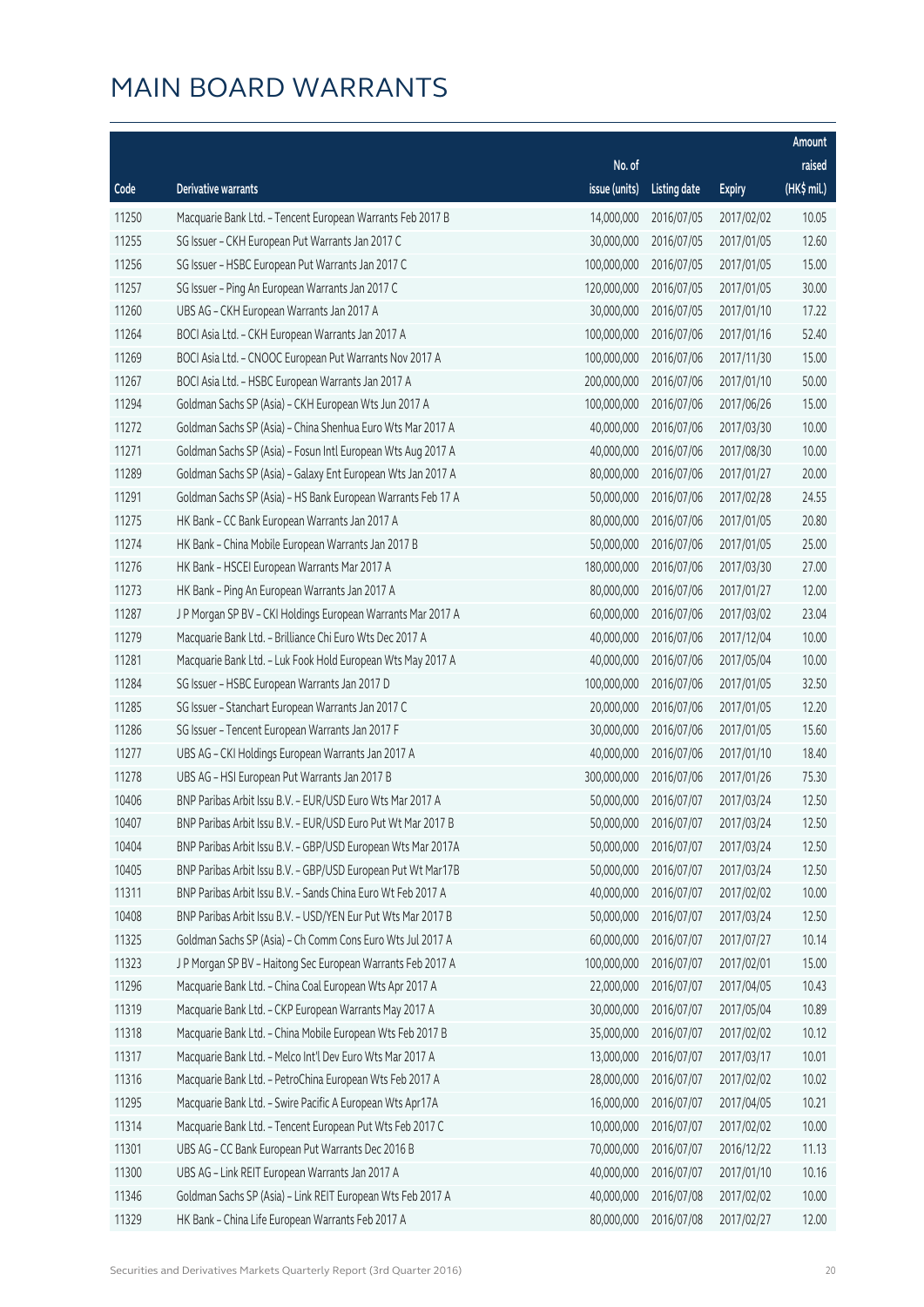|       |                                                              |                        |                     |               | Amount      |
|-------|--------------------------------------------------------------|------------------------|---------------------|---------------|-------------|
|       |                                                              | No. of                 |                     |               | raised      |
| Code  | <b>Derivative warrants</b>                                   | issue (units)          | <b>Listing date</b> | <b>Expiry</b> | (HK\$ mil.) |
| 11334 | HK Bank - Galaxy Ent European Warrants Jan 2017 A            | 50,000,000             | 2016/07/08          | 2017/01/27    | 12.50       |
| 11335 | HK Bank - HSI European Warrants Nov 2016 B                   | 180,000,000            | 2016/07/08          | 2016/11/29    | 27.00       |
| 11327 | HK Bank - Stanchart European Warrants Jan 2017 A             | 40,000,000             | 2016/07/08          | 2017/01/27    | 24.00       |
| 11345 | J P Morgan SP BV - HSI European Put Warrants Feb 2017 B      | 300,000,000            | 2016/07/08          | 2017/02/27    | 75.60       |
| 11338 | SG Issuer - Ping An European Warrants Feb 2017 A             | 120,000,000            | 2016/07/08          | 2017/02/03    | 19.80       |
| 11340 | UBS AG - AIA European Put Warrants Jan 2017 A                | 50,000,000             | 2016/07/08          | 2017/01/09    | 13.70       |
| 11343 | UBS AG - Minsheng Bank European Warrants Nov 2016 A          | 60,000,000             | 2016/07/08          | 2016/11/25    | 30.12       |
| 11344 | UBS AG - Tencent Holdings European Warrants Jan 2017 B       | 50,000,000             | 2016/07/08          | 2017/01/09    | 13.25       |
| 11349 | BNP Paribas Arbit Issu B.V. - CC Bank Euro Wts Aug 2017 B    | 50,000,000             | 2016/07/11          | 2017/08/02    | 15.50       |
| 11350 | BNP Paribas Arbit Issu B.V. - ICBC European Wts Aug 2017 B   | 50,000,000             | 2016/07/11          | 2017/08/02    | 14.00       |
| 11364 | Credit Suisse AG - Tencent Holdings European Wts Sep 2017 A  | 100,000,000            | 2016/07/11          | 2017/09/29    | 17.00       |
| 11375 | Goldman Sachs SP (Asia) - China Life Euro Wts Feb 2017 A     | 100,000,000            | 2016/07/11          | 2017/02/23    | 15.00       |
| 11348 | Goldman Sachs SP (Asia) - PICC European Warrants Jan 2017 A  | 60,000,000             | 2016/07/11          | 2017/01/23    | 10.02       |
| 11371 | Goldman Sachs SP (Asia) - Tencent European Put Wt Mar 2017 A | 100,000,000            | 2016/07/11          | 2017/03/28    | 15.00       |
| 11367 | J P Morgan SP BV - ICBC European Put Wts Feb 2017 A          | 100,000,000            | 2016/07/11          | 2017/02/02    | 25.20       |
| 11355 | Macquarie Bank Ltd. - China Life European Wts Feb 2017 A     | 8,000,000              | 2016/07/11          | 2017/02/02    | 10.01       |
| 11352 | Macquarie Bank Ltd. - China Mobile European Wts May 2017 B   | 20,000,000             | 2016/07/11          | 2017/05/05    | 10.52       |
| 11359 | Macquarie Bank Ltd. - PICC P&C European Warrants Apr 2017 A  | 15,000,000             | 2016/07/11          | 2017/04/05    | 10.29       |
| 11358 | Macquarie Bank Ltd. - Ping An European Warrants Mar 2017 C   | 10,000,000             | 2016/07/11          | 2017/03/02    | 11.27       |
| 11357 | Macquarie Bank Ltd. - Tencent European Warrants Feb 2017 D   | 40,000,000             | 2016/07/11          | 2017/02/02    | 10.00       |
| 11360 | UBS AG - China Overseas European Warrants Nov 2016 A         | 70,000,000             | 2016/07/11          | 2016/11/07    | 12.81       |
| 11362 | UBS AG - SPDR Gold Trust European Warrants Jan 2017 A        | 50,000,000             | 2016/07/11          | 2017/01/10    | 14.40       |
| 11384 | BNP Paribas Arbit Issu B.V. - HSI European Wts Nov 2016 A    | 100,000,000            | 2016/07/12          | 2016/11/29    | 15.00       |
| 11383 | BNP Paribas Arbit Issu B.V. - HSI European Wts Dec 2016 D    | 100,000,000            | 2016/07/12          | 2016/12/29    | 20.00       |
| 11388 | BNP Paribas Arbit Issu B.V. - HSI European Wts Jan 2017 A    | 100,000,000            | 2016/07/12          | 2017/01/26    | 19.00       |
| 11389 | BNP Paribas Arbit Issu B.V. - HSI Euro Put Wts Jan 2017 B    | 100,000,000            | 2016/07/12          | 2017/01/26    | 21.00       |
| 11390 | BNP Paribas Arbit Issu B.V. - HSI Euro Put Wts Jan 2017 C    | 100,000,000 2016/07/12 |                     | 2017/01/26    | 16.00       |
| 11378 | Credit Suisse AG - Kingsoft European Warrants Jan 2017 A     | 40,000,000             | 2016/07/12          | 2017/01/11    | 10.00       |
| 11381 | Credit Suisse AG - Ping An European Warrants Feb 2017 A      | 80,000,000             | 2016/07/12          | 2017/02/02    | 12.00       |
| 11397 | J P Morgan SP BV - Kingsoft European Warrants Dec 2016 A     | 70,000,000             | 2016/07/12          | 2016/12/29    | 10.50       |
| 11395 | Macquarie Bank Ltd. - Bank of EA European Wts Jun 2017 A     | 40,000,000             | 2016/07/12          | 2017/06/02    | 10.00       |
| 11396 | Macquarie Bank Ltd. - China Cinda European Wts Aug 2017 A    | 40,000,000             | 2016/07/12          | 2017/08/02    | 10.00       |
| 11393 | Macquarie Bank Ltd. - Geely Auto European Wts Feb 2017 A     | 20,000,000             | 2016/07/12          | 2017/02/02    | 10.00       |
| 11376 | Macquarie Bank Ltd. - HN Renewables European Wts Jun 2017 A  | 23,000,000             | 2016/07/12          | 2017/06/16    | 10.01       |
| 11380 | SG Issuer - Kingsoft European Warrants Mar 2017 A            | 50,000,000             | 2016/07/12          | 2017/03/03    | 10.00       |
| 11405 | BNP Paribas Arbit Issu B.V. - China Life Euro Wts Sep 2017 A | 60,000,000             | 2016/07/13          | 2017/09/04    | 15.00       |
| 11416 | Goldman Sachs SP (Asia) - HSI European Warrants Jan 2017 A   | 200,000,000            | 2016/07/13          | 2017/01/26    | 30.00       |
| 11417 | Goldman Sachs SP (Asia) - HSI European Put Wts Jan 2017 B    | 200,000,000            | 2016/07/13          | 2017/01/26    | 30.00       |
| 11414 | J P Morgan SP BV - GAC European Warrants Aug 2017 A          | 100,000,000            | 2016/07/13          | 2017/08/24    | 17.70       |
| 11415 | J P Morgan SP BV - SMIC European Wts Dec 2018 A              | 100,000,000            | 2016/07/13          | 2018/12/31    | 25.20       |
| 11398 | Macquarie Bank Ltd. - AIA European Warrants Feb 2017 A       | 26,000,000             | 2016/07/13          | 2017/02/02    | 10.14       |
| 11399 | Macquarie Bank Ltd. - CC Bank European Warrants Jan 2017 B   | 20,000,000             | 2016/07/13          | 2017/01/04    | 10.12       |
| 11404 | Macquarie Bank Ltd. - Kingsoft European Warrants Feb 2017 B  | 34,000,000             | 2016/07/13          | 2017/02/02    | 10.03       |
| 11406 | SG Issuer - BYD European Warrants Feb 2017 A                 | 20,000,000             | 2016/07/13          | 2017/02/03    | 10.00       |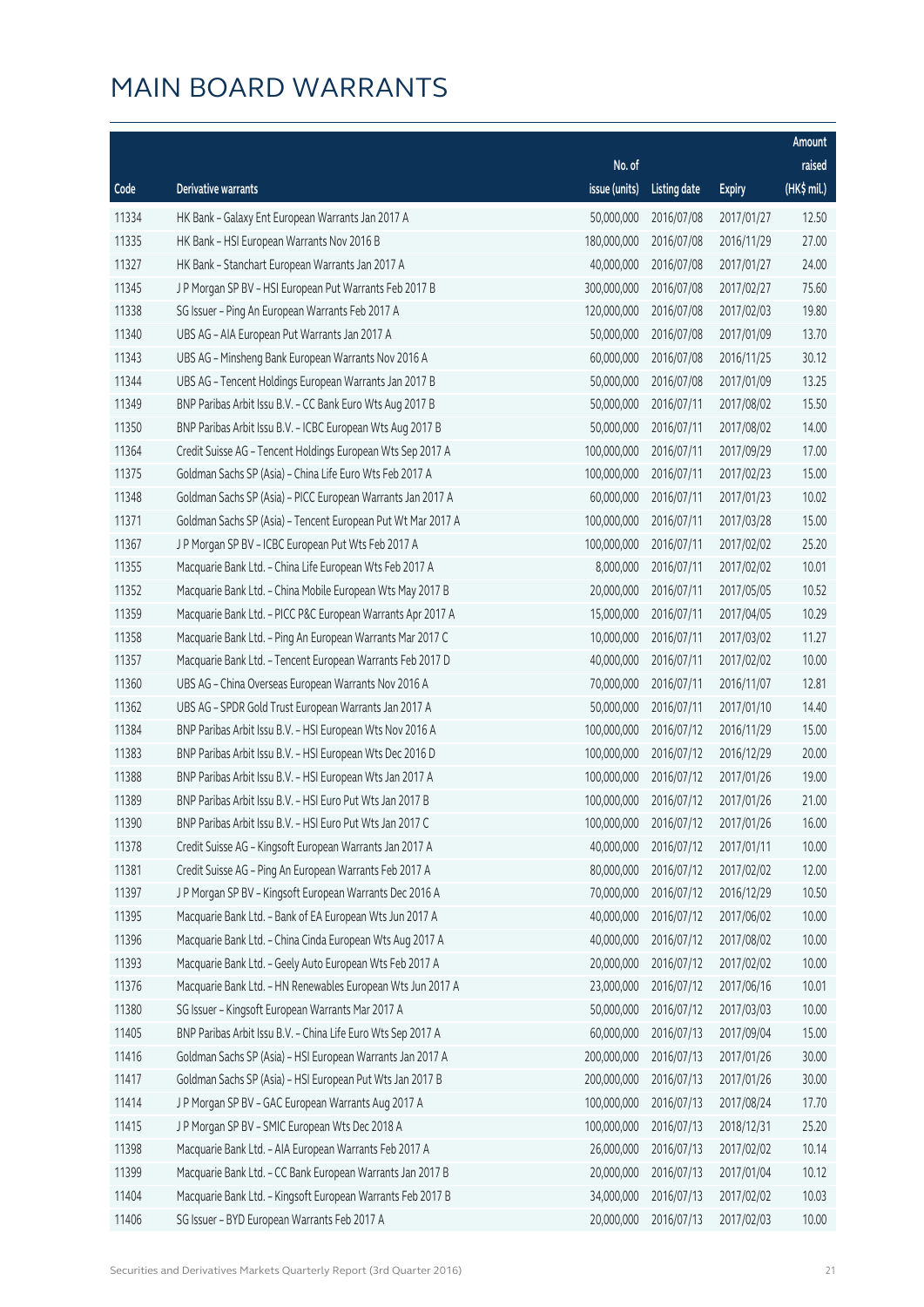|         |                                                               |               |                        |               | Amount      |
|---------|---------------------------------------------------------------|---------------|------------------------|---------------|-------------|
|         |                                                               | No. of        |                        |               | raised      |
| Code    | <b>Derivative warrants</b>                                    | issue (units) | <b>Listing date</b>    | <b>Expiry</b> | (HK\$ mil.) |
| 11411   | SG Issuer - CP&CC European Warrants Feb 2017 A                | 60,000,000    | 2016/07/13             | 2017/02/03    | 21.00       |
| 11409   | SG Issuer - GAC European Warrantss Mar 2018 A                 | 80,000,000    | 2016/07/13             | 2018/03/05    | 20.00       |
| 11410   | SG Issuer - KECL European Warrants Feb 2017 A                 | 17,000,000    | 2016/07/13             | 2017/02/03    | 10.03       |
| 11412   | SG Issuer - SHK P European Warrants Feb 2017 A                | 30,000,000    | 2016/07/13             | 2017/02/03    | 10.05       |
| 11436   | BOCI Asia Ltd. - China Life European Warrants Mar 2017 A      | 200,000,000   | 2016/07/14             | 2017/03/03    | 33.00       |
| 11441   | BOCI Asia Ltd. - Galaxy Ent European Put Warrants Mar 2017 A  | 100,000,000   | 2016/07/14             | 2017/03/10    | 27.70       |
| 11433   | BOCI Asia Ltd. - Tencent Holdings European Wts Sep 2017 A     | 200,000,000   | 2016/07/14             | 2017/09/29    | 35.80       |
| 11435   | BOCI Asia Ltd. - Tencent Holdings European Put Wts Mar 2017 A | 100,000,000   | 2016/07/14             | 2017/03/31    | 17.10       |
| 11451   | BNP Paribas Arbit Issu B.V. - BOCL European Wts Jun 2017 A    | 50,000,000    | 2016/07/14             | 2017/06/02    | 13.50       |
| 11463   | Credit Suisse AG - Link REIT European Warrants Jan 2017 A     | 40,000,000    | 2016/07/14             | 2017/01/13    | 10.00       |
| 11460   | Credit Suisse - SPDR Gold Trust European Warrants Jan 2017 A  | 20,000,000    | 2016/07/14             | 2017/01/13    | 10.00       |
| 11459   | Credit Suisse AG - Zijin Mining European Warrants Jan 2017 A  | 40,000,000    | 2016/07/14             | 2017/01/13    | 10.00       |
| 11471   | Bank of East Asia - Kingsoft European Warrants Mar 2017 A     | 40,000,000    | 2016/07/14             | 2017/03/21    | 10.00       |
| 11469   | Bank of East Asia - PICC European Warrants Mar 2017 A         | 70,000,000    | 2016/07/14             | 2017/03/10    | 10.50       |
| 11450   | HK Bank - Sinopec Corp European Warrants Jan 2017 A           | 60,000,000    | 2016/07/14             | 2017/01/27    | 18.00       |
| 11443   | HK Bank - China Shenhua European Warrants Jul 2017 A          | 80,000,000    | 2016/07/14             | 2017/07/31    | 20.00       |
| 11445   | HK Bank - PICC European Warrants Jan 2017 A                   | 80,000,000    | 2016/07/14             | 2017/01/26    | 12.00       |
| 11449   | HK Bank - Zijin Mining European Warrants Jan 2017 A           | 50,000,000    | 2016/07/14             | 2017/01/27    | 17.50       |
| 11432   | Haitong Int'l Sec - China Life European Warrants Sep 2017 A   | 100,000,000   | 2016/07/14             | 2017/09/29    | 25.00       |
| 11429   | Haitong Int'l Sec - CNOOC European Warrants Mar 2017 A        | 50,000,000    | 2016/07/14             | 2017/03/31    | 22.50       |
| 11419   | Haitong Int'l Sec - Sinopec Corp European Wts Mar 2017 A      | 50,000,000    | 2016/07/14             | 2017/03/31    | 16.85       |
| 11420   | Haitong Int'l Sec - HKEX European Warrants Dec 2017 A         | 80,000,000    | 2016/07/14             | 2017/12/29    | 20.08       |
| 11418   | Haitong Int'l Sec - HSBC European Warrants Mar 2017 A         | 50,000,000    | 2016/07/14             | 2017/03/31    | 12.50       |
| 11431   | Haitong Int'l Sec - PetroChina European Warrants Mar 2017 A   | 50,000,000    | 2016/07/14             | 2017/03/31    | 14.40       |
| 11430   | Haitong Int'l Sec - Ping An European Warrants Jan 2017 A      | 100,000,000   | 2016/07/14             | 2017/01/18    | 15.00       |
| 11424   | Haitong Int'l Sec - Tencent European Warrants May 2017 A      | 80,000,000    | 2016/07/14             | 2017/05/26    | 12.00       |
| 11427   | Haitong Int'l Sec - Tencent European Warrants Jul 2017 A      |               | 100,000,000 2016/07/14 | 2017/07/25    | 15.00       |
| 11477   | J P Morgan SP BV - CC Bank Euro Put Wts Jan 2017 B            | 100,000,000   | 2016/07/14             | 2017/01/27    | 25.40       |
| 11476   | J P Morgan SP BV - HSI European Put Warrants Jan 2017 C       | 300,000,000   | 2016/07/14             | 2017/01/26    | 45.30       |
| 11452   | Macquarie Bank Ltd. - BYD European Warrants Mar 2017 A        | 13,000,000    | 2016/07/14             | 2017/03/02    | 10.01       |
| 11454   | Macquarie Bank Ltd. - Dongfeng Motor European Wts Jan 2018 A  | 40,000,000    | 2016/07/14             | 2018/01/03    | 10.00       |
| 11457   | Macquarie Bank Ltd. - GAC European Wts Sep 2017 A             | 50,000,000    | 2016/07/14             | 2017/09/04    | 10.00       |
| 11458   | Macquarie Bank Ltd. - Link REIT European Warrants Mar 2017 A  | 40,000,000    | 2016/07/14             | 2017/03/20    | 10.00       |
| 11464   | SG Issuer - CRCC European Warrants Oct 2017 A                 | 80,000,000    | 2016/07/14             | 2017/10/06    | 18.00       |
| 11468   | SG Issuer - Zijin Mining European Warrants Feb 2017 A         | 26,000,000    | 2016/07/14             | 2017/02/03    | 10.01       |
| 11474   | UBS AG - Tencent Holdings European Warrants Dec 2016 E        | 50,000,000    | 2016/07/14             | 2016/12/23    | 46.70       |
| 11483   | Goldman Sachs SP (Asia) - Zijin Mining European Wts Jan17A    | 30,000,000    | 2016/07/15             | 2017/01/16    | 10.02       |
| 11485   | J P Morgan SP BV - Yanzhou Coal European Warrants Dec 2017 A  | 100,000,000   | 2016/07/15             | 2017/12/22    | 17.40       |
| 11484   | Macquarie Bank Ltd. - CITIC Sec European Warrants Mar 2017 A  | 40,000,000    | 2016/07/15             | 2017/03/02    | 10.00       |
| 11482   | Macquarie Bank Ltd. - CKH European Warrants Mar 2017 A        | 21,000,000    | 2016/07/15             | 2017/03/02    | 10.02       |
| 11486   | UBS AG - Galaxy Ent European Put Warrants Jan 2017 A          | 60,000,000    | 2016/07/15             | 2017/01/16    | 15.00       |
| 27394 # | J P Morgan SP BV - HSI European Put Warrants Oct 2016 E       | 300,000,000   | 2016/07/15             | 2016/10/28    | 19.50       |
| 10409   | BNP Paribas Arbit Issu B.V. - Gold European Wts Mar 2017 A    | 50,000,000    | 2016/07/18             | 2017/03/24    | 12.50       |
| 10410   | BNP Paribas Arbit Issu B.V. - Gold European Put Wts Mar 17 B  | 50,000,000    | 2016/07/18             | 2017/03/24    | 12.50       |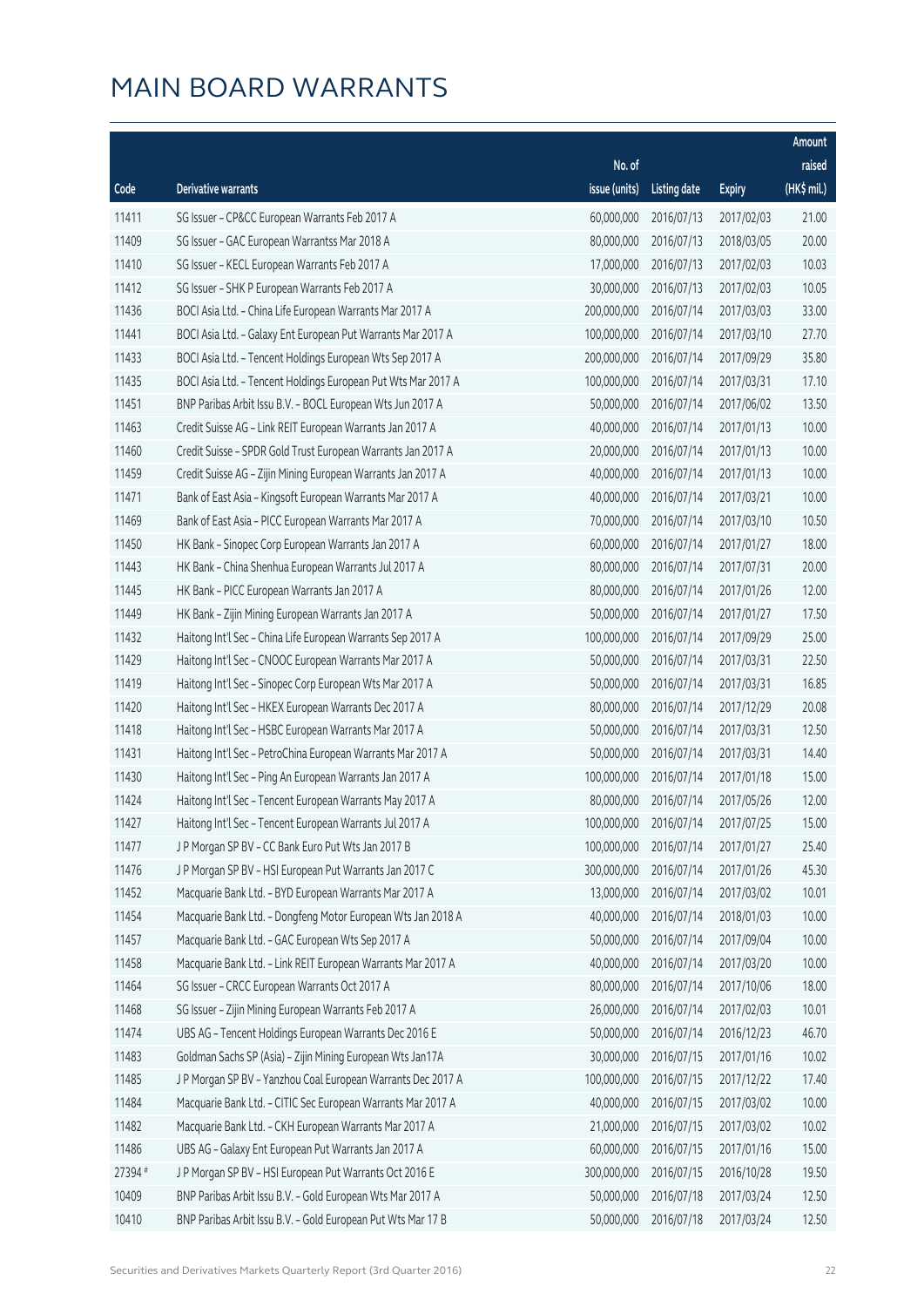|         |                                                               |               |                       |               | Amount      |
|---------|---------------------------------------------------------------|---------------|-----------------------|---------------|-------------|
|         |                                                               | No. of        |                       |               | raised      |
| Code    | <b>Derivative warrants</b>                                    | issue (units) | <b>Listing date</b>   | <b>Expiry</b> | (HK\$ mil.) |
| 11499   | BNP Paribas Arbit Issu B.V. - HSBC European Wts Dec 2017 A    | 50,000,000    | 2016/07/18            | 2017/12/04    | 14.00       |
| 11488   | Goldman Sachs SP (Asia) - AIA European Warrants Dec 2016 A    | 70,000,000    | 2016/07/18            | 2016/12/23    | 10.50       |
| 11490   | Goldman Sachs SP (Asia) - Kingsoft European Wts Nov 2016 B    | 60,000,000    | 2016/07/18            | 2016/11/28    | 10.02       |
| 11500   | Macquarie Bank Ltd. - Sands China European Wts Nov 2016 B     | 43,000,000    | 2016/07/18            | 2016/11/02    | 10.02       |
| 11502   | Macquarie Bank Ltd. - Sands China European Put Wts Mar 2017 A | 40,000,000    | 2016/07/18            | 2017/03/02    | 10.00       |
| 11491   | Macquarie Bank Ltd. - Tencent European Warrants Feb 2017 E    | 10,000,000    | 2016/07/18            | 2017/02/02    | 16.07       |
| 11494   | SG Issuer - HS H-SHARE European Warrants Feb 2017 A           | 50,000,000    | 2016/07/18            | 2017/02/03    | 30.00       |
| 11496   | SG Issuer - Ping An European Put Warrants Jan 2017 D          | 120,000,000   | 2016/07/18            | 2017/01/05    | 26.40       |
| 11497   | SG Issuer - Weichai Power European Warrants Nov 2017 A        | 80,000,000    | 2016/07/18            | 2017/11/03    | 20.00       |
| 11506   | UBS AG - Sands China European Put Warrants Nov 2016 A         | 70,000,000    | 2016/07/18            | 2016/11/25    | 10.50       |
| 11504   | UBS AG - Zijin Mining European Warrants Jan 2017 A            | 40,000,000    | 2016/07/18            | 2017/01/17    | 10.96       |
| 11525   | Credit Suisse AG - HSBC European Put Warrants Jan 2017 B      | 50,000,000    | 2016/07/19            | 2017/01/04    | 11.50       |
| 11543   | Goldman Sachs SP (Asia) - CHALCO European Wts Jan 2017 A      | 30,000,000    | 2016/07/19            | 2017/01/26    | 10.02       |
| 11540   | Goldman Sachs SP (Asia) - Ch Overseas European Wts Dec 2016 A | 50,000,000    | 2016/07/19            | 2016/12/30    | 10.00       |
| 11512   | Goldman Sachs SP (Asia) - China Tel European Wts Feb 2017 A   | 60,000,000    | 2016/07/19            | 2017/02/02    | 15.00       |
| 11538   | Goldman Sachs SP (Asia) - A50 China European Wts Feb 2017 A   | 50,000,000    | 2016/07/19            | 2017/02/28    | 12.50       |
| 11507   | Goldman Sachs SP (Asia) - HSBC European Put Wts Dec 2016 D    | 70,000,000    | 2016/07/19            | 2016/12/23    | 10.50       |
| 11536   | Goldman Sachs SP (Asia) - NCI European Warrants Jun 2017 A    | 40,000,000    | 2016/07/19            | 2017/06/29    | 11.12       |
| 11547   | J P Morgan SP BV - HSI European Warrants Apr 2017 A           | 300,000,000   | 2016/07/19            | 2017/04/27    | 75.30       |
| 11517   | Macquarie Bank Ltd. - Fosun Intl European Warrants Dec 2017A  | 40,000,000    | 2016/07/19            | 2017/12/04    | 10.00       |
| 11516   | Macquarie Bank Ltd. - Li & Fung European Warrants May 2017 A  | 40,000,000    | 2016/07/19            | 2017/05/04    | 10.00       |
| 11513   | Macquarie Bank Ltd. - PICC Group European Wts Mar 2017 A      | 25,000,000    | 2016/07/19            | 2017/03/02    | 10.00       |
| 11515   | Macquarie Bank Ltd. - Ping An European Warrants May 2017 A    | 40,000,000    | 2016/07/19            | 2017/05/04    | 10.00       |
| 11518   | SG Issuer - CCoal European Warrants Feb 2017 A                | 20,000,000    | 2016/07/19            | 2017/02/03    | 10.60       |
| 11519   | SG Issuer - HSI European Warrants Jan 2017 D                  | 150,000,000   | 2016/07/19            | 2017/01/26    | 25.50       |
| 11520   | SG Issuer - Kingsoft European Warrants Jan 2017 B             | 60,000,000    | 2016/07/19            | 2017/01/05    | 10.20       |
| 11521   | SG Issuer - NewWorld Dev Eu Wt Mar 2017 A                     |               | 20,000,000 2016/07/19 | 2017/03/03    | 10.00       |
| 11523   | SG Issuer - Yanzhou Coal Eu Wt Jan 2018 A                     | 120,000,000   | 2016/07/19            | 2018/01/04    | 18.00       |
| 11530   | UBS AG - Link REIT European Put Warrants Jan 2017 B           | 40,000,000    | 2016/07/19            | 2017/01/18    | 10.00       |
| 11533   | UBS AG - Tencent Holdings European Put Warrants Dec 2016 F    | 20,000,000    | 2016/07/19            | 2016/12/02    | 10.02       |
| 11535   | UBS AG - Tencent Holdings European Put Warrants Jan 2017 C    | 200,000,000   | 2016/07/19            | 2017/01/18    | 50.00       |
| 26944 * | J P Morgan SP BV - Tencent European Put Warrants Dec 2016 F   | 250,000,000   | 2016/07/19            | 2016/12/02    | 10.00       |
| 11583   | Goldman Sachs SP (Asia) - AIA European Warrants Nov 2016 B    | 80,000,000    | 2016/07/20            | 2016/11/28    | 12.00       |
| 11550   | Goldman Sachs SP (Asia) - CC Bank Euro Put Wts Jan 2017 B     | 80,000,000    | 2016/07/20            | 2017/01/27    | 20.24       |
| 11551   | Goldman Sachs SP (Asia) - HSI European Put Wts Feb 2017 A     | 200,000,000   | 2016/07/20            | 2017/02/27    | 30.00       |
| 11549   | Goldman Sachs SP (Asia) - SHK Ppt European Put Wt Mar 2017 A  | 40,000,000    | 2016/07/20            | 2017/03/30    | 15.16       |
| 11559   | HK Bank - CRRC European Warrants Sep 2017 A                   | 80,000,000    | 2016/07/20            | 2017/09/25    | 12.00       |
| 11561   | HK Bank - China Tel European Warrants Jan 2017 A              | 50,000,000    | 2016/07/20            | 2017/01/27    | 12.50       |
| 11570   | HK Bank - HSI European Warrants Jan 2017 B                    | 100,000,000   | 2016/07/20            | 2017/01/26    | 25.00       |
| 11568   | HK Bank - HSI European Put Warrants Nov 2016 C                | 180,000,000   | 2016/07/20            | 2016/11/29    | 27.00       |
| 11562   | HK Bank - HSI European Put Warrants Jan 2017 A                | 180,000,000   | 2016/07/20            | 2017/01/26    | 30.60       |
| 11558   | HK Bank - Tencent European Warrants Oct 2016 A                | 40,000,000    | 2016/07/20            | 2016/10/31    | 16.00       |
| 11580   | J P Morgan SP BV - Anhui Conch European Warrants Apr 2017 A   | 80,000,000    | 2016/07/20            | 2017/04/28    | 20.08       |
| 11579   | J P Morgan SP BV - Galaxy Ent European Put Wts Feb 2017 A     | 100,000,000   | 2016/07/20            | 2017/02/01    | 25.00       |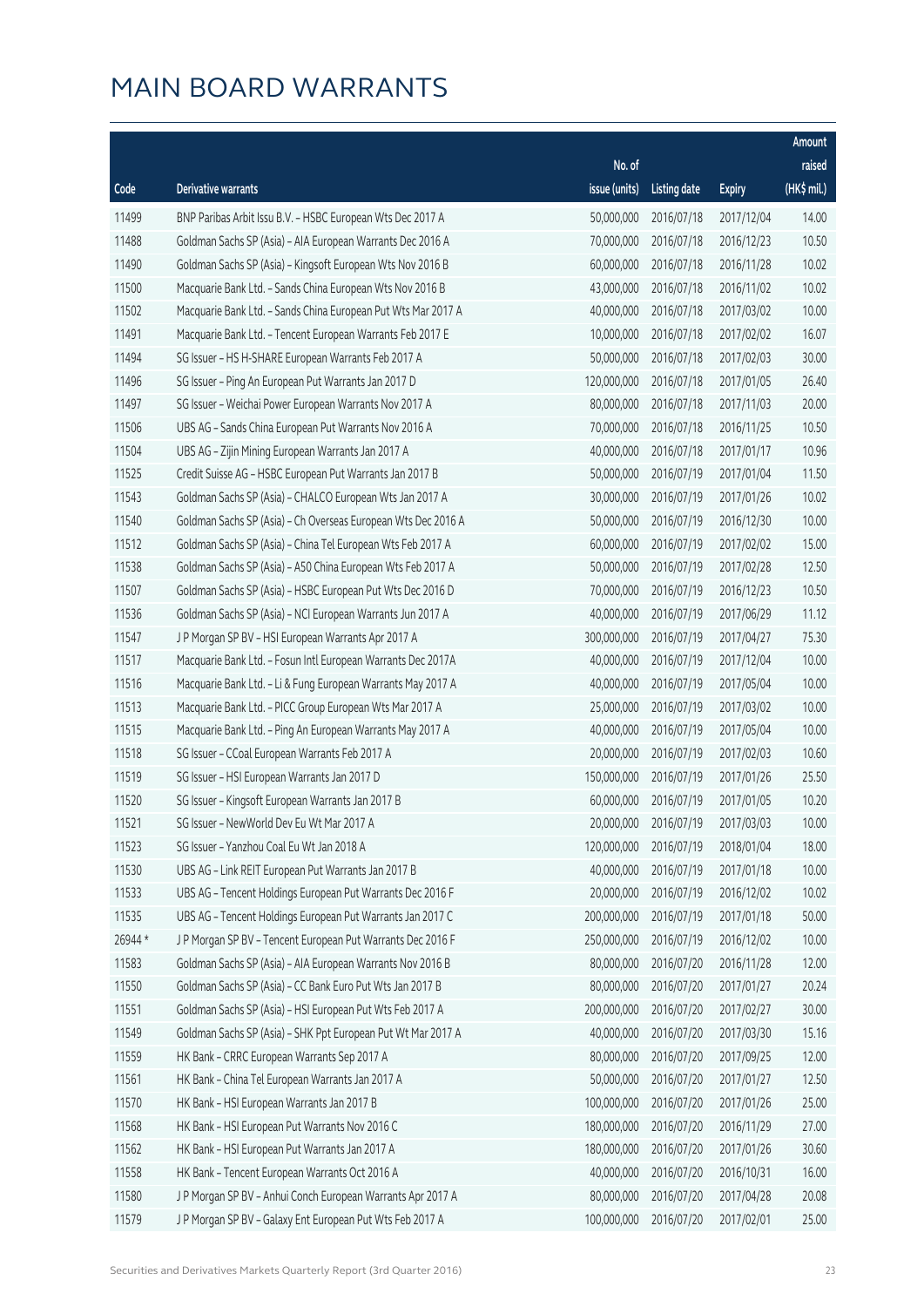|       |                                                               |                        |                     |               | Amount      |
|-------|---------------------------------------------------------------|------------------------|---------------------|---------------|-------------|
|       |                                                               | No. of                 |                     |               | raised      |
| Code  | Derivative warrants                                           | issue (units)          | <b>Listing date</b> | <b>Expiry</b> | (HK\$ mil.) |
| 11582 | J P Morgan SP BV - HSI European Put Warrants Jan 2017 D       | 300,000,000            | 2016/07/20          | 2017/01/26    | 52.80       |
| 11578 | J P Morgan SP BV - Ping An European Warrants Jan 2017 A       | 100,000,000            | 2016/07/20          | 2017/01/16    | 15.10       |
| 11553 | Macquarie Bank Ltd. - China COSCO European Wts May 2017 A     | 20,000,000             | 2016/07/20          | 2017/05/04    | 10.00       |
| 11555 | Macquarie Bank Ltd. - CKI Holdings European Warrants Mar17 A  | 22,000,000             | 2016/07/20          | 2017/03/02    | 10.14       |
| 11556 | Macquarie Bank Ltd. - PetroChina European Put Warrants Feb17B | 27,000,000             | 2016/07/20          | 2017/02/02    | 10.02       |
| 11576 | UBS AG - ICBC European Put Warrants Jan 2017 A                | 70,000,000             | 2016/07/20          | 2017/01/19    | 17.71       |
| 11577 | UBS AG - PetroChina European Warrants Dec 2016 A              | 50,000,000             | 2016/07/20          | 2016/12/21    | 12.60       |
| 11594 | BNP Paribas Arbit Issu B.V. - HSBC European Wts Apr 2017 A    | 50,000,000             | 2016/07/21          | 2017/04/05    | 12.50       |
| 11587 | BNP Paribas Arbit Issu B.V. - HSI Euro Put Wts Nov 2016 B     | 100,000,000            | 2016/07/21          | 2016/11/29    | 15.00       |
| 11589 | BNP Paribas Arbit Issu B.V. - Lenovo European Wts Jun 2017 A  | 40,000,000             | 2016/07/21          | 2017/06/02    | 17.60       |
| 11593 | BNP Paribas Arbit Issu B.V. - Stanchart Euro Wts Feb 2017 A   | 40,000,000             | 2016/07/21          | 2017/02/02    | 16.40       |
| 11592 | Credit Suisse AG - China Shenhua European Wts Jun 2017 A      | 50,000,000             | 2016/07/21          | 2017/06/09    | 12.50       |
| 11591 | Credit Suisse AG - Greatwall Motor European Wts Feb 2017 A    | 70,000,000             | 2016/07/21          | 2017/02/27    | 10.50       |
| 11601 | J P Morgan SP BV - Sinopec Corp Eu Put Wt Jan 2017 B          | 100,000,000            | 2016/07/21          | 2017/01/27    | 29.50       |
| 11600 | J P Morgan SP BV - Fosun Intl European Warrants Feb 2017 A    | 70,000,000             | 2016/07/21          | 2017/02/21    | 10.50       |
| 11599 | J P Morgan SP BV - SPDR Gold Trust European Wts Dec 2016 A    | 30,000,000             | 2016/07/21          | 2016/12/07    | 10.62       |
| 11586 | Macquarie Bank Ltd. - China EB Ltd Euro Warrants Jul 2017 A   | 40,000,000             | 2016/07/21          | 2017/07/04    | 10.00       |
| 11596 | Macquarie Bank Ltd. - Ch Southern Air Euro Wts Jun 2019 A     | 40,000,000             | 2016/07/21          | 2019/06/04    | 10.00       |
| 11585 | SG Issuer - KECL European Warrants Jul 2018 A                 | 100,000,000            | 2016/07/21          | 2018/07/05    | 16.00       |
| 11605 | BOCI Asia Ltd. - HSBC European Warrants Jan 2017 B            | 200,000,000            | 2016/07/22          | 2017/01/03    | 32.00       |
| 11607 | BOCI Asia Ltd. - HSI European Warrants Mar 2017 A             | 100,000,000            | 2016/07/22          | 2017/03/30    | 16.00       |
| 11608 | BOCI Asia Ltd. - HSI European Put Warrants Jan 2017 A         | 100,000,000            | 2016/07/22          | 2017/01/26    | 15.00       |
| 11619 | Credit Suisse AG - AIA European Put Warrants Dec 2016 B       | 70,000,000             | 2016/07/22          | 2016/12/01    | 10.50       |
| 11621 | Credit Suisse AG - CC Bank European Warrants Feb 2017 A       | 50,000,000             | 2016/07/22          | 2017/02/06    | 12.50       |
| 11610 | Credit Suisse AG - Tencent Holdings European Wts Jan 2017 A   | 50,000,000             | 2016/07/22          | 2017/01/04    | 16.00       |
| 11611 | Credit Suisse AG - Tencent Holdings Euro Put Wts Apr 2017 C   | 90,000,000             | 2016/07/22          | 2017/04/05    | 22.50       |
| 11602 | Goldman Sachs SP (Asia) - HSI European Warrants Dec 2016 E    | 200,000,000 2016/07/22 |                     | 2016/12/29    | 30.00       |
| 11638 | Goldman Sachs SP (Asia) - HSI European Put Wts Jan 2017 C     | 200,000,000            | 2016/07/22          | 2017/01/26    | 31.80       |
| 11647 | Goldman Sachs SP (Asia) - Stanchart European Wts Dec 2016 A   | 40,000,000             | 2016/07/22          | 2016/12/28    | 14.72       |
| 11640 | J P Morgan SP BV - China Mob European Wts Jan 2017 B          | 100,000,000            | 2016/07/22          | 2017/01/27    | 29.40       |
| 11643 | J P Morgan SP BV - China Mob European Put Wts Jun 2018 A      | 200,000,000            | 2016/07/22          | 2018/06/29    | 30.00       |
| 11644 | J P Morgan SP BV - China Shenhua European Wts May 2017 A      | 80,000,000             | 2016/07/22          | 2017/05/19    | 20.16       |
| 11645 | J P Morgan SP BV - HSI European Put Warrants Mar 2017 B       | 300,000,000            | 2016/07/22          | 2017/03/30    | 75.00       |
| 11622 | SG Issuer - Tencent European Put Warrants Jan 2017 G          | 30,000,000             | 2016/07/22          | 2017/01/05    | 25.80       |
| 11636 | UBS AG - BYD European Warrants Jan 2017 A                     | 20,000,000             | 2016/07/22          | 2017/01/23    | 12.76       |
| 11629 | UBS AG - CC Bank European Warrants Jan 2017 A                 | 70,000,000             | 2016/07/22          | 2017/01/23    | 18.41       |
| 11628 | UBS AG - HSCEI European Put Warrants Dec 2016 E               | 100,000,000            | 2016/07/22          | 2016/12/29    | 15.60       |
| 11623 | UBS AG - HSI European Warrants Jan 2017 C                     | 300,000,000            | 2016/07/22          | 2017/01/26    | 75.00       |
| 11625 | UBS AG - HSI European Put Warrants Jan 2017 D                 | 300,000,000            | 2016/07/22          | 2017/01/26    | 58.20       |
| 11633 | UBS AG - Tencent Holdings European Warrants Dec 2016 G        | 50,000,000             | 2016/07/22          | 2016/12/28    | 10.85       |
| 11652 | Credit Suisse AG - Geely Auto European Warrants Jan 2017 A    | 40,000,000             | 2016/07/25          | 2017/01/24    | 13.20       |
| 11653 | Credit Suisse AG - Sino Biopharm European Wts Jan 2017 A      | 20,000,000             | 2016/07/25          | 2017/01/24    | 17.60       |
| 11656 | Goldman Sachs SP (Asia) - China Life Euro Wts Dec 2016 C      | 80,000,000             | 2016/07/25          | 2016/12/28    | 12.00       |
| 11664 | Goldman Sachs SP (Asia) - China Mobile Euro Wts Dec 2016 A    | 60,000,000             | 2016/07/25          | 2016/12/20    | 10.08       |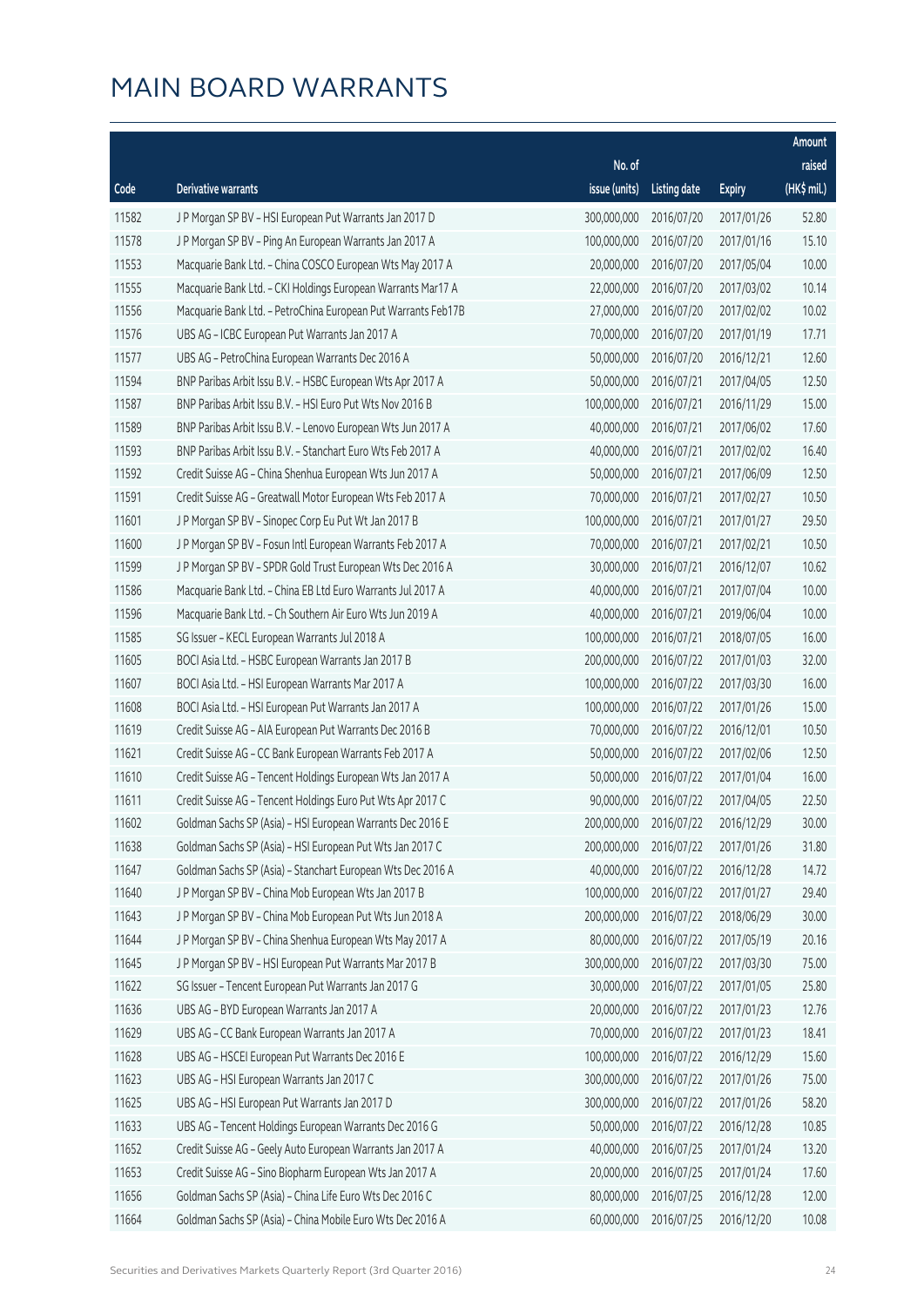|       |                                                              |               |                       |               | Amount      |
|-------|--------------------------------------------------------------|---------------|-----------------------|---------------|-------------|
|       |                                                              | No. of        |                       |               | raised      |
| Code  | <b>Derivative warrants</b>                                   | issue (units) | <b>Listing date</b>   | <b>Expiry</b> | (HK\$ mil.) |
| 11662 | Goldman Sachs SP (Asia) - Tencent European Wt Dec 2016 G     | 60,000,000    | 2016/07/25            | 2016/12/21    | 24.90       |
| 11657 | J P Morgan SP BV - Henderson Land Dev European Wt Jan 2017 A | 60,000,000    | 2016/07/25            | 2017/01/27    | 15.30       |
| 11658 | J P Morgan SP BV - HSCEI European Put Warrants Dec 2016 D    | 200,000,000   | 2016/07/25            | 2016/12/29    | 33.80       |
| 11648 | Macquarie Bank Ltd. - BYD European Warrants Feb 2017 B       | 15,000,000    | 2016/07/25            | 2017/02/02    | 10.01       |
| 11649 | Macquarie Bank Ltd. - Sinopec Corp European Wts Mar 2017 B   | 30,000,000    | 2016/07/25            | 2017/03/02    | 10.77       |
| 11650 | Macquarie Bank Ltd. - Henderson Land Dev Euro Wts Feb 2017 A | 40,000,000    | 2016/07/25            | 2017/02/02    | 10.08       |
| 11654 | SG Issuer - China Life European Warrants Jan 2017 A          | 150,000,000   | 2016/07/25            | 2017/01/05    | 22.50       |
| 11655 | SG Issuer - Tencent European Put Warrants Apr 2017 B         | 300,000,000   | 2016/07/25            | 2017/04/06    | 45.00       |
| 11661 | UBS AG - AIA European Warrants Nov 2016 B                    | 100,000,000   | 2016/07/25            | 2016/11/28    | 15.10       |
| 11659 | UBS AG - CKH European Put Warrants Jan 2017 B                | 20,000,000    | 2016/07/25            | 2017/01/24    | 10.04       |
| 11660 | UBS AG - HSI European Warrants Oct 2016 D                    | 300,000,000   | 2016/07/25            | 2016/10/28    | 45.60       |
| 11689 | BOCI Asia Ltd. - Ping An European Warrants Jan 2017 B        | 200,000,000   | 2016/07/26            | 2017/01/27    | 45.80       |
| 11688 | BOCI Asia Ltd. - Tencent Holdings European Wts Dec 2016 F    | 200,000,000   | 2016/07/26            | 2016/12/09    | 89.60       |
| 11687 | BOCI Asia Ltd. - Tencent Holdings European Wts Sep 2017 B    | 200,000,000   | 2016/07/26            | 2017/09/29    | 50.00       |
| 11711 | BNP Paribas Arbit Issu B.V. - CKP European Wts Mar 2017 A    | 40,000,000    | 2016/07/26            | 2017/03/02    | 16.80       |
| 11707 | BNP Paribas Arbit Issu B.V. - HS H-SHARE Euro Wts Feb 2017 A | 40,000,000    | 2016/07/26            | 2017/02/02    | 14.40       |
| 11709 | BNP Paribas Arbit Issu B.V. - SHK Ppt Euro Wts Apr 2017 A    | 40,000,000    | 2016/07/26            | 2017/04/05    | 18.40       |
| 11665 | Credit Suisse AG - China Life European Warrants Dec 2016 A   | 90,000,000    | 2016/07/26            | 2016/12/21    | 13.50       |
| 11703 | Goldman Sachs SP (Asia) - CITIC European Warrants Dec 2017 A | 70,000,000    | 2016/07/26            | 2017/12/20    | 10.50       |
| 11702 | Goldman Sachs SP (Asia) - CPIC European Warrants May 2017 A  | 50,000,000    | 2016/07/26            | 2017/05/29    | 12.50       |
| 11682 | Haitong Int'l Sec - BOC HK European Warrants Mar 2017 A      | 50,000,000    | 2016/07/26            | 2017/03/30    | 12.50       |
| 11681 | Haitong Int'l Sec - BOC HK European Put Warrants Jun 2017 A  | 50,000,000    | 2016/07/26            | 2017/06/30    | 12.85       |
| 11684 | Haitong Int'l Sec - BOCL European Warrants Dec 2016 A        | 70,000,000    | 2016/07/26            | 2016/12/28    | 10.50       |
| 11677 | Haitong Int'l Sec - BYD European Warrants Dec 2018 A         | 70,000,000    | 2016/07/26            | 2018/12/31    | 17.50       |
| 11671 | Haitong Int'l Sec - CC Bank European Warrants Feb 2017 A     | 50,000,000    | 2016/07/26            | 2017/02/01    | 12.85       |
| 11673 | Haitong Int'l Sec - CC Bank European Warrants Sep 2017 A     | 50,000,000    | 2016/07/26            | 2017/09/29    | 13.40       |
| 11674 | Haitong Int'l Sec - China Mobile European Warrants Jun 2017A |               | 50,000,000 2016/07/26 | 2017/06/30    | 12.80       |
| 11675 | Haitong Int'l Sec - China Mobile European Put Wts Jun 2017 B | 50,000,000    | 2016/07/26            | 2017/06/30    | 13.75       |
| 11668 | Haitong Int'l Sec - HKEX European Put Warrants May 2017 A    | 80,000,000    | 2016/07/26            | 2017/05/25    | 12.00       |
| 11666 | Haitong Int'l Sec - HSBC European Put Warrants Jun 2017 A    | 50,000,000    | 2016/07/26            | 2017/06/30    | 13.90       |
| 11667 | Haitong Int'l Sec - PWR Assets European Put Wts May 2017 A   | 40,000,000    | 2016/07/26            | 2017/05/25    | 13.76       |
| 11716 | J P Morgan SP BV - CM Bank European Warrants Jun 2017 A      | 100,000,000   | 2016/07/26            | 2017/06/02    | 25.10       |
| 11715 | J P Morgan SP BV - HSI European Warrants Feb 2017 C          | 300,000,000   | 2016/07/26            | 2017/02/27    | 75.00       |
| 11713 | Macquarie Bank Ltd. - AAC Acoustic European Wts Jun 2017 A   | 9,500,000     | 2016/07/26            | 2017/06/16    | 10.00       |
| 11712 | Macquarie Bank Ltd. - AIA European Warrants Feb 2017 B       | 40,000,000    | 2016/07/26            | 2017/02/02    | 10.20       |
| 11686 | Macquarie Bank Ltd. - CSOP A50 ETF European Wts Oct 2018 A   | 45,000,000    | 2016/07/26            | 2018/10/03    | 10.04       |
| 11698 | SG Issuer - BOCL European Warrants Jan 2017 A                | 100,000,000   | 2016/07/26            | 2017/01/05    | 16.50       |
| 11695 | SG Issuer - CITIC Sec European Warrants Mar 2017 A           | 50,000,000    | 2016/07/26            | 2017/03/03    | 10.00       |
| 11692 | SG Issuer - China Life European Warrants Oct 2017 A          | 150,000,000   | 2016/07/26            | 2017/10/06    | 32.25       |
| 11700 | SG Issuer - HLand European Warrants Feb 2017 A               | 30,000,000    | 2016/07/26            | 2017/02/03    | 10.05       |
| 11697 | SG Issuer - Ping An European Warrants Jan 2017 E             | 120,000,000   | 2016/07/26            | 2017/01/05    | 18.60       |
| 11690 | SG Issuer - Tracker Fund European Warrants Jan 2018 A        | 100,000,000   | 2016/07/26            | 2018/01/04    | 16.50       |
| 11729 | Credit Suisse AG - HKEX European Warrants Apr 2017 A         | 150,000,000   | 2016/07/27            | 2017/04/05    | 37.50       |
| 11732 | Credit Suisse AG - HSI European Put Warrants Jan 2017 A      | 120,000,000   | 2016/07/27            | 2017/01/26    | 18.00       |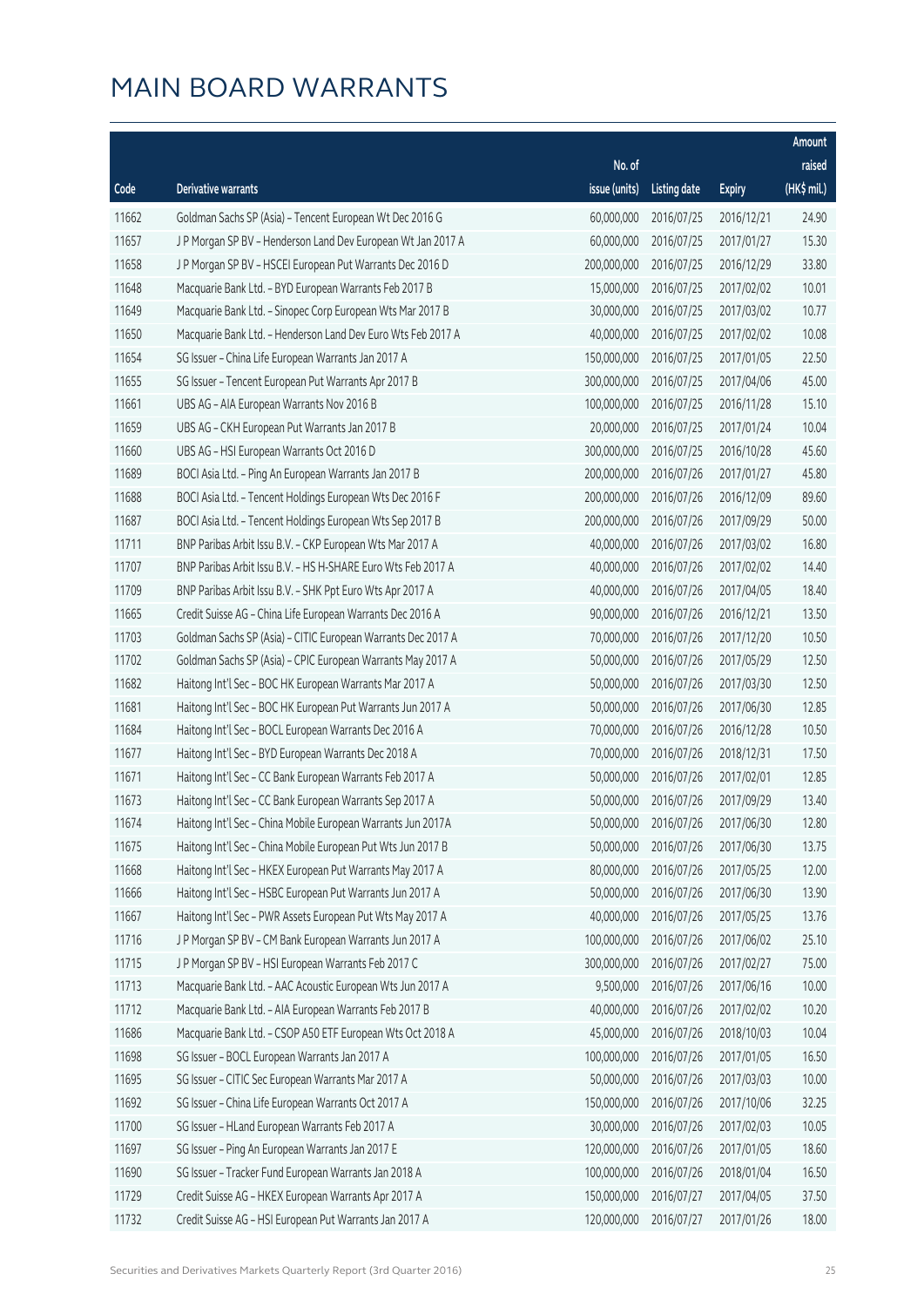|       |                                                              |                        |                     |               | Amount      |
|-------|--------------------------------------------------------------|------------------------|---------------------|---------------|-------------|
|       |                                                              | No. of                 |                     |               | raised      |
| Code  | <b>Derivative warrants</b>                                   | issue (units)          | <b>Listing date</b> | <b>Expiry</b> | (HK\$ mil.) |
| 11724 | Goldman Sachs SP (Asia) - HSBC European Warrants Dec 2016 E  | 80,000,000             | 2016/07/27          | 2016/12/23    | 12.00       |
| 11725 | Goldman Sachs SP (Asia) - HSBC European Warrants Mar 2017 A  | 70,000,000             | 2016/07/27          | 2017/03/29    | 10.50       |
| 11726 | Goldman Sachs Sp (Asia) - ICBC European Warrants Feb 2017 A  | 70,000,000             | 2016/07/27          | 2017/02/23    | 10.50       |
| 11717 | HK Bank - AIA European Warrants Nov 2016 B                   | 80,000,000             | 2016/07/27          | 2016/11/30    | 12.00       |
| 11719 | HK Bank - AIA European Put Warrants Dec 2016 A               | 70,000,000             | 2016/07/27          | 2016/12/30    | 10.50       |
| 11721 | HK Bank - CSOP A50 ETF European Warrants Sep 2018 A          | 100,000,000            | 2016/07/27          | 2018/09/27    | 15.00       |
| 11723 | HK Bank - ICBC European Warrants Jan 2017 A                  | 80,000,000             | 2016/07/27          | 2017/01/26    | 14.40       |
| 11722 | HK Bank - ICBC European Warrants Jul 2017 A                  | 60,000,000             | 2016/07/27          | 2017/07/31    | 19.20       |
| 11746 | J P Morgan SP BV - AIA European Warrants Jan 2017 A          | 100,000,000            | 2016/07/27          | 2017/01/27    | 25.10       |
| 11745 | J P Morgan SP BV - HSI European Warrants Jan 2017 E          | 300,000,000            | 2016/07/27          | 2017/01/26    | 75.00       |
| 11743 | Macquarie Bank Ltd. - Lenovo European Warrants Feb 2017 B    | 30,000,000             | 2016/07/27          | 2017/02/02    | 10.02       |
| 11748 | SG Issuer - CCB European Put Warrants Mar 2017 B             | 50,000,000             | 2016/07/27          | 2017/03/03    | 12.50       |
| 11750 | SG Issuer - CP&CC European Put Warrants Mar 2017 A           | 50,000,000             | 2016/07/27          | 2017/03/03    | 16.50       |
| 11733 | UBS AG - Geely Auto European Warrants Jan 2017 A             | 40,000,000             | 2016/07/27          | 2017/01/26    | 20.24       |
| 11734 | UBS AG - Galaxy Ent European Warrants Jan 2017 B             | 70,000,000             | 2016/07/27          | 2017/01/26    | 17.64       |
| 11740 | UBS AG - Lenovo European Warrants Jan 2017 A                 | 30,000,000             | 2016/07/27          | 2017/01/26    | 10.02       |
| 11738 | UBS AG - Sands China European Warrants Dec 2016 A            | 70,000,000             | 2016/07/27          | 2016/12/28    | 14.00       |
| 11757 | BNP Paribas Arbit Issu B.V. - HSI European Wts May 2017 A    | 100,000,000            | 2016/07/28          | 2017/05/29    | 19.00       |
| 11758 | BNP Paribas Arbit Issu B.V. - HSI Euro Put Wts Feb 2017 E    | 100,000,000            | 2016/07/28          | 2017/02/27    | 25.00       |
| 11764 | Credit Suisse AG - China Mobile European Put Wts Feb 2017 A  | 40,000,000             | 2016/07/28          | 2017/02/03    | 12.40       |
| 11756 | HK Bank - HSCEI European Put Warrants Dec 2016 F             | 180,000,000            | 2016/07/28          | 2016/12/29    | 28.80       |
| 11755 | HK Bank - HSI European Warrants Feb 2017 A                   | 180,000,000            | 2016/07/28          | 2017/02/27    | 45.00       |
| 11754 | HK Bank - HSI European Put Warrants Jan 2017 C               | 180,000,000            | 2016/07/28          | 2017/01/26    | 27.00       |
| 11753 | HK Bank - Tencent European Warrants Dec 2016 D               | 40,000,000             | 2016/07/28          | 2016/12/28    | 20.00       |
| 11768 | J P Morgan SP BV - China Mob European Wts Dec 2016 D         | 100,000,000            | 2016/07/28          | 2016/12/02    | 24.40       |
| 11772 | J P Morgan SP BV - HSI European Warrants Mar 2017 C          | 300,000,000            | 2016/07/28          | 2017/03/30    | 75.30       |
| 11767 | J P Morgan SP BV - HSI European Put Warrants Feb 2017 D      | 300,000,000 2016/07/28 |                     | 2017/02/27    | 75.60       |
| 11770 | J P Morgan SP BV - ICBC European Warrants Jan 2017 A         | 100,000,000            | 2016/07/28          | 2017/01/27    | 20.20       |
| 11766 | Macquarie Bank Ltd. - CGS European Warrants Aug 2018 A       | 40,000,000             | 2016/07/28          | 2018/08/02    | 10.00       |
| 11763 | Macquarie Bank Ltd. - China Shenhua European Wts Nov 2017 A  | 40,000,000             | 2016/07/28          | 2017/11/02    | 10.00       |
| 11761 | Macquarie Bank Ltd. - Haitong Sec European Wts Sep 2017 A    | 40,000,000             | 2016/07/28          | 2017/09/04    | 10.00       |
| 11752 | Macquarie Bank Ltd. - SHK Ppt European Put Wts Mar 2017 A    | 24,000,000             | 2016/07/28          | 2017/03/02    | 10.25       |
| 11781 | UBS AG - CKP European Warrants Feb 2017 A                    | 70,000,000             | 2016/07/28          | 2017/02/01    | 27.65       |
| 11777 | UBS AG - China Mobile European Warrants Nov 2016 B           | 100,000,000            | 2016/07/28          | 2016/11/25    | 23.30       |
| 11779 | UBS AG - China Mobile European Put Warrants Jun 2018 A       | 200,000,000            | 2016/07/28          | 2018/06/26    | 30.40       |
| 11784 | UBS AG - HSI European Put Warrants Jan 2017 E                | 300,000,000            | 2016/07/28          | 2017/01/26    | 45.90       |
| 11773 | UBS AG - Tencent Holdings European Warrants Nov 2016 B       | 50,000,000             | 2016/07/28          | 2016/11/25    | 15.65       |
| 11792 | BOCI Asia Ltd. - AIA European Warrants Feb 2017 A            | 200,000,000            | 2016/07/29          | 2017/02/06    | 53.00       |
| 11793 | BOCI Asia Ltd. - AIA European Put Warrants Feb 2017 B        | 100,000,000            | 2016/07/29          | 2017/02/13    | 25.00       |
| 11790 | BOCI Asia Ltd. - China Mobile European Warrants Feb 2017 A   | 200,000,000            | 2016/07/29          | 2017/02/10    | 100.00      |
| 11791 | BOCI Asia Ltd. - SHK Ppt European Warrants Feb 2017 A        | 100,000,000            | 2016/07/29          | 2017/02/20    | 48.00       |
| 11799 | J P Morgan SP BV - AAC Acoustic European Warrants Aug 2018 A | 80,000,000             | 2016/07/29          | 2018/08/02    | 20.16       |
| 11805 | J P Morgan SP BV - Air China European Warrants Nov 2017 A    | 80,000,000             | 2016/07/29          | 2017/11/30    | 12.08       |
| 11804 | J P Morgan SP BV - Ali Health European Warrants Apr 2017 A   | 40,000,000             | 2016/07/29          | 2017/04/25    | 10.96       |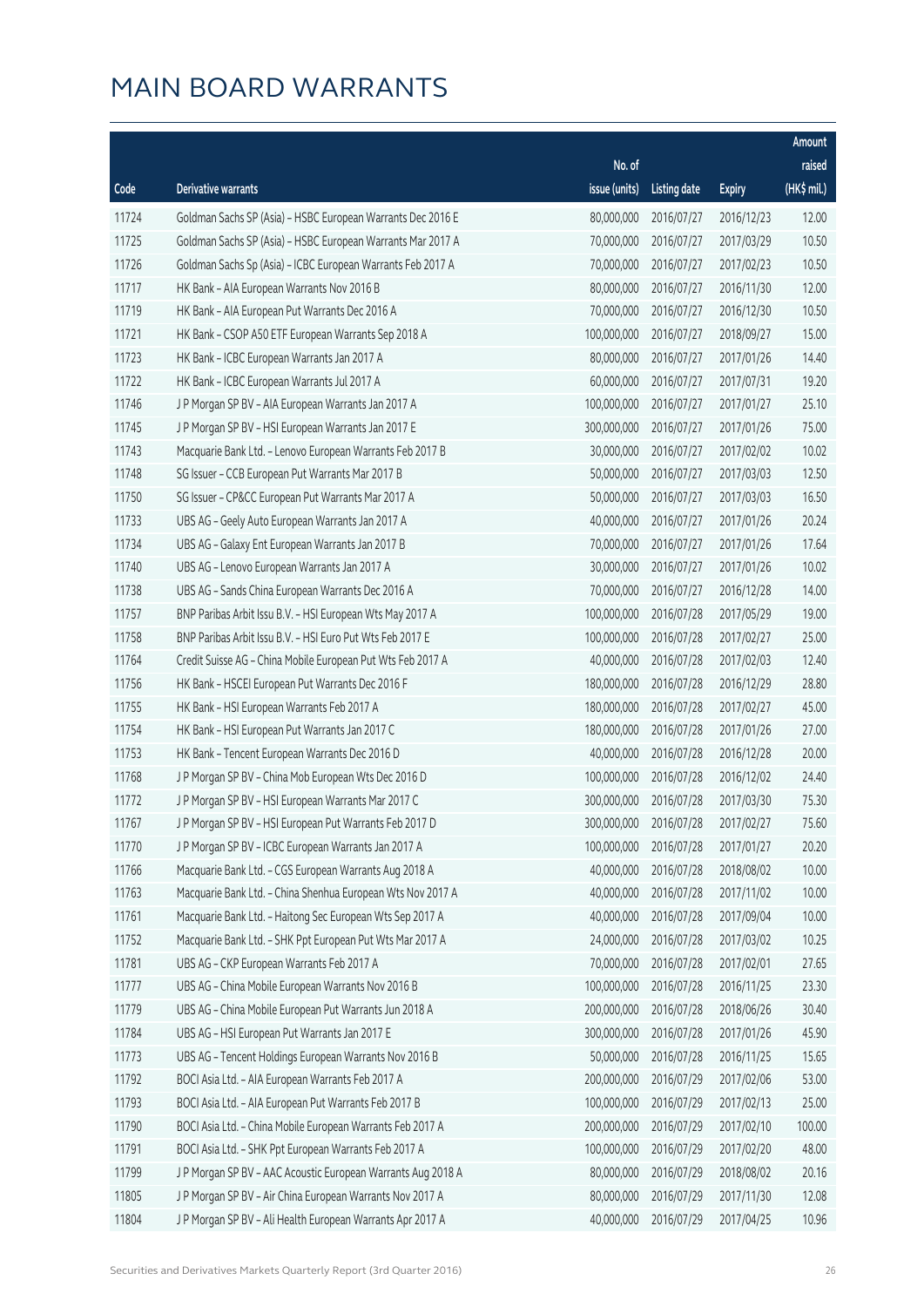|       |                                                               |               |                        |               | Amount      |
|-------|---------------------------------------------------------------|---------------|------------------------|---------------|-------------|
|       |                                                               | No. of        |                        |               | raised      |
| Code  | Derivative warrants                                           | issue (units) | Listing date           | <b>Expiry</b> | (HK\$ mil.) |
| 11808 | J P Morgan SP BV - China Everbright European Wts Jun 2017 A   | 50,000,000    | 2016/07/29             | 2017/06/27    | 10.80       |
| 11801 | J P Morgan SP BV - China Mob European Put Wts Feb 2017 A      | 100,000,000   | 2016/07/29             | 2017/02/01    | 31.80       |
| 11806 | J P Morgan SP BV - Ch Oilfield Euro Wts Nov 2017 A            | 60,000,000    | 2016/07/29             | 2017/11/28    | 11.04       |
| 11813 | J P Morgan SP BV - Ch Overseas European Warrants Jan 2017 A   | 100,000,000   | 2016/07/29             | 2017/01/04    | 16.70       |
| 11798 | J P Morgan SP BV - Minth Group European Warrants Feb 2017 A   | 40,000,000    | 2016/07/29             | 2017/02/01    | 14.72       |
| 11800 | J P Morgan SP BV - Sunny Optical European Warrants Feb 2017A  | 40,000,000    | 2016/07/29             | 2017/02/28    | 19.64       |
| 11787 | SG Issuer - CMB European Warrants Sep 2017 A                  | 100,000,000   | 2016/07/29             | 2017/09/05    | 25.00       |
| 11789 | SG Issuer - Ch Mob European Warrants Feb 2017 A               | 80,000,000    | 2016/07/29             | 2017/02/03    | 20.00       |
| 11795 | SG Issuer - CMob European Put Warrants Jul 2018 A             | 500,000,000   | 2016/07/29             | 2018/07/05    | 75.00       |
| 11797 | UBS AG - HSI European Put Warrants Feb 2017 A                 | 300,000,000   | 2016/07/29             | 2017/02/27    | 77.70       |
| 11816 | Credit Suisse AG - Henganintl European Warrants Feb 2017 A    | 25,000,000    | 2016/08/01             | 2017/02/03    | 15.00       |
| 11817 | Credit Suisse AG - Huaneng Power European Warrants Feb 2017A  | 25,000,000    | 2016/08/01             | 2017/02/03    | 11.50       |
| 11832 | J P Morgan SP BV - Tencent European Warrants Jan 2017 A       | 100,000,000   | 2016/08/01             | 2017/01/03    | 34.60       |
| 11836 | J P Morgan SP BV - Tencent European Put Warrants Jan 2017 B   | 200,000,000   | 2016/08/01             | 2017/01/11    | 30.20       |
| 11818 | Macquarie Bank Ltd. - Dongfeng Motor European Wts Dec 2017 A  | 40,000,000    | 2016/08/01             | 2017/12/04    | 10.00       |
| 11820 | Macquarie Bank Ltd. - GAC European Wts Nov 2017 A             | 40,000,000    | 2016/08/01             | 2017/11/02    | 10.00       |
| 11823 | Macquarie Bank Ltd. - Tencent European Warrants Mar 2017 A    | 40,000,000    | 2016/08/01             | 2017/03/02    | 10.00       |
| 11814 | SG Issuer - GWMC European Warrants Mar 2017 A                 | 100,000,000   | 2016/08/01             | 2017/03/03    | 15.00       |
| 11829 | UBS AG - HKEX European Warrants Nov 2016 C                    | 50,000,000    | 2016/08/01             | 2016/11/25    | 11.75       |
| 11831 | UBS AG - HKEX European Put Warrants Nov 2016 D                | 100,000,000   | 2016/08/01             | 2016/11/25    | 15.00       |
| 11828 | UBS AG - HSBC European Put Warrants Nov 2016 F                | 100,000,000   | 2016/08/01             | 2016/11/01    | 15.60       |
| 11824 | UBS AG - ICBC European Warrants Feb 2017 A                    | 70,000,000    | 2016/08/01             | 2017/02/23    | 10.50       |
| 11837 | BOCI Asia Ltd. - CC Bank European Put Warrants Jan 2017 B     | 100,000,000   | 2016/08/02             | 2017/01/27    | 17.10       |
| 11838 | BOCI Asia Ltd. - ICBC European Put Warrants Feb 2017 B        | 100,000,000   | 2016/08/02             | 2017/02/02    | 15.20       |
| 11862 | J P Morgan SP BV - Galaxy Ent European Put Wts Feb 2017 B     | 100,000,000   | 2016/08/02             | 2017/02/03    | 25.10       |
| 11866 | J P Morgan SP BV - Sands China European Warrants Apr 2017 B   | 100,000,000   | 2016/08/02             | 2017/04/28    | 25.10       |
| 11867 | J P Morgan SP BV – Sands China European Put Wts Feb 2017 A    |               | 100,000,000 2016/08/02 | 2017/02/28    | 25.30       |
| 11868 | J P Morgan SP BV - Wynn Macau European Warrants Apr 2017 A    | 80,000,000    | 2016/08/02             | 2017/04/28    | 15.28       |
| 11845 | Macquarie Bank Ltd. - CNOOC European Warrants Mar 2017 A      | 40,000,000    | 2016/08/02             | 2017/03/02    | 10.00       |
| 11844 | Macquarie Bank Ltd. - CNOOC European Put Warrants May 2017 A  | 12,000,000    | 2016/08/02             | 2017/05/02    | 10.06       |
| 11843 | Macquarie Bank Ltd. - Geely Auto European Wts Feb 2017 B      | 40,000,000    | 2016/08/02             | 2017/02/02    | 10.00       |
| 11849 | Macquarie Bank Ltd. - Galaxy Ent European Wts Jan 2017 A      | 51,000,000    | 2016/08/02             | 2017/01/04    | 10.05       |
| 11850 | Macquarie Bank Ltd. - Sands China European Put Wts Feb 2017 B | 40,000,000    | 2016/08/02             | 2017/02/02    | 10.00       |
| 11842 | Macquarie Bank Ltd. - Wynn Macau European Wts Oct 2017 A      | 40,000,000    | 2016/08/02             | 2017/10/04    | 10.00       |
| 11851 | SG Issuer - AIA European Warrants May 2017 A                  | 100,000,000   | 2016/08/02             | 2017/05/05    | 25.00       |
| 11853 | SG Issuer - Galaxy European Put Warrants Feb 2017 A           | 80,000,000    | 2016/08/02             | 2017/02/03    | 20.00       |
| 11840 | SG Issuer - HS H-SHARE European Warrants Feb 2017 B           | 50,000,000    | 2016/08/02             | 2017/02/03    | 12.50       |
| 11855 | SG Issuer - Sands Ch Eu Put Wt Jan 2017 B                     | 80,000,000    | 2016/08/02             | 2017/01/05    | 12.00       |
| 11839 | SG Issuer - Tencent European Put Warrants Feb 2017 C          | 300,000,000   | 2016/08/02             | 2017/02/03    | 75.00       |
| 11860 | UBS AG - Evergrande European Warrants Feb 2017 A              | 20,000,000    | 2016/08/02             | 2017/02/01    | 12.08       |
| 11859 | UBS AG - Galaxy Ent European Warrants Dec 2016 A              | 70,000,000    | 2016/08/02             | 2016/12/21    | 10.57       |
| 11858 | UBS AG - Sands China European Warrants Dec 2016 B             | 70,000,000    | 2016/08/02             | 2016/12/21    | 13.44       |
| 11857 | UBS AG - SJM Holdings European Warrants Feb 2017 A            | 40,000,000    | 2016/08/02             | 2017/02/01    | 27.80       |
| 11861 | UBS AG - Wynn Macau European Warrants Mar 2017 A              | 40,000,000    | 2016/08/02             | 2017/03/27    | 10.00       |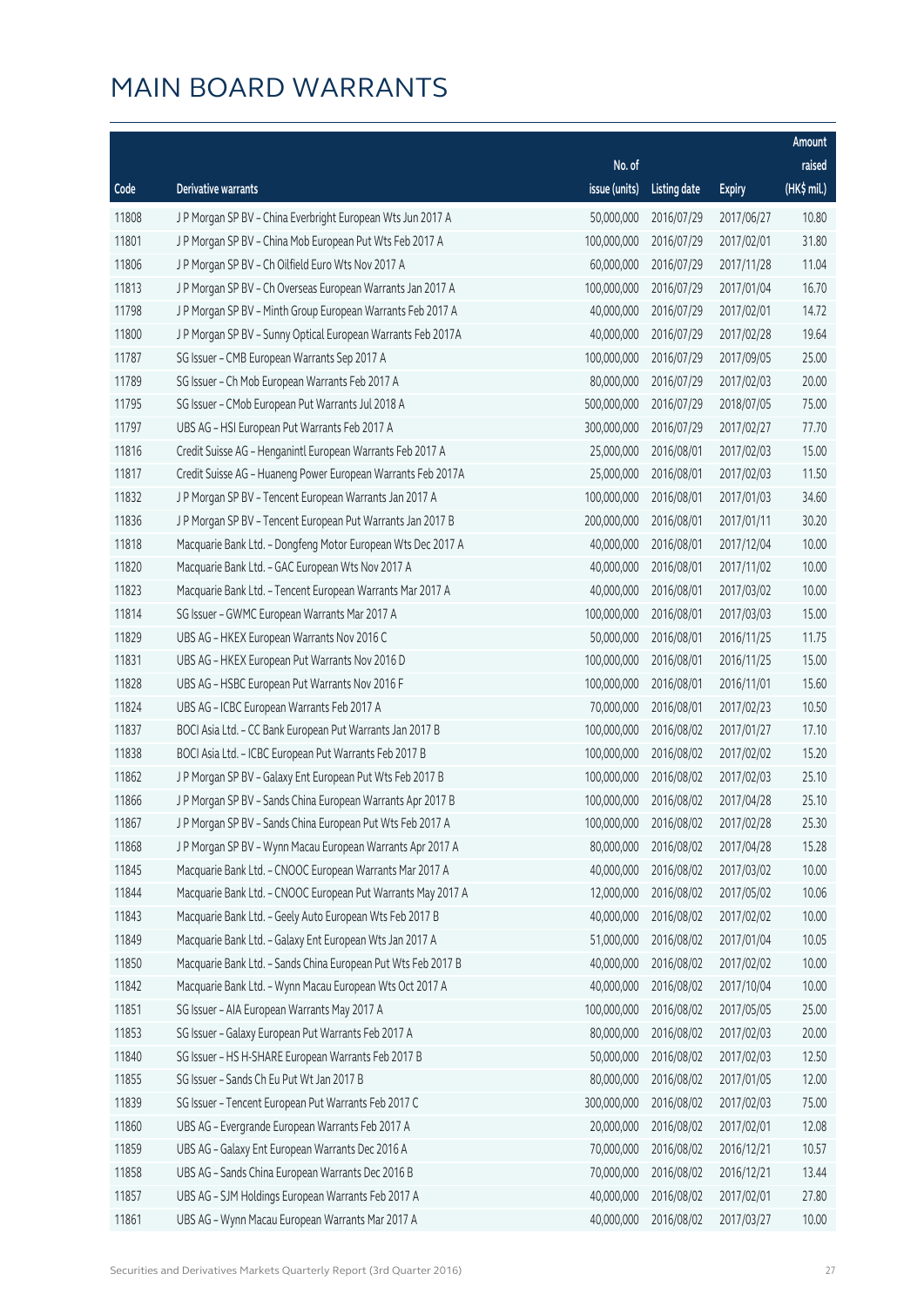|         |                                                              |               |                       |               | Amount      |
|---------|--------------------------------------------------------------|---------------|-----------------------|---------------|-------------|
|         |                                                              | No. of        |                       |               | raised      |
| Code    | <b>Derivative warrants</b>                                   | issue (units) | Listing date          | <b>Expiry</b> | (HK\$ mil.) |
| 28625 # | J P Morgan SP BV - HSI European Put Warrants Nov 2016 D      | 300,000,000   | 2016/08/02            | 2016/11/29    | 19.50       |
| 11869   | BNP Paribas Arbit Issu B.V. - Ch Mobile Euro Wts Mar 2017 B  | 40,000,000    | 2016/08/03            | 2017/03/02    | 17.20       |
| 11870   | BNP Paribas Arbit Issu B.V. - CNOOC European Wts Jun 2018 A  | 100,000,000   | 2016/08/03            | 2018/06/04    | 15.00       |
| 11871   | BNP Paribas Arbit Issu B.V. - Ch Shenhua Euro Wts Jun 2017 A | 60,000,000    | 2016/08/03            | 2017/06/02    | 10.80       |
| 11899   | Credit Suisse AG - Galaxy Ent European Warrants Dec 2016 A   | 70,000,000    | 2016/08/03            | 2016/12/21    | 10.50       |
| 11903   | Credit Suisse AG - Galaxy Ent European Put Wts Feb 2017 A    | 40,000,000    | 2016/08/03            | 2017/02/03    | 10.00       |
| 11897   | Credit Suisse AG - Sands China European Warrants Dec 2016 A  | 70,000,000    | 2016/08/03            | 2016/12/21    | 11.20       |
| 11896   | Credit Suisse AG - Tencent Holdings European Wts Dec 2016 E  | 50,000,000    | 2016/08/03            | 2016/12/02    | 17.00       |
| 11877   | HK Bank - BOC HK European Warrants Jul 2017 A                | 80,000,000    | 2016/08/03            | 2017/07/10    | 16.00       |
| 11875   | HK Bank - Dongfeng Motor European Warrants Sep 2017 A        | 80,000,000    | 2016/08/03            | 2017/09/29    | 20.00       |
| 11881   | HK Bank - Galaxy Ent European Warrants Feb 2017 A            | 80,000,000    | 2016/08/03            | 2017/02/02    | 20.00       |
| 11882   | HK Bank - Sands China European Warrants Mar 2017 A           | 80,000,000    | 2016/08/03            | 2017/03/02    | 20.00       |
| 11872   | HK Bank - Tencent European Put Warrants Jan 2017 B           | 100,000,000   | 2016/08/03            | 2017/01/11    | 15.00       |
| 11905   | J P Morgan SP BV - CC Bank European Wts Feb 2017 A           | 100,000,000   | 2016/08/03            | 2017/02/28    | 18.50       |
| 11906   | J P Morgan SP BV - Galaxy Ent European Warrants Feb 2017 C   | 100,000,000   | 2016/08/03            | 2017/02/28    | 15.00       |
| 11884   | Macquarie Bank Ltd. - CSOP A50 ETF European Wts Apr 2017 A   | 35,000,000    | 2016/08/03            | 2017/04/05    | 10.01       |
| 11887   | Macquarie Bank Ltd. - A50 China European Warrants Mar 2017 A | 40,000,000    | 2016/08/03            | 2017/03/02    | 10.00       |
| 11891   | Macquarie Bank Ltd. - Tencent European Warrants Mar 2017 B   | 23,000,000    | 2016/08/03            | 2017/03/02    | 10.01       |
| 11890   | Macquarie Bank Ltd. - Xinyi Glass European Wts Sep 2018 A    | 40,000,000    | 2016/08/03            | 2018/09/04    | 10.00       |
| 11892   | SG Issuer - AIA European Warrants Feb 2017 A                 | 100,000,000   | 2016/08/03            | 2017/02/03    | 17.50       |
| 11893   | SG Issuer - China Life European Put Warrants Jan 2017 B      | 150,000,000   | 2016/08/03            | 2017/01/05    | 26.25       |
| 11894   | SG Issuer - CSOP A50 ETF European Warrants Feb 2017 A        | 35,000,000    | 2016/08/03            | 2017/02/03    | 10.15       |
| 11895   | SG Issuer - A50 China European Warrants Feb 2017 A           | 40,000,000    | 2016/08/03            | 2017/02/03    | 10.00       |
| 11925   | BNP Paribas Arbit Issu B.V. - HKEX European Wts Mar 2017 A   | 80,000,000    | 2016/08/04            | 2017/03/02    | 12.00       |
| 11927   | BNP Paribas Arbit Issu B.V. - HSI European Wts Jan 2017 D    | 100,000,000   | 2016/08/04            | 2017/01/26    | 23.00       |
| 11928   | Credit Suisse AG - AIA European Warrants Dec 2016 C          | 70,000,000    | 2016/08/04            | 2016/12/29    | 16.80       |
| 11929   | Credit Suisse AG - AIA European Warrants Dec 2016 D          |               | 70,000,000 2016/08/04 | 2016/12/05    | 10.50       |
| 11911   | Haitong Int'l Sec - CITIC Bank European Warrants Mar 2017 A  | 60,000,000    | 2016/08/04            | 2017/03/31    | 15.12       |
| 11908   | Haitong Int'l Sec - Galaxy Ent European Warrants Mar 2017 A  | 50,000,000    | 2016/08/04            | 2017/03/30    | 12.85       |
| 11909   | Haitong Int'l Sec - Galaxy Ent European Put Warrants Jan 17A | 70,000,000    | 2016/08/04            | 2017/01/23    | 10.50       |
| 11916   | Haitong Int'l Sec - MTRC European Put Warrants Jun 2017 A    | 40,000,000    | 2016/08/04            | 2017/06/30    | 10.20       |
| 11914   | Haitong Int'l Sec - Sands China European Warrants Apr 2017 A | 40,000,000    | 2016/08/04            | 2017/04/28    | 10.00       |
| 11915   | Haitong Int'l Sec - Sh Electric European Warrants Mar 2017 A | 22,000,000    | 2016/08/04            | 2017/03/31    | 10.96       |
| 11910   | Haitong Int'l Sec - Tencent European Warrants Sep 2017 B     | 60,000,000    | 2016/08/04            | 2017/09/29    | 15.00       |
| 11930   | Macquarie Bank Ltd. - Belle Int'l European Wts Jul 2019 A    | 40,000,000    | 2016/08/04            | 2019/07/03    | 10.00       |
| 11922   | Macquarie Bank Ltd. - China Overseas European Wts Aug 2017 A | 40,000,000    | 2016/08/04            | 2017/08/02    | 10.12       |
| 11931   | Macquarie Bank Ltd. - Chow Tai Fook European Wts Feb 2019 A  | 40,000,000    | 2016/08/04            | 2019/02/04    | 10.00       |
| 11920   | Macquarie Bank Ltd. - Tencent European Warrants Mar 2017 C   | 11,000,000    | 2016/08/04            | 2017/03/02    | 10.01       |
| 11921   | Macquarie Bank Ltd. - Zijin Mining European Wts Jun 2017 A   | 40,000,000    | 2016/08/04            | 2017/06/02    | 10.00       |
| 11923   | SG Issuer - Dongfeng European Warrants Dec 2017 A            | 70,000,000    | 2016/08/04            | 2017/12/05    | 17.50       |
| 11924   | SG Issuer - HSBC European Put Warrants Feb 2017 C            | 100,000,000   | 2016/08/04            | 2017/02/03    | 28.00       |
| 11919   | SG Issuer - SHKP European Put Warrants May 2017 A            | 200,000,000   | 2016/08/04            | 2017/05/02    | 30.00       |
| 27465 # | J P Morgan SP BV - HSI European Put Warrants Oct 2016 F      | 300,000,000   | 2016/08/04            | 2016/10/28    | 20.40       |
| 11940   | BNP Paribas Arbit Issu B.V. - Sinopec Corp Eu Wts Mar 2017 A | 50,000,000    | 2016/08/05            | 2017/03/02    | 16.00       |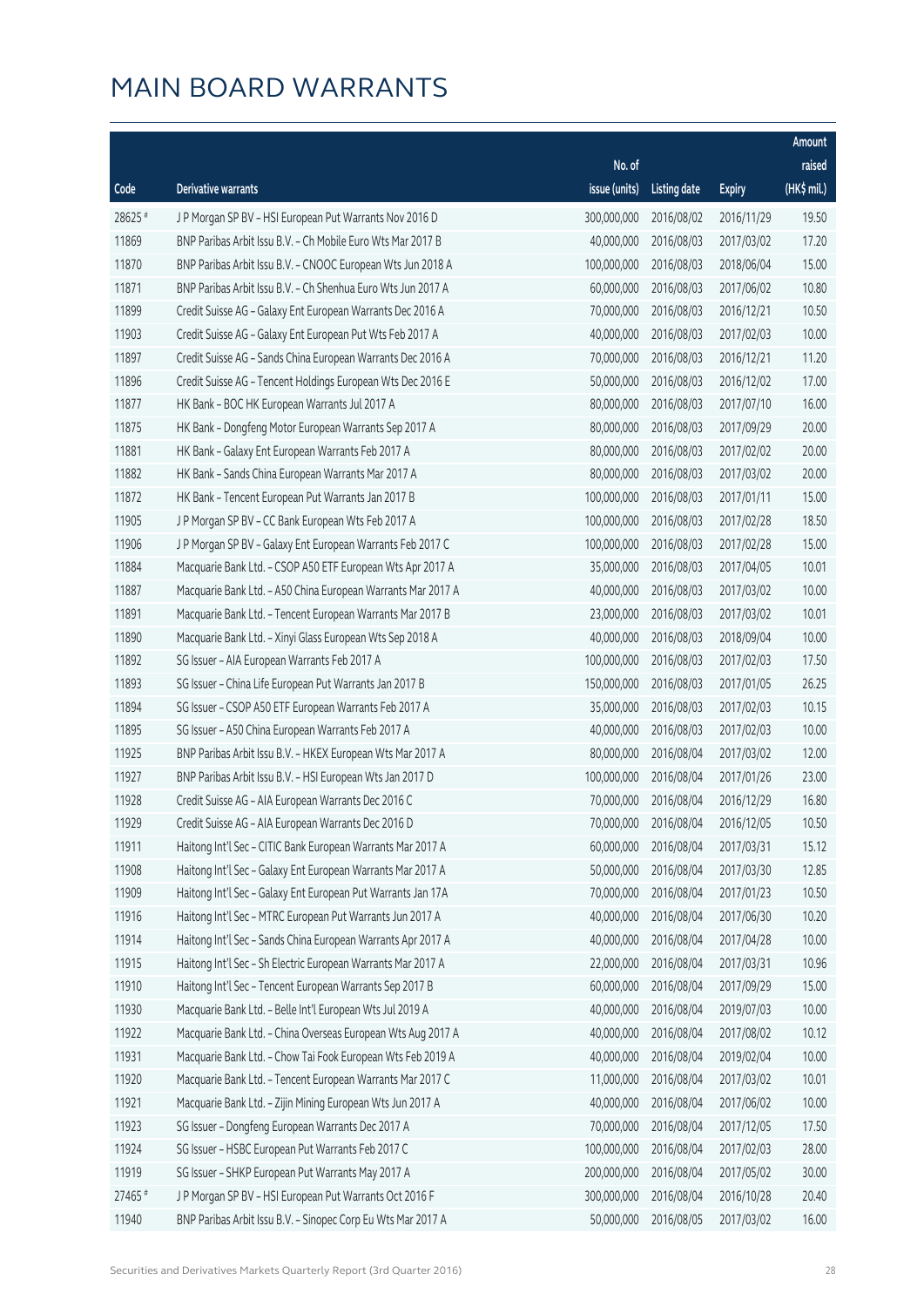|       |                                                               |               |                        |               | Amount      |
|-------|---------------------------------------------------------------|---------------|------------------------|---------------|-------------|
|       |                                                               | No. of        |                        |               | raised      |
| Code  | Derivative warrants                                           | issue (units) | Listing date           | <b>Expiry</b> | (HK\$ mil.) |
| 11945 | BNP Paribas Arbit Issu B.V. - Galaxy Ent Euro Wts Apr 2017 B  | 50,000,000    | 2016/08/05             | 2017/04/05    | 14.50       |
| 11944 | BNP Paribas Arbit Issu B.V. - PetroCh Euro Wts Mar 2017 A     | 50,000,000    | 2016/08/05             | 2017/03/02    | 16.00       |
| 11949 | Credit Suisse AG - CHALCO European Wts Feb 2017 A             | 40,000,000    | 2016/08/05             | 2017/02/06    | 10.00       |
| 11947 | Credit Suisse AG - China EB Ltd European Warrants Jun 2017 A  | 40,000,000    | 2016/08/05             | 2017/06/30    | 10.00       |
| 11948 | Credit Suisse AG - Minsheng Bank European Wts Dec 2016 C      | 30,000,000    | 2016/08/05             | 2016/12/30    | 15.60       |
| 11946 | Credit Suisse AG - Ch Overseas European Warrants Jan 2017 A   | 70,000,000    | 2016/08/05             | 2017/01/05    | 10.50       |
| 11950 | Credit Suisse AG - CSOP A50 ETF European Warrants Feb 2017 A  | 40,000,000    | 2016/08/05             | 2017/02/06    | 10.00       |
| 11933 | HK Bank - HSI European Warrants Jan 2017 D                    | 180,000,000   | 2016/08/05             | 2017/01/26    | 27.00       |
| 11932 | HK Bank - HSI European Warrants Mar 2017 B                    | 180,000,000   | 2016/08/05             | 2017/03/30    | 27.00       |
| 11935 | HK Bank - HSI European Put Warrants Mar 2017 C                | 180,000,000   | 2016/08/05             | 2017/03/30    | 27.00       |
| 11952 | J P Morgan SP BV - CAM CSI300 European Warrants Jan 2017 A    | 100,000,000   | 2016/08/05             | 2017/01/13    | 15.20       |
| 11954 | J P Morgan SP BV - Tracker Fund European Put Warrants Nov17A  | 100,000,000   | 2016/08/05             | 2017/11/30    | 25.10       |
| 11937 | Macquarie Bank Ltd. - BBMG European Warrants Sep 2017 A       | 15,000,000    | 2016/08/05             | 2017/09/15    | 10.01       |
| 11936 | Macquarie Bank Ltd. - Greatwall Motor European Wts Mar 2017 A | 50,000,000    | 2016/08/05             | 2017/03/02    | 10.00       |
| 11939 | SG Issuer - Tracker Fund European Put Warrants Jun 2017 A     | 100,000,000   | 2016/08/05             | 2017/06/05    | 25.00       |
| 10411 | UBS AG - Nikkei 225 European Warrants Mar 2017 A              | 100,000,000   | 2016/08/05             | 2017/03/10    | 15.60       |
| 10413 | UBS AG - Nikkei 225 European Warrants Mar 2017 B              | 100,000,000   | 2016/08/05             | 2017/03/10    | 25.00       |
| 10412 | UBS AG - Nikkei 225 European Warrants Jun 2017 A              | 100,000,000   | 2016/08/05             | 2017/06/09    | 25.30       |
| 10414 | UBS AG - Nikkei 225 European Put Warrants Mar 2017 C          | 100,000,000   | 2016/08/05             | 2017/03/10    | 15.00       |
| 10415 | UBS AG - Nikkei 225 European Put Warrants Mar 2017 D          | 100,000,000   | 2016/08/05             | 2017/03/10    | 25.00       |
| 11972 | Goldman Sachs SP (Asia) - Geely Auto European Wts Feb 2017 B  | 30,000,000    | 2016/08/08             | 2017/02/27    | 12.84       |
| 11974 | Goldman Sachs SP (Asia) - Greatwall Motor Eur Wts Aug 2017 A  | 70,000,000    | 2016/08/08             | 2017/08/28    | 10.50       |
| 11964 | Goldman Sachs SP (Asia) - HSI European Warrants Jan 2017 D    | 200,000,000   | 2016/08/08             | 2017/01/26    | 30.00       |
| 11973 | Goldman Sachs SP (Asia) - Tencent European Wt Dec 2016 H      | 70,000,000    | 2016/08/08             | 2016/12/28    | 10.50       |
| 11971 | Goldman Sachs SP (Asia) - China Vanke European Wts Apr 2017A  | 50,000,000    | 2016/08/08             | 2017/04/28    | 12.50       |
| 11962 | HK Bank - CC Bank European Warrants Jul 2017 A                | 50,000,000    | 2016/08/08             | 2017/07/31    | 12.50       |
| 11960 | HK Bank - China Life European Warrants Jul 2017 A             |               | 100,000,000 2016/08/08 | 2017/07/28    | 15.00       |
| 11956 | HK Bank - Haitong Sec European Warrants Feb 2017 A            | 80,000,000    | 2016/08/08             | 2017/02/28    | 12.00       |
| 11984 | J P Morgan SP BV - Ch Molybdenum European Warrants Mar 2017A  | 60,000,000    | 2016/08/08             | 2017/03/02    | 17.34       |
| 11978 | J P Morgan SP BV - HSI European Warrants Jan 2017 G           | 300,000,000   | 2016/08/08             | 2017/01/26    | 58.80       |
| 11976 | J P Morgan SP BV - HSI European Warrants Feb 2017 E           | 300,000,000   | 2016/08/08             | 2017/02/27    | 75.00       |
| 11977 | J P Morgan SP BV - HSI European Put Warrants Jan 2017 F       | 300,000,000   | 2016/08/08             | 2017/01/26    | 45.00       |
| 11983 | J P Morgan SP BV - China Vanke European Warrants Mar 2017 A   | 80,000,000    | 2016/08/08             | 2017/03/02    | 20.16       |
| 11982 | J P Morgan SP BV - Zhaojin Mining European Wts Jun 2017 A     | 60,000,000    | 2016/08/08             | 2017/06/30    | 15.12       |
| 11955 | Macquarie Bank Ltd. - CHALCO European Warrants Mar 2017 A     | 28,000,000    | 2016/08/08             | 2017/03/02    | 10.05       |
| 11965 | Macquarie Bank Ltd. - Tencent European Put Wts Mar 2017 D     | 10,000,000    | 2016/08/08             | 2017/03/02    | 14.69       |
| 11969 | SG Issuer - CKH European Warrants Mar 2017 A                  | 30,000,000    | 2016/08/08             | 2017/03/03    | 10.05       |
| 11966 | SG Issuer - CKP European Warrants Feb 2017 A                  | 50,000,000    | 2016/08/08             | 2017/02/03    | 20.25       |
| 11967 | SG Issuer - China Overseas European Warrants Apr 2017 A       | 60,000,000    | 2016/08/08             | 2017/04/06    | 10.20       |
| 11970 | SG Issuer - Galaxy Ent European Warrants Mar 2017 A           | 80,000,000    | 2016/08/08             | 2017/03/03    | 12.80       |
| 11968 | SG Issuer - China Vanke European Warrants Apr 2017 A          | 50,000,000    | 2016/08/08             | 2017/04/06    | 10.00       |
| 12212 | Bank of East Asia - CNOOC European Put Warrants Dec 2017 A    | 70,000,000    | 2016/08/10             | 2017/12/12    | 10.50       |
| 12218 | Bank of East Asia - HSBC European Warrants Jul 2017 A         | 40,000,000    | 2016/08/10             | 2017/07/05    | 10.00       |
| 12174 | Bank of East Asia - Zhaojin Mining European Wts Jun 2017 A    | 40,000,000    | 2016/08/10             | 2017/06/12    | 10.00       |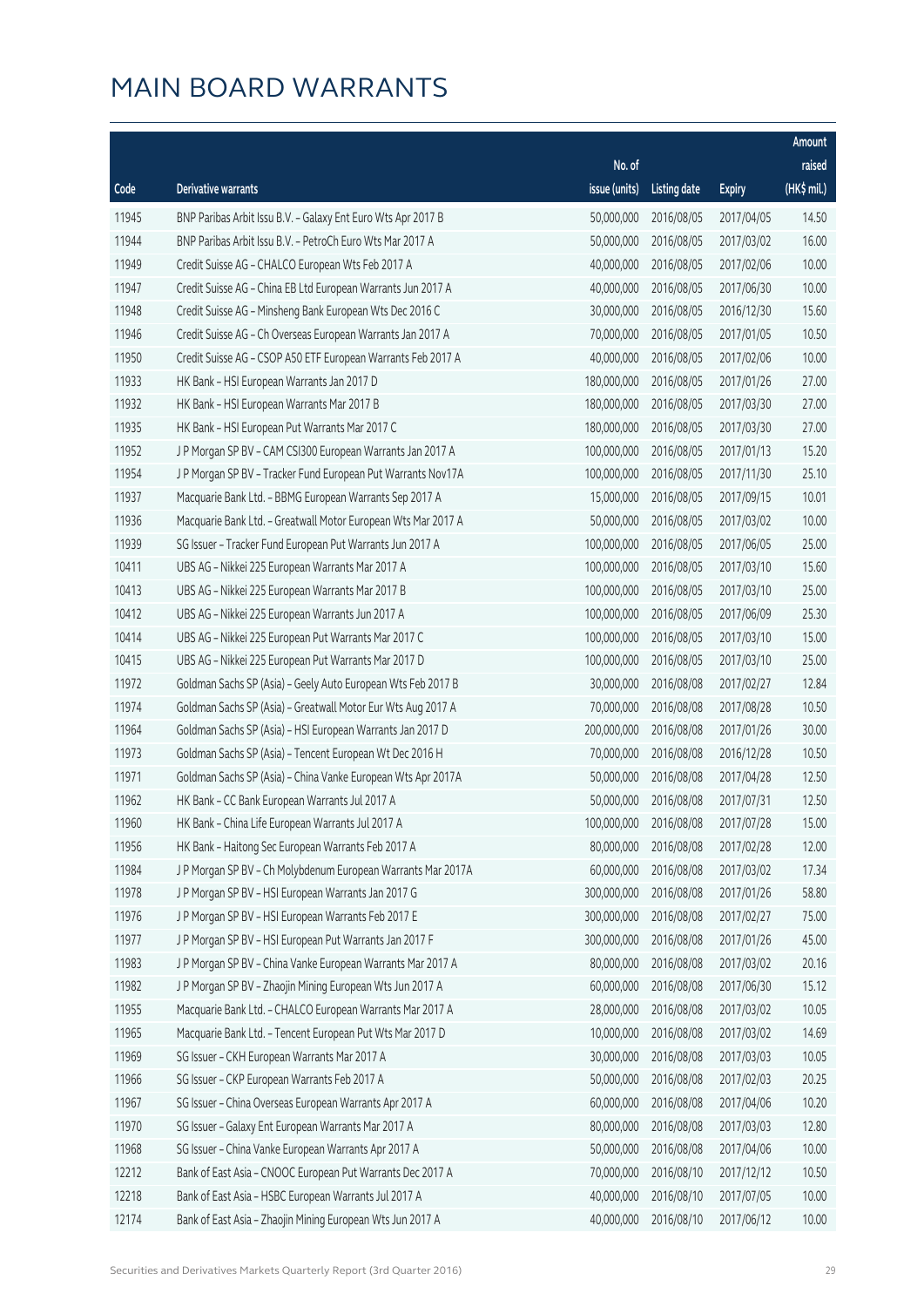|       |                                                              |                        |                     |               | Amount      |
|-------|--------------------------------------------------------------|------------------------|---------------------|---------------|-------------|
|       |                                                              | No. of                 |                     |               | raised      |
| Code  | <b>Derivative warrants</b>                                   | issue (units)          | <b>Listing date</b> | <b>Expiry</b> | (HK\$ mil.) |
| 12201 | Bank of East Asia - Zhaojin Mining European Wts Dec 2017 A   | 35,000,000             | 2016/08/10          | 2017/12/18    | 10.15       |
| 11986 | HK Bank - HSI European Warrants Jan 2017 E                   | 180,000,000            | 2016/08/10          | 2017/01/26    | 27.00       |
| 11999 | HK Bank - HSI European Put Warrants Feb 2017 B               | 180,000,000            | 2016/08/10          | 2017/02/27    | 45.00       |
| 11995 | Haitong Int'l Sec - Ch Molybdenum European Warrants Feb 17A  | 50,000,000             | 2016/08/10          | 2017/02/27    | 12.70       |
| 11993 | Haitong Int'l Sec - CNBM European Warrants Aug 2017 A        | 25,000,000             | 2016/08/10          | 2017/08/08    | 12.75       |
| 11991 | Haitong Int'l Sec - Haier Elec European Warrants Oct 2017 A  | 45,000,000             | 2016/08/10          | 2017/10/30    | 11.25       |
| 11990 | Haitong Int'l Sec - Jiangxi Copper European Warrants Nov 17A | 68,000,000             | 2016/08/10          | 2017/11/24    | 10.40       |
| 11989 | Haitong Int'l Sec - Sh Petrochem European Warrants Jun 2017A | 25,000,000             | 2016/08/10          | 2017/06/30    | 13.80       |
| 11996 | Haitong Int'l Sec - China Vanke European Warrants Feb 2017 A | 50,000,000             | 2016/08/10          | 2017/02/27    | 12.50       |
| 11997 | Haitong Int'l Sec - China Vanke European Put Warrants May17A | 40,000,000             | 2016/08/10          | 2017/05/31    | 10.00       |
| 11992 | Haitong Int'l Sec - Zhaojin Mining European Warrants Oct 17A | 50,000,000             | 2016/08/10          | 2017/10/30    | 12.50       |
| 11998 | Macquarie Bank Ltd. - BOCL European Warrants Mar 2017 A      | 43,000,000             | 2016/08/10          | 2017/03/02    | 10.02       |
| 12000 | Macquarie Bank Ltd. - China Life European Wts Mar 2018 A     | 40,000,000             | 2016/08/10          | 2018/03/02    | 10.00       |
| 12104 | Macquarie Bank Ltd. - Ping An European Put Warrants Jul 17A  | 40,000,000             | 2016/08/10          | 2017/07/04    | 10.00       |
| 12155 | SG Issuer - Petch European Warrants Mar 2017 A               | 60,000,000             | 2016/08/10          | 2017/03/03    | 22.80       |
| 12158 | SG Issuer - Tencent European Warrants Oct 2017 B             | 400,000,000            | 2016/08/10          | 2017/10/06    | 66.00       |
| 12107 | UBS AG - SHK Ppt European Warrants Feb 2017 A                | 30,000,000             | 2016/08/10          | 2017/02/09    | 11.43       |
| 12140 | UBS AG - SPDR Gold Trust European Put Warrants Feb 2017 A    | 20,000,000             | 2016/08/10          | 2017/02/09    | 11.72       |
| 12112 | UBS AG - Stanchart European Warrants Feb 2017 A              | 50,000,000             | 2016/08/10          | 2017/02/09    | 16.25       |
| 12111 | UBS AG - China Vanke European Warrants Dec 2016 A            | 100,000,000            | 2016/08/10          | 2016/12/23    | 17.40       |
| 12250 | BNP Paribas Arbit Issu B.V. - CAM CSI300 Euro Wts Aug 2017 A | 60,000,000             | 2016/08/11          | 2017/08/02    | 15.00       |
| 12248 | BNP Paribas Arbit Issu B.V. - CSOP A50 ETF Eu Wts Mar 2017 A | 40,000,000             | 2016/08/11          | 2017/03/02    | 16.40       |
| 12236 | BNP Paribas Arbit Issu B.V. - A50 China Euro Wts Mar 2017 B  | 40,000,000             | 2016/08/11          | 2017/03/02    | 11.20       |
| 12220 | BNP Paribas Arbit Issu B.V. - HSBC Euro Put Wts Mar 2017 A   | 50,000,000             | 2016/08/11          | 2017/03/02    | 13.50       |
| 12281 | Credit Suisse AG - CNOOC European Warrants Dec 2016 B        | 40,000,000             | 2016/08/11          | 2016/12/05    | 11.20       |
| 12288 | Credit Suisse AG - Sinopec Corp European Warrants Mar 2017 A | 40,000,000             | 2016/08/11          | 2017/03/03    | 10.40       |
| 12301 | Credit Suisse AG - HSBC European Wts Dec 2016 C              | 100,000,000 2016/08/11 |                     | 2016/12/02    | 15.00       |
| 12269 | Credit Suisse AG - HSI European Warrants Jan 2017 C          | 120,000,000            | 2016/08/11          | 2017/01/26    | 18.00       |
| 12270 | Credit Suisse AG - HSI European Warrants Mar 2017 A          | 120,000,000            | 2016/08/11          | 2017/03/30    | 18.00       |
| 12260 | Credit Suisse AG - HSI European Put Warrants Jan 2017 B      | 120,000,000            | 2016/08/11          | 2017/01/26    | 18.00       |
| 12302 | J P Morgan SP BV - Ali Pictures European Warrants Feb 2017 A | 60,000,000             | 2016/08/11          | 2017/02/10    | 17.70       |
| 12303 | J P Morgan SP BV - HSBC European Put Warrants Jan 2017 B     | 100,000,000            | 2016/08/11          | 2017/01/27    | 16.10       |
| 12304 | J P Morgan SP BV - Tencent European Warrants Sep 2017 B      | 200,000,000            | 2016/08/11          | 2017/09/22    | 30.60       |
| 12223 | Macquarie Bank Ltd. - Tencent European Warrants Mar 2017 E   | 10,000,000             | 2016/08/11          | 2017/03/02    | 12.60       |
| 12300 | UBS AG - CNOOC European Warrants Nov 2016 B                  | 50,000,000             | 2016/08/11          | 2016/11/28    | 14.55       |
| 12328 | Credit Suisse AG - HSBC European Put Warrants Feb 2017 A     | 40,000,000             | 2016/08/12          | 2017/02/27    | 10.00       |
| 12324 | Goldman Sachs SP (Asia) - CITIC Sec European Wts Feb 2017 A  | 70,000,000             | 2016/08/12          | 2017/02/27    | 10.50       |
| 12317 | Goldman Sachs SP (Asia) - HSBC European Warrants Jan 2017 A  | 70,000,000             | 2016/08/12          | 2017/01/25    | 10.50       |
| 12315 | Goldman Sachs SP (Asia) - Kingsoft European Wts Feb 2017 A   | 70,000,000             | 2016/08/12          | 2017/02/23    | 10.50       |
| 12312 | HK Bank - CNOOC European Warrants Feb 2017 A                 | 40,000,000             | 2016/08/12          | 2017/02/28    | 22.00       |
| 12310 | HK Bank - Tencent European Warrants Sep 2017 B               | 150,000,000            | 2016/08/12          | 2017/09/25    | 22.50       |
| 12329 | J P Morgan SP BV - Link REIT European Warrants Feb 2017 A    | 100,000,000            | 2016/08/12          | 2017/02/17    | 25.10       |
| 12332 | J P Morgan SP BV - New World Dev European Wts Mar 2017 A     | 30,000,000             | 2016/08/12          | 2017/03/02    | 10.95       |
| 12330 | J P Morgan SP BV - SHK Ppt European Warrants Mar 2017 A      | 60,000,000             | 2016/08/12          | 2017/03/02    | 19.56       |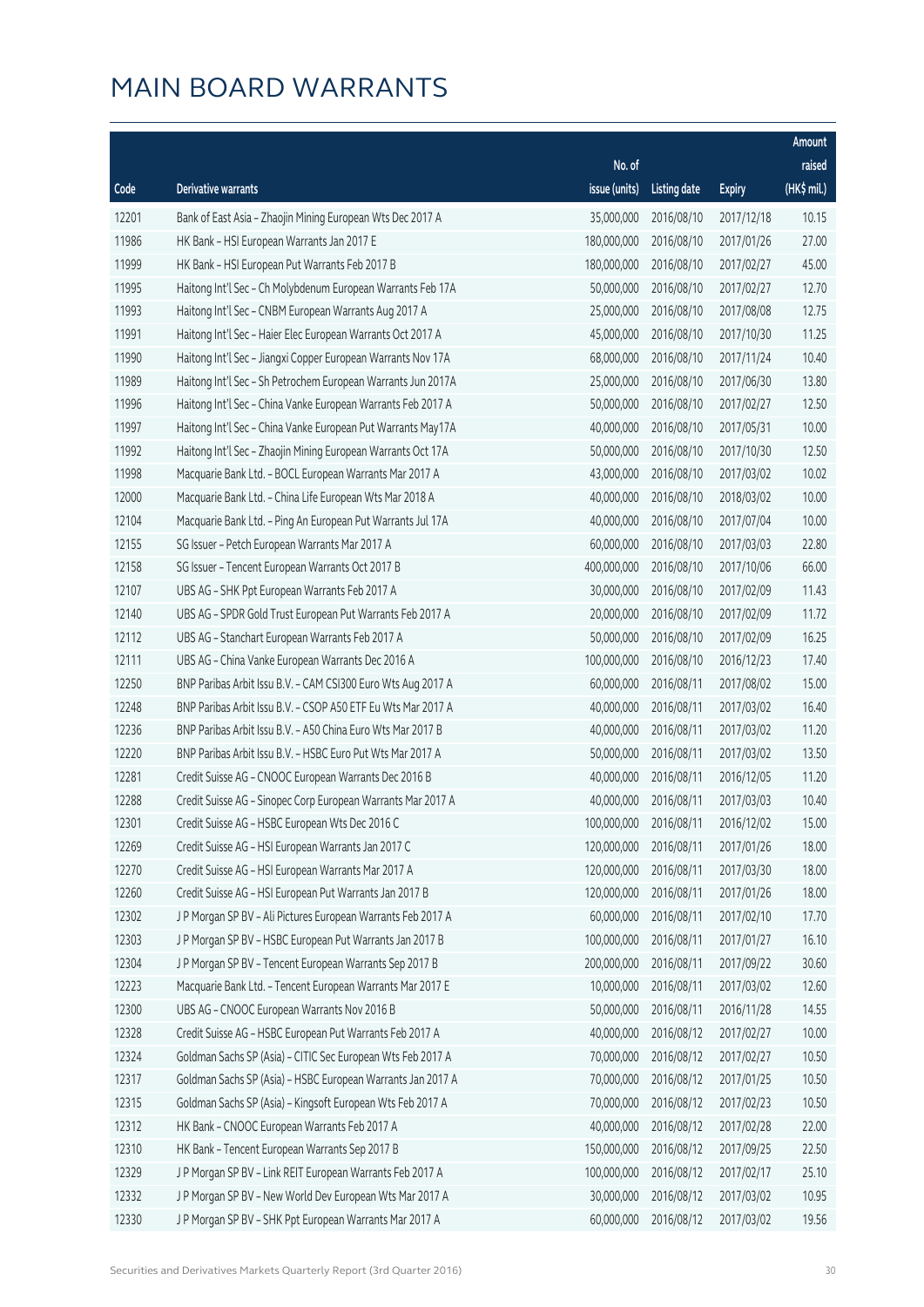|       |                                                              |                        |                     |               | Amount      |
|-------|--------------------------------------------------------------|------------------------|---------------------|---------------|-------------|
|       |                                                              | No. of                 |                     |               | raised      |
| Code  | Derivative warrants                                          | issue (units)          | <b>Listing date</b> | <b>Expiry</b> | (HK\$ mil.) |
| 12306 | Macquarie Bank Ltd. - SHK Ppt European Warrants Mar 2017 B   | 28,000,000             | 2016/08/12          | 2017/03/02    | 10.08       |
| 12319 | Macquarie Bank Ltd. - Stanchart European Warrants May 2017 A | 20,000,000             | 2016/08/12          | 2017/05/04    | 10.00       |
| 12321 | Macquarie Bank Ltd. - Sunny Optical European Warrants Jun17A | 15,000,000             | 2016/08/12          | 2017/06/23    | 10.20       |
| 12325 | SG Issuer - China Cinda European Warrants Sep 2017 A         | 40,000,000             | 2016/08/12          | 2017/09/05    | 10.00       |
| 12326 | SG Issuer - China Res Land European Warrants Mar 2017 A      | 60,000,000             | 2016/08/12          | 2017/03/03    | 10.20       |
| 12313 | SG Issuer - HSBC European Put Warrants Apr 2017 B            | 100,000,000            | 2016/08/12          | 2017/04/06    | 25.00       |
| 12327 | SG Issuer - Sands China European Warrants May 2017 A         | 80,000,000             | 2016/08/12          | 2017/05/05    | 13.20       |
| 12305 | UBS AG - HSBC European Warrants Jan 2017 A                   | 100,000,000            | 2016/08/12          | 2017/01/25    | 15.00       |
| 12347 | Credit Suisse AG - Tencent Holdings European Wts Sep 2017 B  | 100,000,000            | 2016/08/15          | 2017/09/29    | 18.00       |
| 12333 | Goldman Sachs SP (Asia) - HSI European Warrants Mar 2017 B   | 200,000,000            | 2016/08/15          | 2017/03/30    | 30.00       |
| 12339 | Goldman Sachs SP (Asia) - HSI European Put Wts Feb 2017 B    | 200,000,000            | 2016/08/15          | 2017/02/27    | 30.00       |
| 12338 | HK Bank - China Vanke European Warrants Feb 2017 A           | 50,000,000             | 2016/08/15          | 2017/02/28    | 12.50       |
| 12349 | J P Morgan SP BV - Geely Auto European Warrants Feb 2017 A   | 80,000,000             | 2016/08/15          | 2017/02/28    | 37.52       |
| 12348 | J P Morgan SP BV - Lenovo European Warrants Apr 2017 A       | 60,000,000             | 2016/08/15          | 2017/04/03    | 15.60       |
| 12340 | Macquarie Bank Ltd. - CLP European Warrants Aug 2017 A       | 30,000,000             | 2016/08/15          | 2017/08/02    | 10.62       |
| 12342 | Macquarie Bank Ltd. - HSBC European Warrants Jun 2017 A      | 40,000,000             | 2016/08/15          | 2017/06/02    | 10.00       |
| 12341 | Macquarie Bank Ltd. - HSBC European Put Warrants May 2017 A  | 40,000,000             | 2016/08/15          | 2017/05/04    | 10.00       |
| 12343 | Macquarie Bank Ltd. - Kingsoft European Warrants Jun 2017 A  | 40,000,000             | 2016/08/15          | 2017/06/02    | 10.00       |
| 12334 | SG Issuer - AIA European Put Warrants Mar 2017 B             | 100,000,000            | 2016/08/15          | 2017/03/03    | 28.00       |
| 12344 | SG Issuer - CHALCO European Warrants Mar 2017 A              | 30,000,000             | 2016/08/15          | 2017/03/03    | 10.05       |
| 12336 | SG Issuer - CMob European Put Warrants Mar 2017 B            | 80,000,000             | 2016/08/15          | 2017/03/03    | 40.00       |
| 12337 | SG Issuer - HSBC European Put Warrants Feb 2017 D            | 100,000,000            | 2016/08/15          | 2017/02/28    | 38.50       |
| 12345 | SG Issuer - Lenovo European Warrants Mar 2017 A              | 25,000,000             | 2016/08/15          | 2017/03/03    | 10.00       |
| 12346 | SG Issuer - NewWorld Dev Eu Wt Apr 2017 A                    | 20,000,000             | 2016/08/15          | 2017/04/06    | 10.00       |
| 12353 | UBS AG - HSBC European Put Warrants Jan 2017 B               | 100,000,000            | 2016/08/15          | 2017/01/25    | 15.10       |
| 12354 | UBS AG - HSI European Warrants Mar 2017 C                    | 300,000,000            | 2016/08/15          | 2017/03/30    | 46.80       |
| 12365 | UBS AG - HSI European Put Warrants Feb 2017 B                | 300,000,000 2016/08/15 |                     | 2017/02/27    | 75.30       |
| 12382 | BNP Paribas Arbit Issu B.V. - Agricultural Bank Eu Wt Jun17A | 60,000,000             | 2016/08/16          | 2017/06/02    | 10.80       |
| 12381 | BNP Paribas Arbit Issu B.V. - CC Bank Euro Wts Dec 2016 B    | 50,000,000             | 2016/08/16          | 2016/12/02    | 12.50       |
| 12379 | BNP Paribas Arbit Issu B.V. - CKP European Wts Apr 2017 A    | 40,000,000             | 2016/08/16          | 2017/04/05    | 15.20       |
| 12376 | BNP Paribas Arbit Issu B.V. - HSBC European Wts Mar 2017 B   | 50,000,000             | 2016/08/16          | 2017/03/02    | 12.50       |
| 12387 | BNP Paribas Arbit Issu B.V. - Sands China Euro Wt Apr 2017 A | 40,000,000             | 2016/08/16          | 2017/04/05    | 10.00       |
| 12388 | BNP Paribas Arbit Issu B.V. - Zijin Mining Eu Wts Mar 2017 A | 40,000,000             | 2016/08/16          | 2017/03/02    | 12.80       |
| 12408 | Credit Suisse AG - Anta Sports European Warrants Feb 2017 B  | 40,000,000             | 2016/08/16          | 2017/02/16    | 10.00       |
| 12409 | Credit Suisse AG - CM Bank European Warrants Jun 2017 A      | 70,000,000             | 2016/08/16          | 2017/06/02    | 10.50       |
| 12407 | Credit Suisse AG - Chi Res Land European Warrants Mar 2017 A | 40,000,000             | 2016/08/16          | 2017/03/03    | 10.40       |
| 12405 | Credit Suisse AG - Lenovo European Warrants Mar 2017 A       | 30,000,000             | 2016/08/16          | 2017/03/03    | 11.40       |
| 12410 | Credit Suisse AG - Ping An European Warrants Jan 2017 B      | 80,000,000             | 2016/08/16          | 2017/01/05    | 12.00       |
| 12369 | Haitong Int'l Sec - Anhui Conch European Warrants Jan 2017 A | 68,000,000             | 2016/08/16          | 2017/01/27    | 10.34       |
| 12371 | Haitong Int'l Sec - CGN Power European Warrants Mar 2017 A   | 38,000,000             | 2016/08/16          | 2017/03/30    | 10.83       |
| 12370 | Haitong Int'l Sec - China Mobile European Put Wts Feb 2017 A | 80,000,000             | 2016/08/16          | 2017/02/27    | 20.00       |
| 12372 | Haitong Int'l Sec - Evergrande European Warrants Dec 2017 A  | 68,000,000             | 2016/08/16          | 2017/12/27    | 10.20       |
| 12368 | Haitong Int'l Sec - Shimao Property European Warrants Jul17A | 68,000,000             | 2016/08/16          | 2017/07/28    | 10.20       |
| 12366 | Haitong Int'l Sec - Tencent European Warrants Sep 2017 C     | 80,000,000             | 2016/08/16          | 2017/09/22    | 12.56       |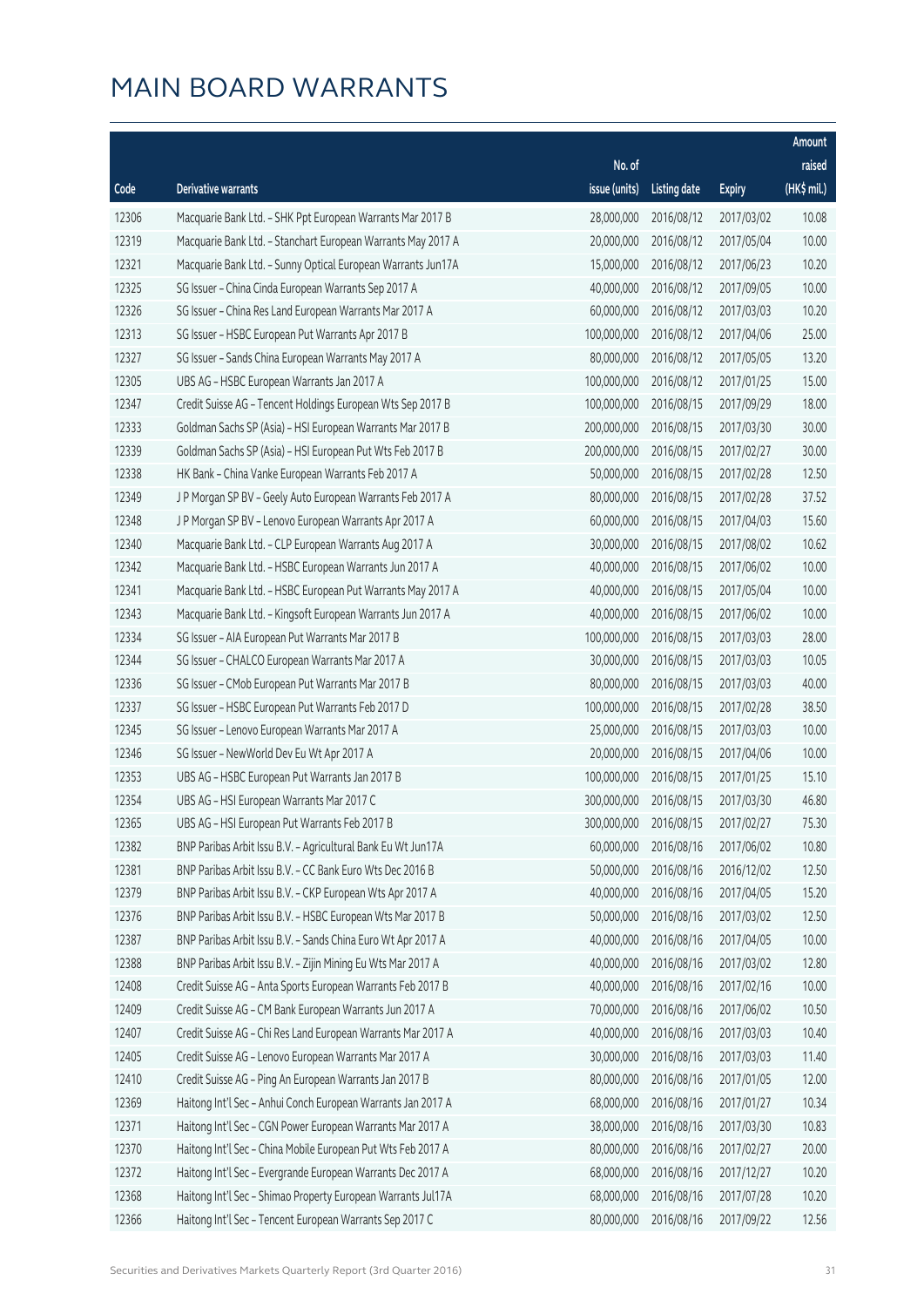|       |                                                              |               |                        |               | Amount      |
|-------|--------------------------------------------------------------|---------------|------------------------|---------------|-------------|
|       |                                                              | No. of        |                        |               | raised      |
| Code  | <b>Derivative warrants</b>                                   | issue (units) | <b>Listing date</b>    | <b>Expiry</b> | (HK\$ mil.) |
| 12373 | Haitong Int'l Sec - Want Want China European Warrants Jun17A | 25,000,000    | 2016/08/16             | 2017/06/28    | 10.55       |
| 12416 | J P Morgan SP BV - Guotai Junani European Warrants Feb 2017A | 60,000,000    | 2016/08/16             | 2017/02/27    | 25.44       |
| 12374 | J P Morgan SP BV - HSBC European Warrants Jul 2017 A         | 100,000,000   | 2016/08/16             | 2017/07/04    | 15.30       |
| 12418 | J P Morgan SP BV - Huaneng Power European Wts Mar 2017 A     | 60,000,000    | 2016/08/16             | 2017/03/02    | 20.28       |
| 12413 | J P Morgan SP BV - Kingdee Intl European Warrants Mar 2017 A | 40,000,000    | 2016/08/16             | 2017/03/02    | 11.36       |
| 12393 | Macquarie Bank Ltd. - Huaneng Power European Wts Mar 2017 A  | 20,000,000    | 2016/08/16             | 2017/03/02    | 10.10       |
| 12397 | Macquarie Bank Ltd. - PCCW European Warrants Apr 2017 A      | 40,000,000    | 2016/08/16             | 2017/04/05    | 10.00       |
| 12392 | Macquarie Bank Ltd. - PICC Group European Wts Jun 2017 A     | 30,000,000    | 2016/08/16             | 2017/06/02    | 10.02       |
| 12398 | SG Issuer - CGS European Warrants Aug 2018 A                 | 100,000,000   | 2016/08/16             | 2018/08/03    | 17.00       |
| 12390 | SG Issuer - HSBC European Warrants Apr 2017 C                | 100,000,000   | 2016/08/16             | 2017/04/06    | 25.00       |
| 12400 | SG Issuer - HSI European Warrants Nov 2016 B                 | 150,000,000   | 2016/08/16             | 2016/11/29    | 23.25       |
| 12403 | SG Issuer - HSI European Warrants Jan 2017 E                 | 150,000,000   | 2016/08/16             | 2017/01/26    | 24.75       |
| 12404 | SG Issuer - HSI European Warrants Mar 2017 C                 | 150,000,000   | 2016/08/16             | 2017/03/30    | 22.50       |
| 12391 | SG Issuer - ICBC European Put Wt Mar 2017 A                  | 80,000,000    | 2016/08/16             | 2017/03/03    | 20.00       |
| 12412 | SG Issuer - PICC European Warrants Mar 2017 A                | 30,000,000    | 2016/08/16             | 2017/03/03    | 10.05       |
| 12420 | UBS AG - Agricultural Bank European Warrants Feb 2017 A      | 70,000,000    | 2016/08/16             | 2017/02/24    | 13.37       |
| 12422 | UBS AG - Ping An European Warrants Dec 2016 C                | 100,000,000   | 2016/08/16             | 2016/12/05    | 15.00       |
| 12423 | BOCI Asia Ltd. - HSBC European Warrants Feb 2017 A           | 200,000,000   | 2016/08/17             | 2017/02/03    | 30.00       |
| 12424 | BOCI Asia Ltd. - HSBC European Put Warrants Feb 2017 B       | 200,000,000   | 2016/08/17             | 2017/02/03    | 30.00       |
| 12426 | BNP Paribas Arbit Issu B.V. - CITIC Sec Euro Wts Jun 2017 A  | 40,000,000    | 2016/08/17             | 2017/06/02    | 10.00       |
| 12425 | BNP Paribas Arbit Issu B.V. - ICBC European Wts Dec 2017 A   | 50,000,000    | 2016/08/17             | 2017/12/04    | 16.00       |
| 12440 | Credit Suisse AG - Kingsoft European Warrants Mar 2017 A     | 50,000,000    | 2016/08/17             | 2017/03/02    | 10.00       |
| 12439 | Credit Suisse AG - Sands China European Put Wts Mar 2017 A   | 40,000,000    | 2016/08/17             | 2017/03/03    | 10.40       |
| 12431 | HK Bank - China Mobile European Warrants Feb 2017 A          | 60,000,000    | 2016/08/17             | 2017/02/27    | 15.00       |
| 12430 | HK Bank - Tencent European Warrants Nov 2016 C               | 40,000,000    | 2016/08/17             | 2016/11/28    | 12.00       |
| 12443 | J P Morgan SP BV - BOCL European Warrants Mar 2017 A         | 100,000,000   | 2016/08/17             | 2017/03/29    | 15.60       |
| 12441 | J P Morgan SP BV – CC Bank European Wts Apr 2017 A           |               | 100,000,000 2016/08/17 | 2017/04/03    | 25.30       |
| 12442 | J P Morgan SP BV - ICBC European Warrants Mar 2017 A         | 100,000,000   | 2016/08/17             | 2017/03/02    | 25.00       |
| 12433 | SG Issuer - CITIC Bank European Warrants May 2017 A          | 28,000,000    | 2016/08/17             | 2017/05/05    | 10.08       |
| 12435 | SG Issuer - Minsheng Bank European Warrants Mar 2017 A       | 16,000,000    | 2016/08/17             | 2017/03/03    | 10.08       |
| 12437 | SG Issuer - China Tel European Warrants Mar 2017 A           | 35,000,000    | 2016/08/17             | 2017/03/03    | 10.15       |
| 12427 | SG Issuer - Geely Auto European Warrants Mar 2017 A          | 18,000,000    | 2016/08/17             | 2017/03/03    | 10.08       |
| 12428 | SG Issuer - Sands China European Put Warrants Mar 2017 A     | 80,000,000    | 2016/08/17             | 2017/03/03    | 21.60       |
| 12468 | BNP Paribas Arbit Issu B.V. - HKEX European Wts Dec 2017 B   | 60,000,000    | 2016/08/18             | 2017/12/04    | 15.00       |
| 12464 | Credit Suisse AG - BOCL European Warrants Apr 2017 A         | 70,000,000    | 2016/08/18             | 2017/04/03    | 10.50       |
| 12463 | Credit Suisse AG - ICBC European Warrants Mar 2017 A         | 40,000,000    | 2016/08/18             | 2017/03/03    | 10.00       |
| 12470 | Credit Suisse AG - China Mengniu European Wts Jun 2017 A     | 40,000,000    | 2016/08/18             | 2017/06/05    | 10.00       |
| 12472 | Credit Suisse AG - Sinopharm European Warrants Mar 2017 A    | 25,000,000    | 2016/08/18             | 2017/03/03    | 10.25       |
| 12476 | Credit Suisse AG - Xinyi Solar European Warrants Feb 2017 A  | 30,000,000    | 2016/08/18             | 2017/02/17    | 11.10       |
| 12477 | Credit Suisse AG - Yuexiu Property European Wts Sep 2017 A   | 40,000,000    | 2016/08/18             | 2017/09/29    | 10.00       |
| 12452 | HK Bank - HKEX European Warrants Nov 2016 C                  | 60,000,000    | 2016/08/18             | 2016/11/30    | 10.80       |
| 12448 | HK Bank - HSCEI European Warrants Nov 2016 A                 | 150,000,000   | 2016/08/18             | 2016/11/29    | 22.50       |
| 12449 | HK Bank - HSCEI European Warrants Jul 2017 A                 | 150,000,000   | 2016/08/18             | 2017/07/28    | 37.50       |
| 12445 | HK Bank - HSI European Warrants Feb 2017 C                   | 150,000,000   | 2016/08/18             | 2017/02/27    | 37.50       |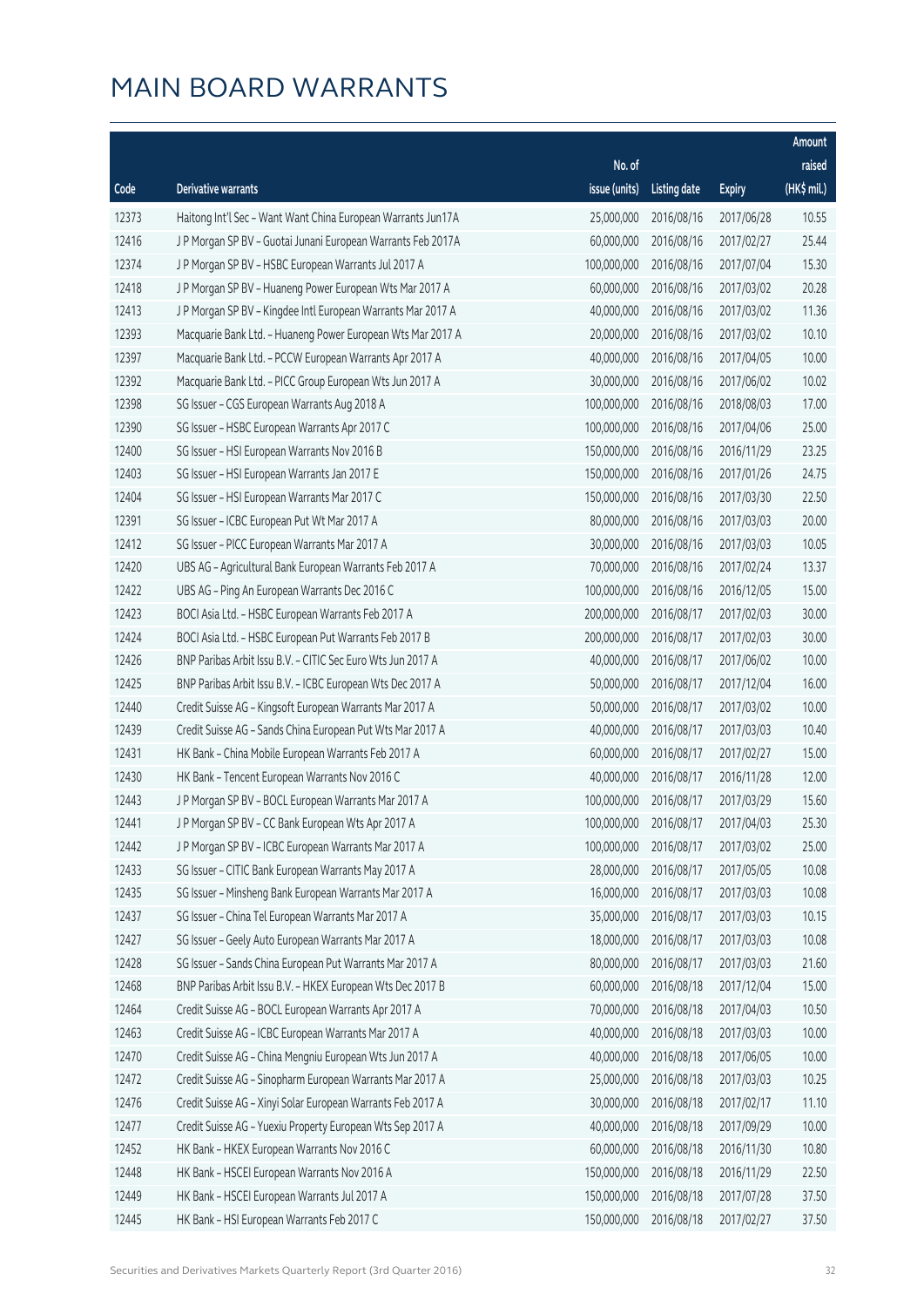|         |                                                              |                        |                     |               | Amount      |
|---------|--------------------------------------------------------------|------------------------|---------------------|---------------|-------------|
|         |                                                              | No. of                 |                     |               | raised      |
| Code    | <b>Derivative warrants</b>                                   | issue (units)          | <b>Listing date</b> | <b>Expiry</b> | (HK\$ mil.) |
| 12447   | HK Bank - HSI European Put Warrants Feb 2017 D               | 150,000,000            | 2016/08/18          | 2017/02/27    | 24.00       |
| 12469   | J P Morgan SP BV - Haitong Sec European Warrants Aug 2017 A  | 100,000,000            | 2016/08/18          | 2017/08/28    | 19.60       |
| 12451   | Macquarie Bank Ltd. - Minsheng Bank European Wts Mar 2017 A  | 30,000,000             | 2016/08/18          | 2017/03/02    | 10.11       |
| 12444   | Macquarie Bank Ltd. - Wharf European Warrants Jun 2017 A     | 26,000,000             | 2016/08/18          | 2017/06/02    | 10.11       |
| 12459   | SG Issuer - HKEX European Put Warrants Mar 2017 D            | 200,000,000            | 2016/08/18          | 2017/03/03    | 50.00       |
| 12457   | SG Issuer - HSI European Put Warrants Feb 2017 B             | 150,000,000            | 2016/08/18          | 2017/02/27    | 22.50       |
| 12458   | SG Issuer - HSI European Put Warrants Feb 2017 C             | 150,000,000            | 2016/08/18          | 2017/02/27    | 24.00       |
| 12455   | SG Issuer - HSI European Put Warrants Mar 2017 D             | 150,000,000            | 2016/08/18          | 2017/03/30    | 22.50       |
| 12460   | SG Issuer - Ping An European Put Warrants Mar 2017 C         | 120,000,000            | 2016/08/18          | 2017/03/03    | 30.00       |
| 12482   | BOCI Asia Ltd. - HSI European Warrants Jan 2017 B            | 100,000,000            | 2016/08/19          | 2017/01/26    | 18.50       |
| 12483   | BOCI Asia Ltd. - HSI European Put Warrants Feb 2017 A        | 100,000,000            | 2016/08/19          | 2017/02/27    | 15.00       |
| 12514   | Credit Suisse AG - AIA European Warrants Feb 2017 A          | 70,000,000             | 2016/08/19          | 2017/02/03    | 10.50       |
| 12506   | Credit Suisse AG - China Life European Put Wts Jan 2017 A    | 70,000,000             | 2016/08/19          | 2017/01/05    | 10.50       |
| 12509   | Credit Suisse AG - China Mobile European Warrants Mar 2017 B | 60,000,000             | 2016/08/19          | 2017/03/03    | 18.00       |
| 12504   | Credit Suisse AG - HSBC European Wts May 2017 A              | 100,000,000            | 2016/08/19          | 2017/05/04    | 25.00       |
| 12479   | Goldman Sachs SP (Asia) - CC Bank European Wts Jan 2017 C    | 80,000,000             | 2016/08/19          | 2017/01/23    | 14.16       |
| 12478   | Goldman Sachs SP (Asia) - China Unicom Euro Wts Apr 2017 A   | 50,000,000             | 2016/08/19          | 2017/04/21    | 15.45       |
| 12481   | Goldman Sachs SP (Asia) - HSBC European Put Wts Feb 2017 A   | 80,000,000             | 2016/08/19          | 2017/02/20    | 20.00       |
| 12515   | Goldman Sachs SP (Asia) - HSI European Put Wts Feb 2017 C    | 200,000,000            | 2016/08/19          | 2017/02/27    | 30.00       |
| 12480   | Goldman Sachs SP (Asia) - Ping An European Wts Dec 2016 E    | 80,000,000             | 2016/08/19          | 2016/12/21    | 12.00       |
| 12516   | J P Morgan SP BV - China Mob European Wts Jan 2017 C         | 100,000,000            | 2016/08/19          | 2017/01/26    | 19.90       |
| 12517   | J P Morgan SP BV - Tencent European Warrants Jan 2017 C      | 100,000,000            | 2016/08/19          | 2017/01/27    | 27.10       |
| 12490   | Macquarie Bank Ltd. - HKEX European Warrants Mar 2017 D      | 12,000,000             | 2016/08/19          | 2017/03/02    | 10.01       |
| 12487   | Macquarie Bank Ltd. - HKEX European Put Warrants Mar 2017 C  | 15,000,000             | 2016/08/19          | 2017/03/02    | 10.58       |
| 12486   | Macquarie Bank Ltd. - JNCEC European Warrants Jun 2017 A     | 20,000,000             | 2016/08/19          | 2017/06/16    | 10.00       |
| 12495   | SG Issuer - AGBK European Warrants Jun 2017 B                | 100,000,000            | 2016/08/19          | 2017/06/05    | 19.00       |
| 12496   | SG Issuer - BOCL European Warrants Apr 2017 A                | 100,000,000 2016/08/19 |                     | 2017/04/06    | 17.50       |
| 12497   | SG Issuer - BOCom European Warrants Mar 2017 A               | 23,000,000             | 2016/08/19          | 2017/03/03    | 10.01       |
| 12499   | SG Issuer - CMB European Warrants Jun 2017 B                 | 100,000,000            | 2016/08/19          | 2017/06/05    | 17.00       |
| 12501   | SG Issuer - Ch Mob European Warrants Jan 2017 D              | 80,000,000             | 2016/08/19          | 2017/01/05    | 27.60       |
| 12500   | SG Issuer - HSBC European Warrants Jul 2017 A                | 100,000,000            | 2016/08/19          | 2017/07/05    | 15.00       |
| 12484   | SG Issuer - HSI European Put Warrants Mar 2017 E             | 150,000,000            | 2016/08/19          | 2017/03/30    | 37.50       |
| 14958 # | J P Morgan SP BV - China Unicom European Warrants Dec 2016 A | 320,000,000            | 2016/08/19          | 2016/12/12    | 10.56       |
| 12570   | BNP Paribas Arbit Issu B.V. - AIA European Wts May 2017 A    | 50,000,000             | 2016/08/22          | 2017/05/04    | 10.00       |
| 12546   | BNP Paribas Arbit Issu B.V. - CAM CSI300 Euro Wts Aug 2017 B | 50,000,000             | 2016/08/22          | 2017/08/02    | 12.50       |
| 12567   | BNP Paribas Arbit Issu B.V. - CC Bank Euro Wts Feb 2018 A    | 50,000,000             | 2016/08/22          | 2018/02/02    | 12.50       |
| 12573   | BNP Paribas Arbit Issu B.V. - Ch Mobile Euro Wts Feb 2017 A  | 50,000,000             | 2016/08/22          | 2017/02/03    | 10.00       |
| 12545   | BNP Paribas Arbit Issu B.V. - CSOP A50 ETF Eu Wts Apr 2017 A | 50,000,000             | 2016/08/22          | 2017/04/05    | 10.00       |
| 12544   | BNP Paribas Arbit Issu B.V. - A50 China Euro Wts May 2017 A  | 40,000,000             | 2016/08/22          | 2017/05/04    | 10.40       |
| 12543   | BNP Paribas Arbit Issu B.V. - HS H-SHARE Euro Wts May 2017 A | 40,000,000             | 2016/08/22          | 2017/05/04    | 10.00       |
| 12540   | BNP Paribas Arbit Issu B.V. - HSI European Wts Apr 2017 A    | 100,000,000            | 2016/08/22          | 2017/04/27    | 25.00       |
| 12542   | BNP Paribas Arbit Issu B.V. - HSI Euro Put Wts Apr 2017 B    | 100,000,000            | 2016/08/22          | 2017/04/27    | 25.00       |
| 12569   | BNP Paribas Arbit Issu B.V. - ICBC European Wts Mar 2018 A   | 50,000,000             | 2016/08/22          | 2018/03/02    | 13.00       |
| 12566   | BNP Paribas Arbit Issu B.V. - Ping An European Wt Apr 2017 A | 60,000,000             | 2016/08/22          | 2017/04/05    | 12.00       |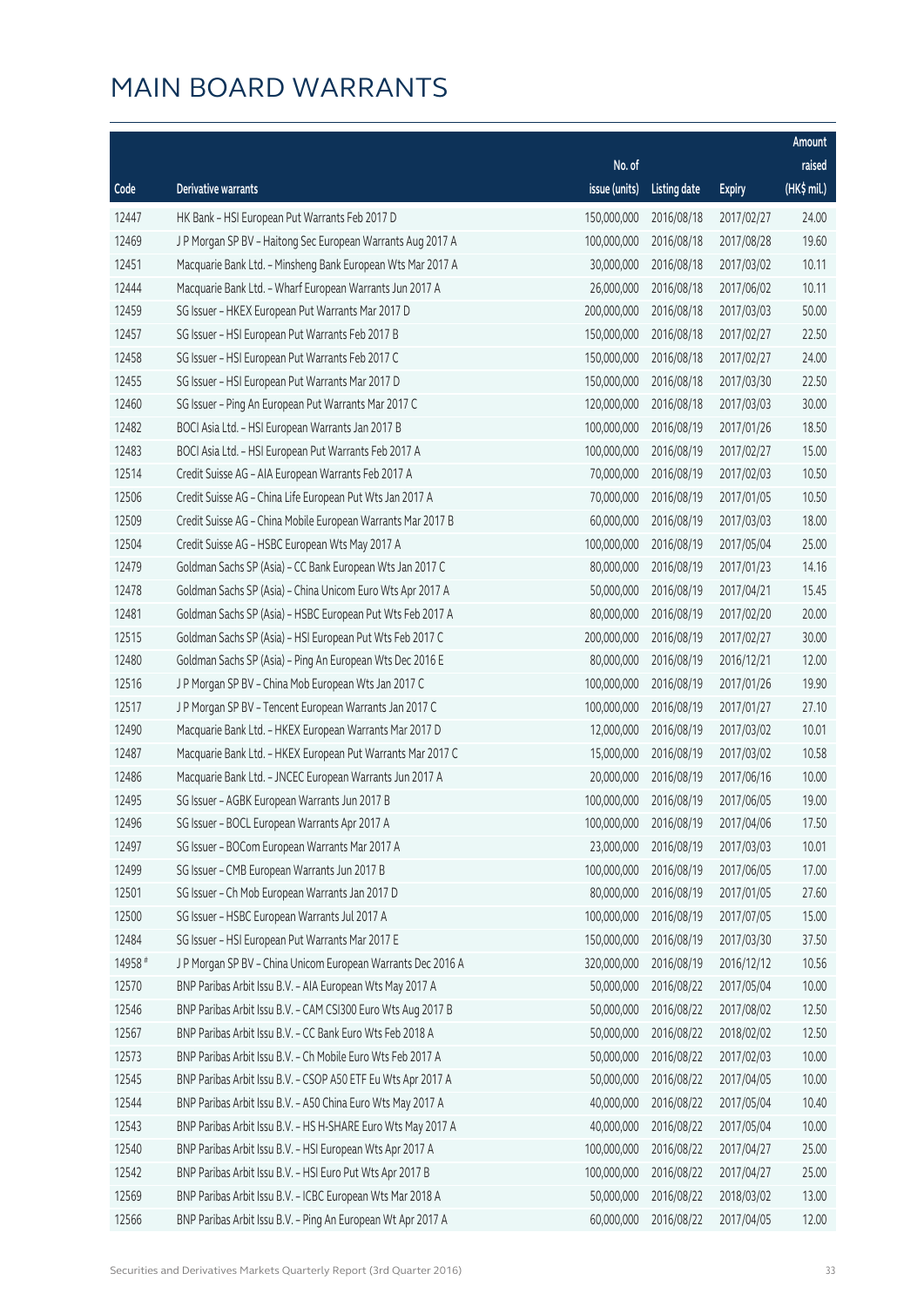|       |                                                              |               |                       |               | Amount      |
|-------|--------------------------------------------------------------|---------------|-----------------------|---------------|-------------|
|       |                                                              | No. of        |                       |               | raised      |
| Code  | Derivative warrants                                          | issue (units) | <b>Listing date</b>   | <b>Expiry</b> | (HK\$ mil.) |
| 12571 | BNP Paribas Arbit Issu B.V. - Tencent Hldgs Eu Wt Aug 2018 A | 100,000,000   | 2016/08/22            | 2018/08/02    | 25.00       |
| 12551 | Credit Suisse AG - AAC Acoustic European Warrants Dec 2017 A | 70,000,000    | 2016/08/22            | 2017/12/04    | 17.50       |
| 12558 | Credit Suisse AG - CSOP A50 ETF European Warrants Mar 2017 A | 40,000,000    | 2016/08/22            | 2017/03/03    | 10.00       |
| 12553 | Credit Suisse AG - HKEX European Warrants Dec 2016 F         | 60,000,000    | 2016/08/22            | 2016/12/02    | 17.40       |
| 12555 | Credit Suisse AG - HKEX European Warrants Mar 2017 B         | 60,000,000    | 2016/08/22            | 2017/03/03    | 15.00       |
| 12556 | Credit Suisse AG - HKEX European Put Warrants Jun 2017 C     | 80,000,000    | 2016/08/22            | 2017/06/02    | 12.00       |
| 12549 | Credit Suisse AG - HSI European Put Warrants Feb 2017 A      | 120,000,000   | 2016/08/22            | 2017/02/27    | 18.00       |
| 12557 | Credit Suisse AG - Ping An European Put Warrants Mar 2017 A  | 40,000,000    | 2016/08/22            | 2017/03/03    | 10.00       |
| 12531 | Goldman Sachs SP (Asia) - Tencent European Wt Sep 2017 B     | 200,000,000   | 2016/08/22            | 2017/09/22    | 30.00       |
| 12591 | J P Morgan SP BV - AIA European Put Warrants Feb 2017 A      | 100,000,000   | 2016/08/22            | 2017/02/06    | 18.00       |
| 12590 | J P Morgan SP BV - BOCL European Put Wts May 2017 B          | 80,000,000    | 2016/08/22            | 2017/05/04    | 20.16       |
| 12575 | J P Morgan SP BV - CC Bank Euro Put Wts Mar 2017 A           | 80,000,000    | 2016/08/22            | 2017/03/31    | 20.08       |
| 12583 | J P Morgan SP BV - HKEX European Put Wts May 2017 C          | 200,000,000   | 2016/08/22            | 2017/05/31    | 30.40       |
| 12518 | J P Morgan SP BV - HSI European Put Warrants Feb 2017 F      | 300,000,000   | 2016/08/22            | 2017/02/27    | 48.90       |
| 12579 | J P Morgan SP BV - ICBC European Put Wts Apr 2017 A          | 80,000,000    | 2016/08/22            | 2017/04/03    | 20.40       |
| 12588 | J P Morgan SP BV - Ping An European Warrants Dec 2016 D      | 100,000,000   | 2016/08/22            | 2016/12/02    | 15.40       |
| 12581 | J P Morgan SP BV - Ping An European Put Warrants Mar 2017 A  | 100,000,000   | 2016/08/22            | 2017/03/02    | 25.00       |
| 12527 | Macquarie Bank Ltd. - Foxconn European Warrants Jun 2017 A   | 38,500,000    | 2016/08/22            | 2017/06/02    | 10.01       |
| 12530 | Macquarie Bank Ltd. - HKEX European Warrants Jan 2017 B      | 55,000,000    | 2016/08/22            | 2017/01/04    | 10.07       |
| 12529 | Macquarie Bank Ltd. - NCI European Warrants May 2017 A       | 30,000,000    | 2016/08/22            | 2017/05/04    | 10.20       |
| 12548 | Macquarie Bank Ltd. - PetroChina European Wts Apr 2017 A     | 40,000,000    | 2016/08/22            | 2017/04/05    | 10.00       |
| 12533 | SG Issuer - CCB European Warrants Apr 2017 A                 | 80,000,000    | 2016/08/22            | 2017/04/06    | 20.00       |
| 12532 | SG Issuer - CKI Holdings European Warrants Jul 2017 A        | 22,000,000    | 2016/08/22            | 2017/07/05    | 10.01       |
| 12534 | SG Issuer - China Life European Warrants Mar 2017 B          | 24,000,000    | 2016/08/22            | 2017/03/03    | 10.20       |
| 12539 | SG Issuer - CP&CC European Warrants Mar 2017 B               | 60,000,000    | 2016/08/22            | 2017/03/03    | 12.00       |
| 12519 | SG Issuer - CSOP A50 ETF European Warrants Mar 2017 A        | 40,000,000    | 2016/08/22            | 2017/03/03    | 10.00       |
| 12521 | SG Issuer - A50 China European Warrants Mar 2017 A           |               | 40,000,000 2016/08/22 | 2017/03/03    | 10.00       |
| 12520 | SG Issuer - HS H-SHARE European Warrants Mar 2017 A          | 50,000,000    | 2016/08/22            | 2017/03/03    | 12.50       |
| 12535 | SG Issuer - ICBC European Warrants Mar 2017 B                | 80,000,000    | 2016/08/22            | 2017/03/03    | 20.00       |
| 12538 | SG Issuer - Ping An European Warrants May 2017 A             | 120,000,000   | 2016/08/22            | 2017/05/05    | 30.00       |
| 12563 | UBS AG - CAM CSI300 European Warrants Apr 2017 A             | 50,000,000    | 2016/08/22            | 2017/04/06    | 12.50       |
| 12562 | UBS AG - BOCL European Warrants May 2017 A                   | 70,000,000    | 2016/08/22            | 2017/05/24    | 17.64       |
| 12559 | UBS AG - CC Bank European Warrants Feb 2017 A                | 70,000,000    | 2016/08/22            | 2017/02/21    | 17.71       |
| 12561 | UBS AG - A50 China European Warrants Feb 2017 B              | 40,000,000    | 2016/08/22            | 2017/02/21    | 12.80       |
| 12565 | UBS AG - HSCEI European Warrants Sep 2017 A                  | 100,000,000   | 2016/08/22            | 2017/09/28    | 25.00       |
| 12560 | UBS AG - ICBC European Warrants Mar 2017 A                   | 70,000,000    | 2016/08/22            | 2017/03/02    | 17.50       |
| 12611 | BOCI Asia Ltd. - CC Bank European Warrants Apr 2017 A        | 100,000,000   | 2016/08/23            | 2017/04/03    | 25.00       |
| 12613 | BOCI Asia Ltd. - CSOP A50 ETF European Warrants Apr 2017 A   | 100,000,000   | 2016/08/23            | 2017/04/03    | 22.80       |
| 12614 | BOCI Asia Ltd. - A50 China European Warrants Mar 2017 B      | 100,000,000   | 2016/08/23            | 2017/03/06    | 24.20       |
| 12612 | BOCI Asia Ltd. - HKEX European Warrants Jun 2017 B           | 200,000,000   | 2016/08/23            | 2017/06/12    | 155.80      |
| 12627 | BNP Paribas Arbit Issu B.V. - HSI European Wts Aug 2017 A    | 100,000,000   | 2016/08/23            | 2017/08/30    | 25.00       |
| 12630 | Credit Suisse AG - BOC HK European Warrants Apr 2017 A       | 70,000,000    | 2016/08/23            | 2017/04/03    | 10.50       |
| 12632 | Credit Suisse AG - Bank of China European Put Wts Mar 2017 A | 40,000,000    | 2016/08/23            | 2017/03/03    | 10.00       |
| 12625 | Credit Suisse AG - China Life European Warrants Dec 2016 B   | 80,000,000    | 2016/08/23            | 2016/12/30    | 12.00       |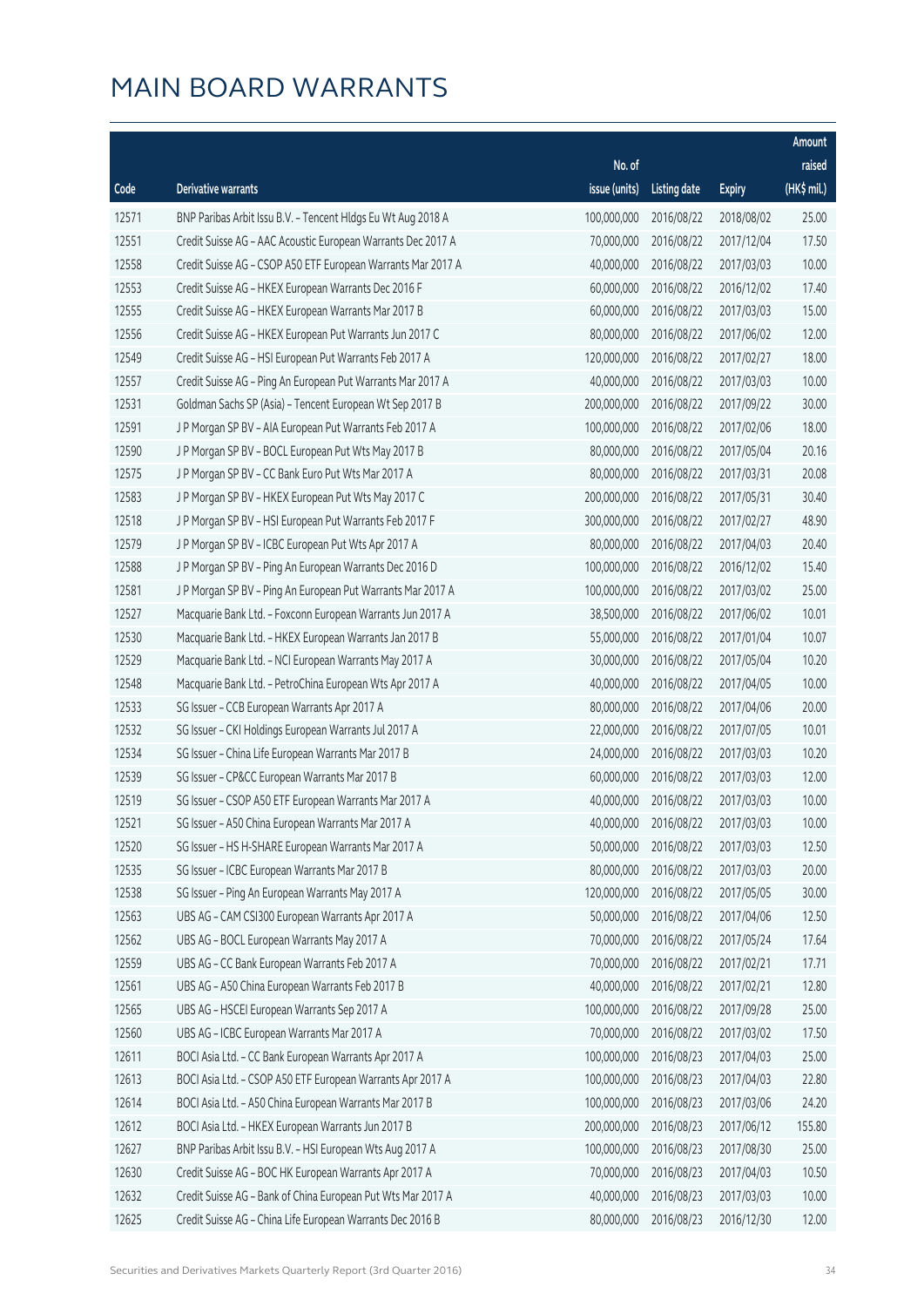|       |                                                                |               |                       |               | Amount      |
|-------|----------------------------------------------------------------|---------------|-----------------------|---------------|-------------|
|       |                                                                | No. of        |                       |               | raised      |
| Code  | Derivative warrants                                            | issue (units) | Listing date          | <b>Expiry</b> | (HK\$ mil.) |
| 12658 | Credit Suisse AG - PICC European Warrants Feb 2017 A           | 70,000,000    | 2016/08/23            | 2017/02/02    | 10.50       |
| 12628 | Credit Suisse AG - Tencent Holdings European Wts Jan 2017 B    | 50,000,000    | 2016/08/23            | 2017/01/27    | 30.00       |
| 12652 | Goldman Sachs SP (Asia) - China Life Euro Wts Apr 2017 A       | 80,000,000    | 2016/08/23            | 2017/04/24    | 12.00       |
| 12620 | HK Bank - CAM CSI300 European Warrants Feb 2017 A              | 80,000,000    | 2016/08/23            | 2017/02/28    | 20.00       |
| 12619 | HK Bank - BOCL European Warrants Jul 2017 A                    | 80,000,000    | 2016/08/23            | 2017/07/31    | 20.00       |
| 12617 | HK Bank - CC Bank European Warrants Feb 2017 A                 | 80,000,000    | 2016/08/23            | 2017/02/28    | 20.00       |
| 12618 | HK Bank - ICBC European Warrants Feb 2017 A                    | 80,000,000    | 2016/08/23            | 2017/02/28    | 20.00       |
| 12616 | HK Bank - Sands China European Put Warrants Feb 2017 A         | 50,000,000    | 2016/08/23            | 2017/02/28    | 12.50       |
| 12602 | Haitong Int'l Sec - AIA European Warrants Jan 2017 A           | 68,000,000    | 2016/08/23            | 2017/01/27    | 10.20       |
| 12595 | Haitong Int'l Sec - Geely Auto European Warrants Feb 2017 A    | 25,000,000    | 2016/08/23            | 2017/02/24    | 11.00       |
| 12607 | Haitong Int'l Sec - Mengniu Dairy European Wts Jun 2017 A      | 40,000,000    | 2016/08/23            | 2017/06/02    | 10.00       |
| 12601 | Haitong Int'l Sec - Shenzhen Inv European Warrants Apr 2017A   | 25,000,000    | 2016/08/23            | 2017/04/28    | 12.28       |
| 12593 | Haitong Int'l Sec - Yuexiu Ppt European Warrants Sep 2017 A    | 40,000,000    | 2016/08/23            | 2017/09/29    | 10.00       |
| 12660 | J P Morgan SP BV - NCI European Warrants Mar 2017 A            | 60,000,000    | 2016/08/23            | 2017/03/01    | 15.12       |
| 12659 | J P Morgan SP BV - PICC Group European Warrants Mar 2017 A     | 60,000,000    | 2016/08/23            | 2017/03/01    | 15.12       |
| 12664 | J P Morgan SP BV - Sunny Optical European Warrants May 2017A   | 60,000,000    | 2016/08/23            | 2017/05/02    | 24.42       |
| 12663 | J P Morgan SP BV - Tencent European Put Warrants Jan 2017 D    | 200,000,000   | 2016/08/23            | 2017/01/27    | 32.00       |
| 12624 | Macquarie Bank Ltd. - Agricultural Bk Euro Warrants Aug 2017 A | 40,000,000    | 2016/08/23            | 2017/08/02    | 10.08       |
| 12634 | Macquarie Bank Ltd. - BOCL European Warrants May 2017 A        | 39,000,000    | 2016/08/23            | 2017/05/04    | 10.26       |
| 12615 | Macquarie Bank Ltd. - CC Bank European Warrants Apr 2017 A     | 39,000,000    | 2016/08/23            | 2017/04/05    | 10.06       |
| 12635 | Macquarie Bank Ltd. - CM Bank European Warrants Apr 2018 A     | 40,000,000    | 2016/08/23            | 2018/04/04    | 10.00       |
| 12622 | Macquarie Bank Ltd. - Li Ning European Warrants Apr 2017 A     | 21,000,000    | 2016/08/23            | 2017/04/18    | 10.02       |
| 12621 | Macquarie Bank Ltd. - PetroChina European Wts Apr 2017 B       | 40,000,000    | 2016/08/23            | 2017/04/05    | 10.00       |
| 12623 | Macquarie Bank Ltd. - Sands China European Put Wts Apr 2017 B  | 40,000,000    | 2016/08/23            | 2017/04/05    | 19.60       |
| 12638 | SG Issuer - CAM CSI300 European Warrants Mar 2017 A            | 50,000,000    | 2016/08/23            | 2017/03/03    | 12.50       |
| 12642 | SG Issuer - CNOOC European Warrants Mar 2017 A                 | 32,000,000    | 2016/08/23            | 2017/03/03    | 10.08       |
| 12644 | SG Issuer - HKEX European Warrants Mar 2017 E                  |               | 22,000,000 2016/08/23 | 2017/03/03    | 10.01       |
| 12643 | SG Issuer - HKEX European Warrants Mar 2018 A                  | 200,000,000   | 2016/08/23            | 2018/03/05    | 50.00       |
| 12645 | SG Issuer - HKEX European Put Warrants Jun 2017 C              | 200,000,000   | 2016/08/23            | 2017/06/05    | 30.00       |
| 12646 | SG Issuer - Petch European Warrants Mar 2017 B                 | 60,000,000    | 2016/08/23            | 2017/03/03    | 15.00       |
| 12651 | SG Issuer - Tencent European Warrants Feb 2017 D               | 35,000,000    | 2016/08/23            | 2017/02/03    | 15.05       |
| 12649 | SG Issuer - Tencent European Warrants Mar 2017 C               | 35,000,000    | 2016/08/23            | 2017/03/03    | 26.60       |
| 12648 | SG Issuer - Tencent European Warrants Mar 2018 A               | 400,000,000   | 2016/08/23            | 2018/03/05    | 100.00      |
| 12665 | UBS AG - BYD European Warrants Feb 2017 B                      | 30,000,000    | 2016/08/23            | 2017/02/22    | 10.92       |
| 12671 | UBS AG - CITIC Sec European Warrants Sep 2017 A                | 60,000,000    | 2016/08/23            | 2017/09/25    | 15.00       |
| 12656 | UBS AG - Ping An European Warrants Apr 2017 A                  | 100,000,000   | 2016/08/23            | 2017/04/27    | 25.00       |
| 12657 | UBS AG - Ping An European Put Warrants Feb 2017 A              | 70,000,000    | 2016/08/23            | 2017/02/22    | 20.02       |
| 12654 | UBS AG - Sands China European Put Warrants Jan 2017 A          | 70,000,000    | 2016/08/23            | 2017/01/24    | 10.92       |
| 12653 | UBS AG - Tencent Holdings European Warrants Feb 2017 B         | 50,000,000    | 2016/08/23            | 2017/02/22    | 43.90       |
| 12669 | UBS AG - China Vanke European Warrants Apr 2017 A              | 50,000,000    | 2016/08/23            | 2017/04/03    | 12.50       |
| 12719 | Credit Suisse AG - CKH European Put Warrants Mar 2017 A        | 40,000,000    | 2016/08/24            | 2017/03/03    | 10.00       |
| 12693 | HK Bank - CM Bank European Warrants May 2017 A                 | 80,000,000    | 2016/08/24            | 2017/05/29    | 12.00       |
| 12691 | HK Bank - CRCC European Warrants Jun 2017 A                    | 80,000,000    | 2016/08/24            | 2017/06/29    | 12.00       |
| 12699 | HK Bank - PICC European Warrants Feb 2017 A                    | 80,000,000    | 2016/08/24            | 2017/02/03    | 12.00       |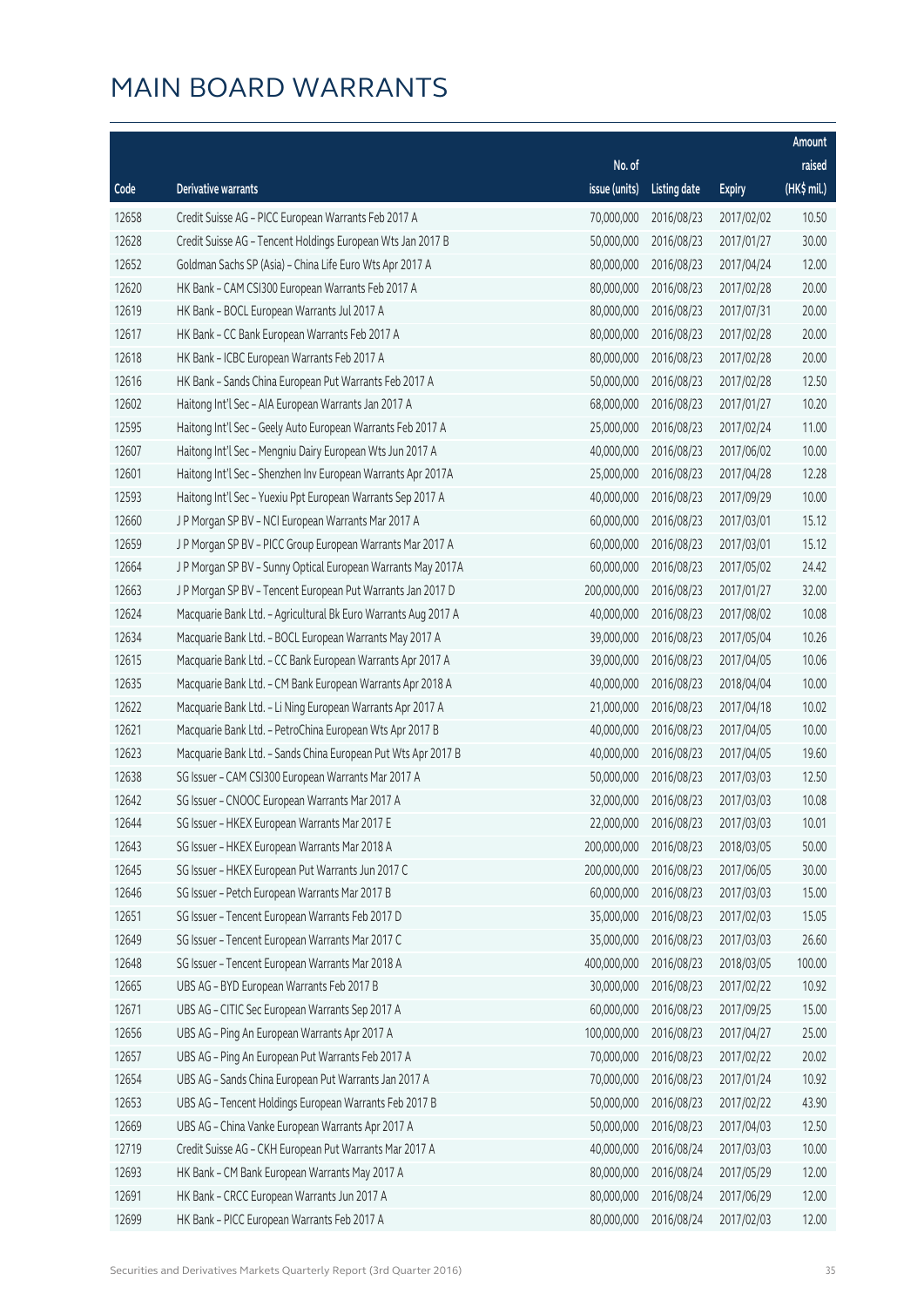|                      |                                                              |               |                       |               | Amount      |
|----------------------|--------------------------------------------------------------|---------------|-----------------------|---------------|-------------|
|                      |                                                              | No. of        |                       |               | raised      |
| Code                 | Derivative warrants                                          | issue (units) | Listing date          | <b>Expiry</b> | (HK\$ mil.) |
| 12673                | Haitong Int'l Sec - Air China European Warrants Nov 2017 A   | 68,000,000    | 2016/08/24            | 2017/11/27    | 10.20       |
| 12689                | Haitong Int'l Sec - Ch Oilfield European Warrants Sep 2018 A | 40,000,000    | 2016/08/24            | 2018/09/28    | 10.00       |
| 12678                | Haitong Int'l Sec - Ch Southern Air European Warrants Dec18A | 40,000,000    | 2016/08/24            | 2018/12/18    | 10.00       |
| 12684                | Haitong Int'l Sec - CSCL European Warrants Aug 2017 A        | 32,000,000    | 2016/08/24            | 2017/08/08    | 10.11       |
| 12683                | Haitong Int'l Sec - GWMC European Warrants Sep 2017 A        | 68,000,000    | 2016/08/24            | 2017/09/04    | 10.20       |
| 12681                | Haitong Int'l Sec - MCC European Warrants Aug 2017 A         | 30,000,000    | 2016/08/24            | 2017/08/08    | 10.65       |
| 12720                | J P Morgan SP BV - HKEX European Warrants Dec 2016 E         | 100,000,000   | 2016/08/24            | 2016/12/02    | 31.20       |
| 12705                | J P Morgan SP BV - HSI European Warrants May 2017 B          | 300,000,000   | 2016/08/24            | 2017/05/29    | 75.00       |
| 12700                | Macquarie Bank Ltd. - China Life European Wts Apr 2017 A     | 16,000,000    | 2016/08/24            | 2017/04/05    | 10.00       |
| 12702                | Macquarie Bank Ltd. - China Res Gas European Wts Apr 2017 A  | 33,000,000    | 2016/08/24            | 2017/04/12    | 10.26       |
| 12701                | Macquarie Bank Ltd. - China Mengniu European Wts Mar 2018 A  | 40,000,000    | 2016/08/24            | 2018/03/02    | 10.00       |
| 12706                | SG Issuer - BYD European Warrants Apr 2017 A                 | 20,000,000    | 2016/08/24            | 2017/04/06    | 10.20       |
| 12698                | SG Issuer - HKEX European Warrants Dec 2017 A                | 200,000,000   | 2016/08/24            | 2017/12/05    | 50.00       |
| 12707                | SG Issuer - HSCEI European Warrants Apr 2017 A               | 150,000,000   | 2016/08/24            | 2017/04/27    | 37.50       |
| 12711                | SG Issuer - HSI European Warrants Jul 2017 A                 | 150,000,000   | 2016/08/24            | 2017/07/28    | 37.50       |
| 12712                | SG Issuer - MTRC European Warrants May 2017 A                | 32,000,000    | 2016/08/24            | 2017/05/05    | 10.08       |
| 12713                | SG Issuer - PCCW European Warrants Mar 2017 A                | 26,000,000    | 2016/08/24            | 2017/03/03    | 10.01       |
| 12714                | SG Issuer - SHK P European Warrants May 2017 B               | 30,000,000    | 2016/08/24            | 2017/05/05    | 12.30       |
| 12697                | SG Issuer - China Vanke European Warrants Jun 2017 A         | 50,000,000    | 2016/08/24            | 2017/06/05    | 14.25       |
| 12715                | SG Issuer - Wharf European Warrants Mar 2017 A               | 25,000,000    | 2016/08/24            | 2017/03/03    | 10.00       |
| 12718                | UBS AG - CKH European Warrants Feb 2017 A                    | 50,000,000    | 2016/08/24            | 2017/02/23    | 16.50       |
| $27682$ <sup>#</sup> | Credit Suisse AG - HKEX European Warrants Nov 2016 E         | 360,000,000   | 2016/08/24            | 2016/11/29    | 10.08       |
| 12731                | BNP Paribas Arbit Issu B.V. - China Life Euro Wts Nov 2018 A | 60,000,000    | 2016/08/25            | 2018/11/02    | 15.00       |
| 12730                | BNP Paribas Arbit Issu B.V. - HSI Euro Put Wts Jun 2017 A    | 100,000,000   | 2016/08/25            | 2017/06/29    | 26.00       |
| 12749                | Credit Suisse AG - Tencent Holdings European Wts Jun 2017 B  | 100,000,000   | 2016/08/25            | 2017/06/02    | 25.00       |
| 12750                | Credit Suisse AG - Tencent Holdings Euro Put Wts Feb 2017 C  | 90,000,000    | 2016/08/25            | 2017/02/03    | 13.50       |
| 12734                | Goldman Sachs SP (Asia) - Tencent European Wt Dec 2016 I     |               | 50,000,000 2016/08/25 | 2016/12/28    | 19.65       |
| 12727                | HK Bank - Minsheng Bank European Warrants Feb 2017 A         | 50,000,000    | 2016/08/25            | 2017/02/28    | 20.00       |
| 12728                | HK Bank - HSCEI European Put Warrants Mar 2017 B             | 180,000,000   | 2016/08/25            | 2017/03/30    | 45.00       |
| 12725                | HK Bank - HSI European Put Warrants Feb 2017 E               | 180,000,000   | 2016/08/25            | 2017/02/27    | 32.40       |
| 12738                | HK Bank - Tencent European Warrants Dec 2016 E               | 40,000,000    | 2016/08/25            | 2016/12/30    | 22.40       |
| 12729                | HK Bank - Tencent European Put Warrants Jan 2017 C           | 100,000,000   | 2016/08/25            | 2017/01/27    | 18.00       |
| 12724                | Haitong Int'l Sec - GAC European Warrants Aug 2017 A         | 40,000,000    | 2016/08/25            | 2017/08/08    | 10.00       |
| 12723                | Haitong Int'l Sec - PetroChina European Warrants Mar 2017 B  | 50,000,000    | 2016/08/25            | 2017/03/31    | 12.50       |
| 12733                | Haitong Int'l Sec - Ping An European Warrants Apr 2017 A     | 40,000,000    | 2016/08/25            | 2017/04/28    | 10.00       |
| 12721                | Haitong Int'l Sec - Tsingtao Brew European Warrants Aug 17 A | 24,000,000    | 2016/08/25            | 2017/08/08    | 10.39       |
| 12756                | J P Morgan SP BV - CKH European Warrants Feb 2017 A          | 100,000,000   | 2016/08/25            | 2017/02/01    | 31.10       |
| 12737                | J P Morgan SP BV - China Life European Put Wts Apr 2017 B    | 100,000,000   | 2016/08/25            | 2017/04/28    | 25.00       |
| 12757                | J P Morgan SP BV - Ch Overseas European Put Wts May 2017 A   | 60,000,000    | 2016/08/25            | 2017/05/05    | 15.06       |
| 12758                | J P Morgan SP BV - HSI European Warrants Feb 2017 G          | 300,000,000   | 2016/08/25            | 2017/02/27    | 56.10       |
| 12748                | J P Morgan SP BV - HSI European Warrants Jun 2017 A          | 300,000,000   | 2016/08/25            | 2017/06/29    | 75.00       |
| 12763                | J P Morgan SP BV - Kingsoft European Warrants May 2017 A     | 60,000,000    | 2016/08/25            | 2017/05/29    | 13.32       |
| 12759                | J P Morgan SP BV - PCCW European Warrants Mar 2017 A         | 30,000,000    | 2016/08/25            | 2017/03/31    | 10.71       |
| 12754                | J P Morgan SP BV - Ping An European Warrants Apr 2017 C      | 100,000,000   | 2016/08/25            | 2017/04/03    | 25.10       |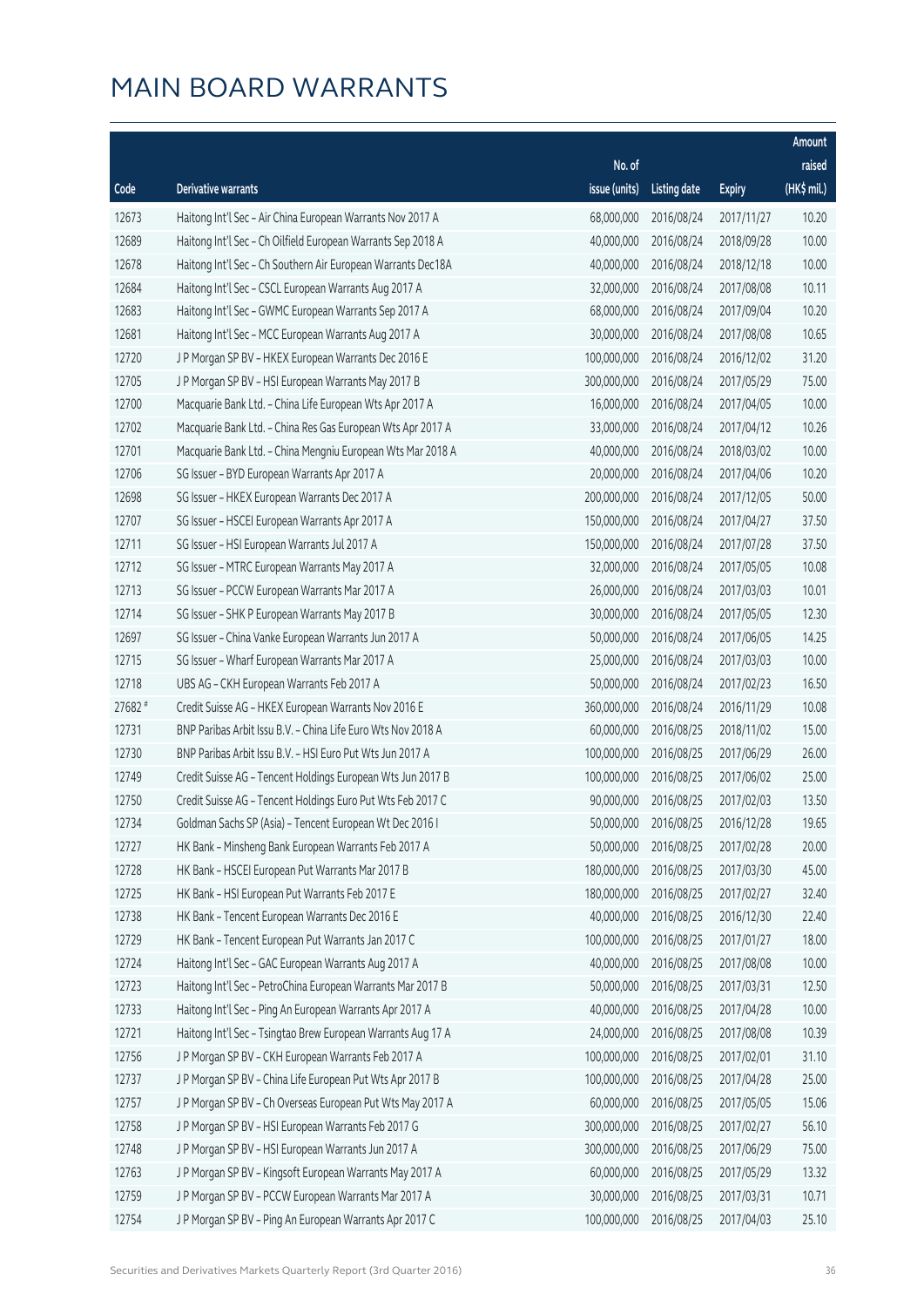| No. of<br>raised<br>(HK\$ mil.)<br>issue (units)<br>Code<br>Derivative warrants<br><b>Expiry</b><br><b>Listing date</b><br>12762<br>J P Morgan SP BV - Tencent European Warrants Feb 2017 D<br>100,000,000<br>2016/08/25<br>2017/02/28<br>34.80<br>50.40<br>12760<br>J P Morgan SP BV - Tencent European Put Warrants Jun 2017 B<br>200,000,000<br>2016/08/25<br>2017/06/02<br>12755<br>60,000,000<br>15.06<br>J P Morgan SP BV - China Vanke European Put Warrants Apr17 A<br>2016/08/25<br>2017/04/03<br>12735<br>Macquarie Bank Ltd. - Kingdee Int'l European Wts Jul 2017 A<br>20,000,000<br>2016/08/25<br>2017/07/18<br>10.00<br>12741<br>40,000,000<br>10.00<br>Macquarie Bank Ltd. - New World Dev European Wts Aug 2017 A<br>2016/08/25<br>2017/08/02<br>12742<br>SG Issuer - China Life European Warrants Nov 2017 A<br>150,000,000<br>2016/08/25<br>2017/11/03<br>37.50<br>12745<br>200,000,000<br>37.00<br>SG Issuer - HKEX European Warrants Apr 2017 B<br>2016/08/25<br>2017/04/06<br>12743<br>SG Issuer - HSCEI European Warrants Dec 2017 A<br>150,000,000<br>2016/08/25<br>2017/12/28<br>37.50<br>12746<br>80,000,000<br>20.00<br>SG Issuer - ICBC European Warrants Jun 2017 A<br>2016/08/25<br>2017/06/05<br>12747<br>SG Issuer - Tencent European Warrants Jul 2017 B<br>400,000,000<br>2016/08/25<br>2017/07/05<br>100.00<br>40,000,000<br>17.72<br>12753<br>UBS AG - Geely Auto European Warrants Feb 2017 A<br>2016/08/25<br>2017/02/21<br>14.50<br>12751<br>UBS AG - Tencent Holdings European Warrants Dec 2016 H<br>50,000,000<br>2016/08/25<br>2016/12/23<br>12752<br>200,000,000<br>30.80<br>UBS AG - Tencent Holdings European Put Warrants Jan 2017 D<br>2016/08/25<br>2017/01/25<br>12774<br>BOCI Asia Ltd. - HKEX European Warrants Dec 2017 A<br>200,000,000<br>2016/08/26<br>2017/12/08<br>36.60<br>16.50<br>12775<br>BOCI Asia Ltd. - Ping An European Put Warrants Mar 2017 A<br>100,000,000<br>2016/08/26<br>2017/03/03<br>200,000,000<br>104.00<br>12772<br>BOCI Asia Ltd. - Tencent Holdings European Wts Feb 2017 D<br>2016/08/26<br>2017/02/02<br>12770<br>200,000,000<br>50.00<br>BOCI Asia Ltd. - Tencent Holdings European Wts Jun 2017 C<br>2016/08/26<br>2017/06/30<br>50.00<br>12771<br>BOCI Asia Ltd. - Tencent Holdings European Wts Sep 2017 C<br>200,000,000<br>2016/08/26<br>2017/09/29<br>100,000,000<br>16.50<br>12773<br>BOCI Asia Ltd. - Tencent Holdings European Put Wts Feb 2017 E<br>2016/08/26<br>2017/02/03<br>100,000,000<br>25.00<br>12794<br>BNP Paribas Arbit Issu B.V. - AAC Acoustic Euro Wts Sep18A<br>2016/08/26<br>2018/09/04<br>12778<br>50,000,000<br>12.50<br>Credit Suisse AG - CC Bank European Warrants Mar 2017 A<br>2016/08/26<br>2017/03/03<br>40,000,000<br>12777<br>Credit Suisse AG - Geely Auto European Warrants Mar 2017 A<br>2016/08/26<br>2017/03/03<br>18.00<br>12776<br>40,000,000<br>Credit Suisse AG - PCCW European Warrants Mar 2017 A<br>2016/08/26<br>2017/03/03<br>10.00<br>80,000,000<br>12792<br>Credit Suisse AG - Ping An European Warrants Apr 2017 A<br>2016/08/26<br>2017/04/03<br>20.00<br>12789<br>80,000,000<br>28.08<br>J P Morgan SP BV - China Life European Warrants Jan 2017 A<br>2016/08/26<br>2017/01/04<br>100,000,000<br>15.30<br>12790<br>J P Morgan SP BV - Dongfeng Motor European Wts Sep 2017 A<br>2016/08/26<br>2017/09/29<br>12787<br>J P Morgan SP BV - Lenovo European Warrants Feb 2017 B<br>60,000,000 2016/08/26<br>2017/02/02<br>11.40<br>12769<br>Macquarie Bank Ltd. - Tencent European Warrants Jan 2018 A<br>27,000,000<br>2016/08/26<br>2018/01/02<br>10.02<br>12779<br>SG Issuer - BOCHK European Warrants Jun 2017 A<br>50,000,000<br>12.50<br>2016/08/26<br>2017/06/05<br>60,000,000<br>2016/08/26<br>12780<br>SG Issuer - CITIC Sec European Warrants May 2017 A<br>2017/05/05<br>15.00<br>12764<br>SG Issuer - Galaxy Ent European Warrants Feb 2017 B<br>80,000,000<br>19.20<br>2016/08/26<br>2017/02/03<br>70,000,000<br>12781<br>SG Issuer - Haitong Sec European Warrants Sep 2017 A<br>2016/08/26<br>2017/09/05<br>11.20<br>12782<br>SG Issuer - Lenovo European Warrants May 2017 A<br>20,000,000<br>12.40<br>2016/08/26<br>2017/05/05<br>SG Issuer - Sands China European Warrants Feb 2017 A<br>80,000,000<br>12768<br>2016/08/26<br>2017/02/03<br>20.40<br>12783<br>SG Issuer - Tencent European Warrants Mar 2017 D<br>35,000,000<br>11.73<br>2016/08/26<br>2017/03/03<br>400,000,000<br>12784<br>SG Issuer - Tencent European Put Warrants Apr 2017 C<br>2016/08/26<br>2017/04/06<br>100.00<br>12818<br>50,000,000<br>12.50<br>BNP Paribas Arbit Issu B.V. - BOCL European Wts Apr 2017 B<br>2016/08/29<br>2017/04/05<br>BNP Paribas Arbit Issu B.V. - CC Bank Euro Wts Apr 2017 A<br>50,000,000<br>12.50<br>12815<br>2016/08/29<br>2017/04/05<br>12819<br>BNP Paribas Arbit Issu B.V. - Minsheng Bk Euro Wt Apr 2017 A<br>40,000,000<br>11.60<br>2016/08/29<br>2017/04/05<br>12817<br>BNP Paribas Arbit Issu B.V. - ICBC European Wts Mar 2017 A<br>50,000,000<br>2016/08/29<br>2017/03/02<br>12.50<br>12821<br>Credit Suisse AG - CKH Holdings European Warrants Mar 2017 B<br>40,000,000<br>2016/08/29<br>2017/03/03<br>14.40<br>HK Bank - Agricultural Bank European Warrants Jul 2017 A<br>80,000,000<br>12811<br>2016/08/29<br>2017/07/31<br>20.00<br>12810<br>HK Bank - Geely Auto European Warrants Feb 2017 A<br>40,000,000<br>24.40<br>2016/08/29<br>2017/02/28 |       |                                                              |            |            |            | Amount |
|--------------------------------------------------------------------------------------------------------------------------------------------------------------------------------------------------------------------------------------------------------------------------------------------------------------------------------------------------------------------------------------------------------------------------------------------------------------------------------------------------------------------------------------------------------------------------------------------------------------------------------------------------------------------------------------------------------------------------------------------------------------------------------------------------------------------------------------------------------------------------------------------------------------------------------------------------------------------------------------------------------------------------------------------------------------------------------------------------------------------------------------------------------------------------------------------------------------------------------------------------------------------------------------------------------------------------------------------------------------------------------------------------------------------------------------------------------------------------------------------------------------------------------------------------------------------------------------------------------------------------------------------------------------------------------------------------------------------------------------------------------------------------------------------------------------------------------------------------------------------------------------------------------------------------------------------------------------------------------------------------------------------------------------------------------------------------------------------------------------------------------------------------------------------------------------------------------------------------------------------------------------------------------------------------------------------------------------------------------------------------------------------------------------------------------------------------------------------------------------------------------------------------------------------------------------------------------------------------------------------------------------------------------------------------------------------------------------------------------------------------------------------------------------------------------------------------------------------------------------------------------------------------------------------------------------------------------------------------------------------------------------------------------------------------------------------------------------------------------------------------------------------------------------------------------------------------------------------------------------------------------------------------------------------------------------------------------------------------------------------------------------------------------------------------------------------------------------------------------------------------------------------------------------------------------------------------------------------------------------------------------------------------------------------------------------------------------------------------------------------------------------------------------------------------------------------------------------------------------------------------------------------------------------------------------------------------------------------------------------------------------------------------------------------------------------------------------------------------------------------------------------------------------------------------------------------------------------------------------------------------------------------------------------------------------------------------------------------------------------------------------------------------------------------------------------------------------------------------------------------------------------------------------------------------------------------------------------------------------------------------------------------------------------------------------------------------------------------------------------------------------------------------------------------------------------------------------------------------------------------------------------------------------------------------------------------------------------------------------------------------------------------------------------------------------------------------------------------------------------------------------------------------------------------------------------------------------------------------------------------------------------------------------------------------------------------------------------------------------------------------------------------------------------------------------|-------|--------------------------------------------------------------|------------|------------|------------|--------|
|                                                                                                                                                                                                                                                                                                                                                                                                                                                                                                                                                                                                                                                                                                                                                                                                                                                                                                                                                                                                                                                                                                                                                                                                                                                                                                                                                                                                                                                                                                                                                                                                                                                                                                                                                                                                                                                                                                                                                                                                                                                                                                                                                                                                                                                                                                                                                                                                                                                                                                                                                                                                                                                                                                                                                                                                                                                                                                                                                                                                                                                                                                                                                                                                                                                                                                                                                                                                                                                                                                                                                                                                                                                                                                                                                                                                                                                                                                                                                                                                                                                                                                                                                                                                                                                                                                                                                                                                                                                                                                                                                                                                                                                                                                                                                                                                                                                                                                                                                                                                                                                                                                                                                                                                                                                                                                                                                                                                                                |       |                                                              |            |            |            |        |
|                                                                                                                                                                                                                                                                                                                                                                                                                                                                                                                                                                                                                                                                                                                                                                                                                                                                                                                                                                                                                                                                                                                                                                                                                                                                                                                                                                                                                                                                                                                                                                                                                                                                                                                                                                                                                                                                                                                                                                                                                                                                                                                                                                                                                                                                                                                                                                                                                                                                                                                                                                                                                                                                                                                                                                                                                                                                                                                                                                                                                                                                                                                                                                                                                                                                                                                                                                                                                                                                                                                                                                                                                                                                                                                                                                                                                                                                                                                                                                                                                                                                                                                                                                                                                                                                                                                                                                                                                                                                                                                                                                                                                                                                                                                                                                                                                                                                                                                                                                                                                                                                                                                                                                                                                                                                                                                                                                                                                                |       |                                                              |            |            |            |        |
|                                                                                                                                                                                                                                                                                                                                                                                                                                                                                                                                                                                                                                                                                                                                                                                                                                                                                                                                                                                                                                                                                                                                                                                                                                                                                                                                                                                                                                                                                                                                                                                                                                                                                                                                                                                                                                                                                                                                                                                                                                                                                                                                                                                                                                                                                                                                                                                                                                                                                                                                                                                                                                                                                                                                                                                                                                                                                                                                                                                                                                                                                                                                                                                                                                                                                                                                                                                                                                                                                                                                                                                                                                                                                                                                                                                                                                                                                                                                                                                                                                                                                                                                                                                                                                                                                                                                                                                                                                                                                                                                                                                                                                                                                                                                                                                                                                                                                                                                                                                                                                                                                                                                                                                                                                                                                                                                                                                                                                |       |                                                              |            |            |            |        |
|                                                                                                                                                                                                                                                                                                                                                                                                                                                                                                                                                                                                                                                                                                                                                                                                                                                                                                                                                                                                                                                                                                                                                                                                                                                                                                                                                                                                                                                                                                                                                                                                                                                                                                                                                                                                                                                                                                                                                                                                                                                                                                                                                                                                                                                                                                                                                                                                                                                                                                                                                                                                                                                                                                                                                                                                                                                                                                                                                                                                                                                                                                                                                                                                                                                                                                                                                                                                                                                                                                                                                                                                                                                                                                                                                                                                                                                                                                                                                                                                                                                                                                                                                                                                                                                                                                                                                                                                                                                                                                                                                                                                                                                                                                                                                                                                                                                                                                                                                                                                                                                                                                                                                                                                                                                                                                                                                                                                                                |       |                                                              |            |            |            |        |
|                                                                                                                                                                                                                                                                                                                                                                                                                                                                                                                                                                                                                                                                                                                                                                                                                                                                                                                                                                                                                                                                                                                                                                                                                                                                                                                                                                                                                                                                                                                                                                                                                                                                                                                                                                                                                                                                                                                                                                                                                                                                                                                                                                                                                                                                                                                                                                                                                                                                                                                                                                                                                                                                                                                                                                                                                                                                                                                                                                                                                                                                                                                                                                                                                                                                                                                                                                                                                                                                                                                                                                                                                                                                                                                                                                                                                                                                                                                                                                                                                                                                                                                                                                                                                                                                                                                                                                                                                                                                                                                                                                                                                                                                                                                                                                                                                                                                                                                                                                                                                                                                                                                                                                                                                                                                                                                                                                                                                                |       |                                                              |            |            |            |        |
|                                                                                                                                                                                                                                                                                                                                                                                                                                                                                                                                                                                                                                                                                                                                                                                                                                                                                                                                                                                                                                                                                                                                                                                                                                                                                                                                                                                                                                                                                                                                                                                                                                                                                                                                                                                                                                                                                                                                                                                                                                                                                                                                                                                                                                                                                                                                                                                                                                                                                                                                                                                                                                                                                                                                                                                                                                                                                                                                                                                                                                                                                                                                                                                                                                                                                                                                                                                                                                                                                                                                                                                                                                                                                                                                                                                                                                                                                                                                                                                                                                                                                                                                                                                                                                                                                                                                                                                                                                                                                                                                                                                                                                                                                                                                                                                                                                                                                                                                                                                                                                                                                                                                                                                                                                                                                                                                                                                                                                |       |                                                              |            |            |            |        |
|                                                                                                                                                                                                                                                                                                                                                                                                                                                                                                                                                                                                                                                                                                                                                                                                                                                                                                                                                                                                                                                                                                                                                                                                                                                                                                                                                                                                                                                                                                                                                                                                                                                                                                                                                                                                                                                                                                                                                                                                                                                                                                                                                                                                                                                                                                                                                                                                                                                                                                                                                                                                                                                                                                                                                                                                                                                                                                                                                                                                                                                                                                                                                                                                                                                                                                                                                                                                                                                                                                                                                                                                                                                                                                                                                                                                                                                                                                                                                                                                                                                                                                                                                                                                                                                                                                                                                                                                                                                                                                                                                                                                                                                                                                                                                                                                                                                                                                                                                                                                                                                                                                                                                                                                                                                                                                                                                                                                                                |       |                                                              |            |            |            |        |
|                                                                                                                                                                                                                                                                                                                                                                                                                                                                                                                                                                                                                                                                                                                                                                                                                                                                                                                                                                                                                                                                                                                                                                                                                                                                                                                                                                                                                                                                                                                                                                                                                                                                                                                                                                                                                                                                                                                                                                                                                                                                                                                                                                                                                                                                                                                                                                                                                                                                                                                                                                                                                                                                                                                                                                                                                                                                                                                                                                                                                                                                                                                                                                                                                                                                                                                                                                                                                                                                                                                                                                                                                                                                                                                                                                                                                                                                                                                                                                                                                                                                                                                                                                                                                                                                                                                                                                                                                                                                                                                                                                                                                                                                                                                                                                                                                                                                                                                                                                                                                                                                                                                                                                                                                                                                                                                                                                                                                                |       |                                                              |            |            |            |        |
|                                                                                                                                                                                                                                                                                                                                                                                                                                                                                                                                                                                                                                                                                                                                                                                                                                                                                                                                                                                                                                                                                                                                                                                                                                                                                                                                                                                                                                                                                                                                                                                                                                                                                                                                                                                                                                                                                                                                                                                                                                                                                                                                                                                                                                                                                                                                                                                                                                                                                                                                                                                                                                                                                                                                                                                                                                                                                                                                                                                                                                                                                                                                                                                                                                                                                                                                                                                                                                                                                                                                                                                                                                                                                                                                                                                                                                                                                                                                                                                                                                                                                                                                                                                                                                                                                                                                                                                                                                                                                                                                                                                                                                                                                                                                                                                                                                                                                                                                                                                                                                                                                                                                                                                                                                                                                                                                                                                                                                |       |                                                              |            |            |            |        |
|                                                                                                                                                                                                                                                                                                                                                                                                                                                                                                                                                                                                                                                                                                                                                                                                                                                                                                                                                                                                                                                                                                                                                                                                                                                                                                                                                                                                                                                                                                                                                                                                                                                                                                                                                                                                                                                                                                                                                                                                                                                                                                                                                                                                                                                                                                                                                                                                                                                                                                                                                                                                                                                                                                                                                                                                                                                                                                                                                                                                                                                                                                                                                                                                                                                                                                                                                                                                                                                                                                                                                                                                                                                                                                                                                                                                                                                                                                                                                                                                                                                                                                                                                                                                                                                                                                                                                                                                                                                                                                                                                                                                                                                                                                                                                                                                                                                                                                                                                                                                                                                                                                                                                                                                                                                                                                                                                                                                                                |       |                                                              |            |            |            |        |
|                                                                                                                                                                                                                                                                                                                                                                                                                                                                                                                                                                                                                                                                                                                                                                                                                                                                                                                                                                                                                                                                                                                                                                                                                                                                                                                                                                                                                                                                                                                                                                                                                                                                                                                                                                                                                                                                                                                                                                                                                                                                                                                                                                                                                                                                                                                                                                                                                                                                                                                                                                                                                                                                                                                                                                                                                                                                                                                                                                                                                                                                                                                                                                                                                                                                                                                                                                                                                                                                                                                                                                                                                                                                                                                                                                                                                                                                                                                                                                                                                                                                                                                                                                                                                                                                                                                                                                                                                                                                                                                                                                                                                                                                                                                                                                                                                                                                                                                                                                                                                                                                                                                                                                                                                                                                                                                                                                                                                                |       |                                                              |            |            |            |        |
|                                                                                                                                                                                                                                                                                                                                                                                                                                                                                                                                                                                                                                                                                                                                                                                                                                                                                                                                                                                                                                                                                                                                                                                                                                                                                                                                                                                                                                                                                                                                                                                                                                                                                                                                                                                                                                                                                                                                                                                                                                                                                                                                                                                                                                                                                                                                                                                                                                                                                                                                                                                                                                                                                                                                                                                                                                                                                                                                                                                                                                                                                                                                                                                                                                                                                                                                                                                                                                                                                                                                                                                                                                                                                                                                                                                                                                                                                                                                                                                                                                                                                                                                                                                                                                                                                                                                                                                                                                                                                                                                                                                                                                                                                                                                                                                                                                                                                                                                                                                                                                                                                                                                                                                                                                                                                                                                                                                                                                |       |                                                              |            |            |            |        |
|                                                                                                                                                                                                                                                                                                                                                                                                                                                                                                                                                                                                                                                                                                                                                                                                                                                                                                                                                                                                                                                                                                                                                                                                                                                                                                                                                                                                                                                                                                                                                                                                                                                                                                                                                                                                                                                                                                                                                                                                                                                                                                                                                                                                                                                                                                                                                                                                                                                                                                                                                                                                                                                                                                                                                                                                                                                                                                                                                                                                                                                                                                                                                                                                                                                                                                                                                                                                                                                                                                                                                                                                                                                                                                                                                                                                                                                                                                                                                                                                                                                                                                                                                                                                                                                                                                                                                                                                                                                                                                                                                                                                                                                                                                                                                                                                                                                                                                                                                                                                                                                                                                                                                                                                                                                                                                                                                                                                                                |       |                                                              |            |            |            |        |
|                                                                                                                                                                                                                                                                                                                                                                                                                                                                                                                                                                                                                                                                                                                                                                                                                                                                                                                                                                                                                                                                                                                                                                                                                                                                                                                                                                                                                                                                                                                                                                                                                                                                                                                                                                                                                                                                                                                                                                                                                                                                                                                                                                                                                                                                                                                                                                                                                                                                                                                                                                                                                                                                                                                                                                                                                                                                                                                                                                                                                                                                                                                                                                                                                                                                                                                                                                                                                                                                                                                                                                                                                                                                                                                                                                                                                                                                                                                                                                                                                                                                                                                                                                                                                                                                                                                                                                                                                                                                                                                                                                                                                                                                                                                                                                                                                                                                                                                                                                                                                                                                                                                                                                                                                                                                                                                                                                                                                                |       |                                                              |            |            |            |        |
|                                                                                                                                                                                                                                                                                                                                                                                                                                                                                                                                                                                                                                                                                                                                                                                                                                                                                                                                                                                                                                                                                                                                                                                                                                                                                                                                                                                                                                                                                                                                                                                                                                                                                                                                                                                                                                                                                                                                                                                                                                                                                                                                                                                                                                                                                                                                                                                                                                                                                                                                                                                                                                                                                                                                                                                                                                                                                                                                                                                                                                                                                                                                                                                                                                                                                                                                                                                                                                                                                                                                                                                                                                                                                                                                                                                                                                                                                                                                                                                                                                                                                                                                                                                                                                                                                                                                                                                                                                                                                                                                                                                                                                                                                                                                                                                                                                                                                                                                                                                                                                                                                                                                                                                                                                                                                                                                                                                                                                |       |                                                              |            |            |            |        |
|                                                                                                                                                                                                                                                                                                                                                                                                                                                                                                                                                                                                                                                                                                                                                                                                                                                                                                                                                                                                                                                                                                                                                                                                                                                                                                                                                                                                                                                                                                                                                                                                                                                                                                                                                                                                                                                                                                                                                                                                                                                                                                                                                                                                                                                                                                                                                                                                                                                                                                                                                                                                                                                                                                                                                                                                                                                                                                                                                                                                                                                                                                                                                                                                                                                                                                                                                                                                                                                                                                                                                                                                                                                                                                                                                                                                                                                                                                                                                                                                                                                                                                                                                                                                                                                                                                                                                                                                                                                                                                                                                                                                                                                                                                                                                                                                                                                                                                                                                                                                                                                                                                                                                                                                                                                                                                                                                                                                                                |       |                                                              |            |            |            |        |
|                                                                                                                                                                                                                                                                                                                                                                                                                                                                                                                                                                                                                                                                                                                                                                                                                                                                                                                                                                                                                                                                                                                                                                                                                                                                                                                                                                                                                                                                                                                                                                                                                                                                                                                                                                                                                                                                                                                                                                                                                                                                                                                                                                                                                                                                                                                                                                                                                                                                                                                                                                                                                                                                                                                                                                                                                                                                                                                                                                                                                                                                                                                                                                                                                                                                                                                                                                                                                                                                                                                                                                                                                                                                                                                                                                                                                                                                                                                                                                                                                                                                                                                                                                                                                                                                                                                                                                                                                                                                                                                                                                                                                                                                                                                                                                                                                                                                                                                                                                                                                                                                                                                                                                                                                                                                                                                                                                                                                                |       |                                                              |            |            |            |        |
|                                                                                                                                                                                                                                                                                                                                                                                                                                                                                                                                                                                                                                                                                                                                                                                                                                                                                                                                                                                                                                                                                                                                                                                                                                                                                                                                                                                                                                                                                                                                                                                                                                                                                                                                                                                                                                                                                                                                                                                                                                                                                                                                                                                                                                                                                                                                                                                                                                                                                                                                                                                                                                                                                                                                                                                                                                                                                                                                                                                                                                                                                                                                                                                                                                                                                                                                                                                                                                                                                                                                                                                                                                                                                                                                                                                                                                                                                                                                                                                                                                                                                                                                                                                                                                                                                                                                                                                                                                                                                                                                                                                                                                                                                                                                                                                                                                                                                                                                                                                                                                                                                                                                                                                                                                                                                                                                                                                                                                |       |                                                              |            |            |            |        |
|                                                                                                                                                                                                                                                                                                                                                                                                                                                                                                                                                                                                                                                                                                                                                                                                                                                                                                                                                                                                                                                                                                                                                                                                                                                                                                                                                                                                                                                                                                                                                                                                                                                                                                                                                                                                                                                                                                                                                                                                                                                                                                                                                                                                                                                                                                                                                                                                                                                                                                                                                                                                                                                                                                                                                                                                                                                                                                                                                                                                                                                                                                                                                                                                                                                                                                                                                                                                                                                                                                                                                                                                                                                                                                                                                                                                                                                                                                                                                                                                                                                                                                                                                                                                                                                                                                                                                                                                                                                                                                                                                                                                                                                                                                                                                                                                                                                                                                                                                                                                                                                                                                                                                                                                                                                                                                                                                                                                                                |       |                                                              |            |            |            |        |
|                                                                                                                                                                                                                                                                                                                                                                                                                                                                                                                                                                                                                                                                                                                                                                                                                                                                                                                                                                                                                                                                                                                                                                                                                                                                                                                                                                                                                                                                                                                                                                                                                                                                                                                                                                                                                                                                                                                                                                                                                                                                                                                                                                                                                                                                                                                                                                                                                                                                                                                                                                                                                                                                                                                                                                                                                                                                                                                                                                                                                                                                                                                                                                                                                                                                                                                                                                                                                                                                                                                                                                                                                                                                                                                                                                                                                                                                                                                                                                                                                                                                                                                                                                                                                                                                                                                                                                                                                                                                                                                                                                                                                                                                                                                                                                                                                                                                                                                                                                                                                                                                                                                                                                                                                                                                                                                                                                                                                                |       |                                                              |            |            |            |        |
|                                                                                                                                                                                                                                                                                                                                                                                                                                                                                                                                                                                                                                                                                                                                                                                                                                                                                                                                                                                                                                                                                                                                                                                                                                                                                                                                                                                                                                                                                                                                                                                                                                                                                                                                                                                                                                                                                                                                                                                                                                                                                                                                                                                                                                                                                                                                                                                                                                                                                                                                                                                                                                                                                                                                                                                                                                                                                                                                                                                                                                                                                                                                                                                                                                                                                                                                                                                                                                                                                                                                                                                                                                                                                                                                                                                                                                                                                                                                                                                                                                                                                                                                                                                                                                                                                                                                                                                                                                                                                                                                                                                                                                                                                                                                                                                                                                                                                                                                                                                                                                                                                                                                                                                                                                                                                                                                                                                                                                |       |                                                              |            |            |            |        |
|                                                                                                                                                                                                                                                                                                                                                                                                                                                                                                                                                                                                                                                                                                                                                                                                                                                                                                                                                                                                                                                                                                                                                                                                                                                                                                                                                                                                                                                                                                                                                                                                                                                                                                                                                                                                                                                                                                                                                                                                                                                                                                                                                                                                                                                                                                                                                                                                                                                                                                                                                                                                                                                                                                                                                                                                                                                                                                                                                                                                                                                                                                                                                                                                                                                                                                                                                                                                                                                                                                                                                                                                                                                                                                                                                                                                                                                                                                                                                                                                                                                                                                                                                                                                                                                                                                                                                                                                                                                                                                                                                                                                                                                                                                                                                                                                                                                                                                                                                                                                                                                                                                                                                                                                                                                                                                                                                                                                                                |       |                                                              |            |            |            |        |
|                                                                                                                                                                                                                                                                                                                                                                                                                                                                                                                                                                                                                                                                                                                                                                                                                                                                                                                                                                                                                                                                                                                                                                                                                                                                                                                                                                                                                                                                                                                                                                                                                                                                                                                                                                                                                                                                                                                                                                                                                                                                                                                                                                                                                                                                                                                                                                                                                                                                                                                                                                                                                                                                                                                                                                                                                                                                                                                                                                                                                                                                                                                                                                                                                                                                                                                                                                                                                                                                                                                                                                                                                                                                                                                                                                                                                                                                                                                                                                                                                                                                                                                                                                                                                                                                                                                                                                                                                                                                                                                                                                                                                                                                                                                                                                                                                                                                                                                                                                                                                                                                                                                                                                                                                                                                                                                                                                                                                                |       |                                                              |            |            |            |        |
|                                                                                                                                                                                                                                                                                                                                                                                                                                                                                                                                                                                                                                                                                                                                                                                                                                                                                                                                                                                                                                                                                                                                                                                                                                                                                                                                                                                                                                                                                                                                                                                                                                                                                                                                                                                                                                                                                                                                                                                                                                                                                                                                                                                                                                                                                                                                                                                                                                                                                                                                                                                                                                                                                                                                                                                                                                                                                                                                                                                                                                                                                                                                                                                                                                                                                                                                                                                                                                                                                                                                                                                                                                                                                                                                                                                                                                                                                                                                                                                                                                                                                                                                                                                                                                                                                                                                                                                                                                                                                                                                                                                                                                                                                                                                                                                                                                                                                                                                                                                                                                                                                                                                                                                                                                                                                                                                                                                                                                |       |                                                              |            |            |            |        |
|                                                                                                                                                                                                                                                                                                                                                                                                                                                                                                                                                                                                                                                                                                                                                                                                                                                                                                                                                                                                                                                                                                                                                                                                                                                                                                                                                                                                                                                                                                                                                                                                                                                                                                                                                                                                                                                                                                                                                                                                                                                                                                                                                                                                                                                                                                                                                                                                                                                                                                                                                                                                                                                                                                                                                                                                                                                                                                                                                                                                                                                                                                                                                                                                                                                                                                                                                                                                                                                                                                                                                                                                                                                                                                                                                                                                                                                                                                                                                                                                                                                                                                                                                                                                                                                                                                                                                                                                                                                                                                                                                                                                                                                                                                                                                                                                                                                                                                                                                                                                                                                                                                                                                                                                                                                                                                                                                                                                                                |       |                                                              |            |            |            |        |
|                                                                                                                                                                                                                                                                                                                                                                                                                                                                                                                                                                                                                                                                                                                                                                                                                                                                                                                                                                                                                                                                                                                                                                                                                                                                                                                                                                                                                                                                                                                                                                                                                                                                                                                                                                                                                                                                                                                                                                                                                                                                                                                                                                                                                                                                                                                                                                                                                                                                                                                                                                                                                                                                                                                                                                                                                                                                                                                                                                                                                                                                                                                                                                                                                                                                                                                                                                                                                                                                                                                                                                                                                                                                                                                                                                                                                                                                                                                                                                                                                                                                                                                                                                                                                                                                                                                                                                                                                                                                                                                                                                                                                                                                                                                                                                                                                                                                                                                                                                                                                                                                                                                                                                                                                                                                                                                                                                                                                                |       |                                                              |            |            |            |        |
|                                                                                                                                                                                                                                                                                                                                                                                                                                                                                                                                                                                                                                                                                                                                                                                                                                                                                                                                                                                                                                                                                                                                                                                                                                                                                                                                                                                                                                                                                                                                                                                                                                                                                                                                                                                                                                                                                                                                                                                                                                                                                                                                                                                                                                                                                                                                                                                                                                                                                                                                                                                                                                                                                                                                                                                                                                                                                                                                                                                                                                                                                                                                                                                                                                                                                                                                                                                                                                                                                                                                                                                                                                                                                                                                                                                                                                                                                                                                                                                                                                                                                                                                                                                                                                                                                                                                                                                                                                                                                                                                                                                                                                                                                                                                                                                                                                                                                                                                                                                                                                                                                                                                                                                                                                                                                                                                                                                                                                |       |                                                              |            |            |            |        |
|                                                                                                                                                                                                                                                                                                                                                                                                                                                                                                                                                                                                                                                                                                                                                                                                                                                                                                                                                                                                                                                                                                                                                                                                                                                                                                                                                                                                                                                                                                                                                                                                                                                                                                                                                                                                                                                                                                                                                                                                                                                                                                                                                                                                                                                                                                                                                                                                                                                                                                                                                                                                                                                                                                                                                                                                                                                                                                                                                                                                                                                                                                                                                                                                                                                                                                                                                                                                                                                                                                                                                                                                                                                                                                                                                                                                                                                                                                                                                                                                                                                                                                                                                                                                                                                                                                                                                                                                                                                                                                                                                                                                                                                                                                                                                                                                                                                                                                                                                                                                                                                                                                                                                                                                                                                                                                                                                                                                                                |       |                                                              |            |            |            |        |
|                                                                                                                                                                                                                                                                                                                                                                                                                                                                                                                                                                                                                                                                                                                                                                                                                                                                                                                                                                                                                                                                                                                                                                                                                                                                                                                                                                                                                                                                                                                                                                                                                                                                                                                                                                                                                                                                                                                                                                                                                                                                                                                                                                                                                                                                                                                                                                                                                                                                                                                                                                                                                                                                                                                                                                                                                                                                                                                                                                                                                                                                                                                                                                                                                                                                                                                                                                                                                                                                                                                                                                                                                                                                                                                                                                                                                                                                                                                                                                                                                                                                                                                                                                                                                                                                                                                                                                                                                                                                                                                                                                                                                                                                                                                                                                                                                                                                                                                                                                                                                                                                                                                                                                                                                                                                                                                                                                                                                                |       |                                                              |            |            |            |        |
|                                                                                                                                                                                                                                                                                                                                                                                                                                                                                                                                                                                                                                                                                                                                                                                                                                                                                                                                                                                                                                                                                                                                                                                                                                                                                                                                                                                                                                                                                                                                                                                                                                                                                                                                                                                                                                                                                                                                                                                                                                                                                                                                                                                                                                                                                                                                                                                                                                                                                                                                                                                                                                                                                                                                                                                                                                                                                                                                                                                                                                                                                                                                                                                                                                                                                                                                                                                                                                                                                                                                                                                                                                                                                                                                                                                                                                                                                                                                                                                                                                                                                                                                                                                                                                                                                                                                                                                                                                                                                                                                                                                                                                                                                                                                                                                                                                                                                                                                                                                                                                                                                                                                                                                                                                                                                                                                                                                                                                |       |                                                              |            |            |            |        |
|                                                                                                                                                                                                                                                                                                                                                                                                                                                                                                                                                                                                                                                                                                                                                                                                                                                                                                                                                                                                                                                                                                                                                                                                                                                                                                                                                                                                                                                                                                                                                                                                                                                                                                                                                                                                                                                                                                                                                                                                                                                                                                                                                                                                                                                                                                                                                                                                                                                                                                                                                                                                                                                                                                                                                                                                                                                                                                                                                                                                                                                                                                                                                                                                                                                                                                                                                                                                                                                                                                                                                                                                                                                                                                                                                                                                                                                                                                                                                                                                                                                                                                                                                                                                                                                                                                                                                                                                                                                                                                                                                                                                                                                                                                                                                                                                                                                                                                                                                                                                                                                                                                                                                                                                                                                                                                                                                                                                                                |       |                                                              |            |            |            |        |
|                                                                                                                                                                                                                                                                                                                                                                                                                                                                                                                                                                                                                                                                                                                                                                                                                                                                                                                                                                                                                                                                                                                                                                                                                                                                                                                                                                                                                                                                                                                                                                                                                                                                                                                                                                                                                                                                                                                                                                                                                                                                                                                                                                                                                                                                                                                                                                                                                                                                                                                                                                                                                                                                                                                                                                                                                                                                                                                                                                                                                                                                                                                                                                                                                                                                                                                                                                                                                                                                                                                                                                                                                                                                                                                                                                                                                                                                                                                                                                                                                                                                                                                                                                                                                                                                                                                                                                                                                                                                                                                                                                                                                                                                                                                                                                                                                                                                                                                                                                                                                                                                                                                                                                                                                                                                                                                                                                                                                                |       |                                                              |            |            |            |        |
|                                                                                                                                                                                                                                                                                                                                                                                                                                                                                                                                                                                                                                                                                                                                                                                                                                                                                                                                                                                                                                                                                                                                                                                                                                                                                                                                                                                                                                                                                                                                                                                                                                                                                                                                                                                                                                                                                                                                                                                                                                                                                                                                                                                                                                                                                                                                                                                                                                                                                                                                                                                                                                                                                                                                                                                                                                                                                                                                                                                                                                                                                                                                                                                                                                                                                                                                                                                                                                                                                                                                                                                                                                                                                                                                                                                                                                                                                                                                                                                                                                                                                                                                                                                                                                                                                                                                                                                                                                                                                                                                                                                                                                                                                                                                                                                                                                                                                                                                                                                                                                                                                                                                                                                                                                                                                                                                                                                                                                |       |                                                              |            |            |            |        |
|                                                                                                                                                                                                                                                                                                                                                                                                                                                                                                                                                                                                                                                                                                                                                                                                                                                                                                                                                                                                                                                                                                                                                                                                                                                                                                                                                                                                                                                                                                                                                                                                                                                                                                                                                                                                                                                                                                                                                                                                                                                                                                                                                                                                                                                                                                                                                                                                                                                                                                                                                                                                                                                                                                                                                                                                                                                                                                                                                                                                                                                                                                                                                                                                                                                                                                                                                                                                                                                                                                                                                                                                                                                                                                                                                                                                                                                                                                                                                                                                                                                                                                                                                                                                                                                                                                                                                                                                                                                                                                                                                                                                                                                                                                                                                                                                                                                                                                                                                                                                                                                                                                                                                                                                                                                                                                                                                                                                                                |       |                                                              |            |            |            |        |
|                                                                                                                                                                                                                                                                                                                                                                                                                                                                                                                                                                                                                                                                                                                                                                                                                                                                                                                                                                                                                                                                                                                                                                                                                                                                                                                                                                                                                                                                                                                                                                                                                                                                                                                                                                                                                                                                                                                                                                                                                                                                                                                                                                                                                                                                                                                                                                                                                                                                                                                                                                                                                                                                                                                                                                                                                                                                                                                                                                                                                                                                                                                                                                                                                                                                                                                                                                                                                                                                                                                                                                                                                                                                                                                                                                                                                                                                                                                                                                                                                                                                                                                                                                                                                                                                                                                                                                                                                                                                                                                                                                                                                                                                                                                                                                                                                                                                                                                                                                                                                                                                                                                                                                                                                                                                                                                                                                                                                                |       |                                                              |            |            |            |        |
|                                                                                                                                                                                                                                                                                                                                                                                                                                                                                                                                                                                                                                                                                                                                                                                                                                                                                                                                                                                                                                                                                                                                                                                                                                                                                                                                                                                                                                                                                                                                                                                                                                                                                                                                                                                                                                                                                                                                                                                                                                                                                                                                                                                                                                                                                                                                                                                                                                                                                                                                                                                                                                                                                                                                                                                                                                                                                                                                                                                                                                                                                                                                                                                                                                                                                                                                                                                                                                                                                                                                                                                                                                                                                                                                                                                                                                                                                                                                                                                                                                                                                                                                                                                                                                                                                                                                                                                                                                                                                                                                                                                                                                                                                                                                                                                                                                                                                                                                                                                                                                                                                                                                                                                                                                                                                                                                                                                                                                |       |                                                              |            |            |            |        |
|                                                                                                                                                                                                                                                                                                                                                                                                                                                                                                                                                                                                                                                                                                                                                                                                                                                                                                                                                                                                                                                                                                                                                                                                                                                                                                                                                                                                                                                                                                                                                                                                                                                                                                                                                                                                                                                                                                                                                                                                                                                                                                                                                                                                                                                                                                                                                                                                                                                                                                                                                                                                                                                                                                                                                                                                                                                                                                                                                                                                                                                                                                                                                                                                                                                                                                                                                                                                                                                                                                                                                                                                                                                                                                                                                                                                                                                                                                                                                                                                                                                                                                                                                                                                                                                                                                                                                                                                                                                                                                                                                                                                                                                                                                                                                                                                                                                                                                                                                                                                                                                                                                                                                                                                                                                                                                                                                                                                                                |       |                                                              |            |            |            |        |
|                                                                                                                                                                                                                                                                                                                                                                                                                                                                                                                                                                                                                                                                                                                                                                                                                                                                                                                                                                                                                                                                                                                                                                                                                                                                                                                                                                                                                                                                                                                                                                                                                                                                                                                                                                                                                                                                                                                                                                                                                                                                                                                                                                                                                                                                                                                                                                                                                                                                                                                                                                                                                                                                                                                                                                                                                                                                                                                                                                                                                                                                                                                                                                                                                                                                                                                                                                                                                                                                                                                                                                                                                                                                                                                                                                                                                                                                                                                                                                                                                                                                                                                                                                                                                                                                                                                                                                                                                                                                                                                                                                                                                                                                                                                                                                                                                                                                                                                                                                                                                                                                                                                                                                                                                                                                                                                                                                                                                                |       |                                                              |            |            |            |        |
|                                                                                                                                                                                                                                                                                                                                                                                                                                                                                                                                                                                                                                                                                                                                                                                                                                                                                                                                                                                                                                                                                                                                                                                                                                                                                                                                                                                                                                                                                                                                                                                                                                                                                                                                                                                                                                                                                                                                                                                                                                                                                                                                                                                                                                                                                                                                                                                                                                                                                                                                                                                                                                                                                                                                                                                                                                                                                                                                                                                                                                                                                                                                                                                                                                                                                                                                                                                                                                                                                                                                                                                                                                                                                                                                                                                                                                                                                                                                                                                                                                                                                                                                                                                                                                                                                                                                                                                                                                                                                                                                                                                                                                                                                                                                                                                                                                                                                                                                                                                                                                                                                                                                                                                                                                                                                                                                                                                                                                |       |                                                              |            |            |            |        |
|                                                                                                                                                                                                                                                                                                                                                                                                                                                                                                                                                                                                                                                                                                                                                                                                                                                                                                                                                                                                                                                                                                                                                                                                                                                                                                                                                                                                                                                                                                                                                                                                                                                                                                                                                                                                                                                                                                                                                                                                                                                                                                                                                                                                                                                                                                                                                                                                                                                                                                                                                                                                                                                                                                                                                                                                                                                                                                                                                                                                                                                                                                                                                                                                                                                                                                                                                                                                                                                                                                                                                                                                                                                                                                                                                                                                                                                                                                                                                                                                                                                                                                                                                                                                                                                                                                                                                                                                                                                                                                                                                                                                                                                                                                                                                                                                                                                                                                                                                                                                                                                                                                                                                                                                                                                                                                                                                                                                                                |       |                                                              |            |            |            |        |
|                                                                                                                                                                                                                                                                                                                                                                                                                                                                                                                                                                                                                                                                                                                                                                                                                                                                                                                                                                                                                                                                                                                                                                                                                                                                                                                                                                                                                                                                                                                                                                                                                                                                                                                                                                                                                                                                                                                                                                                                                                                                                                                                                                                                                                                                                                                                                                                                                                                                                                                                                                                                                                                                                                                                                                                                                                                                                                                                                                                                                                                                                                                                                                                                                                                                                                                                                                                                                                                                                                                                                                                                                                                                                                                                                                                                                                                                                                                                                                                                                                                                                                                                                                                                                                                                                                                                                                                                                                                                                                                                                                                                                                                                                                                                                                                                                                                                                                                                                                                                                                                                                                                                                                                                                                                                                                                                                                                                                                |       |                                                              |            |            |            |        |
|                                                                                                                                                                                                                                                                                                                                                                                                                                                                                                                                                                                                                                                                                                                                                                                                                                                                                                                                                                                                                                                                                                                                                                                                                                                                                                                                                                                                                                                                                                                                                                                                                                                                                                                                                                                                                                                                                                                                                                                                                                                                                                                                                                                                                                                                                                                                                                                                                                                                                                                                                                                                                                                                                                                                                                                                                                                                                                                                                                                                                                                                                                                                                                                                                                                                                                                                                                                                                                                                                                                                                                                                                                                                                                                                                                                                                                                                                                                                                                                                                                                                                                                                                                                                                                                                                                                                                                                                                                                                                                                                                                                                                                                                                                                                                                                                                                                                                                                                                                                                                                                                                                                                                                                                                                                                                                                                                                                                                                |       |                                                              |            |            |            |        |
|                                                                                                                                                                                                                                                                                                                                                                                                                                                                                                                                                                                                                                                                                                                                                                                                                                                                                                                                                                                                                                                                                                                                                                                                                                                                                                                                                                                                                                                                                                                                                                                                                                                                                                                                                                                                                                                                                                                                                                                                                                                                                                                                                                                                                                                                                                                                                                                                                                                                                                                                                                                                                                                                                                                                                                                                                                                                                                                                                                                                                                                                                                                                                                                                                                                                                                                                                                                                                                                                                                                                                                                                                                                                                                                                                                                                                                                                                                                                                                                                                                                                                                                                                                                                                                                                                                                                                                                                                                                                                                                                                                                                                                                                                                                                                                                                                                                                                                                                                                                                                                                                                                                                                                                                                                                                                                                                                                                                                                |       |                                                              |            |            |            |        |
|                                                                                                                                                                                                                                                                                                                                                                                                                                                                                                                                                                                                                                                                                                                                                                                                                                                                                                                                                                                                                                                                                                                                                                                                                                                                                                                                                                                                                                                                                                                                                                                                                                                                                                                                                                                                                                                                                                                                                                                                                                                                                                                                                                                                                                                                                                                                                                                                                                                                                                                                                                                                                                                                                                                                                                                                                                                                                                                                                                                                                                                                                                                                                                                                                                                                                                                                                                                                                                                                                                                                                                                                                                                                                                                                                                                                                                                                                                                                                                                                                                                                                                                                                                                                                                                                                                                                                                                                                                                                                                                                                                                                                                                                                                                                                                                                                                                                                                                                                                                                                                                                                                                                                                                                                                                                                                                                                                                                                                |       |                                                              |            |            |            |        |
|                                                                                                                                                                                                                                                                                                                                                                                                                                                                                                                                                                                                                                                                                                                                                                                                                                                                                                                                                                                                                                                                                                                                                                                                                                                                                                                                                                                                                                                                                                                                                                                                                                                                                                                                                                                                                                                                                                                                                                                                                                                                                                                                                                                                                                                                                                                                                                                                                                                                                                                                                                                                                                                                                                                                                                                                                                                                                                                                                                                                                                                                                                                                                                                                                                                                                                                                                                                                                                                                                                                                                                                                                                                                                                                                                                                                                                                                                                                                                                                                                                                                                                                                                                                                                                                                                                                                                                                                                                                                                                                                                                                                                                                                                                                                                                                                                                                                                                                                                                                                                                                                                                                                                                                                                                                                                                                                                                                                                                | 12800 | Haitong Int'l Sec - China Mobile European Warrants Mar 2017A | 40,000,000 | 2016/08/29 | 2017/03/30 | 10.00  |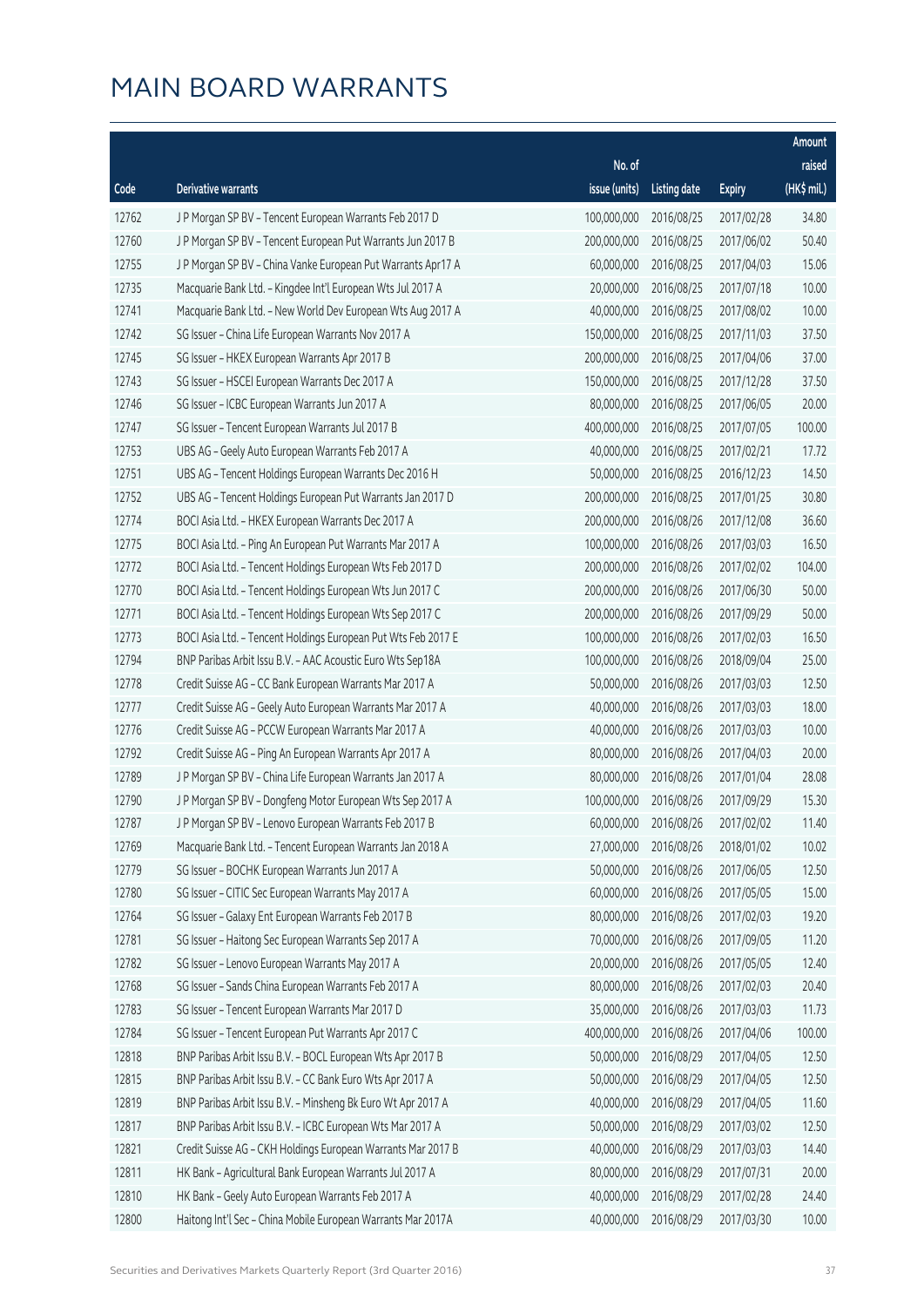|         |                                                              |               |                        |               | Amount       |
|---------|--------------------------------------------------------------|---------------|------------------------|---------------|--------------|
|         |                                                              | No. of        |                        |               | raised       |
| Code    | Derivative warrants                                          | issue (units) | <b>Listing date</b>    | <b>Expiry</b> | $(HK\$ mil.) |
| 12801   | Haitong Int'l Sec - China Taiping European Warrants Mar 17 A | 40,000,000    | 2016/08/29             | 2017/03/30    | 10.00        |
| 12795   | Haitong Int'l Sec - HKEX European Warrants Jun 2017 A        | 68,000,000    | 2016/08/29             | 2017/06/09    | 10.20        |
| 12802   | Haitong Int'l Sec - PICC Group European Warrants Jun 2017 A  | 30,000,000    | 2016/08/29             | 2017/06/28    | 11.16        |
| 12798   | Haitong Int'l Sec - Tencent European Put Warrants Jan 2017 B | 68,000,000    | 2016/08/29             | 2017/01/27    | 10.20        |
| 12799   | Haitong Int'l Sec - Xinyi Glass European Warrants Aug 2018 A | 40,000,000    | 2016/08/29             | 2018/08/08    | 10.00        |
| 12839   | J P Morgan SP BV - Ch State Con European Warrants Dec 2017 A | 80,000,000    | 2016/08/29             | 2017/12/19    | 12.00        |
| 12837   | J P Morgan SP BV - Tencent European Warrants Sep 2017 C      | 200,000,000   | 2016/08/29             | 2017/09/01    | 50.40        |
| 12812   | Macquarie Bank Ltd. - CEB Bank European Warrants Aug 2017 A  | 20,000,000    | 2016/08/29             | 2017/08/15    | 10.00        |
| 12809   | Macquarie Bank Ltd. - Goldwind European Warrants Jun 2017 A  | 40,000,000    | 2016/08/29             | 2017/06/16    | 10.00        |
| 12826   | SG Issuer - CKH European Put Warrants Mar 2017 B             | 30,000,000    | 2016/08/29             | 2017/03/03    | 11.85        |
| 12825   | SG Issuer - China Life European Warrants Jun 2017 B          | 150,000,000   | 2016/08/29             | 2017/06/05    | 37.50        |
| 12803   | SG Issuer - China Overseas European Warrants Mar 2017 A      | 40,000,000    | 2016/08/29             | 2017/03/03    | 10.40        |
| 12805   | SG Issuer - China Overseas European Put Warrants Apr 2017 B  | 40,000,000    | 2016/08/29             | 2017/04/06    | 10.00        |
| 12829   | SG Issuer - HSBC European Warrants May 2017 A                | 100,000,000   | 2016/08/29             | 2017/05/05    | 15.00        |
| 12827   | SG Issuer - HSCEI European Warrants Sep 2017 A               | 150,000,000   | 2016/08/29             | 2017/09/28    | 24.75        |
| 12828   | SG Issuer - HSI European Warrants Feb 2017 D                 | 150,000,000   | 2016/08/29             | 2017/02/27    | 27.00        |
| 12831   | SG Issuer - Huaneng Power European Warrants Mar 2017 A       | 20,000,000    | 2016/08/29             | 2017/03/03    | 11.40        |
| 12808   | SG Issuer - Ping An European Warrants Apr 2017 A             | 120,000,000   | 2016/08/29             | 2017/04/06    | 30.00        |
| 12834   | SG Issuer - Stanchart European Warrants Mar 2017 A           | 20,000,000    | 2016/08/29             | 2017/03/03    | 11.00        |
| 12813   | UBS AG - China Mobile European Put Warrants Jan 2017 B       | 100,000,000   | 2016/08/29             | 2017/01/25    | 26.30        |
| 12835   | UBS AG - Kingsoft European Warrants Mar 2017 A               | 100,000,000   | 2016/08/29             | 2017/03/31    | 25.10        |
| 27262 # | J P Morgan SP BV - China Life European Warrants Dec 2016 B   | 250,000,000   | 2016/08/29             | 2016/12/30    | 10.50        |
| 12850   | BOCI Asia Ltd. - China Life European Put Warrants Jan 2017 A | 100,000,000   | 2016/08/30             | 2017/01/05    | 15.00        |
| 12848   | BOCI Asia Ltd. - CNOOC European Warrants Mar 2017 A          | 100,000,000   | 2016/08/30             | 2017/03/02    | 46.30        |
| 12845   | BOCI Asia Ltd. - Sinopec Corp European Warrants Mar 2017 A   | 100,000,000   | 2016/08/30             | 2017/03/06    | 41.40        |
| 12843   | BOCI Asia Ltd. - Galaxy Ent European Warrants Mar 2017 B     | 100,000,000   | 2016/08/30             | 2017/03/06    | 25.10        |
| 12844   | BOCI Asia Ltd. - Galaxy Ent European Put Warrants Mar 2017 C |               | 100,000,000 2016/08/30 | 2017/03/13    | 25.00        |
| 12842   | BOCI Asia Ltd. - HSBC European Put Warrants Mar 2017 A       | 100,000,000   | 2016/08/30             | 2017/03/20    | 26.90        |
| 12847   | BOCI Asia Ltd. - PetroChina European Warrants Mar 2017 A     | 100,000,000   | 2016/08/30             | 2017/03/03    | 30.60        |
| 12851   | BOCI Asia Ltd. - Sands China European Warrants Mar 2017 B    | 100,000,000   | 2016/08/30             | 2017/03/03    | 25.00        |
| 12849   | BOCI Asia Ltd. - Sands China European Put Wts Mar 2017 A     | 100,000,000   | 2016/08/30             | 2017/03/10    | 26.60        |
| 12869   | Credit Suisse AG - HSBC European Wts Mar 2017 A              | 100,000,000   | 2016/08/30             | 2017/03/03    | 25.00        |
| 12853   | HK Bank - Agricultural Bank European Warrants Jul 2017 B     | 80,000,000    | 2016/08/30             | 2017/07/26    | 12.00        |
| 12854   | HK Bank - HKEX European Put Warrants Sep 2017 A              | 150,000,000   | 2016/08/30             | 2017/09/25    | 22.50        |
| 12872   | J P Morgan SP BV - Car Inc European Warrants Jun 2018 A      | 60,000,000    | 2016/08/30             | 2018/06/29    | 15.06        |
| 12873   | J P Morgan SP BV - CRRC Times European Warrants Mar 2017 A   | 50,000,000    | 2016/08/30             | 2017/03/02    | 23.35        |
| 12859   | Macquarie Bank Ltd. - Anhui Conch European Wts Apr 2017 A    | 30,000,000    | 2016/08/30             | 2017/04/05    | 10.02        |
| 12856   | Macquarie Bank Ltd. - China Overseas European Wts Nov 2017 A | 40,000,000    | 2016/08/30             | 2017/11/02    | 10.00        |
| 12857   | Macquarie Bank Ltd. - CPIC European Warrants Apr 2017 A      | 40,000,000    | 2016/08/30             | 2017/04/05    | 10.00        |
| 12860   | Macquarie Bank Ltd. - ICBC European Put Warrants Aug 2017 A  | 36,000,000    | 2016/08/30             | 2017/08/02    | 10.19        |
| 12855   | Macquarie Bank Ltd. - Tencent European Warrants Jul 2018 A   | 40,000,000    | 2016/08/30             | 2018/07/04    | 10.00        |
| 12861   | SG Issuer - AGBK European Warrants Aug 2017 A                | 80,000,000    | 2016/08/30             | 2017/08/03    | 12.00        |
| 12864   | SG Issuer - BOCL European Warrants Sep 2017 A                | 80,000,000    | 2016/08/30             | 2017/09/05    | 20.00        |
| 12865   | SG Issuer - BOCL European Put Warrants Mar 2017 B            | 80,000,000    | 2016/08/30             | 2017/03/03    | 16.00        |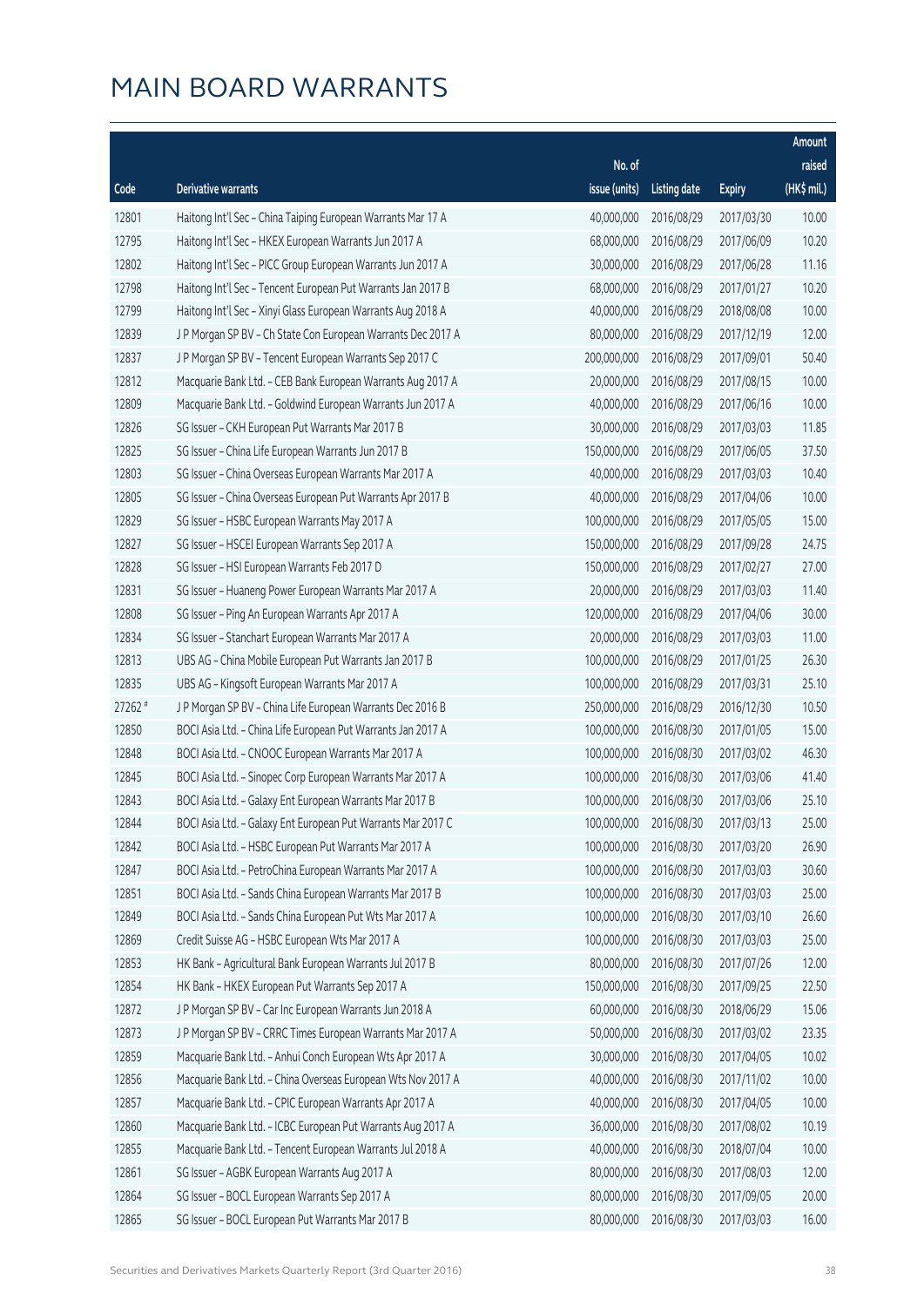|                                                                      |                                                                                                                                                                                                                                                                                                                                                                                                                                                                 |                                                                                                                    |                                                                                                              |                                                                                                              | Amount                                                               |
|----------------------------------------------------------------------|-----------------------------------------------------------------------------------------------------------------------------------------------------------------------------------------------------------------------------------------------------------------------------------------------------------------------------------------------------------------------------------------------------------------------------------------------------------------|--------------------------------------------------------------------------------------------------------------------|--------------------------------------------------------------------------------------------------------------|--------------------------------------------------------------------------------------------------------------|----------------------------------------------------------------------|
|                                                                      |                                                                                                                                                                                                                                                                                                                                                                                                                                                                 | No. of                                                                                                             |                                                                                                              |                                                                                                              | raised                                                               |
| Code                                                                 | Derivative warrants                                                                                                                                                                                                                                                                                                                                                                                                                                             | issue (units)                                                                                                      | <b>Listing date</b>                                                                                          | <b>Expiry</b>                                                                                                | (HK\$ mil.)                                                          |
| 12840                                                                | SG Issuer - Kingsoft European Warrants Jul 2017 A                                                                                                                                                                                                                                                                                                                                                                                                               | 40,000,000                                                                                                         | 2016/08/30                                                                                                   | 2017/07/05                                                                                                   | 10.00                                                                |
| 12866                                                                | SG Issuer - Tencent European Warrants Mar 2017 E                                                                                                                                                                                                                                                                                                                                                                                                                | 400,000,000                                                                                                        | 2016/08/30                                                                                                   | 2017/03/03                                                                                                   | 100.00                                                               |
| 12841                                                                | SG Issuer - Tencent European Warrants May 2017 A                                                                                                                                                                                                                                                                                                                                                                                                                | 400,000,000                                                                                                        | 2016/08/30                                                                                                   | 2017/05/05                                                                                                   | 100.00                                                               |
| 12868                                                                | SG Issuer - Tencent European Warrants Aug 2017 B                                                                                                                                                                                                                                                                                                                                                                                                                | 400,000,000                                                                                                        | 2016/08/30                                                                                                   | 2017/08/03                                                                                                   | 100.00                                                               |
| 12870                                                                | UBS AG - China Life European Warrants Jul 2017 A                                                                                                                                                                                                                                                                                                                                                                                                                | 100,000,000                                                                                                        | 2016/08/30                                                                                                   | 2017/07/26                                                                                                   | 16.90                                                                |
| 12871                                                                | UBS AG - Link REIT European Warrants Feb 2017 A                                                                                                                                                                                                                                                                                                                                                                                                                 | 70,000,000                                                                                                         | 2016/08/30                                                                                                   | 2017/02/10                                                                                                   | 10.92                                                                |
| 12881                                                                | Credit Suisse AG - Kingsoft European Warrants May 2017 A                                                                                                                                                                                                                                                                                                                                                                                                        | 50,000,000                                                                                                         | 2016/08/31                                                                                                   | 2017/05/02                                                                                                   | 12.50                                                                |
| 12878                                                                | Credit Suisse AG - Link REIT European Warrants Mar 2017 A                                                                                                                                                                                                                                                                                                                                                                                                       | 40,000,000                                                                                                         | 2016/08/31                                                                                                   | 2017/03/03                                                                                                   | 10.00                                                                |
| 12875                                                                | Bank of East Asia - R&F Ppt European Warrants Sep 2017 A                                                                                                                                                                                                                                                                                                                                                                                                        | 40,000,000                                                                                                         | 2016/08/31                                                                                                   | 2017/09/07                                                                                                   | 10.00                                                                |
| 12876                                                                | Bank of East Asia - Tencent Holdings European Wts Oct 2017 A                                                                                                                                                                                                                                                                                                                                                                                                    | 40,000,000                                                                                                         | 2016/08/31                                                                                                   | 2017/10/20                                                                                                   | 10.00                                                                |
| 12884                                                                | J P Morgan SP BV - Agricultural Bk Euro Warrants Aug 2017 A                                                                                                                                                                                                                                                                                                                                                                                                     | 100,000,000                                                                                                        | 2016/08/31                                                                                                   | 2017/08/01                                                                                                   | 15.10                                                                |
| 12887                                                                | J P Morgan SP BV - Shenzhou Intl European Warrants Mar 2017A                                                                                                                                                                                                                                                                                                                                                                                                    | 40,000,000                                                                                                         | 2016/08/31                                                                                                   | 2017/03/02                                                                                                   | 28.60                                                                |
| 12874                                                                | Macquarie Bank Ltd. - CNBM European Warrants May 2017 A                                                                                                                                                                                                                                                                                                                                                                                                         | 20,000,000                                                                                                         | 2016/08/31                                                                                                   | 2017/05/04                                                                                                   | 10.00                                                                |
| 12882                                                                | Macquarie Bank Ltd. - Ch State Con European Wts Jan 2018 A                                                                                                                                                                                                                                                                                                                                                                                                      | 40,000,000                                                                                                         | 2016/08/31                                                                                                   | 2018/01/03                                                                                                   | 10.00                                                                |
| 12877                                                                | Macquarie Bank Ltd. - China Vanke European Put Wts Apr17B                                                                                                                                                                                                                                                                                                                                                                                                       | 40,000,000                                                                                                         | 2016/08/31                                                                                                   | 2017/04/05                                                                                                   | 10.00                                                                |
| 11582 #                                                              | J P Morgan SP BV - HSI European Put Warrants Jan 2017 D                                                                                                                                                                                                                                                                                                                                                                                                         | 300,000,000                                                                                                        | 2016/08/31                                                                                                   | 2017/01/26                                                                                                   | 22.80                                                                |
| 12891                                                                | BNP Paribas Arbit Issu B.V. - Ping An European Wt Mar 2017 A                                                                                                                                                                                                                                                                                                                                                                                                    | 60,000,000                                                                                                         | 2016/09/01                                                                                                   | 2017/03/02                                                                                                   | 15.00                                                                |
| 12889                                                                | BNP Paribas Arbit Issu B.V. - Tencent Hldgs Eu Wt Oct 2017 A                                                                                                                                                                                                                                                                                                                                                                                                    | 100,000,000                                                                                                        | 2016/09/01                                                                                                   | 2017/10/03                                                                                                   | 24.00                                                                |
| 12892                                                                | Credit Suisse AG - Car Inc European Warrants Dec 2017 A                                                                                                                                                                                                                                                                                                                                                                                                         | 40,000,000                                                                                                         | 2016/09/01                                                                                                   | 2017/12/29                                                                                                   | 10.00                                                                |
| 12896                                                                | Credit Suisse AG - CKP European Warrants Mar 2017 A                                                                                                                                                                                                                                                                                                                                                                                                             | 40,000,000                                                                                                         | 2016/09/01                                                                                                   | 2017/03/03                                                                                                   | 10.00                                                                |
| 12894                                                                | Credit Suisse AG - CRCC European Warrants Jul 2017 A                                                                                                                                                                                                                                                                                                                                                                                                            | 70,000,000                                                                                                         | 2016/09/01                                                                                                   | 2017/07/05                                                                                                   | 10.50                                                                |
| 12895                                                                | Credit Suisse AG - China Tel European Warrants Mar 2017 A                                                                                                                                                                                                                                                                                                                                                                                                       | 40,000,000                                                                                                         | 2016/09/01                                                                                                   | 2017/03/03                                                                                                   | 10.00                                                                |
| 12901                                                                | J P Morgan SP BV - Galaxy Ent European Warrants Apr 2017 A                                                                                                                                                                                                                                                                                                                                                                                                      | 100,000,000                                                                                                        | 2016/09/01                                                                                                   | 2017/04/03                                                                                                   | 16.00                                                                |
| 12898                                                                | J P Morgan SP BV - China Mengniu European Wts Sep 2017 A                                                                                                                                                                                                                                                                                                                                                                                                        | 60,000,000                                                                                                         | 2016/09/01                                                                                                   | 2017/09/04                                                                                                   | 15.06                                                                |
| 12888                                                                | Macquarie Bank Ltd. - Xinyi Solar European Warrants Jul 17 A                                                                                                                                                                                                                                                                                                                                                                                                    | 20,000,000                                                                                                         | 2016/09/01                                                                                                   | 2017/07/18                                                                                                   | 10.00                                                                |
| 12919                                                                | Credit Suisse AG - Tencent Holdings European Wts Mar 2017 B                                                                                                                                                                                                                                                                                                                                                                                                     | 50,000,000                                                                                                         | 2016/09/02                                                                                                   | 2017/03/03                                                                                                   | 34.00                                                                |
| 12913                                                                | Goldman Sachs SP (Asia) - Ping An European Wts Mar 2017 A                                                                                                                                                                                                                                                                                                                                                                                                       |                                                                                                                    | 80,000,000 2016/09/02                                                                                        | 2017/03/28                                                                                                   | 20.00                                                                |
| 12914                                                                | Goldman Sachs SP (Asia) - Tencent European Put Wt Jan 2017 D                                                                                                                                                                                                                                                                                                                                                                                                    | 100,000,000                                                                                                        | 2016/09/02                                                                                                   | 2017/01/25                                                                                                   | 15.00                                                                |
| 12906                                                                | HK Bank - AIA European Warrants Jan 2017 A                                                                                                                                                                                                                                                                                                                                                                                                                      | 80,000,000                                                                                                         | 2016/09/02                                                                                                   | 2017/01/27                                                                                                   | 12.00                                                                |
| 12910                                                                | HK Bank - Sinopec Corp European Warrants Mar 2017 A                                                                                                                                                                                                                                                                                                                                                                                                             | 50,000,000                                                                                                         | 2016/09/02                                                                                                   | 2017/03/01                                                                                                   | 20.00                                                                |
| 12908                                                                | HK Bank - Lenovo European Warrants Mar 2017 A                                                                                                                                                                                                                                                                                                                                                                                                                   | 50,000,000                                                                                                         | 2016/09/02                                                                                                   | 2017/03/01                                                                                                   | 20.00                                                                |
| 12904                                                                | Macquarie Bank Ltd. - Car Inc European Warrants May 2018 A                                                                                                                                                                                                                                                                                                                                                                                                      | 40,000,000                                                                                                         | 2016/09/02                                                                                                   | 2018/05/18                                                                                                   | 10.08                                                                |
| 12912                                                                | Macquarie Bank Ltd. - China Life European Put Warrants Apr17B                                                                                                                                                                                                                                                                                                                                                                                                   | 9,000,000                                                                                                          | 2016/09/02                                                                                                   | 2017/04/05                                                                                                   | 10.02                                                                |
| 12905                                                                | Macquarie Bank Ltd. - Galaxy Ent European Put Wts Apr 2017 A                                                                                                                                                                                                                                                                                                                                                                                                    | 40,000,000                                                                                                         | 2016/09/02                                                                                                   | 2017/04/05                                                                                                   | 10.00                                                                |
| 12902                                                                | SG Issuer - Anhui Conch European Warrants Apr 2017 A                                                                                                                                                                                                                                                                                                                                                                                                            | 40,000,000                                                                                                         | 2016/09/02                                                                                                   | 2017/04/06                                                                                                   | 10.00                                                                |
| 12915                                                                | SG Issuer - China Life European Put Warrants May 2017 A                                                                                                                                                                                                                                                                                                                                                                                                         | 150,000,000                                                                                                        | 2016/09/02                                                                                                   | 2017/05/05                                                                                                   | 25.50                                                                |
|                                                                      |                                                                                                                                                                                                                                                                                                                                                                                                                                                                 |                                                                                                                    |                                                                                                              |                                                                                                              |                                                                      |
|                                                                      |                                                                                                                                                                                                                                                                                                                                                                                                                                                                 |                                                                                                                    |                                                                                                              |                                                                                                              |                                                                      |
|                                                                      |                                                                                                                                                                                                                                                                                                                                                                                                                                                                 |                                                                                                                    |                                                                                                              |                                                                                                              |                                                                      |
|                                                                      |                                                                                                                                                                                                                                                                                                                                                                                                                                                                 |                                                                                                                    |                                                                                                              |                                                                                                              |                                                                      |
|                                                                      |                                                                                                                                                                                                                                                                                                                                                                                                                                                                 |                                                                                                                    |                                                                                                              |                                                                                                              |                                                                      |
|                                                                      |                                                                                                                                                                                                                                                                                                                                                                                                                                                                 |                                                                                                                    |                                                                                                              |                                                                                                              |                                                                      |
|                                                                      |                                                                                                                                                                                                                                                                                                                                                                                                                                                                 |                                                                                                                    |                                                                                                              |                                                                                                              |                                                                      |
| 12917<br>12903<br>12918<br>12923<br>12924<br>12920<br>12921<br>12922 | SG Issuer - HSCEI European Put Warrants Mar 2017 B<br>SG Issuer - Link REIT European Warrants May 2017 A<br>SG Issuer - Wynn European Warrants Sep 2017 A<br>BOCI Asia Ltd. - CGS European Warrants Aug 2018 A<br>BOCI Asia Ltd. - CM Bank European Warrants Jun 2017 A<br>BOCI Asia Ltd. - Ch Overseas European Warrants Jul 2017 A<br>BOCI Asia Ltd. - Chi Res Land European Warrants Mar 2017 A<br>BOCI Asia Ltd. - Haitong Sec European Warrants Mar 2017 A | 150,000,000<br>30,000,000<br>60,000,000<br>100,000,000<br>100,000,000<br>100,000,000<br>100,000,000<br>100,000,000 | 2016/09/02<br>2016/09/02<br>2016/09/02<br>2016/09/05<br>2016/09/05<br>2016/09/05<br>2016/09/05<br>2016/09/05 | 2017/03/30<br>2017/05/05<br>2017/09/05<br>2018/08/02<br>2017/06/02<br>2017/07/31<br>2017/03/02<br>2017/03/02 | 30.00<br>10.05<br>15.00<br>18.60<br>18.00<br>25.30<br>18.60<br>15.10 |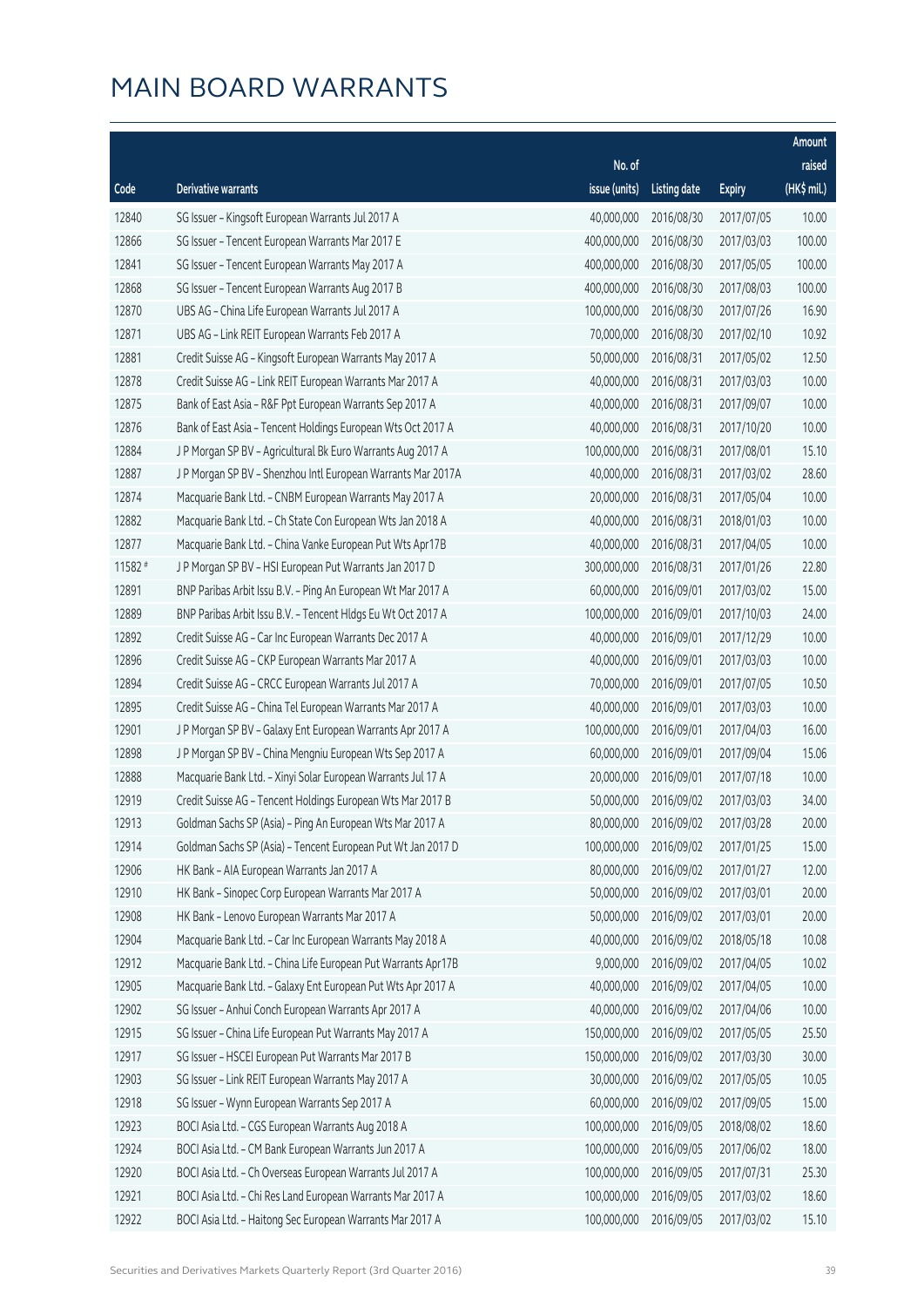| No. of<br>raised<br>(HK\$ mil.)<br>issue (units)<br>Code<br><b>Derivative warrants</b><br><b>Expiry</b><br>Listing date<br>200,000,000<br>50.00<br>12925<br>BOCI Asia Ltd. - Ping An European Warrants Apr 2017 A<br>2016/09/05<br>2017/04/03<br>12926<br>BNP Paribas Arbit Issu B.V. - China Overseas Eu Wt Dec 2017A<br>40,000,000<br>2016/09/05<br>2017/12/04<br>10.00<br>12939<br>68,000,000<br>10.20<br>Haitong Int'l Sec - China Life European Warrants Dec 2016 B<br>2016/09/05<br>2016/12/30<br>12942<br>Haitong Int'l Sec - China Life European Warrants Oct 2018 A<br>68,000,000<br>2016/09/05<br>2018/10/26<br>17.00<br>12936<br>40,000,000<br>Haitong Int'l Sec - Sinopec Corp European Wts Mar 2017 B<br>2016/09/05<br>2017/03/06<br>10.00<br>12935<br>Haitong Int'l Sec - Sinopec Corp European Wts Oct 2017 A<br>40,000,000<br>2016/09/05<br>2017/10/31<br>10.36<br>12937<br>35,000,000<br>10.12<br>Haitong Int'l Sec - Tencent European Warrants Dec 2016 B<br>2016/09/05<br>2016/12/28<br>12938<br>Haitong Int'l Sec - Tencent European Put Warrants Mar 2018 A<br>50,000,000<br>2016/09/05<br>2018/03/27<br>12.50<br>12943<br>10.72<br>Haitong Int'l Sec - CRRC Times European Warrants Mar 2017 A<br>40,000,000<br>2016/09/05<br>2017/03/08<br>12944<br>J P Morgan SP BV - AAC Acoustic European Warrants Mar 2018 A<br>100,000,000<br>2016/09/05<br>2018/03/05<br>25.20<br>12945<br>J P Morgan SP BV - Li Ning European Warrants Apr 2018 A<br>100,000,000<br>2016/09/05<br>2018/04/16<br>15.00<br>12927<br>Macquarie Bank Ltd. - Kingsoft European Warrants Apr 2017 A<br>34,000,000<br>2016/09/05<br>2017/04/05<br>10.03<br>12928<br>80,000,000<br>14.80<br>SG Issuer - Fosun Intl European Warrants Dec 2017 A<br>2016/09/05<br>2017/12/05<br>12931<br>SG Issuer - HSBC European Warrants Oct 2017 A<br>100,000,000<br>2016/09/05<br>2017/10/06<br>25.00<br>18.60<br>12934<br>SG Issuer - Petch European Put Warrants Apr 2017 A<br>60,000,000<br>2016/09/05<br>2017/04/06<br>70,000,000<br>2016/09/06<br>12954<br>Credit Suisse AG - AAC Acoustic European Warrants Oct 2017 A<br>2017/10/10<br>17.50<br>12955<br>100,000,000<br>15.30<br>J P Morgan SP BV - A50 China European Warrants Mar 2017 B<br>2016/09/06<br>2017/03/02<br>30.30<br>12957<br>J P Morgan SP BV - HSBC European Put Warrants Apr 2017 A<br>100,000,000<br>2016/09/06<br>2017/04/03<br>12959<br>300,000,000<br>J P Morgan SP BV - HSI European Put Warrants Mar 2017 D<br>2016/09/06<br>2017/03/30<br>75.00<br>500,000,000<br>12958<br>J P Morgan SP BV - HSI European Put Warrants Apr 2017 B<br>2016/09/06<br>2017/04/27<br>75.00<br>12956<br>25.00<br>J P Morgan SP BV - China Vanke European Warrants Apr 2017 B<br>100,000,000<br>2016/09/06<br>2017/04/05<br>12946<br>Macquarie Bank Ltd. - BankComm European Warrants Sep 2017 A<br>40,000,000<br>2016/09/06<br>2017/09/04<br>10.00<br>12947<br>40,000,000<br>Macquarie Bank Ltd. - SMIC European Warrants Oct 2018 A<br>2016/09/06<br>2018/10/16<br>10.00<br>10,000,000<br>12948<br>Macquarie Bank Ltd. - Tencent European Put Wts Apr 2017 A<br>2016/09/06<br>2017/04/05<br>17.54<br>12949<br>30,000,000<br>16.50<br>SG Issuer - CSOP A50 ETF European Warrants Mar 2017 B<br>2016/09/06<br>2017/03/03<br>12950<br>30,000,000<br>SG Issuer - A50 China European Warrants Mar 2017 B<br>2016/09/06<br>2017/03/03<br>15.30<br>12951<br>SG Issuer - A50 China European Put Warrants Feb 2017 B<br>300,000,000 2016/09/06<br>2017/02/03<br>45.00<br>12953<br>SG Issuer - HKEX European Put Warrants Oct 2017 A<br>200,000,000<br>2016/09/06<br>2017/10/06<br>30.00<br>12963<br>50,000,000<br>2016/09/07<br>12.50<br>BNP Paribas Arbit Issu B.V. - BOCL European Wts Sep 2018 A<br>2018/09/04<br>BNP Paribas Arbit Issu B.V. - CC Bank Euro Wts Dec 2017 B<br>50,000,000<br>2016/09/07<br>12.50<br>12961<br>2017/12/04<br>12966<br>50,000,000<br>12.50<br>BNP Paribas Arbit Issu B.V. - HSBC European Wts Dec 2017 B<br>2016/09/07<br>2017/12/04<br>12962<br>50,000,000<br>12.50<br>BNP Paribas Arbit Issu B.V. - ICBC European Wts Dec 2017 B<br>2016/09/07<br>2017/12/04<br>10416<br>BNP Paribas Arbit Issu B.V. - Oil Futures Euro Wt May 2017 A<br>50,000,000<br>12.50<br>2016/09/07<br>2017/05/18<br>BNP Paribas Arbit Issu B.V. - Oil Futures Eu Put Wt May 17 B<br>50,000,000<br>2016/09/07<br>12.50<br>10417<br>2017/05/18<br>12964<br>BNP Paribas Arbit Issu B.V. - Ping An European Wt May 2017 A<br>60,000,000<br>10.20<br>2016/09/07<br>2017/05/04<br>30,000,000<br>12988<br>Credit Suisse AG - China Railway European Warrants Mar 2017A<br>2016/09/07<br>2017/03/07<br>14.40<br>12991<br>Credit Suisse AG - HSBC European Wts Apr 2017 B<br>100,000,000<br>25.00<br>2016/09/07<br>2017/04/05<br>Credit Suisse AG - HSBC European Put Warrants Mar 2017 B<br>40,000,000<br>2016/09/07<br>12985<br>2017/03/31<br>10.00 |       |                                                              |            |            |            | Amount |
|-------------------------------------------------------------------------------------------------------------------------------------------------------------------------------------------------------------------------------------------------------------------------------------------------------------------------------------------------------------------------------------------------------------------------------------------------------------------------------------------------------------------------------------------------------------------------------------------------------------------------------------------------------------------------------------------------------------------------------------------------------------------------------------------------------------------------------------------------------------------------------------------------------------------------------------------------------------------------------------------------------------------------------------------------------------------------------------------------------------------------------------------------------------------------------------------------------------------------------------------------------------------------------------------------------------------------------------------------------------------------------------------------------------------------------------------------------------------------------------------------------------------------------------------------------------------------------------------------------------------------------------------------------------------------------------------------------------------------------------------------------------------------------------------------------------------------------------------------------------------------------------------------------------------------------------------------------------------------------------------------------------------------------------------------------------------------------------------------------------------------------------------------------------------------------------------------------------------------------------------------------------------------------------------------------------------------------------------------------------------------------------------------------------------------------------------------------------------------------------------------------------------------------------------------------------------------------------------------------------------------------------------------------------------------------------------------------------------------------------------------------------------------------------------------------------------------------------------------------------------------------------------------------------------------------------------------------------------------------------------------------------------------------------------------------------------------------------------------------------------------------------------------------------------------------------------------------------------------------------------------------------------------------------------------------------------------------------------------------------------------------------------------------------------------------------------------------------------------------------------------------------------------------------------------------------------------------------------------------------------------------------------------------------------------------------------------------------------------------------------------------------------------------------------------------------------------------------------------------------------------------------------------------------------------------------------------------------------------------------------------------------------------------------------------------------------------------------------------------------------------------------------------------------------------------------------------------------------------------------------------------------------------------------------------------------------------------------------------------------------------------------------------------------------------------------------------------------------------------------------------------------------------------------------------------------------------------------------------------------------------------------------------------------------------------------------------------------------------------------------------------------------------------------------------------------------------------------------------------------------------------------|-------|--------------------------------------------------------------|------------|------------|------------|--------|
|                                                                                                                                                                                                                                                                                                                                                                                                                                                                                                                                                                                                                                                                                                                                                                                                                                                                                                                                                                                                                                                                                                                                                                                                                                                                                                                                                                                                                                                                                                                                                                                                                                                                                                                                                                                                                                                                                                                                                                                                                                                                                                                                                                                                                                                                                                                                                                                                                                                                                                                                                                                                                                                                                                                                                                                                                                                                                                                                                                                                                                                                                                                                                                                                                                                                                                                                                                                                                                                                                                                                                                                                                                                                                                                                                                                                                                                                                                                                                                                                                                                                                                                                                                                                                                                                                                                                                                                                                                                                                                                                                                                                                                                                                                                                                                                                                                                                                     |       |                                                              |            |            |            |        |
|                                                                                                                                                                                                                                                                                                                                                                                                                                                                                                                                                                                                                                                                                                                                                                                                                                                                                                                                                                                                                                                                                                                                                                                                                                                                                                                                                                                                                                                                                                                                                                                                                                                                                                                                                                                                                                                                                                                                                                                                                                                                                                                                                                                                                                                                                                                                                                                                                                                                                                                                                                                                                                                                                                                                                                                                                                                                                                                                                                                                                                                                                                                                                                                                                                                                                                                                                                                                                                                                                                                                                                                                                                                                                                                                                                                                                                                                                                                                                                                                                                                                                                                                                                                                                                                                                                                                                                                                                                                                                                                                                                                                                                                                                                                                                                                                                                                                                     |       |                                                              |            |            |            |        |
|                                                                                                                                                                                                                                                                                                                                                                                                                                                                                                                                                                                                                                                                                                                                                                                                                                                                                                                                                                                                                                                                                                                                                                                                                                                                                                                                                                                                                                                                                                                                                                                                                                                                                                                                                                                                                                                                                                                                                                                                                                                                                                                                                                                                                                                                                                                                                                                                                                                                                                                                                                                                                                                                                                                                                                                                                                                                                                                                                                                                                                                                                                                                                                                                                                                                                                                                                                                                                                                                                                                                                                                                                                                                                                                                                                                                                                                                                                                                                                                                                                                                                                                                                                                                                                                                                                                                                                                                                                                                                                                                                                                                                                                                                                                                                                                                                                                                                     |       |                                                              |            |            |            |        |
|                                                                                                                                                                                                                                                                                                                                                                                                                                                                                                                                                                                                                                                                                                                                                                                                                                                                                                                                                                                                                                                                                                                                                                                                                                                                                                                                                                                                                                                                                                                                                                                                                                                                                                                                                                                                                                                                                                                                                                                                                                                                                                                                                                                                                                                                                                                                                                                                                                                                                                                                                                                                                                                                                                                                                                                                                                                                                                                                                                                                                                                                                                                                                                                                                                                                                                                                                                                                                                                                                                                                                                                                                                                                                                                                                                                                                                                                                                                                                                                                                                                                                                                                                                                                                                                                                                                                                                                                                                                                                                                                                                                                                                                                                                                                                                                                                                                                                     |       |                                                              |            |            |            |        |
|                                                                                                                                                                                                                                                                                                                                                                                                                                                                                                                                                                                                                                                                                                                                                                                                                                                                                                                                                                                                                                                                                                                                                                                                                                                                                                                                                                                                                                                                                                                                                                                                                                                                                                                                                                                                                                                                                                                                                                                                                                                                                                                                                                                                                                                                                                                                                                                                                                                                                                                                                                                                                                                                                                                                                                                                                                                                                                                                                                                                                                                                                                                                                                                                                                                                                                                                                                                                                                                                                                                                                                                                                                                                                                                                                                                                                                                                                                                                                                                                                                                                                                                                                                                                                                                                                                                                                                                                                                                                                                                                                                                                                                                                                                                                                                                                                                                                                     |       |                                                              |            |            |            |        |
|                                                                                                                                                                                                                                                                                                                                                                                                                                                                                                                                                                                                                                                                                                                                                                                                                                                                                                                                                                                                                                                                                                                                                                                                                                                                                                                                                                                                                                                                                                                                                                                                                                                                                                                                                                                                                                                                                                                                                                                                                                                                                                                                                                                                                                                                                                                                                                                                                                                                                                                                                                                                                                                                                                                                                                                                                                                                                                                                                                                                                                                                                                                                                                                                                                                                                                                                                                                                                                                                                                                                                                                                                                                                                                                                                                                                                                                                                                                                                                                                                                                                                                                                                                                                                                                                                                                                                                                                                                                                                                                                                                                                                                                                                                                                                                                                                                                                                     |       |                                                              |            |            |            |        |
|                                                                                                                                                                                                                                                                                                                                                                                                                                                                                                                                                                                                                                                                                                                                                                                                                                                                                                                                                                                                                                                                                                                                                                                                                                                                                                                                                                                                                                                                                                                                                                                                                                                                                                                                                                                                                                                                                                                                                                                                                                                                                                                                                                                                                                                                                                                                                                                                                                                                                                                                                                                                                                                                                                                                                                                                                                                                                                                                                                                                                                                                                                                                                                                                                                                                                                                                                                                                                                                                                                                                                                                                                                                                                                                                                                                                                                                                                                                                                                                                                                                                                                                                                                                                                                                                                                                                                                                                                                                                                                                                                                                                                                                                                                                                                                                                                                                                                     |       |                                                              |            |            |            |        |
|                                                                                                                                                                                                                                                                                                                                                                                                                                                                                                                                                                                                                                                                                                                                                                                                                                                                                                                                                                                                                                                                                                                                                                                                                                                                                                                                                                                                                                                                                                                                                                                                                                                                                                                                                                                                                                                                                                                                                                                                                                                                                                                                                                                                                                                                                                                                                                                                                                                                                                                                                                                                                                                                                                                                                                                                                                                                                                                                                                                                                                                                                                                                                                                                                                                                                                                                                                                                                                                                                                                                                                                                                                                                                                                                                                                                                                                                                                                                                                                                                                                                                                                                                                                                                                                                                                                                                                                                                                                                                                                                                                                                                                                                                                                                                                                                                                                                                     |       |                                                              |            |            |            |        |
|                                                                                                                                                                                                                                                                                                                                                                                                                                                                                                                                                                                                                                                                                                                                                                                                                                                                                                                                                                                                                                                                                                                                                                                                                                                                                                                                                                                                                                                                                                                                                                                                                                                                                                                                                                                                                                                                                                                                                                                                                                                                                                                                                                                                                                                                                                                                                                                                                                                                                                                                                                                                                                                                                                                                                                                                                                                                                                                                                                                                                                                                                                                                                                                                                                                                                                                                                                                                                                                                                                                                                                                                                                                                                                                                                                                                                                                                                                                                                                                                                                                                                                                                                                                                                                                                                                                                                                                                                                                                                                                                                                                                                                                                                                                                                                                                                                                                                     |       |                                                              |            |            |            |        |
|                                                                                                                                                                                                                                                                                                                                                                                                                                                                                                                                                                                                                                                                                                                                                                                                                                                                                                                                                                                                                                                                                                                                                                                                                                                                                                                                                                                                                                                                                                                                                                                                                                                                                                                                                                                                                                                                                                                                                                                                                                                                                                                                                                                                                                                                                                                                                                                                                                                                                                                                                                                                                                                                                                                                                                                                                                                                                                                                                                                                                                                                                                                                                                                                                                                                                                                                                                                                                                                                                                                                                                                                                                                                                                                                                                                                                                                                                                                                                                                                                                                                                                                                                                                                                                                                                                                                                                                                                                                                                                                                                                                                                                                                                                                                                                                                                                                                                     |       |                                                              |            |            |            |        |
|                                                                                                                                                                                                                                                                                                                                                                                                                                                                                                                                                                                                                                                                                                                                                                                                                                                                                                                                                                                                                                                                                                                                                                                                                                                                                                                                                                                                                                                                                                                                                                                                                                                                                                                                                                                                                                                                                                                                                                                                                                                                                                                                                                                                                                                                                                                                                                                                                                                                                                                                                                                                                                                                                                                                                                                                                                                                                                                                                                                                                                                                                                                                                                                                                                                                                                                                                                                                                                                                                                                                                                                                                                                                                                                                                                                                                                                                                                                                                                                                                                                                                                                                                                                                                                                                                                                                                                                                                                                                                                                                                                                                                                                                                                                                                                                                                                                                                     |       |                                                              |            |            |            |        |
|                                                                                                                                                                                                                                                                                                                                                                                                                                                                                                                                                                                                                                                                                                                                                                                                                                                                                                                                                                                                                                                                                                                                                                                                                                                                                                                                                                                                                                                                                                                                                                                                                                                                                                                                                                                                                                                                                                                                                                                                                                                                                                                                                                                                                                                                                                                                                                                                                                                                                                                                                                                                                                                                                                                                                                                                                                                                                                                                                                                                                                                                                                                                                                                                                                                                                                                                                                                                                                                                                                                                                                                                                                                                                                                                                                                                                                                                                                                                                                                                                                                                                                                                                                                                                                                                                                                                                                                                                                                                                                                                                                                                                                                                                                                                                                                                                                                                                     |       |                                                              |            |            |            |        |
|                                                                                                                                                                                                                                                                                                                                                                                                                                                                                                                                                                                                                                                                                                                                                                                                                                                                                                                                                                                                                                                                                                                                                                                                                                                                                                                                                                                                                                                                                                                                                                                                                                                                                                                                                                                                                                                                                                                                                                                                                                                                                                                                                                                                                                                                                                                                                                                                                                                                                                                                                                                                                                                                                                                                                                                                                                                                                                                                                                                                                                                                                                                                                                                                                                                                                                                                                                                                                                                                                                                                                                                                                                                                                                                                                                                                                                                                                                                                                                                                                                                                                                                                                                                                                                                                                                                                                                                                                                                                                                                                                                                                                                                                                                                                                                                                                                                                                     |       |                                                              |            |            |            |        |
|                                                                                                                                                                                                                                                                                                                                                                                                                                                                                                                                                                                                                                                                                                                                                                                                                                                                                                                                                                                                                                                                                                                                                                                                                                                                                                                                                                                                                                                                                                                                                                                                                                                                                                                                                                                                                                                                                                                                                                                                                                                                                                                                                                                                                                                                                                                                                                                                                                                                                                                                                                                                                                                                                                                                                                                                                                                                                                                                                                                                                                                                                                                                                                                                                                                                                                                                                                                                                                                                                                                                                                                                                                                                                                                                                                                                                                                                                                                                                                                                                                                                                                                                                                                                                                                                                                                                                                                                                                                                                                                                                                                                                                                                                                                                                                                                                                                                                     |       |                                                              |            |            |            |        |
|                                                                                                                                                                                                                                                                                                                                                                                                                                                                                                                                                                                                                                                                                                                                                                                                                                                                                                                                                                                                                                                                                                                                                                                                                                                                                                                                                                                                                                                                                                                                                                                                                                                                                                                                                                                                                                                                                                                                                                                                                                                                                                                                                                                                                                                                                                                                                                                                                                                                                                                                                                                                                                                                                                                                                                                                                                                                                                                                                                                                                                                                                                                                                                                                                                                                                                                                                                                                                                                                                                                                                                                                                                                                                                                                                                                                                                                                                                                                                                                                                                                                                                                                                                                                                                                                                                                                                                                                                                                                                                                                                                                                                                                                                                                                                                                                                                                                                     |       |                                                              |            |            |            |        |
|                                                                                                                                                                                                                                                                                                                                                                                                                                                                                                                                                                                                                                                                                                                                                                                                                                                                                                                                                                                                                                                                                                                                                                                                                                                                                                                                                                                                                                                                                                                                                                                                                                                                                                                                                                                                                                                                                                                                                                                                                                                                                                                                                                                                                                                                                                                                                                                                                                                                                                                                                                                                                                                                                                                                                                                                                                                                                                                                                                                                                                                                                                                                                                                                                                                                                                                                                                                                                                                                                                                                                                                                                                                                                                                                                                                                                                                                                                                                                                                                                                                                                                                                                                                                                                                                                                                                                                                                                                                                                                                                                                                                                                                                                                                                                                                                                                                                                     |       |                                                              |            |            |            |        |
|                                                                                                                                                                                                                                                                                                                                                                                                                                                                                                                                                                                                                                                                                                                                                                                                                                                                                                                                                                                                                                                                                                                                                                                                                                                                                                                                                                                                                                                                                                                                                                                                                                                                                                                                                                                                                                                                                                                                                                                                                                                                                                                                                                                                                                                                                                                                                                                                                                                                                                                                                                                                                                                                                                                                                                                                                                                                                                                                                                                                                                                                                                                                                                                                                                                                                                                                                                                                                                                                                                                                                                                                                                                                                                                                                                                                                                                                                                                                                                                                                                                                                                                                                                                                                                                                                                                                                                                                                                                                                                                                                                                                                                                                                                                                                                                                                                                                                     |       |                                                              |            |            |            |        |
|                                                                                                                                                                                                                                                                                                                                                                                                                                                                                                                                                                                                                                                                                                                                                                                                                                                                                                                                                                                                                                                                                                                                                                                                                                                                                                                                                                                                                                                                                                                                                                                                                                                                                                                                                                                                                                                                                                                                                                                                                                                                                                                                                                                                                                                                                                                                                                                                                                                                                                                                                                                                                                                                                                                                                                                                                                                                                                                                                                                                                                                                                                                                                                                                                                                                                                                                                                                                                                                                                                                                                                                                                                                                                                                                                                                                                                                                                                                                                                                                                                                                                                                                                                                                                                                                                                                                                                                                                                                                                                                                                                                                                                                                                                                                                                                                                                                                                     |       |                                                              |            |            |            |        |
|                                                                                                                                                                                                                                                                                                                                                                                                                                                                                                                                                                                                                                                                                                                                                                                                                                                                                                                                                                                                                                                                                                                                                                                                                                                                                                                                                                                                                                                                                                                                                                                                                                                                                                                                                                                                                                                                                                                                                                                                                                                                                                                                                                                                                                                                                                                                                                                                                                                                                                                                                                                                                                                                                                                                                                                                                                                                                                                                                                                                                                                                                                                                                                                                                                                                                                                                                                                                                                                                                                                                                                                                                                                                                                                                                                                                                                                                                                                                                                                                                                                                                                                                                                                                                                                                                                                                                                                                                                                                                                                                                                                                                                                                                                                                                                                                                                                                                     |       |                                                              |            |            |            |        |
|                                                                                                                                                                                                                                                                                                                                                                                                                                                                                                                                                                                                                                                                                                                                                                                                                                                                                                                                                                                                                                                                                                                                                                                                                                                                                                                                                                                                                                                                                                                                                                                                                                                                                                                                                                                                                                                                                                                                                                                                                                                                                                                                                                                                                                                                                                                                                                                                                                                                                                                                                                                                                                                                                                                                                                                                                                                                                                                                                                                                                                                                                                                                                                                                                                                                                                                                                                                                                                                                                                                                                                                                                                                                                                                                                                                                                                                                                                                                                                                                                                                                                                                                                                                                                                                                                                                                                                                                                                                                                                                                                                                                                                                                                                                                                                                                                                                                                     |       |                                                              |            |            |            |        |
|                                                                                                                                                                                                                                                                                                                                                                                                                                                                                                                                                                                                                                                                                                                                                                                                                                                                                                                                                                                                                                                                                                                                                                                                                                                                                                                                                                                                                                                                                                                                                                                                                                                                                                                                                                                                                                                                                                                                                                                                                                                                                                                                                                                                                                                                                                                                                                                                                                                                                                                                                                                                                                                                                                                                                                                                                                                                                                                                                                                                                                                                                                                                                                                                                                                                                                                                                                                                                                                                                                                                                                                                                                                                                                                                                                                                                                                                                                                                                                                                                                                                                                                                                                                                                                                                                                                                                                                                                                                                                                                                                                                                                                                                                                                                                                                                                                                                                     |       |                                                              |            |            |            |        |
|                                                                                                                                                                                                                                                                                                                                                                                                                                                                                                                                                                                                                                                                                                                                                                                                                                                                                                                                                                                                                                                                                                                                                                                                                                                                                                                                                                                                                                                                                                                                                                                                                                                                                                                                                                                                                                                                                                                                                                                                                                                                                                                                                                                                                                                                                                                                                                                                                                                                                                                                                                                                                                                                                                                                                                                                                                                                                                                                                                                                                                                                                                                                                                                                                                                                                                                                                                                                                                                                                                                                                                                                                                                                                                                                                                                                                                                                                                                                                                                                                                                                                                                                                                                                                                                                                                                                                                                                                                                                                                                                                                                                                                                                                                                                                                                                                                                                                     |       |                                                              |            |            |            |        |
|                                                                                                                                                                                                                                                                                                                                                                                                                                                                                                                                                                                                                                                                                                                                                                                                                                                                                                                                                                                                                                                                                                                                                                                                                                                                                                                                                                                                                                                                                                                                                                                                                                                                                                                                                                                                                                                                                                                                                                                                                                                                                                                                                                                                                                                                                                                                                                                                                                                                                                                                                                                                                                                                                                                                                                                                                                                                                                                                                                                                                                                                                                                                                                                                                                                                                                                                                                                                                                                                                                                                                                                                                                                                                                                                                                                                                                                                                                                                                                                                                                                                                                                                                                                                                                                                                                                                                                                                                                                                                                                                                                                                                                                                                                                                                                                                                                                                                     |       |                                                              |            |            |            |        |
|                                                                                                                                                                                                                                                                                                                                                                                                                                                                                                                                                                                                                                                                                                                                                                                                                                                                                                                                                                                                                                                                                                                                                                                                                                                                                                                                                                                                                                                                                                                                                                                                                                                                                                                                                                                                                                                                                                                                                                                                                                                                                                                                                                                                                                                                                                                                                                                                                                                                                                                                                                                                                                                                                                                                                                                                                                                                                                                                                                                                                                                                                                                                                                                                                                                                                                                                                                                                                                                                                                                                                                                                                                                                                                                                                                                                                                                                                                                                                                                                                                                                                                                                                                                                                                                                                                                                                                                                                                                                                                                                                                                                                                                                                                                                                                                                                                                                                     |       |                                                              |            |            |            |        |
|                                                                                                                                                                                                                                                                                                                                                                                                                                                                                                                                                                                                                                                                                                                                                                                                                                                                                                                                                                                                                                                                                                                                                                                                                                                                                                                                                                                                                                                                                                                                                                                                                                                                                                                                                                                                                                                                                                                                                                                                                                                                                                                                                                                                                                                                                                                                                                                                                                                                                                                                                                                                                                                                                                                                                                                                                                                                                                                                                                                                                                                                                                                                                                                                                                                                                                                                                                                                                                                                                                                                                                                                                                                                                                                                                                                                                                                                                                                                                                                                                                                                                                                                                                                                                                                                                                                                                                                                                                                                                                                                                                                                                                                                                                                                                                                                                                                                                     |       |                                                              |            |            |            |        |
|                                                                                                                                                                                                                                                                                                                                                                                                                                                                                                                                                                                                                                                                                                                                                                                                                                                                                                                                                                                                                                                                                                                                                                                                                                                                                                                                                                                                                                                                                                                                                                                                                                                                                                                                                                                                                                                                                                                                                                                                                                                                                                                                                                                                                                                                                                                                                                                                                                                                                                                                                                                                                                                                                                                                                                                                                                                                                                                                                                                                                                                                                                                                                                                                                                                                                                                                                                                                                                                                                                                                                                                                                                                                                                                                                                                                                                                                                                                                                                                                                                                                                                                                                                                                                                                                                                                                                                                                                                                                                                                                                                                                                                                                                                                                                                                                                                                                                     |       |                                                              |            |            |            |        |
|                                                                                                                                                                                                                                                                                                                                                                                                                                                                                                                                                                                                                                                                                                                                                                                                                                                                                                                                                                                                                                                                                                                                                                                                                                                                                                                                                                                                                                                                                                                                                                                                                                                                                                                                                                                                                                                                                                                                                                                                                                                                                                                                                                                                                                                                                                                                                                                                                                                                                                                                                                                                                                                                                                                                                                                                                                                                                                                                                                                                                                                                                                                                                                                                                                                                                                                                                                                                                                                                                                                                                                                                                                                                                                                                                                                                                                                                                                                                                                                                                                                                                                                                                                                                                                                                                                                                                                                                                                                                                                                                                                                                                                                                                                                                                                                                                                                                                     |       |                                                              |            |            |            |        |
|                                                                                                                                                                                                                                                                                                                                                                                                                                                                                                                                                                                                                                                                                                                                                                                                                                                                                                                                                                                                                                                                                                                                                                                                                                                                                                                                                                                                                                                                                                                                                                                                                                                                                                                                                                                                                                                                                                                                                                                                                                                                                                                                                                                                                                                                                                                                                                                                                                                                                                                                                                                                                                                                                                                                                                                                                                                                                                                                                                                                                                                                                                                                                                                                                                                                                                                                                                                                                                                                                                                                                                                                                                                                                                                                                                                                                                                                                                                                                                                                                                                                                                                                                                                                                                                                                                                                                                                                                                                                                                                                                                                                                                                                                                                                                                                                                                                                                     |       |                                                              |            |            |            |        |
|                                                                                                                                                                                                                                                                                                                                                                                                                                                                                                                                                                                                                                                                                                                                                                                                                                                                                                                                                                                                                                                                                                                                                                                                                                                                                                                                                                                                                                                                                                                                                                                                                                                                                                                                                                                                                                                                                                                                                                                                                                                                                                                                                                                                                                                                                                                                                                                                                                                                                                                                                                                                                                                                                                                                                                                                                                                                                                                                                                                                                                                                                                                                                                                                                                                                                                                                                                                                                                                                                                                                                                                                                                                                                                                                                                                                                                                                                                                                                                                                                                                                                                                                                                                                                                                                                                                                                                                                                                                                                                                                                                                                                                                                                                                                                                                                                                                                                     |       |                                                              |            |            |            |        |
|                                                                                                                                                                                                                                                                                                                                                                                                                                                                                                                                                                                                                                                                                                                                                                                                                                                                                                                                                                                                                                                                                                                                                                                                                                                                                                                                                                                                                                                                                                                                                                                                                                                                                                                                                                                                                                                                                                                                                                                                                                                                                                                                                                                                                                                                                                                                                                                                                                                                                                                                                                                                                                                                                                                                                                                                                                                                                                                                                                                                                                                                                                                                                                                                                                                                                                                                                                                                                                                                                                                                                                                                                                                                                                                                                                                                                                                                                                                                                                                                                                                                                                                                                                                                                                                                                                                                                                                                                                                                                                                                                                                                                                                                                                                                                                                                                                                                                     |       |                                                              |            |            |            |        |
|                                                                                                                                                                                                                                                                                                                                                                                                                                                                                                                                                                                                                                                                                                                                                                                                                                                                                                                                                                                                                                                                                                                                                                                                                                                                                                                                                                                                                                                                                                                                                                                                                                                                                                                                                                                                                                                                                                                                                                                                                                                                                                                                                                                                                                                                                                                                                                                                                                                                                                                                                                                                                                                                                                                                                                                                                                                                                                                                                                                                                                                                                                                                                                                                                                                                                                                                                                                                                                                                                                                                                                                                                                                                                                                                                                                                                                                                                                                                                                                                                                                                                                                                                                                                                                                                                                                                                                                                                                                                                                                                                                                                                                                                                                                                                                                                                                                                                     |       |                                                              |            |            |            |        |
|                                                                                                                                                                                                                                                                                                                                                                                                                                                                                                                                                                                                                                                                                                                                                                                                                                                                                                                                                                                                                                                                                                                                                                                                                                                                                                                                                                                                                                                                                                                                                                                                                                                                                                                                                                                                                                                                                                                                                                                                                                                                                                                                                                                                                                                                                                                                                                                                                                                                                                                                                                                                                                                                                                                                                                                                                                                                                                                                                                                                                                                                                                                                                                                                                                                                                                                                                                                                                                                                                                                                                                                                                                                                                                                                                                                                                                                                                                                                                                                                                                                                                                                                                                                                                                                                                                                                                                                                                                                                                                                                                                                                                                                                                                                                                                                                                                                                                     |       |                                                              |            |            |            |        |
|                                                                                                                                                                                                                                                                                                                                                                                                                                                                                                                                                                                                                                                                                                                                                                                                                                                                                                                                                                                                                                                                                                                                                                                                                                                                                                                                                                                                                                                                                                                                                                                                                                                                                                                                                                                                                                                                                                                                                                                                                                                                                                                                                                                                                                                                                                                                                                                                                                                                                                                                                                                                                                                                                                                                                                                                                                                                                                                                                                                                                                                                                                                                                                                                                                                                                                                                                                                                                                                                                                                                                                                                                                                                                                                                                                                                                                                                                                                                                                                                                                                                                                                                                                                                                                                                                                                                                                                                                                                                                                                                                                                                                                                                                                                                                                                                                                                                                     |       |                                                              |            |            |            |        |
|                                                                                                                                                                                                                                                                                                                                                                                                                                                                                                                                                                                                                                                                                                                                                                                                                                                                                                                                                                                                                                                                                                                                                                                                                                                                                                                                                                                                                                                                                                                                                                                                                                                                                                                                                                                                                                                                                                                                                                                                                                                                                                                                                                                                                                                                                                                                                                                                                                                                                                                                                                                                                                                                                                                                                                                                                                                                                                                                                                                                                                                                                                                                                                                                                                                                                                                                                                                                                                                                                                                                                                                                                                                                                                                                                                                                                                                                                                                                                                                                                                                                                                                                                                                                                                                                                                                                                                                                                                                                                                                                                                                                                                                                                                                                                                                                                                                                                     |       |                                                              |            |            |            |        |
|                                                                                                                                                                                                                                                                                                                                                                                                                                                                                                                                                                                                                                                                                                                                                                                                                                                                                                                                                                                                                                                                                                                                                                                                                                                                                                                                                                                                                                                                                                                                                                                                                                                                                                                                                                                                                                                                                                                                                                                                                                                                                                                                                                                                                                                                                                                                                                                                                                                                                                                                                                                                                                                                                                                                                                                                                                                                                                                                                                                                                                                                                                                                                                                                                                                                                                                                                                                                                                                                                                                                                                                                                                                                                                                                                                                                                                                                                                                                                                                                                                                                                                                                                                                                                                                                                                                                                                                                                                                                                                                                                                                                                                                                                                                                                                                                                                                                                     |       |                                                              |            |            |            |        |
|                                                                                                                                                                                                                                                                                                                                                                                                                                                                                                                                                                                                                                                                                                                                                                                                                                                                                                                                                                                                                                                                                                                                                                                                                                                                                                                                                                                                                                                                                                                                                                                                                                                                                                                                                                                                                                                                                                                                                                                                                                                                                                                                                                                                                                                                                                                                                                                                                                                                                                                                                                                                                                                                                                                                                                                                                                                                                                                                                                                                                                                                                                                                                                                                                                                                                                                                                                                                                                                                                                                                                                                                                                                                                                                                                                                                                                                                                                                                                                                                                                                                                                                                                                                                                                                                                                                                                                                                                                                                                                                                                                                                                                                                                                                                                                                                                                                                                     |       |                                                              |            |            |            |        |
|                                                                                                                                                                                                                                                                                                                                                                                                                                                                                                                                                                                                                                                                                                                                                                                                                                                                                                                                                                                                                                                                                                                                                                                                                                                                                                                                                                                                                                                                                                                                                                                                                                                                                                                                                                                                                                                                                                                                                                                                                                                                                                                                                                                                                                                                                                                                                                                                                                                                                                                                                                                                                                                                                                                                                                                                                                                                                                                                                                                                                                                                                                                                                                                                                                                                                                                                                                                                                                                                                                                                                                                                                                                                                                                                                                                                                                                                                                                                                                                                                                                                                                                                                                                                                                                                                                                                                                                                                                                                                                                                                                                                                                                                                                                                                                                                                                                                                     |       |                                                              |            |            |            |        |
|                                                                                                                                                                                                                                                                                                                                                                                                                                                                                                                                                                                                                                                                                                                                                                                                                                                                                                                                                                                                                                                                                                                                                                                                                                                                                                                                                                                                                                                                                                                                                                                                                                                                                                                                                                                                                                                                                                                                                                                                                                                                                                                                                                                                                                                                                                                                                                                                                                                                                                                                                                                                                                                                                                                                                                                                                                                                                                                                                                                                                                                                                                                                                                                                                                                                                                                                                                                                                                                                                                                                                                                                                                                                                                                                                                                                                                                                                                                                                                                                                                                                                                                                                                                                                                                                                                                                                                                                                                                                                                                                                                                                                                                                                                                                                                                                                                                                                     |       |                                                              |            |            |            |        |
|                                                                                                                                                                                                                                                                                                                                                                                                                                                                                                                                                                                                                                                                                                                                                                                                                                                                                                                                                                                                                                                                                                                                                                                                                                                                                                                                                                                                                                                                                                                                                                                                                                                                                                                                                                                                                                                                                                                                                                                                                                                                                                                                                                                                                                                                                                                                                                                                                                                                                                                                                                                                                                                                                                                                                                                                                                                                                                                                                                                                                                                                                                                                                                                                                                                                                                                                                                                                                                                                                                                                                                                                                                                                                                                                                                                                                                                                                                                                                                                                                                                                                                                                                                                                                                                                                                                                                                                                                                                                                                                                                                                                                                                                                                                                                                                                                                                                                     |       |                                                              |            |            |            |        |
|                                                                                                                                                                                                                                                                                                                                                                                                                                                                                                                                                                                                                                                                                                                                                                                                                                                                                                                                                                                                                                                                                                                                                                                                                                                                                                                                                                                                                                                                                                                                                                                                                                                                                                                                                                                                                                                                                                                                                                                                                                                                                                                                                                                                                                                                                                                                                                                                                                                                                                                                                                                                                                                                                                                                                                                                                                                                                                                                                                                                                                                                                                                                                                                                                                                                                                                                                                                                                                                                                                                                                                                                                                                                                                                                                                                                                                                                                                                                                                                                                                                                                                                                                                                                                                                                                                                                                                                                                                                                                                                                                                                                                                                                                                                                                                                                                                                                                     |       |                                                              |            |            |            |        |
| 40,000,000<br>12969<br>Haitong Int'l Sec - Chi Res Power European Warrants Jun 17 A<br>2016/09/07<br>2017/06/30<br>10.00                                                                                                                                                                                                                                                                                                                                                                                                                                                                                                                                                                                                                                                                                                                                                                                                                                                                                                                                                                                                                                                                                                                                                                                                                                                                                                                                                                                                                                                                                                                                                                                                                                                                                                                                                                                                                                                                                                                                                                                                                                                                                                                                                                                                                                                                                                                                                                                                                                                                                                                                                                                                                                                                                                                                                                                                                                                                                                                                                                                                                                                                                                                                                                                                                                                                                                                                                                                                                                                                                                                                                                                                                                                                                                                                                                                                                                                                                                                                                                                                                                                                                                                                                                                                                                                                                                                                                                                                                                                                                                                                                                                                                                                                                                                                                            | 12990 | Credit Suisse AG - Sunny Optical European Warrants Mar 2017A | 30,000,000 | 2016/09/07 | 2017/03/07 | 15.60  |
| 12970<br>40,000,000<br>10.00<br>Haitong Int'l Sec - CSPC Pharma European Warrants Jun 2018 A<br>2016/09/07<br>2018/06/28                                                                                                                                                                                                                                                                                                                                                                                                                                                                                                                                                                                                                                                                                                                                                                                                                                                                                                                                                                                                                                                                                                                                                                                                                                                                                                                                                                                                                                                                                                                                                                                                                                                                                                                                                                                                                                                                                                                                                                                                                                                                                                                                                                                                                                                                                                                                                                                                                                                                                                                                                                                                                                                                                                                                                                                                                                                                                                                                                                                                                                                                                                                                                                                                                                                                                                                                                                                                                                                                                                                                                                                                                                                                                                                                                                                                                                                                                                                                                                                                                                                                                                                                                                                                                                                                                                                                                                                                                                                                                                                                                                                                                                                                                                                                                            |       |                                                              |            |            |            |        |
| 68,000,000<br>2016/09/07<br>12.31<br>12967<br>Haitong Int'l Sec - Galaxy Ent European Warrants Jan 2017 B<br>2017/01/20                                                                                                                                                                                                                                                                                                                                                                                                                                                                                                                                                                                                                                                                                                                                                                                                                                                                                                                                                                                                                                                                                                                                                                                                                                                                                                                                                                                                                                                                                                                                                                                                                                                                                                                                                                                                                                                                                                                                                                                                                                                                                                                                                                                                                                                                                                                                                                                                                                                                                                                                                                                                                                                                                                                                                                                                                                                                                                                                                                                                                                                                                                                                                                                                                                                                                                                                                                                                                                                                                                                                                                                                                                                                                                                                                                                                                                                                                                                                                                                                                                                                                                                                                                                                                                                                                                                                                                                                                                                                                                                                                                                                                                                                                                                                                             |       |                                                              |            |            |            |        |
| 12968<br>Haitong Int'l Sec - HKEX European Warrants Aug 2017 A<br>68,000,000<br>10.20<br>2016/09/07<br>2017/08/29                                                                                                                                                                                                                                                                                                                                                                                                                                                                                                                                                                                                                                                                                                                                                                                                                                                                                                                                                                                                                                                                                                                                                                                                                                                                                                                                                                                                                                                                                                                                                                                                                                                                                                                                                                                                                                                                                                                                                                                                                                                                                                                                                                                                                                                                                                                                                                                                                                                                                                                                                                                                                                                                                                                                                                                                                                                                                                                                                                                                                                                                                                                                                                                                                                                                                                                                                                                                                                                                                                                                                                                                                                                                                                                                                                                                                                                                                                                                                                                                                                                                                                                                                                                                                                                                                                                                                                                                                                                                                                                                                                                                                                                                                                                                                                   |       |                                                              |            |            |            |        |
| 12971<br>Haitong Int'l Sec - Ping An European Warrants Mar 2017 A<br>68,000,000<br>2016/09/07<br>2017/03/29<br>12.58                                                                                                                                                                                                                                                                                                                                                                                                                                                                                                                                                                                                                                                                                                                                                                                                                                                                                                                                                                                                                                                                                                                                                                                                                                                                                                                                                                                                                                                                                                                                                                                                                                                                                                                                                                                                                                                                                                                                                                                                                                                                                                                                                                                                                                                                                                                                                                                                                                                                                                                                                                                                                                                                                                                                                                                                                                                                                                                                                                                                                                                                                                                                                                                                                                                                                                                                                                                                                                                                                                                                                                                                                                                                                                                                                                                                                                                                                                                                                                                                                                                                                                                                                                                                                                                                                                                                                                                                                                                                                                                                                                                                                                                                                                                                                                |       |                                                              |            |            |            |        |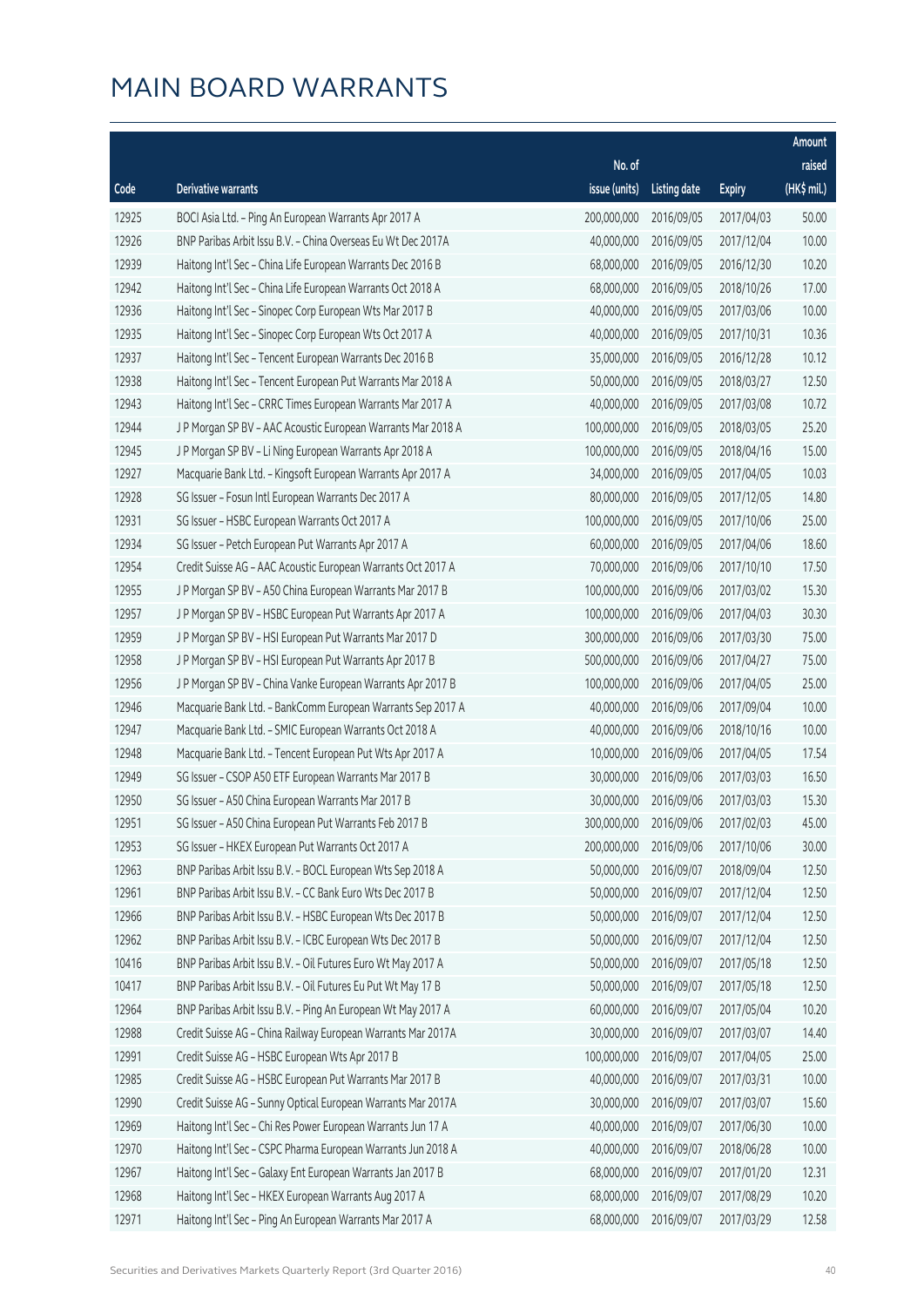|       |                                                              |                        |              |               | Amount      |
|-------|--------------------------------------------------------------|------------------------|--------------|---------------|-------------|
|       |                                                              | No. of                 |              |               | raised      |
| Code  | Derivative warrants                                          | issue (units)          | Listing date | <b>Expiry</b> | (HK\$ mil.) |
| 12983 | J P Morgan SP BV - CGN Power European Warrants Apr 2017 A    | 60,000,000             | 2016/09/07   | 2017/04/05    | 16.20       |
| 12972 | Macquarie Bank Ltd. - BYD European Warrants May 2017 A       | 24,000,000             | 2016/09/07   | 2017/05/04    | 10.01       |
| 12975 | Macquarie Bank Ltd. - Sands China European Wts Apr 2017 C    | 9,000,000              | 2016/09/07   | 2017/04/05    | 11.19       |
| 12973 | Macquarie Bank Ltd. - China Vanke European Warrants May 17 A | 40,000,000             | 2016/09/07   | 2017/05/04    | 10.00       |
| 12960 | SG Issuer - AAC Tech European Warrants Dec 2017 A            | 60,000,000             | 2016/09/07   | 2017/12/05    | 15.00       |
| 12976 | SG Issuer - PICC P&C European Warrants Apr 2017 A            | 10,000,000             | 2016/09/07   | 2017/04/06    | 10.00       |
| 12981 | UBS AG - Galaxy Ent European Warrants Mar 2017 A             | 70,000,000             | 2016/09/07   | 2017/03/23    | 10.50       |
| 12979 | UBS AG - HSBC European Warrants Jun 2017 A                   | 100,000,000            | 2016/09/07   | 2017/06/02    | 16.40       |
| 12980 | UBS AG - HSBC European Put Warrants Feb 2017 A               | 100,000,000            | 2016/09/07   | 2017/02/13    | 15.00       |
| 12996 | BOCI Asia Ltd. - China Life European Warrants Aug 2017 A     | 200,000,000            | 2016/09/08   | 2017/08/02    | 33.20       |
| 12992 | BOCI Asia Ltd. - HSBC European Warrants Apr 2017 A           | 200,000,000            | 2016/09/08   | 2017/04/05    | 50.00       |
| 12995 | BOCI Asia Ltd. - HSBC European Put Warrants Apr 2017 B       | 200,000,000            | 2016/09/08   | 2017/04/05    | 80.00       |
| 13009 | BNP Paribas Arbit Issu B.V. - HKEX European Wts Mar 2018 A   | 70,000,000             | 2016/09/08   | 2018/03/02    | 12.60       |
| 13022 | BNP Paribas Arbit Issu B.V. - HSBC European Wts Mar 2018 A   | 50,000,000             | 2016/09/08   | 2018/03/02    | 12.50       |
| 13019 | BNP Paribas Arbit Issu B.V. - HSI European Wts Mar 2017 D    | 100,000,000            | 2016/09/08   | 2017/03/30    | 15.00       |
| 13018 | BNP Paribas Arbit Issu B.V. - HSI Euro Put Wts May 2017 B    | 100,000,000            | 2016/09/08   | 2017/05/29    | 25.00       |
| 13017 | BNP Paribas Arbit Issu B.V. - Sunny Optical Euro Wts Apr17A  | 40,000,000             | 2016/09/08   | 2017/04/05    | 21.20       |
| 13010 | BNP Paribas Arbit Issu B.V. - Tencent Hldgs Eu Wt Dec 2018 A | 70,000,000             | 2016/09/08   | 2018/12/04    | 17.50       |
| 13049 | Credit Suisse AG - HSBC European Wts Mar 2017 D              | 100,000,000            | 2016/09/08   | 2017/03/31    | 25.00       |
| 13048 | Credit Suisse AG - HSBC European Put Warrants Apr 2017 D     | 40,000,000             | 2016/09/08   | 2017/04/03    | 11.20       |
| 13043 | Credit Suisse AG - PetroChina European Warrants Mar 2017 A   | 40,000,000             | 2016/09/08   | 2017/03/08    | 10.00       |
| 13044 | Credit Suisse AG - Ping An European Warrants Mar 2017 B      | 80,000,000             | 2016/09/08   | 2017/03/08    | 20.00       |
| 13001 | Goldman Sachs SP (Asia) - CSOP A50 ETF Euro Wts Mar 2017 A   | 60,000,000             | 2016/09/08   | 2017/03/30    | 15.00       |
| 13000 | Goldman Sachs SP (Asia) - HSBC European Warrants Apr 2017 A  | 80,000,000             | 2016/09/08   | 2017/04/28    | 20.00       |
| 13046 | Goldman Sachs SP (Asia) - HSI European Put Wts Mar 2017 C    | 200,000,000            | 2016/09/08   | 2017/03/30    | 32.80       |
| 13006 | Goldman Sachs Sp (Asia) - ICBC European Warrants May 2017 A  | 60,000,000             | 2016/09/08   | 2017/05/31    | 15.00       |
| 13055 | J P Morgan SP BV – BOCL European Warrants May 2017 C         | 100,000,000 2016/09/08 |              | 2017/05/17    | 15.10       |
| 13054 | J P Morgan SP BV - CSOP A50 ETF European Warrants Apr 2017 A | 100,000,000            | 2016/09/08   | 2017/04/03    | 25.50       |
| 13050 | J P Morgan SP BV - HSBC European Warrants Apr 2017 B         | 100,000,000            | 2016/09/08   | 2017/04/03    | 25.20       |
| 13052 | J P Morgan SP BV - HSBC European Warrants Aug 2017 A         | 100,000,000            | 2016/09/08   | 2017/08/04    | 25.40       |
| 13053 | J P Morgan SP BV - Sands China European Put Wts Apr 2017 C   | 100,000,000            | 2016/09/08   | 2017/04/05    | 25.10       |
| 13008 | Macquarie Bank Ltd. - China Taiping European Wts Apr 2017 A  | 39,000,000             | 2016/09/08   | 2017/04/05    | 10.18       |
| 13026 | Macquarie Bank Ltd. - HSBC European Warrants Apr 2017 B      | 40,000,000             | 2016/09/08   | 2017/04/05    | 10.00       |
| 13024 | Macquarie Bank Ltd. - HSBC European Put Warrants Apr 2017 A  | 40,000,000             | 2016/09/08   | 2017/04/05    | 10.00       |
| 13007 | Macquarie Bank Ltd. - Kingsoft European Warrants Feb 2018 A  | 40,000,000             | 2016/09/08   | 2018/02/02    | 10.00       |
| 12999 | Macquarie Bank Ltd. - Tencent European Warrants Apr 2019 A   | 40,000,000             | 2016/09/08   | 2019/04/02    | 10.00       |
| 13032 | SG Issuer - Ch Mob European Warrants Mar 2017 C              | 80,000,000             | 2016/09/08   | 2017/03/03    | 17.60       |
| 13031 | SG Issuer - Ch Mob European Warrants Apr 2017 B              | 80,000,000             | 2016/09/08   | 2017/04/06    | 41.60       |
| 13033 | SG Issuer - HSBC European Warrants Apr 2017 D                | 100,000,000            | 2016/09/08   | 2017/04/06    | 25.00       |
| 13037 | SG Issuer - HSBC European Put Warrants Apr 2017 E            | 100,000,000            | 2016/09/08   | 2017/04/06    | 25.00       |
| 13038 | SG Issuer - HSBC European Put Warrants Apr 2017 F            | 100,000,000            | 2016/09/08   | 2017/04/06    | 41.50       |
| 13040 | UBS AG - CNOOC European Warrants Mar 2017 A                  | 50,000,000             | 2016/09/08   | 2017/03/08    | 13.10       |
| 13039 | UBS AG - ICBC European Warrants May 2017 A                   | 70,000,000             | 2016/09/08   | 2017/05/08    | 17.64       |
| 13080 | Credit Suisse AG - Sands China European Warrants Apr 2017 A  | 60,000,000             | 2016/09/09   | 2017/04/05    | 15.00       |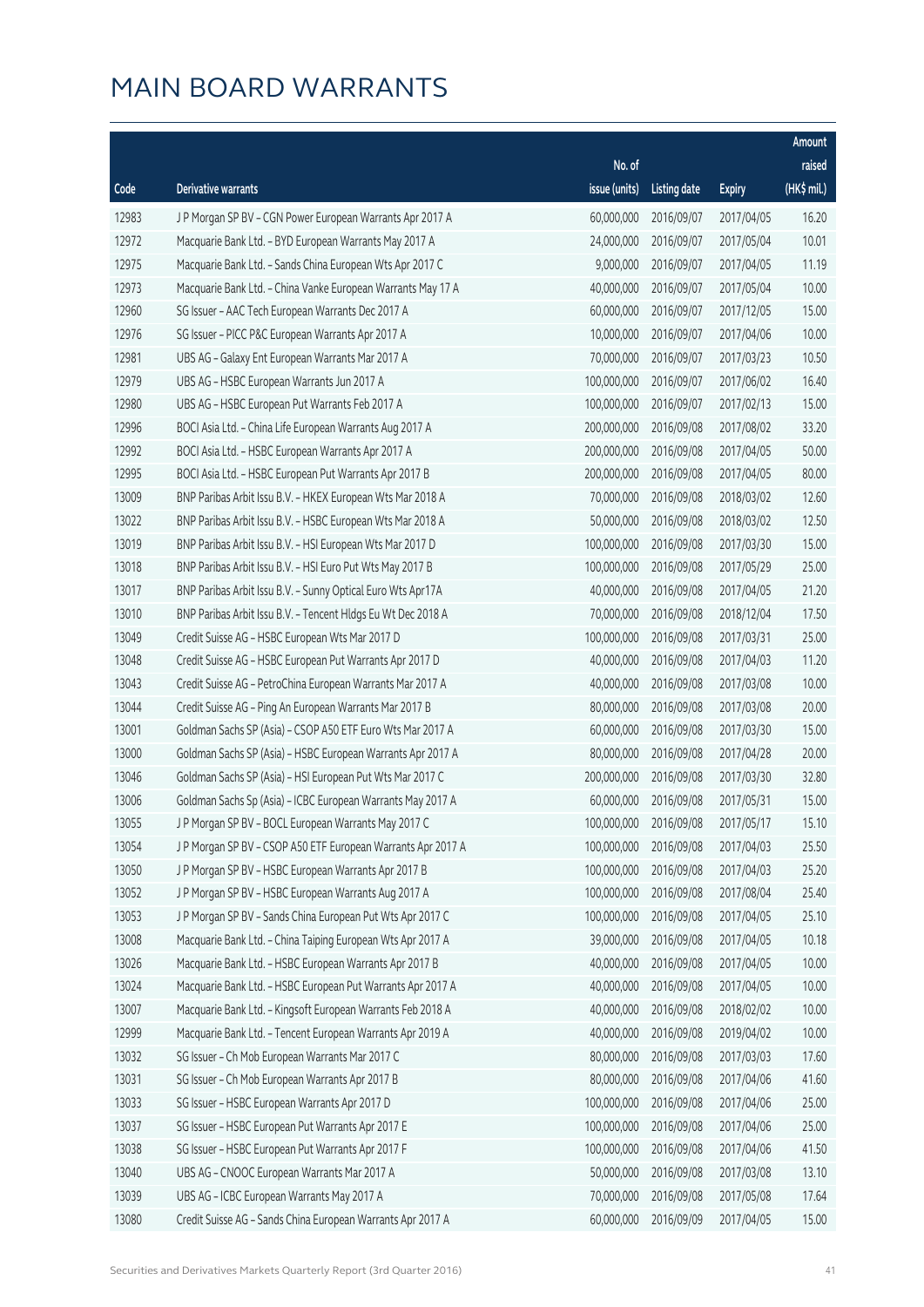|         |                                                              |               |                       |               | Amount      |
|---------|--------------------------------------------------------------|---------------|-----------------------|---------------|-------------|
|         |                                                              | No. of        |                       |               | raised      |
| Code    | <b>Derivative warrants</b>                                   | issue (units) | Listing date          | <b>Expiry</b> | (HK\$ mil.) |
| 13083   | Goldman Sachs SP (Asia) - Geely Auto European Wts Mar 2017 A | 40,000,000    | 2016/09/09            | 2017/03/31    | 15.44       |
| 13067   | HK Bank - China Mobile European Warrants Jan 2017 C          | 80,000,000    | 2016/09/09            | 2017/01/23    | 24.00       |
| 13065   | HK Bank - Galaxy Ent European Warrants Mar 2017 B            | 80,000,000    | 2016/09/09            | 2017/03/30    | 20.00       |
| 13064   | HK Bank - HSCEI European Warrants Sep 2017 A                 | 180,000,000   | 2016/09/09            | 2017/09/28    | 27.00       |
| 13066   | HK Bank - Sands China European Warrants Mar 2017 B           | 80,000,000    | 2016/09/09            | 2017/03/30    | 20.00       |
| 13061   | Haitong Int'l Sec - HKEX European Warrants Feb 2018 A        | 68,000,000    | 2016/09/09            | 2018/02/27    | 11.15       |
| 13059   | Haitong Int'l Sec - HSBC European Warrants Apr 2017 A        | 40,000,000    | 2016/09/09            | 2017/04/10    | 10.00       |
| 13060   | Haitong Int'l Sec - HSBC European Put Warrants Apr 2017 B    | 40,000,000    | 2016/09/09            | 2017/04/10    | 10.80       |
| 13062   | Haitong Int'l Sec - ICBC European Warrants Apr 2017 A        | 40,000,000    | 2016/09/09            | 2017/04/18    | 10.00       |
| 13063   | Haitong Int'l Sec - Ping An European Warrants Mar 2017 B     | 68,000,000    | 2016/09/09            | 2017/03/28    | 10.20       |
| 13090   | J P Morgan SP BV - CITIC Bank European Warrants Apr 2017 A   | 100,000,000   | 2016/09/09            | 2017/04/05    | 25.30       |
| 13087   | J P Morgan SP BV - CNOOC European Warrants Feb 2017 A        | 100,000,000   | 2016/09/09            | 2017/02/28    | 27.80       |
| 13092   | J P Morgan SP BV - GF Sec European Warrants Feb 2017 A       | 70,000,000    | 2016/09/09            | 2017/02/02    | 10.50       |
| 13086   | J P Morgan SP BV - HSBC European Put Warrants May 2017 A     | 100,000,000   | 2016/09/09            | 2017/05/02    | 36.80       |
| 13084   | J P Morgan SP BV - HSCEI European Wts Sep 2017 A             | 200,000,000   | 2016/09/09            | 2017/09/28    | 30.40       |
| 13091   | J P Morgan SP BV - HTSC European Warrants Mar 2017 A         | 60,000,000    | 2016/09/09            | 2017/03/31    | 11.04       |
| 13085   | J P Morgan SP BV - Sands China European Put Wts May 2017 A   | 100,000,000   | 2016/09/09            | 2017/05/02    | 29.20       |
| 13089   | J P Morgan SP BV - Techtronic European Warrants Jul 2017 A   | 60,000,000    | 2016/09/09            | 2017/07/03    | 20.88       |
| 13056   | Macquarie Bank Ltd. - CC Bank European Put Warrants Apr 17 B | 40,000,000    | 2016/09/09            | 2017/04/05    | 10.04       |
| 13081   | Macquarie Bank Ltd. - China EB Int'l European Wts Dec 2017 A | 40,000,000    | 2016/09/09            | 2017/12/18    | 10.00       |
| 13071   | Macquarie Bank Ltd. - CKH European Warrants Apr 2017 A       | 21,000,000    | 2016/09/09            | 2017/04/05    | 10.02       |
| 13082   | Macquarie Bank Ltd. - Melco Int'l Dev Euro Wts Feb 2018 A    | 40,000,000    | 2016/09/09            | 2018/02/02    | 10.00       |
| 13058   | Macquarie Bank Ltd. - PCCW European Warrants Apr 2017 B      | 39,000,000    | 2016/09/09            | 2017/04/05    | 10.14       |
| 13068   | Macquarie Bank Ltd. - Ping An European Warrants May 2017 B   | 12,000,000    | 2016/09/09            | 2017/05/04    | 10.72       |
| 13069   | Macquarie Bank Ltd. - Ping An European Put Warrants Jun 17 A | 40,000,000    | 2016/09/09            | 2017/06/02    | 10.00       |
| 13070   | Macquarie Bank Ltd. - Yuexiu Property Euro Wts Dec 2017 A    | 40,000,000    | 2016/09/09            | 2017/12/14    | 10.00       |
| 13072   | SG Issuer - CCB European Warrants May 2017 A                 |               | 80,000,000 2016/09/09 | 2017/05/05    | 20.00       |
| 13073   | SG Issuer - CKH European Warrants Apr 2017 B                 | 30,000,000    | 2016/09/09            | 2017/04/06    | 11.70       |
| 13075   | SG Issuer - HSBC European Warrants May 2017 B                | 100,000,000   | 2016/09/09            | 2017/05/05    | 25.00       |
| 13074   | SG Issuer - HSI European Warrants May 2017 B                 | 150,000,000   | 2016/09/09            | 2017/05/29    | 22.50       |
| 13079   | SG Issuer - Ping An European Put Warrants Apr 2017 B         | 120,000,000   | 2016/09/09            | 2017/04/06    | 37.80       |
| 12328 # | Credit Suisse AG - HSBC European Put Warrants Feb 2017 A     | 150,000,000   | 2016/09/09            | 2017/02/27    | 10.05       |
| 13102   | BNP Paribas Arbit Issu B.V. - CITIC Sec Euro Wts Dec 2017 A  | 40,000,000    | 2016/09/12            | 2017/12/04    | 10.00       |
| 13101   | BNP Paribas Arbit Issu B.V. - CKH European Wts Apr 2017 B    | 40,000,000    | 2016/09/12            | 2017/04/05    | 13.20       |
| 13104   | BNP Paribas Arbit Issu B.V. - Galaxy Ent Euro Wts Dec 2017 A | 50,000,000    | 2016/09/12            | 2017/12/04    | 12.50       |
| 13129   | Credit Suisse AG - AIA European Put Warrants Feb 2017 B      | 60,000,000    | 2016/09/12            | 2017/02/06    | 10.80       |
| 13136   | Credit Suisse AG - BOCL European Warrants May 2017 A         | 60,000,000    | 2016/09/12            | 2017/05/24    | 11.40       |
| 13134   | Credit Suisse AG - CITIC European Warrants Mar 2017 A        | 30,000,000    | 2016/09/12            | 2017/03/13    | 15.00       |
| 13133   | Credit Suisse AG - HKEX European Warrants Apr 2017 B         | 60,000,000    | 2016/09/12            | 2017/04/06    | 25.80       |
| 13135   | Credit Suisse AG - SHK Ppt European Warrants Mar 2017 A      | 40,000,000    | 2016/09/12            | 2017/03/02    | 11.20       |
| 13130   | Credit Suisse AG - Tencent Holdings European Wts Dec 2016 F  | 50,000,000    | 2016/09/12            | 2016/12/30    | 14.50       |
| 13131   | Credit Suisse AG - Tencent Holdings European Wts Mar 2017 C  | 50,000,000    | 2016/09/12            | 2017/03/02    | 17.00       |
| 13132   | Credit Suisse AG - Tencent Holdings Euro Put Wts Apr 2017 D  | 90,000,000    | 2016/09/12            | 2017/04/05    | 17.10       |
| 13095   | Goldman Sachs SP (Asia) - BOCL European Warrants May 2017 B  | 80,000,000    | 2016/09/12            | 2017/05/17    | 12.00       |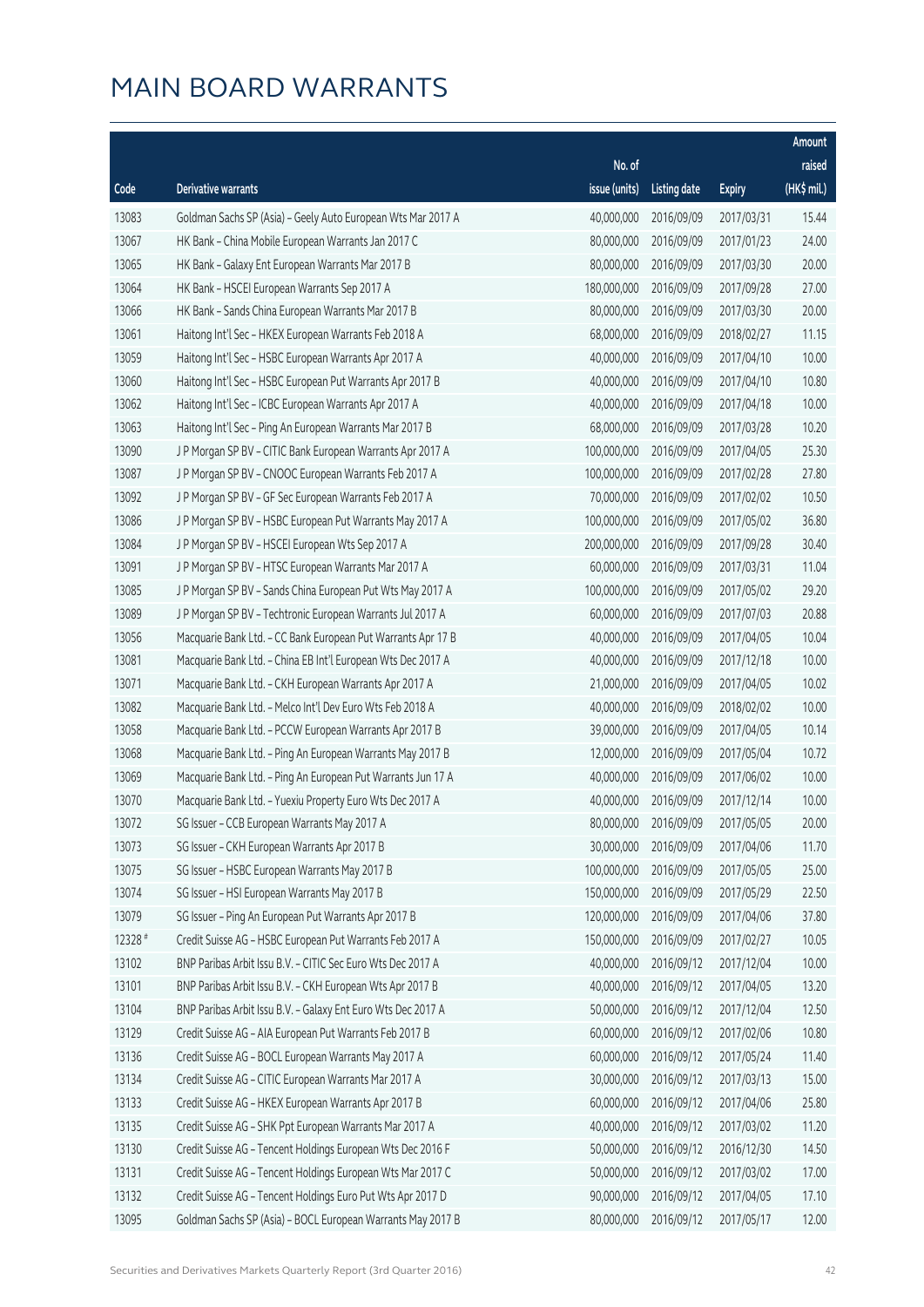|         |                                                              |               |                        |               | Amount      |
|---------|--------------------------------------------------------------|---------------|------------------------|---------------|-------------|
|         |                                                              | No. of        |                        |               | raised      |
| Code    | Derivative warrants                                          | issue (units) | <b>Listing date</b>    | <b>Expiry</b> | (HK\$ mil.) |
| 13094   | Goldman Sachs SP (Asia) - CKH European Wts Mar 2017 A        | 30,000,000    | 2016/09/12             | 2017/03/31    | 11.70       |
| 13096   | Goldman Sachs SP (Asia) - Tencent European Wt Jun 2017 B     | 200,000,000   | 2016/09/12             | 2017/06/08    | 34.00       |
| 13098   | HK Bank - HSI European Warrants Mar 2017 D                   | 180,000,000   | 2016/09/12             | 2017/03/30    | 45.00       |
| 13097   | HK Bank - HSI European Warrants Jun 2017 C                   | 180,000,000   | 2016/09/12             | 2017/06/29    | 28.80       |
| 13099   | HK Bank - HSI European Put Warrants Mar 2017 E               | 180,000,000   | 2016/09/12             | 2017/03/30    | 27.00       |
| 13139   | J P Morgan SP BV - HKEX European Warrants Mar 2018 A         | 200,000,000   | 2016/09/12             | 2018/03/01    | 33.60       |
| 13107   | J P Morgan SP BV - HSI European Put Warrants Apr 2017 C      | 500,000,000   | 2016/09/12             | 2017/04/27    | 125.50      |
| 13140   | J P Morgan SP BV - Tencent European Warrants Oct 2017 A      | 200,000,000   | 2016/09/12             | 2017/10/13    | 36.40       |
| 13105   | Macquarie Bank Ltd. - AIA European Warrants Apr 2017 A       | 40,000,000    | 2016/09/12             | 2017/04/05    | 10.00       |
| 13106   | Macquarie Bank Ltd. - HSBC European Warrants Apr 2017 C      | 40,000,000    | 2016/09/12             | 2017/04/05    | 10.00       |
| 13108   | SG Issuer - China Life European Warrants Oct 2018 A          | 150,000,000   | 2016/09/12             | 2018/10/04    | 37.50       |
| 13093   | SG Issuer - HKEX European Warrants Apr 2017 C                | 20,000,000    | 2016/09/12             | 2017/04/06    | 10.80       |
| 13114   | SG Issuer - HSBC European Warrants Oct 2017 B                | 100,000,000   | 2016/09/12             | 2017/10/06    | 25.00       |
| 13109   | SG Issuer - HSI European Warrants Apr 2017 A                 | 150,000,000   | 2016/09/12             | 2017/04/27    | 37.50       |
| 13113   | SG Issuer - HSI European Put Warrants Apr 2017 B             | 150,000,000   | 2016/09/12             | 2017/04/27    | 37.50       |
| 13115   | SG Issuer - Tencent European Warrants Oct 2017 C             | 400,000,000   | 2016/09/12             | 2017/10/06    | 100.00      |
| 13116   | SG Issuer - Tencent European Warrants Dec 2017 A             | 400,000,000   | 2016/09/12             | 2017/12/05    | 100.00      |
| 13117   | SG Issuer - Tencent European Put Warrants Jul 2017 C         | 400,000,000   | 2016/09/12             | 2017/07/05    | 100.00      |
| 13119   | UBS AG - China Life European Warrants Jan 2017 A             | 30,000,000    | 2016/09/12             | 2017/01/06    | 15.66       |
| 13121   | UBS AG - HKEX European Warrants Mar 2017 A                   | 50,000,000    | 2016/09/12             | 2017/03/13    | 24.75       |
| 13120   | UBS AG - HSBC European Warrants Mar 2017 A                   | 100,000,000   | 2016/09/12             | 2017/03/20    | 25.30       |
| 13126   | UBS AG - HSI European Warrants Mar 2017 E                    | 300,000,000   | 2016/09/12             | 2017/03/30    | 76.20       |
| 13118   | UBS AG - HSI European Put Warrants Mar 2017 D                | 300,000,000   | 2016/09/12             | 2017/03/30    | 75.00       |
| 13123   | UBS AG - Tencent Holdings European Warrants Jan 2017 E       | 50,000,000    | 2016/09/12             | 2017/01/24    | 35.00       |
| 13122   | UBS AG - Tencent Holdings European Put Warrants Mar 2017 B   | 200,000,000   | 2016/09/12             | 2017/03/13    | 51.80       |
| 20166 # | J P Morgan SP BV - Evergrande European Warrants Jul 2017 A   | 200,000,000   | 2016/09/12             | 2017/07/03    | 10.40       |
| 13146   | BOCI Asia Ltd. - Agricultural Bk European Wts Jul 2017 A     |               | 100,000,000 2016/09/13 | 2017/07/31    | 18.00       |
| 13147   | BOCI Asia Ltd. - CKH European Warrants Apr 2017 A            | 100,000,000   | 2016/09/13             | 2017/04/07    | 41.90       |
| 13143   | BOCI Asia Ltd. - HKEX European Warrants Dec 2017 B           | 200,000,000   | 2016/09/13             | 2017/12/18    | 50.00       |
| 13144   | BOCI Asia Ltd. - HKEX European Put Warrants Dec 2017 C       | 200,000,000   | 2016/09/13             | 2017/12/27    | 50.00       |
| 13145   | BOCI Asia Ltd. - Tencent Holdings European Wts Oct 2017 A    | 200,000,000   | 2016/09/13             | 2017/10/16    | 40.00       |
| 13152   | BNP Paribas Arbit Issu B.V. - HSBC Euro Put Wts Apr 2017 B   | 50,000,000    | 2016/09/13             | 2017/04/05    | 10.50       |
| 13153   | BNP Paribas Arbit Issu B.V. - SHK Ppt Euro Wts May 2017 A    | 40,000,000    | 2016/09/13             | 2017/05/04    | 14.40       |
| 13150   | BNP Paribas Arbit Issu B.V. - Tencent Hldgs Eu Wt Mar 2018 A | 100,000,000   | 2016/09/13             | 2018/03/02    | 25.00       |
| 13174   | Credit Suisse AG - China Cinda European Warrants Apr 2017 A  | 40,000,000    | 2016/09/13             | 2017/04/06    | 10.00       |
| 13171   | Credit Suisse AG - Fosun Intl European Warrants Nov 2017 A   | 50,000,000    | 2016/09/13             | 2017/11/30    | 12.50       |
| 13173   | Credit Suisse AG - Geely Auto European Warrants Mar 2017 B   | 40,000,000    | 2016/09/13             | 2017/03/13    | 23.60       |
| 13170   | Credit Suisse AG - Tencent Holdings European Wts Jul 2017 B  | 100,000,000   | 2016/09/13             | 2017/07/05    | 25.00       |
| 13172   | Credit Suisse AG - CSR Times European Warrants Mar 2017 A    | 40,000,000    | 2016/09/13             | 2017/03/13    | 16.00       |
| 13142   | Goldman Sachs SP (Asia) - HSI European Warrants Jun 2017 B   | 200,000,000   | 2016/09/13             | 2017/06/29    | 30.00       |
| 13168   | Goldman Sachs SP (Asia) - Ping An European Wts Mar 2017 B    | 80,000,000    | 2016/09/13             | 2017/03/27    | 12.00       |
| 13169   | Goldman Sachs SP (Asia) - Tencent European Wt Dec 2016 J     | 50,000,000    | 2016/09/13             | 2016/12/23    | 11.85       |
| 13156   | HK Bank - China Life European Warrants Oct 2017 A            | 80,000,000    | 2016/09/13             | 2017/10/30    | 14.40       |
| 13155   | HK Bank - Foxconn European Warrants Jun 2017 A               | 50,000,000    | 2016/09/13             | 2017/06/30    | 12.50       |
| 13158   | HK Bank - Tencent European Warrants Jan 2017 D               | 50,000,000    | 2016/09/13             | 2017/01/24    | 25.00       |

Securities and Derivatives Markets Quarterly Report (3rd Quarter 2016) 43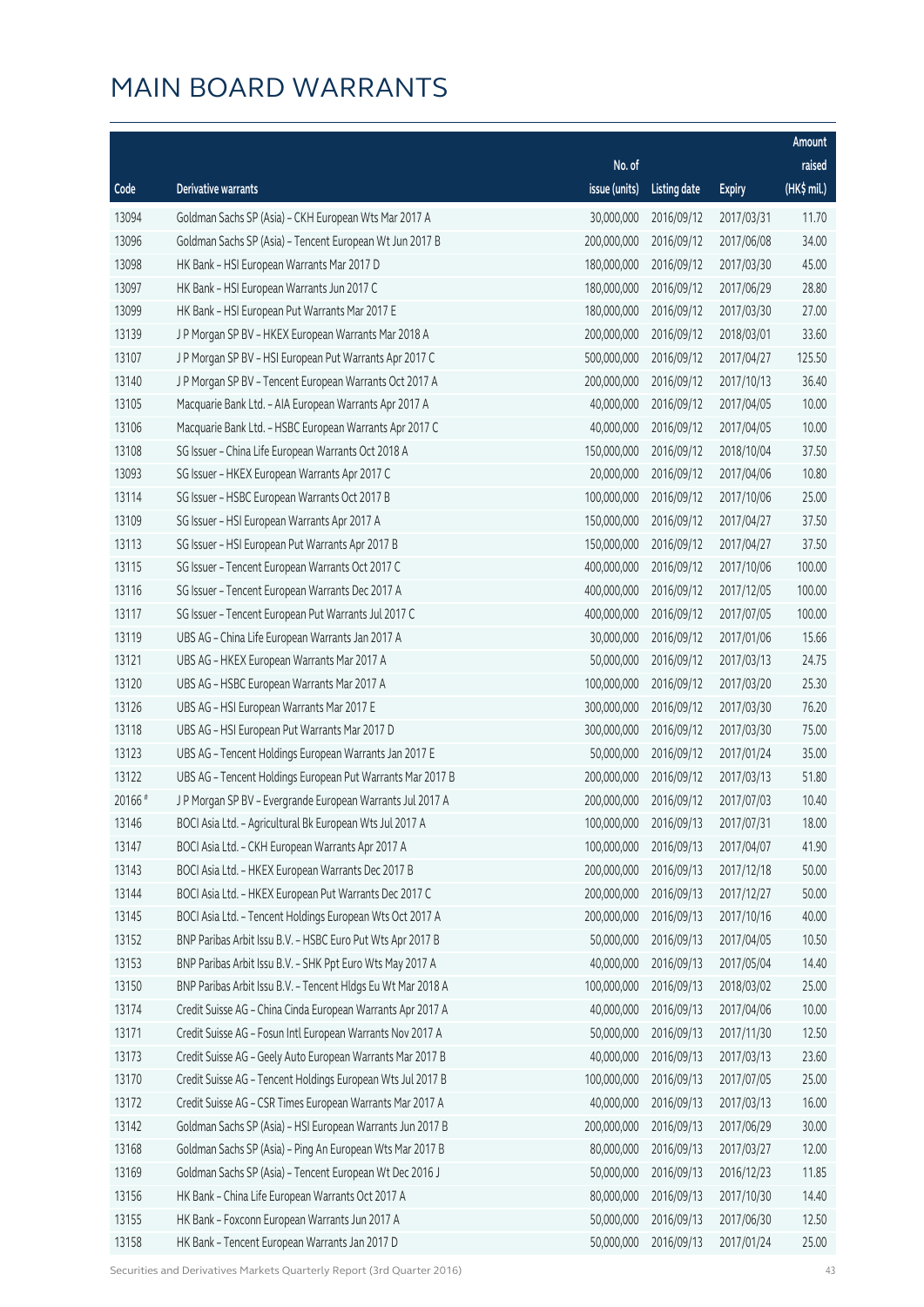|       |                                                              |                           |                       |               | Amount      |
|-------|--------------------------------------------------------------|---------------------------|-----------------------|---------------|-------------|
|       |                                                              | No. of                    |                       |               | raised      |
| Code  | Derivative warrants                                          | issue (units)             | <b>Listing date</b>   | <b>Expiry</b> | (HK\$ mil.) |
| 13157 | HK Bank - Tencent European Put Warrants Mar 2017 B           | 80,000,000                | 2016/09/13            | 2017/03/31    | 12.00       |
| 13178 | J P Morgan SP BV - AIA European Warrants May 2017 A          | 100,000,000               | 2016/09/13            | 2017/05/02    | 15.20       |
| 13180 | J P Morgan SP BV - BYD European Warrants Apr 2017 A          | 60,000,000                | 2016/09/13            | 2017/04/03    | 26.64       |
| 13181 | J P Morgan SP BV - Geely Auto European Warrants Jan 2017 A   | 60,000,000                | 2016/09/13            | 2017/01/27    | 30.84       |
| 13176 | J P Morgan SP BV - HKEX European Warrants Mar 2017 B         | 100,000,000               | 2016/09/13            | 2017/03/31    | 79.70       |
| 13175 | J P Morgan SP BV - ICBC European Warrants Jun 2017 A         | 100,000,000               | 2016/09/13            | 2017/06/01    | 18.90       |
| 13179 | J P Morgan SP BV - Tencent European Warrants Dec 2017 B      | 200,000,000               | 2016/09/13            | 2017/12/01    | 50.20       |
| 13183 | J P Morgan SP BV - Tencent European Put Warrants Apr 2017 B  | 200,000,000               | 2016/09/13            | 2017/04/05    | 50.00       |
| 13177 | J P Morgan SP BV - Tracker Fund European Put Warrants Jun17A | 80,000,000                | 2016/09/13            | 2017/06/02    | 12.16       |
| 13148 | Macquarie Bank Ltd. - Chi Res Land European Wts Oct 2017 A   | 40,000,000                | 2016/09/13            | 2017/10/06    | 10.00       |
| 13161 | Macquarie Bank Ltd. - Ping An European Warrants Jan 2018 A   | 10,000,000                | 2016/09/13            | 2018/01/03    | 11.86       |
| 13163 | SG Issuer - HKEX European Warrants Jun 2018 A                | 200,000,000               | 2016/09/13            | 2018/06/05    | 50.00       |
| 13162 | SG Issuer - HSI European Put Warrants Apr 2017 C             | 150,000,000               | 2016/09/13            | 2017/04/27    | 37.50       |
| 13167 | SG Issuer - SHK P European Warrants May 2017 C               | 30,000,000                | 2016/09/13            | 2017/05/05    | 10.20       |
| 13166 | SG Issuer - Stanchart European Warrants Apr 2017 A           | 20,000,000                | 2016/09/13            | 2017/04/06    | 10.00       |
| 13187 | UBS AG - China Mobile European Warrants Feb 2017 A           | 100,000,000               | 2016/09/13            | 2017/02/24    | 27.00       |
| 13188 | UBS AG - Fosun Intl European Warrants Nov 2017 A             | 70,000,000                | 2016/09/13            | 2017/11/27    | 17.50       |
| 13184 | UBS AG - HKEX European Warrants Mar 2017 B                   | 50,000,000                | 2016/09/13            | 2017/03/20    | 12.70       |
| 13185 | UBS AG - HKEX European Put Warrants Feb 2017 B               | 100,000,000               | 2016/09/13            | 2017/02/24    | 16.90       |
| 13189 | UBS AG - HSI European Warrants May 2017 A                    | 300,000,000               | 2016/09/13            | 2017/05/29    | 75.00       |
| 13186 | UBS AG - Tencent Holdings European Warrants Jul 2017 A       | 300,000,000               | 2016/09/13            | 2017/07/24    | 75.60       |
| 13205 | BNP Paribas Arbit Issu B.V. - Geely Auto Euro Wts Apr 2017 A | 30,000,000                | 2016/09/14            | 2017/04/05    | 18.60       |
| 13206 | BNP Paribas Arbit Issu B.V. - HSCEI European Wts Dec 2017 A  | 100,000,000               | 2016/09/14            | 2017/12/28    | 20.00       |
| 13202 | BNP Paribas Arbit Issu B.V. - HSI European Wts Jun 2017 B    | 100,000,000               | 2016/09/14            | 2017/06/29    | 17.00       |
| 13203 | BNP Paribas Arbit Issu B.V. - HSI Euro Put Wts Mar 2017 E    | 100,000,000               | 2016/09/14            | 2017/03/30    | 25.00       |
| 13204 | BNP Paribas Arbit Issu B.V. - Tencent Hldgs Eu Wt Aug 2017 A | 100,000,000               | 2016/09/14            | 2017/08/02    | 23.00       |
| 13225 | Credit Suisse AG - AIA European Warrants May 2017 A          |                           | 70,000,000 2016/09/14 | 2017/05/04    | 11.20       |
| 13228 | Credit Suisse AG - BYD European Warrants Apr 2017 A          | 30,000,000                | 2016/09/14            | 2017/04/03    | 19.50       |
| 13224 | Credit Suisse AG - China Life European Warrants Apr 2017 A   | 80,000,000                | 2016/09/14            | 2017/04/28    | 12.00       |
| 13222 | Credit Suisse AG - HKEX European Put Warrants Mar 2017 C     | 80,000,000                | 2016/09/14            | 2017/03/03    | 14.40       |
| 13221 | Credit Suisse AG - HS H-SHARE European Warrants Mar 2017 B   | 70,000,000                | 2016/09/14            | 2017/03/03    | 14.00       |
| 13220 | Credit Suisse AG - HSI European Put Warrants Mar 2017 B      | 120,000,000               | 2016/09/14            | 2017/03/30    | 18.00       |
| 13226 | Credit Suisse AG - Jiangxi Copper European Wts Apr 2017 A    | 30,000,000                | 2016/09/14            | 2017/04/06    | 20.40       |
| 13227 | Credit Suisse AG - Ping An European Warrants Jun 2017 B      | 80,000,000                | 2016/09/14            | 2017/06/05    | 20.00       |
| 13208 | HK Bank - Kingsoft European Warrants Apr 2017 A              | 80,000,000                | 2016/09/14            | 2017/04/24    | 16.00       |
| 13191 | HK Bank - Tencent European Warrants Jan 2017 E               | 180,000,000               | 2016/09/14            | 2017/01/27    | 27.00       |
| 13193 | HK Bank - Tencent European Warrants Sep 2017 C               | 180,000,000               | 2016/09/14            | 2017/09/29    | 45.00       |
| 13230 | J P Morgan SP BV - China Life European Warrants Nov 2017 A   | 200,000,000               | 2016/09/14            | 2017/11/01    | 50.00       |
| 13232 | J P Morgan SP BV - China Mob European Wts Apr 2017 B         | 100,000,000               | 2016/09/14            | 2017/04/03    | 26.30       |
|       |                                                              | 100,000,000               |                       |               |             |
| 13229 | J P Morgan SP BV - Evergrande European Warrants Jan 2018 A   |                           | 2016/09/14            | 2018/01/10    | 15.00       |
| 13231 | J P Morgan SP BV - Ping An European Warrants May 2017 A      | 100,000,000<br>40,000,000 | 2016/09/14            | 2017/05/04    | 25.00       |
| 13190 | Macquarie Bank Ltd. - AIA European Put Warrants Mar 2017 A   |                           | 2016/09/14            | 2017/03/02    | 10.04       |
| 13209 | SG Issuer - AGBK European Warrants Apr 2017 A                | 80,000,000                | 2016/09/14            | 2017/04/06    | 20.00       |
| 13210 | SG Issuer - BOCL European Warrants May 2017 A                | 80,000,000                | 2016/09/14            | 2017/05/05    | 20.00       |
| 13198 | SG Issuer - CCB European Put Warrants Apr 2017 B             | 60,000,000                | 2016/09/14            | 2017/04/06    | 15.30       |

Securities and Derivatives Markets Quarterly Report (3rd Quarter 2016) 44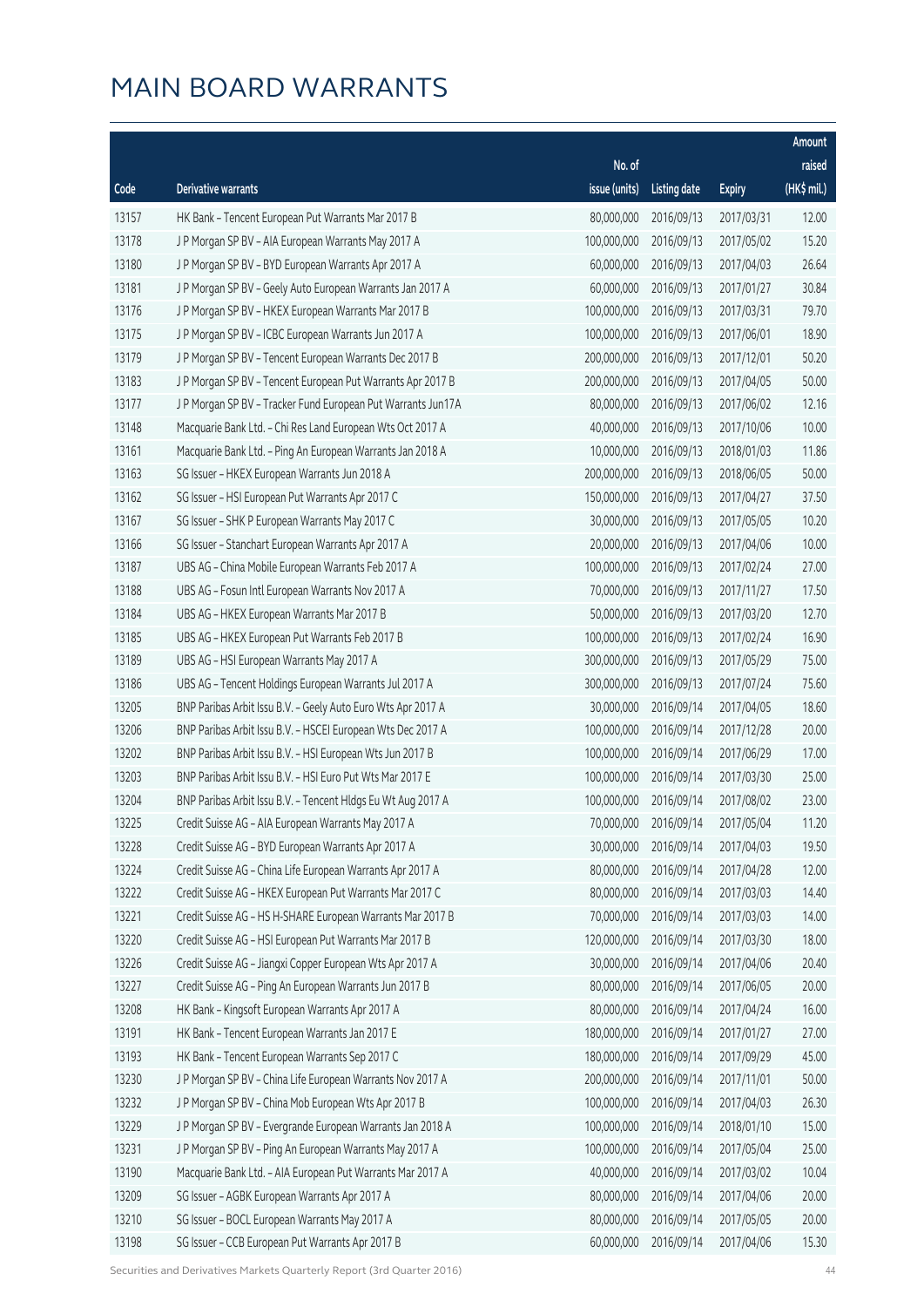|        |                                                              |               |                       |               | Amount      |
|--------|--------------------------------------------------------------|---------------|-----------------------|---------------|-------------|
|        |                                                              | No. of        |                       |               | raised      |
| Code   | Derivative warrants                                          | issue (units) | Listing date          | <b>Expiry</b> | (HK\$ mil.) |
| 13199  | SG Issuer - China Life European Put Warrants Apr 2017 A      | 150,000,000   | 2016/09/14            | 2017/04/06    | 37.50       |
| 13211  | SG Issuer - Galaxy Ent European Warrants Aug 2017 A          | 80,000,000    | 2016/09/14            | 2017/08/03    | 20.00       |
| 13200  | SG Issuer - ICBC European Put Wt Apr 2017 A                  | 60,000,000    | 2016/09/14            | 2017/04/06    | 15.00       |
| 13212  | SG Issuer - PICC P&C European Warrants Aug 2017 A            | 70,000,000    | 2016/09/14            | 2017/08/03    | 10.50       |
| 13213  | SG Issuer - Ping An European Warrants Jun 2017 B             | 120,000,000   | 2016/09/14            | 2017/06/05    | 30.00       |
| 13201  | SG Issuer - Tencent European Warrants Feb 2017 E             | 400,000,000   | 2016/09/14            | 2017/02/03    | 64.00       |
| 13215  | UBS AG - China Life European Warrants May 2017 A             | 100,000,000   | 2016/09/14            | 2017/05/29    | 15.00       |
| 13214  | UBS AG - Geely Auto European Warrants Mar 2017 A             | 40,000,000    | 2016/09/14            | 2017/03/13    | 20.04       |
| 13217  | UBS AG - HSCEI European Warrants Dec 2017 A                  | 100,000,000   | 2016/09/14            | 2017/12/28    | 25.00       |
| 13218  | UBS AG - HSCEI European Put Warrants Mar 2017 A              | 100,000,000   | 2016/09/14            | 2017/03/30    | 19.10       |
| 13216  | UBS AG - Ping An European Warrants Apr 2017 B                | 100,000,000   | 2016/09/14            | 2017/04/13    | 25.00       |
| 13219  | UBS AG - Tencent Holdings European Warrants Feb 2017 C       | 50,000,000    | 2016/09/14            | 2017/02/24    | 19.70       |
| 27071# | Credit Suisse AG - HKEX European Warrants Feb 2017 A         | 100,000,000   | 2016/09/14            | 2017/02/28    | 14.90       |
| 13244  | BOCI Asia Ltd. - BOC HK European Warrants Apr 2017 B         | 100,000,000   | 2016/09/15            | 2017/04/10    | 15.80       |
| 13245  | BOCI Asia Ltd. - BOCL European Warrants May 2017 A           | 100,000,000   | 2016/09/15            | 2017/05/22    | 25.00       |
| 13243  | BOCI Asia Ltd. - China Life European Warrants May 2017 A     | 200,000,000   | 2016/09/15            | 2017/05/02    | 30.00       |
| 13246  | BOCI Asia Ltd. - CSOP A50 ETF European Warrants Sep 2018 A   | 100,000,000   | 2016/09/15            | 2018/09/21    | 15.00       |
| 13250  | BOCI Asia Ltd. - HSCEI European Warrants Dec 2017 A          | 100,000,000   | 2016/09/15            | 2017/12/28    | 19.70       |
| 13248  | BOCI Asia Ltd. - HSI European Warrants Apr 2017 A            | 100,000,000   | 2016/09/15            | 2017/04/27    | 25.00       |
| 13249  | BOCI Asia Ltd. - HSI European Put Warrants Mar 2017 B        | 100,000,000   | 2016/09/15            | 2017/03/30    | 15.00       |
| 13242  | BOCI Asia Ltd. - ICBC European Warrants May 2017 A           | 100,000,000   | 2016/09/15            | 2017/05/15    | 30.90       |
| 13247  | BOCI Asia Ltd. - Ping An European Warrants May 2017 A        | 200,000,000   | 2016/09/15            | 2017/05/05    | 50.00       |
| 13241  | BNP Paribas Arbit Issu B.V. - BYD European Wts Apr 2017 A    | 30,000,000    | 2016/09/15            | 2017/04/05    | 19.20       |
| 13235  | BNP Paribas Arbit Issu B.V. - China Life Euro Wts May 2017 A | 70,000,000    | 2016/09/15            | 2017/05/04    | 10.50       |
| 13238  | BNP Paribas Arbit Issu B.V. - China Life Euro Wts Dec 2018 A | 60,000,000    | 2016/09/15            | 2018/12/04    | 15.00       |
| 13266  | Credit Suisse AG - China Life European Put Wts Apr 2017 B    | 50,000,000    | 2016/09/15            | 2017/04/05    | 12.50       |
| 13269  | Credit Suisse AG - GAC European Warrants Sep 2017 A          |               | 40,000,000 2016/09/15 | 2017/09/25    | 10.00       |
| 13268  | Credit Suisse AG - GCL-Poly Energy European Wts Jun 2017 A   | 70,000,000    | 2016/09/15            | 2017/06/30    | 17.50       |
| 13265  | J P Morgan SP BV - China Life European Warrants Dec 2017 A   | 100,000,000   | 2016/09/15            | 2017/12/29    | 25.10       |
| 13262  | J P Morgan SP BV - Galaxy Ent European Warrants Jun 2017 A   | 100,000,000   | 2016/09/15            | 2017/06/01    | 25.10       |
| 13260  | J P Morgan SP BV - Sands China European Warrants Jul 2017 A  | 100,000,000   | 2016/09/15            | 2017/07/03    | 25.10       |
| 13257  | Macquarie Bank Ltd. - Geely Auto European Wts Apr 2017 A     | 18,000,000    | 2016/09/15            | 2017/04/05    | 10.04       |
| 13254  | SG Issuer - China Life European Warrants May 2017 B          | 150,000,000   | 2016/09/15            | 2017/05/05    | 22.50       |
| 13252  | SG Issuer - China Life European Warrants Jul 2017 A          | 150,000,000   | 2016/09/15            | 2017/07/05    | 22.50       |
| 13255  | SG Issuer - Tencent European Warrants Jul 2017 D             | 400,000,000   | 2016/09/15            | 2017/07/05    | 100.00      |
| 13300  | BNP Paribas Arbit Issu B.V. - AIA European Wts Dec 2017 A    | 50,000,000    | 2016/09/19            | 2017/12/04    | 12.50       |
| 13304  | BNP Paribas Arbit Issu B.V. - BOCL European Wts Dec 2017 B   | 50,000,000    | 2016/09/19            | 2017/12/04    | 12.50       |
| 13301  | BNP Paribas Arbit Issu B.V. - CC Bank Euro Wts Sep 2017 A    | 50,000,000    | 2016/09/19            | 2017/09/04    | 13.50       |
| 13297  | BNP Paribas Arbit Issu B.V. - HKEX European Wts Mar 2017 B   | 30,000,000    | 2016/09/19            | 2017/03/02    | 19.20       |
| 13299  | BNP Paribas Arbit Issu B.V. - HSBC European Wts Apr 2017 C   | 50,000,000    | 2016/09/19            | 2017/04/05    | 10.50       |
| 13306  | BNP Paribas Arbit Issu B.V. - HS H-SHARE Euro Wts Sep 2017 A | 40,000,000    | 2016/09/19            | 2017/09/04    | 12.40       |
| 13308  | BNP Paribas Arbit Issu B.V. - HSI European Wts Aug 2017 B    | 100,000,000   | 2016/09/19            | 2017/08/30    | 25.00       |
| 13310  | BNP Paribas Arbit Issu B.V. - HSI European Wts Oct 2017 A    | 100,000,000   | 2016/09/19            | 2017/10/30    | 25.00       |
| 13305  | BNP Paribas Arbit Issu B.V. - Haitong Sec Eu Wts Sep 2017 A  | 50,000,000    | 2016/09/19            | 2017/09/04    | 10.00       |
| 13351  | Credit Suisse AG - CITIC Sec European Warrants Aug 2017 A    | 40,000,000    | 2016/09/19            | 2017/08/28    | 10.00       |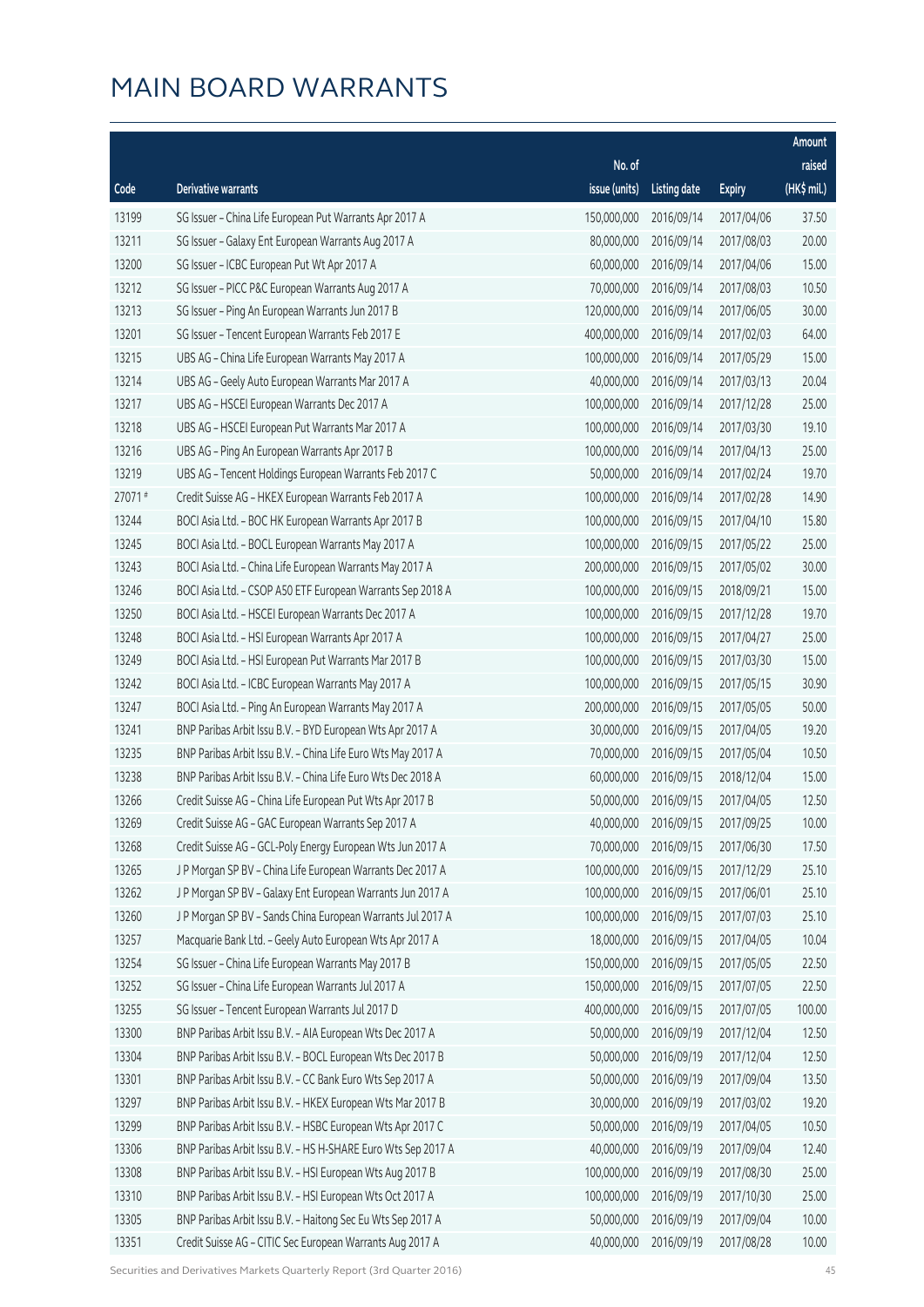|       |                                                             |               |                       |               | Amount      |
|-------|-------------------------------------------------------------|---------------|-----------------------|---------------|-------------|
|       |                                                             | No. of        |                       |               | raised      |
| Code  | Derivative warrants                                         | issue (units) | Listing date          | <b>Expiry</b> | (HK\$ mil.) |
| 13347 | Credit Suisse AG - China Life European Warrants Sep 2017 A  | 80,000,000    | 2016/09/19            | 2017/09/08    | 20.00       |
| 13348 | Credit Suisse AG - CPIC European Warrants Apr 2017 A        | 40,000,000    | 2016/09/19            | 2017/04/07    | 10.00       |
| 13353 | Credit Suisse AG - HKEX European Warrants Mar 2017 D        | 60,000,000    | 2016/09/19            | 2017/03/31    | 81.00       |
| 13346 | Credit Suisse AG - Haitong Sec European Warrants Aug 2017 A | 50,000,000    | 2016/09/19            | 2017/08/31    | 10.50       |
| 13350 | Credit Suisse AG - New World Dev European Wts Apr 2017 A    | 40,000,000    | 2016/09/19            | 2017/04/07    | 10.00       |
| 13345 | Credit Suisse AG - Tencent Holdings European Wts Apr 2017 E | 50,000,000    | 2016/09/19            | 2017/04/06    | 50.00       |
| 13344 | Credit Suisse AG - Tencent Holdings European Wts Sep 2017 C | 100,000,000   | 2016/09/19            | 2017/09/05    | 25.00       |
| 13278 | Goldman Sachs SP (Asia) - CC Bank European Wts Feb 2017 A   | 80,000,000    | 2016/09/19            | 2017/02/14    | 12.00       |
| 13274 | Goldman Sachs SP (Asia) - HSBC European Put Wts Mar 2017 B  | 60,000,000    | 2016/09/19            | 2017/03/30    | 10.08       |
| 13291 | HK Bank - China Life European Warrants Apr 2017 A           | 100,000,000   | 2016/09/19            | 2017/04/24    | 15.00       |
| 13292 | HK Bank - HKEX European Put Warrants Feb 2017 C             | 100,000,000   | 2016/09/19            | 2017/02/24    | 15.00       |
| 13290 | HK Bank - HSCEI European Warrants Mar 2017 C                | 180,000,000   | 2016/09/19            | 2017/03/30    | 45.00       |
| 13289 | HK Bank - HSI European Warrants Apr 2017 A                  | 180,000,000   | 2016/09/19            | 2017/04/27    | 45.00       |
| 13287 | J P Morgan SP BV - China Life European Put Wts Jul 2017 B   | 100,000,000   | 2016/09/19            | 2017/07/04    | 25.00       |
| 13340 | J P Morgan SP BV - China Tel European Warrants Mar 2017 A   | 100,000,000   | 2016/09/19            | 2017/03/02    | 15.20       |
| 13336 | J P Morgan SP BV - Galaxy Ent European Put Wts Apr 2017 B   | 100,000,000   | 2016/09/19            | 2017/04/03    | 25.00       |
| 13334 | J P Morgan SP BV - HKEX European Warrants Mar 2017 C        | 100,000,000   | 2016/09/19            | 2017/03/31    | 42.80       |
| 13332 | J P Morgan SP BV - HKEX European Warrants Oct 2017 C        | 200,000,000   | 2016/09/19            | 2017/10/03    | 50.00       |
| 13285 | J P Morgan SP BV - HKEX European Put Wts Jun 2017 A         | 200,000,000   | 2016/09/19            | 2017/06/01    | 50.40       |
| 13284 | J P Morgan SP BV - HKEX European Put Wts Oct 2017 B         | 200,000,000   | 2016/09/19            | 2017/10/03    | 50.00       |
| 13339 | J P Morgan SP BV - HSI European Warrants Apr 2017 D         | 300,000,000   | 2016/09/19            | 2017/04/27    | 75.30       |
| 13286 | J P Morgan SP BV - HSI European Put Warrants Mar 2017 E     | 300,000,000   | 2016/09/19            | 2017/03/30    | 75.00       |
| 13288 | J P Morgan SP BV - HSI European Put Warrants May 2017 C     | 300,000,000   | 2016/09/19            | 2017/05/29    | 75.30       |
| 13335 | J P Morgan SP BV - Ping An European Put Warrants Jun 2017 B | 100,000,000   | 2016/09/19            | 2017/06/02    | 30.00       |
| 13296 | Macquarie Bank Ltd. - China Life European Wts Jun 2017 A    | 15,000,000    | 2016/09/19            | 2017/06/26    | 10.79       |
| 13293 | Macquarie Bank Ltd. - CPIC European Warrants Aug 2017 A     | 35,000,000    | 2016/09/19            | 2017/08/02    | 10.68       |
| 13326 | Macquarie Bank Ltd. - HKEX European Warrants May 2017 A     |               | 13,000,000 2016/09/19 | 2017/05/04    | 10.48       |
| 13322 | Macquarie Bank Ltd. - HKEX European Warrants Oct 2017 B     | 40,000,000    | 2016/09/19            | 2017/10/04    | 10.00       |
| 13321 | Macquarie Bank Ltd. - HKEX European Put Warrants Oct 2017 A | 40,000,000    | 2016/09/19            | 2017/10/04    | 10.00       |
| 13328 | SG Issuer - China Life European Warrants Dec 2017 A         | 150,000,000   | 2016/09/19            | 2017/12/05    | 37.50       |
| 13279 | SG Issuer - China Life European Put Warrants Jul 2017 B     | 150,000,000   | 2016/09/19            | 2017/07/05    | 37.50       |
| 13329 | SG Issuer - Galaxy Ent European Warrants May 2017 A         | 80,000,000    | 2016/09/19            | 2017/05/05    | 20.00       |
| 13281 | SG Issuer - Galaxy Ent European Put Warrants Apr 2017 A     | 80,000,000    | 2016/09/19            | 2017/04/06    | 24.40       |
| 13311 | SG Issuer - HKEX European Warrants Jul 2017 B               | 200,000,000   | 2016/09/19            | 2017/07/05    | 50.00       |
| 13312 | SG Issuer - HKEX European Warrants Dec 2017 B               | 200,000,000   | 2016/09/19            | 2017/12/05    | 50.00       |
| 13282 | SG Issuer - HKEX European Put Warrants Apr 2017 D           | 200,000,000   | 2016/09/19            | 2017/04/06    | 50.00       |
| 13331 | SG Issuer - Sands China European Warrants Apr 2017 C        | 80,000,000    | 2016/09/19            | 2017/04/06    | 20.00       |
| 13283 | SG Issuer - Sands China European Put Warrants Apr 2017 B    | 80,000,000    | 2016/09/19            | 2017/04/06    | 26.00       |
| 13319 | UBS AG - AIA European Warrants Apr 2017 A                   | 100,000,000   | 2016/09/19            | 2017/04/13    | 25.00       |
| 13317 | UBS AG - China Mobile European Warrants Mar 2017 C          | 100,000,000   | 2016/09/19            | 2017/03/20    | 25.20       |
| 13313 | UBS AG - Galaxy Ent European Warrants Apr 2017 A            | 70,000,000    | 2016/09/19            | 2017/04/24    | 17.57       |
| 13314 | UBS AG - Galaxy Ent European Put Warrants Mar 2017 B        | 70,000,000    | 2016/09/19            | 2017/03/20    | 17.50       |
| 13318 | UBS AG - HSI European Put Warrants Mar 2017 F               | 300,000,000   | 2016/09/19            | 2017/03/30    | 75.90       |
| 13315 | UBS AG - Sands China European Warrants Mar 2017 A           | 70,000,000    | 2016/09/19            | 2017/03/27    | 17.78       |
| 13316 | UBS AG - Sands China European Put Warrants Mar 2017 B       | 70,000,000    | 2016/09/19            | 2017/03/20    | 17.85       |

Securities and Derivatives Markets Quarterly Report (3rd Quarter 2016) 46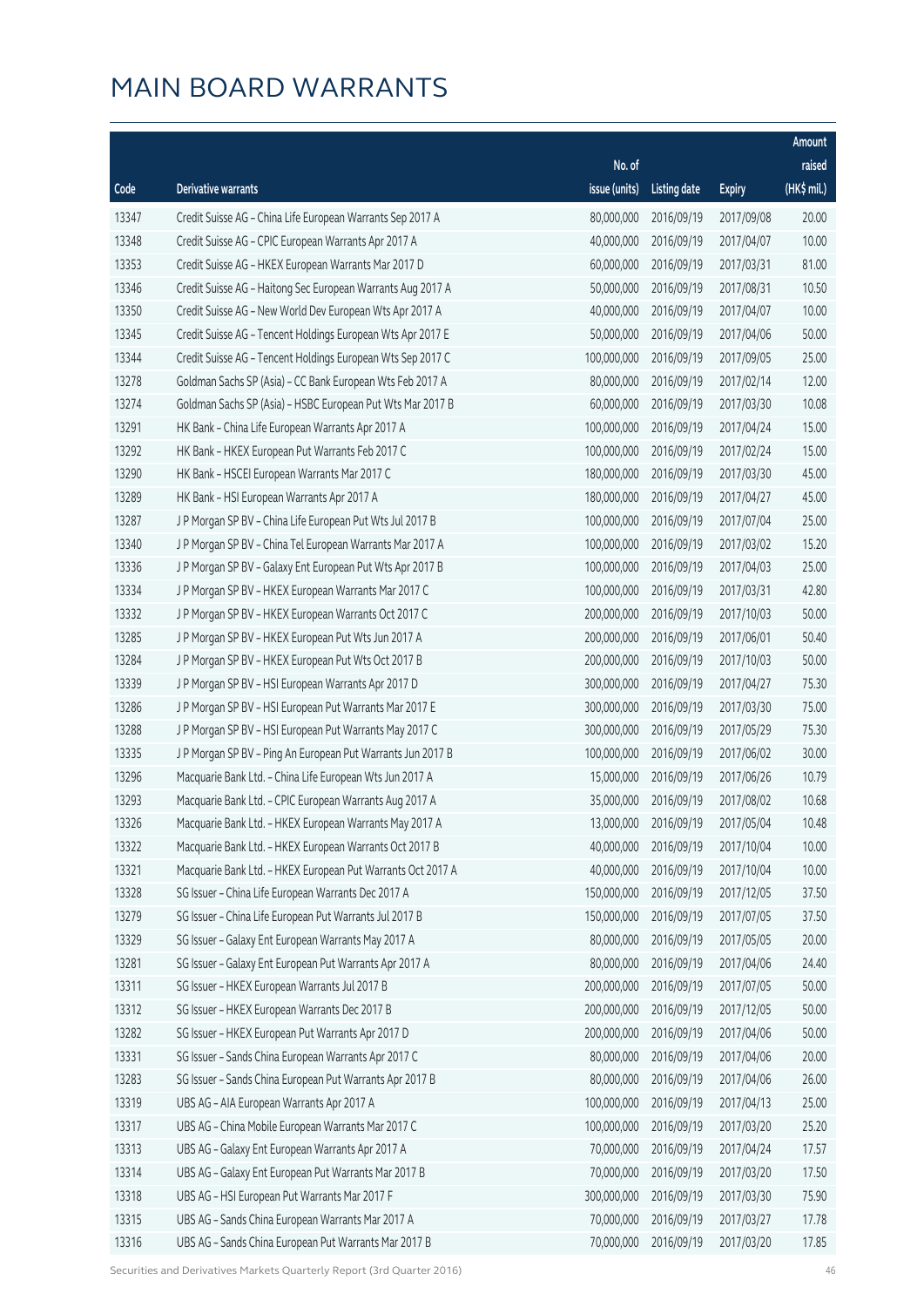|       |                                                              |               |                       |               | Amount      |
|-------|--------------------------------------------------------------|---------------|-----------------------|---------------|-------------|
|       |                                                              | No. of        |                       |               | raised      |
| Code  | <b>Derivative warrants</b>                                   | issue (units) | <b>Listing date</b>   | <b>Expiry</b> | (HK\$ mil.) |
| 13379 | BNP Paribas Arbit Issu B.V. - HKEX European Wts Mar 2017 C   | 80,000,000    | 2016/09/20            | 2017/03/02    | 12.00       |
| 13357 | Goldman Sachs SP (Asia) - CAM CSI300 European Wts Feb 2017 A | 80,000,000    | 2016/09/20            | 2017/02/22    | 12.00       |
| 13355 | Goldman Sachs SP (Asia) - China Life Euro Wts Sep 2017 A     | 80,000,000    | 2016/09/20            | 2017/09/05    | 20.00       |
| 13354 | Goldman Sachs SP (Asia) - Haitong Sec Euro Wts Aug 2017 A    | 60,000,000    | 2016/09/20            | 2017/08/28    | 10.02       |
| 13356 | Goldman Sachs SP (Asia) - PetroChina European Wts Feb 2017 A | 70,000,000    | 2016/09/20            | 2017/02/23    | 10.50       |
| 13382 | Goldman Sachs SP (Asia) - Tencent European Wt Jan 2017 E     | 150,000,000   | 2016/09/20            | 2017/01/24    | 22.50       |
| 13358 | Goldman Sachs SP (Asia) - Tencent European Wt Feb 2017 B     | 50,000,000    | 2016/09/20            | 2017/02/24    | 48.45       |
| 13366 | Haitong Int'l Sec - BOCL European Warrants May 2017 A        | 45,000,000    | 2016/09/20            | 2017/05/17    | 10.80       |
| 13363 | Haitong Int'l Sec - China Life European Warrants Apr 2017 A  | 65,000,000    | 2016/09/20            | 2017/04/24    | 10.40       |
| 13364 | Haitong Int'l Sec - CM Bank European Warrants May 2017 A     | 50,000,000    | 2016/09/20            | 2017/05/29    | 11.00       |
| 13376 | Haitong Int'l Sec - Minsheng Bank European Warrants May 19 A | 40,000,000    | 2016/09/20            | 2019/05/24    | 10.00       |
| 13365 | Haitong Int'l Sec - Galaxy Ent European Warrants Mar 2017 B  | 40,000,000    | 2016/09/20            | 2017/03/30    | 10.00       |
| 13360 | Haitong Int'l Sec - HKEX European Warrants Jul 2017 A        | 40,000,000    | 2016/09/20            | 2017/07/25    | 10.00       |
| 13359 | Haitong Int'l Sec - HSBC European Warrants Jan 2017 A        | 38,000,000    | 2016/09/20            | 2017/01/25    | 11.78       |
| 13367 | Haitong Int'l Sec - Sands China European Warrants Jul 2017 A | 40,000,000    | 2016/09/20            | 2017/07/28    | 10.00       |
| 13361 | Haitong Int'l Sec - Tencent European Warrants Jun 2017 A     | 40,000,000    | 2016/09/20            | 2017/06/07    | 10.00       |
| 13362 | Haitong Int'l Sec - Tencent European Warrants Nov 2017 A     | 40,000,000    | 2016/09/20            | 2017/11/07    | 10.00       |
| 13381 | J P Morgan SP BV - HKEX European Warrants Aug 2017 A         | 200,000,000   | 2016/09/20            | 2017/08/02    | 50.00       |
| 13369 | SG Issuer - China Life European Warrants Feb 2018 A          | 150,000,000   | 2016/09/20            | 2018/02/05    | 37.50       |
| 13372 | SG Issuer - China Life European Warrants May 2018 A          | 150,000,000   | 2016/09/20            | 2018/05/04    | 37.50       |
| 13375 | SG Issuer - HKEX European Warrants Aug 2017 A                | 200,000,000   | 2016/09/20            | 2017/08/03    | 50.00       |
| 13380 | SG Issuer - HS H-SHARE European Warrants Apr 2017 B          | 50,000,000    | 2016/09/20            | 2017/04/06    | 26.50       |
| 13374 | SG Issuer - HSI European Warrants Jun 2017 C                 | 150,000,000   | 2016/09/20            | 2017/06/29    | 37.50       |
| 13385 | J P Morgan SP BV - CITIC Sec European Warrants Apr 2017 A    | 100,000,000   | 2016/09/21            | 2017/04/28    | 15.00       |
| 13384 | J P Morgan SP BV - Tencent European Put Warrants Oct 2017 B  | 200,000,000   | 2016/09/21            | 2017/10/31    | 50.00       |
| 13383 | SG Issuer - HKEX European Warrants Apr 2017 E                | 200,000,000   | 2016/09/21            | 2017/04/06    | 50.00       |
| 13397 | Goldman Sachs SP (Asia) - CM Bank European Wts May 2017 B    |               | 70,000,000 2016/09/22 | 2017/05/25    | 10.50       |
| 13390 | Haitong Int'l Sec - China Mobile European Warrants Feb 2017B | 55,000,000    | 2016/09/22            | 2017/02/27    | 10.29       |
| 13393 | Haitong Int'l Sec - Chi Res Land European Warrants Mar 2017A | 40,000,000    | 2016/09/22            | 2017/03/31    | 10.00       |
| 13386 | Haitong Int'l Sec - Huaneng European Warrants Mar 2017 A     | 36,000,000    | 2016/09/22            | 2017/03/31    | 10.04       |
| 13392 | Haitong Int'l Sec - Tencent European Warrants May 2017 B     | 60,000,000    | 2016/09/22            | 2017/05/25    | 10.08       |
| 13401 | J P Morgan SP BV - China Cinda European Warrants Apr 2017 A  | 70,000,000    | 2016/09/22            | 2017/04/03    | 10.50       |
| 13400 | J P Morgan SP BV - China Tel European Put Warrants Jul 2017A | 100,000,000   | 2016/09/22            | 2017/07/03    | 27.30       |
| 13399 | Macquarie Bank Ltd. - HSBC European Warrants May 2017 B      | 10,000,000    | 2016/09/22            | 2017/05/04    | 11.03       |
| 13398 | Macquarie Bank Ltd. - Ping An European Warrants Aug 2017 A   | 10,000,000    | 2016/09/22            | 2017/08/02    | 10.45       |
| 13395 | UBS AG - CC Bank European Warrants Feb 2017 B                | 100,000,000   | 2016/09/22            | 2017/02/02    | 36.50       |
| 13396 | UBS AG - HSI European Put Warrants Apr 2017 A                | 300,000,000   | 2016/09/22            | 2017/04/27    | 51.00       |
| 13394 | UBS AG - PetroChina European Warrants Feb 2017 A             | 50,000,000    | 2016/09/22            | 2017/02/24    | 10.15       |
| 13403 | Goldman Sachs SP (Asia) - China Life Euro Wts Jun 2017 A     | 70,000,000    | 2016/09/23            | 2017/06/28    | 10.50       |
| 13402 | Goldman Sachs SP (Asia) - A50 China European Wts Apr 2017 A  | 60,000,000    | 2016/09/23            | 2017/04/28    | 15.00       |
| 13404 | Goldman Sachs SP (Asia) - HSI European Warrants Mar 2017 D   | 200,000,000   | 2016/09/23            | 2017/03/30    | 30.00       |
| 13429 | Goldman Sachs SP (Asia) - Tencent European Wt Jun 2017 C     | 200,000,000   | 2016/09/23            | 2017/06/30    | 50.00       |
| 13415 | HK Bank - China Life European Warrants Jun 2017 A            | 100,000,000   | 2016/09/23            | 2017/06/12    | 15.00       |
| 13406 | HK Bank - HKEX European Warrants Mar 2017 A                  | 40,000,000    | 2016/09/23            | 2017/03/31    | 36.00       |
| 13405 | HK Bank - ICBC European Warrants Jul 2017 B                  | 80,000,000    | 2016/09/23            | 2017/07/31    | 20.80       |

Securities and Derivatives Markets Quarterly Report (3rd Quarter 2016) 47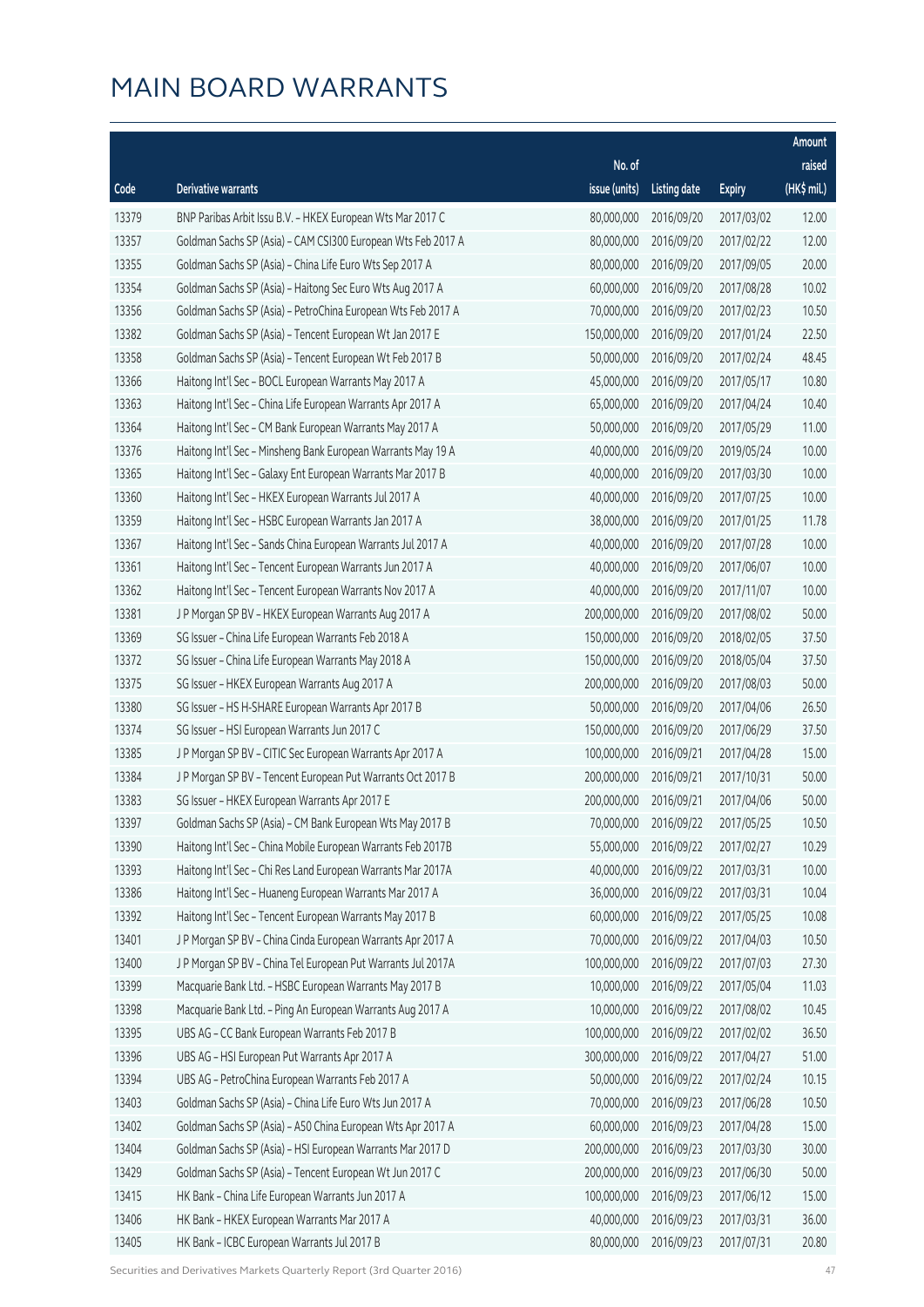|         |                                                              |               |                     |               | Amount       |
|---------|--------------------------------------------------------------|---------------|---------------------|---------------|--------------|
|         |                                                              | No. of        |                     |               | raised       |
| Code    | <b>Derivative warrants</b>                                   | issue (units) | <b>Listing date</b> | <b>Expiry</b> | $(HK\$ mil.) |
| 13430   | J P Morgan SP BV - Wynn Macau European Warrants Sep 2017 A   | 80,000,000    | 2016/09/23          | 2017/09/29    | 20.00        |
| 13408   | Macquarie Bank Ltd. - China Cinda European Wts May 2017 A    | 30,000,000    | 2016/09/23          | 2017/05/04    | 10.02        |
| 13411   | Macquarie Bank Ltd. - Cathay Pacific European Wts Mar 2018 A | 40,000,000    | 2016/09/23          | 2018/03/02    | 10.00        |
| 13425   | Macquarie Bank Ltd. - Fosun Intl European Warrants Mar 2018A | 36,000,000    | 2016/09/23          | 2018/03/02    | 10.01        |
| 13426   | Macquarie Bank Ltd. - MGM China European Warrants Oct 2017 A | 40,000,000    | 2016/09/23          | 2017/10/06    | 10.00        |
| 13427   | Macquarie Bank Ltd. - Sands China European Wts Jul 2017 A    | 40,000,000    | 2016/09/23          | 2017/07/04    | 10.04        |
| 13428   | SG Issuer - CNOOC European Warrants Mar 2017 B               | 30,000,000    | 2016/09/23          | 2017/03/03    | 16.20        |
| 13421   | UBS AG - AAC Acoustic European Warrants Oct 2017 A           | 70,000,000    | 2016/09/23          | 2017/10/30    | 17.50        |
| 13420   | UBS AG - China Overseas European Warrants Mar 2017 A         | 70,000,000    | 2016/09/23          | 2017/03/28    | 10.57        |
| 13419   | UBS AG - Sinopec Corp European Warrants Feb 2017 A           | 40,000,000    | 2016/09/23          | 2017/02/27    | 10.00        |
| 13170 # | Credit Suisse AG - Tencent Holdings European Wts Jul 2017 B  | 100,000,000   | 2016/09/23          | 2017/07/05    | 18.50        |
| 13443   | Credit Suisse AG - CNBM European Warrants Mar 2017 A         | 40,000,000    | 2016/09/26          | 2017/03/31    | 10.00        |
| 13439   | Credit Suisse AG - HSBC European Wts Apr 2017 E              | 100,000,000   | 2016/09/26          | 2017/04/03    | 18.00        |
| 13436   | Macquarie Bank Ltd. - CITIC Bank European Wts Jul 2017 A     | 30,000,000    | 2016/09/26          | 2017/07/04    | 10.50        |
| 13431   | Macquarie Bank Ltd. - Kingsoft European Warrants Jun 2017 B  | 40,000,000    | 2016/09/26          | 2017/06/02    | 10.00        |
| 13435   | Macquarie Bank Ltd. - PetroChina European Wts Apr 2017 C     | 22,000,000    | 2016/09/26          | 2017/04/05    | 10.03        |
| 13438   | SG Issuer - Geely Auto European Warrants Apr 2017 A          | 14,000,000    | 2016/09/26          | 2017/04/06    | 10.22        |
| 13447   | BOCI Asia Ltd. - Galaxy Ent European Warrants Apr 2017 A     | 100,000,000   | 2016/09/27          | 2017/04/25    | 25.00        |
| 13448   | BOCI Asia Ltd. - Galaxy Ent European Put Warrants May 2017 A | 100,000,000   | 2016/09/27          | 2017/05/10    | 27.50        |
| 13451   | BOCI Asia Ltd. - HSBC European Warrants Apr 2017 C           | 200,000,000   | 2016/09/27          | 2017/04/12    | 30.00        |
| 13449   | BOCI Asia Ltd. - Sands China European Warrants Apr 2017 A    | 100,000,000   | 2016/09/27          | 2017/04/24    | 25.00        |
| 13450   | BOCI Asia Ltd. - Sands China European Put Wts May 2017 A     | 100,000,000   | 2016/09/27          | 2017/05/02    | 32.80        |
| 13444   | Goldman Sachs SP (Asia) - Tencent European Wt Aug 2017 A     | 200,000,000   | 2016/09/27          | 2017/08/29    | 30.00        |
| 13455   | Macquarie Bank Ltd. - Foxconn European Warrants Sep 2017 A   | 20,000,000    | 2016/09/27          | 2017/09/04    | 10.00        |
| 13459   | Macquarie Bank Ltd. - Galaxy Ent European Wts Jun 2017 A     | 40,000,000    | 2016/09/27          | 2017/06/02    | 10.00        |
| 13457   | Macquarie Bank Ltd. - HSBC European Warrants Oct 2017 A      | 10,000,000    | 2016/09/27          | 2017/10/04    | 14.50        |
| 13472   | Macquarie Bank Ltd. - Tencent European Warrants Apr 2017 B   | 20,000,000    | 2016/09/27          | 2017/04/05    | 10.92        |
| 13452   | SG Issuer - China Life European Warrants Apr 2017 B          | 150,000,000   | 2016/09/27          | 2017/04/06    | 37.50        |
| 13453   | SG Issuer - Fosun Intl European Warrants Oct 2017 A          | 80,000,000    | 2016/09/27          | 2017/10/06    | 20.00        |
| 13454   | SG Issuer - Kingsoft European Warrants May 2017 A            | 40,000,000    | 2016/09/27          | 2017/05/05    | 10.00        |
| 13461   | SG Issuer - Wynn European Warrants Oct 2017 A                | 70,000,000    | 2016/09/27          | 2017/10/06    | 10.85        |
| 13463   | UBS AG - HKEX European Warrants Mar 2017 C                   | 300,000,000   | 2016/09/27          | 2017/03/01    | 47.10        |
| 13468   | UBS AG - HSI European Warrants Apr 2017 B                    | 300,000,000   | 2016/09/27          | 2017/04/27    | 45.00        |
| 13464   | UBS AG - Link REIT European Warrants Mar 2017 A              | 50,000,000    | 2016/09/27          | 2017/03/27    | 13.65        |
| 13465   | UBS AG - China Vanke European Warrants Mar 2017 A            | 100,000,000   | 2016/09/27          | 2017/03/28    | 17.70        |
| 13474   | Goldman Sachs SP (Asia) - CSOP A50 ETF Euro Wts Apr 2017 A   | 40,000,000    | 2016/09/28          | 2017/04/28    | 12.00        |
| 13473   | Goldman Sachs SP (Asia) - HKEX European Warrants Jul 2017 A  | 200,000,000   | 2016/09/28          | 2017/07/18    | 30.00        |
| 13476   | HK Bank - Galaxy Ent European Warrants Apr 2017 A            | 60,000,000    | 2016/09/28          | 2017/04/13    | 10.80        |
| 13477   | HK Bank - Sands China European Warrants Mar 2017 C           | 60,000,000    | 2016/09/28          | 2017/03/31    | 15.00        |
| 13475   | HK Bank - Tencent European Warrants May 2017 B               | 150,000,000   | 2016/09/28          | 2017/05/31    | 24.00        |
| 13487   | J P Morgan SP BV - Kingsoft European Warrants Apr 2017 A     | 80,000,000    | 2016/09/28          | 2017/04/05    | 20.00        |
| 13489   | J P Morgan SP BV - PetroChina European Warrants Mar 2017 A   | 100,000,000   | 2016/09/28          | 2017/03/01    | 19.60        |
| 13484   | Macquarie Bank Ltd. - CMS European Warrants Jun 2018 A       | 20,000,000    | 2016/09/28          | 2018/06/19    | 10.00        |
| 13481   | Macquarie Bank Ltd. - Haier Elec European Wts Sep 2017 A     | 38,000,000    | 2016/09/28          | 2017/09/18    | 10.03        |
| 13479   | SG Issuer - China Res Land European Warrants Apr 2017 A      | 60,000,000    | 2016/09/28          | 2017/04/06    | 15.00        |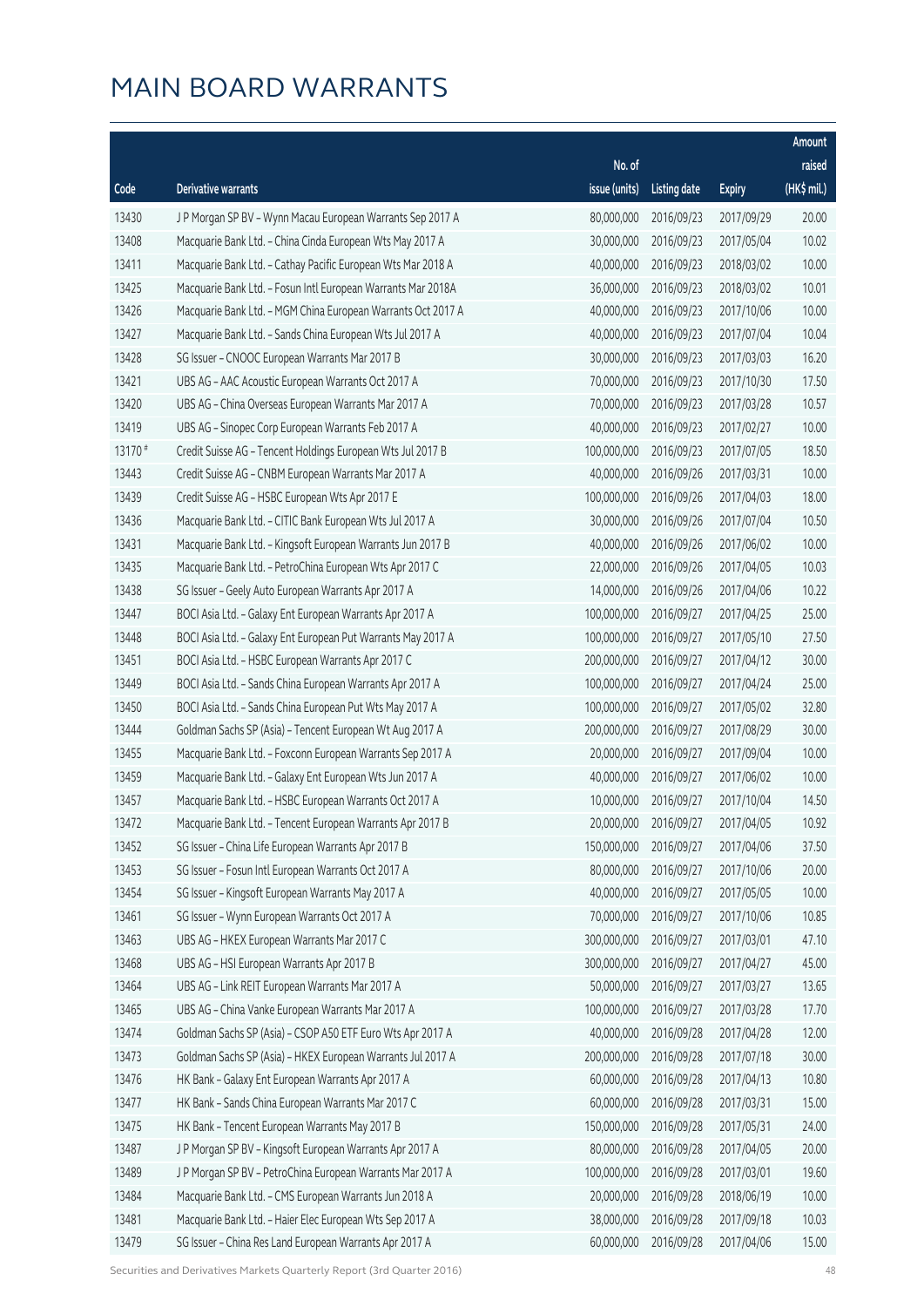|              |                                                               |               |                       |               | Amount      |
|--------------|---------------------------------------------------------------|---------------|-----------------------|---------------|-------------|
|              |                                                               | No. of        |                       |               | raised      |
| Code         | Derivative warrants                                           | issue (units) | <b>Listing date</b>   | <b>Expiry</b> | (HK\$ mil.) |
| 13490        | UBS AG - Kingsoft European Warrants Jun 2017 A                | 100,000,000   | 2016/09/28            | 2017/06/19    | 25.00       |
| 13491        | UBS AG - Wynn Macau European Warrants Sep 2017 A              | 50,000,000    | 2016/09/28            | 2017/09/25    | 12.50       |
| 13224 #      | Credit Suisse AG - China Life European Warrants Apr 2017 A    | 120,000,000   | 2016/09/28            | 2017/04/28    | 16.56       |
| 13506        | BOCI Asia Ltd. - China Mobile European Warrants Apr 2017 A    | 200,000,000   | 2016/09/29            | 2017/04/12    | 74.00       |
| 13501        | BOCI Asia Ltd. - HKEX European Warrants Jul 2017 A            | 200,000,000   | 2016/09/29            | 2017/07/31    | 38.00       |
| 13502        | BOCI Asia Ltd. - Tencent Holdings European Wts Aug 2017 A     | 200,000,000   | 2016/09/29            | 2017/08/30    | 40.00       |
| 13521        | Credit Suisse AG - CKI Holdings European Warrants Apr 2017 A  | 40,000,000    | 2016/09/29            | 2017/04/06    | 14.00       |
| 13520        | Credit Suisse AG - Geely Auto European Warrants Mar 2017 C    | 40,000,000    | 2016/09/29            | 2017/03/31    | 20.40       |
| 13526        | Credit Suisse AG - Galaxy Ent European Warrants Apr 2017 A    | 50,000,000    | 2016/09/29            | 2017/04/05    | 12.50       |
| 13527        | Credit Suisse AG - HKEX European Warrants Oct 2017 A          | 150,000,000   | 2016/09/29            | 2017/10/04    | 27.30       |
| 13536        | Goldman Sachs SP (Asia) - Kingsoft European Wts Mar 2017 A    | 40,000,000    | 2016/09/29            | 2017/03/30    | 10.00       |
| 13535        | Goldman Sachs SP (Asia) - Tencent European Wt Jan 2017 F      | 40,000,000    | 2016/09/29            | 2017/01/24    | 21.28       |
| 13512        | HK Bank - China Life European Warrants Aug 2017 A             | 100,000,000   | 2016/09/29            | 2017/08/29    | 15.00       |
| 13513        | HK Bank - China Life European Warrants Jan 2018 A             | 100,000,000   | 2016/09/29            | 2018/01/29    | 15.00       |
| 13510        | HK Bank - HKEX European Warrants Jul 2017 A                   | 100,000,000   | 2016/09/29            | 2017/07/27    | 18.00       |
| 13509        | HK Bank - HKEX European Warrants Sep 2017 B                   | 100,000,000   | 2016/09/29            | 2017/09/26    | 16.00       |
| 13511        | HK Bank - Kingsoft European Warrants Apr 2017 B               | 50,000,000    | 2016/09/29            | 2017/04/28    | 12.50       |
| 13532        | J P Morgan SP BV - HSI European Put Warrants May 2017 D       | 300,000,000   | 2016/09/29            | 2017/05/29    | 75.30       |
| 13500        | Macquarie Bank Ltd. - BOCL European Warrants May 2017 B       | 48,000,000    | 2016/09/29            | 2017/05/04    | 10.03       |
| 13498        | Macquarie Bank Ltd. - CC Bank European Warrants Feb 2017 B    | 29,000,000    | 2016/09/29            | 2017/02/02    | 10.06       |
| 13514        | Macquarie Bank Ltd. - Kingsoft European Warrants Apr 2017 B   | 40,000,000    | 2016/09/29            | 2017/04/05    | 10.00       |
| 13507        | SG Issuer - China Life European Put Warrants May 2017 C       | 150,000,000   | 2016/09/29            | 2017/05/05    | 37.50       |
| 13518        | SG Issuer - HSCEI European Warrants Mar 2017 C                | 150,000,000   | 2016/09/29            | 2017/03/30    | 24.00       |
| 13508        | SG Issuer - HSCEI European Put Warrants Apr 2017 B            | 150,000,000   | 2016/09/29            | 2017/04/27    | 37.50       |
| 13519        | SG Issuer - Kingsoft European Warrants Jul 2017 B             | 50,000,000    | 2016/09/29            | 2017/07/05    | 12.50       |
| 13533        | UBS AG - China Life European Warrants Jun 2017 A              | 100,000,000   | 2016/09/29            | 2017/06/26    | 25.00       |
| 13534        | UBS AG - CSOP A50 ETF European Warrants Jan 2017 B            |               | 70,000,000 2016/09/29 | 2017/01/25    | 10.50       |
| 13547        | BNP Paribas Arbit Issu B.V. - Tencent European Wts Dec 2017 A | 100,000,000   | 2016/09/30            | 2017/12/04    | 25.00       |
| 13553        | Credit Suisse AG - Anhui Conch European Warrants May 2017 A   | 50,000,000    | 2016/09/30            | 2017/05/05    | 12.50       |
| 13551        | Credit Suisse AG - China Life European Warrants Jun 2017 A    | 80,000,000    | 2016/09/30            | 2017/06/02    | 13.36       |
| 13554        | Credit Suisse AG - Kingsoft European Warrants Mar 2017 B      | 50,000,000    | 2016/09/30            | 2017/03/29    | 12.50       |
| 13562        | Goldman Sachs SP (Asia) - AIA European Warrants Mar 2017 A    | 60,000,000    | 2016/09/30            | 2017/03/31    | 15.00       |
| 13565        | Goldman Sachs SP (Asia) - Sands China Euro Wts Mar 2017 A     | 60,000,000    | 2016/09/30            | 2017/03/31    | 15.00       |
| 13543        | HK Bank - BOCL European Warrants Aug 2017 A                   | 80,000,000    | 2016/09/30            | 2017/08/29    | 12.80       |
| 13540        | HK Bank - Galaxy Ent European Put Warrants Mar 2017 C         | 50,000,000    | 2016/09/30            | 2017/03/29    | 12.50       |
| 13571        | J P Morgan SP BV - CGS European Warrants Dec 2018 A           | 150,000,000   | 2016/09/30            | 2018/12/31    | 37.50       |
| 13570        | J P Morgan SP BV - Tencent European Warrants Sep 2017 D       | 200,000,000   | 2016/09/30            | 2017/09/29    | 50.20       |
| 13544        | Macquarie Bank Ltd. - Tencent European Warrants Apr 2017 C    | 10,000,000    | 2016/09/30            | 2017/04/05    | 13.89       |
| 13545        | Macquarie Bank Ltd. - Tencent European Warrants Apr 2017 D    | 30,000,000    | 2016/09/30            | 2017/04/05    | 10.02       |
| 13537        | SG Issuer - China Life European Warrants Sep 2017 A           | 150,000,000   | 2016/09/30            | 2017/09/05    | 24.75       |
| 13549        | SG Issuer - ChiUnicom European Warrants Apr 2017 A            | 16,000,000    | 2016/09/30            | 2017/04/06    | 10.08       |
| 13538        | SG Issuer - KECL European Warrants May 2017 A                 | 25,000,000    | 2016/09/30            | 2017/05/05    | 10.00       |
| 13550        | SG Issuer - Tencent European Warrants Nov 2017 B              | 400,000,000   | 2016/09/30            | 2017/11/03    | 100.00      |
| <b>Total</b> |                                                               |               |                       |               | 28,479.35   |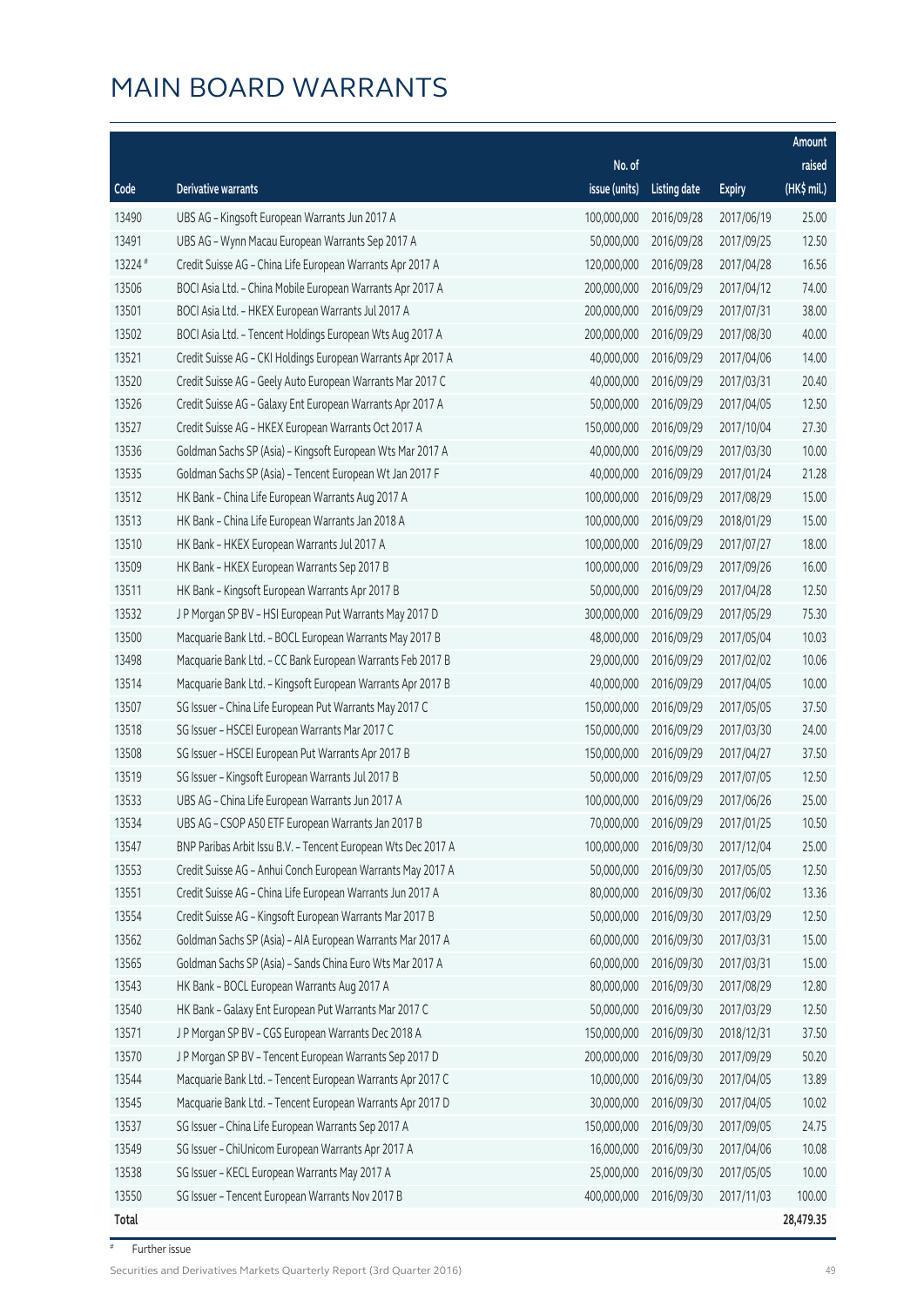#### MAIN BOARD DEBT SECURITIES

#### **Debt Securities Trading Statistics**

|      |                |                                | <b>Turnover value</b>   |
|------|----------------|--------------------------------|-------------------------|
|      |                | Exchange fund notes (HK\$ mil) | Market total (HK\$ mil) |
| 2015 | Q <sub>3</sub> | $\qquad \qquad$                | 5,208.52                |
|      | Q4             | $\overline{\phantom{0}}$       | 1,147.96                |
| 2016 | Q1             | $\overline{\phantom{0}}$       | 2,120.63                |
|      | Q <sub>2</sub> | $\overline{\phantom{0}}$       | 6,070.66                |
|      | Q3             | $\overline{\phantom{0}}$       | 6,333.92                |

#### **Debt Securities Nominal Value**

|      |                | No. of issues | Nominal value (HK\$ mil.) |
|------|----------------|---------------|---------------------------|
| 2015 | Q3             | 736           | 2,750,133.27              |
|      | Q4             | 762           | 2,741,871.80              |
| 2016 | Q1             | 769           | 2,777,917.26              |
|      | Q <sub>2</sub> | 797           | 2,923,871.68              |
|      | O3             | 841           | 3,089,402.31              |

#### **New Listing Statistics – Debt Securities**

|      |                | No. of newly listed debt securities | Amount raised (HK\$ mil.) |
|------|----------------|-------------------------------------|---------------------------|
| 2015 | Q3             | 37                                  | 141,193.57                |
|      | Q4             | 43                                  | 115,190.75                |
| 2016 | Q1             | 26                                  | 89,996.61                 |
|      | Q <sub>2</sub> | 59                                  | 253,671.85                |
|      | Q3             | 51                                  | 191,245.48                |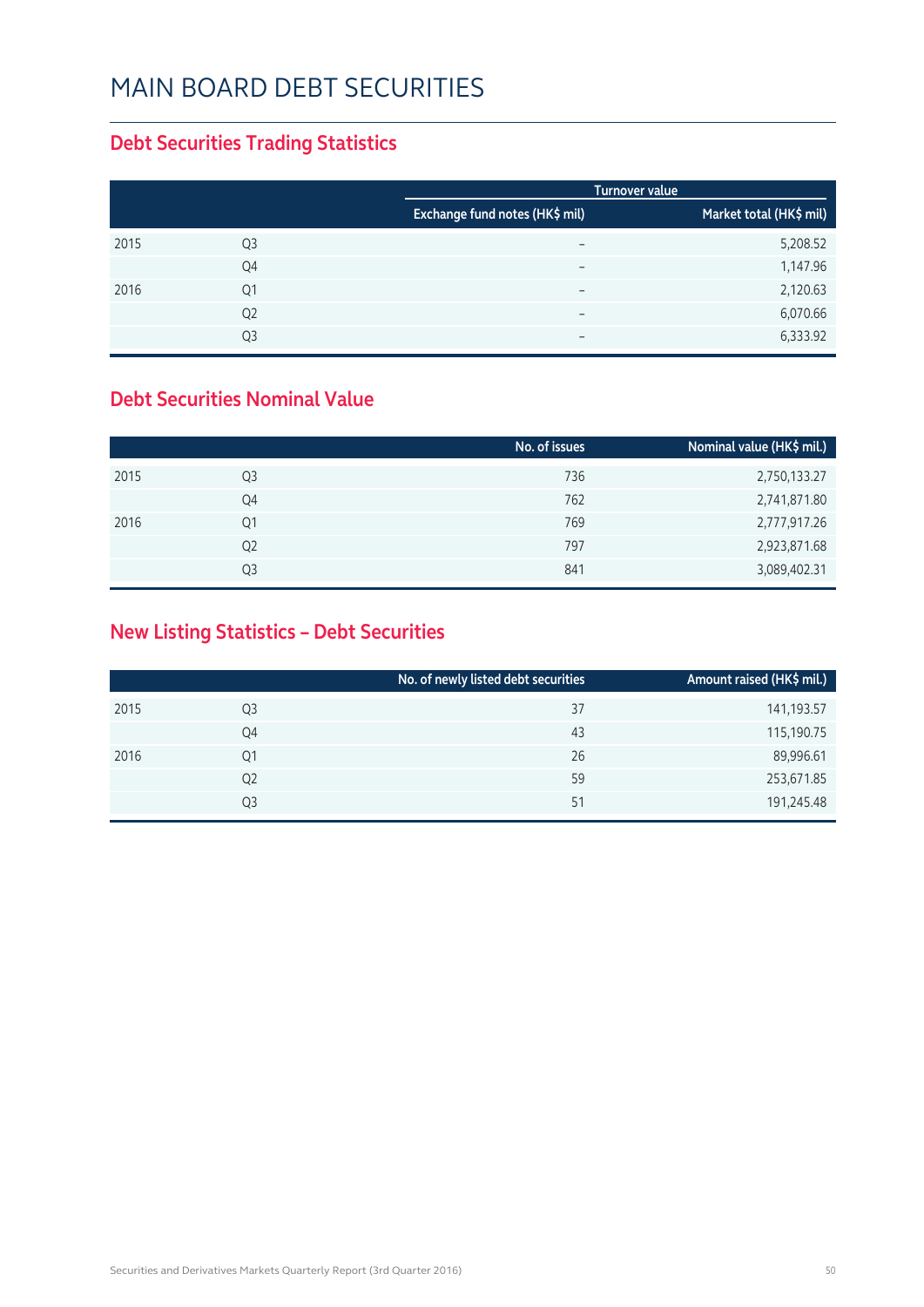## MAIN BOARD DEBT SECURITIES

#### **Newly Listed Debt Securities**

for 3rd quarter 2016

|         |                                                                      |            |               |                     |                 | <b>Amount raised</b> |
|---------|----------------------------------------------------------------------|------------|---------------|---------------------|-----------------|----------------------|
| Code    | Debt securities                                                      | Principal  |               | <b>Listing date</b> | <b>Maturity</b> | (HK\$ mil.)          |
| 86637   | The Ministry of Finance of the PRC 2.90% CNY Bonds 2019              | <b>RMB</b> | 7,000,000,000 | 2016/07/05          | 2019/07/04      | 8,157.80             |
| 86638   | The Ministry of Finance of the PRC 3.25% CNY Bonds 2021              | <b>RMB</b> | 4,500,000,000 | 2016/07/05          | 2021/07/04      | 5,244.30             |
| 86639   | The Ministry of Finance of the PRC 3.30% CNY Bonds 2023              | <b>RMB</b> | 1,000,000,000 | 2016/07/05          | 2023/07/04      | 1,165.40             |
| 86640   | The Ministry of Finance of the PRC 3.38% CNY Bonds 2026              | <b>RMB</b> | 1,000,000,000 | 2016/07/05          | 2026/07/04      | 1,165.40             |
| 86641   | The Ministry of Finance of the PRC 3.90% CNY Bonds 2036              | <b>RMB</b> | 500,000,000   | 2016/07/05          | 2036/07/04      | 582.70               |
| 04230 # | The Govt of the HKSAR of the PRC 1.68% Bonds 2026                    | <b>HKD</b> | 1,200,000,000 | 2016/07/08          | 2026/01/21      | 1,273.44             |
| 05602 # | Skyfame Realty (Holdings) Ltd. 0.10% Bonds 2032                      | <b>HKD</b> | 30,000,000    | 2016/07/08          | 2032/11/14      |                      |
| 05681   | China Development Bank Corporation Floating Rate Notes 2019          | <b>USD</b> | 600,000,000   | 2016/07/11          | 2019/07/08      | 4,680.00             |
| 85724   | Bank of China Ltd, New York Branch 3.60% CNY Notes 2018              | <b>RMB</b> | 1,500,000,000 | 2016/07/13          | 2018/07/12      | 1,738.35             |
| 05682   | Caiyun International Investment Ltd. 3.125% Guar. Bonds 2019         | <b>USD</b> | 500,000,000   | 2016/07/13          | 2019/07/12      | 3,883.86             |
| 05683   | Xiangyu Investment (BVI) Co., Ltd. 4.75% Guar. Bonds 2019            | <b>USD</b> | 300,000,000   | 2016/07/15          | 2019/07/14      | 2,317.49             |
| 05602 # | Skyfame Realty (Holdings) Ltd. 0.10% Bonds 2032                      | <b>HKD</b> | 20,000,000    | 2016/07/18          | 2032/11/14      |                      |
| 05684   | Shenzhen Expressway Co. Ltd. 2.875% Bonds 2021                       | <b>USD</b> | 300,000,000   | 2016/07/19          | 2021/07/18      | 2,327.36             |
| 05687   | RH International Finance Ltd. 3.875% Guaranteed Notes 2021           | <b>USD</b> | 350,000,000   | 2016/07/21          | 2021/07/20      | 2,720.80             |
| 05602 # | Skyfame Realty (Holdings) Ltd. 0.10% Bonds 2032                      | <b>HKD</b> | 50,000,000    | 2016/07/21          | 2032/11/14      |                      |
| 05685   | The Link Finance (Cayman) 2009 Ltd. 2.875% Notes 2026                | <b>USD</b> | 500,000,000   | 2016/07/22          | 2026/07/21      | 3,865.80             |
| 05686   | ICBC (Asia) Ltd. 4.25% Non-Cumulative Subordinated Additional        | <b>USD</b> | 1,000,000,000 | 2016/07/22          |                 | 7,800.00             |
|         | Tier 1 Capital Securities                                            |            |               |                     |                 |                      |
| 05690   | Kunlun Energy Co. Ltd. 1.625% USD Settled Conv. Bonds 2019           | <b>RMB</b> | 3,350,000,000 | 2016/07/26          | 2019/07/25      | 3,891.03             |
| 05688   | MINMETALS BOUNTEOUS FINANCE (BVI) LTD 3.125% Guaranteed Bonds 2021   | <b>USD</b> | 300,000,000   | 2016/07/28          | 2021/07/27      | 2,332.07             |
| 05689   | MINMETALS BOUNTEOUS FINANCE (BVI) LTD 4.20% Guaranteed Bonds 2026    | <b>USD</b> | 700,000,000   | 2016/07/28          | 2026/07/27      | 5,440.56             |
| 05693   | MTR Corporation Ltd. 2.875% Fixed Rate Notes 2046                    | <b>USD</b> | 30,000,000    | 2016/07/28          | 2046/07/27      | 234.00               |
| 05691   | Greenland Hong Kong Holdings Ltd. 3.875% Notes 2019                  | <b>USD</b> | 450,000,000   | 2016/07/29          | 2019/07/28      | 3,485.47             |
| 05692   | China Railway XunJie Co., Ltd. 3.25% Guaranteed Notes 2026           | <b>USD</b> | 500,000,000   | 2016/07/29          | 2026/07/28      | 3,883.86             |
| 05602 # | Skyfame Realty (Holdings) Ltd. 0.10% Bonds 2032                      | <b>HKD</b> | 20,000,000    | 2016/08/01          | 2032/11/14      |                      |
| 05626#  | Skyfame Realty (Holdings) Ltd. 0.10% Bonds 2025                      | <b>HKD</b> | 10,000,000    | 2016/08/01          | 2025/09/12      |                      |
| 05694   | CDBI Treasure I Ltd. 2.25% Guaranteed Notes 2021                     | <b>USD</b> | 500,000,000   | 2016/08/03          | 2021/08/02      | 3,890.29             |
| 05606#  | Blue Sky Fliers Co. Ltd. 6.90% Guaranteed Notes 2019                 | <b>USD</b> | 250,000,000   | 2016/08/05          | 2019/01/20      | 2,005.21             |
| 05695   | RKI Overseas Finance 2016 (A) Ltd. 5.00% Guar. Senior Notes 2019     | <b>USD</b> | 450,000,000   | 2016/08/10          | 2019/08/09      | 3,510.00             |
| 05697   | Silver Sparkle Ltd. 7.875% Guaranteed Senior Notes 2019              | <b>USD</b> | 150,000,000   | 2016/08/11          | 2019/08/10      | 1,158.55             |
| 05602 # | Skyfame Realty (Holdings) Ltd. 0.10% Bonds 2032                      | <b>HKD</b> | 40,000,000    | 2016/08/11          | 2032/11/14      |                      |
| 05696   | Sunshine 100 China Holdings Ltd. 6.50% Convertible Bonds 2021        | <b>USD</b> | 200,000,000   | 2016/08/12          | 2021/08/11      | 1,560.00             |
| 05698   | Bank of Communications Co., Ltd. Hong Kong Branch FR Notes 2019      | <b>USD</b> | 550,000,000   | 2016/08/17          | 2019/08/16      | 4,290.00             |
| 05699   | Chongqing Nan'an Urban Construction & Development (Group) Co., Ltd.  | <b>USD</b> | 200,000,000   | 2016/08/18          | 2026/08/17      | 1,523.17             |
|         | 4.50% Bonds 2026                                                     |            |               |                     |                 |                      |
| 04065   | Hong Kong Monetary Authority, The 0.50% Exchange Fund Notes 2018     | <b>HKD</b> | 1,200,000,000 | 2016/08/19          | 2018/08/20      | 1,201.56             |
| 04305   | Standard Chartered PLC Perpetual Subordinated Contingent Convertible | <b>USD</b> | 2,000,000,000 | 2016/08/19          |                 | 15,600.00            |
|         | Securities                                                           |            |               |                     |                 |                      |
| 04300   | CALC Bond 2 Ltd. 4.90% Guaranteed Bonds 2021                         | <b>USD</b> | 300,000,000   | 2016/08/23          | 2021/08/22      | 2,340.00             |
| 05602 # | Skyfame Realty (Holdings) Ltd. 0.10% Bonds 2032                      | <b>HKD</b> | 50,000,000    | 2016/08/23          | 2032/11/14      |                      |
| 05626 # | Skyfame Realty (Holdings) Ltd. 0.10% Bonds 2025                      | <b>HKD</b> | 10,000,000    | 2016/08/23          | 2025/09/12      |                      |
| 04301   | Chinalco Capital Holdings Ltd. 4.00% Guaranteed Bonds 2021           | <b>USD</b> | 800,000,000   | 2016/08/26          | 2021/08/25      | 6,240.00             |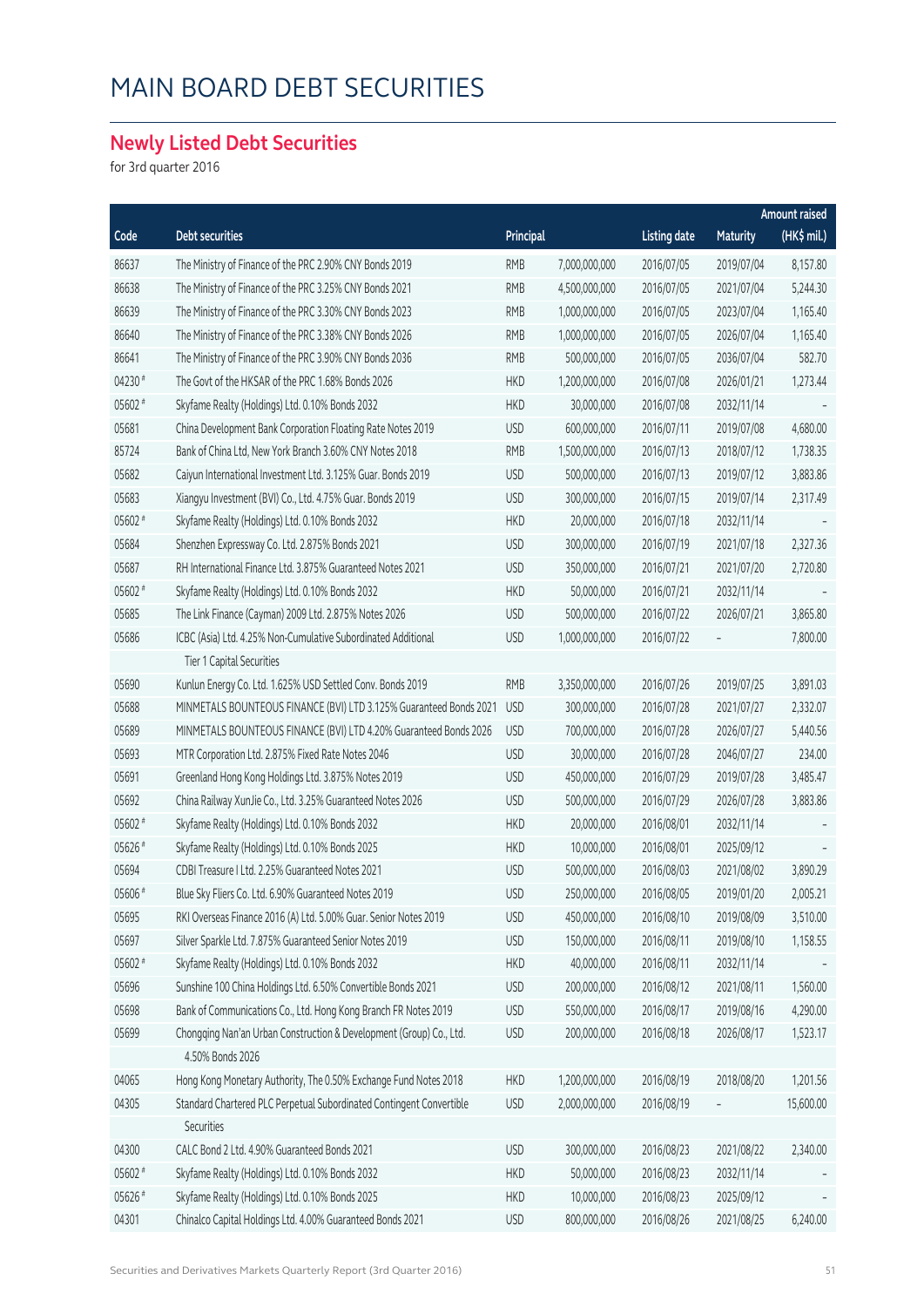## MAIN BOARD DEBT SECURITIES

|         |                                                                                 |            |                |                     |                 | <b>Amount raised</b> |
|---------|---------------------------------------------------------------------------------|------------|----------------|---------------------|-----------------|----------------------|
| Code    | <b>Debt securities</b>                                                          | Principal  |                | <b>Listing date</b> | <b>Maturity</b> | (HK\$ mil.)          |
| 04304   | Charming Light Investments Ltd. 2.375% Notes 2021                               | <b>USD</b> | 650,000,000    | 2016/08/31          | 2021/08/30      | 5,031.87             |
| 04308   | Greenland Global Investment Ltd. 3.50% Notes 2019                               | <b>USD</b> | 300,000,000    | 2016/09/07          | 2019/09/06      | 2,333.40             |
| 04309   | RKI Overseas Finance 2016 (B) Ltd. 4.70% Guar. Senior Notes 2021                | <b>USD</b> | 500,000,000    | 2016/09/07          | 2021/09/06      | 3,900.00             |
| 04313   | Mulpha SPV Ltd. 6.00% Notes 2019                                                | <b>USD</b> | 90,000,000     | 2016/09/08          | 2019/09/06      | 702.00               |
| 04314   | CITIC Ltd. 3.98% Notes 2031                                                     | <b>USD</b> | 200,000,000    | 2016/09/08          | 2031/09/07      | 1,556.51             |
| 04317   | CITIC Ltd. 4.485% Notes 2046                                                    | <b>USD</b> | 250,000,000    | 2016/09/08          | 2046/09/07      | 1,945.20             |
| 04310   | Far East Consortium International Ltd. 3.75% Notes 2021                         | <b>USD</b> | 300,000,000    | 2016/09/09          | 2021/09/08      | 2,340.00             |
| 04227 # | The Govt of the HKSAR of the PRC 2.13% Bonds 2030                               | <b>HKD</b> | 600,000,000    | 2016/09/09          | 2030/07/16      | 689.82               |
| 05603 # | ZHIYUAN Group (BVI) Co., Ltd. 6.20% Guaranteed Bonds 2019                       | <b>USD</b> | 100,000,000    | 2016/09/14          | 2019/01/11      | 810.25               |
| 04321   | Huarong Finance II Co., Ltd. Unsubordinated Guar Perpetual Securities           | <b>USD</b> | 500,000,000    | 2016/09/15          |                 | 3,900.00             |
| 05602 # | Skyfame Realty (Holdings) Ltd. 0.10% Bonds 2032                                 | <b>HKD</b> | 30,000,000     | 2016/09/15          | 2032/11/14      |                      |
| 04324   | Standard Chartered PLC 0.523% Fixed Rate Bonds 2021                             | JPY        | 45,000,000,000 | 2016/09/19          | 2021/09/15      | 3,402.00             |
| 04329   | Jiayuan International Group Ltd. 9.75% Senior Secured Notes 2018                | <b>USD</b> | 100,000,000    | 2016/09/19          | 2018/09/15      | 780.00               |
| 04500   | China Everbright Bank Co. Ltd., Hong Kong Branch 2.00% Notes 2019               | <b>USD</b> | 500,000,000    | 2016/09/19          | 2019/09/15      | 3,891.66             |
| 04508   | Yestar International Holdings Co. Ltd. 6.90% Senior Notes 2021                  | <b>USD</b> | 200,000,000    | 2016/09/19          | 2021/09/15      | 1,560.00             |
| 05626 # | Skyfame Realty (Holdings) Ltd. 0.10% Bonds 2025                                 | <b>HKD</b> | 10,000,000     | 2016/09/19          | 2025/09/12      |                      |
| 04322   | Union Life Insurance Co., Ltd. 3.00% Notes 2021                                 | <b>USD</b> | 500,000,000    | 2016/09/20          | 2021/09/19      | 3,837.99             |
| 04326   | Emperor International Holdings Ltd. 4.00% Notes 2021                            | <b>USD</b> | 200,000,000    | 2016/09/20          | 2021/09/19      | 1,560.00             |
| 04509   | Industrial Bank Co., Ltd. Hong Kong Branch 2.00% Notes 2019                     | <b>USD</b> | 700,000,000    | 2016/09/22          | 2019/09/21      | 5,453.18             |
| 04517   | Industrial Bank Co., Ltd. Hong Kong Branch 2.375% Notes 2021                    | <b>USD</b> | 300,000,000    | 2016/09/22          | 2021/09/21      | 2,331.67             |
| 05602 # | Skyfame Realty (Holdings) Ltd. 0.10% Bonds 2032                                 | <b>HKD</b> | 50,000,000     | 2016/09/23          | 2032/11/14      |                      |
| 05602 # | Skyfame Realty (Holdings) Ltd. 0.10% Bonds 2032                                 | <b>HKD</b> | 50,000,000     | 2016/09/29          | 2032/11/14      |                      |
| 04521   | Sinopec Group Overseas Group Development (2016) Ltd. 1.75% Senior               | <b>USD</b> | 1,100,000,000  | 2016/09/30          | 2019/09/29      | 8,546.63             |
|         | Notes 2019                                                                      |            |                |                     |                 |                      |
| 04524   | Sinopec Group Overseas Group Development (2016) Ltd. 2.00% Senior<br>Notes 2021 | <b>USD</b> | 1,300,000,000  | 2016/09/30          | 2021/09/29      | 10,085.45            |
| 04525   | Sinopec Group Overseas Group Development (2016) Ltd. 2.75% Senior               | <b>USD</b> | 600,000,000    | 2016/09/30          | 2026/09/29      | 4,632.68             |
|         | Notes 2026                                                                      |            |                |                     |                 |                      |
| 04538   | Haichuan International Investment Co., Ltd. 5.35% Guar. Bonds 2019              | <b>USD</b> | 200,000,000    | 2016/09/30          | 2019/09/29      | 1,560.00             |
| 04540   | ICBCIL Finance Co. Ltd. 2.125% Notes 2019                                       | <b>USD</b> | 700,000,000    | 2016/09/30          | 2019/09/29      | 5,443.29             |
| 04545   | ICBCIL Finance Co. Ltd. 2.50% Notes 2021                                        | <b>USD</b> | 700,000,000    | 2016/09/30          | 2021/09/29      | 5,443.46             |
| Total   |                                                                                 |            |                |                     |                 | 191,245.48           |

# Further issue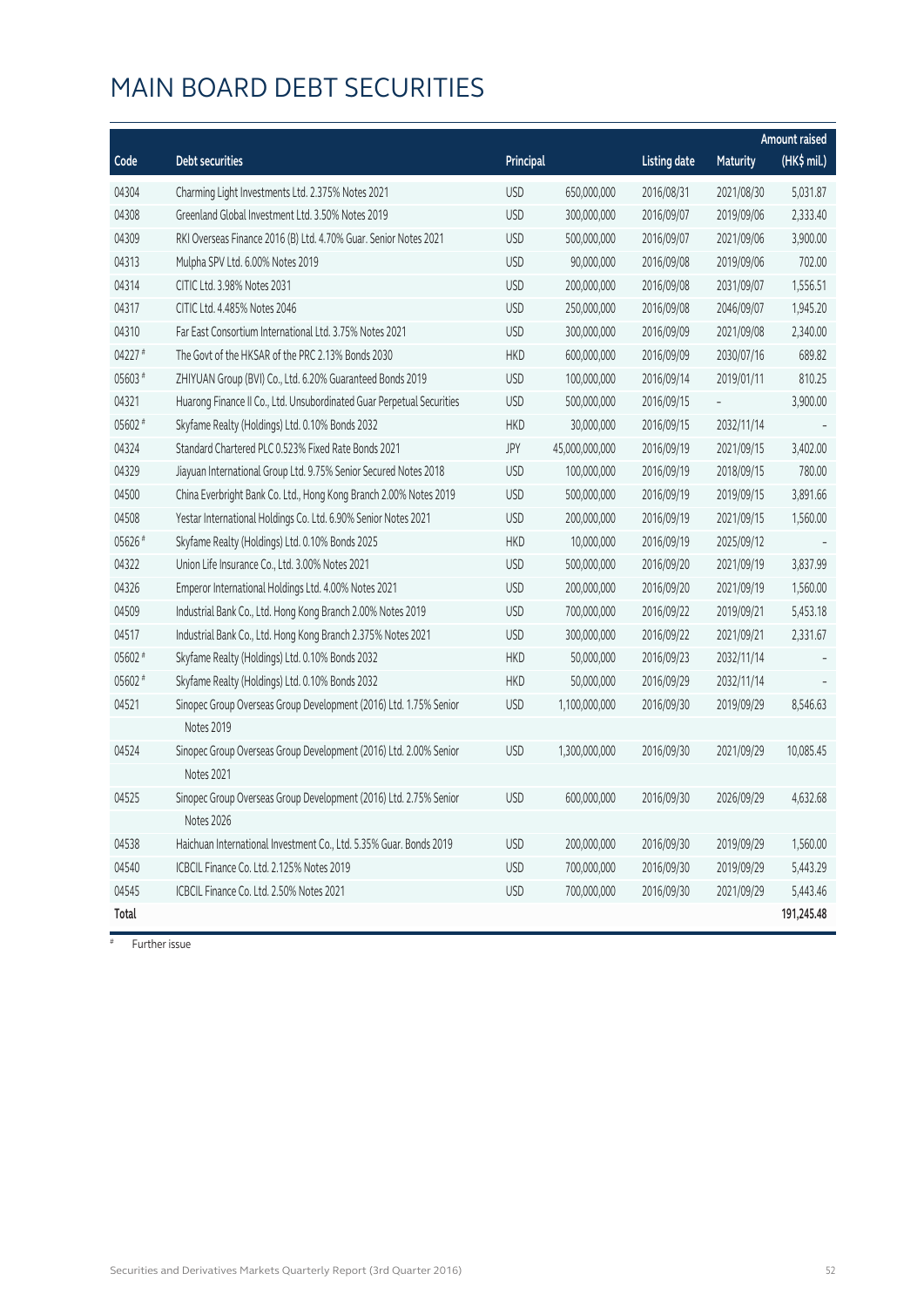|      |                | Exchange<br><b>Traded</b><br>Fund (ETF)<br>$(HK\$ mil.) | Leveraged<br>and Inverse<br><b>Products</b><br>(L&I Products)<br>(HK\$ mil.) | <b>Real Estate</b><br>Investment<br>Trusts (REITs)<br>$(HK$$ mil.) | <b>Others</b><br>(HK\$ mil.) | <b>Total</b><br>(HK\$ mil.) | $%$ of<br>market total |
|------|----------------|---------------------------------------------------------|------------------------------------------------------------------------------|--------------------------------------------------------------------|------------------------------|-----------------------------|------------------------|
| 2015 | Q <sub>3</sub> | 568,942.55                                              | $\overline{\phantom{a}}$                                                     | 22,063.78                                                          | 92.32                        | 591,098.64                  | 9.32                   |
|      | Q4             | 287,309.24                                              | -                                                                            | 14,162.34                                                          | 88.40                        | 301,559.98                  | 6.72                   |
| 2016 | Q1             | 304,713.11                                              | -                                                                            | 21,668.39                                                          | 40.27                        | 326,421.77                  | 7.66                   |
|      | Q <sub>2</sub> | 237,211.91                                              | 65.38                                                                        | 18,190.19                                                          | 20.96                        | 255,488.43                  | 6.64                   |
|      | Q <sub>3</sub> | 269,308.99                                              | 153.00                                                                       | 25,916.93                                                          | 23.08                        | 295,402.00                  | 6.92                   |

#### **Unit Trusts and Mutual Funds Trading Statistics**

Note: Turnover value traded in non-HKD currency securities have been included

#### **Unit Trusts and Mutual Funds Market Value**

|      |                | No. of<br><b>issues</b> | <b>Exchange</b><br><b>Traded</b><br>Funds (ETF)<br>(HK\$ mil.) | No. of<br><b>issues</b>  | Leveraged<br>and Inverse<br><b>Products</b><br>(L&I Products)<br>$(HK$$ mil.) | No. of<br>issues | <b>Real Estate</b><br>Investment<br><b>Trusts</b><br>(REITs)<br>(HK\$ mil.) | No. of<br><b>issues</b> | <b>Others</b><br>(HK\$ mil.) | No. of<br>issues | <b>Total</b><br>(HK\$ mil.) |
|------|----------------|-------------------------|----------------------------------------------------------------|--------------------------|-------------------------------------------------------------------------------|------------------|-----------------------------------------------------------------------------|-------------------------|------------------------------|------------------|-----------------------------|
| 2015 | Q <sub>3</sub> | 131                     | 483,672.20                                                     | $\overline{\phantom{0}}$ | $\overline{\phantom{a}}$                                                      | 11               | 187,754.18                                                                  | 1                       | 1,739.34                     | 143              | 673,165.72                  |
|      | Q4             | 133                     | 477,142.97                                                     | $\qquad \qquad -$        | $\overline{\phantom{a}}$                                                      | 11               | 199,652.72                                                                  | 1                       | 2,236.60                     | 145              | 679,032.29                  |
| 2016 | Q <sub>1</sub> | 137                     | 535,139.73                                                     | $\overline{\phantom{a}}$ | $\overline{\phantom{a}}$                                                      | 11               | 199.170.18                                                                  | 1                       | 1.342.80                     | 149              | 735.652.71                  |
|      | Q <sub>2</sub> | 143                     | 589,881.25                                                     | $\overline{4}$           | 111.01                                                                        | 11               | 219,952.15                                                                  | 1                       | 1.401.55                     | 159              | 811,345.96                  |
|      | Q <sub>3</sub> | 138                     | 627,842.20                                                     | 8                        | 434.09                                                                        | 11               | 235.115.93                                                                  | 1                       | 1,188.38                     | 158              | 864,580.60                  |

#### **New Listing Unit Trust and Mutual Funds Statistics**

|      |                | No. of newly listed<br>unit trust and mutual funds | <b>Funds raised</b><br>(HK\$ mil.) |
|------|----------------|----------------------------------------------------|------------------------------------|
| 2015 | Q3             |                                                    | -                                  |
|      | Q4             | 4                                                  | $\overline{\phantom{0}}$           |
| 2016 | Q1             | 5                                                  | -                                  |
|      | Q <sub>2</sub> | 16                                                 | $\overline{\phantom{0}}$           |
|      | Q <sub>3</sub> | 4                                                  | $\overline{\phantom{0}}$           |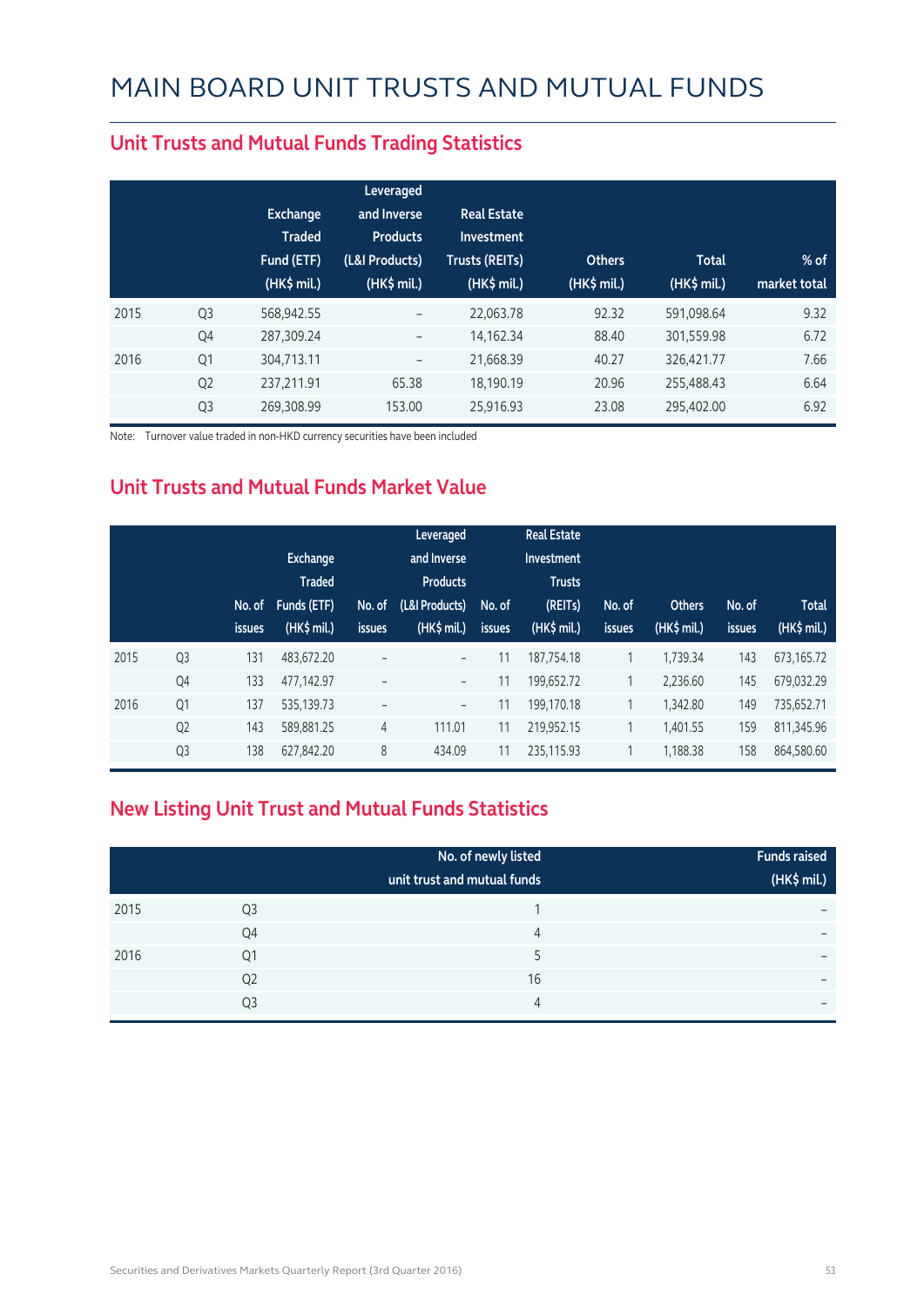# MAIN BOARD UNIT TRUSTS AND MUTUAL FUNDS

#### **Newly Listed Unit Trust and Mutual Funds**

for 3rd quarter 2016

|       |                                                                      |                                               |                    |                   | Amount raised | <b>Subscription</b> |              |
|-------|----------------------------------------------------------------------|-----------------------------------------------|--------------------|-------------------|---------------|---------------------|--------------|
| Code  | Unit trust and Mutual funds                                          | Fund manager                                  | Issue price (HK\$) | No. of unit offer | (HK\$ mil)    | rate (times)        | Listing date |
| 07202 | CSOP Nifty 50 Daily (2x)<br>Leveraged Product                        | CSOP Asset Management Limited                 | n.a.               | n.a.              | n.a.          | n.a.                | 2016/07/20   |
| 07335 | CSOP Nifty 50 Daily (-1x)                                            | CSOP Asset Management Limited                 | n.a.               | n.a.              | n.a.          | n.a.                | 2016/07/20   |
| 07261 | <b>Inverse Product</b><br>ChinaAMC Direxion NASDAO-                  | China Asset Management                        | n.a.               | n.a.              | n.a.          | n.a.                | 2016/09/28   |
| 07331 | 100 Daily (2x) Leveraged Product<br><b>ChinaAMC Direxion NASDAO-</b> | (Hong Kong) Limited<br>China Asset Management | n.a.               | n.a.              | n.a.          | n.a.                | 2016/09/28   |
|       | 100 Daily (-1x) Inverse Product                                      | (Hong Kong) Limited                           |                    |                   |               |                     |              |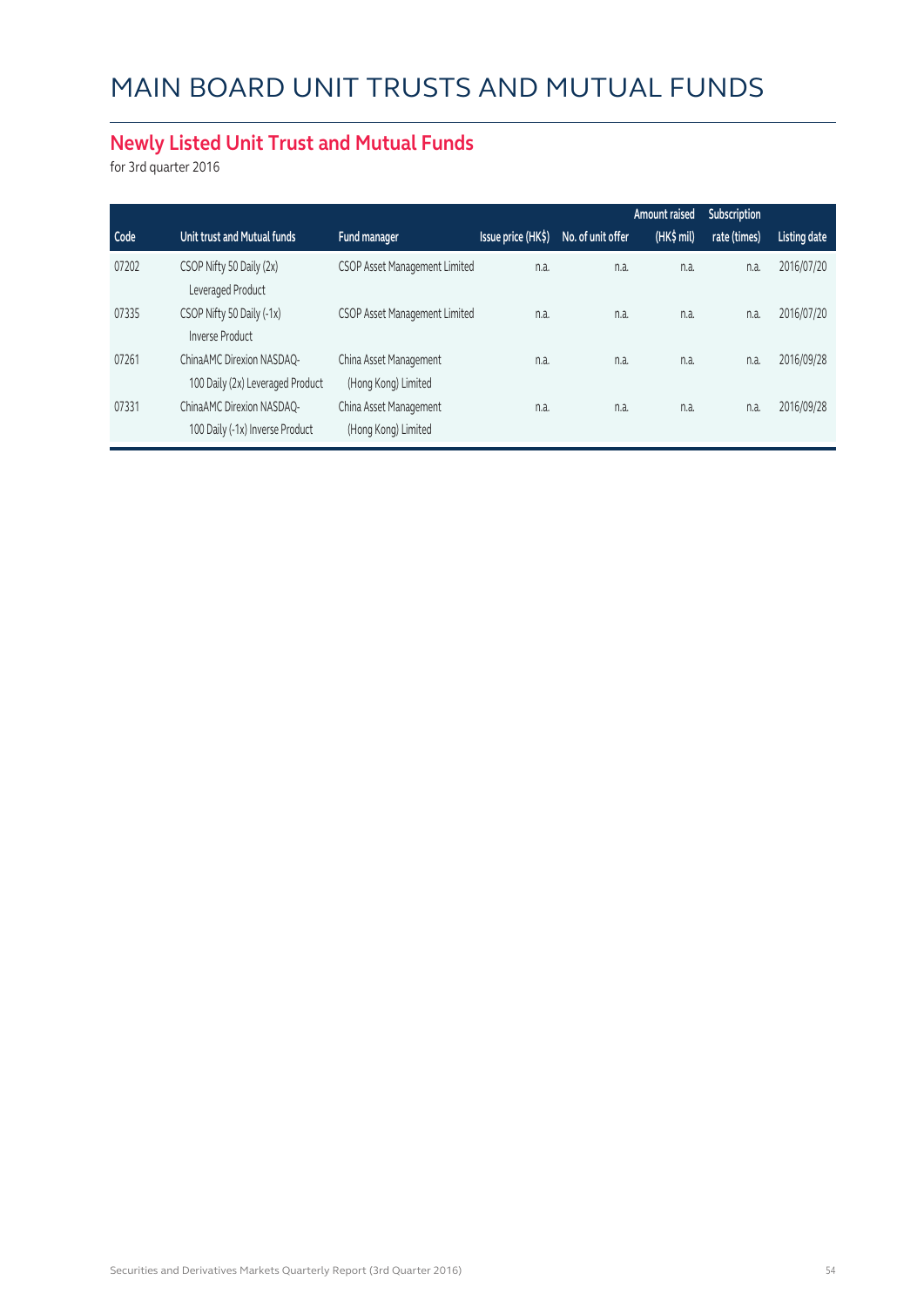#### **Callable Bull/Bear Contracts Trading Statistics Market value Turnover value (HK\$ mil.) (HK\$ mil.)** 2015 Q3 1,871 104,265.78 520,050.32 Q4 1,630 56,424.40 503,357.75 2016 Q1 1,613 48,512.71 379,212.60  $Q2$  1,547 32.86 346,430.63  $Q3$  2,105 357,151.89 357,151.89

#### **New Listings Callable Bull/Bear Contracts Statistics**

|      |                | No. of newly listed CBBC | Amount raised (HK\$ mil.) |
|------|----------------|--------------------------|---------------------------|
| 2015 | Q3             | 3,799                    | 161,333.51                |
|      | Q4             | 2,061                    | 87,034.75                 |
| 2016 | Q1             | 2,421                    | 94,755.60                 |
|      | Q <sub>2</sub> | 1,985                    | 84,611.84                 |
|      | Q3             | 2,489                    | 105,390.41                |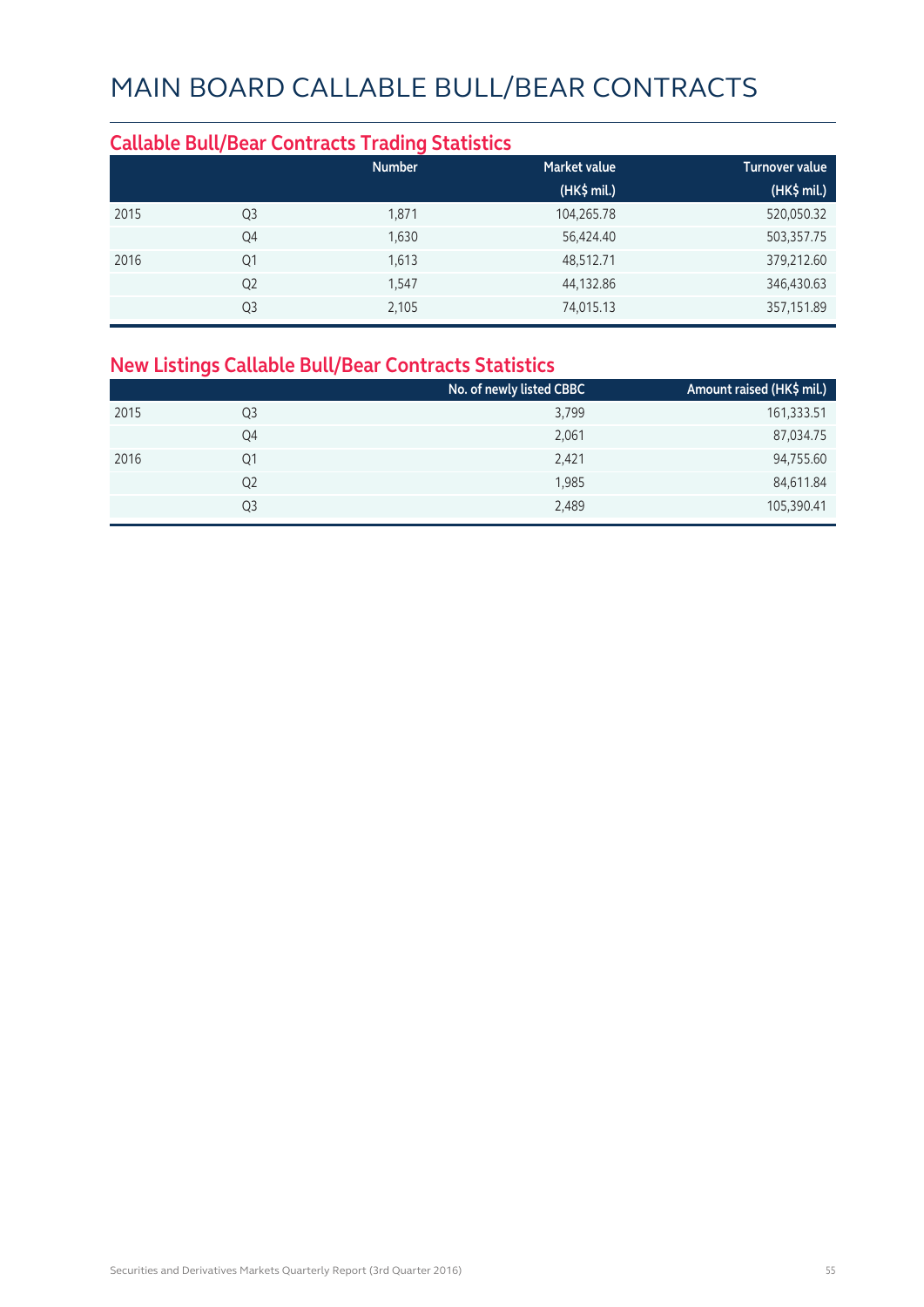#### **Newly Listed Callable Bull/Bear Contracts**

for 3rd quarter 2016

|       |                                                          | No. of        |                     |               | Amount raised |
|-------|----------------------------------------------------------|---------------|---------------------|---------------|---------------|
| Code  | <b>Callable Bull/Bear Contracts</b>                      | issue (units) | <b>Listing date</b> | <b>Expiry</b> | (HK\$ mil.)   |
| 60067 | BNP Paribas Arbit Issu B.V. - HSI R Bull CBBC Sep 2017 A | 250,000,000   | 2016/07/04          | 2017/09/28    | 62.50         |
| 60183 | BNP Paribas Arbit Issu B.V. - HSI R Bull CBBC Sep 2017 B | 250,000,000   | 2016/07/04          | 2017/09/28    | 62.50         |
| 60186 | BNP Paribas Arbit Issu B.V. - HSI R Bull CBBC Sep 2017 C | 250,000,000   | 2016/07/04          | 2017/09/28    | 62.50         |
| 69991 | BNP Paribas Arbit Issu B.V. - HSI R Bull CBBC Oct 2017 A | 250,000,000   | 2016/07/04          | 2017/10/30    | 62.50         |
| 60070 | BNP Paribas Arbit Issu B.V. - HSI R Bull CBBC Oct 2017 B | 250,000,000   | 2016/07/04          | 2017/10/30    | 62.50         |
| 60185 | BNP Paribas Arbit Issu B.V. - HSI R Bull CBBC Oct 2017 C | 250,000,000   | 2016/07/04          | 2017/10/30    | 62.50         |
| 60187 | BNP Paribas Arbit Issu B.V. - HSI R Bull CBBC Oct 2017 D | 250,000,000   | 2016/07/04          | 2017/10/30    | 62.50         |
| 69985 | BNP Paribas Arbit Issu B.V. - HSI R Bear CBBC Feb 2017 T | 250,000,000   | 2016/07/04          | 2017/02/27    | 62.50         |
| 60078 | BNP Paribas Arbit Issu B.V. - HSI R Bear CBBC Feb 2017 Y | 250,000,000   | 2016/07/04          | 2017/02/27    | 62.50         |
| 60079 | BNP Paribas Arbit Issu B.V. - HSI R Bear CBBC Mar 2017 Q | 250,000,000   | 2016/07/04          | 2017/03/30    | 62.50         |
| 60074 | BNP Paribas Arbit Issu B.V. - HSI R Bear CBBC Mar 2017 R | 250,000,000   | 2016/07/04          | 2017/03/30    | 62.50         |
| 69984 | BNP Paribas Arbit Issu B.V. - HSI R Bear CBBC Mar 2017 X | 250,000,000   | 2016/07/04          | 2017/03/30    | 62.50         |
| 60080 | BNP Paribas Arbit Issu B.V. - HSI R Bear CBBC Mar 2017 Y | 250,000,000   | 2016/07/04          | 2017/03/30    | 62.50         |
| 60081 | BNP Paribas Arbit Issu B.V. - HSI R Bear CBBC Mar 2017 Z | 250,000,000   | 2016/07/04          | 2017/03/30    | 62.50         |
| 60092 | Credit Suisse AG - HSI R Bull CBBC Nov 2017 K            | 200,000,000   | 2016/07/04          | 2017/11/29    | 50.00         |
| 60094 | Credit Suisse AG - HSI R Bull CBBC Nov 2017 L            | 200,000,000   | 2016/07/04          | 2017/11/29    | 50.00         |
| 60095 | Credit Suisse AG - HSI R Bull CBBC Nov 2017 M            | 200,000,000   | 2016/07/04          | 2017/11/29    | 50.00         |
| 60096 | Credit Suisse AG - HSI R Bull CBBC Nov 2017 N            | 200,000,000   | 2016/07/04          | 2017/11/29    | 50.00         |
| 60098 | Credit Suisse AG - HSI R Bull CBBC Nov 2017 O            | 200,000,000   | 2016/07/04          | 2017/11/29    | 50.00         |
| 60131 | Credit Suisse AG - HSI R Bear CBBC Oct 2016 C            | 200,000,000   | 2016/07/04          | 2016/10/28    | 50.00         |
| 60145 | Credit Suisse AG - HSI R Bear CBBC Oct 2016 E            | 200,000,000   | 2016/07/04          | 2016/10/28    | 50.00         |
| 60124 | Credit Suisse AG - HSI R Bear CBBC Oct 2016 F            | 200,000,000   | 2016/07/04          | 2016/10/28    | 50.00         |
| 60125 | Credit Suisse AG - HSI R Bear CBBC Oct 2016 G            | 200,000,000   | 2016/07/04          | 2016/10/28    | 50.00         |
| 60137 | Credit Suisse AG - HSI R Bear CBBC Nov 2016 I            | 200,000,000   | 2016/07/04          | 2016/11/29    | 50.00         |
| 60008 | Goldman Sachs SP (Asia) - HSI R Bull CBBC Sep 2017 L     | 200,000,000   | 2016/07/04          | 2017/09/28    | 50.60         |
| 69996 | Goldman Sachs SP (Asia) - HSI R Bull CBBC Oct 2017 L     | 200,000,000   | 2016/07/04          | 2017/10/30    | 50.60         |
| 69995 | Goldman Sachs SP (Asia) - HSI R Bull CBBC Nov 2017 D     | 200,000,000   | 2016/07/04          | 2017/11/29    | 50.20         |
| 60083 | Goldman Sachs SP (Asia) - HSI R Bear CBBC Oct 2016 A     | 200,000,000   | 2016/07/04          | 2016/10/28    | 50.40         |
| 60089 | Goldman Sachs SP (Asia) - HSI R Bear CBBC Oct 2016 B     | 200,000,000   | 2016/07/04          | 2016/10/28    | 50.20         |
| 60091 | Goldman Sachs SP (Asia) - HSI R Bear CBBC Oct 2016 C     | 200,000,000   | 2016/07/04          | 2016/10/28    | 50.20         |
| 60082 | Goldman Sachs SP (Asia) - HSI R Bear CBBC Oct 2016 Z     | 200,000,000   | 2016/07/04          | 2016/10/28    | 50.40         |
| 60238 | J P Morgan SP BV - Galaxy Ent R Bear CBBC Jun 2017 A     | 100,000,000   | 2016/07/04          | 2017/06/16    | 25.00         |
| 60224 | J P Morgan SP BV - HSBC R Bear CBBC Feb 2017 B           | 100,000,000   | 2016/07/04          | 2017/02/17    | 25.00         |
| 60206 | J P Morgan SP BV - HSI R Bull CBBC Aug 2017 X            | 200,000,000   | 2016/07/04          | 2017/08/30    | 50.00         |
| 60211 | J P Morgan SP BV - HSI R Bull CBBC Sep 2017 A            | 200,000,000   | 2016/07/04          | 2017/09/28    | 50.00         |
| 60194 | J P Morgan SP BV - HSI R Bull CBBC Oct 2017 V            | 200,000,000   | 2016/07/04          | 2017/10/30    | 50.00         |
| 60195 | J P Morgan SP BV - HSI R Bull CBBC Nov 2017 M            | 200,000,000   | 2016/07/04          | 2017/11/29    | 50.00         |
| 60220 | J P Morgan SP BV - HSI R Bull CBBC Dec 2017 I            | 200,000,000   | 2016/07/04          | 2017/12/28    | 50.00         |
| 60212 | J P Morgan SP BV - HSI R Bear CBBC Oct 2016 T            | 200,000,000   | 2016/07/04          | 2016/10/28    | 50.00         |
| 60215 | J P Morgan SP BV - HSI R Bear CBBC Oct 2016 U            | 200,000,000   | 2016/07/04          | 2016/10/28    | 50.00         |
| 60217 | J P Morgan SP BV - HSI R Bear CBBC Nov 2016 E            | 200,000,000   | 2016/07/04          | 2016/11/29    | 50.00         |
| 60218 | J P Morgan SP BV - HSI R Bear CBBC Nov 2016 F            | 200,000,000   | 2016/07/04          | 2016/11/29    | 50.00         |
| 60219 | J P Morgan SP BV - HSI R Bear CBBC Dec 2016 E            | 200,000,000   | 2016/07/04          | 2016/12/29    | 50.00         |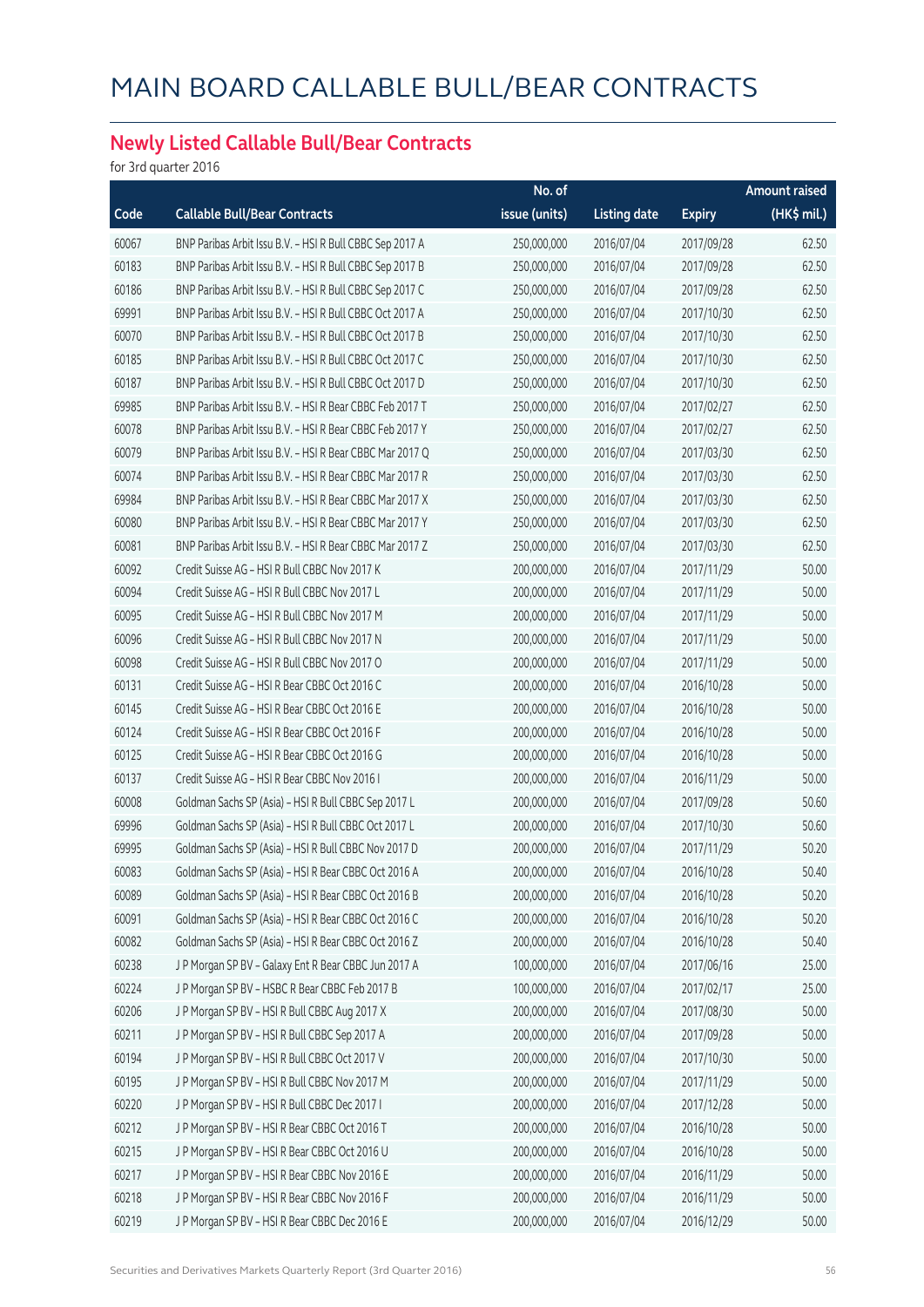|       |                                                          | No. of        |                     |               | Amount raised |
|-------|----------------------------------------------------------|---------------|---------------------|---------------|---------------|
| Code  | <b>Callable Bull/Bear Contracts</b>                      | issue (units) | <b>Listing date</b> | <b>Expiry</b> | (HK\$ mil.)   |
| 60246 | Macquarie Bank Ltd. - HSI R Bull CBBC Mar 2017 E         | 40,000,000    | 2016/07/04          | 2017/03/30    | 10.00         |
| 60058 | Macquarie Bank Ltd. - HSI R Bear CBBC Feb 2017 F         | 40,000,000    | 2016/07/04          | 2017/02/27    | 10.60         |
| 60063 | Macquarie Bank Ltd. - HSI R Bear CBBC Feb 2017 G         | 40,000,000    | 2016/07/04          | 2017/02/27    | 10.40         |
| 60065 | Macquarie Bank Ltd. - HSI R Bear CBBC Feb 2017 H         | 40,000,000    | 2016/07/04          | 2017/02/27    | 10.16         |
| 60066 | Macquarie Bank Ltd. - HSI R Bear CBBC Mar 2017 B         | 40,000,000    | 2016/07/04          | 2017/03/30    | 10.00         |
| 60010 | SG Issuer - HSI R Bull CBBC Oct 2017 N                   | 200,000,000   | 2016/07/04          | 2017/10/30    | 50.00         |
| 60020 | SG Issuer - HSI R Bull CBBC Oct 2017 O                   | 200,000,000   | 2016/07/04          | 2017/10/30    | 50.00         |
| 60009 | SG Issuer - HSI R Bull CBBC Nov 2017 I                   | 200,000,000   | 2016/07/04          | 2017/11/29    | 50.00         |
| 60016 | SG Issuer - HSI R Bull CBBC Nov 2017 J                   | 200,000,000   | 2016/07/04          | 2017/11/29    | 50.00         |
| 60017 | SG Issuer - HSI R Bull CBBC Nov 2017 K                   | 200,000,000   | 2016/07/04          | 2017/11/29    | 50.00         |
| 60019 | SG Issuer - HSI R Bull CBBC Nov 2017 L                   | 200,000,000   | 2016/07/04          | 2017/11/29    | 50.00         |
| 60025 | SG Issuer - HSI R Bull CBBC Nov 2017 M                   | 200,000,000   | 2016/07/04          | 2017/11/29    | 50.00         |
| 60033 | SG Issuer - HSI R Bear CBBC Oct 2016 G                   | 200,000,000   | 2016/07/04          | 2016/10/28    | 50.00         |
| 60052 | SG Issuer - HSI R Bear CBBC Oct 2016 S                   | 200,000,000   | 2016/07/04          | 2016/10/28    | 50.00         |
| 60040 | SG Issuer - HSI R Bear CBBC Nov 2016 F                   | 200,000,000   | 2016/07/04          | 2016/11/29    | 50.00         |
| 60041 | SG Issuer - HSI R Bear CBBC Nov 2016 G                   | 200,000,000   | 2016/07/04          | 2016/11/29    | 50.00         |
| 60043 | SG Issuer - HSI R Bear CBBC Nov 2016 H                   | 200,000,000   | 2016/07/04          | 2016/11/29    | 50.00         |
| 60050 | SG Issuer - HSI R Bear CBBC Nov 2016 I                   | 200,000,000   | 2016/07/04          | 2016/11/29    | 50.00         |
| 60174 | UBS AG - HSI R Bull CBBC Oct 2017 R                      | 200,000,000   | 2016/07/04          | 2017/10/30    | 50.00         |
| 60155 | UBS AG - HSI R Bull CBBC Nov 2017 R                      | 200,000,000   | 2016/07/04          | 2017/11/29    | 50.00         |
| 60171 | UBS AG - HSI R Bull CBBC Nov 2017 S                      | 200,000,000   | 2016/07/04          | 2017/11/29    | 50.00         |
| 60173 | UBS AG - HSI R Bull CBBC Nov 2017 T                      | 200,000,000   | 2016/07/04          | 2017/11/29    | 50.00         |
| 60151 | UBS AG - HSI R Bull CBBC Dec 2017 E                      | 200,000,000   | 2016/07/04          | 2017/12/28    | 50.00         |
| 60176 | UBS AG - HSI R Bear CBBC Oct 2016 N                      | 200,000,000   | 2016/07/04          | 2016/10/28    | 50.00         |
| 60178 | UBS AG - HSI R Bear CBBC Oct 2016 O                      | 200,000,000   | 2016/07/04          | 2016/10/28    | 50.00         |
| 60181 | UBS AG - HSI R Bear CBBC Oct 2016 P                      | 200,000,000   | 2016/07/04          | 2016/10/28    | 50.00         |
| 60180 | UBS AG - HSI R Bear CBBC Jan 2017 L                      | 200,000,000   | 2016/07/04          | 2017/01/26    | 50.00         |
| 60182 | UBS AG - HSI R Bear CBBC Feb 2017 H                      | 200,000,000   | 2016/07/04          | 2017/02/27    | 50.00         |
| 60353 | BNP Paribas Arbit Issu B.V. - HSI R Bear CBBC Feb 2017 S | 250,000,000   | 2016/07/05          | 2017/02/27    | 62.50         |
| 60354 | BNP Paribas Arbit Issu B.V. - HSI R Bear CBBC Feb 2017 Z | 250,000,000   | 2016/07/05          | 2017/02/27    | 62.50         |
| 60363 | Credit Suisse AG - HSI R Bull CBBC Oct 2017 O            | 200,000,000   | 2016/07/05          | 2017/10/30    | 50.00         |
| 60364 | Credit Suisse AG - HSI R Bull CBBC Oct 2017 P            | 200,000,000   | 2016/07/05          | 2017/10/30    | 50.00         |
| 60372 | Credit Suisse AG - HSI R Bull CBBC Oct 2017 Q            | 200,000,000   | 2016/07/05          | 2017/10/30    | 50.00         |
| 60383 | Credit Suisse AG - HSI R Bear CBBC Oct 2016 H            | 200,000,000   | 2016/07/05          | 2016/10/28    | 50.00         |
| 60375 | Credit Suisse AG - HSI R Bear CBBC Nov 2016 J            | 200,000,000   | 2016/07/05          | 2016/11/29    | 50.00         |
| 60380 | Credit Suisse AG - HSI R Bear CBBC Nov 2016 K            | 200,000,000   | 2016/07/05          | 2016/11/29    | 50.00         |
| 60385 | Credit Suisse AG - HSI R Bear CBBC Nov 2016 L            | 200,000,000   | 2016/07/05          | 2016/11/29    | 50.00         |
| 60282 | Goldman Sachs SP (Asia) - HSI R Bull CBBC Sep 2017 M     | 200,000,000   | 2016/07/05          | 2017/09/28    | 50.40         |
| 60280 | Goldman Sachs SP (Asia) - HSI R Bull CBBC Nov 2017 E     | 200,000,000   | 2016/07/05          | 2017/11/29    | 50.20         |
| 60284 | Goldman Sachs SP (Asia) - HSI R Bull CBBC Nov 2017 F     | 200,000,000   | 2016/07/05          | 2017/11/29    | 50.20         |
| 60340 | Goldman Sachs SP (Asia) - HSI R Bear CBBC Oct 2016 D     | 200,000,000   | 2016/07/05          | 2016/10/28    | 50.20         |
| 60350 | Goldman Sachs SP (Asia) - HSI R Bear CBBC Oct 2016 E     | 200,000,000   | 2016/07/05          | 2016/10/28    | 50.40         |
| 60352 | Goldman Sachs SP (Asia) - HSI R Bear CBBC Oct 2016 F     | 200,000,000   | 2016/07/05          | 2016/10/28    | 50.60         |
| 60299 | HK Bank - HSCEI R Bear CBBC Feb 2017 D                   | 50,000,000    | 2016/07/05          | 2017/02/27    | 12.50         |
| 60286 | HK Bank - HSI R Bull CBBC Jun 2017 C                     | 150,000,000   | 2016/07/05          | 2017/06/29    | 37.50         |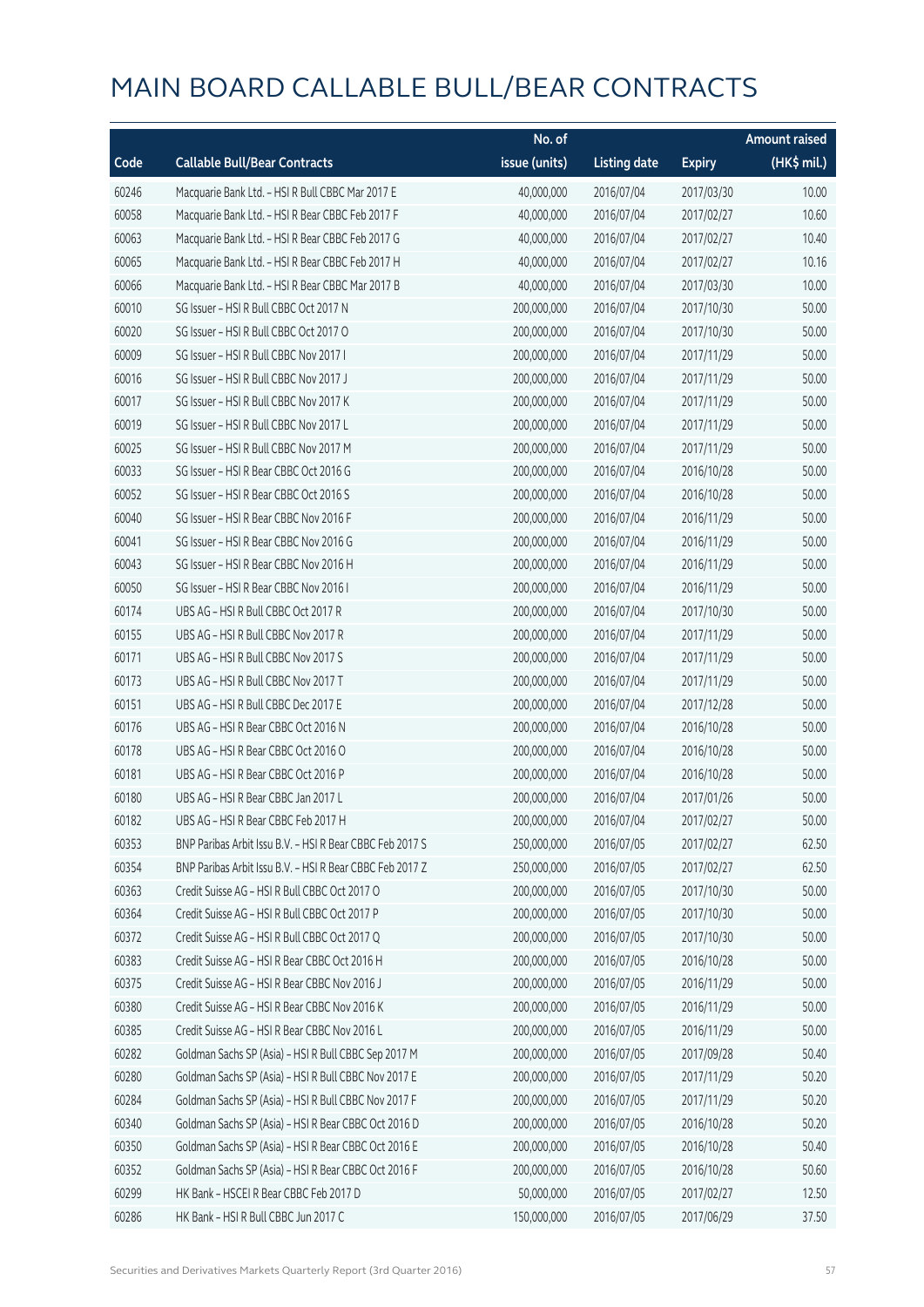|       |                                                   | No. of        |                     |               | <b>Amount raised</b> |
|-------|---------------------------------------------------|---------------|---------------------|---------------|----------------------|
| Code  | <b>Callable Bull/Bear Contracts</b>               | issue (units) | <b>Listing date</b> | <b>Expiry</b> | $(HK\$ mil.)         |
| 60285 | HK Bank - HSI R Bull CBBC Jul 2017 C              | 150,000,000   | 2016/07/05          | 2017/07/28    | 37.50                |
| 60295 | HK Bank - HSI R Bear CBBC Feb 2017 K              | 150,000,000   | 2016/07/05          | 2017/02/27    | 37.50                |
| 60291 | HK Bank - HSI R Bear CBBC Mar 2017 H              | 150,000,000   | 2016/07/05          | 2017/03/30    | 37.50                |
| 60296 | HK Bank - HSI R Bear CBBC Mar 2017 I              | 150,000,000   | 2016/07/05          | 2017/03/30    | 37.50                |
| 60313 | Haitong Int'l Sec - HSI R Bull CBBC Oct 2017 C    | 200,000,000   | 2016/07/05          | 2017/10/30    | 50.00                |
| 60301 | Haitong Int'l Sec - HSI R Bull CBBC Dec 2017 A    | 200,000,000   | 2016/07/05          | 2017/12/28    | 50.00                |
| 60305 | Haitong Int'l Sec - HSI R Bull CBBC Dec 2017 B    | 200,000,000   | 2016/07/05          | 2017/12/28    | 50.00                |
| 60310 | Haitong Int'l Sec - HSI R Bull CBBC Dec 2017 C    | 200,000,000   | 2016/07/05          | 2017/12/28    | 50.20                |
| 60319 | Haitong Int'l Sec - HSI R Bear CBBC Oct 2016 B    | 200,000,000   | 2016/07/05          | 2016/10/28    | 50.00                |
| 60325 | Haitong Int'l Sec - HSI R Bear CBBC Oct 2016 C    | 200,000,000   | 2016/07/05          | 2016/10/28    | 50.80                |
| 60314 | Haitong Int'l Sec - HSI R Bear CBBC Nov 2016 A    | 200,000,000   | 2016/07/05          | 2016/11/29    | 50.40                |
| 60318 | Haitong Int'l Sec - HSI R Bear CBBC Nov 2016 B    | 200,000,000   | 2016/07/05          | 2016/11/29    | 51.40                |
| 60443 | J P Morgan SP BV - CKH R Bull CBBC Jun 2017 D     | 40,000,000    | 2016/07/05          | 2017/06/16    | 10.00                |
| 60435 | J P Morgan SP BV - HKEX R Bull CBBC Jun 2017 D    | 40,000,000    | 2016/07/05          | 2017/06/16    | 10.00                |
| 60437 | J P Morgan SP BV - HKEX R Bull CBBC Jul 2017 B    | 40,000,000    | 2016/07/05          | 2017/07/21    | 10.00                |
| 60445 | J P Morgan SP BV - HSBC R Bull CBBC Jun 2017 E    | 100,000,000   | 2016/07/05          | 2017/06/16    | 25.00                |
| 60419 | J P Morgan SP BV - HSI R Bull CBBC Oct 2017 W     | 200,000,000   | 2016/07/05          | 2017/10/30    | 50.00                |
| 60441 | J P Morgan SP BV - HSI R Bull CBBC Nov 2017 N     | 200,000,000   | 2016/07/05          | 2017/11/29    | 50.00                |
| 60442 | J P Morgan SP BV - HSI R Bull CBBC Dec 2017 J     | 200,000,000   | 2016/07/05          | 2017/12/28    | 50.00                |
| 60423 | J P Morgan SP BV - HSI R Bear CBBC Oct 2016 V     | 200,000,000   | 2016/07/05          | 2016/10/28    | 50.00                |
| 60426 | J P Morgan SP BV - HSI R Bear CBBC Oct 2016 W     | 200,000,000   | 2016/07/05          | 2016/10/28    | 50.00                |
| 60434 | J P Morgan SP BV - HSI R Bear CBBC Oct 2016 X     | 200,000,000   | 2016/07/05          | 2016/10/28    | 50.00                |
| 60433 | J P Morgan SP BV - HSI R Bear CBBC Nov 2016 G     | 200,000,000   | 2016/07/05          | 2016/11/29    | 50.00                |
| 60438 | J P Morgan SP BV - Tencent R Bull CBBC Jun 2017 D | 60,000,000    | 2016/07/05          | 2017/06/16    | 15.00                |
| 60261 | SG Issuer - HSI R Bull CBBC Nov 2017 N            | 200,000,000   | 2016/07/05          | 2017/11/29    | 50.00                |
| 60264 | SG Issuer - HSI R Bull CBBC Nov 2017 O            | 200,000,000   | 2016/07/05          | 2017/11/29    | 50.00                |
| 60278 | SG Issuer - HSI R Bull CBBC Nov 2017 P            | 200,000,000   | 2016/07/05          | 2017/11/29    | 50.00                |
| 60356 | SG Issuer - HSI R Bear CBBC Nov 2016 J            | 200,000,000   | 2016/07/05          | 2016/11/29    | 50.00                |
| 60400 | UBS AG - HSI R Bull CBBC Sep 2017 H               | 200,000,000   | 2016/07/05          | 2017/09/28    | 50.00                |
| 60402 | UBS AG - HSI R Bull CBBC Sep 2017 I               | 200,000,000   | 2016/07/05          | 2017/09/28    | 50.00                |
| 60386 | UBS AG - HSI R Bull CBBC Oct 2017 S               | 200,000,000   | 2016/07/05          | 2017/10/30    | 50.00                |
| 60392 | UBS AG - HSI R Bull CBBC Dec 2017 F               | 200,000,000   | 2016/07/05          | 2017/12/28    | 50.00                |
| 60407 | UBS AG - HSI R Bear CBBC Oct 2016 Q               | 200,000,000   | 2016/07/05          | 2016/10/28    | 50.00                |
| 60408 | UBS AG - HSI R Bear CBBC Oct 2016 R               | 200,000,000   | 2016/07/05          | 2016/10/28    | 50.00                |
| 60415 | UBS AG - HSI R Bear CBBC Oct 2016 S               | 200,000,000   | 2016/07/05          | 2016/10/28    | 50.00                |
| 60418 | UBS AG - HSI R Bear CBBC Oct 2016 T               | 200,000,000   | 2016/07/05          | 2016/10/28    | 50.00                |
| 60409 | UBS AG - HSI R Bear CBBC Nov 2016 B               | 200,000,000   | 2016/07/05          | 2016/11/29    | 50.00                |
| 60529 | Credit Suisse AG - HSI R Bull CBBC Sep 2017 M     | 200,000,000   | 2016/07/06          | 2017/09/28    | 50.00                |
| 60540 | Credit Suisse AG - HSI R Bull CBBC Sep 2017 N     | 200,000,000   | 2016/07/06          | 2017/09/28    | 50.00                |
| 60543 | Credit Suisse AG - HSI R Bull CBBC Sep 2017 O     | 200,000,000   | 2016/07/06          | 2017/09/28    | 50.00                |
| 60552 | Credit Suisse AG - HSI R Bear CBBC Oct 2016 I     | 200,000,000   | 2016/07/06          | 2016/10/28    | 50.00                |
| 60546 | Credit Suisse AG - HSI R Bear CBBC Nov 2016 M     | 200,000,000   | 2016/07/06          | 2016/11/29    | 50.00                |
| 60553 | Credit Suisse AG - HSI R Bear CBBC Nov 2016 N     | 200,000,000   | 2016/07/06          | 2016/11/29    | 50.00                |
| 60547 | Credit Suisse AG - HSI R Bear CBBC Dec 2016 A     | 200,000,000   | 2016/07/06          | 2016/12/29    | 50.00                |
| 60479 | Bank of East Asia - CKH R Bull CBBC Jan 2018 A    | 40,000,000    | 2016/07/06          | 2018/01/11    | 10.00                |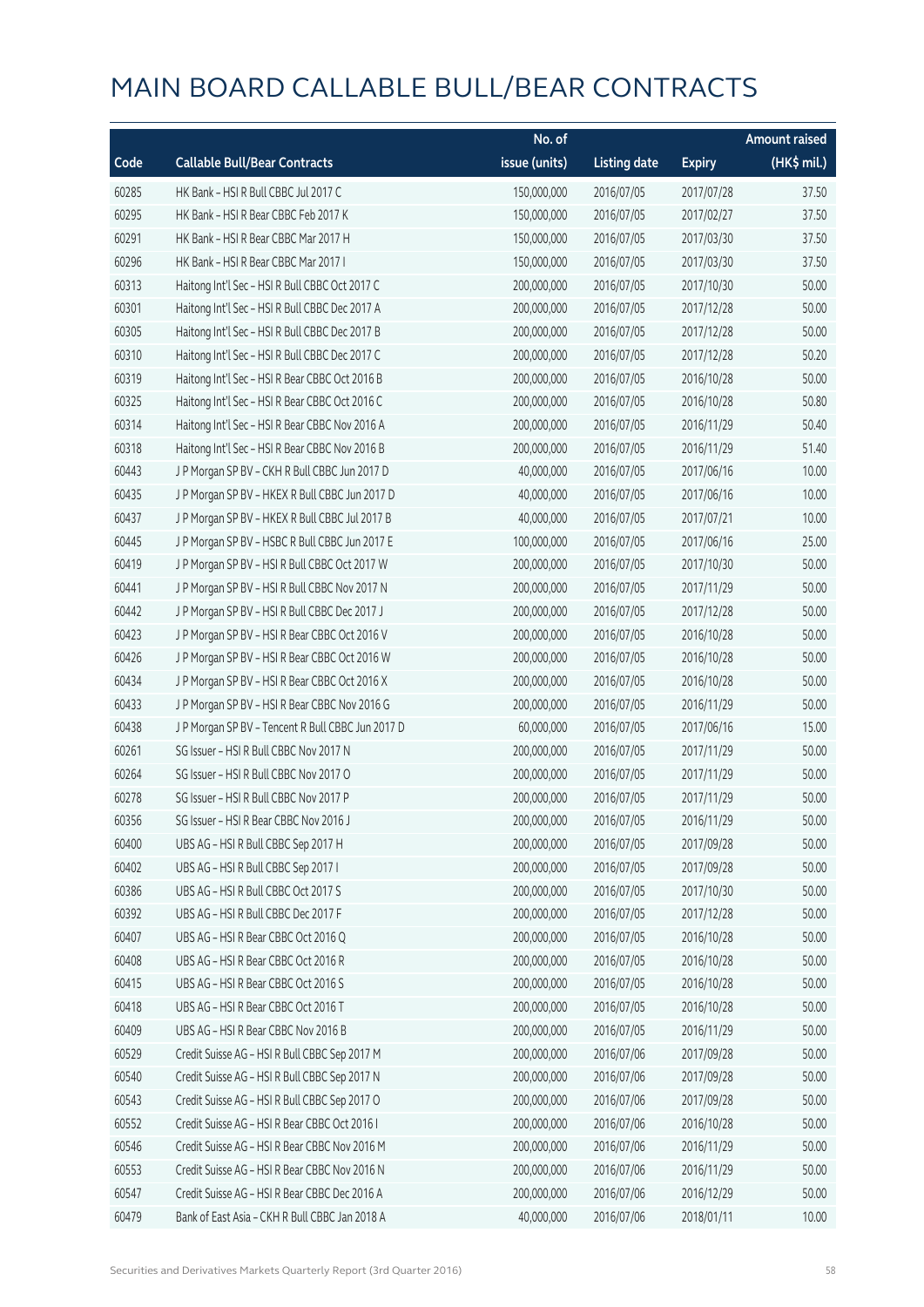|        |                                                       | No. of        |                     |               | <b>Amount raised</b> |
|--------|-------------------------------------------------------|---------------|---------------------|---------------|----------------------|
| Code   | <b>Callable Bull/Bear Contracts</b>                   | issue (units) | <b>Listing date</b> | <b>Expiry</b> | (HK\$ mil.)          |
| 60486  | Bank of East Asia - Galaxy Ent R Bear CBBC Mar 2017 A | 60,000,000    | 2016/07/06          | 2017/03/13    | 15.00                |
| 60478  | Bank of East Asia - Lenovo R Bull CBBC Sep 2018 A     | 60,000,000    | 2016/07/06          | 2018/09/03    | 15.00                |
| 60579  | Goldman Sachs SP (Asia) - HSI R Bull CBBC Nov 2017 G  | 200,000,000   | 2016/07/06          | 2017/11/29    | 50.60                |
| 60580  | Goldman Sachs SP (Asia) - HSI R Bull CBBC Dec 2017 A  | 200,000,000   | 2016/07/06          | 2017/12/28    | 50.20                |
| 60583  | Goldman Sachs SP (Asia) - HSI R Bear CBBC Oct 2016 G  | 200,000,000   | 2016/07/06          | 2016/10/28    | 50.80                |
| 60455  | HK Bank - CKH R Bull CBBC Jul 2017 B                  | 40,000,000    | 2016/07/06          | 2017/07/17    | 10.00                |
| 60457  | HK Bank - CKH R Bull CBBC Oct 2017 A                  | 40,000,000    | 2016/07/06          | 2017/10/31    | 10.00                |
| 60462  | HK Bank - Galaxy Ent R Bear CBBC May 2017 A           | 40,000,000    | 2016/07/06          | 2017/05/29    | 10.00                |
| 60465  | HK Bank - HSI R Bear CBBC Dec 2016 Q                  | 150,000,000   | 2016/07/06          | 2016/12/29    | 37.50                |
| 60463  | HK Bank - Sands China R Bear CBBC Apr 2017 D          | 40,000,000    | 2016/07/06          | 2017/04/28    | 10.00                |
| 60467  | HK Bank - Tencent R Bull CBBC Jun 2017 D              | 50,000,000    | 2016/07/06          | 2017/06/30    | 12.50                |
| 60454  | HK Bank - Tencent R Bull CBBC Aug 2017 A              | 50,000,000    | 2016/07/06          | 2017/08/31    | 12.50                |
| 60468  | HK Bank - Tencent R Bull CBBC Aug 2017 B              | 50,000,000    | 2016/07/06          | 2017/08/28    | 12.50                |
| 60572  | J P Morgan SP BV - CKH R Bull CBBC Jul 2017 B         | 40,000,000    | 2016/07/06          | 2017/07/21    | 10.00                |
| 60569  | J P Morgan SP BV - HSBC R Bull CBBC Nov 2017 B        | 100,000,000   | 2016/07/06          | 2017/11/17    | 25.00                |
| 60563  | J P Morgan SP BV - HSI R Bull CBBC Nov 2017 O         | 200,000,000   | 2016/07/06          | 2017/11/29    | 50.00                |
| 60557  | J P Morgan SP BV - HSI R Bull CBBC Dec 2017 K         | 200,000,000   | 2016/07/06          | 2017/12/28    | 50.00                |
| 60561  | J P Morgan SP BV - HSI R Bear CBBC Oct 2016 Y         | 200,000,000   | 2016/07/06          | 2016/10/28    | 50.00                |
| 60562  | J P Morgan SP BV - HSI R Bear CBBC Dec 2016 F         | 200,000,000   | 2016/07/06          | 2016/12/29    | 50.00                |
| 60565  | J P Morgan SP BV - Tencent R Bull CBBC Jul 2017 E     | 60,000,000    | 2016/07/06          | 2017/07/21    | 15.00                |
| 60564  | J P Morgan SP BV - Tencent R Bear CBBC Apr 2017 C     | 60,000,000    | 2016/07/06          | 2017/04/21    | 15.00                |
| 60488  | SG Issuer - CKH R Bull CBBC Dec 2017 A                | 100,000,000   | 2016/07/06          | 2017/12/28    | 25.00                |
| 60489  | SG Issuer - CKH R Bull CBBC Dec 2017 B                | 100,000,000   | 2016/07/06          | 2017/12/28    | 25.00                |
| 60497  | SG Issuer - CKH R Bear CBBC Mar 2017 A                | 100,000,000   | 2016/07/06          | 2017/03/30    | 25.00                |
| 60471  | SG Issuer - CKP R Bull CBBC Oct 2017 A                | 100,000,000   | 2016/07/06          | 2017/10/30    | 25.00                |
| 60470  | SG Issuer - CKP R Bull CBBC Dec 2017 A                | 100,000,000   | 2016/07/06          | 2017/12/28    | 25.00                |
| 60476  | SG Issuer - HSBC R Bull CBBC Sep 2018 A               | 100,000,000   | 2016/07/06          | 2018/09/27    | 25.00                |
| 60472  | SG Issuer – HSBC R Bull CBBC Nov 2018 A               | 100,000,000   | 2016/07/06          | 2018/11/29    | 25.00                |
| 60477  | SG Issuer - HSBC R Bear CBBC Jan 2017 A               | 100,000,000   | 2016/07/06          | 2017/01/26    | 25.00                |
| 60446  | SG Issuer - HSI R Bull CBBC Oct 2017 P                | 200,000,000   | 2016/07/06          | 2017/10/30    | 50.00                |
| 60452  | SG Issuer - HSI R Bull CBBC Oct 2017 Q                | 200,000,000   | 2016/07/06          | 2017/10/30    | 50.00                |
| 60453  | SG Issuer - HSI R Bull CBBC Oct 2017 R                | 200,000,000   | 2016/07/06          | 2017/10/30    | 50.00                |
| 60502  | SG Issuer - HSI R Bear CBBC Oct 2016 T                | 200,000,000   | 2016/07/06          | 2016/10/28    | 50.00                |
| 60500  | SG Issuer - HSI R Bear CBBC Nov 2016 K                | 200,000,000   | 2016/07/06          | 2016/11/29    | 50.00                |
| 60501  | SG Issuer - HSI R Bear CBBC Nov 2016 L                | 200,000,000   | 2016/07/06          | 2016/11/29    | 50.00                |
| 60503  | SG Issuer - HSI R Bear CBBC Nov 2016 M                | 200,000,000   | 2016/07/06          | 2016/11/29    | 50.00                |
| 60525  | UBS AG - HSBC R Bull CBBC Jun 2017 B                  | 100,000,000   | 2016/07/06          | 2017/06/12    | 25.00                |
| 60526  | UBS AG - HSBC R Bull CBBC Jun 2017 C                  | 100,000,000   | 2016/07/06          | 2017/06/26    | 25.00                |
| 60504  | UBS AG - HSI R Bull CBBC Oct 2017 T                   | 200,000,000   | 2016/07/06          | 2017/10/30    | 50.00                |
| 60507  | UBS AG - HSI R Bull CBBC Dec 2017 G                   | 200,000,000   | 2016/07/06          | 2017/12/28    | 50.00                |
| 60520  | UBS AG - HSI R Bear CBBC Oct 2016 U                   | 200,000,000   | 2016/07/06          | 2016/10/28    | 50.00                |
| 60523  | UBS AG - HSI R Bear CBBC Oct 2016 V                   | 200,000,000   | 2016/07/06          | 2016/10/28    | 50.00                |
| 60522  | UBS AG - HSI R Bear CBBC Nov 2016 C                   | 200,000,000   | 2016/07/06          | 2016/11/29    | 50.00                |
| 60516  | UBS AG - HSI R Bear CBBC Jan 2017 M                   | 200,000,000   | 2016/07/06          | 2017/01/26    | 50.00                |
| 69847# | Macquarie Bank Ltd. - HSI R Bull CBBC Mar 2017 C      | 157,000,000   | 2016/07/06          | 2017/03/30    | 10.05                |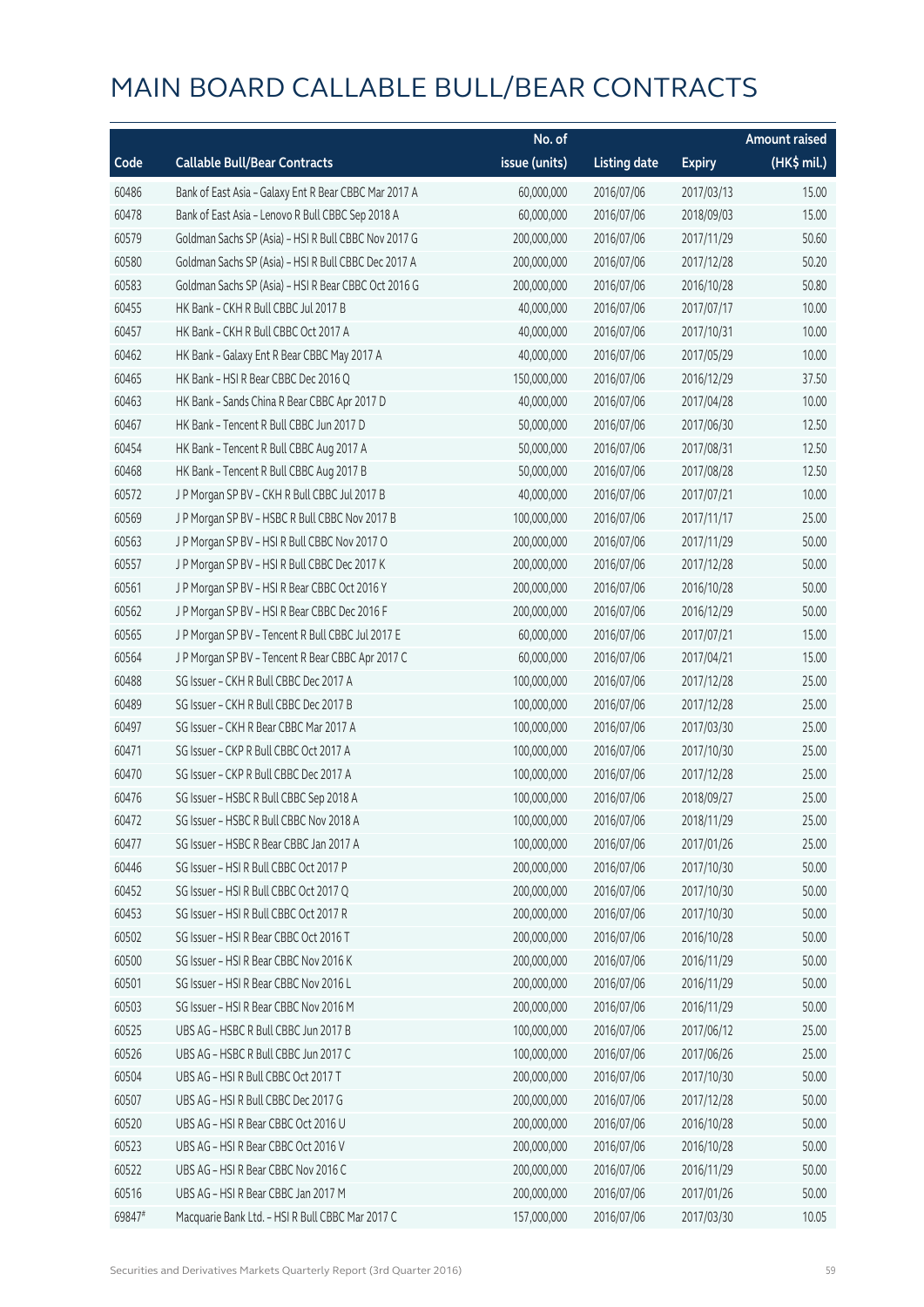|       |                                                          | No. of        |                     |               | <b>Amount raised</b> |
|-------|----------------------------------------------------------|---------------|---------------------|---------------|----------------------|
| Code  | <b>Callable Bull/Bear Contracts</b>                      | issue (units) | <b>Listing date</b> | <b>Expiry</b> | (HK\$ mil.)          |
| 60639 | BNP Paribas Arbit Issu B.V. - HSI R Bull CBBC Sep 2017 D | 250,000,000   | 2016/07/07          | 2017/09/28    | 62.50                |
| 60628 | Credit Suisse AG - HSI R Bull CBBC Sep 2017 P            | 200,000,000   | 2016/07/07          | 2017/09/28    | 50.00                |
| 60637 | Credit Suisse AG - HSI R Bull CBBC Sep 2017 Q            | 200,000,000   | 2016/07/07          | 2017/09/28    | 50.00                |
| 60612 | Credit Suisse AG - HSI R Bear CBBC Oct 2016 J            | 200,000,000   | 2016/07/07          | 2016/10/28    | 50.00                |
| 60620 | Credit Suisse AG - HSI R Bear CBBC Nov 2016 O            | 200,000,000   | 2016/07/07          | 2016/11/29    | 50.00                |
| 60694 | Goldman Sachs SP (Asia) - HSI R Bull CBBC Nov 2017 H     | 200,000,000   | 2016/07/07          | 2017/11/29    | 50.40                |
| 60696 | Goldman Sachs SP (Asia) - HSI R Bear CBBC Oct 2016 H     | 200,000,000   | 2016/07/07          | 2016/10/28    | 50.40                |
| 60665 | J P Morgan SP BV - HKEX R Bull CBBC Sep 2017 D           | 40,000,000    | 2016/07/07          | 2017/09/15    | 10.00                |
| 60673 | J P Morgan SP BV - HSI R Bull CBBC Nov 2017 P            | 200,000,000   | 2016/07/07          | 2017/11/29    | 50.00                |
| 60693 | J P Morgan SP BV - HSI R Bull CBBC Dec 2017 L            | 200,000,000   | 2016/07/07          | 2017/12/28    | 50.00                |
| 60664 | J P Morgan SP BV - HSI R Bear CBBC Dec 2016 G            | 200,000,000   | 2016/07/07          | 2016/12/29    | 50.00                |
| 60670 | J P Morgan SP BV - HSI R Bear CBBC Dec 2016 H            | 200,000,000   | 2016/07/07          | 2016/12/29    | 50.00                |
| 60669 | J P Morgan SP BV - Ping An R Bull CBBC Apr 2017 D        | 100,000,000   | 2016/07/07          | 2017/04/21    | 25.00                |
| 60640 | Macquarie Bank Ltd. - HSI R Bull CBBC Mar 2017 F         | 40,000,000    | 2016/07/07          | 2017/03/30    | 10.00                |
| 60585 | SG Issuer - HSI R Bull CBBC Nov 2017 Q                   | 200,000,000   | 2016/07/07          | 2017/11/29    | 50.00                |
| 60587 | SG Issuer - HSI R Bull CBBC Nov 2017 R                   | 200,000,000   | 2016/07/07          | 2017/11/29    | 50.00                |
| 60602 | SG Issuer - HSI R Bear CBBC Oct 2016 U                   | 200,000,000   | 2016/07/07          | 2016/10/28    | 50.00                |
| 60609 | SG Issuer - HSI R Bear CBBC Nov 2016 N                   | 200,000,000   | 2016/07/07          | 2016/11/29    | 50.00                |
| 60610 | SG Issuer - HSI R Bear CBBC Nov 2016 O                   | 200,000,000   | 2016/07/07          | 2016/11/29    | 50.00                |
| 60660 | UBS AG - HSI R Bull CBBC Sep 2017 C                      | 200,000,000   | 2016/07/07          | 2017/09/28    | 50.00                |
| 60648 | UBS AG - HSI R Bull CBBC Oct 2017 U                      | 200,000,000   | 2016/07/07          | 2017/10/30    | 50.00                |
| 60663 | UBS AG - HSI R Bull CBBC Nov 2017 U                      | 200,000,000   | 2016/07/07          | 2017/11/29    | 50.00                |
| 60646 | UBS AG - HSI R Bear CBBC Oct 2016 W                      | 200,000,000   | 2016/07/07          | 2016/10/28    | 50.00                |
| 60644 | UBS AG - HSI R Bear CBBC Feb 2017 I                      | 200,000,000   | 2016/07/07          | 2017/02/27    | 50.00                |
| 60758 | BNP Paribas Arbit Issu B.V. - HSI R Bull CBBC Sep 2017 E | 250,000,000   | 2016/07/08          | 2017/09/28    | 62.50                |
| 60761 | BNP Paribas Arbit Issu B.V. - HSI R Bull CBBC Sep 2017 F | 250,000,000   | 2016/07/08          | 2017/09/28    | 62.50                |
| 60760 | BNP Paribas Arbit Issu B.V. - HSI R Bull CBBC Oct 2017 E | 250,000,000   | 2016/07/08          | 2017/10/30    | 62.50                |
| 60700 | BNP Paribas Arbit Issu B.V. - HSI R Bear CBBC Feb 2017 A | 250,000,000   | 2016/07/08          | 2017/02/27    | 62.50                |
| 60710 | BNP Paribas Arbit Issu B.V. - HSI R Bear CBBC Feb 2017 R | 250,000,000   | 2016/07/08          | 2017/02/27    | 62.50                |
| 60708 | BNP Paribas Arbit Issu B.V. - HSI R Bear CBBC Mar 2017 A | 250,000,000   | 2016/07/08          | 2017/03/30    | 62.50                |
| 60787 | Credit Suisse AG - HSI R Bull CBBC Oct 2017 R            | 200,000,000   | 2016/07/08          | 2017/10/30    | 50.00                |
| 60789 | Credit Suisse AG - HSI R Bull CBBC Nov 2017 P            | 200,000,000   | 2016/07/08          | 2017/11/29    | 50.00                |
| 60791 | Credit Suisse AG - HSI R Bull CBBC Nov 2017 Q            | 200,000,000   | 2016/07/08          | 2017/11/29    | 50.00                |
| 60795 | Credit Suisse AG - HSI R Bull CBBC Nov 2017 S            | 200,000,000   | 2016/07/08          | 2017/11/29    | 50.00                |
| 60780 | Credit Suisse AG - HSI R Bear CBBC Oct 2016 K            | 200,000,000   | 2016/07/08          | 2016/10/28    | 50.00                |
| 60784 | Credit Suisse AG - HSI R Bear CBBC Oct 2016 M            | 200,000,000   | 2016/07/08          | 2016/10/28    | 50.00                |
| 60781 | Credit Suisse AG - HSI R Bear CBBC Nov 2016 P            | 200,000,000   | 2016/07/08          | 2016/11/29    | 50.00                |
| 60762 | Goldman Sachs SP (Asia) - HSI R Bull CBBC Nov 2017 I     | 200,000,000   | 2016/07/08          | 2017/11/29    | 50.20                |
| 60765 | Goldman Sachs SP (Asia) - HSI R Bull CBBC Nov 2017 J     | 200,000,000   | 2016/07/08          | 2017/11/29    | 50.60                |
| 60712 | Goldman Sachs SP (Asia) - HSI R Bear CBBC Oct 2016 I     | 200,000,000   | 2016/07/08          | 2016/10/28    | 50.60                |
| 60731 | HK Bank - HKEX R Bull CBBC May 2017 A                    | 50,000,000    | 2016/07/08          | 2017/05/31    | 12.50                |
| 60732 | HK Bank - HKEX R Bull CBBC May 2017 B                    | 50,000,000    | 2016/07/08          | 2017/05/24    | 12.50                |
| 60745 | HK Bank - HSI R Bull CBBC Jul 2017 D                     | 150,000,000   | 2016/07/08          | 2017/07/28    | 37.50                |
| 60740 | HK Bank - HSI R Bull CBBC Aug 2017 C                     | 150,000,000   | 2016/07/08          | 2017/08/30    | 37.50                |
| 60738 | HK Bank - HSI R Bull CBBC Sep 2017 A                     | 150,000,000   | 2016/07/08          | 2017/09/28    | 37.50                |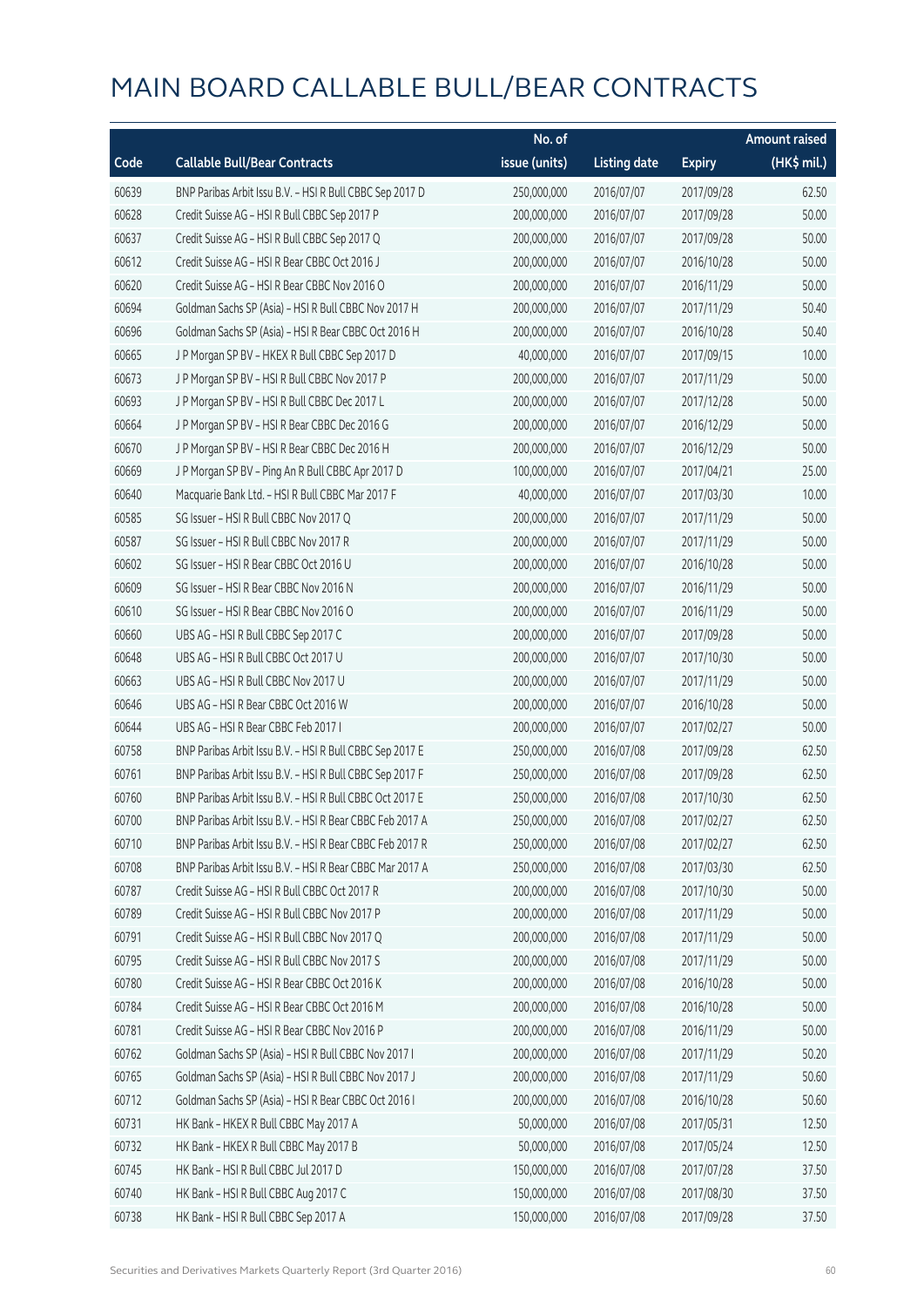|       |                                                          | No. of        |                     |               | <b>Amount raised</b>  |
|-------|----------------------------------------------------------|---------------|---------------------|---------------|-----------------------|
| Code  | <b>Callable Bull/Bear Contracts</b>                      | issue (units) | <b>Listing date</b> | <b>Expiry</b> | $(HK\frac{1}{2}mil.)$ |
| 60715 | Haitong Int'l Sec - HSI R Bull CBBC Sep 2017 A           | 200,000,000   | 2016/07/08          | 2017/09/28    | 50.80                 |
| 60716 | Haitong Int'l Sec - HSI R Bull CBBC Oct 2017 D           | 200,000,000   | 2016/07/08          | 2017/10/30    | 50.80                 |
| 60717 | Haitong Int'l Sec - HSI R Bull CBBC Oct 2017 E           | 200,000,000   | 2016/07/08          | 2017/10/30    | 50.40                 |
| 60719 | Haitong Int'l Sec - HSI R Bull CBBC Oct 2017 F           | 200,000,000   | 2016/07/08          | 2017/10/30    | 50.00                 |
| 60721 | Haitong Int'l Sec - HSI R Bull CBBC Oct 2017 G           | 200,000,000   | 2016/07/08          | 2017/10/30    | 50.40                 |
| 60722 | Haitong Int'l Sec - HSI R Bear CBBC Oct 2016 D           | 200,000,000   | 2016/07/08          | 2016/10/28    | 50.40                 |
| 60728 | Haitong Int'l Sec - HSI R Bear CBBC Oct 2016 E           | 200,000,000   | 2016/07/08          | 2016/10/28    | 50.40                 |
| 60838 | J P Morgan SP BV - CSOP A50 ETF R Bull CBBC Jul 2017 A   | 100,000,000   | 2016/07/08          | 2017/07/21    | 25.00                 |
| 60834 | J P Morgan SP BV - HSBC R Bull CBBC Jul 2017 B           | 100,000,000   | 2016/07/08          | 2017/07/21    | 25.00                 |
| 60827 | J P Morgan SP BV - HSI R Bull CBBC Oct 2017 X            | 200,000,000   | 2016/07/08          | 2017/10/30    | 50.00                 |
| 60840 | J P Morgan SP BV - HSI R Bull CBBC Oct 2017 Y            | 200,000,000   | 2016/07/08          | 2017/10/30    | 50.00                 |
| 60830 | J P Morgan SP BV - HSI R Bull CBBC Nov 2017 Q            | 200,000,000   | 2016/07/08          | 2017/11/29    | 50.00                 |
| 60833 | J P Morgan SP BV - HSI R Bull CBBC Dec 2017 M            | 200,000,000   | 2016/07/08          | 2017/12/28    | 50.00                 |
| 60821 | J P Morgan SP BV - HSI R Bear CBBC Oct 2016 F            | 200,000,000   | 2016/07/08          | 2016/10/28    | 50.00                 |
| 60820 | J P Morgan SP BV - HSI R Bear CBBC Oct 2016 Z            | 200,000,000   | 2016/07/08          | 2016/10/28    | 50.00                 |
| 60799 | Macquarie Bank Ltd. - HSI R Bull CBBC Mar 2017 G         | 40,000,000    | 2016/07/08          | 2017/03/30    | 10.00                 |
| 60804 | Macquarie Bank Ltd. - HSI R Bear CBBC Feb 2017 I         | 40,000,000    | 2016/07/08          | 2017/02/27    | 10.20                 |
| 60801 | Macquarie Bank Ltd. - HSI R Bear CBBC Mar 2017 C         | 40,000,000    | 2016/07/08          | 2017/03/30    | 10.00                 |
| 60768 | SG Issuer - HSI R Bull CBBC Oct 2017 S                   | 200,000,000   | 2016/07/08          | 2017/10/30    | 50.00                 |
| 60774 | SG Issuer - HSI R Bull CBBC Oct 2017 T                   | 200,000,000   | 2016/07/08          | 2017/10/30    | 50.00                 |
| 60775 | SG Issuer - HSI R Bull CBBC Oct 2017 U                   | 200,000,000   | 2016/07/08          | 2017/10/30    | 50.00                 |
| 60777 | SG Issuer - HSI R Bear CBBC Nov 2016 P                   | 200,000,000   | 2016/07/08          | 2016/11/29    | 50.00                 |
| 60817 | UBS AG - HSI R Bull CBBC Sep 2017 R                      | 200,000,000   | 2016/07/08          | 2017/09/28    | 50.00                 |
| 60815 | UBS AG - HSI R Bull CBBC Oct 2017 V                      | 200,000,000   | 2016/07/08          | 2017/10/30    | 50.00                 |
| 60816 | UBS AG - HSI R Bull CBBC Nov 2017 V                      | 200,000,000   | 2016/07/08          | 2017/11/29    | 50.00                 |
| 60814 | UBS AG - HSI R Bull CBBC Dec 2017 H                      | 200,000,000   | 2016/07/08          | 2017/12/28    | 50.00                 |
| 60805 | UBS AG - HSI R Bear CBBC Oct 2016 X                      | 200,000,000   | 2016/07/08          | 2016/10/28    | 50.00                 |
| 60808 | UBS AG - HSI R Bear CBBC Oct 2016 Y                      | 200,000,000   | 2016/07/08          | 2016/10/28    | 50.00                 |
| 60806 | UBS AG - HSI R Bear CBBC Jan 2017 N                      | 200,000,000   | 2016/07/08          | 2017/01/26    | 50.00                 |
| 60950 | BNP Paribas Arbit Issu B.V. - HSI R Bull CBBC Sep 2017 G | 250,000,000   | 2016/07/11          | 2017/09/28    | 62.50                 |
| 60946 | BNP Paribas Arbit Issu B.V. - HSI R Bull CBBC Oct 2017 F | 250,000,000   | 2016/07/11          | 2017/10/30    | 62.50                 |
| 60953 | BNP Paribas Arbit Issu B.V. - HSI R Bull CBBC Oct 2017 G | 250,000,000   | 2016/07/11          | 2017/10/30    | 62.50                 |
| 60842 | BNP Paribas Arbit Issu B.V. - HSI R Bear CBBC Feb 2017 O | 250,000,000   | 2016/07/11          | 2017/02/27    | 62.50                 |
| 60841 | BNP Paribas Arbit Issu B.V. - HSI R Bear CBBC Mar 2017 O | 250,000,000   | 2016/07/11          | 2017/03/30    | 62.50                 |
| 60844 | BNP Paribas Arbit Issu B.V. - HSI R Bear CBBC Mar 2017 P | 250,000,000   | 2016/07/11          | 2017/03/30    | 62.50                 |
| 60982 | Credit Suisse AG - HSI R Bull CBBC Oct 2017 S            | 200,000,000   | 2016/07/11          | 2017/10/30    | 50.00                 |
| 60983 | Credit Suisse AG - HSI R Bull CBBC Oct 2017 T            | 200,000,000   | 2016/07/11          | 2017/10/30    | 50.00                 |
| 60987 | Credit Suisse AG - HSI R Bull CBBC Oct 2017 U            | 200,000,000   | 2016/07/11          | 2017/10/30    | 50.00                 |
| 60992 | Credit Suisse AG - HSI R Bull CBBC Oct 2017 V            | 200,000,000   | 2016/07/11          | 2017/10/30    | 50.00                 |
| 60978 | Credit Suisse AG - HSI R Bear CBBC Oct 2016 N            | 200,000,000   | 2016/07/11          | 2016/10/28    | 50.00                 |
| 60973 | Credit Suisse AG - HSI R Bear CBBC Nov 2016 Q            | 200,000,000   | 2016/07/11          | 2016/11/29    | 50.00                 |
| 60956 | Goldman Sachs SP (Asia) - HSI R Bull CBBC Oct 2017 M     | 200,000,000   | 2016/07/11          | 2017/10/30    | 50.20                 |
| 60959 | Goldman Sachs SP (Asia) - HSI R Bull CBBC Oct 2017 N     | 200,000,000   | 2016/07/11          | 2017/10/30    | 50.60                 |
| 60954 | Goldman Sachs SP (Asia) - HSI R Bear CBBC Oct 2016 J     | 200,000,000   | 2016/07/11          | 2016/10/28    | 50.80                 |
| 60955 | Goldman Sachs SP (Asia) - HSI R Bear CBBC Nov 2016 A     | 200,000,000   | 2016/07/11          | 2016/11/29    | 50.80                 |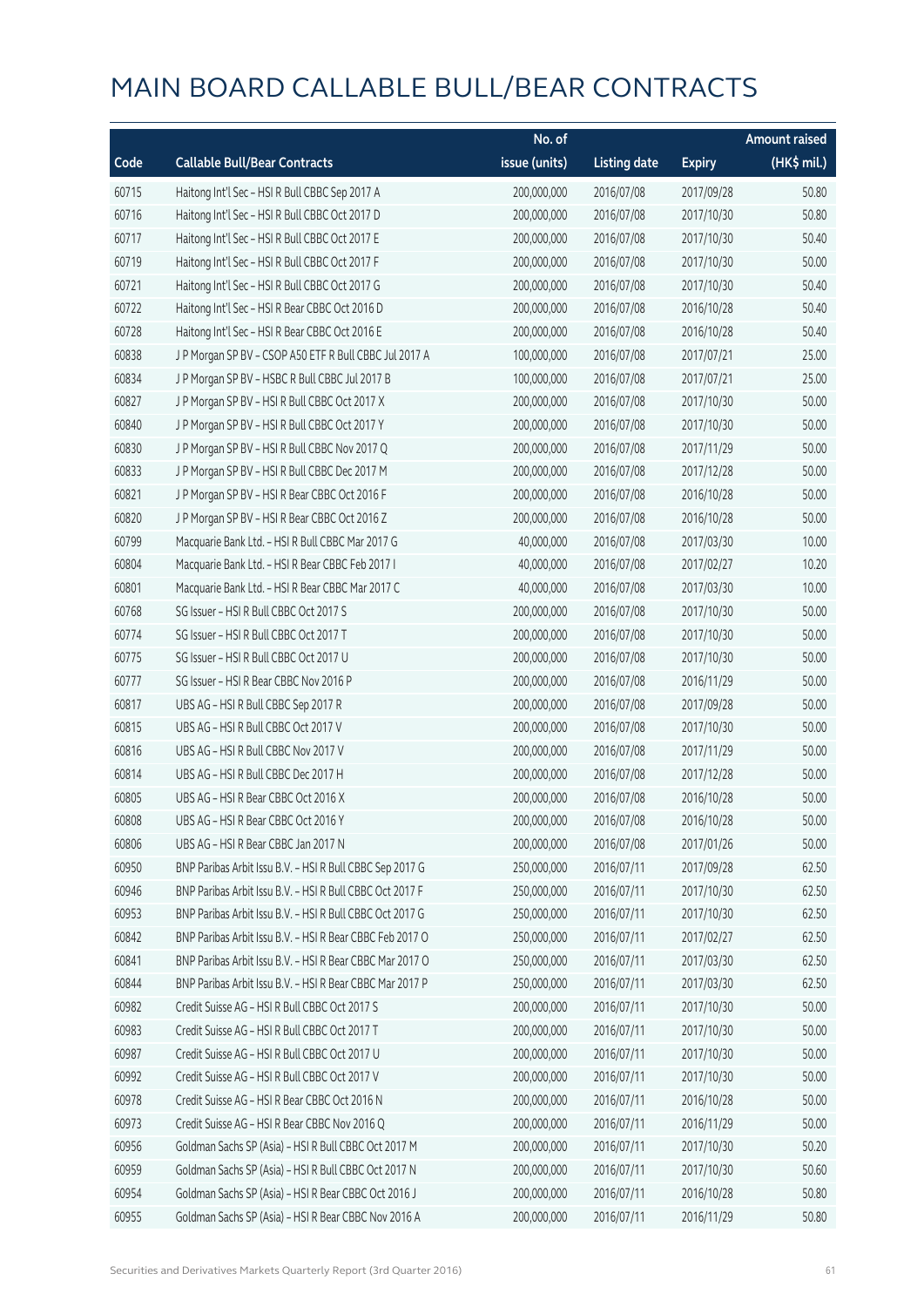|       |                                                             | No. of        |                     |               | <b>Amount raised</b> |
|-------|-------------------------------------------------------------|---------------|---------------------|---------------|----------------------|
| Code  | <b>Callable Bull/Bear Contracts</b>                         | issue (units) | <b>Listing date</b> | <b>Expiry</b> | (HK\$ mil.)          |
| 60906 | HK Bank - AIA R Bull CBBC Jun 2017 C                        | 40,000,000    | 2016/07/11          | 2017/06/30    | 18.00                |
| 60905 | HK Bank - CC Bank R Bull CBBC Jul 2017 A                    | 50,000,000    | 2016/07/11          | 2017/07/31    | 12.50                |
| 60913 | HK Bank - HSI R Bull CBBC Jun 2017 D                        | 150,000,000   | 2016/07/11          | 2017/06/29    | 37.50                |
| 60907 | HK Bank - HSI R Bull CBBC Jul 2017 E                        | 150,000,000   | 2016/07/11          | 2017/07/28    | 37.50                |
| 60904 | HK Bank - Tencent R Bull CBBC Jul 2017 D                    | 50,000,000    | 2016/07/11          | 2017/07/24    | 12.50                |
| 61014 | J P Morgan SP BV - A50 China R Bull CBBC Aug 2017 A         | 100,000,000   | 2016/07/11          | 2017/08/18    | 25.00                |
| 61000 | J P Morgan SP BV - HSI R Bull CBBC Oct 2017 Z               | 200,000,000   | 2016/07/11          | 2017/10/30    | 50.00                |
| 61003 | J P Morgan SP BV - HSI R Bull CBBC Nov 2017 R               | 200,000,000   | 2016/07/11          | 2017/11/29    | 50.00                |
| 61005 | J P Morgan SP BV - HSI R Bull CBBC Dec 2017 N               | 200,000,000   | 2016/07/11          | 2017/12/28    | 50.00                |
| 60993 | J P Morgan SP BV - HSI R Bear CBBC Oct 2016 H               | 200,000,000   | 2016/07/11          | 2016/10/28    | 50.00                |
| 60997 | J P Morgan SP BV - HSI R Bear CBBC Oct 2016 I               | 200,000,000   | 2016/07/11          | 2016/10/28    | 50.00                |
| 61011 | JP Morgan SP BV - Tencent R Bull CBBC Apr 2017 C            | 60,000,000    | 2016/07/11          | 2017/04/21    | 15.00                |
| 60921 | Macquarie Bank Ltd. - HSI R Bull CBBC Mar 2017 H            | 40,000,000    | 2016/07/11          | 2017/03/30    | 10.20                |
| 60924 | Macquarie Bank Ltd. - HSI R Bull CBBC Mar 2017 I            | 40,000,000    | 2016/07/11          | 2017/03/30    | 10.00                |
| 60940 | SG Issuer - HSI R Bull CBBC Oct 2017 V                      | 200,000,000   | 2016/07/11          | 2017/10/30    | 50.00                |
| 60944 | SG Issuer - HSI R Bull CBBC Oct 2017 W                      | 200,000,000   | 2016/07/11          | 2017/10/30    | 50.00                |
| 60937 | SG Issuer - HSI R Bull CBBC Nov 2017 S                      | 200,000,000   | 2016/07/11          | 2017/11/29    | 50.00                |
| 60941 | SG Issuer - HSI R Bull CBBC Nov 2017 T                      | 200,000,000   | 2016/07/11          | 2017/11/29    | 50.00                |
| 60902 | SG Issuer - HSI R Bear CBBC Oct 2016 W                      | 200,000,000   | 2016/07/11          | 2016/10/28    | 50.00                |
| 60903 | SG Issuer - HSI R Bear CBBC Nov 2016 Q                      | 200,000,000   | 2016/07/11          | 2016/11/29    | 50.00                |
| 60969 | UBS AG - HSI R Bull CBBC Oct 2017 W                         | 200,000,000   | 2016/07/11          | 2017/10/30    | 50.00                |
| 60970 | UBS AG - HSI R Bull CBBC Nov 2017 W                         | 200,000,000   | 2016/07/11          | 2017/11/29    | 50.00                |
| 60971 | UBS AG - HSI R Bull CBBC Nov 2017 X                         | 200,000,000   | 2016/07/11          | 2017/11/29    | 50.00                |
| 60966 | UBS AG - HSI R Bull CBBC Dec 2017 I                         | 200,000,000   | 2016/07/11          | 2017/12/28    | 50.00                |
| 60965 | UBS AG - HSI R Bear CBBC Oct 2016 F                         | 200,000,000   | 2016/07/11          | 2016/10/28    | 50.00                |
| 60964 | UBS AG - HSI R Bear CBBC Oct 2016 Z                         | 200,000,000   | 2016/07/11          | 2016/10/28    | 50.00                |
| 60962 | UBS AG - HSI R Bear CBBC Jan 2017 O                         | 200,000,000   | 2016/07/11          | 2017/01/26    | 50.00                |
| 61057 | BNP Paribas Arbit Issu B.V. - Ch Mob R Bull CBBC Jun 2017 A | 50,000,000    | 2016/07/12          | 2017/06/30    | 12.50                |
| 61055 | BNP Paribas Arbit Issu B.V. - HKEX R Bull CBBC Jun 2017 A   | 40,000,000    | 2016/07/12          | 2017/06/30    | 10.00                |
| 61053 | BNP Paribas Arbit Issu B.V. - HSCEI R Bull CBBC Sep 2017 A  | 100,000,000   | 2016/07/12          | 2017/09/28    | 25.00                |
| 61065 | Credit Suisse AG - HSI R Bull CBBC Sep 2017 R               | 200,000,000   | 2016/07/12          | 2017/09/28    | 50.00                |
| 61069 | Credit Suisse AG - HSI R Bull CBBC Sep 2017 S               | 200,000,000   | 2016/07/12          | 2017/09/28    | 50.00                |
| 61079 | Credit Suisse AG - HSI R Bull CBBC Sep 2017 T               | 200,000,000   | 2016/07/12          | 2017/09/28    | 50.00                |
| 61081 | Credit Suisse AG - HSI R Bear CBBC Oct 2016 V               | 200,000,000   | 2016/07/12          | 2016/10/28    | 50.00                |
| 61112 | Credit Suisse AG - HSI R Bear CBBC Oct 2016 W               | 200,000,000   | 2016/07/12          | 2016/10/28    | 50.00                |
| 61034 | Goldman Sachs SP (Asia) - HSI R Bull CBBC Oct 2017 O        | 200,000,000   | 2016/07/12          | 2017/10/30    | 50.40                |
| 61181 | Goldman Sachs SP (Asia) - HSI R Bear CBBC Oct 2016 K        | 200,000,000   | 2016/07/12          | 2016/10/28    | 50.60                |
| 61182 | Goldman Sachs SP (Asia) - HSI R Bear CBBC Oct 2016 L        | 200,000,000   | 2016/07/12          | 2016/10/28    | 50.40                |
| 61039 | HK Bank - China Mobile R Bull CBBC Oct 2017 A               | 50,000,000    | 2016/07/12          | 2017/10/30    | 12.50                |
| 61051 | HK Bank - CSOP A50 ETF R Bull CBBC Apr 2017 A               | 50,000,000    | 2016/07/12          | 2017/04/24    | 12.50                |
| 61052 | HK Bank - A50 R Bull CBBC Apr 2017 A                        | 50,000,000    | 2016/07/12          | 2017/04/24    | 12.50                |
| 61037 | HK Bank - Ping An R Bull CBBC May 2017 A                    | 50,000,000    | 2016/07/12          | 2017/05/29    | 12.50                |
| 61050 | HK Bank - Tencent R Bull CBBC Jun 2017 E                    | 50,000,000    | 2016/07/12          | 2017/06/23    | 12.50                |
| 61175 | J P Morgan SP BV - HSI R Bull CBBC Nov 2017 S               | 200,000,000   | 2016/07/12          | 2017/11/29    | 50.00                |
| 61169 | J P Morgan SP BV - HSI R Bull CBBC Dec 2017 O               | 200,000,000   | 2016/07/12          | 2017/12/28    | 50.00                |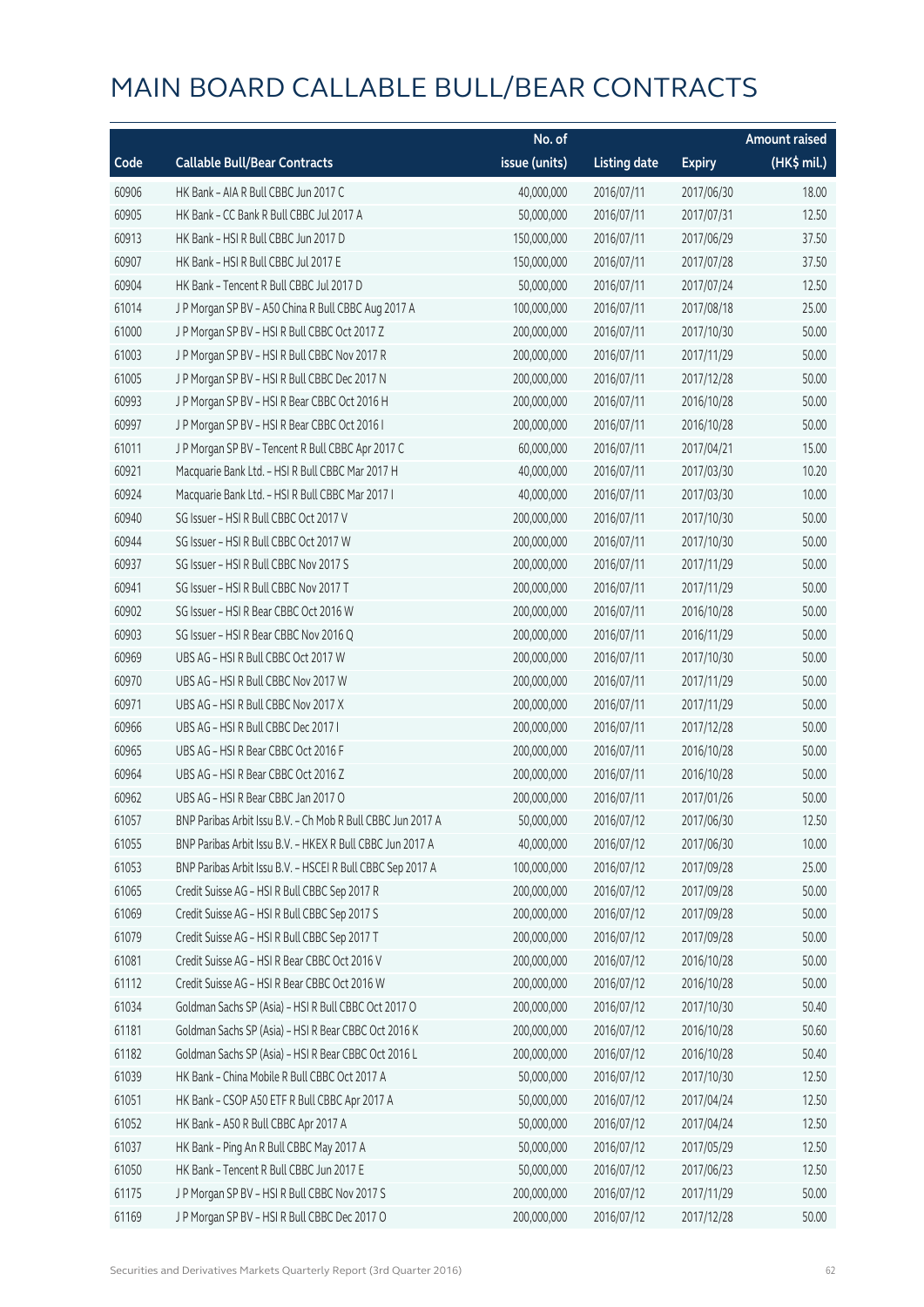|       |                                                          | No. of        |                     |               | <b>Amount raised</b> |
|-------|----------------------------------------------------------|---------------|---------------------|---------------|----------------------|
| Code  | <b>Callable Bull/Bear Contracts</b>                      | issue (units) | <b>Listing date</b> | <b>Expiry</b> | (HK\$ mil.)          |
| 61177 | J P Morgan SP BV - HSI R Bull CBBC Dec 2017 P            | 200,000,000   | 2016/07/12          | 2017/12/28    | 50.00                |
| 61184 | J P Morgan SP BV - HSI R Bear CBBC Oct 2016 J            | 200,000,000   | 2016/07/12          | 2016/10/28    | 50.00                |
| 61185 | J P Morgan SP BV - HSI R Bear CBBC Nov 2016 H            | 200,000,000   | 2016/07/12          | 2016/11/29    | 50.00                |
| 61217 | JP Morgan SP BV - HSIR Bear CBBC Dec 2016 I              | 200,000,000   | 2016/07/12          | 2016/12/29    | 50.00                |
| 61023 | SG Issuer - HSI R Bull CBBC Oct 2017 X                   | 200,000,000   | 2016/07/12          | 2017/10/30    | 50.00                |
| 61029 | SG Issuer - HSI R Bull CBBC Nov 2017 U                   | 200,000,000   | 2016/07/12          | 2017/11/29    | 50.00                |
| 61030 | SG Issuer - HSI R Bull CBBC Nov 2017 V                   | 200,000,000   | 2016/07/12          | 2017/11/29    | 50.00                |
| 61062 | SG Issuer - HSI R Bear CBBC Oct 2016 X                   | 200,000,000   | 2016/07/12          | 2016/10/28    | 50.00                |
| 61160 | UBS AG - HSCEI R Bull CBBC Oct 2017 A                    | 100,000,000   | 2016/07/12          | 2017/10/30    | 25.00                |
| 61128 | UBS AG - HSI R Bull CBBC Sep 2017 S                      | 200,000,000   | 2016/07/12          | 2017/09/28    | 50.00                |
| 61121 | UBS AG - HSI R Bull CBBC Oct 2017 X                      | 200,000,000   | 2016/07/12          | 2017/10/30    | 50.00                |
| 61126 | UBS AG - HSI R Bull CBBC Oct 2017 Y                      | 200,000,000   | 2016/07/12          | 2017/10/30    | 50.00                |
| 61114 | UBS AG - HSI R Bull CBBC Nov 2017 Y                      | 200,000,000   | 2016/07/12          | 2017/11/29    | 50.00                |
| 61167 | UBS AG - HSI R Bear CBBC Oct 2016 C                      | 200,000,000   | 2016/07/12          | 2016/10/28    | 50.00                |
| 61166 | UBS AG - HSI R Bear CBBC Oct 2016 G                      | 200,000,000   | 2016/07/12          | 2016/10/28    | 50.00                |
| 61157 | UBS AG - Tencent R Bull CBBC Jun 2017 C                  | 50,000,000    | 2016/07/12          | 2017/06/26    | 12.50                |
| 61240 | BNP Paribas Arbit Issu B.V. - HSI R Bull CBBC Oct 2017 H | 250,000,000   | 2016/07/13          | 2017/10/30    | 62.50                |
| 61425 | BNP Paribas Arbit Issu B.V. - HSI R Bear CBBC Feb 2017 M | 250,000,000   | 2016/07/13          | 2017/02/27    | 62.50                |
| 61427 | BNP Paribas Arbit Issu B.V. - HSI R Bear CBBC Mar 2017 C | 250,000,000   | 2016/07/13          | 2017/03/30    | 62.50                |
| 61400 | Credit Suisse AG - HSI R Bull CBBC Sep 2017 U            | 200,000,000   | 2016/07/13          | 2017/09/28    | 50.00                |
| 61405 | Credit Suisse AG - HSI R Bull CBBC Nov 2017 T            | 200,000,000   | 2016/07/13          | 2017/11/29    | 50.00                |
| 61407 | Credit Suisse AG - HSI R Bear CBBC Oct 2016 X            | 200,000,000   | 2016/07/13          | 2016/10/28    | 50.00                |
| 61418 | Credit Suisse AG - HSI R Bear CBBC Oct 2016 Y            | 200,000,000   | 2016/07/13          | 2016/10/28    | 50.00                |
| 61406 | Credit Suisse AG - HSI R Bear CBBC Nov 2016 R            | 200,000,000   | 2016/07/13          | 2016/11/29    | 50.00                |
| 61417 | Credit Suisse AG - HSI R Bear CBBC Dec 2016 B            | 200,000,000   | 2016/07/13          | 2016/12/29    | 50.00                |
| 61433 | Goldman Sachs SP (Asia) - HSI R Bull CBBC Nov 2017 K     | 200,000,000   | 2016/07/13          | 2017/11/29    | 50.20                |
| 61332 | Goldman Sachs SP (Asia) - HSI R Bear CBBC Nov 2016 B     | 200,000,000   | 2016/07/13          | 2016/11/29    | 50.20                |
| 61367 | HK Bank - HSI R Bear CBBC Feb 2017 L                     | 150,000,000   | 2016/07/13          | 2017/02/27    | 37.50                |
| 61363 | HK Bank - HSI R Bear CBBC Mar 2017 J                     | 150,000,000   | 2016/07/13          | 2017/03/30    | 37.50                |
| 61362 | HK Bank - HSI R Bear CBBC Apr 2017 C                     | 150,000,000   | 2016/07/13          | 2017/04/27    | 37.50                |
| 61344 | HK Bank - Tencent R Bear CBBC Apr 2017 B                 | 40,000,000    | 2016/07/13          | 2017/04/21    | 10.00                |
| 61359 | HK Bank - Tencent R Bear CBBC Apr 2017 C                 | 40,000,000    | 2016/07/13          | 2017/04/28    | 10.00                |
| 61228 | Haitong Int'l Sec - HSI R Bull CBBC Oct 2017 H           | 200,000,000   | 2016/07/13          | 2017/10/30    | 50.20                |
| 61238 | Haitong Int'l Sec - HSI R Bull CBBC Oct 2017 I           | 200,000,000   | 2016/07/13          | 2017/10/30    | 50.20                |
| 61302 | Haitong Int'l Sec - HSI R Bear CBBC Oct 2016 F           | 200,000,000   | 2016/07/13          | 2016/10/28    | 50.00                |
| 61309 | Haitong Int'l Sec - HSI R Bear CBBC Oct 2016 G           | 200,000,000   | 2016/07/13          | 2016/10/28    | 50.20                |
| 61319 | Haitong Int'l Sec - HSI R Bear CBBC Oct 2016 H           | 200,000,000   | 2016/07/13          | 2016/10/28    | 50.20                |
| 61324 | Haitong Int'l Sec - HSI R Bear CBBC Oct 2016 I           | 200,000,000   | 2016/07/13          | 2016/10/28    | 50.00                |
| 61326 | Haitong Int'l Sec - HSI R Bear CBBC Oct 2016 J           | 200,000,000   | 2016/07/13          | 2016/10/28    | 50.20                |
| 61329 | Haitong Int'l Sec - HSI R Bear CBBC Oct 2016 K           | 200,000,000   | 2016/07/13          | 2016/10/28    | 50.00                |
| 61330 | Haitong Int'l Sec - HSI R Bear CBBC Oct 2016 L           | 200,000,000   | 2016/07/13          | 2016/10/28    | 50.00                |
| 61451 | J P Morgan SP BV - HSI R Bull CBBC Nov 2017 T            | 200,000,000   | 2016/07/13          | 2017/11/29    | 50.00                |
| 61453 | J P Morgan SP BV - HSI R Bull CBBC Nov 2017 U            | 200,000,000   | 2016/07/13          | 2017/11/29    | 50.00                |
| 61469 | J P Morgan SP BV - HSI R Bear CBBC Oct 2016 D            | 200,000,000   | 2016/07/13          | 2016/10/28    | 50.00                |
| 61470 | J P Morgan SP BV - HSI R Bear CBBC Nov 2016 I            | 200,000,000   | 2016/07/13          | 2016/11/29    | 50.00                |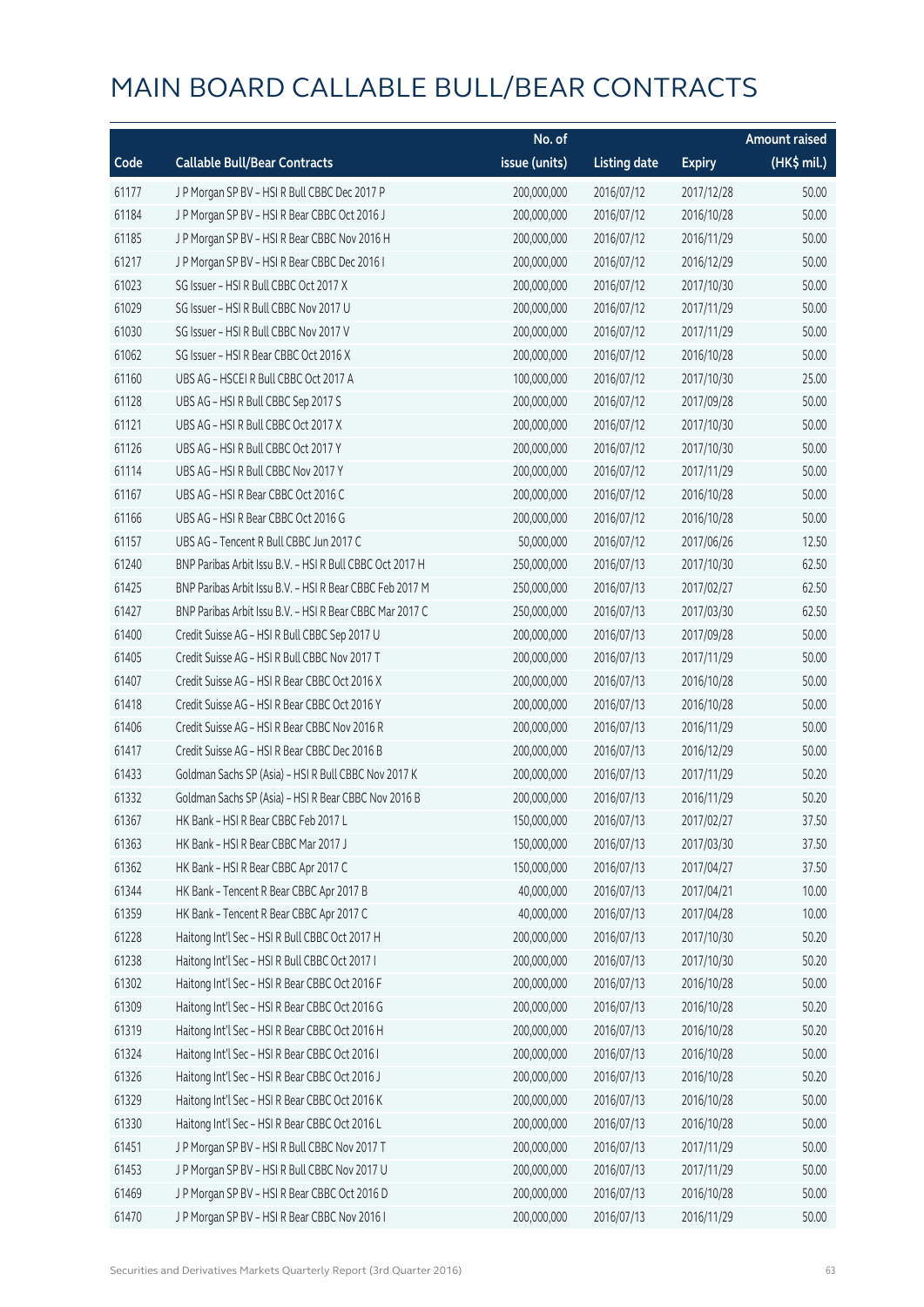|       |                                                          | No. of        |                     |               | <b>Amount raised</b> |
|-------|----------------------------------------------------------|---------------|---------------------|---------------|----------------------|
| Code  | <b>Callable Bull/Bear Contracts</b>                      | issue (units) | <b>Listing date</b> | <b>Expiry</b> | $(HK$$ mil.)         |
| 61471 | J P Morgan SP BV - HSI R Bear CBBC Dec 2016 J            | 200,000,000   | 2016/07/13          | 2016/12/29    | 50.00                |
| 61387 | Macquarie Bank Ltd. - HSI R Bear CBBC Mar 2017 D         | 40,000,000    | 2016/07/13          | 2017/03/30    | 10.00                |
| 61244 | SG Issuer - HSI R Bull CBBC Nov 2017 W                   | 200,000,000   | 2016/07/13          | 2017/11/29    | 50.00                |
| 61287 | SG Issuer - HSI R Bull CBBC Nov 2017 X                   | 200,000,000   | 2016/07/13          | 2017/11/29    | 50.00                |
| 61291 | SG Issuer - HSI R Bull CBBC Nov 2017 Y                   | 200,000,000   | 2016/07/13          | 2017/11/29    | 50.00                |
| 61432 | SG Issuer - HSI R Bear CBBC Oct 2016 A                   | 200,000,000   | 2016/07/13          | 2016/10/28    | 50.00                |
| 61301 | SG Issuer - HSI R Bear CBBC Oct 2016 H                   | 200,000,000   | 2016/07/13          | 2016/10/28    | 50.00                |
| 61294 | SG Issuer - HSI R Bear CBBC Oct 2016 Y                   | 200,000,000   | 2016/07/13          | 2016/10/28    | 50.00                |
| 61429 | SG Issuer - HSI R Bear CBBC Oct 2016 Z                   | 200,000,000   | 2016/07/13          | 2016/10/28    | 50.00                |
| 61434 | UBS AG - HSI R Bull CBBC Sep 2017 T                      | 200,000,000   | 2016/07/13          | 2017/09/28    | 50.00                |
| 61437 | UBS AG - HSI R Bull CBBC Nov 2017 Z                      | 200,000,000   | 2016/07/13          | 2017/11/29    | 50.00                |
| 61439 | UBS AG - HSI R Bear CBBC Oct 2016 E                      | 200,000,000   | 2016/07/13          | 2016/10/28    | 50.00                |
| 61447 | UBS AG - HSI R Bear CBBC Oct 2016 H                      | 200,000,000   | 2016/07/13          | 2016/10/28    | 50.00                |
| 61441 | UBS AG - HSI R Bear CBBC Nov 2016 D                      | 200,000,000   | 2016/07/13          | 2016/11/29    | 50.00                |
| 61521 | Credit Suisse AG - HSI R Bull CBBC Aug 2017 A            | 200,000,000   | 2016/07/14          | 2017/08/30    | 50.00                |
| 61520 | Credit Suisse AG - HSI R Bull CBBC Sep 2017 V            | 200,000,000   | 2016/07/14          | 2017/09/28    | 50.00                |
| 61519 | Credit Suisse AG - HSI R Bear CBBC Oct 2016 Z            | 200,000,000   | 2016/07/14          | 2016/10/28    | 50.00                |
| 61523 | Bank of East Asia - HKEX R Bull CBBC Dec 2017 A          | 40,000,000    | 2016/07/14          | 2017/12/08    | 10.00                |
| 61522 | Bank of East Asia - HSBC Holdings R Bull CBBC Jan 2018 A | 60,000,000    | 2016/07/14          | 2018/01/05    | 15.00                |
| 61524 | Bank of East Asia - Tencent R Bull CBBC Jan 2018 A       | 40,000,000    | 2016/07/14          | 2018/01/08    | 10.00                |
| 61486 | Goldman Sachs SP (Asia) - HSI R Bull CBBC Nov 2017 L     | 200,000,000   | 2016/07/14          | 2017/11/29    | 50.40                |
| 61548 | Goldman Sachs SP (Asia) - HSI R Bull CBBC Nov 2017 M     | 200,000,000   | 2016/07/14          | 2017/11/29    | 50.60                |
| 61474 | Goldman Sachs SP (Asia) - HSI R Bear CBBC Nov 2016 C     | 200,000,000   | 2016/07/14          | 2016/11/29    | 50.80                |
| 61481 | HK Bank - HSCEI R Bear CBBC Feb 2017 E                   | 50,000,000    | 2016/07/14          | 2017/02/27    | 12.50                |
| 61531 | J P Morgan SP BV - HSI R Bull CBBC Dec 2017 Q            | 200,000,000   | 2016/07/14          | 2017/12/28    | 50.00                |
| 61541 | J P Morgan SP BV - HSI R Bull CBBC Jan 2018 B            | 200,000,000   | 2016/07/14          | 2018/01/30    | 50.00                |
| 61528 | J P Morgan SP BV - HSI R Bear CBBC Nov 2016 J            | 200,000,000   | 2016/07/14          | 2016/11/29    | 50.00                |
| 61530 | J P Morgan SP BV - HSI R Bear CBBC Dec 2016 K            | 200,000,000   | 2016/07/14          | 2016/12/29    | 50.00                |
| 61544 | J P Morgan SP BV - Tencent R Bull CBBC Aug 2017 B        | 60,000,000    | 2016/07/14          | 2017/08/18    | 15.00                |
| 61510 | SG Issuer - HSI R Bull CBBC Nov 2017 Z                   | 200,000,000   | 2016/07/14          | 2017/11/29    | 50.00                |
| 61512 | SG Issuer - HSI R Bear CBBC Oct 2016 B                   | 200,000,000   | 2016/07/14          | 2016/10/28    | 50.00                |
| 61527 | UBS AG - HSI R Bull CBBC Oct 2017 Z                      | 200,000,000   | 2016/07/14          | 2017/10/30    | 50.00                |
| 61526 | UBS AG - HSI R Bear CBBC Oct 2016 D                      | 200,000,000   | 2016/07/14          | 2016/10/28    | 50.00                |
| 61525 | UBS AG - HSI R Bear CBBC Oct 2016 I                      | 200,000,000   | 2016/07/14          | 2016/10/28    | 50.00                |
| 61556 | BNP Paribas Arbit Issu B.V. - HSI R Bull CBBC Sep 2017 H | 250,000,000   | 2016/07/15          | 2017/09/28    | 62.50                |
| 61659 | BNP Paribas Arbit Issu B.V. - HSI R Bull CBBC Sep 2017 I | 250,000,000   | 2016/07/15          | 2017/09/28    | 62.50                |
| 61551 | BNP Paribas Arbit Issu B.V. - HSI R Bull CBBC Oct 2017 I | 250,000,000   | 2016/07/15          | 2017/10/30    | 62.50                |
| 61608 | BNP Paribas Arbit Issu B.V. - HSI R Bear CBBC Feb 2017 X | 250,000,000   | 2016/07/15          | 2017/02/27    | 62.50                |
| 61610 | Credit Suisse AG - HSI R Bull CBBC Nov 2017 U            | 200,000,000   | 2016/07/15          | 2017/11/29    | 50.00                |
| 61648 | Credit Suisse AG - HSI R Bear CBBC Nov 2016 S            | 200,000,000   | 2016/07/15          | 2016/11/29    | 50.00                |
| 61654 | Credit Suisse AG - HSI R Bear CBBC Nov 2016 T            | 200,000,000   | 2016/07/15          | 2016/11/29    | 50.00                |
| 61565 | Goldman Sachs SP (Asia) - HSI R Bull CBBC Oct 2017 P     | 200,000,000   | 2016/07/15          | 2017/10/30    | 50.80                |
| 61612 | Goldman Sachs SP (Asia) - HSI R Bear CBBC Oct 2016 M     | 200,000,000   | 2016/07/15          | 2016/10/28    | 50.40                |
| 61638 | J P Morgan SP BV - HSI R Bull CBBC Oct 2017 A            | 200,000,000   | 2016/07/15          | 2017/10/30    | 50.00                |
| 61639 | J P Morgan SP BV - HSI R Bull CBBC Jan 2018 C            | 200,000,000   | 2016/07/15          | 2018/01/30    | 50.00                |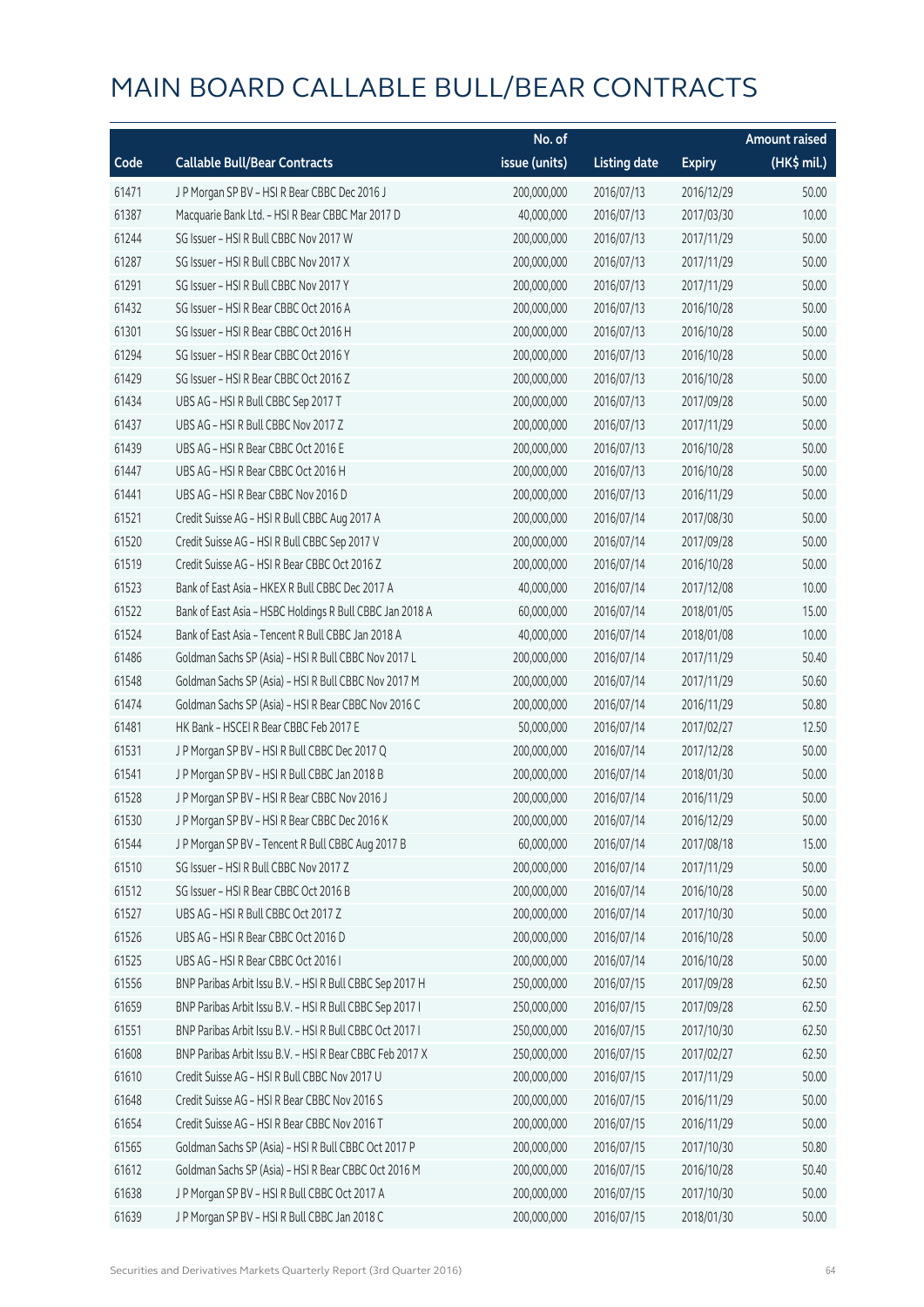|       |                                                          | No. of        |                     |               | <b>Amount raised</b> |
|-------|----------------------------------------------------------|---------------|---------------------|---------------|----------------------|
| Code  | <b>Callable Bull/Bear Contracts</b>                      | issue (units) | <b>Listing date</b> | <b>Expiry</b> | (HK\$ mil.)          |
| 61640 | J P Morgan SP BV - HSI R Bear CBBC Dec 2016 L            | 200,000,000   | 2016/07/15          | 2016/12/29    | 50.00                |
| 61643 | J P Morgan SP BV - HSI R Bear CBBC Dec 2016 M            | 200,000,000   | 2016/07/15          | 2016/12/29    | 50.00                |
| 61566 | SG Issuer - HSI R Bull CBBC Nov 2017 A                   | 200,000,000   | 2016/07/15          | 2017/11/29    | 50.00                |
| 61591 | SG Issuer - HSI R Bear CBBC Oct 2016 C                   | 200,000,000   | 2016/07/15          | 2016/10/28    | 50.00                |
| 61696 | UBS AG - HSI R Bull CBBC Sep 2017 U                      | 200,000,000   | 2016/07/15          | 2017/09/28    | 50.00                |
| 61697 | UBS AG - HSI R Bear CBBC Oct 2016 J                      | 200,000,000   | 2016/07/15          | 2016/10/28    | 50.00                |
| 61760 | BNP Paribas Arbit Issu B.V. - HSI R Bull CBBC Sep 2017 J | 250,000,000   | 2016/07/18          | 2017/09/28    | 62.50                |
| 61737 | BNP Paribas Arbit Issu B.V. - HSI R Bear CBBC Mar 2017 T | 250,000,000   | 2016/07/18          | 2017/03/30    | 62.50                |
| 61736 | BNP Paribas Arbit Issu B.V. - HSI R Bear CBBC Mar 2017 V | 250,000,000   | 2016/07/18          | 2017/03/30    | 62.50                |
| 61786 | Credit Suisse AG - HSI R Bull CBBC Nov 2017 V            | 200,000,000   | 2016/07/18          | 2017/11/29    | 50.00                |
| 61796 | Credit Suisse AG - HSI R Bull CBBC Nov 2017 W            | 200,000,000   | 2016/07/18          | 2017/11/29    | 50.00                |
| 61776 | Credit Suisse AG - HSI R Bear CBBC Oct 2016 O            | 200,000,000   | 2016/07/18          | 2016/10/28    | 50.00                |
| 61774 | Credit Suisse AG - HSI R Bear CBBC Dec 2016 C            | 200,000,000   | 2016/07/18          | 2016/12/29    | 50.00                |
| 61766 | Goldman Sachs SP (Asia) - HSI R Bull CBBC Nov 2017 N     | 200,000,000   | 2016/07/18          | 2017/11/29    | 50.20                |
| 61742 | Goldman Sachs SP (Asia) - HSI R Bear CBBC Nov 2016 D     | 200,000,000   | 2016/07/18          | 2016/11/29    | 50.80                |
| 61745 | HK Bank - HSI R Bull CBBC Aug 2017 D                     | 150,000,000   | 2016/07/18          | 2017/08/30    | 37.50                |
| 61805 | Haitong Int'l Sec - HSI R Bull CBBC Oct 2017 J           | 200,000,000   | 2016/07/18          | 2017/10/30    | 50.40                |
| 61813 | Haitong Int'l Sec - HSI R Bull CBBC Oct 2017 K           | 200,000,000   | 2016/07/18          | 2017/10/30    | 50.00                |
| 61824 | Haitong Int'l Sec - HSI R Bull CBBC Oct 2017 L           | 200,000,000   | 2016/07/18          | 2017/10/30    | 50.20                |
| 61828 | Haitong Int'l Sec - HSI R Bull CBBC Oct 2017 M           | 200,000,000   | 2016/07/18          | 2017/10/30    | 50.40                |
| 61833 | Haitong Int'l Sec - HSI R Bear CBBC Dec 2016 A           | 200,000,000   | 2016/07/18          | 2016/12/29    | 50.00                |
| 61880 | Haitong Int'l Sec - HSI R Bear CBBC Dec 2016 B           | 200,000,000   | 2016/07/18          | 2016/12/29    | 51.20                |
| 61881 | Haitong Int'l Sec - HSI R Bear CBBC Dec 2016 C           | 200,000,000   | 2016/07/18          | 2016/12/29    | 51.40                |
| 61890 | Haitong Int'l Sec - HSI R Bear CBBC Dec 2016 D           | 200,000,000   | 2016/07/18          | 2016/12/29    | 51.40                |
| 61903 | J P Morgan SP BV - HSI R Bull CBBC Oct 2017 C            | 200,000,000   | 2016/07/18          | 2017/10/30    | 50.00                |
| 61909 | J P Morgan SP BV - HSI R Bull CBBC Nov 2017 V            | 200,000,000   | 2016/07/18          | 2017/11/29    | 50.00                |
| 61916 | J P Morgan SP BV - HSI R Bull CBBC Dec 2017 R            | 200,000,000   | 2016/07/18          | 2017/12/28    | 50.00                |
| 61901 | J P Morgan SP BV - HSI R Bear CBBC Oct 2016 E            | 200,000,000   | 2016/07/18          | 2016/10/28    | 50.00                |
| 61700 | SG Issuer - CMob R Bull CBBC Oct 2017 C                  | 100,000,000   | 2016/07/18          | 2017/10/30    | 25.00                |
| 61717 | SG Issuer - CNOOC R Bull CBBC Jul 2017 A                 | 40,000,000    | 2016/07/18          | 2017/07/28    | 10.00                |
| 61721 | SG Issuer - CNOOC R Bull CBBC Jul 2017 B                 | 40,000,000    | 2016/07/18          | 2017/07/28    | 10.00                |
| 61703 | SG Issuer - CNOOC R Bull CBBC Oct 2017 A                 | 40,000,000    | 2016/07/18          | 2017/10/30    | 10.00                |
| 61716 | SG Issuer - CNOOC R Bull CBBC Oct 2017 B                 | 40,000,000    | 2016/07/18          | 2017/10/30    | 10.00                |
| 61725 | SG Issuer - HKEX R Bull CBBC Sep 2017 G                  | 100,000,000   | 2016/07/18          | 2017/09/28    | 25.00                |
| 61749 | SG Issuer - HSI R Bull CBBC Nov 2017 B                   | 200,000,000   | 2016/07/18          | 2017/11/29    | 50.00                |
| 61722 | SG Issuer - HSI R Bear CBBC Oct 2016 G                   | 200,000,000   | 2016/07/18          | 2016/10/28    | 50.00                |
| 61724 | SG Issuer - HSI R Bear CBBC Nov 2016 R                   | 200,000,000   | 2016/07/18          | 2016/11/29    | 50.00                |
| 61731 | SG Issuer - Tencent R Bull CBBC Aug 2017 E               | 100,000,000   | 2016/07/18          | 2017/08/30    | 25.00                |
| 61732 | SG Issuer - Tencent R Bull CBBC Aug 2017 F               | 100,000,000   | 2016/07/18          | 2017/08/30    | 25.00                |
| 61924 | UBS AG - HSI R Bull CBBC Dec 2017 J                      | 200,000,000   | 2016/07/18          | 2017/12/28    | 50.00                |
| 61917 | UBS AG - HSI R Bear CBBC Oct 2016 K                      | 200,000,000   | 2016/07/18          | 2016/10/28    | 50.00                |
| 61922 | UBS AG - HSI R Bear CBBC Oct 2016 L                      | 200,000,000   | 2016/07/18          | 2016/10/28    | 50.00                |
| 61923 | UBS AG - HSI R Bear CBBC Nov 2016 E                      | 200,000,000   | 2016/07/18          | 2016/11/29    | 50.00                |
| 62070 | BNP Paribas Arbit Issu B.V. - HSI R Bull CBBC Sep 2017 K | 250,000,000   | 2016/07/19          | 2017/09/28    | 62.50                |
| 62034 | BNP Paribas Arbit Issu B.V. - HSI R Bull CBBC Oct 2017 J | 250,000,000   | 2016/07/19          | 2017/10/30    | 62.50                |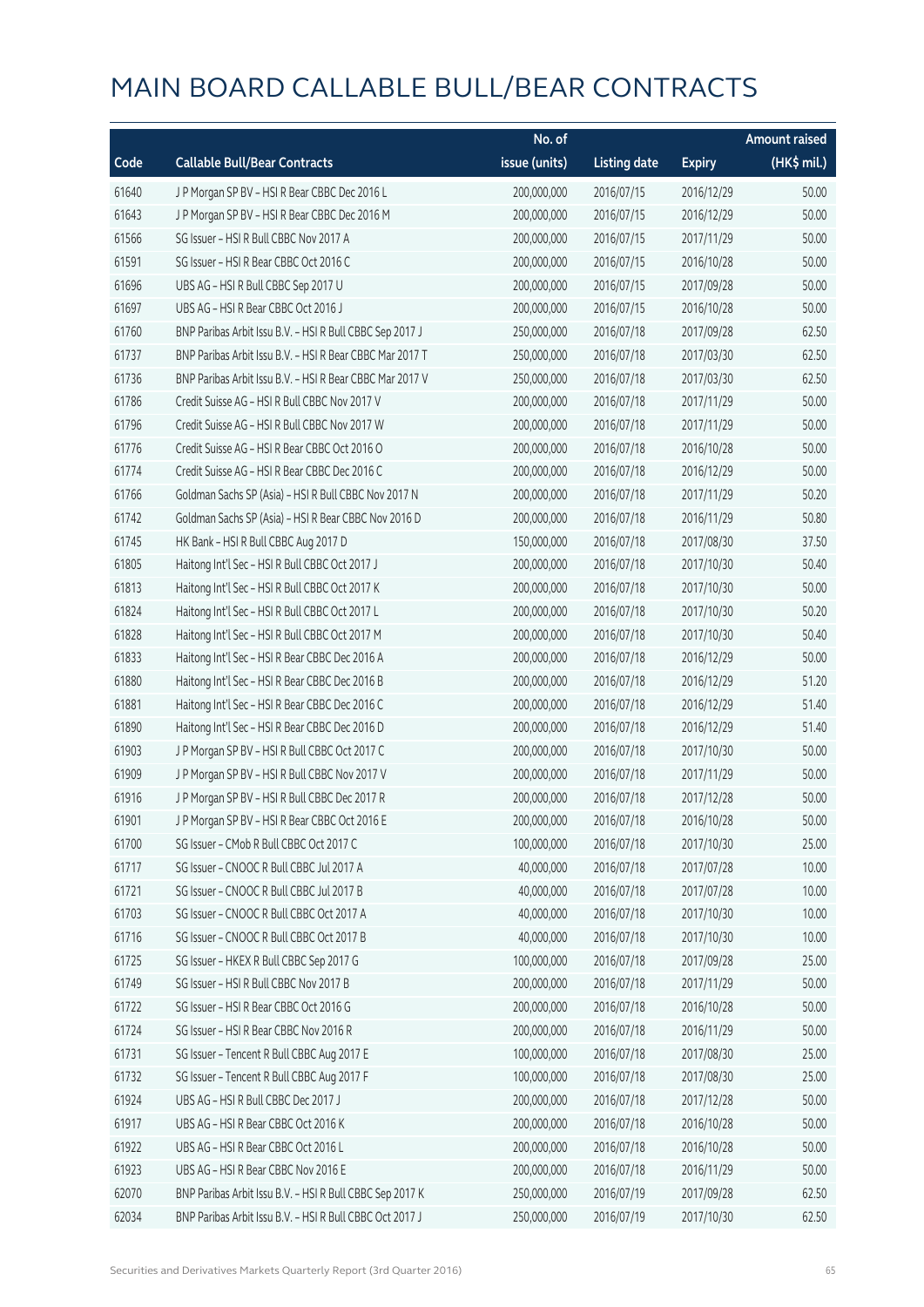|       |                                                          | No. of        |                     |               | <b>Amount raised</b>  |
|-------|----------------------------------------------------------|---------------|---------------------|---------------|-----------------------|
| Code  | <b>Callable Bull/Bear Contracts</b>                      | issue (units) | <b>Listing date</b> | <b>Expiry</b> | $(HK\frac{1}{2}mil.)$ |
| 62074 | BNP Paribas Arbit Issu B.V. - HSI R Bull CBBC Oct 2017 K | 250,000,000   | 2016/07/19          | 2017/10/30    | 62.50                 |
| 61929 | BNP Paribas Arbit Issu B.V. - HSI R Bear CBBC Feb 2017 N | 250,000,000   | 2016/07/19          | 2017/02/27    | 62.50                 |
| 61945 | BNP Paribas Arbit Issu B.V. - HSI R Bear CBBC Feb 2017 U | 250,000,000   | 2016/07/19          | 2017/02/27    | 62.50                 |
| 61939 | BNP Paribas Arbit Issu B.V. - HSI R Bear CBBC Mar 2017 U | 250,000,000   | 2016/07/19          | 2017/03/30    | 62.50                 |
| 62013 | Credit Suisse AG - HSI R Bull CBBC Dec 2017 A            | 200,000,000   | 2016/07/19          | 2017/12/28    | 50.00                 |
| 62023 | Credit Suisse AG - HSI R Bull CBBC Dec 2017 B            | 200,000,000   | 2016/07/19          | 2017/12/28    | 50.00                 |
| 62025 | Credit Suisse AG - HSI R Bull CBBC Dec 2017 C            | 200,000,000   | 2016/07/19          | 2017/12/28    | 50.00                 |
| 61965 | Credit Suisse AG - HSI R Bear CBBC Oct 2016 D            | 200,000,000   | 2016/07/19          | 2016/10/28    | 50.00                 |
| 61966 | Credit Suisse AG - HSI R Bear CBBC Nov 2016 U            | 200,000,000   | 2016/07/19          | 2016/11/29    | 50.00                 |
| 61968 | Credit Suisse AG - HSI R Bear CBBC Nov 2016 V            | 200,000,000   | 2016/07/19          | 2016/11/29    | 50.00                 |
| 61973 | Credit Suisse AG - HSI R Bear CBBC Nov 2016 W            | 200,000,000   | 2016/07/19          | 2016/11/29    | 50.00                 |
| 62008 | Credit Suisse AG - HSI R Bear CBBC Nov 2016 X            | 200,000,000   | 2016/07/19          | 2016/11/29    | 50.00                 |
| 61948 | Credit Suisse AG - HSI R Bear CBBC Dec 2016 D            | 200,000,000   | 2016/07/19          | 2016/12/29    | 50.00                 |
| 61976 | Credit Suisse AG - HSI R Bear CBBC Dec 2016 E            | 200,000,000   | 2016/07/19          | 2016/12/29    | 50.00                 |
| 61987 | Credit Suisse AG - HSI R Bear CBBC Dec 2016 F            | 200,000,000   | 2016/07/19          | 2016/12/29    | 50.00                 |
| 61999 | Credit Suisse AG - HSI R Bear CBBC Dec 2016 G            | 200,000,000   | 2016/07/19          | 2016/12/29    | 50.00                 |
| 62110 | Goldman Sachs SP (Asia) - HSI R Bull CBBC Oct 2017 Q     | 200,000,000   | 2016/07/19          | 2017/10/30    | 50.40                 |
| 62099 | Goldman Sachs SP (Asia) - HSI R Bull CBBC Nov 2017 O     | 200,000,000   | 2016/07/19          | 2017/11/29    | 50.20                 |
| 62100 | Goldman Sachs SP (Asia) - HSI R Bull CBBC Nov 2017 P     | 200,000,000   | 2016/07/19          | 2017/11/29    | 50.20                 |
| 61931 | Goldman Sachs SP (Asia) - HSI R Bear CBBC Oct 2016 N     | 200,000,000   | 2016/07/19          | 2016/10/28    | 50.40                 |
| 61932 | Goldman Sachs SP (Asia) - HSI R Bear CBBC Nov 2016 E     | 200,000,000   | 2016/07/19          | 2016/11/29    | 50.60                 |
| 61933 | Goldman Sachs SP (Asia) - HSI R Bear CBBC Nov 2016 F     | 200,000,000   | 2016/07/19          | 2016/11/29    | 50.40                 |
| 62318 | J P Morgan SP BV - HKEX R Bull CBBC Sep 2017 E           | 40,000,000    | 2016/07/19          | 2017/09/15    | 10.00                 |
| 62320 | J P Morgan SP BV - HSI R Bull CBBC Nov 2017 W            | 200,000,000   | 2016/07/19          | 2017/11/29    | 50.00                 |
| 62328 | JP Morgan SP BV - HSIR Bull CBBC Dec 2017 S              | 200,000,000   | 2016/07/19          | 2017/12/28    | 50.00                 |
| 62336 | J P Morgan SP BV - HSI R Bull CBBC Dec 2017 T            | 200,000,000   | 2016/07/19          | 2017/12/28    | 50.00                 |
| 62250 | J P Morgan SP BV - HSI R Bear CBBC Oct 2016 G            | 200,000,000   | 2016/07/19          | 2016/10/28    | 50.00                 |
| 62248 | J P Morgan SP BV - HSI R Bear CBBC Dec 2016 N            | 200,000,000   | 2016/07/19          | 2016/12/29    | 50.00                 |
| 62311 | J P Morgan SP BV - HSI R Bear CBBC Dec 2016 O            | 200,000,000   | 2016/07/19          | 2016/12/29    | 50.00                 |
| 62274 | J P Morgan SP BV - HSI R Bear CBBC Jan 2017 C            | 200,000,000   | 2016/07/19          | 2017/01/26    | 50.00                 |
| 62295 | J P Morgan SP BV - HSI R Bear CBBC Jan 2017 D            | 200,000,000   | 2016/07/19          | 2017/01/26    | 50.00                 |
| 62315 | J P Morgan SP BV - Tencent R Bull CBBC Jul 2017 F        | 60,000,000    | 2016/07/19          | 2017/07/21    | 15.00                 |
| 62317 | J P Morgan SP BV - Tencent R Bear CBBC Apr 2017 D        | 60,000,000    | 2016/07/19          | 2017/04/21    | 17.40                 |
| 62205 | SG Issuer - HSI R Bull CBBC Oct 2017 A                   | 200,000,000   | 2016/07/19          | 2017/10/30    | 50.00                 |
| 61946 | SG Issuer - HSI R Bull CBBC Oct 2017 Y                   | 200,000,000   | 2016/07/19          | 2017/10/30    | 50.00                 |
| 61947 | SG Issuer - HSI R Bull CBBC Oct 2017 Z                   | 200,000,000   | 2016/07/19          | 2017/10/30    | 50.00                 |
| 61928 | SG Issuer - HSI R Bear CBBC Oct 2016 I                   | 200,000,000   | 2016/07/19          | 2016/10/28    | 50.00                 |
| 62216 | SG Issuer - HSI R Bear CBBC Oct 2016 S                   | 200,000,000   | 2016/07/19          | 2016/10/28    | 50.00                 |
| 61927 | SG Issuer - HSI R Bear CBBC Nov 2016 S                   | 200,000,000   | 2016/07/19          | 2016/11/29    | 50.00                 |
| 62149 | UBS AG - HSI R Bull CBBC Nov 2017 F                      | 200,000,000   | 2016/07/19          | 2017/11/29    | 50.00                 |
| 62190 | UBS AG - HSI R Bull CBBC Nov 2017 G                      | 200,000,000   | 2016/07/19          | 2017/11/29    | 50.00                 |
| 62202 | UBS AG - HSI R Bull CBBC Nov 2017 H                      | 200,000,000   | 2016/07/19          | 2017/11/29    | 50.00                 |
| 62172 | UBS AG - HSI R Bull CBBC Dec 2017 K                      | 200,000,000   | 2016/07/19          | 2017/12/28    | 50.00                 |
| 62119 | UBS AG - HSI R Bear CBBC Oct 2016 M                      | 200,000,000   | 2016/07/19          | 2016/10/28    | 50.00                 |
| 62120 | UBS AG - HSI R Bear CBBC Oct 2016 N                      | 200,000,000   | 2016/07/19          | 2016/10/28    | 50.00                 |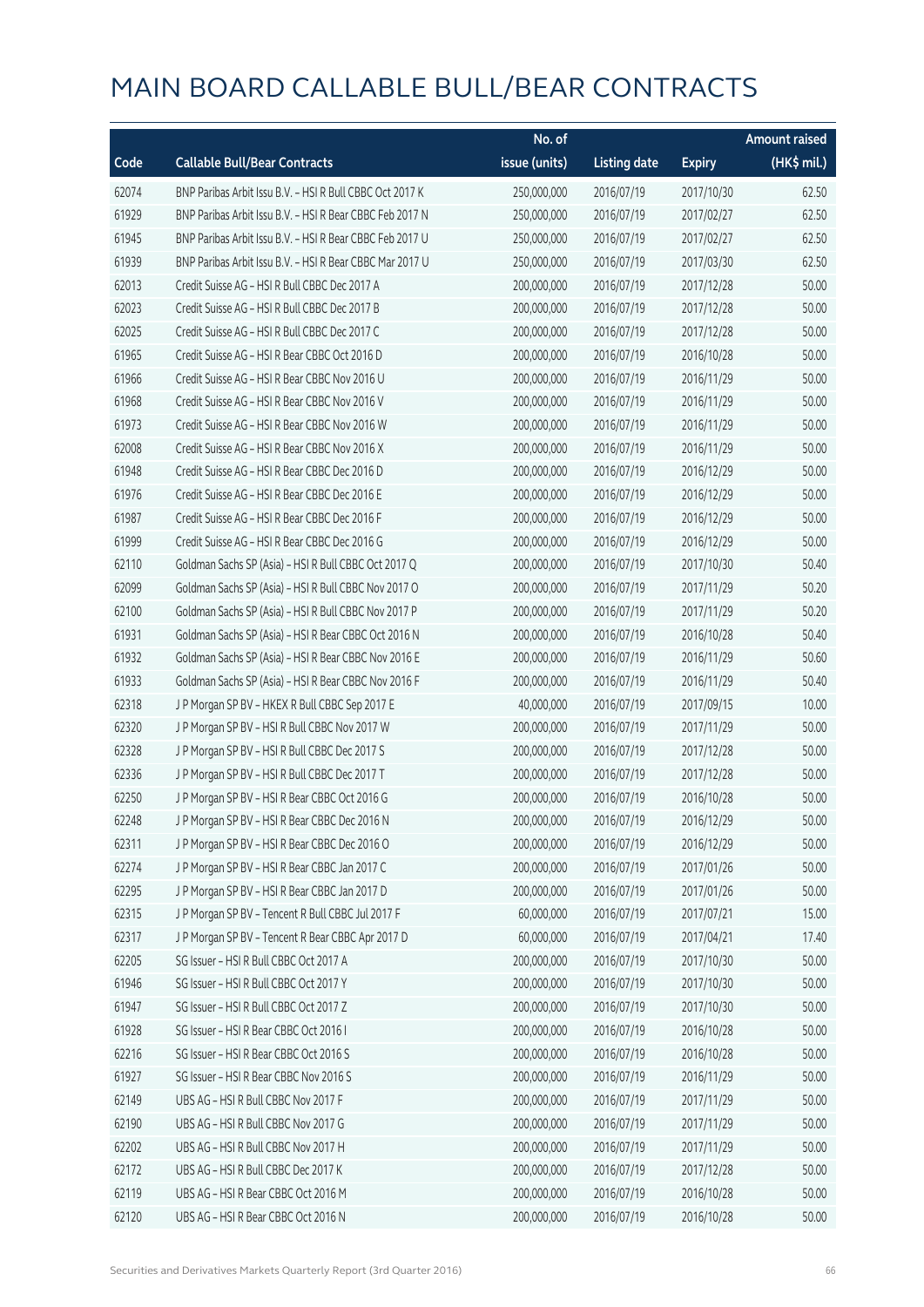|       |                                                               | No. of        |                     |               | <b>Amount raised</b> |
|-------|---------------------------------------------------------------|---------------|---------------------|---------------|----------------------|
| Code  | <b>Callable Bull/Bear Contracts</b>                           | issue (units) | <b>Listing date</b> | <b>Expiry</b> | (HK\$ mil.)          |
| 62134 | UBS AG - HSI R Bear CBBC Oct 2016 O                           | 200,000,000   | 2016/07/19          | 2016/10/28    | 50.00                |
| 62139 | UBS AG - HSI R Bear CBBC Oct 2016 P                           | 200,000,000   | 2016/07/19          | 2016/10/28    | 50.00                |
| 62140 | UBS AG - HSI R Bear CBBC Oct 2016 Q                           | 200,000,000   | 2016/07/19          | 2016/10/28    | 50.00                |
| 62383 | BNP Paribas Arbit Issu B.V. - CSOP A50 ETF R Bull CBBC Jun17A | 80,000,000    | 2016/07/20          | 2017/06/30    | 20.00                |
| 62384 | BNP Paribas Arbit Issu B.V. - A50 Ch R Bull CBBC Jun 2017 A   | 80,000,000    | 2016/07/20          | 2017/06/30    | 20.00                |
| 62380 | BNP Paribas Arbit Issu B.V. - HSI R Bull CBBC Sep 2017 L      | 250,000,000   | 2016/07/20          | 2017/09/28    | 62.50                |
| 62345 | BNP Paribas Arbit Issu B.V. - HSI R Bear CBBC Feb 2017 I      | 250,000,000   | 2016/07/20          | 2017/02/27    | 62.50                |
| 62344 | BNP Paribas Arbit Issu B.V. - HSI R Bear CBBC Mar 2017 W      | 250,000,000   | 2016/07/20          | 2017/03/30    | 62.50                |
| 62490 | Credit Suisse AG - HSI R Bull CBBC Oct 2017 W                 | 200,000,000   | 2016/07/20          | 2017/10/30    | 50.00                |
| 62492 | Credit Suisse AG - HSI R Bull CBBC Oct 2017 X                 | 200,000,000   | 2016/07/20          | 2017/10/30    | 50.00                |
| 62494 | Credit Suisse AG - HSI R Bull CBBC Oct 2017 Y                 | 200,000,000   | 2016/07/20          | 2017/10/30    | 50.00                |
| 62489 | Credit Suisse AG - HSI R Bear CBBC Oct 2016 C                 | 200,000,000   | 2016/07/20          | 2016/10/28    | 50.00                |
| 62482 | Goldman Sachs SP (Asia) - HSI R Bull CBBC Dec 2017 B          | 200,000,000   | 2016/07/20          | 2017/12/28    | 50.40                |
| 62488 | Goldman Sachs SP (Asia) - HSI R Bull CBBC Dec 2017 C          | 200,000,000   | 2016/07/20          | 2017/12/28    | 50.60                |
| 62338 | Goldman Sachs SP (Asia) - HSI R Bear CBBC Nov 2016 G          | 200,000,000   | 2016/07/20          | 2016/11/29    | 50.20                |
| 62371 | HK Bank - HSCEI R Bull CBBC Jun 2017 A                        | 60,000,000    | 2016/07/20          | 2017/06/29    | 15.00                |
| 62347 | HK Bank - HSI R Bull CBBC Jun 2017 E                          | 150,000,000   | 2016/07/20          | 2017/06/29    | 37.50                |
| 62350 | HK Bank - HSI R Bull CBBC Jul 2017 F                          | 150,000,000   | 2016/07/20          | 2017/07/28    | 37.50                |
| 62537 | J P Morgan SP BV - CSOP A50 ETF R Bull CBBC Aug 2017 A        | 100,000,000   | 2016/07/20          | 2017/08/18    | 25.00                |
| 62569 | J P Morgan SP BV - A50 China R Bull CBBC Sep 2017 A           | 100,000,000   | 2016/07/20          | 2017/09/15    | 25.00                |
| 62503 | J P Morgan SP BV - HSI R Bull CBBC Nov 2017 X                 | 200,000,000   | 2016/07/20          | 2017/11/29    | 50.00                |
| 62515 | J P Morgan SP BV - HSI R Bull CBBC Dec 2017 U                 | 200,000,000   | 2016/07/20          | 2017/12/28    | 50.00                |
| 62535 | J P Morgan SP BV - HSI R Bull CBBC Jan 2018 D                 | 200,000,000   | 2016/07/20          | 2018/01/30    | 50.00                |
| 62502 | J P Morgan SP BV - HSI R Bear CBBC Oct 2016 C                 | 200,000,000   | 2016/07/20          | 2016/10/28    | 50.00                |
| 62372 | Macquarie Bank Ltd. - HSI R Bull CBBC Mar 2017 J              | 40,000,000    | 2016/07/20          | 2017/03/30    | 10.00                |
| 62387 | SG Issuer - HSI R Bull CBBC Nov 2017 C                        | 200,000,000   | 2016/07/20          | 2017/11/29    | 50.00                |
| 62423 | SG Issuer - HSI R Bull CBBC Nov 2017 D                        | 200,000,000   | 2016/07/20          | 2017/11/29    | 50.00                |
| 62428 | SG Issuer - HSI R Bull CBBC Nov 2017 E                        | 200,000,000   | 2016/07/20          | 2017/11/29    | 50.00                |
| 62430 | SG Issuer - HSI R Bear CBBC Oct 2016 V                        | 200,000,000   | 2016/07/20          | 2016/10/28    | 50.00                |
| 62450 | UBS AG - HSI R Bull CBBC Oct 2017 D                           | 200,000,000   | 2016/07/20          | 2017/10/30    | 50.00                |
| 62451 | UBS AG - HSI R Bull CBBC Oct 2017 E                           | 200,000,000   | 2016/07/20          | 2017/10/30    | 50.00                |
| 62460 | UBS AG - HSI R Bull CBBC Dec 2017 L                           | 200,000,000   | 2016/07/20          | 2017/12/28    | 50.00                |
| 62437 | UBS AG - HSI R Bear CBBC Oct 2016 R                           | 200,000,000   | 2016/07/20          | 2016/10/28    | 50.00                |
| 62438 | UBS AG - HSI R Bear CBBC Oct 2016 S                           | 200,000,000   | 2016/07/20          | 2016/10/28    | 50.00                |
| 62439 | UBS AG - HSI R Bear CBBC Oct 2016 T                           | 200,000,000   | 2016/07/20          | 2016/10/28    | 50.00                |
| 62447 | UBS AG - HSI R Bear CBBC Oct 2016 U                           | 200,000,000   | 2016/07/20          | 2016/10/28    | 50.00                |
| 62710 | BNP Paribas Arbit Issu B.V. - HSCEI R Bull CBBC Oct 2017 A    | 100,000,000   | 2016/07/21          | 2017/10/30    | 25.00                |
| 62892 | BNP Paribas Arbit Issu B.V. - HSI R Bull CBBC Sep 2017 M      | 250,000,000   | 2016/07/21          | 2017/09/28    | 62.50                |
| 62885 | BNP Paribas Arbit Issu B.V. - HSI R Bull CBBC Oct 2017 L      | 250,000,000   | 2016/07/21          | 2017/10/30    | 62.50                |
| 62691 | BNP Paribas Arbit Issu B.V. - HSI R Bear CBBC Feb 2017 V      | 250,000,000   | 2016/07/21          | 2017/02/27    | 62.50                |
| 62709 | BNP Paribas Arbit Issu B.V. - HSI R Bear CBBC Feb 2017 W      | 250,000,000   | 2016/07/21          | 2017/02/27    | 67.50                |
| 62682 | BNP Paribas Arbit Issu B.V. - HSI R Bear CBBC Mar 2017 K      | 250,000,000   | 2016/07/21          | 2017/03/30    | 62.50                |
| 62684 | BNP Paribas Arbit Issu B.V. - HSI R Bear CBBC Mar 2017 S      | 250,000,000   | 2016/07/21          | 2017/03/30    | 62.50                |
| 62778 | Credit Suisse AG - HSCEI R Bull CBBC Sep 2017 A               | 100,000,000   | 2016/07/21          | 2017/09/28    | 25.00                |
| 62779 | Credit Suisse AG - HSCEI R Bear CBBC Nov 2016 A               | 100,000,000   | 2016/07/21          | 2016/11/29    | 25.00                |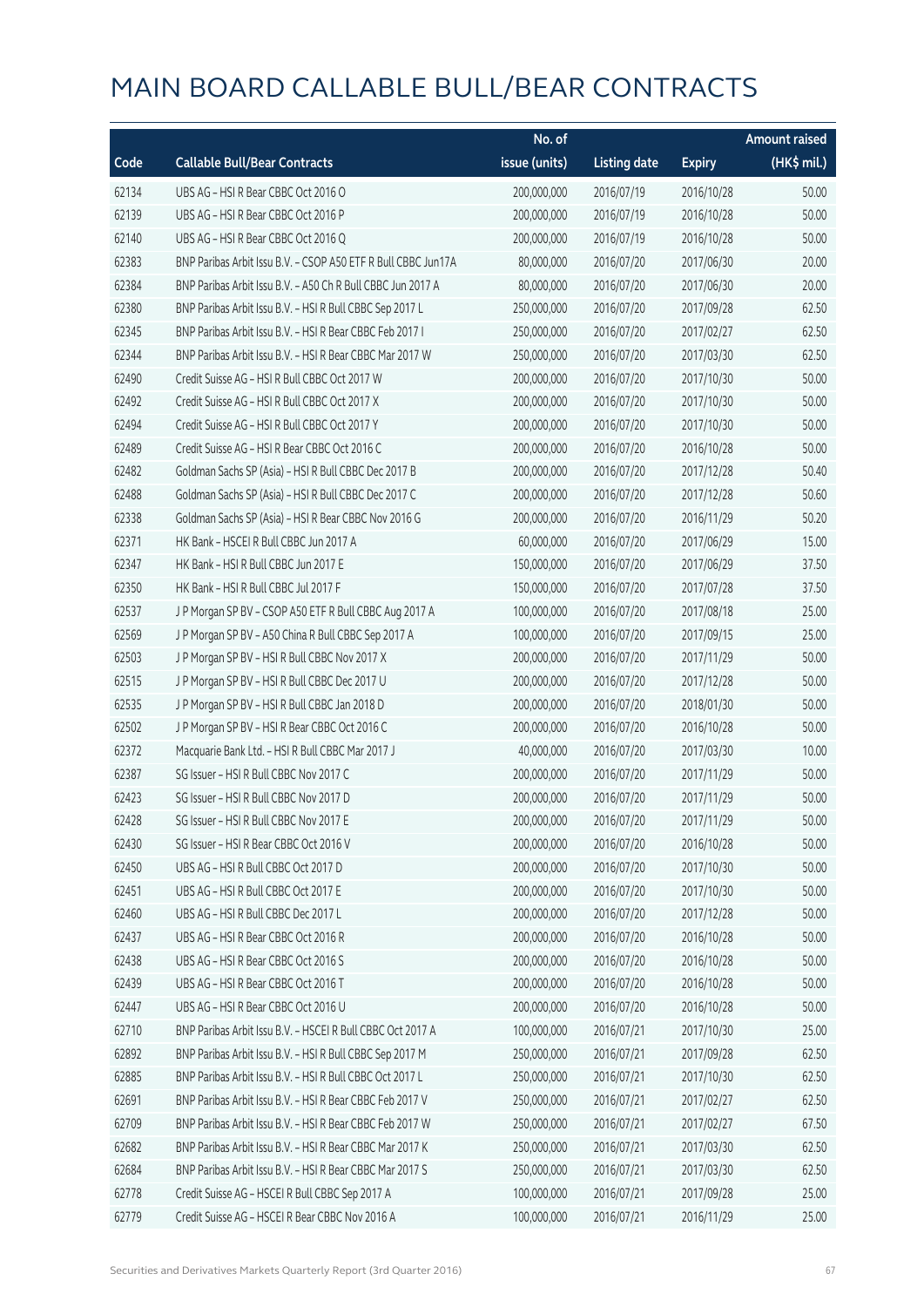|       |                                                          | No. of        |                     |               | <b>Amount raised</b> |
|-------|----------------------------------------------------------|---------------|---------------------|---------------|----------------------|
| Code  | <b>Callable Bull/Bear Contracts</b>                      | issue (units) | <b>Listing date</b> | <b>Expiry</b> | (HK\$ mil.)          |
| 62882 | Credit Suisse AG - HSI R Bull CBBC Nov 2017 X            | 200,000,000   | 2016/07/21          | 2017/11/29    | 50.00                |
| 62939 | Credit Suisse AG - HSI R Bull CBBC Nov 2017 Y            | 200,000,000   | 2016/07/21          | 2017/11/29    | 50.00                |
| 62953 | Credit Suisse AG - HSI R Bull CBBC Nov 2017 Z            | 200,000,000   | 2016/07/21          | 2017/11/29    | 50.00                |
| 62780 | Credit Suisse AG - HSI R Bear CBBC Nov 2016 Y            | 200,000,000   | 2016/07/21          | 2016/11/29    | 50.00                |
| 62833 | Credit Suisse AG - HSI R Bear CBBC Nov 2016 Z            | 200,000,000   | 2016/07/21          | 2016/11/29    | 50.00                |
| 62834 | Credit Suisse AG - HSI R Bear CBBC Jan 2017 A            | 200,000,000   | 2016/07/21          | 2017/01/26    | 50.00                |
| 62881 | Credit Suisse AG - HSI R Bear CBBC Jan 2017 B            | 200,000,000   | 2016/07/21          | 2017/01/26    | 50.00                |
| 63054 | Goldman Sachs SP (Asia) - HSI R Bull CBBC Dec 2017 D     | 200,000,000   | 2016/07/21          | 2017/12/28    | 50.40                |
| 63059 | Goldman Sachs SP (Asia) - HSI R Bull CBBC Dec 2017 E     | 200,000,000   | 2016/07/21          | 2017/12/28    | 50.40                |
| 62677 | Goldman Sachs SP (Asia) - HSI R Bear CBBC Oct 2016 T     | 200,000,000   | 2016/07/21          | 2016/10/28    | 50.20                |
| 62722 | Haitong Int'l Sec - HSI R Bear CBBC Nov 2016 C           | 200,000,000   | 2016/07/21          | 2016/11/29    | 50.00                |
| 62750 | Haitong Int'l Sec - HSI R Bear CBBC Nov 2016 D           | 200,000,000   | 2016/07/21          | 2016/11/29    | 50.00                |
| 62775 | Haitong Int'l Sec - HSI R Bear CBBC Nov 2016 E           | 200,000,000   | 2016/07/21          | 2016/11/29    | 50.20                |
| 62777 | Haitong Int'l Sec - HSI R Bear CBBC Nov 2016 F           | 200,000,000   | 2016/07/21          | 2016/11/29    | 50.40                |
| 63095 | J P Morgan SP BV - China Life R Bull CBBC Aug 2017 A     | 50,000,000    | 2016/07/21          | 2017/08/18    | 12.50                |
| 62908 | J P Morgan SP BV - HSI R Bull CBBC Nov 2017 Y            | 200,000,000   | 2016/07/21          | 2017/11/29    | 50.00                |
| 62919 | J P Morgan SP BV - HSI R Bull CBBC Dec 2017 V            | 200,000,000   | 2016/07/21          | 2017/12/28    | 50.00                |
| 63169 | J P Morgan SP BV - HSI R Bull CBBC Dec 2017 W            | 200,000,000   | 2016/07/21          | 2017/12/28    | 50.00                |
| 62926 | J P Morgan SP BV - HSI R Bear CBBC Oct 2016 K            | 200,000,000   | 2016/07/21          | 2016/10/28    | 50.00                |
| 62920 | J P Morgan SP BV - HSI R Bear CBBC Dec 2016 P            | 200,000,000   | 2016/07/21          | 2016/12/29    | 50.00                |
| 62921 | J P Morgan SP BV - HSI R Bear CBBC Jan 2017 E            | 200,000,000   | 2016/07/21          | 2017/01/26    | 50.00                |
| 62937 | J P Morgan SP BV - HSI R Bear CBBC Jan 2017 F            | 200,000,000   | 2016/07/21          | 2017/01/26    | 50.00                |
| 63168 | J P Morgan SP BV - Ping An R Bull CBBC Aug 2017 C        | 100,000,000   | 2016/07/21          | 2017/08/18    | 25.00                |
| 63086 | Macquarie Bank Ltd. - HSI R Bull CBBC Mar 2017 K         | 40,000,000    | 2016/07/21          | 2017/03/30    | 10.20                |
| 63093 | Macquarie Bank Ltd. - HSI R Bull CBBC Mar 2017 L         | 40,000,000    | 2016/07/21          | 2017/03/30    | 10.00                |
| 62615 | SG Issuer - HSI R Bull CBBC Oct 2017 B                   | 200,000,000   | 2016/07/21          | 2017/10/30    | 50.00                |
| 62623 | SG Issuer - HSI R Bull CBBC Oct 2017 C                   | 200,000,000   | 2016/07/21          | 2017/10/30    | 50.00                |
| 63037 | SG Issuer - HSI R Bull CBBC Oct 2017 D                   | 200,000,000   | 2016/07/21          | 2017/10/30    | 50.00                |
| 63011 | SG Issuer - HSI R Bull CBBC Nov 2017 F                   | 200,000,000   | 2016/07/21          | 2017/11/29    | 50.00                |
| 62624 | SG Issuer - HSI R Bear CBBC Nov 2016 T                   | 200,000,000   | 2016/07/21          | 2016/11/29    | 50.00                |
| 62626 | SG Issuer - HSI R Bear CBBC Nov 2016 U                   | 400,000,000   | 2016/07/21          | 2016/11/29    | 100.00               |
| 62666 | SG Issuer - HSI R Bear CBBC Nov 2016 V                   | 200,000,000   | 2016/07/21          | 2016/11/29    | 50.00                |
| 62668 | SG Issuer - HSI R Bear CBBC Nov 2016 W                   | 400,000,000   | 2016/07/21          | 2016/11/29    | 100.00               |
| 62671 | SG Issuer - HSI R Bear CBBC Nov 2016 X                   | 400,000,000   | 2016/07/21          | 2016/11/29    | 100.00               |
| 63004 | UBS AG - HSI R Bull CBBC Sep 2017 V                      | 200,000,000   | 2016/07/21          | 2017/09/28    | 50.00                |
| 63007 | UBS AG - HSI R Bull CBBC Sep 2017 W                      | 200,000,000   | 2016/07/21          | 2017/09/28    | 50.00                |
| 63010 | UBS AG - HSI R Bull CBBC Oct 2017 F                      | 200,000,000   | 2016/07/21          | 2017/10/30    | 50.00                |
| 62989 | UBS AG - HSI R Bull CBBC Nov 2017 D                      | 200,000,000   | 2016/07/21          | 2017/11/29    | 50.00                |
| 62956 | UBS AG - HSI R Bear CBBC Oct 2016 V                      | 200,000,000   | 2016/07/21          | 2016/10/28    | 50.00                |
| 62954 | UBS AG - HSI R Bear CBBC Oct 2016 X                      | 200,000,000   | 2016/07/21          | 2016/10/28    | 50.00                |
| 62957 | UBS AG - HSI R Bear CBBC Oct 2016 Y                      | 200,000,000   | 2016/07/21          | 2016/10/28    | 50.00                |
| 62988 | UBS AG - HSI R Bear CBBC Jan 2017 P                      | 200,000,000   | 2016/07/21          | 2017/01/26    | 50.00                |
| 63800 | BNP Paribas Arbit Issu B.V. - HSI R Bull CBBC Oct 2017 M | 250,000,000   | 2016/07/22          | 2017/10/30    | 62.50                |
| 63264 | BNP Paribas Arbit Issu B.V. - HSI R Bear CBBC Feb 2017 S | 250,000,000   | 2016/07/22          | 2017/02/27    | 72.50                |
| 63210 | BNP Paribas Arbit Issu B.V. - HSI R Bear CBBC Feb 2017 T | 250,000,000   | 2016/07/22          | 2017/02/27    | 62.50                |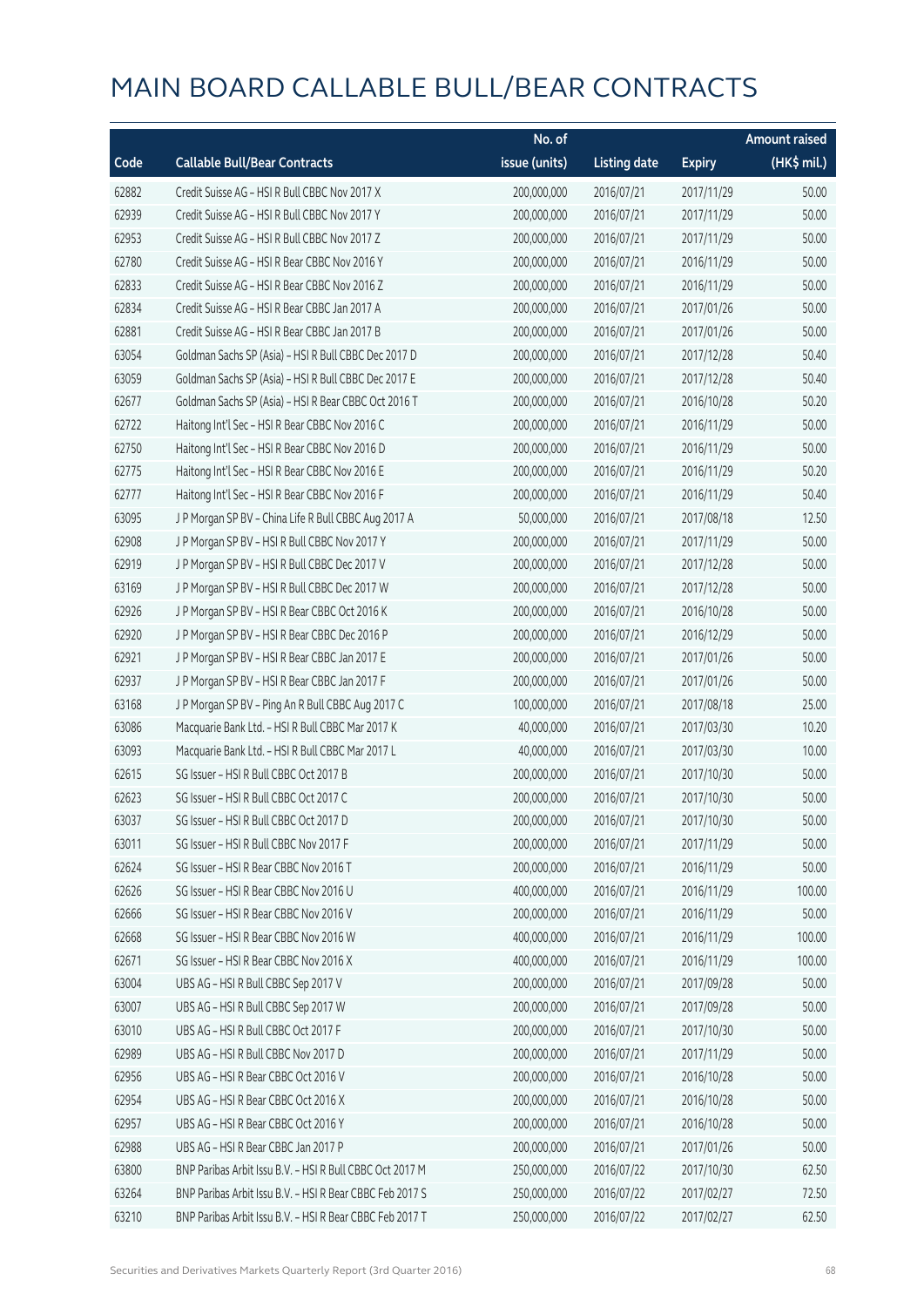|       |                                                          | No. of        |                     |               | <b>Amount raised</b> |
|-------|----------------------------------------------------------|---------------|---------------------|---------------|----------------------|
| Code  | <b>Callable Bull/Bear Contracts</b>                      | issue (units) | <b>Listing date</b> | <b>Expiry</b> | $(HK$$ mil.)         |
| 63262 | BNP Paribas Arbit Issu B.V. - HSI R Bear CBBC Feb 2017 Y | 250,000,000   | 2016/07/22          | 2017/02/27    | 62.50                |
| 63234 | BNP Paribas Arbit Issu B.V. - HSI R Bear CBBC Mar 2017 I | 250,000,000   | 2016/07/22          | 2017/03/30    | 62.50                |
| 63259 | BNP Paribas Arbit Issu B.V. - HSI R Bear CBBC Mar 2017 Q | 250,000,000   | 2016/07/22          | 2017/03/30    | 62.50                |
| 63710 | Credit Suisse AG - HSI R Bull CBBC Sep 2017 W            | 200,000,000   | 2016/07/22          | 2017/09/28    | 50.00                |
| 63717 | Credit Suisse AG - HSI R Bull CBBC Sep 2017 X            | 200,000,000   | 2016/07/22          | 2017/09/28    | 50.00                |
| 63719 | Credit Suisse AG - HSI R Bull CBBC Sep 2017 Y            | 200,000,000   | 2016/07/22          | 2017/09/28    | 50.00                |
| 63703 | Credit Suisse AG - HSI R Bear CBBC Nov 2016 B            | 200,000,000   | 2016/07/22          | 2016/11/29    | 50.00                |
| 63701 | Credit Suisse AG - HSI R Bear CBBC Dec 2016 H            | 200,000,000   | 2016/07/22          | 2016/12/29    | 50.00                |
| 63705 | Credit Suisse AG - HSI R Bear CBBC Dec 2016 I            | 200,000,000   | 2016/07/22          | 2016/12/29    | 50.00                |
| 63708 | Credit Suisse AG - HSI R Bear CBBC Dec 2016 J            | 200,000,000   | 2016/07/22          | 2016/12/29    | 50.00                |
| 63709 | Credit Suisse AG - HSI R Bear CBBC Jan 2017 C            | 200,000,000   | 2016/07/22          | 2017/01/26    | 51.00                |
| 63831 | Bank of East Asia - COVS R Bull CBBC Nov 2017 A          | 25,000,000    | 2016/07/22          | 2017/11/06    | 10.00                |
| 63847 | Bank of East Asia - China Life R Bull CBBC Nov 2017 A    | 40,000,000    | 2016/07/22          | 2017/11/27    | 10.00                |
| 63826 | Bank of East Asia - Tencent R Bull CBBC Dec 2017 A       | 40,000,000    | 2016/07/22          | 2017/12/07    | 10.00                |
| 63825 | Bank of East Asia - Tencent R Bear CBBC Mar 2017 B       | 40,000,000    | 2016/07/22          | 2017/03/07    | 10.00                |
| 63432 | Goldman Sachs SP (Asia) - HSI R Bull CBBC Nov 2017 Q     | 200,000,000   | 2016/07/22          | 2017/11/29    | 50.80                |
| 63433 | Goldman Sachs SP (Asia) - HSI R Bull CBBC Nov 2017 R     | 200,000,000   | 2016/07/22          | 2017/11/29    | 51.20                |
| 63192 | Goldman Sachs SP (Asia) - HSI R Bear CBBC Oct 2016 U     | 200,000,000   | 2016/07/22          | 2016/10/28    | 50.40                |
| 63203 | Goldman Sachs SP (Asia) - HSI R Bear CBBC Oct 2016 V     | 200,000,000   | 2016/07/22          | 2016/10/28    | 50.60                |
| 63204 | Goldman Sachs SP (Asia) - HSI R Bear CBBC Oct 2016 W     | 200,000,000   | 2016/07/22          | 2016/10/28    | 50.60                |
| 63418 | HK Bank - China Mobile R Bull CBBC Sep 2017 A            | 50,000,000    | 2016/07/22          | 2017/09/29    | 12.50                |
| 63350 | HK Bank - CNOOC R Bull CBBC Jul 2017 B                   | 50,000,000    | 2016/07/22          | 2017/07/31    | 12.50                |
| 63408 | HK Bank - Sinopec Corp R Bull CBBC Jul 2017 B            | 50,000,000    | 2016/07/22          | 2017/07/31    | 12.50                |
| 63415 | HK Bank - HKEX R Bull CBBC Oct 2017 A                    | 50,000,000    | 2016/07/22          | 2017/10/09    | 12.50                |
| 63391 | HK Bank - HSCEI R Bull CBBC Jul 2017 D                   | 60,000,000    | 2016/07/22          | 2017/07/28    | 15.00                |
| 63377 | HK Bank - HSI R Bull CBBC Jun 2017 F                     | 150,000,000   | 2016/07/22          | 2017/06/29    | 37.50                |
| 63333 | HK Bank - HSI R Bull CBBC Jul 2017 G                     | 150,000,000   | 2016/07/22          | 2017/07/28    | 37.50                |
| 63403 | HK Bank - HSI R Bear CBBC Jan 2017 C                     | 150,000,000   | 2016/07/22          | 2017/01/26    | 37.50                |
| 63365 | HK Bank - Sands China R Bull CBBC Jul 2017 D             | 40,000,000    | 2016/07/22          | 2017/07/31    | 14.00                |
| 63417 | HK Bank - Tencent R Bull CBBC Jul 2017 E                 | 50,000,000    | 2016/07/22          | 2017/07/31    | 12.50                |
| 63787 | J P Morgan SP BV - HSI R Bull CBBC Oct 2017 B            | 200,000,000   | 2016/07/22          | 2017/10/30    | 50.00                |
| 63824 | J P Morgan SP BV - HSI R Bull CBBC Oct 2017 K            | 200,000,000   | 2016/07/22          | 2017/10/30    | 50.00                |
| 63722 | J P Morgan SP BV - HSI R Bear CBBC Oct 2016 N            | 200,000,000   | 2016/07/22          | 2016/10/28    | 50.00                |
| 63724 | J P Morgan SP BV - HSI R Bear CBBC Nov 2016 K            | 200,000,000   | 2016/07/22          | 2016/11/29    | 50.00                |
| 63734 | J P Morgan SP BV - HSI R Bear CBBC Dec 2016 Q            | 200,000,000   | 2016/07/22          | 2016/12/29    | 50.00                |
| 63752 | J P Morgan SP BV - HSI R Bear CBBC Jan 2017 G            | 200,000,000   | 2016/07/22          | 2017/01/26    | 50.00                |
| 63776 | J P Morgan SP BV - HSI R Bear CBBC Feb 2017 C            | 200,000,000   | 2016/07/22          | 2017/02/27    | 50.00                |
| 63781 | J P Morgan SP BV - HSI R Bear CBBC Feb 2017 D            | 200,000,000   | 2016/07/22          | 2017/02/27    | 50.00                |
| 63816 | J P Morgan SP BV - Ping An R Bull CBBC Jun 2017 A        | 100,000,000   | 2016/07/22          | 2017/06/16    | 25.00                |
| 63807 | J P Morgan SP BV - Tencent R Bull CBBC Sep 2017 A        | 60,000,000    | 2016/07/22          | 2017/09/15    | 15.00                |
| 63431 | SG Issuer - HSI R Bull CBBC Oct 2017 E                   | 200,000,000   | 2016/07/22          | 2017/10/30    | 50.00                |
| 63423 | SG Issuer - HSI R Bull CBBC Nov 2017 G                   | 200,000,000   | 2016/07/22          | 2017/11/29    | 50.00                |
| 63429 | SG Issuer - HSI R Bull CBBC Nov 2017 L                   | 200,000,000   | 2016/07/22          | 2017/11/29    | 50.00                |
| 63296 | SG Issuer - HSI R Bear CBBC Oct 2016 T                   | 200,000,000   | 2016/07/22          | 2016/10/28    | 50.00                |
| 63287 | SG Issuer - HSI R Bear CBBC Nov 2016 Y                   | 200,000,000   | 2016/07/22          | 2016/11/29    | 50.00                |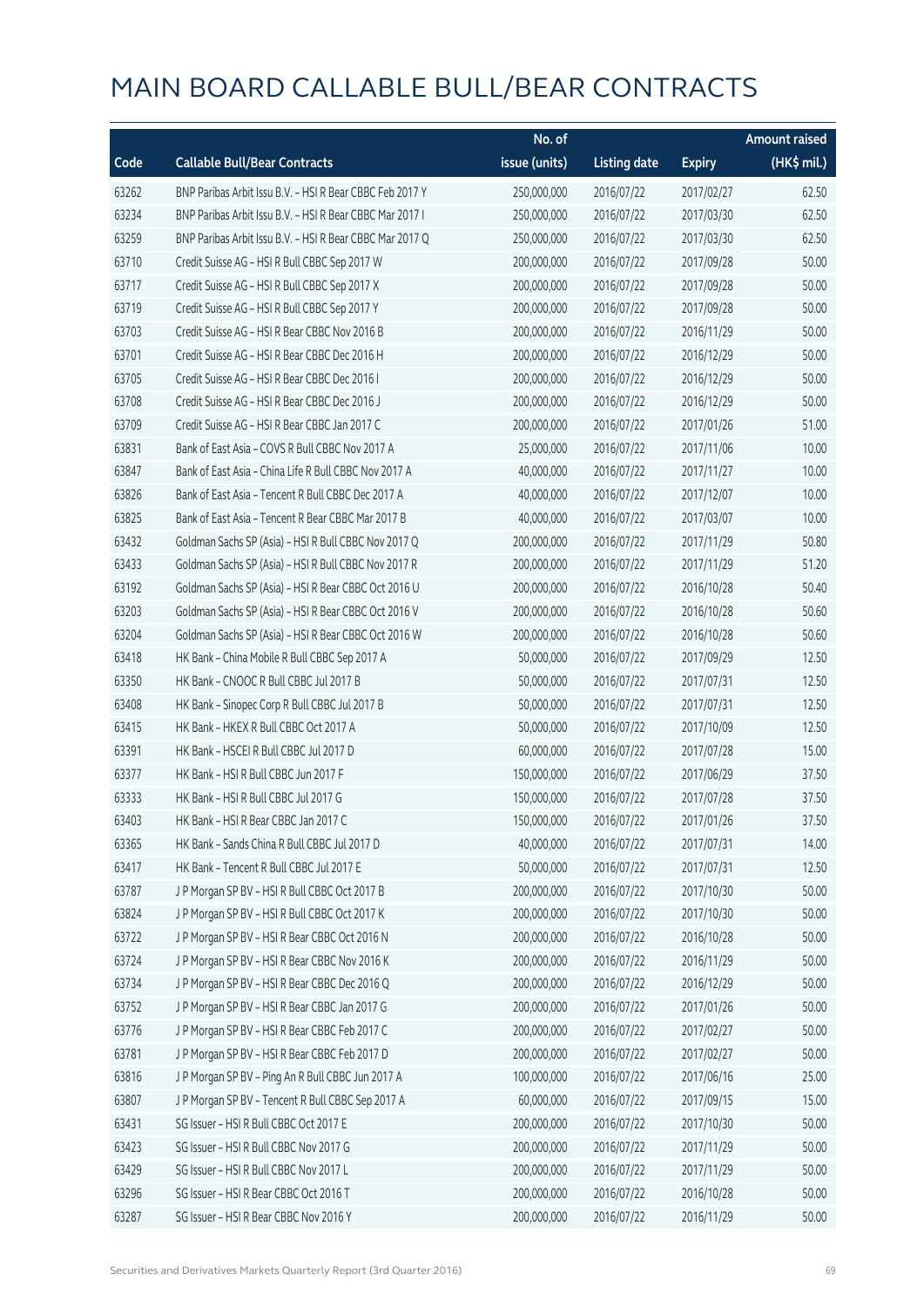|       |                                                          | No. of        |                     |               | <b>Amount raised</b> |
|-------|----------------------------------------------------------|---------------|---------------------|---------------|----------------------|
| Code  | <b>Callable Bull/Bear Contracts</b>                      | issue (units) | <b>Listing date</b> | <b>Expiry</b> | (HK\$ mil.)          |
| 63655 | UBS AG - HSCEI R Bull CBBC Sep 2017 D                    | 100,000,000   | 2016/07/22          | 2017/09/28    | 25.00                |
| 63689 | UBS AG - HSCEI R Bear CBBC Jan 2017 A                    | 100,000,000   | 2016/07/22          | 2017/01/26    | 25.00                |
| 63654 | UBS AG - HSI R Bull CBBC Oct 2017 G                      | 200,000,000   | 2016/07/22          | 2017/10/30    | 50.00                |
| 63604 | UBS AG - HSI R Bull CBBC Nov 2017 I                      | 200,000,000   | 2016/07/22          | 2017/11/29    | 50.00                |
| 63650 | UBS AG - HSI R Bull CBBC Dec 2017 M                      | 200,000,000   | 2016/07/22          | 2017/12/28    | 50.00                |
| 63454 | UBS AG - HSI R Bear CBBC Oct 2016 C                      | 200,000,000   | 2016/07/22          | 2016/10/28    | 50.00                |
| 63551 | UBS AG - HSI R Bear CBBC Oct 2016 F                      | 200,000,000   | 2016/07/22          | 2016/10/28    | 50.00                |
| 63564 | UBS AG - HSI R Bear CBBC Oct 2016 G                      | 200,000,000   | 2016/07/22          | 2016/10/28    | 50.00                |
| 63571 | UBS AG - HSI R Bear CBBC Jan 2017 Q                      | 200,000,000   | 2016/07/22          | 2017/01/26    | 50.00                |
| 63575 | UBS AG - HSI R Bear CBBC Feb 2017 J                      | 200,000,000   | 2016/07/22          | 2017/02/27    | 50.00                |
| 63581 | UBS AG - HSI R Bear CBBC Feb 2017 K                      | 200,000,000   | 2016/07/22          | 2017/02/27    | 50.00                |
| 63788 | UBS AG - Tencent R Bull CBBC Jun 2017 D                  | 50,000,000    | 2016/07/22          | 2017/06/19    | 12.50                |
| 63797 | UBS AG - Tencent R Bear CBBC Apr 2017 A                  | 50,000,000    | 2016/07/22          | 2017/04/03    | 12.50                |
| 63799 | UBS AG - Tencent R Bear CBBC Apr 2017 B                  | 50,000,000    | 2016/07/22          | 2017/04/10    | 12.50                |
| 64009 | BNP Paribas Arbit Issu B.V. - HSI R Bull CBBC Sep 2017 N | 250,000,000   | 2016/07/25          | 2017/09/28    | 62.50                |
| 64021 | BNP Paribas Arbit Issu B.V. - HSI R Bull CBBC Oct 2017 N | 250,000,000   | 2016/07/25          | 2017/10/30    | 62.50                |
| 63974 | BNP Paribas Arbit Issu B.V. - HSI R Bear CBBC Feb 2017 Z | 250,000,000   | 2016/07/25          | 2017/02/27    | 62.50                |
| 64027 | Credit Suisse AG - HSI R Bull CBBC Dec 2017 D            | 200,000,000   | 2016/07/25          | 2017/12/28    | 50.00                |
| 64034 | Credit Suisse AG - HSI R Bull CBBC Dec 2017 E            | 200,000,000   | 2016/07/25          | 2017/12/28    | 50.00                |
| 64035 | Credit Suisse AG - HSI R Bull CBBC Dec 2017 F            | 200,000,000   | 2016/07/25          | 2017/12/28    | 50.00                |
| 64001 | Credit Suisse AG - HSI R Bear CBBC Dec 2016 K            | 200,000,000   | 2016/07/25          | 2016/12/29    | 50.00                |
| 64189 | Goldman Sachs SP (Asia) - HSI R Bull CBBC Nov 2017 S     | 200,000,000   | 2016/07/25          | 2017/11/29    | 51.20                |
| 64192 | Goldman Sachs SP (Asia) - HSI R Bull CBBC Nov 2017 T     | 200,000,000   | 2016/07/25          | 2017/11/29    | 51.60                |
| 63977 | Goldman Sachs SP (Asia) - HSI R Bear CBBC Oct 2016 O     | 200,000,000   | 2016/07/25          | 2016/10/28    | 50.80                |
| 64186 | Goldman Sachs SP (Asia) - HSI R Bear CBBC Dec 2016 A     | 200,000,000   | 2016/07/25          | 2016/12/29    | 50.20                |
| 64187 | Goldman Sachs SP (Asia) - HSI R Bear CBBC Dec 2016 B     | 200,000,000   | 2016/07/25          | 2016/12/29    | 50.20                |
| 63916 | HK Bank - CC Bank R Bear CBBC Apr 2017 B                 | 40,000,000    | 2016/07/25          | 2017/04/28    | 10.00                |
| 63920 | HK Bank - China Life R Bull CBBC Jul 2017 C              | 50,000,000    | 2016/07/25          | 2017/07/31    | 12.50                |
| 63913 | HK Bank - Galaxy Ent R Bull CBBC Jun 2017 D              | 40,000,000    | 2016/07/25          | 2017/06/30    | 10.00                |
| 63938 | HK Bank - HKEX R Bear CBBC Jan 2017 E                    | 40,000,000    | 2016/07/25          | 2017/01/27    | 10.00                |
| 63919 | HK Bank - HKEX R Bear CBBC Apr 2017 A                    | 40,000,000    | 2016/07/25          | 2017/04/10    | 10.00                |
| 63936 | HK Bank - HSI R Bear CBBC Mar 2017 K                     | 150,000,000   | 2016/07/25          | 2017/03/30    | 37.50                |
| 63940 | HK Bank - HSI R Bear CBBC Apr 2017 D                     | 150,000,000   | 2016/07/25          | 2017/04/27    | 37.50                |
| 63939 | HK Bank - HSI R Bear CBBC Aug 2017 A                     | 200,000,000   | 2016/07/25          | 2017/08/30    | 50.00                |
| 63910 | HK Bank - Tencent R Bear CBBC Jun 2017 A                 | 40,000,000    | 2016/07/25          | 2017/06/30    | 10.00                |
| 63901 | HK Bank - Tencent R Bear CBBC Jul 2017 A                 | 40,000,000    | 2016/07/25          | 2017/07/31    | 14.00                |
| 63848 | Haitong Int'l Sec - HSI R Bull CBBC Oct 2017 N           | 200,000,000   | 2016/07/25          | 2017/10/30    | 50.40                |
| 63865 | Haitong Int'l Sec - HSI R Bull CBBC Oct 2017 O           | 200,000,000   | 2016/07/25          | 2017/10/30    | 50.40                |
| 63869 | Haitong Int'l Sec - HSI R Bear CBBC Dec 2016 E           | 200,000,000   | 2016/07/25          | 2016/12/29    | 50.20                |
| 63873 | Haitong Int'l Sec - HSI R Bear CBBC Dec 2016 F           | 200,000,000   | 2016/07/25          | 2016/12/29    | 50.20                |
| 63878 | Haitong Int'l Sec - HSI R Bear CBBC Dec 2016 G           | 200,000,000   | 2016/07/25          | 2016/12/29    | 50.40                |
| 63880 | Haitong Int'l Sec - HSI R Bear CBBC Feb 2017 A           | 200,000,000   | 2016/07/25          | 2017/02/27    | 50.40                |
| 63894 | Haitong Int'l Sec - HSI R Bear CBBC Feb 2017 B           | 200,000,000   | 2016/07/25          | 2017/02/27    | 50.20                |
| 64111 | J P Morgan SP BV - China Mobile R Bull CBBC Oct 2017 B   | 100,000,000   | 2016/07/25          | 2017/10/20    | 25.00                |
| 64091 | J P Morgan SP BV - HKEX R Bull CBBC Oct 2017 C           | 40,000,000    | 2016/07/25          | 2017/10/20    | 11.60                |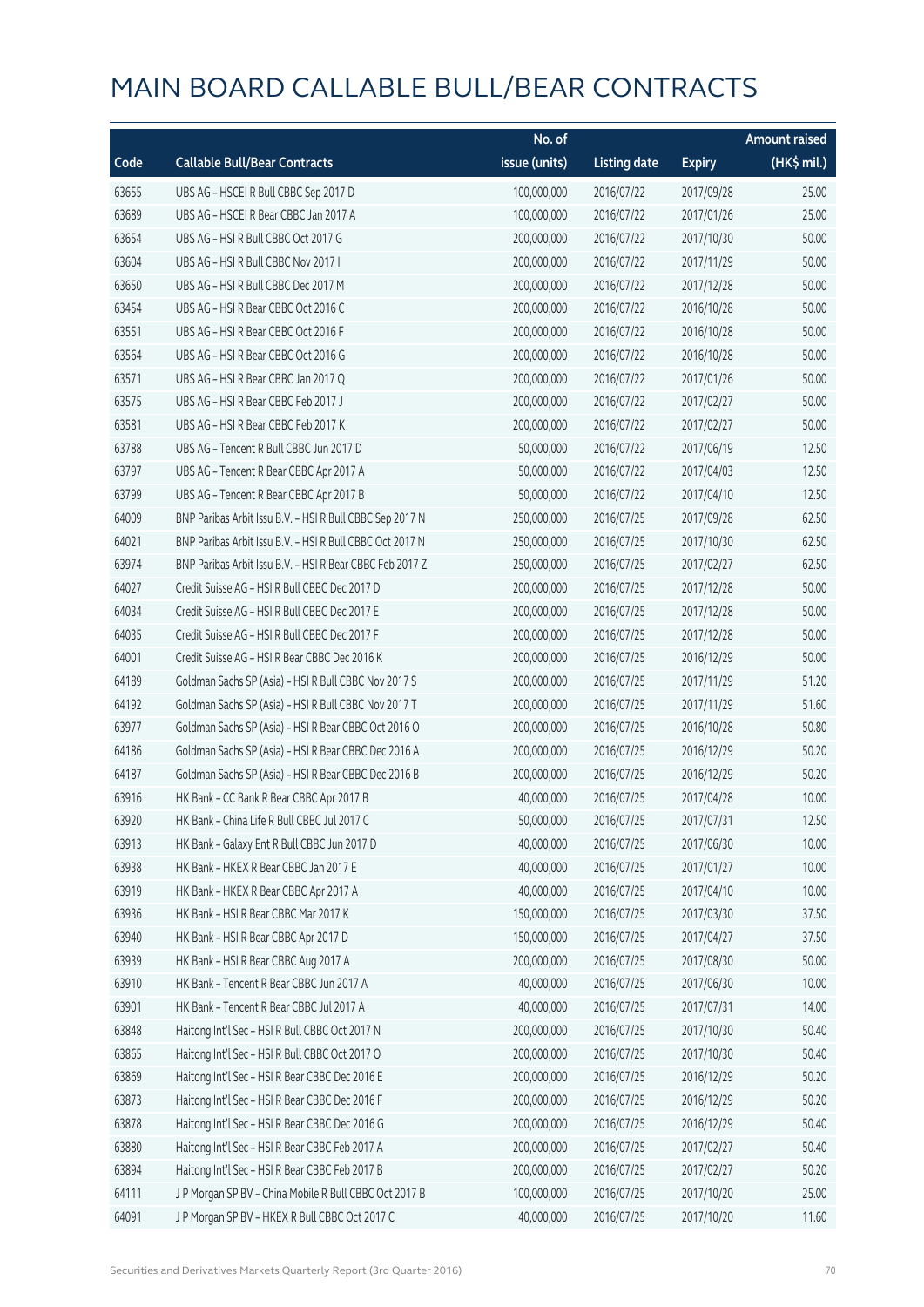|       |                                                      | No. of        |                     |               | <b>Amount raised</b> |
|-------|------------------------------------------------------|---------------|---------------------|---------------|----------------------|
| Code  | <b>Callable Bull/Bear Contracts</b>                  | issue (units) | <b>Listing date</b> | <b>Expiry</b> | (HK\$ mil.)          |
| 64157 | J P Morgan SP BV - HSI R Bull CBBC Nov 2017 Z        | 200,000,000   | 2016/07/25          | 2017/11/29    | 50.00                |
| 64178 | J P Morgan SP BV - HSI R Bull CBBC Dec 2017 X        | 200,000,000   | 2016/07/25          | 2017/12/28    | 50.00                |
| 64180 | J P Morgan SP BV - HSI R Bull CBBC Jan 2018 E        | 200,000,000   | 2016/07/25          | 2018/01/30    | 50.00                |
| 64036 | J P Morgan SP BV - HSI R Bear CBBC Nov 2016 L        | 200,000,000   | 2016/07/25          | 2016/11/29    | 50.00                |
| 64181 | J P Morgan SP BV - HSI R Bear CBBC Feb 2017 E        | 200,000,000   | 2016/07/25          | 2017/02/27    | 50.00                |
| 64182 | J P Morgan SP BV - HSI R Bear CBBC Feb 2017 F        | 200,000,000   | 2016/07/25          | 2017/02/27    | 50.00                |
| 64102 | J P Morgan SP BV - Lenovo R Bull CBBC Sep 2017 A     | 100,000,000   | 2016/07/25          | 2017/09/15    | 25.00                |
| 63973 | Macquarie Bank Ltd. - HSI R Bull CBBC Mar 2017 M     | 40,000,000    | 2016/07/25          | 2017/03/30    | 10.00                |
| 63979 | SG Issuer - HSI R Bull CBBC Oct 2017 G               | 200,000,000   | 2016/07/25          | 2017/10/30    | 50.00                |
| 63978 | SG Issuer - HSI R Bull CBBC Nov 2017 H               | 200,000,000   | 2016/07/25          | 2017/11/29    | 50.00                |
| 63985 | SG Issuer - HSI R Bull CBBC Nov 2017 J               | 200,000,000   | 2016/07/25          | 2017/11/29    | 50.00                |
| 63988 | SG Issuer - HSI R Bear CBBC Nov 2016 Z               | 200,000,000   | 2016/07/25          | 2016/11/29    | 50.00                |
| 64038 | UBS AG - HSBC R Bull CBBC Jul 2017 A                 | 50,000,000    | 2016/07/25          | 2017/07/10    | 12.50                |
| 64079 | UBS AG - HSI R Bull CBBC Oct 2017 A                  | 200,000,000   | 2016/07/25          | 2017/10/30    | 50.00                |
| 64082 | UBS AG - HSI R Bull CBBC Nov 2017 E                  | 200,000,000   | 2016/07/25          | 2017/11/29    | 50.00                |
| 64075 | UBS AG - HSI R Bull CBBC Dec 2017 N                  | 200,000,000   | 2016/07/25          | 2017/12/28    | 50.00                |
| 64066 | UBS AG - HSI R Bear CBBC Oct 2016 E                  | 200,000,000   | 2016/07/25          | 2016/10/28    | 50.00                |
| 64043 | UBS AG - HSI R Bear CBBC Oct 2016 W                  | 200,000,000   | 2016/07/25          | 2016/10/28    | 50.00                |
| 64057 | UBS AG - HSI R Bear CBBC Oct 2016 Z                  | 200,000,000   | 2016/07/25          | 2016/10/28    | 50.00                |
| 64040 | UBS AG - Ping An R Bull CBBC Aug 2017 A              | 50,000,000    | 2016/07/25          | 2017/08/14    | 12.50                |
| 64287 | Credit Suisse AG - HSI R Bull CBBC Aug 2017 B        | 200,000,000   | 2016/07/26          | 2017/08/30    | 50.00                |
| 64288 | Credit Suisse AG - HSI R Bull CBBC Nov 2017 A        | 200,000,000   | 2016/07/26          | 2017/11/29    | 50.00                |
| 64292 | Credit Suisse AG - HSI R Bear CBBC Oct 2016 E        | 200,000,000   | 2016/07/26          | 2016/10/28    | 50.00                |
| 64290 | Credit Suisse AG - HSI R Bear CBBC Nov 2016 C        | 200,000,000   | 2016/07/26          | 2016/11/29    | 50.00                |
| 64356 | Goldman Sachs SP (Asia) - HSI R Bull CBBC Nov 2017 U | 200,000,000   | 2016/07/26          | 2017/11/29    | 50.20                |
| 64345 | Goldman Sachs SP (Asia) - HSI R Bear CBBC Oct 2016 P | 200,000,000   | 2016/07/26          | 2016/10/28    | 50.20                |
| 64360 | Goldman Sachs SP (Asia) - HSI R Bear CBBC Jan 2017 A | 200,000,000   | 2016/07/26          | 2017/01/26    | 50.80                |
| 64361 | Goldman Sachs SP (Asia) - HSI R Bear CBBC Jan 2017 B | 200,000,000   | 2016/07/26          | 2017/01/26    | 50.40                |
| 64249 | HK Bank - AIA R Bull CBBC Jun 2017 D                 | 40,000,000    | 2016/07/26          | 2017/06/19    | 16.00                |
| 64239 | HK Bank - HSI R Bear CBBC May 2017 A                 | 150,000,000   | 2016/07/26          | 2017/05/29    | 37.50                |
| 64243 | HK Bank - ICBC R Bull CBBC Sep 2017 A                | 50,000,000    | 2016/07/26          | 2017/09/29    | 12.50                |
| 64236 | HK Bank - Lenovo R Bull CBBC Sep 2017 A              | 40,000,000    | 2016/07/26          | 2017/09/29    | 10.00                |
| 64317 | J P Morgan SP BV - HSBC R Bull CBBC Sep 2017 C       | 100,000,000   | 2016/07/26          | 2017/09/15    | 25.00                |
| 64324 | J P Morgan SP BV - HSI R Bull CBBC Nov 2017 D        | 200,000,000   | 2016/07/26          | 2017/11/29    | 50.00                |
| 64297 | J P Morgan SP BV - HSI R Bull CBBC Jan 2018 F        | 200,000,000   | 2016/07/26          | 2018/01/30    | 50.00                |
| 64321 | J P Morgan SP BV - HSI R Bear CBBC Dec 2016 R        | 200,000,000   | 2016/07/26          | 2016/12/29    | 50.00                |
| 64322 | J P Morgan SP BV - HSI R Bear CBBC Jan 2017 H        | 200,000,000   | 2016/07/26          | 2017/01/26    | 50.00                |
| 64266 | SG Issuer - CKH R Bull CBBC Dec 2017 C               | 100,000,000   | 2016/07/26          | 2017/12/28    | 25.00                |
| 64259 | SG Issuer - China Life R Bull CBBC Oct 2017 B        | 50,000,000    | 2016/07/26          | 2017/10/30    | 12.50                |
| 64260 | SG Issuer - China Life R Bull CBBC Oct 2017 C        | 50,000,000    | 2016/07/26          | 2017/10/30    | 12.50                |
| 64276 | SG Issuer - HKEX R Bull CBBC Sep 2017 H              | 100,000,000   | 2016/07/26          | 2017/09/28    | 25.00                |
| 64280 | SG Issuer - HSBC R Bull CBBC Jun 2018 B              | 100,000,000   | 2016/07/26          | 2018/06/28    | 25.00                |
| 64193 | SG Issuer - HSI R Bull CBBC Nov 2017 K               | 200,000,000   | 2016/07/26          | 2017/11/29    | 50.00                |
| 64194 | SG Issuer - HSI R Bear CBBC Nov 2016 A               | 200,000,000   | 2016/07/26          | 2016/11/29    | 50.00                |
| 64195 | SG Issuer - HSI R Bear CBBC Nov 2016 C               | 200,000,000   | 2016/07/26          | 2016/11/29    | 50.00                |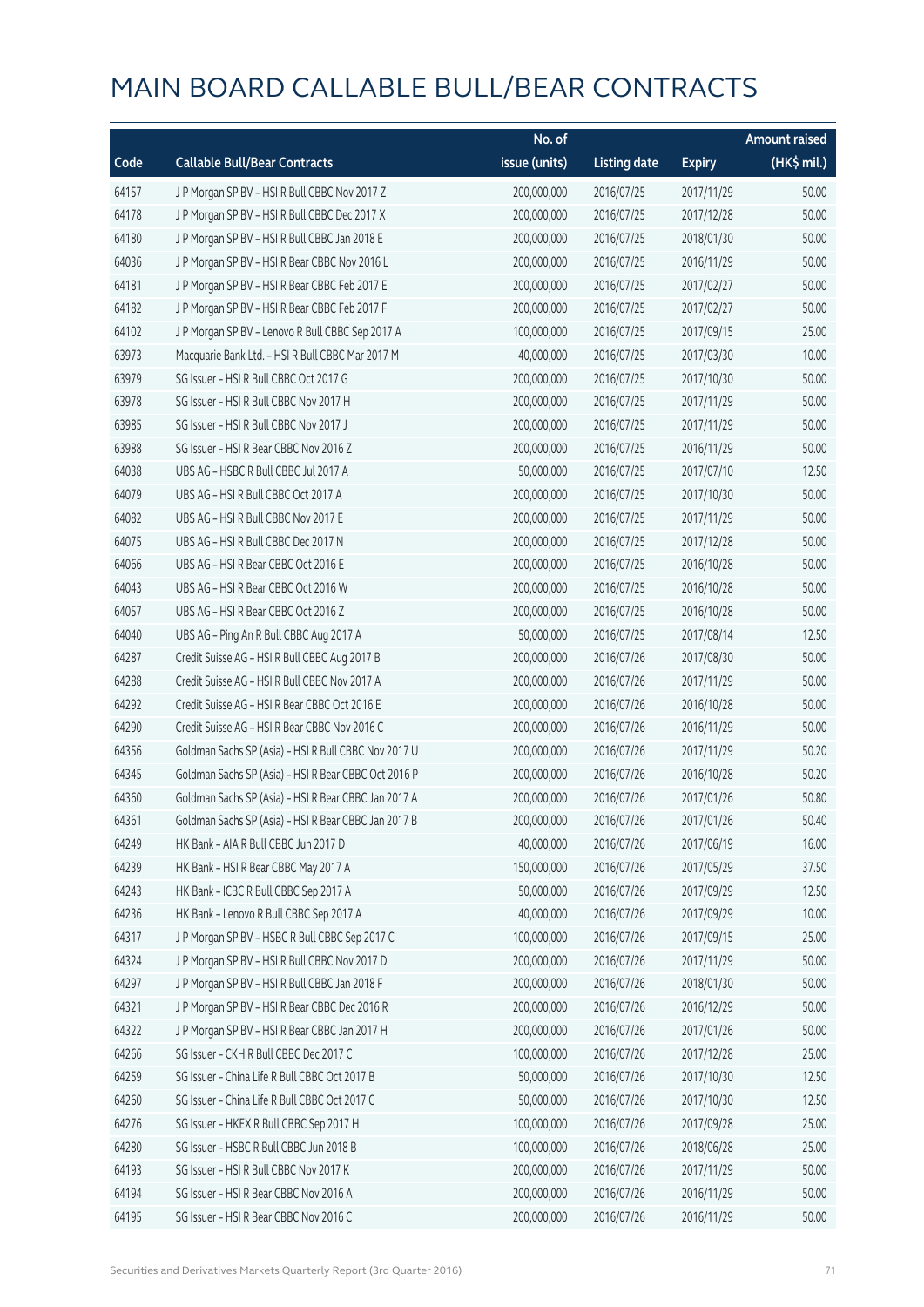|       |                                                          | No. of        |                     |               | <b>Amount raised</b> |
|-------|----------------------------------------------------------|---------------|---------------------|---------------|----------------------|
| Code  | <b>Callable Bull/Bear Contracts</b>                      | issue (units) | <b>Listing date</b> | <b>Expiry</b> | (HK\$ mil.)          |
| 64208 | SG Issuer - HSI R Bear CBBC Nov 2016 F                   | 200,000,000   | 2016/07/26          | 2016/11/29    | 50.00                |
| 64219 | SG Issuer - HSI R Bear CBBC Nov 2016 G                   | 200,000,000   | 2016/07/26          | 2016/11/29    | 50.00                |
| 64222 | SG Issuer - HSI R Bear CBBC Nov 2016 H                   | 200,000,000   | 2016/07/26          | 2016/11/29    | 50.00                |
| 64223 | SG Issuer - HSI R Bear CBBC Nov 2016 I                   | 200,000,000   | 2016/07/26          | 2016/11/29    | 50.00                |
| 64224 | SG Issuer - HSI R Bear CBBC Nov 2016 J                   | 200,000,000   | 2016/07/26          | 2016/11/29    | 50.00                |
| 64228 | SG Issuer - HSI R Bear CBBC Nov 2016 K                   | 400,000,000   | 2016/07/26          | 2016/11/29    | 100.00               |
| 64227 | SG Issuer - HSI R Bear CBBC Dec 2016 A                   | 400,000,000   | 2016/07/26          | 2016/12/29    | 100.00               |
| 64281 | SG Issuer - Lenovo R Bull CBBC Dec 2017 B                | 40,000,000    | 2016/07/26          | 2017/12/28    | 10.00                |
| 64282 | SG Issuer - Ping An R Bull CBBC Sep 2017 D               | 100,000,000   | 2016/07/26          | 2017/09/28    | 25.00                |
| 64285 | SG Issuer - Tencent R Bull CBBC Aug 2017 G               | 100,000,000   | 2016/07/26          | 2017/08/30    | 25.00                |
| 64328 | UBS AG - HSI R Bull CBBC Sep 2017 X                      | 200,000,000   | 2016/07/26          | 2017/09/28    | 50.00                |
| 64327 | UBS AG - HSI R Bull CBBC Nov 2017 J                      | 200,000,000   | 2016/07/26          | 2017/11/29    | 50.00                |
| 64343 | UBS AG - HSI R Bear CBBC Oct 2016 D                      | 200,000,000   | 2016/07/26          | 2016/10/28    | 50.00                |
| 64329 | UBS AG - HSI R Bear CBBC Oct 2016 H                      | 200,000,000   | 2016/07/26          | 2016/10/28    | 50.00                |
| 64340 | UBS AG - HSI R Bear CBBC Feb 2017 L                      | 200,000,000   | 2016/07/26          | 2017/02/27    | 50.00                |
| 64452 | BNP Paribas Arbit Issu B.V. - HSI R Bear CBBC Jan 2017 A | 250,000,000   | 2016/07/27          | 2017/01/26    | 62.50                |
| 64400 | Credit Suisse AG - HSI R Bull CBBC Aug 2017 C            | 200,000,000   | 2016/07/27          | 2017/08/30    | 50.00                |
| 64397 | Credit Suisse AG - HSI R Bull CBBC Nov 2017 B            | 200,000,000   | 2016/07/27          | 2017/11/29    | 50.00                |
| 64394 | Credit Suisse AG - HSI R Bear CBBC Oct 2016 F            | 200,000,000   | 2016/07/27          | 2016/10/28    | 50.00                |
| 64395 | Credit Suisse AG - HSI R Bear CBBC Jan 2017 D            | 200,000,000   | 2016/07/27          | 2017/01/26    | 50.00                |
| 64454 | Goldman Sachs SP (Asia) - HSI R Bull CBBC Nov 2017 V     | 200,000,000   | 2016/07/27          | 2017/11/29    | 50.40                |
| 64455 | Goldman Sachs SP (Asia) - HSI R Bull CBBC Nov 2017 W     | 200,000,000   | 2016/07/27          | 2017/11/29    | 50.40                |
| 64457 | Goldman Sachs SP (Asia) - HSI R Bear CBBC Nov 2016 H     | 200,000,000   | 2016/07/27          | 2016/11/29    | 50.60                |
| 64458 | Goldman Sachs SP (Asia) - HSI R Bear CBBC Dec 2016 C     | 200,000,000   | 2016/07/27          | 2016/12/29    | 50.80                |
| 64362 | HK Bank - BOCL R Bull CBBC Jul 2017 B                    | 50,000,000    | 2016/07/27          | 2017/07/31    | 12.50                |
| 64364 | HK Bank - HKEX R Bull CBBC Oct 2017 B                    | 50,000,000    | 2016/07/27          | 2017/10/09    | 12.50                |
| 64369 | HK Bank - HSI R Bull CBBC Aug 2017 E                     | 150,000,000   | 2016/07/27          | 2017/08/30    | 37.50                |
| 64379 | HK Bank - Tencent R Bull CBBC Aug 2017 C                 | 50,000,000    | 2016/07/27          | 2017/08/24    | 12.50                |
| 64463 | J P Morgan SP BV - AIA R Bull CBBC Sep 2017 B            | 100,000,000   | 2016/07/27          | 2017/09/15    | 25.00                |
| 64459 | J P Morgan SP BV - HSBC R Bull CBBC Sep 2017 D           | 100,000,000   | 2016/07/27          | 2017/09/15    | 25.00                |
| 64471 | J P Morgan SP BV - HSI R Bull CBBC Nov 2017 E            | 200,000,000   | 2016/07/27          | 2017/11/29    | 50.00                |
| 64472 | J P Morgan SP BV - HSI R Bull CBBC Dec 2017 Y            | 200,000,000   | 2016/07/27          | 2017/12/28    | 50.00                |
| 64451 | JP Morgan SP BV - HSIR Bear CBBC Oct 2016 P              | 200,000,000   | 2016/07/27          | 2016/10/28    | 50.00                |
| 64464 | JP Morgan SP BV - HSIR Bear CBBC Jan 2017 I              | 200,000,000   | 2016/07/27          | 2017/01/26    | 50.00                |
| 64465 | J P Morgan SP BV - HSI R Bear CBBC Feb 2017 G            | 200,000,000   | 2016/07/27          | 2017/02/27    | 50.00                |
| 64468 | J P Morgan SP BV - HSI R Bear CBBC Feb 2017 H            | 200,000,000   | 2016/07/27          | 2017/02/27    | 50.00                |
| 64380 | Macquarie Bank Ltd. - HSI R Bear CBBC Mar 2017 E         | 40,000,000    | 2016/07/27          | 2017/03/30    | 10.00                |
| 64381 | Macquarie Bank Ltd. - HSI R Bear CBBC Mar 2017 F         | 40,000,000    | 2016/07/27          | 2017/03/30    | 10.20                |
| 64383 | Macquarie Bank Ltd. - HSI R Bear CBBC Mar 2017 G         | 40,000,000    | 2016/07/27          | 2017/03/30    | 10.40                |
| 64384 | SG Issuer - HSI R Bull CBBC Nov 2017 T                   | 200,000,000   | 2016/07/27          | 2017/11/29    | 50.00                |
| 64388 | SG Issuer - HSI R Bull CBBC Nov 2017 V                   | 200,000,000   | 2016/07/27          | 2017/11/29    | 50.00                |
| 64392 | SG Issuer - HSI R Bear CBBC Oct 2016 D                   | 200,000,000   | 2016/07/27          | 2016/10/28    | 50.00                |
| 64389 | SG Issuer - HSI R Bear CBBC Oct 2016 U                   | 200,000,000   | 2016/07/27          | 2016/10/28    | 50.00                |
| 64390 | SG Issuer - HSI R Bear CBBC Oct 2016 W                   | 200,000,000   | 2016/07/27          | 2016/10/28    | 50.00                |
| 64393 | SG Issuer - HSI R Bear CBBC Oct 2016 X                   | 200,000,000   | 2016/07/27          | 2016/10/28    | 50.00                |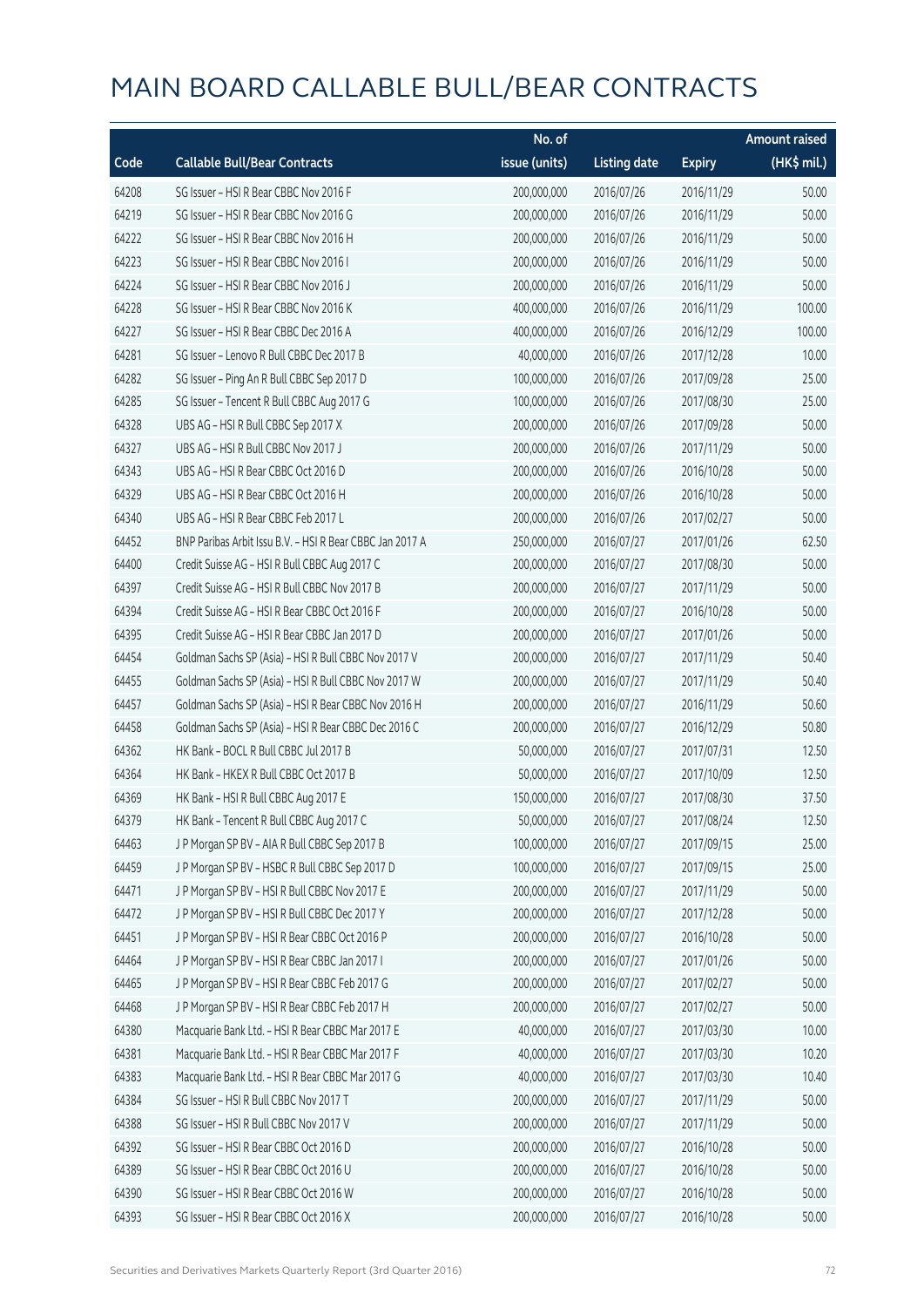|       |                                                              | No. of        |                     |               | <b>Amount raised</b>  |
|-------|--------------------------------------------------------------|---------------|---------------------|---------------|-----------------------|
| Code  | <b>Callable Bull/Bear Contracts</b>                          | issue (units) | <b>Listing date</b> | <b>Expiry</b> | $(HK\frac{1}{2}mil.)$ |
| 64484 | UBS AG - HSI R Bull CBBC Oct 2017 H                          | 200,000,000   | 2016/07/27          | 2017/10/30    | 50.00                 |
| 64475 | UBS AG - HSI R Bear CBBC Oct 2016 I                          | 200,000,000   | 2016/07/27          | 2016/10/28    | 50.00                 |
| 64481 | UBS AG - HSI R Bear CBBC Jan 2017 R                          | 200,000,000   | 2016/07/27          | 2017/01/26    | 50.00                 |
| 64483 | UBS AG - HSI R Bear CBBC Feb 2017 M                          | 200,000,000   | 2016/07/27          | 2017/02/27    | 50.00                 |
| 64634 | BNP Paribas Arbit Issu B.V. - Ch Mob R Bull CBBC Jun 2017 B  | 50,000,000    | 2016/07/28          | 2017/06/30    | 12.50                 |
| 64630 | BNP Paribas Arbit Issu B.V. - HKEX R Bull CBBC Jun 2017 B    | 40,000,000    | 2016/07/28          | 2017/06/30    | 10.00                 |
| 64624 | BNP Paribas Arbit Issu B.V. - HSCEI R Bear CBBC Mar 2017 E   | 100,000,000   | 2016/07/28          | 2017/03/30    | 25.00                 |
| 64545 | BNP Paribas Arbit Issu B.V. - HSI R Bull CBBC Sep 2017 O     | 250,000,000   | 2016/07/28          | 2017/09/28    | 62.50                 |
| 64548 | BNP Paribas Arbit Issu B.V. - HSI R Bull CBBC Oct 2017 O     | 250,000,000   | 2016/07/28          | 2017/10/30    | 62.50                 |
| 64537 | BNP Paribas Arbit Issu B.V. - HSI R Bear CBBC Feb 2017 A     | 250,000,000   | 2016/07/28          | 2017/02/27    | 62.50                 |
| 64620 | BNP Paribas Arbit Issu B.V. - HSI R Bear CBBC Feb 2017 R     | 250,000,000   | 2016/07/28          | 2017/02/27    | 80.00                 |
| 64616 | BNP Paribas Arbit Issu B.V. - HSI R Bear CBBC Mar 2017 A     | 250,000,000   | 2016/07/28          | 2017/03/30    | 67.50                 |
| 64592 | BNP Paribas Arbit Issu B.V. - HSI R Bear CBBC Mar 2017 R     | 250,000,000   | 2016/07/28          | 2017/03/30    | 62.50                 |
| 64605 | BNP Paribas Arbit Issu B.V. - HSI R Bear CBBC Mar 2017 X     | 250,000,000   | 2016/07/28          | 2017/03/30    | 62.50                 |
| 64606 | BNP Paribas Arbit Issu B.V. - HSI R Bear CBBC Mar 2017 Y     | 250,000,000   | 2016/07/28          | 2017/03/30    | 62.50                 |
| 64613 | BNP Paribas Arbit Issu B.V. - HSI R Bear CBBC Mar 2017 Z     | 250,000,000   | 2016/07/28          | 2017/03/30    | 62.50                 |
| 64633 | BNP Paribas Arbit Issu B.V. - Tencent R Bull CBBC Jun 2017 A | 50,000,000    | 2016/07/28          | 2017/06/30    | 12.50                 |
| 64769 | Credit Suisse AG - HSI R Bull CBBC Nov 2017 C                | 200,000,000   | 2016/07/28          | 2017/11/29    | 50.00                 |
| 64733 | Credit Suisse AG - HSI R Bear CBBC Oct 2016 G                | 200,000,000   | 2016/07/28          | 2016/10/28    | 50.00                 |
| 64759 | Credit Suisse AG - HSI R Bear CBBC Oct 2016 T                | 200,000,000   | 2016/07/28          | 2016/10/28    | 50.00                 |
| 64737 | Credit Suisse AG - HSI R Bear CBBC Nov 2016 D                | 200,000,000   | 2016/07/28          | 2016/11/29    | 50.00                 |
| 64723 | Credit Suisse AG - HSI R Bear CBBC Dec 2016 L                | 200,000,000   | 2016/07/28          | 2016/12/29    | 50.00                 |
| 64728 | Credit Suisse AG - HSI R Bear CBBC Dec 2016 M                | 200,000,000   | 2016/07/28          | 2016/12/29    | 50.00                 |
| 64704 | Credit Suisse AG - HSI R Bear CBBC Feb 2017 A                | 200,000,000   | 2016/07/28          | 2017/02/27    | 56.00                 |
| 64692 | Goldman Sachs SP (Asia) - HSI R Bull CBBC Nov 2017 X         | 200,000,000   | 2016/07/28          | 2017/11/29    | 50.60                 |
| 64536 | Goldman Sachs SP (Asia) - HSI R Bear CBBC Nov 2016 I         | 200,000,000   | 2016/07/28          | 2016/11/29    | 51.20                 |
| 64686 | Goldman Sachs SP (Asia) - HSI R Bear CBBC Dec 2016 D         | 200,000,000   | 2016/07/28          | 2016/12/29    | 122.80                |
| 64688 | Goldman Sachs SP (Asia) - HSI R Bear CBBC Dec 2016 E         | 200,000,000   | 2016/07/28          | 2016/12/29    | 132.20                |
| 64690 | Goldman Sachs SP (Asia) - HSI R Bear CBBC Dec 2016 F         | 200,000,000   | 2016/07/28          | 2016/12/29    | 147.00                |
| 64487 | Haitong Int'l Sec - HSI R Bull CBBC Oct 2017 P               | 200,000,000   | 2016/07/28          | 2017/10/30    | 50.60                 |
| 64490 | Haitong Int'l Sec - HSI R Bull CBBC Oct 2017 Q               | 200,000,000   | 2016/07/28          | 2017/10/30    | 50.80                 |
| 64505 | Haitong Int'l Sec - HSI R Bear CBBC Nov 2016 G               | 200,000,000   | 2016/07/28          | 2016/11/29    | 51.00                 |
| 64513 | Haitong Int'l Sec - HSI R Bear CBBC Nov 2016 H               | 200,000,000   | 2016/07/28          | 2016/11/29    | 50.00                 |
| 64527 | Haitong Int'l Sec - HSI R Bear CBBC Nov 2016 I               | 200,000,000   | 2016/07/28          | 2016/11/29    | 50.20                 |
| 64534 | Haitong Int'l Sec - HSI R Bear CBBC Nov 2016 J               | 200,000,000   | 2016/07/28          | 2016/11/29    | 50.20                 |
| 64535 | Haitong Int'l Sec - HSI R Bear CBBC Dec 2016 H               | 200,000,000   | 2016/07/28          | 2016/12/29    | 50.40                 |
| 64810 | J P Morgan SP BV - CUni R Bull CBBC Jul 2017 A               | 60,000,000    | 2016/07/28          | 2017/07/21    | 15.00                 |
| 64828 | J P Morgan SP BV - HKEX R Bull CBBC Sep 2017 F               | 40,000,000    | 2016/07/28          | 2017/09/15    | 10.00                 |
| 64807 | J P Morgan SP BV - HSI R Bull CBBC Oct 2017 L                | 200,000,000   | 2016/07/28          | 2017/10/30    | 50.00                 |
| 64805 | J P Morgan SP BV - HSI R Bear CBBC Oct 2016 O                | 200,000,000   | 2016/07/28          | 2016/10/28    | 50.00                 |
| 64806 | J P Morgan SP BV - HSI R Bear CBBC Feb 2017 I                | 200,000,000   | 2016/07/28          | 2017/02/27    | 50.00                 |
| 64812 | J P Morgan SP BV - Lenovo R Bull CBBC Oct 2017 A             | 100,000,000   | 2016/07/28          | 2017/10/20    | 25.00                 |
| 64811 | J P Morgan SP BV - Tencent R Bull CBBC Jul 2017 G            | 40,000,000    | 2016/07/28          | 2017/07/21    | 10.00                 |
| 64538 | Macquarie Bank Ltd. - HSI R Bull CBBC Mar 2017 N             | 40,000,000    | 2016/07/28          | 2017/03/30    | 10.00                 |
| 64544 | Macquarie Bank Ltd. - HSI R Bear CBBC Mar 2017 H             | 40,000,000    | 2016/07/28          | 2017/03/30    | 10.00                 |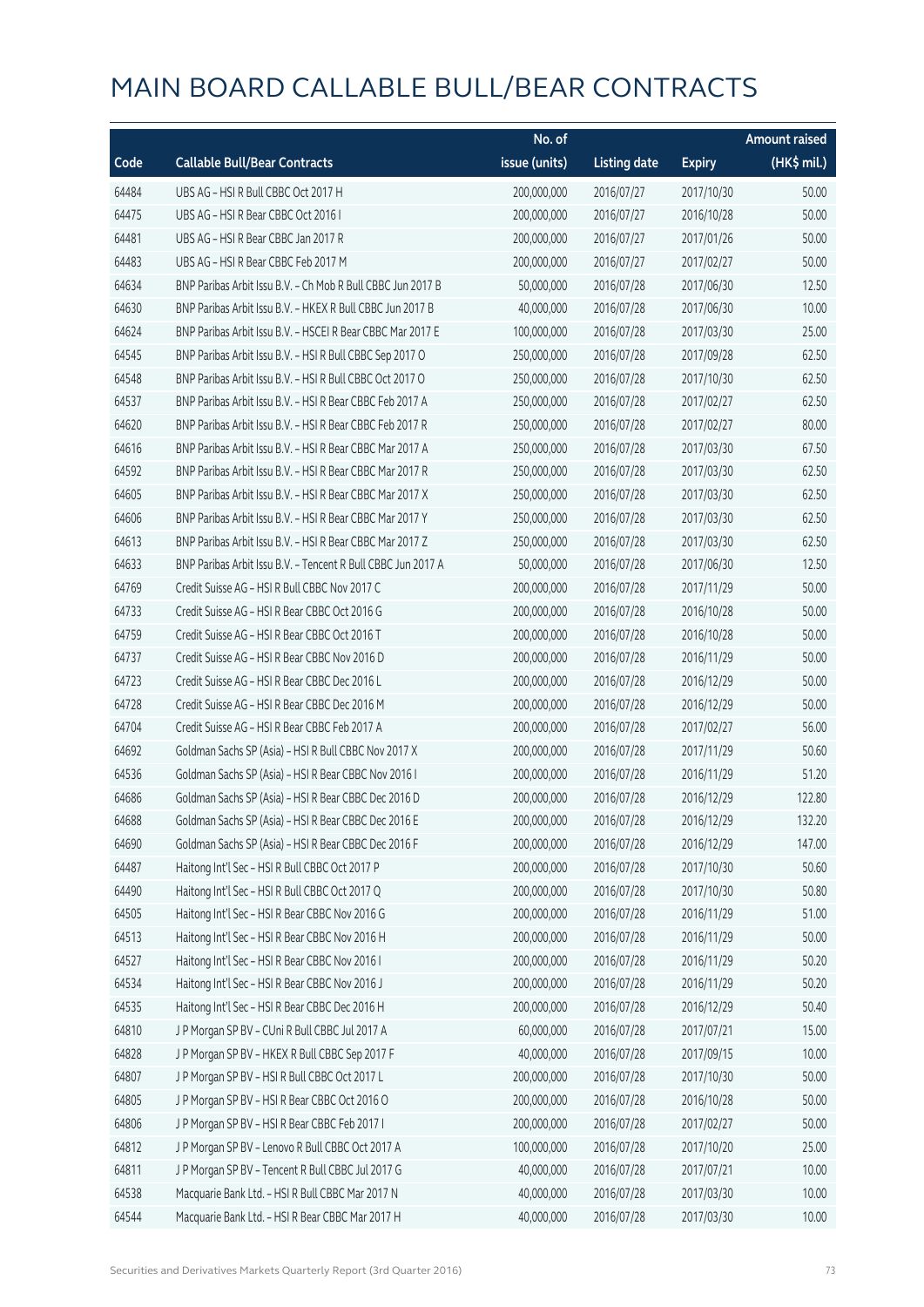|       |                                                        | No. of        |                     |               | <b>Amount raised</b> |
|-------|--------------------------------------------------------|---------------|---------------------|---------------|----------------------|
| Code  | <b>Callable Bull/Bear Contracts</b>                    | issue (units) | <b>Listing date</b> | <b>Expiry</b> | (HK\$ mil.)          |
| 64655 | SG Issuer - HSI R Bull CBBC Oct 2017 F                 | 200,000,000   | 2016/07/28          | 2017/10/30    | 50.00                |
| 64658 | SG Issuer - HSI R Bear CBBC Oct 2016 A                 | 200,000,000   | 2016/07/28          | 2016/10/28    | 50.00                |
| 64679 | SG Issuer - HSI R Bear CBBC Oct 2016 H                 | 200,000,000   | 2016/07/28          | 2016/10/28    | 50.00                |
| 64683 | SG Issuer - HSI R Bear CBBC Oct 2016 P                 | 200,000,000   | 2016/07/28          | 2016/10/28    | 50.00                |
| 64667 | SG Issuer - HSI R Bear CBBC Nov 2016 L                 | 200,000,000   | 2016/07/28          | 2016/11/29    | 50.00                |
| 64684 | SG Issuer - HSI R Bear CBBC Nov 2016 M                 | 200,000,000   | 2016/07/28          | 2016/11/29    | 50.00                |
| 64672 | SG Issuer - HSI R Bear CBBC Nov 2016 N                 | 200,000,000   | 2016/07/28          | 2016/11/29    | 50.00                |
| 64685 | SG Issuer - HSI R Bear CBBC Dec 2016 B                 | 400,000,000   | 2016/07/28          | 2016/12/29    | 100.00               |
| 64796 | UBS AG - HSI R Bull CBBC Sep 2017 A                    | 200,000,000   | 2016/07/28          | 2017/09/28    | 50.00                |
| 64791 | UBS AG - HSI R Bull CBBC Oct 2017 I                    | 200,000,000   | 2016/07/28          | 2017/10/30    | 50.00                |
| 64773 | UBS AG - HSI R Bear CBBC Oct 2016 J                    | 200,000,000   | 2016/07/28          | 2016/10/28    | 50.00                |
| 64784 | UBS AG - HSI R Bear CBBC Dec 2016 A                    | 200,000,000   | 2016/07/28          | 2016/12/29    | 50.00                |
| 64841 | Credit Suisse AG - HSI R Bull CBBC Sep 2017 Z          | 200,000,000   | 2016/07/29          | 2017/09/28    | 50.00                |
| 64843 | Credit Suisse AG - HSI R Bear CBBC Nov 2016 E          | 200,000,000   | 2016/07/29          | 2016/11/29    | 50.00                |
| 64838 | Goldman Sachs SP (Asia) - HSI R Bear CBBC Nov 2016 J   | 200,000,000   | 2016/07/29          | 2016/11/29    | 50.20                |
| 64911 | Goldman Sachs SP (Asia) - HSI R Bear CBBC Dec 2016 G   | 200,000,000   | 2016/07/29          | 2016/12/29    | 50.00                |
| 64916 | Goldman Sachs SP (Asia) - HSI R Bear CBBC Jan 2017 C   | 200,000,000   | 2016/07/29          | 2017/01/26    | 50.00                |
| 64921 | Goldman Sachs SP (Asia) - HSI R Bear CBBC Jan 2017 D   | 200,000,000   | 2016/07/29          | 2017/01/26    | 50.00                |
| 64923 | J P Morgan SP BV - China Mobile R Bull CBBC Nov 2017 B | 100,000,000   | 2016/07/29          | 2017/11/17    | 25.00                |
| 64961 | JP Morgan SP BV - HSIR Bull CBBC Dec 2017 G            | 200,000,000   | 2016/07/29          | 2017/12/28    | 50.00                |
| 64931 | JP Morgan SP BV - HSIR Bull CBBC Dec 2017 Z            | 200,000,000   | 2016/07/29          | 2017/12/28    | 50.00                |
| 64938 | J P Morgan SP BV - HSI R Bear CBBC Nov 2016 M          | 200,000,000   | 2016/07/29          | 2016/11/29    | 50.00                |
| 64833 | SG Issuer - HSI R Bull CBBC Oct 2017 H                 | 200,000,000   | 2016/07/29          | 2017/10/30    | 50.00                |
| 64836 | SG Issuer - HSI R Bear CBBC Oct 2016 Y                 | 200,000,000   | 2016/07/29          | 2016/10/28    | 50.00                |
| 64834 | SG Issuer - HSI R Bear CBBC Nov 2016 P                 | 200,000,000   | 2016/07/29          | 2016/11/29    | 50.00                |
| 64853 | UBS AG - HSI R Bull CBBC Nov 2017 K                    | 200,000,000   | 2016/07/29          | 2017/11/29    | 50.00                |
| 64855 | UBS AG - HSI R Bear CBBC Oct 2016 A                    | 200,000,000   | 2016/07/29          | 2016/10/28    | 50.00                |
| 64856 | UBS AG - HSI R Bear CBBC Oct 2016 K                    | 200,000,000   | 2016/07/29          | 2016/10/28    | 50.00                |
| 64860 | UBS AG - HSI R Bear CBBC Oct 2016 L                    | 200,000,000   | 2016/07/29          | 2016/10/28    | 50.00                |
| 64865 | UBS AG - HSI R Bear CBBC Oct 2016 M                    | 200,000,000   | 2016/07/29          | 2016/10/28    | 50.00                |
| 64881 | UBS AG - HSI R Bear CBBC Oct 2016 N                    | 200,000,000   | 2016/07/29          | 2016/10/28    | 50.00                |
| 64883 | UBS AG - HSI R Bear CBBC Dec 2016 B                    | 200,000,000   | 2016/07/29          | 2016/12/29    | 50.00                |
| 64888 | UBS AG - HSI R Bear CBBC Jan 2017 S                    | 200,000,000   | 2016/07/29          | 2017/01/26    | 53.00                |
| 65026 | Credit Suisse AG - HSI R Bull CBBC Nov 2017 D          | 200,000,000   | 2016/08/01          | 2017/11/29    | 50.00                |
| 65020 | Credit Suisse AG - HSI R Bear CBBC Nov 2016 F          | 200,000,000   | 2016/08/01          | 2016/11/29    | 50.00                |
| 65153 | Bank of East Asia - CKH R Bull CBBC Nov 2017 A         | 40,000,000    | 2016/08/01          | 2017/11/10    | 10.00                |
| 65146 | Bank of East Asia - HKEX R Bull CBBC Dec 2017 B        | 40,000,000    | 2016/08/01          | 2017/12/04    | 10.00                |
| 65145 | Bank of East Asia - Lenovo R Bull CBBC Oct 2017 A      | 40,000,000    | 2016/08/01          | 2017/10/30    | 10.00                |
| 65147 | Bank of East Asia - Ping An R Bull CBBC Oct 2017 A     | 22,000,000    | 2016/08/01          | 2017/10/31    | 10.34                |
| 65080 | Goldman Sachs SP (Asia) - HSI R Bear CBBC Dec 2016 H   | 200,000,000   | 2016/08/01          | 2016/12/29    | 50.00                |
| 65107 | Goldman Sachs SP (Asia) - HSI R Bear CBBC Dec 2016 I   | 200,000,000   | 2016/08/01          | 2016/12/29    | 50.00                |
| 65111 | Goldman Sachs SP (Asia) - HSI R Bear CBBC Dec 2016 J   | 200,000,000   | 2016/08/01          | 2016/12/29    | 50.00                |
| 64988 | HK Bank - China Mobile R Bull CBBC Jun 2017 A          | 50,000,000    | 2016/08/01          | 2017/06/30    | 12.50                |
| 65008 | HK Bank - China Mobile R Bear CBBC Mar 2017 A          | 40,000,000    | 2016/08/01          | 2017/03/31    | 10.00                |
| 65004 | HK Bank - CUni R Bull CBBC Jun 2017 B                  | 40,000,000    | 2016/08/01          | 2017/06/30    | 10.00                |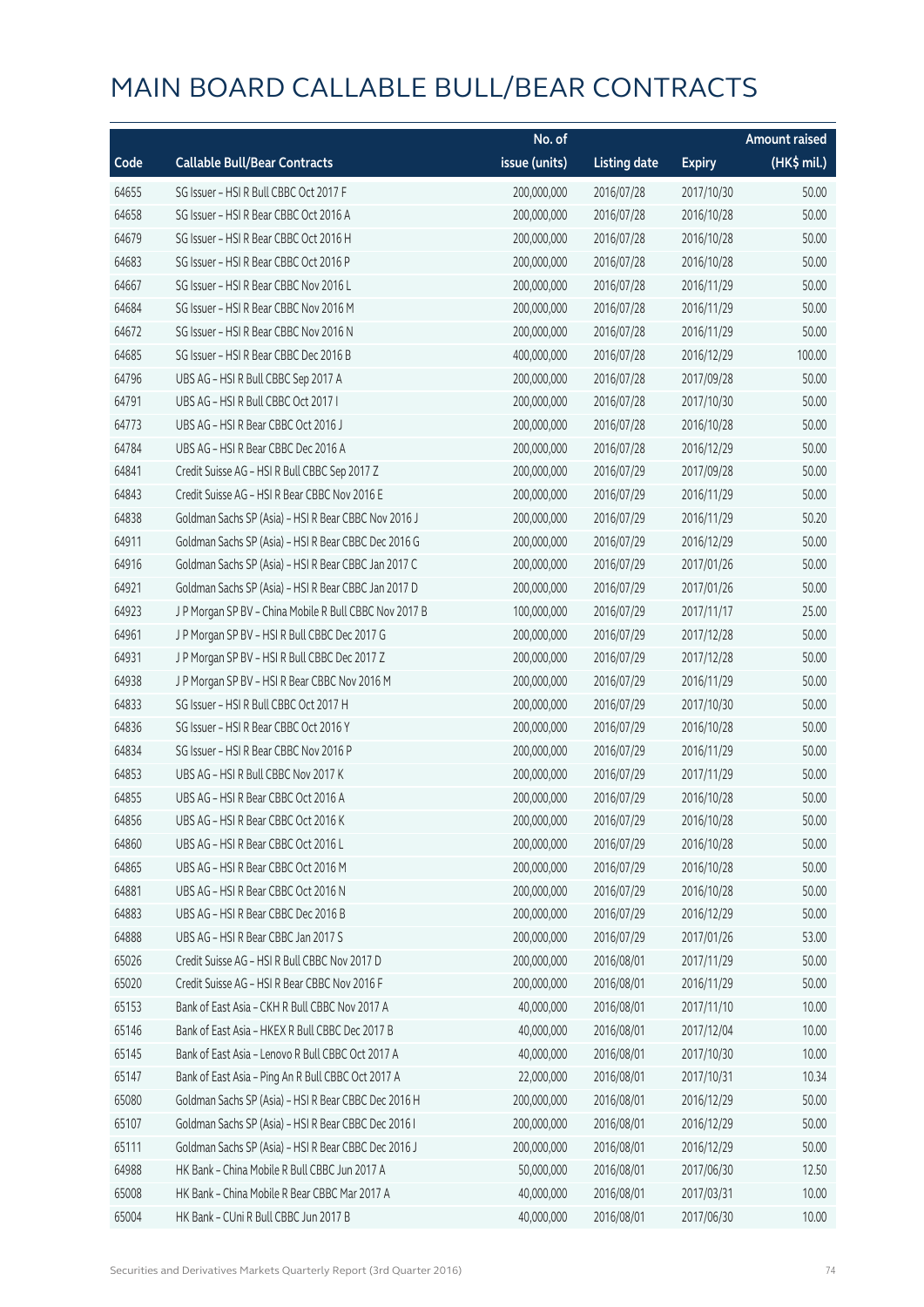|       |                                                          | No. of        |                     |               | Amount raised |
|-------|----------------------------------------------------------|---------------|---------------------|---------------|---------------|
| Code  | <b>Callable Bull/Bear Contracts</b>                      | issue (units) | <b>Listing date</b> | <b>Expiry</b> | (HK\$ mil.)   |
| 65115 | J P Morgan SP BV - HSI R Bull CBBC Dec 2017 H            | 200,000,000   | 2016/08/01          | 2017/12/28    | 50.00         |
| 65112 | JP Morgan SP BV - HSIR Bear CBBC Dec 2016 S              | 200,000,000   | 2016/08/01          | 2016/12/29    | 50.00         |
| 65144 | J P Morgan SP BV - Tencent R Bull CBBC Aug 2017 C        | 40,000,000    | 2016/08/01          | 2017/08/18    | 10.00         |
| 64969 | SG Issuer - HSI R Bull CBBC Oct 2017 I                   | 200,000,000   | 2016/08/01          | 2017/10/30    | 50.00         |
| 64972 | SG Issuer - HSI R Bear CBBC Nov 2016 O                   | 200,000,000   | 2016/08/01          | 2016/11/29    | 50.00         |
| 65011 | SG Issuer - Tencent R Bear CBBC Feb 2017 C               | 100,000,000   | 2016/08/01          | 2017/02/27    | 25.00         |
| 65017 | SG Issuer - Tencent R Bear CBBC Feb 2017 D               | 100,000,000   | 2016/08/01          | 2017/02/27    | 25.00         |
| 65045 | UBS AG - HSI R Bull CBBC Dec 2017 O                      | 200,000,000   | 2016/08/01          | 2017/12/28    | 50.00         |
| 65049 | UBS AG - HSI R Bear CBBC Feb 2017 N                      | 200,000,000   | 2016/08/01          | 2017/02/27    | 50.00         |
| 65302 | BNP Paribas Arbit Issu B.V. - HSI R Bull CBBC Sep 2017 P | 250,000,000   | 2016/08/02          | 2017/09/28    | 62.50         |
| 65204 | BNP Paribas Arbit Issu B.V. - HSI R Bear CBBC Feb 2017 J | 250,000,000   | 2016/08/02          | 2017/02/27    | 62.50         |
| 65322 | BNP Paribas Arbit Issu B.V. - HSI R Bear CBBC Mar 2017 O | 250,000,000   | 2016/08/02          | 2017/03/30    | 62.50         |
| 65410 | Credit Suisse AG - HSI R Bull CBBC Nov 2017 E            | 200,000,000   | 2016/08/02          | 2017/11/29    | 50.00         |
| 65406 | Credit Suisse AG - HSI R Bear CBBC Nov 2016 G            | 200,000,000   | 2016/08/02          | 2016/11/29    | 50.00         |
| 65401 | Credit Suisse AG - HSI R Bear CBBC Jan 2017 E            | 200,000,000   | 2016/08/02          | 2017/01/26    | 50.00         |
| 65399 | Credit Suisse AG - HSI R Bear CBBC Mar 2017 A            | 200,000,000   | 2016/08/02          | 2017/03/30    | 52.00         |
| 65400 | Credit Suisse AG - HSI R Bear CBBC Mar 2017 B            | 200,000,000   | 2016/08/02          | 2017/03/30    | 50.00         |
| 65395 | Credit Suisse AG - HSI R Bear CBBC Apr 2017 A            | 200,000,000   | 2016/08/02          | 2017/04/27    | 66.00         |
| 65339 | Goldman Sachs SP (Asia) - HSI R Bull CBBC Dec 2017 F     | 200,000,000   | 2016/08/02          | 2017/12/28    | 50.00         |
| 65360 | Goldman Sachs SP (Asia) - HSI R Bull CBBC Dec 2017 G     | 200,000,000   | 2016/08/02          | 2017/12/28    | 50.00         |
| 65182 | Goldman Sachs SP (Asia) - HSI R Bear CBBC Nov 2016 K     | 200,000,000   | 2016/08/02          | 2016/11/29    | 50.00         |
| 65287 | Goldman Sachs SP (Asia) - HSI R Bear CBBC Nov 2016 L     | 200,000,000   | 2016/08/02          | 2016/11/29    | 50.00         |
| 65290 | Goldman Sachs SP (Asia) - HSI R Bear CBBC Feb 2017 A     | 200,000,000   | 2016/08/02          | 2017/02/27    | 50.00         |
| 65291 | Goldman Sachs SP (Asia) - HSI R Bear CBBC Feb 2017 B     | 200,000,000   | 2016/08/02          | 2017/02/27    | 52.20         |
| 65275 | HK Bank - HKEX R Bull CBBC Jun 2017 E                    | 50,000,000    | 2016/08/02          | 2017/06/30    | 12.50         |
| 65273 | HK Bank - HSI R Bull CBBC Sep 2017 B                     | 150,000,000   | 2016/08/02          | 2017/09/28    | 37.50         |
| 65274 | HK Bank - HSI R Bear CBBC Aug 2017 B                     | 200,000,000   | 2016/08/02          | 2017/08/30    | 50.00         |
| 65271 | HK Bank - Tencent R Bull CBBC Aug 2017 D                 | 50,000,000    | 2016/08/02          | 2017/08/14    | 12.50         |
| 65266 | HK Bank - Tencent R Bull CBBC Sep 2017 A                 | 50,000,000    | 2016/08/02          | 2017/09/29    | 12.50         |
| 65154 | Haitong Int'l Sec - HSI R Bull CBBC Dec 2017 D           | 200,000,000   | 2016/08/02          | 2017/12/28    | 50.60         |
| 65417 | Haitong Int'l Sec - HSI R Bull CBBC Dec 2017 E           | 200,000,000   | 2016/08/02          | 2017/12/28    | 50.00         |
| 65155 | Haitong Int'l Sec - HSI R Bear CBBC Dec 2016 I           | 200,000,000   | 2016/08/02          | 2016/12/29    | 50.00         |
| 65179 | Haitong Int'l Sec - HSI R Bear CBBC Dec 2016 J           | 200,000,000   | 2016/08/02          | 2016/12/29    | 50.60         |
| 65421 | Haitong Int'l Sec - HSI R Bear CBBC Feb 2017 C           | 200,000,000   | 2016/08/02          | 2017/02/27    | 50.20         |
| 65422 | Haitong Int'l Sec - HSI R Bear CBBC Feb 2017 D           | 200,000,000   | 2016/08/02          | 2017/02/27    | 51.20         |
| 65451 | J P Morgan SP BV - China Life R Bull CBBC Sep 2017 A     | 60,000,000    | 2016/08/02          | 2017/09/15    | 15.00         |
| 65424 | J P Morgan SP BV - Galaxy Ent R Bull CBBC Oct 2017 A     | 100,000,000   | 2016/08/02          | 2017/10/20    | 25.00         |
| 65366 | J P Morgan SP BV - HSI R Bull CBBC Nov 2017 C            | 200,000,000   | 2016/08/02          | 2017/11/29    | 50.00         |
| 65367 | J P Morgan SP BV - HSI R Bull CBBC Dec 2017 O            | 200,000,000   | 2016/08/02          | 2017/12/28    | 50.00         |
| 65362 | J P Morgan SP BV - HSI R Bear CBBC Nov 2016 N            | 200,000,000   | 2016/08/02          | 2016/11/29    | 50.00         |
| 65431 | J P Morgan SP BV - Sands China R Bull CBBC Aug 2017 A    | 100,000,000   | 2016/08/02          | 2017/08/18    | 25.00         |
| 65295 | Macquarie Bank Ltd. - HSI R Bull CBBC Mar 2017 O         | 40,000,000    | 2016/08/02          | 2017/03/30    | 10.00         |
| 65239 | SG Issuer - HSI R Bear CBBC Nov 2016 B                   | 200,000,000   | 2016/08/02          | 2016/11/29    | 50.00         |
| 65227 | SG Issuer - HSI R Bear CBBC Nov 2016 Q                   | 200,000,000   | 2016/08/02          | 2016/11/29    | 50.00         |
| 65249 | SG Issuer - HSI R Bear CBBC Nov 2016 R                   | 200,000,000   | 2016/08/02          | 2016/11/29    | 50.00         |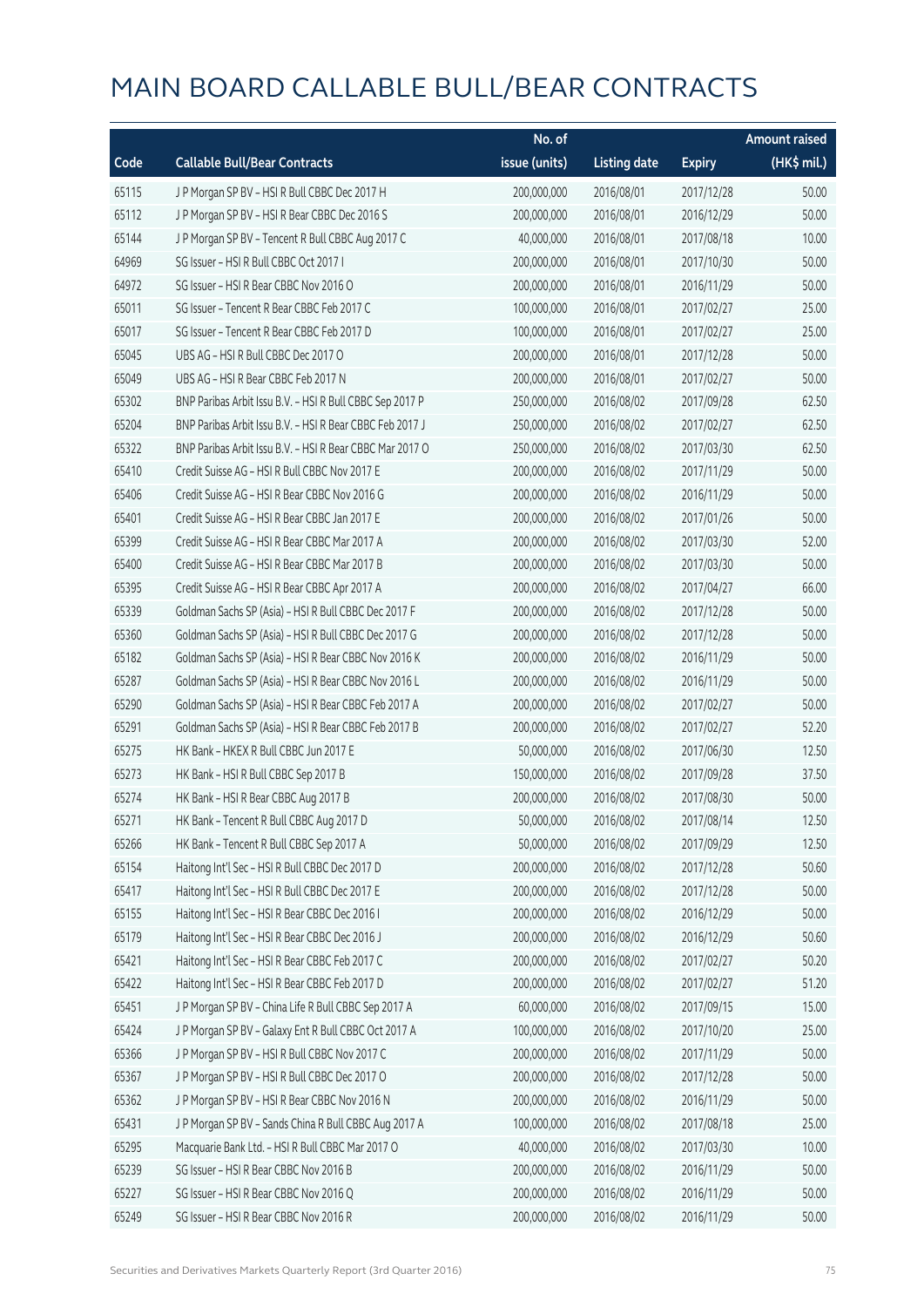|       |                                                          | No. of        |                     |               | <b>Amount raised</b> |
|-------|----------------------------------------------------------|---------------|---------------------|---------------|----------------------|
| Code  | <b>Callable Bull/Bear Contracts</b>                      | issue (units) | <b>Listing date</b> | <b>Expiry</b> | $(HK$$ mil.)         |
| 65394 | UBS AG - HSI R Bull CBBC Dec 2017 P                      | 200,000,000   | 2016/08/02          | 2017/12/28    | 50.00                |
| 65369 | UBS AG - HSI R Bear CBBC Dec 2016 C                      | 200,000,000   | 2016/08/02          | 2016/12/29    | 50.00                |
| 65379 | UBS AG - HSI R Bear CBBC Dec 2016 D                      | 200,000,000   | 2016/08/02          | 2016/12/29    | 50.00                |
| 65370 | UBS AG - HSI R Bear CBBC Jan 2017 T                      | 200,000,000   | 2016/08/02          | 2017/01/26    | 50.00                |
| 65384 | UBS AG - HSI R Bear CBBC Jan 2017 U                      | 200,000,000   | 2016/08/02          | 2017/01/26    | 50.00                |
| 65386 | UBS AG - HSI R Bear CBBC Jan 2017 V                      | 200,000,000   | 2016/08/02          | 2017/01/26    | 50.00                |
| 65387 | UBS AG - HSI R Bear CBBC Feb 2017 O                      | 200,000,000   | 2016/08/02          | 2017/02/27    | 50.00                |
| 65389 | UBS AG - Tencent R Bull CBBC Jun 2017 E                  | 50,000,000    | 2016/08/02          | 2017/06/12    | 12.50                |
| 65393 | UBS AG - Tencent R Bear CBBC Apr 2017 C                  | 50,000,000    | 2016/08/02          | 2017/04/24    | 12.50                |
| 65557 | BNP Paribas Arbit Issu B.V. - HSI R Bull CBBC Oct 2017 P | 250,000,000   | 2016/08/03          | 2017/10/30    | 62.50                |
| 65554 | Credit Suisse AG - HSI R Bull CBBC Aug 2017 D            | 200,000,000   | 2016/08/03          | 2017/08/30    | 50.00                |
| 65542 | Credit Suisse AG - HSI R Bear CBBC Nov 2016 I            | 200,000,000   | 2016/08/03          | 2016/11/29    | 50.00                |
| 65552 | Credit Suisse AG - HSI R Bear CBBC Nov 2016 J            | 200,000,000   | 2016/08/03          | 2016/11/29    | 50.00                |
| 65579 | Goldman Sachs SP (Asia) - HSI R Bull CBBC Dec 2017 H     | 200,000,000   | 2016/08/03          | 2017/12/28    | 50.00                |
| 65580 | Goldman Sachs SP (Asia) - HSI R Bull CBBC Dec 2017 I     | 200,000,000   | 2016/08/03          | 2017/12/28    | 50.00                |
| 65512 | Goldman Sachs SP (Asia) - HSI R Bear CBBC Nov 2016 M     | 200,000,000   | 2016/08/03          | 2016/11/29    | 50.00                |
| 65484 | HK Bank - Galaxy Ent R Bull CBBC Nov 2017 A              | 40,000,000    | 2016/08/03          | 2017/11/06    | 12.00                |
| 65485 | HK Bank - HSCEI R Bull CBBC Aug 2017 B                   | 60,000,000    | 2016/08/03          | 2017/08/30    | 15.00                |
| 65480 | HK Bank - HSI R Bull CBBC Jul 2017 H                     | 150,000,000   | 2016/08/03          | 2017/07/28    | 37.50                |
| 65474 | HK Bank - HSI R Bear CBBC Sep 2017 A                     | 150,000,000   | 2016/08/03          | 2017/09/28    | 37.50                |
| 65509 | HK Bank - HSI R Bear CBBC Oct 2017 A                     | 150,000,000   | 2016/08/03          | 2017/10/30    | 37.50                |
| 65469 | HK Bank - HSI R Bear CBBC Nov 2017 A                     | 150,000,000   | 2016/08/03          | 2017/11/29    | 37.50                |
| 65507 | HK Bank - HSI R Bear CBBC Dec 2017 A                     | 200,000,000   | 2016/08/03          | 2017/12/28    | 50.00                |
| 65501 | HK Bank - Sands China R Bull CBBC Aug 2017 A             | 40,000,000    | 2016/08/03          | 2017/08/31    | 12.00                |
| 65591 | J P Morgan SP BV - CUni R Bull CBBC Aug 2017 A           | 60,000,000    | 2016/08/03          | 2017/08/18    | 15.00                |
| 65578 | J P Morgan SP BV - HSI R Bull CBBC Oct 2017 M            | 200,000,000   | 2016/08/03          | 2017/10/30    | 50.00                |
| 65541 | J P Morgan SP BV - HSI R Bull CBBC Nov 2017 F            | 200,000,000   | 2016/08/03          | 2017/11/29    | 50.00                |
| 65534 | J P Morgan SP BV - HSI R Bear CBBC Dec 2016 T            | 200,000,000   | 2016/08/03          | 2016/12/29    | 50.00                |
| 65539 | J P Morgan SP BV - HSI R Bear CBBC Feb 2017 J            | 200,000,000   | 2016/08/03          | 2017/02/27    | 50.00                |
| 65592 | J P Morgan SP BV - Ping An R Bull CBBC Sep 2017 B        | 100,000,000   | 2016/08/03          | 2017/09/15    | 25.00                |
| 65584 | JP Morgan SP BV - Tencent R Bear CBBC Mar 2017 C         | 40,000,000    | 2016/08/03          | 2017/03/17    | 10.00                |
| 65510 | SG Issuer - HSI R Bull CBBC Oct 2017 J                   | 200,000,000   | 2016/08/03          | 2017/10/30    | 50.00                |
| 65511 | SG Issuer - HSI R Bull CBBC Oct 2017 K                   | 200,000,000   | 2016/08/03          | 2017/10/30    | 50.00                |
| 65522 | SG Issuer - HSI R Bear CBBC Nov 2016 D                   | 200,000,000   | 2016/08/03          | 2016/11/29    | 50.00                |
| 65515 | SG Issuer - HSI R Bear CBBC Nov 2016 S                   | 200,000,000   | 2016/08/03          | 2016/11/29    | 50.00                |
| 65567 | UBS AG - HSCEI R Bear CBBC Feb 2017 A                    | 100,000,000   | 2016/08/03          | 2017/02/27    | 25.00                |
| 65576 | UBS AG - HSI R Bull CBBC Nov 2017 A                      | 200,000,000   | 2016/08/03          | 2017/11/29    | 50.00                |
| 65561 | UBS AG - HSI R Bear CBBC Dec 2016 E                      | 200,000,000   | 2016/08/03          | 2016/12/29    | 50.00                |
| 65565 | UBS AG - HSI R Bear CBBC Dec 2016 F                      | 200,000,000   | 2016/08/03          | 2016/12/29    | 50.00                |
| 65658 | Credit Suisse AG - HSI R Bull CBBC Sep 2017 A            | 200,000,000   | 2016/08/04          | 2017/09/28    | 50.00                |
| 65668 | Credit Suisse AG - HSI R Bear CBBC Dec 2016 N            | 200,000,000   | 2016/08/04          | 2016/12/29    | 50.00                |
| 65673 | Goldman Sachs SP (Asia) - HSI R Bear CBBC Nov 2016 N     | 200,000,000   | 2016/08/04          | 2016/11/29    | 50.00                |
| 65614 | HK Bank - CAM CSI300 R Bull CBBC Sep 2017 A              | 60,000,000    | 2016/08/04          | 2017/09/29    | 15.00                |
| 65616 | HK Bank - CAM CSI300 R Bull CBBC Oct 2017 A              | 80,000,000    | 2016/08/04          | 2017/10/31    | 20.00                |
| 65613 | HK Bank - China Res Land R Bull CBBC Jul 2017 B          | 40,000,000    | 2016/08/04          | 2017/07/31    | 16.00                |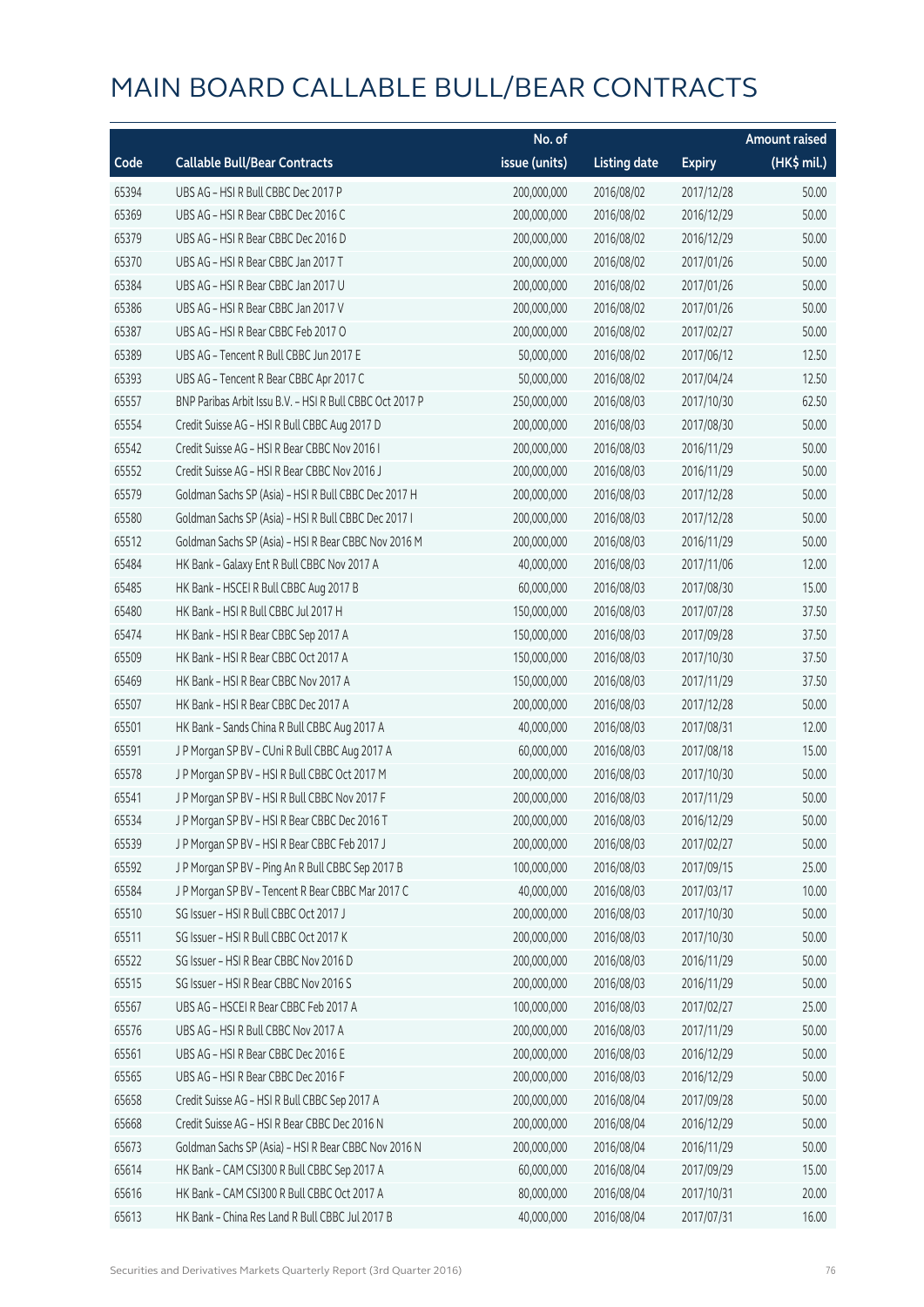|       |                                                           | No. of        |                     |               | <b>Amount raised</b> |
|-------|-----------------------------------------------------------|---------------|---------------------|---------------|----------------------|
| Code  | <b>Callable Bull/Bear Contracts</b>                       | issue (units) | <b>Listing date</b> | <b>Expiry</b> | (HK\$ mil.)          |
| 65608 | HK Bank - HSI R Bull CBBC Sep 2017 C                      | 150,000,000   | 2016/08/04          | 2017/09/28    | 37.50                |
| 65607 | HK Bank - HSI R Bull CBBC Oct 2017 A                      | 150,000,000   | 2016/08/04          | 2017/10/30    | 37.50                |
| 65677 | J P Morgan SP BV - HSI R Bear CBBC Nov 2016 O             | 200,000,000   | 2016/08/04          | 2016/11/29    | 50.00                |
| 65690 | JP Morgan SP BV - HSIR Bear CBBC Feb 2017 K               | 200,000,000   | 2016/08/04          | 2017/02/27    | 50.00                |
| 65601 | SG Issuer - HSI R Bull CBBC Oct 2017 L                    | 200,000,000   | 2016/08/04          | 2017/10/30    | 50.00                |
| 65596 | SG Issuer - HSI R Bull CBBC Dec 2017 A                    | 200,000,000   | 2016/08/04          | 2017/12/28    | 50.00                |
| 65597 | SG Issuer - HSI R Bull CBBC Dec 2017 B                    | 200,000,000   | 2016/08/04          | 2017/12/28    | 50.00                |
| 65618 | SG Issuer - HSI R Bear CBBC Dec 2016 C                    | 200,000,000   | 2016/08/04          | 2016/12/29    | 50.00                |
| 65620 | SG Issuer - HSI R Bear CBBC Dec 2016 D                    | 200,000,000   | 2016/08/04          | 2016/12/29    | 50.00                |
| 65624 | UBS AG - HSI R Bull CBBC Oct 2017 B                       | 200,000,000   | 2016/08/04          | 2017/10/30    | 50.00                |
| 65626 | UBS AG - HSI R Bear CBBC Nov 2016 F                       | 200,000,000   | 2016/08/04          | 2016/11/29    | 50.00                |
| 65711 | BNP Paribas Arbit Issu B.V. - HSI R Bull CBBC Sep 2017 Q  | 250,000,000   | 2016/08/05          | 2017/09/28    | 62.50                |
| 65697 | BNP Paribas Arbit Issu B.V. - HSI R Bull CBBC Oct 2017 Q  | 250,000,000   | 2016/08/05          | 2017/10/30    | 62.50                |
| 65714 | BNP Paribas Arbit Issu B.V. - HSI R Bear CBBC Feb 2017 O  | 250,000,000   | 2016/08/05          | 2017/02/27    | 62.50                |
| 65754 | BNP Paribas Arbit Issu B.V. - HSI R Bear CBBC Mar 2017 C  | 250,000,000   | 2016/08/05          | 2017/03/30    | 62.50                |
| 65716 | BNP Paribas Arbit Issu B.V. - HSI R Bear CBBC Mar 2017 P  | 250,000,000   | 2016/08/05          | 2017/03/30    | 62.50                |
| 65749 | Credit Suisse AG - HSI R Bull CBBC Nov 2017 F             | 200,000,000   | 2016/08/05          | 2017/11/29    | 50.00                |
| 65753 | Credit Suisse AG - HSI R Bull CBBC Nov 2017 G             | 200,000,000   | 2016/08/05          | 2017/11/29    | 50.00                |
| 65774 | Credit Suisse AG - HSI R Bear CBBC Nov 2016 K             | 200,000,000   | 2016/08/05          | 2016/11/29    | 50.00                |
| 65779 | Credit Suisse AG - HSI R Bear CBBC Jan 2017 F             | 200,000,000   | 2016/08/05          | 2017/01/26    | 50.00                |
| 65746 | Bank of East Asia - CUni R Bull CBBC Jul 2017 A           | 40,000,000    | 2016/08/05          | 2017/07/06    | 10.00                |
| 65739 | Bank of East Asia - China Res Land R Bull CBBC Nov 2017 A | 30,000,000    | 2016/08/05          | 2017/11/09    | 10.50                |
| 65743 | Bank of East Asia - China Res Land R Bull CBBC Dec 2017 A | 20,000,000    | 2016/08/05          | 2017/12/08    | 11.00                |
| 65707 | Goldman Sachs SP (Asia) - HSI R Bull CBBC Dec 2017 J      | 200,000,000   | 2016/08/05          | 2017/12/28    | 50.00                |
| 65793 | Goldman Sachs SP (Asia) - HSI R Bear CBBC Nov 2016 O      | 200,000,000   | 2016/08/05          | 2016/11/29    | 50.00                |
| 65796 | Goldman Sachs SP (Asia) - HSI R Bear CBBC Nov 2016 P      | 200,000,000   | 2016/08/05          | 2016/11/29    | 50.00                |
| 65783 | J P Morgan SP BV - HSI R Bull CBBC Jan 2018 G             | 200,000,000   | 2016/08/05          | 2018/01/30    | 50.00                |
| 65785 | J P Morgan SP BV - HSI R Bull CBBC Jan 2018 H             | 200,000,000   | 2016/08/05          | 2018/01/30    | 50.00                |
| 65790 | J P Morgan SP BV - HSI R Bear CBBC Nov 2016 P             | 200,000,000   | 2016/08/05          | 2016/11/29    | 50.00                |
| 65789 | J P Morgan SP BV - HSI R Bear CBBC Jan 2017 J             | 200,000,000   | 2016/08/05          | 2017/01/26    | 50.00                |
| 65792 | J P Morgan SP BV - Ping An R Bull CBBC Sep 2017 C         | 100,000,000   | 2016/08/05          | 2017/09/15    | 25.00                |
| 65698 | SG Issuer - HSI R Bull CBBC Dec 2017 C                    | 200,000,000   | 2016/08/05          | 2017/12/28    | 50.00                |
| 65706 | SG Issuer - HSI R Bull CBBC Dec 2017 D                    | 200,000,000   | 2016/08/05          | 2017/12/28    | 50.00                |
| 65708 | SG Issuer - HSI R Bear CBBC Dec 2016 E                    | 200,000,000   | 2016/08/05          | 2016/12/29    | 50.00                |
| 65770 | UBS AG - CAM CSI300 R Bull CBBC Aug 2017 B                | 50,000,000    | 2016/08/05          | 2017/08/21    | 12.50                |
| 65757 | UBS AG - HSI R Bull CBBC Oct 2017 C                       | 200,000,000   | 2016/08/05          | 2017/10/30    | 50.00                |
| 65755 | UBS AG - HSI R Bull CBBC Nov 2017 B                       | 200,000,000   | 2016/08/05          | 2017/11/29    | 50.00                |
| 65761 | UBS AG - HSI R Bear CBBC Nov 2016 G                       | 200,000,000   | 2016/08/05          | 2016/11/29    | 50.00                |
| 65760 | UBS AG - HSI R Bear CBBC Feb 2017 P                       | 200,000,000   | 2016/08/05          | 2017/02/27    | 50.00                |
| 65839 | Credit Suisse AG - HSI R Bull CBBC Aug 2017 E             | 200,000,000   | 2016/08/08          | 2017/08/30    | 50.00                |
| 65842 | Credit Suisse AG - HSI R Bull CBBC Sep 2017 B             | 200,000,000   | 2016/08/08          | 2017/09/28    | 50.00                |
| 65837 | Credit Suisse AG - HSI R Bear CBBC Nov 2016 M             | 200,000,000   | 2016/08/08          | 2016/11/29    | 50.00                |
| 65820 | Goldman Sachs SP (Asia) - HSI R Bull CBBC Dec 2017 K      | 200,000,000   | 2016/08/08          | 2017/12/28    | 50.00                |
| 65825 | J P Morgan SP BV - HSI R Bull CBBC Dec 2017 G             | 200,000,000   | 2016/08/08          | 2017/12/28    | 50.00                |
| 65826 | J P Morgan SP BV - HSI R Bull CBBC Jan 2018 I             | 200,000,000   | 2016/08/08          | 2018/01/30    | 50.00                |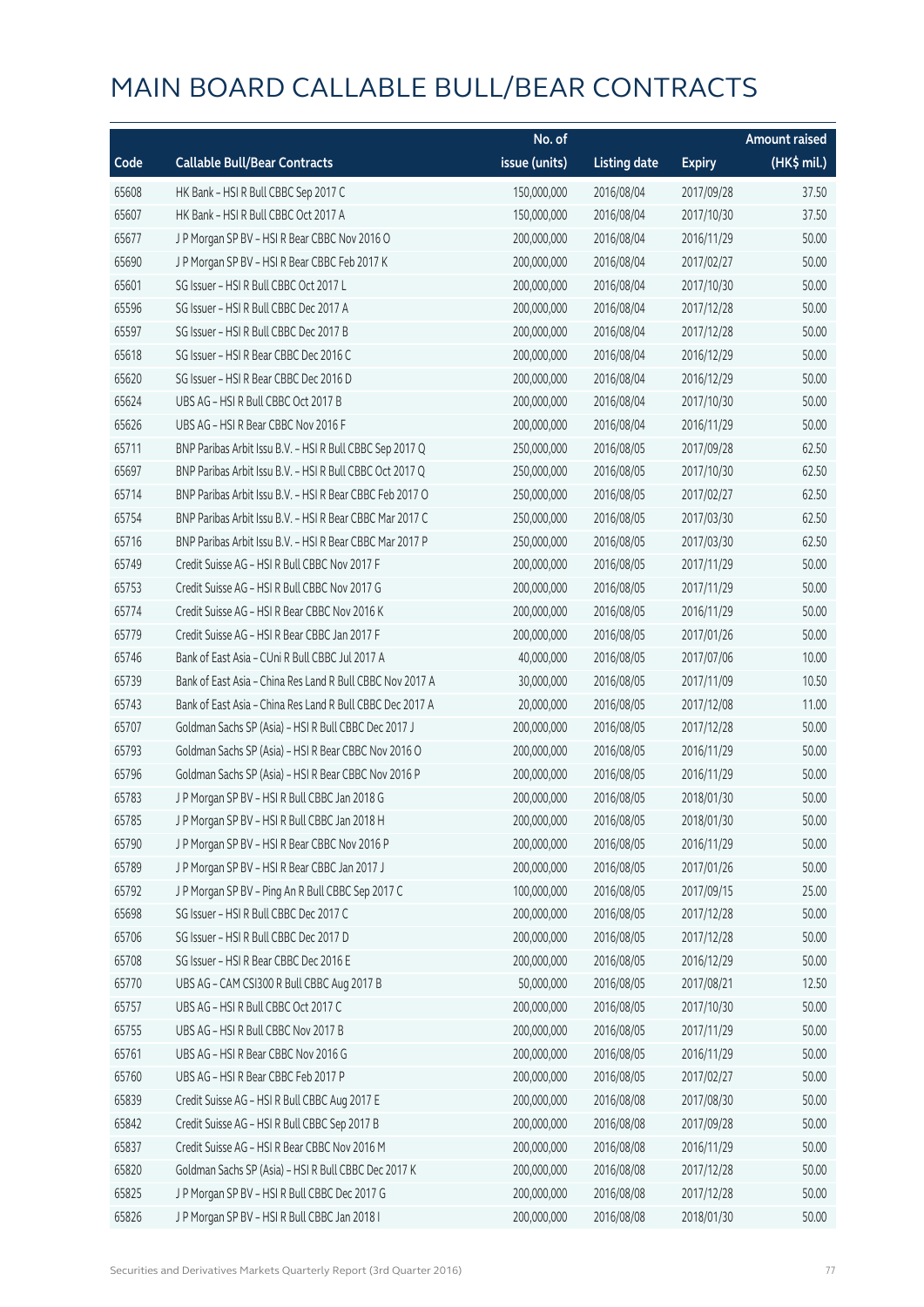|       |                                                          | No. of        |                     |               | Amount raised |
|-------|----------------------------------------------------------|---------------|---------------------|---------------|---------------|
| Code  | <b>Callable Bull/Bear Contracts</b>                      | issue (units) | <b>Listing date</b> | <b>Expiry</b> | (HK\$ mil.)   |
| 65821 | J P Morgan SP BV - HSI R Bear CBBC Nov 2016 Q            | 200,000,000   | 2016/08/08          | 2016/11/29    | 50.00         |
| 65823 | J P Morgan SP BV - HSI R Bear CBBC Jan 2017 K            | 200,000,000   | 2016/08/08          | 2017/01/26    | 50.00         |
| 65802 | SG Issuer - HSI R Bear CBBC Nov 2016 T                   | 200,000,000   | 2016/08/08          | 2016/11/29    | 50.00         |
| 65804 | SG Issuer - HSI R Bear CBBC Dec 2016 F                   | 200,000,000   | 2016/08/08          | 2016/12/29    | 50.00         |
| 65805 | SG Issuer - HSI R Bear CBBC Dec 2016 G                   | 200,000,000   | 2016/08/08          | 2016/12/29    | 50.00         |
| 65814 | SG Issuer - HSI R Bear CBBC Dec 2016 H                   | 400,000,000   | 2016/08/08          | 2016/12/29    | 100.00        |
| 65811 | SG Issuer - HSI R Bear CBBC Jan 2017 A                   | 400,000,000   | 2016/08/08          | 2017/01/26    | 100.00        |
| 65817 | SG Issuer - HSI R Bear CBBC Jan 2017 B                   | 400,000,000   | 2016/08/08          | 2017/01/26    | 100.00        |
| 65832 | UBS AG - HSI R Bull CBBC Sep 2017 D                      | 200,000,000   | 2016/08/08          | 2017/09/28    | 50.00         |
| 65833 | UBS AG - HSI R Bull CBBC Nov 2017 C                      | 200,000,000   | 2016/08/08          | 2017/11/29    | 50.00         |
| 65830 | UBS AG - HSI R Bear CBBC Dec 2016 G                      | 200,000,000   | 2016/08/08          | 2016/12/29    | 50.00         |
| 65865 | J P Morgan SP BV - China Mobile R Bear CBBC Apr 2017 B   | 100,000,000   | 2016/08/09          | 2017/04/21    | 25.00         |
| 65848 | J P Morgan SP BV - HSI R Bull CBBC Nov 2017 G            | 200,000,000   | 2016/08/09          | 2017/11/29    | 50.00         |
| 65856 | JP Morgan SP BV - HSIR Bull CBBC Jan 2018 J              | 200,000,000   | 2016/08/09          | 2018/01/30    | 50.00         |
| 65864 | J P Morgan SP BV - HSI R Bear CBBC Feb 2017 L            | 200,000,000   | 2016/08/09          | 2017/02/27    | 70.00         |
| 65868 | J P Morgan SP BV - Tencent R Bear CBBC May 2017 B        | 50,000,000    | 2016/08/09          | 2017/05/12    | 12.50         |
| 65910 | BNP Paribas Arbit Issu B.V. - HSI R Bull CBBC Sep 2017 R | 250,000,000   | 2016/08/10          | 2017/09/28    | 62.50         |
| 65908 | BNP Paribas Arbit Issu B.V. - HSI R Bull CBBC Oct 2017 R | 250,000,000   | 2016/08/10          | 2017/10/30    | 62.50         |
| 65940 | BNP Paribas Arbit Issu B.V. - HSI R Bear CBBC Feb 2017 M | 250,000,000   | 2016/08/10          | 2017/02/27    | 62.50         |
| 66069 | Credit Suisse AG - HSI R Bull CBBC Oct 2017 C            | 200,000,000   | 2016/08/10          | 2017/10/30    | 50.00         |
| 66082 | Credit Suisse AG - HSI R Bull CBBC Oct 2017 D            | 200,000,000   | 2016/08/10          | 2017/10/30    | 50.00         |
| 66066 | Credit Suisse AG - HSI R Bull CBBC Oct 2017 Z            | 200,000,000   | 2016/08/10          | 2017/10/30    | 50.00         |
| 66095 | Credit Suisse AG - HSI R Bear CBBC Dec 2016 Q            | 200,000,000   | 2016/08/10          | 2016/12/29    | 50.00         |
| 66097 | Credit Suisse AG - HSI R Bear CBBC Dec 2016 R            | 200,000,000   | 2016/08/10          | 2016/12/29    | 50.00         |
| 65881 | Goldman Sachs SP (Asia) - HSI R Bull CBBC Nov 2017 Y     | 200,000,000   | 2016/08/10          | 2017/11/29    | 50.00         |
| 65876 | Goldman Sachs SP (Asia) - HSI R Bull CBBC Dec 2017 L     | 200,000,000   | 2016/08/10          | 2017/12/28    | 50.00         |
| 65896 | Goldman Sachs SP (Asia) - HSI R Bull CBBC Dec 2017 M     | 200,000,000   | 2016/08/10          | 2017/12/28    | 50.00         |
| 66016 | Goldman Sachs SP (Asia) - HSI R Bear CBBC Nov 2016 Q     | 200,000,000   | 2016/08/10          | 2016/11/29    | 50.00         |
| 66025 | Goldman Sachs SP (Asia) - HSI R Bear CBBC Nov 2016 R     | 200,000,000   | 2016/08/10          | 2016/11/29    | 50.00         |
| 65936 | HK Bank - HSI R Bear CBBC Apr 2017 E                     | 150,000,000   | 2016/08/10          | 2017/04/27    | 37.50         |
| 65935 | HK Bank - HSI R Bear CBBC May 2017 B                     | 150,000,000   | 2016/08/10          | 2017/05/29    | 37.50         |
| 66027 | J P Morgan SP BV - HSI R Bull CBBC Nov 2017 H            | 200,000,000   | 2016/08/10          | 2017/11/29    | 50.00         |
| 66045 | J P Morgan SP BV - HSI R Bull CBBC Dec 2017 H            | 200,000,000   | 2016/08/10          | 2017/12/28    | 50.00         |
| 66054 | J P Morgan SP BV - HSI R Bull CBBC Feb 2018 A            | 200,000,000   | 2016/08/10          | 2018/02/27    | 50.00         |
| 66159 | J P Morgan SP BV - HSI R Bear CBBC Nov 2016 S            | 200,000,000   | 2016/08/10          | 2016/11/29    | 50.00         |
| 66050 | J P Morgan SP BV - HSI R Bear CBBC Dec 2016 U            | 200,000,000   | 2016/08/10          | 2016/12/29    | 50.00         |
| 66012 | SG Issuer - CMob R Bear CBBC Mar 2017 A                  | 100,000,000   | 2016/08/10          | 2017/03/30    | 25.00         |
| 66006 | SG Issuer - CP&CC R Bull CBBC Jul 2017 A                 | 40,000,000    | 2016/08/10          | 2017/07/28    | 10.00         |
| 66000 | SG Issuer - CP&CC R Bull CBBC Oct 2017 A                 | 40,000,000    | 2016/08/10          | 2017/10/30    | 10.00         |
| 65957 | SG Issuer - HSBC R Bull CBBC Sep 2018 B                  | 100,000,000   | 2016/08/10          | 2018/09/27    | 25.00         |
| 65911 | SG Issuer - HSI R Bull CBBC Jan 2018 A                   | 200,000,000   | 2016/08/10          | 2018/01/30    | 50.00         |
| 65915 | SG Issuer - HSI R Bull CBBC Jan 2018 B                   | 200,000,000   | 2016/08/10          | 2018/01/30    | 50.00         |
| 65932 | SG Issuer - HSI R Bull CBBC Jan 2018 C                   | 200,000,000   | 2016/08/10          | 2018/01/30    | 50.00         |
| 65943 | SG Issuer - HSI R Bear CBBC Nov 2016 U                   | 200,000,000   | 2016/08/10          | 2016/11/29    | 50.00         |
| 65956 | SG Issuer - HSI R Bear CBBC Nov 2016 Y                   | 200,000,000   | 2016/08/10          | 2016/11/29    | 50.00         |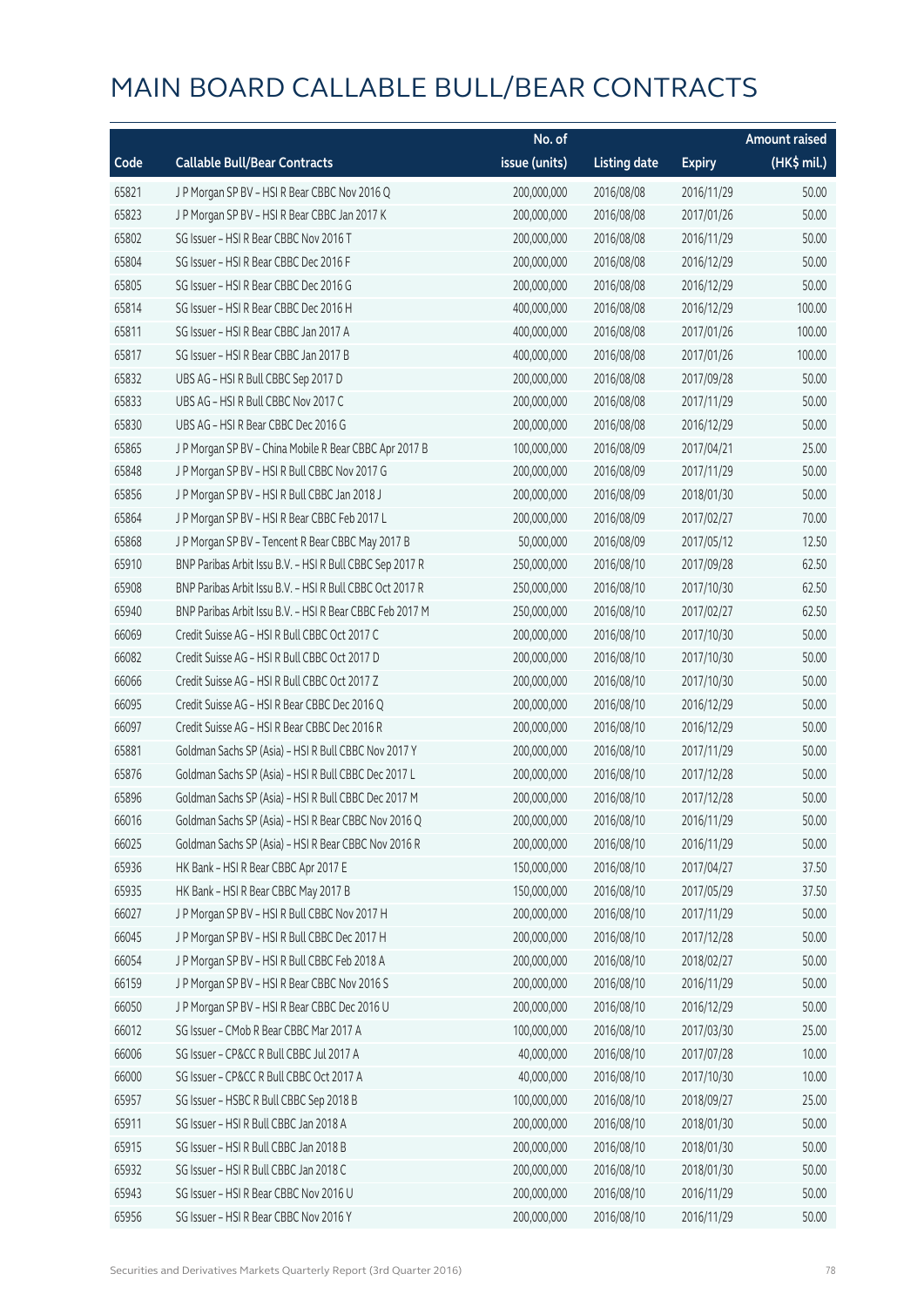|       |                                                          | No. of        |                     |               | <b>Amount raised</b> |
|-------|----------------------------------------------------------|---------------|---------------------|---------------|----------------------|
| Code  | <b>Callable Bull/Bear Contracts</b>                      | issue (units) | <b>Listing date</b> | <b>Expiry</b> | (HK\$ mil.)          |
| 65955 | SG Issuer - HSI R Bear CBBC Dec 2016 I                   | 200,000,000   | 2016/08/10          | 2016/12/29    | 50.00                |
| 65993 | SG Issuer - PICC P&C R Bull CBBC Sep 2017 A              | 40,000,000    | 2016/08/10          | 2017/09/28    | 10.00                |
| 65967 | SG Issuer - PICC P&C R Bull CBBC Dec 2017 A              | 40,000,000    | 2016/08/10          | 2017/12/28    | 11.20                |
| 66099 | UBS AG - HSI R Bull CBBC Oct 2017 J                      | 200,000,000   | 2016/08/10          | 2017/10/30    | 50.00                |
| 66103 | UBS AG - HSI R Bull CBBC Nov 2017 L                      | 200,000,000   | 2016/08/10          | 2017/11/29    | 50.00                |
| 66120 | UBS AG - HSI R Bull CBBC Dec 2017 Q                      | 200,000,000   | 2016/08/10          | 2017/12/28    | 50.00                |
| 66143 | UBS AG - HSI R Bear CBBC Dec 2016 H                      | 200,000,000   | 2016/08/10          | 2016/12/29    | 50.00                |
| 66136 | UBS AG - HSI R Bear CBBC Feb 2017 Q                      | 200,000,000   | 2016/08/10          | 2017/02/27    | 50.00                |
| 66276 | Credit Suisse AG - HSI R Bull CBBC Nov 2017 H            | 200,000,000   | 2016/08/11          | 2017/11/29    | 50.00                |
| 66239 | Credit Suisse AG - HSI R Bear CBBC Dec 2016 S            | 200,000,000   | 2016/08/11          | 2016/12/29    | 50.00                |
| 66268 | Credit Suisse AG - Ping An R Bull CBBC Sep 2017 A        | 50,000,000    | 2016/08/11          | 2017/09/29    | 12.50                |
| 66275 | Credit Suisse AG - Ping An R Bull CBBC Sep 2017 B        | 50,000,000    | 2016/08/11          | 2017/09/29    | 12.50                |
| 66259 | Credit Suisse AG - Tencent R Bull CBBC Jun 2017 A        | 40,000,000    | 2016/08/11          | 2017/06/30    | 10.00                |
| 66261 | Credit Suisse AG - Tencent R Bull CBBC Jun 2017 B        | 40,000,000    | 2016/08/11          | 2017/06/30    | 10.00                |
| 66264 | Credit Suisse AG - Tencent R Bear CBBC Mar 2017 A        | 40,000,000    | 2016/08/11          | 2017/03/30    | 10.00                |
| 66265 | Credit Suisse AG - Tencent R Bear CBBC Mar 2017 B        | 40,000,000    | 2016/08/11          | 2017/03/30    | 10.00                |
| 66238 | Goldman Sachs SP (Asia) - HSI R Bull CBBC Nov 2017 Z     | 200,000,000   | 2016/08/11          | 2017/11/29    | 50.00                |
| 66166 | Goldman Sachs SP (Asia) - HSI R Bear CBBC Nov 2016 S     | 200,000,000   | 2016/08/11          | 2016/11/29    | 50.00                |
| 66163 | Haitong Int'l Sec - HSI R Bull CBBC Feb 2018 A           | 200,000,000   | 2016/08/11          | 2018/02/27    | 50.20                |
| 66165 | Haitong Int'l Sec - HSI R Bear CBBC Feb 2017 E           | 200,000,000   | 2016/08/11          | 2017/02/27    | 50.00                |
| 66307 | J P Morgan SP BV - CNOOC R Bear CBBC May 2017 A          | 60,000,000    | 2016/08/11          | 2017/05/19    | 15.00                |
| 66308 | J P Morgan SP BV - HSBC R Bull CBBC Jul 2017 C           | 100,000,000   | 2016/08/11          | 2017/07/21    | 25.00                |
| 66317 | J P Morgan SP BV - HSBC R Bear CBBC May 2017 A           | 100,000,000   | 2016/08/11          | 2017/05/12    | 25.00                |
| 66213 | J P Morgan SP BV - HSI R Bull CBBC Jan 2018 K            | 200,000,000   | 2016/08/11          | 2018/01/30    | 50.00                |
| 66189 | J P Morgan SP BV - HSI R Bear CBBC Jan 2017 L            | 200,000,000   | 2016/08/11          | 2017/01/26    | 50.00                |
| 66207 | J P Morgan SP BV - HSI R Bear CBBC Jan 2017 M            | 200,000,000   | 2016/08/11          | 2017/01/26    | 50.00                |
| 66216 | SG Issuer - HSI R Bull CBBC Jan 2018 D                   | 400,000,000   | 2016/08/11          | 2018/01/30    | 100.00               |
| 66218 | SG Issuer - HSLR Bull CBBC Jan 2018 F                    | 400,000,000   | 2016/08/11          | 2018/01/30    | 100.00               |
| 66227 | SG Issuer - HSI R Bull CBBC Jan 2018 F                   | 200,000,000   | 2016/08/11          | 2018/01/30    | 50.00                |
| 66176 | SG Issuer - HSI R Bear CBBC Nov 2016 Z                   | 200,000,000   | 2016/08/11          | 2016/11/29    | 50.00                |
| 66175 | SG Issuer - HSI R Bear CBBC Dec 2016 J                   | 200,000,000   | 2016/08/11          | 2016/12/29    | 50.00                |
| 66295 | UBS AG - HSI R Bull CBBC Oct 2017 K                      | 200,000,000   | 2016/08/11          | 2017/10/30    | 50.00                |
| 66291 | UBS AG - HSI R Bear CBBC Jan 2017 W                      | 200,000,000   | 2016/08/11          | 2017/01/26    | 50.00                |
| 66389 | BNP Paribas Arbit Issu B.V. - HSI R Bull CBBC Oct 2017 S | 250,000,000   | 2016/08/12          | 2017/10/30    | 62.50                |
| 66325 | BNP Paribas Arbit Issu B.V. - HSI R Bear CBBC Feb 2017 P | 250,000,000   | 2016/08/12          | 2017/02/27    | 62.50                |
| 66326 | BNP Paribas Arbit Issu B.V. - HSI R Bear CBBC Mar 2017 J | 250,000,000   | 2016/08/12          | 2017/03/30    | 62.50                |
| 66378 | Credit Suisse AG - HSI R Bull CBBC Dec 2017 G            | 200,000,000   | 2016/08/12          | 2017/12/28    | 50.00                |
| 66381 | Credit Suisse AG - HSI R Bull CBBC Dec 2017 H            | 200,000,000   | 2016/08/12          | 2017/12/28    | 50.00                |
| 66387 | Credit Suisse AG - HSI R Bull CBBC Dec 2017 I            | 200,000,000   | 2016/08/12          | 2017/12/28    | 50.00                |
| 66407 | Credit Suisse AG - HSI R Bear CBBC Nov 2016 H            | 200,000,000   | 2016/08/12          | 2016/11/29    | 50.00                |
| 66369 | Credit Suisse AG - HSI R Bear CBBC Nov 2016 P            | 200,000,000   | 2016/08/12          | 2016/11/29    | 50.00                |
| 66397 | Credit Suisse AG - HSI R Bear CBBC Nov 2016 Q            | 200,000,000   | 2016/08/12          | 2016/11/29    | 50.00                |
| 66374 | Credit Suisse AG - HSI R Bear CBBC Dec 2016 T            | 200,000,000   | 2016/08/12          | 2016/12/29    | 50.00                |
| 66359 | Credit Suisse AG - HSI R Bear CBBC Jan 2017 H            | 200,000,000   | 2016/08/12          | 2017/01/26    | 50.00                |
| 66404 | Goldman Sachs SP (Asia) - HSI R Bull CBBC Nov 2017 A     | 200,000,000   | 2016/08/12          | 2017/11/29    | 50.00                |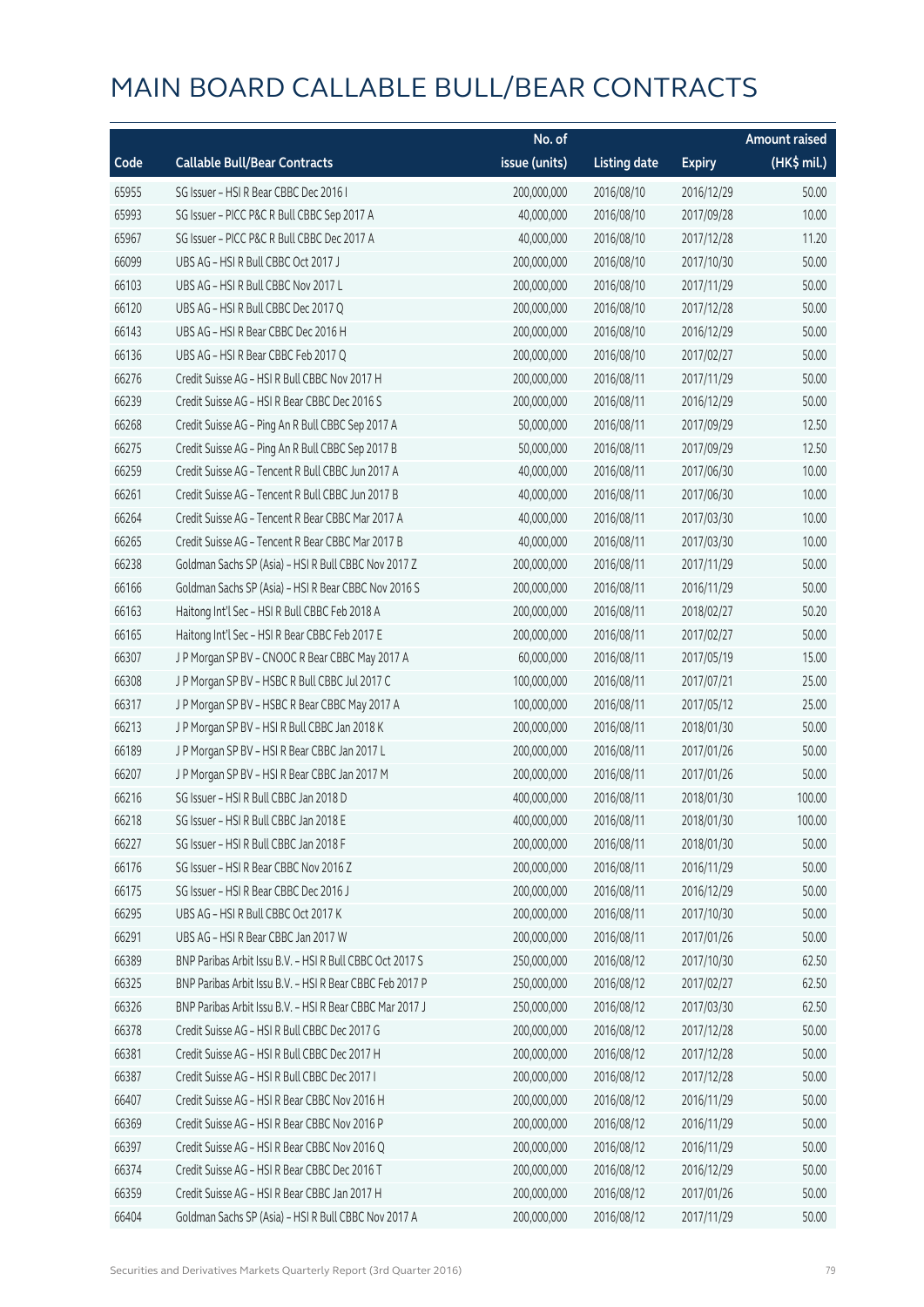|       |                                                            | No. of        |                     |               | Amount raised |
|-------|------------------------------------------------------------|---------------|---------------------|---------------|---------------|
| Code  | <b>Callable Bull/Bear Contracts</b>                        | issue (units) | <b>Listing date</b> | <b>Expiry</b> | (HK\$ mil.)   |
| 66342 | Goldman Sachs SP (Asia) - HSI R Bear CBBC Nov 2016 T       | 200,000,000   | 2016/08/12          | 2016/11/29    | 50.00         |
| 66343 | Goldman Sachs SP (Asia) - HSI R Bear CBBC Dec 2016 K       | 200,000,000   | 2016/08/12          | 2016/12/29    | 50.00         |
| 66328 | HK Bank - Tencent R Bull CBBC Jul 2017 F                   | 50,000,000    | 2016/08/12          | 2017/07/03    | 12.50         |
| 66329 | HK Bank - Tencent R Bull CBBC Jul 2017 G                   | 50,000,000    | 2016/08/12          | 2017/07/10    | 12.50         |
| 66327 | HK Bank - Tencent R Bear CBBC Aug 2017 A                   | 40,000,000    | 2016/08/12          | 2017/08/17    | 10.00         |
| 66431 | J P Morgan SP BV - HKEX R Bull CBBC Nov 2017 C             | 40,000,000    | 2016/08/12          | 2017/11/17    | 10.00         |
| 66448 | J P Morgan SP BV - HSI R Bull CBBC Nov 2017 I              | 200,000,000   | 2016/08/12          | 2017/11/29    | 50.00         |
| 66445 | J P Morgan SP BV - HSI R Bull CBBC Jan 2018 L              | 200,000,000   | 2016/08/12          | 2018/01/30    | 50.00         |
| 66412 | J P Morgan SP BV - HSI R Bear CBBC Nov 2016 T              | 200,000,000   | 2016/08/12          | 2016/11/29    | 50.00         |
| 66408 | J P Morgan SP BV - HSI R Bear CBBC Dec 2016 V              | 200,000,000   | 2016/08/12          | 2016/12/29    | 50.00         |
| 66444 | J P Morgan SP BV - HSI R Bear CBBC Jan 2017 N              | 200,000,000   | 2016/08/12          | 2017/01/26    | 50.00         |
| 66434 | J P Morgan SP BV - HSI R Bear CBBC Feb 2017 M              | 200,000,000   | 2016/08/12          | 2017/02/27    | 50.00         |
| 66430 | J P Morgan SP BV - Tencent R Bull CBBC Aug 2017 D          | 60,000,000    | 2016/08/12          | 2017/08/18    | 15.00         |
| 66347 | SG Issuer - HSI R Bull CBBC Dec 2017 E                     | 200,000,000   | 2016/08/12          | 2017/12/28    | 50.00         |
| 66348 | SG Issuer - HSI R Bull CBBC Dec 2017 F                     | 200,000,000   | 2016/08/12          | 2017/12/28    | 50.00         |
| 66339 | SG Issuer - HSI R Bear CBBC Nov 2016 E                     | 200,000,000   | 2016/08/12          | 2016/11/29    | 50.00         |
| 66341 | SG Issuer - HSI R Bear CBBC Dec 2016 K                     | 200,000,000   | 2016/08/12          | 2016/12/29    | 50.00         |
| 66454 | UBS AG - HSI R Bull CBBC Dec 2017 R                        | 200,000,000   | 2016/08/12          | 2017/12/28    | 50.00         |
| 66458 | UBS AG - HSI R Bull CBBC Dec 2017 S                        | 200,000,000   | 2016/08/12          | 2017/12/28    | 50.00         |
| 66451 | UBS AG - HSI R Bear CBBC Nov 2016 H                        | 200,000,000   | 2016/08/12          | 2016/11/29    | 50.00         |
| 66449 | UBS AG - HSI R Bear CBBC Feb 2017 R                        | 200,000,000   | 2016/08/12          | 2017/02/27    | 50.00         |
| 66569 | BNP Paribas Arbit Issu B.V. - HSCEI R Bull CBBC Sep 2017 B | 100,000,000   | 2016/08/15          | 2017/09/28    | 25.00         |
| 66552 | BNP Paribas Arbit Issu B.V. - HSI R Bull CBBC Sep 2017 S   | 250,000,000   | 2016/08/15          | 2017/09/28    | 62.50         |
| 66549 | BNP Paribas Arbit Issu B.V. - HSI R Bull CBBC Oct 2017 T   | 250,000,000   | 2016/08/15          | 2017/10/30    | 62.50         |
| 66557 | BNP Paribas Arbit Issu B.V. - HSI R Bull CBBC Oct 2017 U   | 250,000,000   | 2016/08/15          | 2017/10/30    | 62.50         |
| 66511 | BNP Paribas Arbit Issu B.V. - HSI R Bear CBBC Feb 2017 Q   | 250,000,000   | 2016/08/15          | 2017/02/27    | 62.50         |
| 66518 | BNP Paribas Arbit Issu B.V. - HSI R Bear CBBC Feb 2017 X   | 250,000,000   | 2016/08/15          | 2017/02/27    | 62.50         |
| 66566 | BNP Paribas Arbit Issu B.V. - HSI R Bear CBBC Mar 2017 D   | 250,000,000   | 2016/08/15          | 2017/03/30    | 62.50         |
| 66514 | BNP Paribas Arbit Issu B.V. - HSI R Bear CBBC Mar 2017 N   | 250,000,000   | 2016/08/15          | 2017/03/30    | 62.50         |
| 66667 | Credit Suisse AG - HSI R Bull CBBC Dec 2017 J              | 200,000,000   | 2016/08/15          | 2017/12/28    | 50.00         |
| 66668 | Credit Suisse AG - HSI R Bull CBBC Dec 2017 K              | 200,000,000   | 2016/08/15          | 2017/12/28    | 50.00         |
| 66616 | Credit Suisse AG - HSI R Bear CBBC Nov 2016 L              | 200,000,000   | 2016/08/15          | 2016/11/29    | 50.00         |
| 66625 | Credit Suisse AG - HSI R Bear CBBC Nov 2016 R              | 200,000,000   | 2016/08/15          | 2016/11/29    | 50.00         |
| 66630 | Credit Suisse AG - HSI R Bear CBBC Dec 2016 U              | 200,000,000   | 2016/08/15          | 2016/12/29    | 50.00         |
| 66637 | Credit Suisse AG - HSI R Bear CBBC Dec 2016 V              | 200,000,000   | 2016/08/15          | 2016/12/29    | 50.00         |
| 66647 | Credit Suisse AG - HSI R Bear CBBC Dec 2016 W              | 200,000,000   | 2016/08/15          | 2016/12/29    | 50.00         |
| 66659 | Credit Suisse AG - HSI R Bear CBBC Dec 2016 X              | 200,000,000   | 2016/08/15          | 2016/12/29    | 50.00         |
| 66660 | Credit Suisse AG - HSI R Bear CBBC Dec 2016 Y              | 200,000,000   | 2016/08/15          | 2016/12/29    | 54.00         |
| 66665 | Credit Suisse AG - HSI R Bear CBBC Dec 2016 Z              | 200,000,000   | 2016/08/15          | 2016/12/29    | 50.00         |
| 66727 | Bank of East Asia - China Mobile R Bull CBBC Nov 2017 A    | 40,000,000    | 2016/08/15          | 2017/11/09    | 10.00         |
| 66718 | Bank of East Asia - HSBC Holdings R Bull CBBC Jan 2018 B   | 40,000,000    | 2016/08/15          | 2018/01/25    | 10.00         |
| 66726 | Bank of East Asia - HSBC Holdings R Bear CBBC Feb 2017 B   | 40,000,000    | 2016/08/15          | 2017/02/28    | 10.00         |
| 66732 | Bank of East Asia - PICC P&C R Bull CBBC Oct 2017 A        | 40,000,000    | 2016/08/15          | 2017/10/23    | 10.00         |
| 66730 | Bank of East Asia - Tencent R Bear CBBC Apr 2017 B         | 40,000,000    | 2016/08/15          | 2017/04/07    | 10.00         |
| 66702 | Goldman Sachs SP (Asia) - HSI R Bull CBBC Dec 2017 N       | 200,000,000   | 2016/08/15          | 2017/12/28    | 50.00         |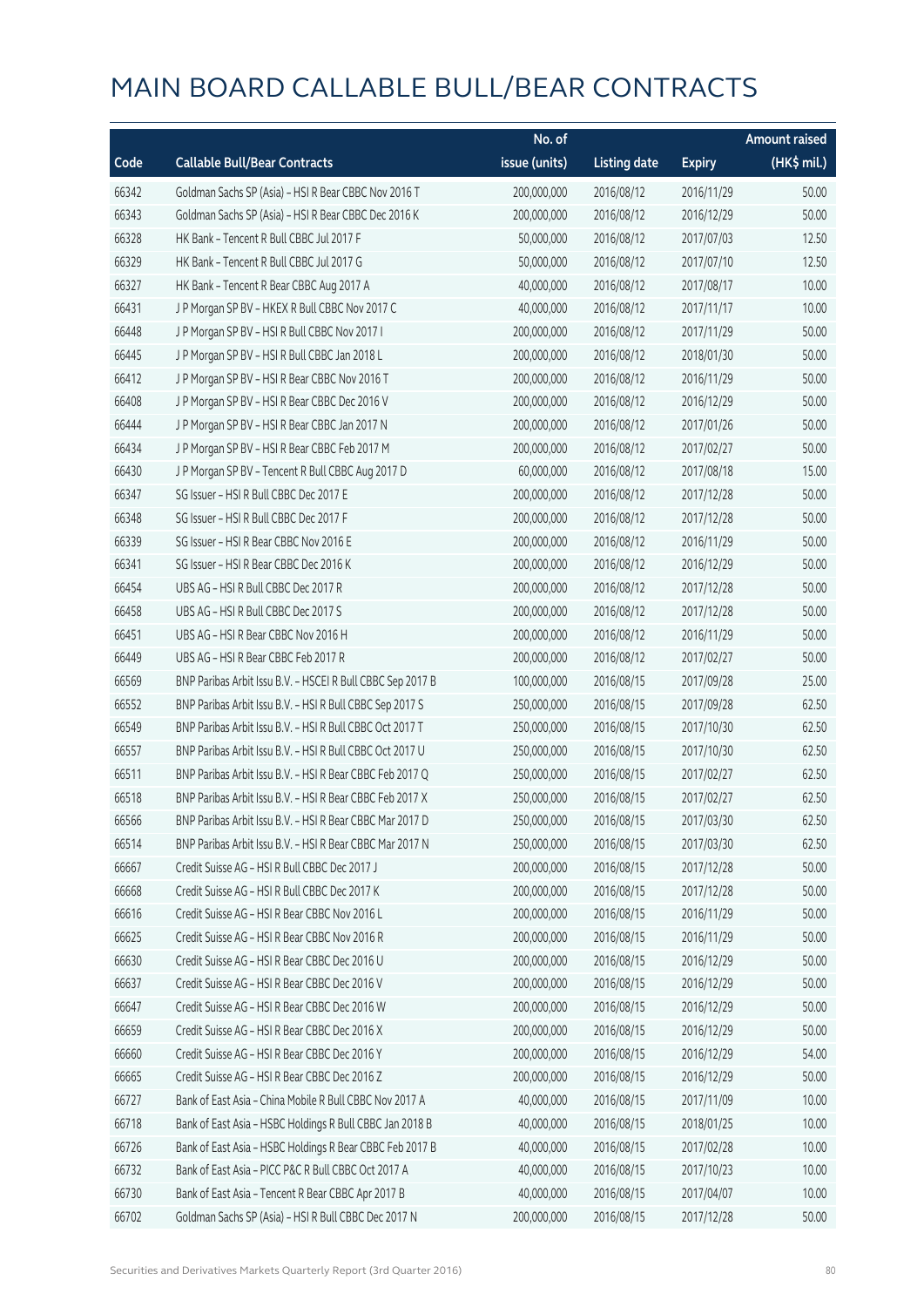|       |                                                      | No. of        |                     |               | <b>Amount raised</b> |
|-------|------------------------------------------------------|---------------|---------------------|---------------|----------------------|
| Code  | <b>Callable Bull/Bear Contracts</b>                  | issue (units) | <b>Listing date</b> | <b>Expiry</b> | (HK\$ mil.)          |
| 66712 | Goldman Sachs SP (Asia) - HSI R Bull CBBC Dec 2017 O | 200,000,000   | 2016/08/15          | 2017/12/28    | 50.00                |
| 66485 | Goldman Sachs SP (Asia) - HSI R Bear CBBC Nov 2016 U | 200,000,000   | 2016/08/15          | 2016/11/29    | 50.00                |
| 66583 | Goldman Sachs SP (Asia) - HSI R Bear CBBC Nov 2016 V | 200,000,000   | 2016/08/15          | 2016/11/29    | 50.00                |
| 66488 | Goldman Sachs SP (Asia) - HSI R Bear CBBC Dec 2016 L | 200,000,000   | 2016/08/15          | 2016/12/29    | 50.00                |
| 66470 | HK Bank - HSI R Bull CBBC Jul 2017 I                 | 150,000,000   | 2016/08/15          | 2017/07/28    | 37.50                |
| 66507 | Haitong Int'l Sec - HSI R Bull CBBC Oct 2017 R       | 200,000,000   | 2016/08/15          | 2017/10/30    | 52.80                |
| 66495 | Haitong Int'l Sec - HSI R Bear CBBC Feb 2017 F       | 200,000,000   | 2016/08/15          | 2017/02/27    | 50.80                |
| 66501 | Haitong Int'l Sec - HSI R Bear CBBC Feb 2017 G       | 200,000,000   | 2016/08/15          | 2017/02/27    | 50.40                |
| 66505 | Haitong Int'l Sec - HSI R Bear CBBC Feb 2017 H       | 200,000,000   | 2016/08/15          | 2017/02/27    | 50.80                |
| 66759 | J P Morgan SP BV - HKEX R Bull CBBC Jun 2017 E       | 40,000,000    | 2016/08/15          | 2017/06/16    | 10.00                |
| 66761 | J P Morgan SP BV - HSI R Bull CBBC Nov 2017 J        | 200,000,000   | 2016/08/15          | 2017/11/29    | 50.00                |
| 66760 | J P Morgan SP BV - HSI R Bull CBBC Jan 2018 M        | 200,000,000   | 2016/08/15          | 2018/01/30    | 50.00                |
| 66763 | J P Morgan SP BV - HSI R Bull CBBC Feb 2018 B        | 200,000,000   | 2016/08/15          | 2018/02/27    | 50.00                |
| 66743 | J P Morgan SP BV - HSI R Bear CBBC Nov 2016 U        | 200,000,000   | 2016/08/15          | 2016/11/29    | 50.00                |
| 66737 | J P Morgan SP BV - HSI R Bear CBBC Dec 2016 W        | 200,000,000   | 2016/08/15          | 2016/12/29    | 50.00                |
| 66747 | J P Morgan SP BV - HSI R Bear CBBC Jan 2017 O        | 200,000,000   | 2016/08/15          | 2017/01/26    | 50.00                |
| 66749 | J P Morgan SP BV - HSI R Bear CBBC Feb 2017 N        | 200,000,000   | 2016/08/15          | 2017/02/27    | 60.00                |
| 66753 | J P Morgan SP BV - Tencent R Bull CBBC Apr 2017 D    | 40,000,000    | 2016/08/15          | 2017/04/21    | 10.00                |
| 66752 | J P Morgan SP BV - Tencent R Bear CBBC May 2017 C    | 40,000,000    | 2016/08/15          | 2017/05/12    | 12.00                |
| 66535 | Macquarie Bank Ltd. - HSI R Bull CBBC Apr 2017 A     | 40,000,000    | 2016/08/15          | 2017/04/27    | 10.00                |
| 66585 | SG Issuer - HSI R Bull CBBC Jan 2018 G               | 200,000,000   | 2016/08/15          | 2018/01/30    | 50.00                |
| 66591 | SG Issuer - HSI R Bull CBBC Jan 2018 H               | 200,000,000   | 2016/08/15          | 2018/01/30    | 50.00                |
| 66599 | SG Issuer - HSI R Bull CBBC Jan 2018 I               | 200,000,000   | 2016/08/15          | 2018/01/30    | 50.00                |
| 66533 | SG Issuer - HSI R Bear CBBC Nov 2016 O               | 200,000,000   | 2016/08/15          | 2016/11/29    | 50.00                |
| 66529 | SG Issuer - HSI R Bear CBBC Nov 2016 P               | 200,000,000   | 2016/08/15          | 2016/11/29    | 50.00                |
| 66604 | SG Issuer - HSI R Bear CBBC Dec 2016 L               | 200,000,000   | 2016/08/15          | 2016/12/29    | 50.00                |
| 66694 | UBS AG - HSI R Bull CBBC Oct 2017 L                  | 200,000,000   | 2016/08/15          | 2017/10/30    | 50.00                |
| 66692 | UBS AG - HSI R Bull CBBC Nov 2017 M                  | 200,000,000   | 2016/08/15          | 2017/11/29    | 50.00                |
| 66698 | UBS AG - HSI R Bull CBBC Dec 2017 T                  | 200,000,000   | 2016/08/15          | 2017/12/28    | 50.00                |
| 66677 | UBS AG - HSI R Bear CBBC Nov 2016 I                  | 200,000,000   | 2016/08/15          | 2016/11/29    | 50.00                |
| 66679 | UBS AG - HSI R Bear CBBC Nov 2016 J                  | 200,000,000   | 2016/08/15          | 2016/11/29    | 50.00                |
| 66686 | UBS AG - HSI R Bear CBBC Nov 2016 K                  | 200,000,000   | 2016/08/15          | 2016/11/29    | 50.00                |
| 66866 | Credit Suisse AG - HSI R Bull CBBC Nov 2017 I        | 200,000,000   | 2016/08/16          | 2017/11/29    | 50.00                |
| 66877 | Credit Suisse AG - HSI R Bull CBBC Nov 2017 J        | 200,000,000   | 2016/08/16          | 2017/11/29    | 50.00                |
| 66883 | Credit Suisse AG - HSI R Bear CBBC Dec 2016 A        | 200,000,000   | 2016/08/16          | 2016/12/29    | 50.00                |
| 66884 | Credit Suisse AG - HSI R Bear CBBC Dec 2016 B        | 200,000,000   | 2016/08/16          | 2016/12/29    | 50.00                |
| 66961 | Goldman Sachs SP (Asia) - HSI R Bull CBBC Oct 2017 R | 200,000,000   | 2016/08/16          | 2017/10/30    | 50.00                |
| 66967 | Goldman Sachs SP (Asia) - HSI R Bull CBBC Oct 2017 S | 200,000,000   | 2016/08/16          | 2017/10/30    | 50.00                |
| 66973 | Goldman Sachs SP (Asia) - HSI R Bear CBBC Nov 2016 W | 200,000,000   | 2016/08/16          | 2016/11/29    | 50.00                |
| 66796 | HK Bank - CC Bank R Bull CBBC Aug 2017 B             | 50,000,000    | 2016/08/16          | 2017/08/31    | 12.50                |
| 66783 | HK Bank - HKEX R Bull CBBC Sep 2017 D                | 50,000,000    | 2016/08/16          | 2017/09/25    | 12.50                |
| 66828 | HK Bank - HSCEI R Bull CBBC Aug 2017 C               | 60,000,000    | 2016/08/16          | 2017/08/30    | 15.00                |
| 66769 | HK Bank - HSI R Bull CBBC Jun 2017 G                 | 150,000,000   | 2016/08/16          | 2017/06/29    | 37.50                |
| 66765 | HK Bank - HSI R Bull CBBC Aug 2017 F                 | 150,000,000   | 2016/08/16          | 2017/08/30    | 37.50                |
| 66807 | HK Bank - ICBC R Bull CBBC Jul 2017 B                | 50,000,000    | 2016/08/16          | 2017/07/31    | 12.50                |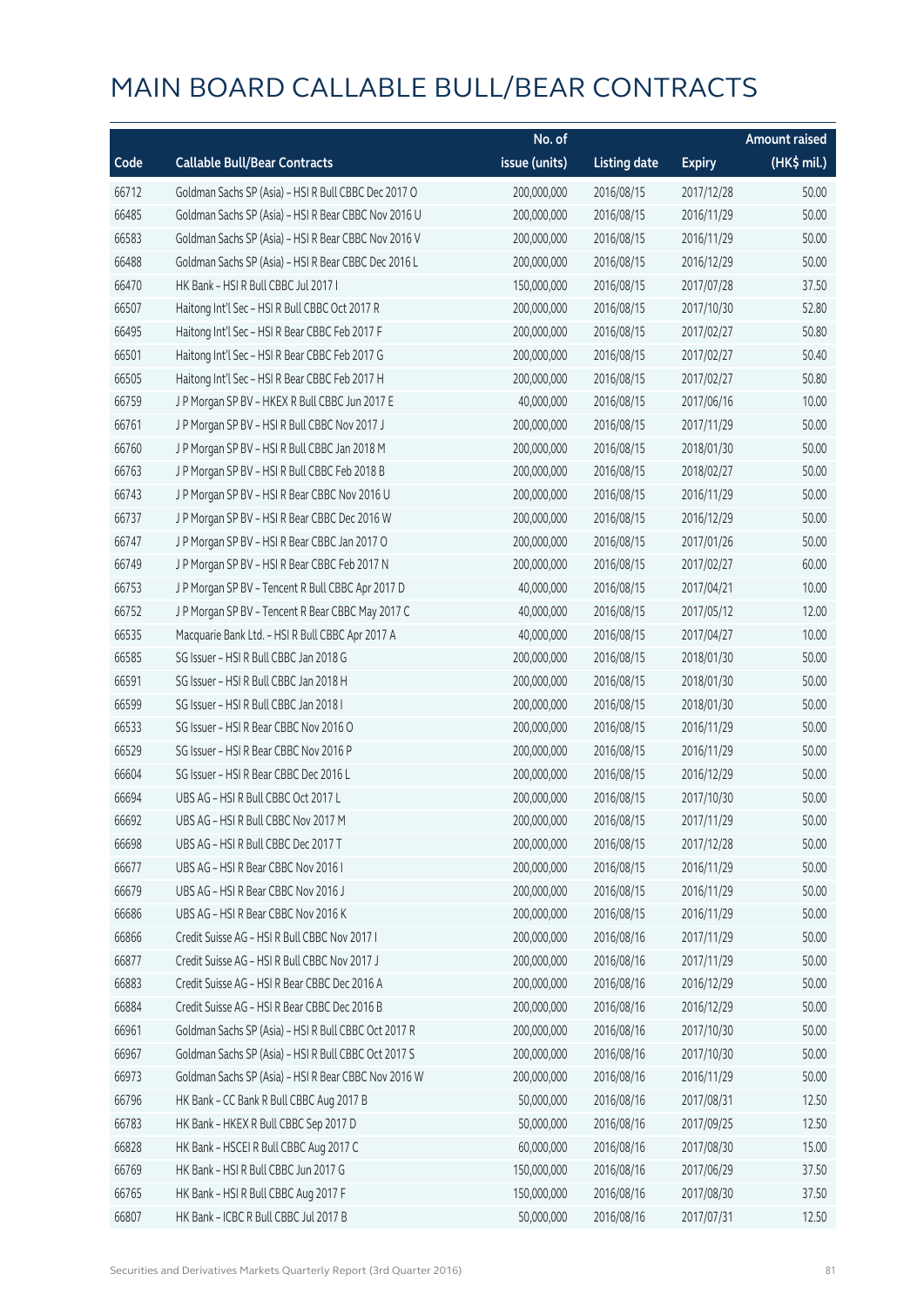|       |                                                          | No. of        |                     |               | Amount raised |
|-------|----------------------------------------------------------|---------------|---------------------|---------------|---------------|
| Code  | <b>Callable Bull/Bear Contracts</b>                      | issue (units) | <b>Listing date</b> | <b>Expiry</b> | (HK\$ mil.)   |
| 66777 | HK Bank - Lenovo R Bull CBBC Aug 2017 C                  | 40,000,000    | 2016/08/16          | 2017/08/14    | 10.00         |
| 66784 | HK Bank - Tencent R Bull CBBC Jun 2017 F                 | 50,000,000    | 2016/08/16          | 2017/06/30    | 12.50         |
| 66957 | J P Morgan SP BV - HSI R Bull CBBC Nov 2017 K            | 200,000,000   | 2016/08/16          | 2017/11/29    | 50.00         |
| 66960 | J P Morgan SP BV - HSI R Bull CBBC Jan 2018 N            | 200,000,000   | 2016/08/16          | 2018/01/30    | 50.00         |
| 66941 | J P Morgan SP BV - HSI R Bear CBBC Nov 2016 V            | 200,000,000   | 2016/08/16          | 2016/11/29    | 50.00         |
| 66947 | J P Morgan SP BV - HSI R Bear CBBC Jan 2017 P            | 200,000,000   | 2016/08/16          | 2017/01/26    | 50.00         |
| 66885 | J P Morgan SP BV - Lenovo R Bull CBBC Dec 2017 A         | 100,000,000   | 2016/08/16          | 2017/12/15    | 25.00         |
| 66891 | J P Morgan SP BV - Ping An R Bull CBBC Oct 2017 A        | 100,000,000   | 2016/08/16          | 2017/10/20    | 25.00         |
| 66830 | SG Issuer - HSI R Bull CBBC Dec 2017 G                   | 200,000,000   | 2016/08/16          | 2017/12/28    | 50.00         |
| 66834 | SG Issuer - HSI R Bull CBBC Dec 2017 H                   | 200,000,000   | 2016/08/16          | 2017/12/28    | 50.00         |
| 66837 | SG Issuer - HSI R Bull CBBC Dec 2017 I                   | 200,000,000   | 2016/08/16          | 2017/12/28    | 50.00         |
| 66865 | SG Issuer - HSI R Bear CBBC Dec 2016 M                   | 200,000,000   | 2016/08/16          | 2016/12/29    | 50.00         |
| 66894 | UBS AG - HSI R Bull CBBC Sep 2017 E                      | 200,000,000   | 2016/08/16          | 2017/09/28    | 50.00         |
| 66893 | UBS AG - HSI R Bull CBBC Dec 2017 U                      | 200,000,000   | 2016/08/16          | 2017/12/28    | 50.00         |
| 66904 | UBS AG - HSI R Bear CBBC Nov 2016 L                      | 200,000,000   | 2016/08/16          | 2016/11/29    | 50.00         |
| 66901 | UBS AG - HSI R Bear CBBC Dec 2016 I                      | 200,000,000   | 2016/08/16          | 2016/12/29    | 50.00         |
| 66924 | UBS AG - HSI R Bear CBBC Dec 2016 J                      | 200,000,000   | 2016/08/16          | 2016/12/29    | 50.00         |
| 66907 | UBS AG - HSI R Bear CBBC Jan 2017 X                      | 200,000,000   | 2016/08/16          | 2017/01/26    | 50.00         |
| 66905 | UBS AG - HSI R Bear CBBC Feb 2017 S                      | 200,000,000   | 2016/08/16          | 2017/02/27    | 50.00         |
| 66914 | UBS AG - HSI R Bear CBBC Feb 2017 T                      | 200,000,000   | 2016/08/16          | 2017/02/27    | 52.00         |
| 66917 | UBS AG - HSI R Bear CBBC Feb 2017 U                      | 200,000,000   | 2016/08/16          | 2017/02/27    | 66.00         |
| 67081 | BNP Paribas Arbit Issu B.V. - HSI R Bull CBBC Sep 2017 T | 250,000,000   | 2016/08/17          | 2017/09/28    | 62.50         |
| 67027 | BNP Paribas Arbit Issu B.V. - HSI R Bear CBBC Feb 2017 B | 250,000,000   | 2016/08/17          | 2017/02/27    | 62.50         |
| 67091 | Credit Suisse AG - HSI R Bull CBBC Dec 2017 L            | 200,000,000   | 2016/08/17          | 2017/12/28    | 50.00         |
| 67107 | Credit Suisse AG - HSI R Bull CBBC Dec 2017 M            | 200,000,000   | 2016/08/17          | 2017/12/28    | 50.00         |
| 67090 | Credit Suisse AG - HSI R Bear CBBC Dec 2016 C            | 200,000,000   | 2016/08/17          | 2016/12/29    | 50.00         |
| 67088 | Goldman Sachs SP (Asia) - HSI R Bull CBBC Dec 2017 P     | 200,000,000   | 2016/08/17          | 2017/12/28    | 50.00         |
| 67108 | Goldman Sachs SP (Asia) - HSI R Bear CBBC Nov 2016 X     | 200,000,000   | 2016/08/17          | 2016/11/29    | 50.00         |
| 67034 | HK Bank - CSOP A50 ETF R Bull CBBC Jul 2017 A            | 50,000,000    | 2016/08/17          | 2017/07/31    | 12.50         |
| 67036 | HK Bank - HS H-SH ETF R Bull CBBC Jul 2017 C             | 50,000,000    | 2016/08/17          | 2017/07/31    | 12.50         |
| 67037 | HK Bank - HSI R Bear CBBC Oct 2017 B                     | 250,000,000   | 2016/08/17          | 2017/10/30    | 75.00         |
| 67059 | Haitong Int'l Sec - HSCEI R Bull CBBC Nov 2017 A         | 200,000,000   | 2016/08/17          | 2017/11/29    | 50.60         |
| 67058 | Haitong Int'l Sec - HSCEI R Bull CBBC Dec 2017 A         | 200,000,000   | 2016/08/17          | 2017/12/28    | 50.40         |
| 67075 | Haitong Int'l Sec - HSCEI R Bear CBBC Nov 2016 A         | 200,000,000   | 2016/08/17          | 2016/11/29    | 50.20         |
| 67074 | Haitong Int'l Sec - HSCEI R Bear CBBC Dec 2016 A         | 200,000,000   | 2016/08/17          | 2016/12/29    | 50.40         |
| 66990 | Haitong Int'l Sec - HSI R Bull CBBC Nov 2017 B           | 200,000,000   | 2016/08/17          | 2017/11/29    | 50.40         |
| 66976 | Haitong Int'l Sec - HSI R Bull CBBC Dec 2017 F           | 200,000,000   | 2016/08/17          | 2017/12/28    | 51.20         |
| 66995 | Haitong Int'l Sec - HSI R Bear CBBC Nov 2016 K           | 200,000,000   | 2016/08/17          | 2016/11/29    | 54.40         |
| 67006 | Haitong Int'l Sec - HSI R Bear CBBC Nov 2016 L           | 200,000,000   | 2016/08/17          | 2016/11/29    | 54.60         |
| 67016 | Haitong Int'l Sec - HSI R Bear CBBC Feb 2017 I           | 200,000,000   | 2016/08/17          | 2017/02/27    | 50.00         |
| 67018 | Haitong Int'l Sec - HSI R Bear CBBC Feb 2017 J           | 200,000,000   | 2016/08/17          | 2017/02/27    | 53.40         |
| 67204 | J P Morgan SP BV - CC Bank R Bull CBBC Aug 2017 A        | 100,000,000   | 2016/08/17          | 2017/08/18    | 25.00         |
| 67209 | J P Morgan SP BV - CNOOC R Bull CBBC Sep 2017 A          | 100,000,000   | 2016/08/17          | 2017/09/21    | 25.00         |
| 67225 | J P Morgan SP BV - HSCEI R Bull CBBC Jun 2017 D          | 100,000,000   | 2016/08/17          | 2017/06/29    | 25.00         |
| 67232 | J P Morgan SP BV - HSCEI R Bull CBBC Jul 2017 B          | 100,000,000   | 2016/08/17          | 2017/07/28    | 25.00         |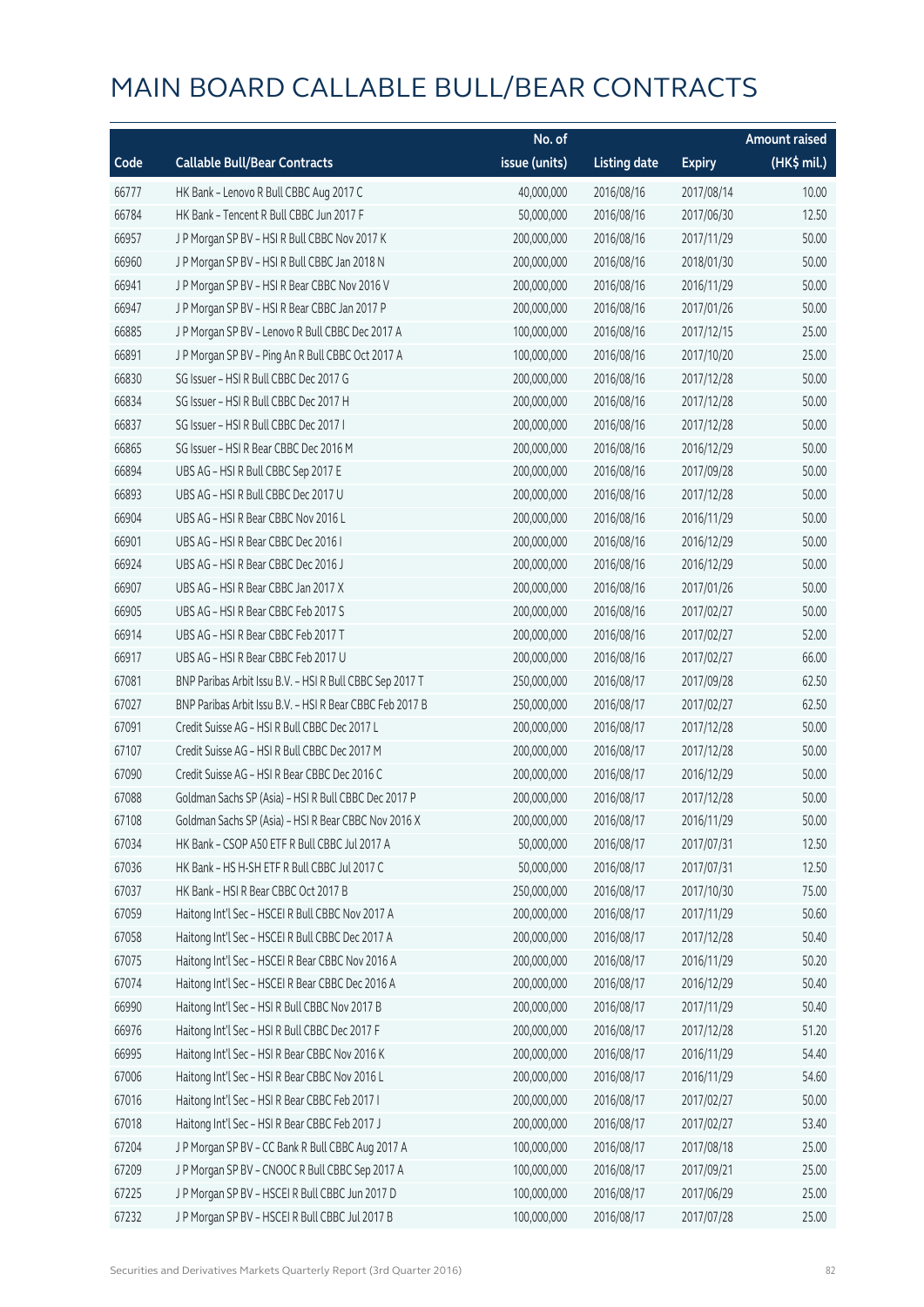|       |                                                            | No. of        |                     |               | <b>Amount raised</b> |
|-------|------------------------------------------------------------|---------------|---------------------|---------------|----------------------|
| Code  | <b>Callable Bull/Bear Contracts</b>                        | issue (units) | <b>Listing date</b> | <b>Expiry</b> | (HK\$ mil.)          |
| 67203 | J P Morgan SP BV - HSI R Bull CBBC Jan 2018 O              | 200,000,000   | 2016/08/17          | 2018/01/30    | 50.00                |
| 67219 | J P Morgan SP BV - HSI R Bull CBBC Jan 2018 P              | 200,000,000   | 2016/08/17          | 2018/01/30    | 50.00                |
| 67189 | J P Morgan SP BV - HSI R Bear CBBC Nov 2016 W              | 200,000,000   | 2016/08/17          | 2016/11/29    | 50.00                |
| 67222 | J P Morgan SP BV - HSI R Bear CBBC Jan 2017 Q              | 200,000,000   | 2016/08/17          | 2017/01/26    | 50.00                |
| 67224 | J P Morgan SP BV - HSI R Bear CBBC Jan 2017 R              | 200,000,000   | 2016/08/17          | 2017/01/26    | 64.00                |
| 67043 | SG Issuer - HKEX R Bull CBBC Oct 2017 A                    | 100,000,000   | 2016/08/17          | 2017/10/30    | 25.00                |
| 67046 | SG Issuer - HKEX R Bull CBBC Nov 2017 A                    | 100,000,000   | 2016/08/17          | 2017/11/29    | 25.00                |
| 67047 | SG Issuer - HKEX R Bear CBBC Mar 2017 A                    | 100,000,000   | 2016/08/17          | 2017/03/30    | 25.00                |
| 67051 | SG Issuer – HKEX R Bear CBBC Mar 2017 B                    | 100,000,000   | 2016/08/17          | 2017/03/30    | 25.00                |
| 67039 | SG Issuer - HSI R Bull CBBC Jan 2018 J                     | 200,000,000   | 2016/08/17          | 2018/01/30    | 50.00                |
| 67080 | SG Issuer - HSI R Bull CBBC Jan 2018 K                     | 200,000,000   | 2016/08/17          | 2018/01/30    | 50.00                |
| 67041 | SG Issuer - HSI R Bear CBBC Nov 2016 Q                     | 200,000,000   | 2016/08/17          | 2016/11/29    | 50.00                |
| 67042 | SG Issuer - HSI R Bear CBBC Dec 2016 N                     | 200,000,000   | 2016/08/17          | 2016/12/29    | 50.00                |
| 67053 | SG Issuer - Tencent R Bull CBBC Sep 2017 A                 | 100,000,000   | 2016/08/17          | 2017/09/28    | 25.00                |
| 67055 | SG Issuer - Tencent R Bull CBBC Oct 2017 A                 | 100,000,000   | 2016/08/17          | 2017/10/30    | 25.00                |
| 67057 | SG Issuer - Tencent R Bear CBBC Mar 2017 A                 | 100,000,000   | 2016/08/17          | 2017/03/30    | 25.00                |
| 67162 | UBS AG - HSI R Bull CBBC Sep 2017 F                        | 200,000,000   | 2016/08/17          | 2017/09/28    | 50.00                |
| 67154 | UBS AG - HSI R Bull CBBC Oct 2017 M                        | 200,000,000   | 2016/08/17          | 2017/10/30    | 50.00                |
| 67144 | UBS AG - HSI R Bull CBBC Nov 2017 N                        | 200,000,000   | 2016/08/17          | 2017/11/29    | 50.00                |
| 67128 | UBS AG - HSI R Bear CBBC Nov 2016 M                        | 200,000,000   | 2016/08/17          | 2016/11/29    | 50.00                |
| 67133 | UBS AG - HSI R Bear CBBC Nov 2016 N                        | 200,000,000   | 2016/08/17          | 2016/11/29    | 50.00                |
| 67135 | UBS AG - HSI R Bear CBBC Dec 2016 K                        | 200,000,000   | 2016/08/17          | 2016/12/29    | 50.00                |
| 67138 | UBS AG - HSI R Bear CBBC Jan 2017 Y                        | 200,000,000   | 2016/08/17          | 2017/01/26    | 50.00                |
| 67140 | UBS AG - HSI R Bear CBBC Feb 2017 V                        | 200,000,000   | 2016/08/17          | 2017/02/27    | 50.00                |
| 67279 | BNP Paribas Arbit Issu B.V. - HKEX R Bull CBBC Jun 2017 C  | 40,000,000    | 2016/08/18          | 2017/06/30    | 10.00                |
| 67278 | BNP Paribas Arbit Issu B.V. - HSCEI R Bull CBBC Oct 2017 B | 100,000,000   | 2016/08/18          | 2017/10/30    | 25.00                |
| 67277 | BNP Paribas Arbit Issu B.V. - HSI R Bear CBBC Feb 2017 N   | 250,000,000   | 2016/08/18          | 2017/02/27    | 62.50                |
| 67270 | BNP Paribas Arbit Issu B.V. - HSI R Bear CBBC Mar 2017 T   | 250,000,000   | 2016/08/18          | 2017/03/30    | 62.50                |
| 67318 | Credit Suisse AG - HSBC R Bull CBBC Sep 2017 A             | 50,000,000    | 2016/08/18          | 2017/09/28    | 12.50                |
| 67324 | Credit Suisse AG - HSBC R Bear CBBC Feb 2017 A             | 50,000,000    | 2016/08/18          | 2017/02/27    | 12.50                |
| 67407 | Credit Suisse AG - HSCEI R Bull CBBC Nov 2017 A            | 100,000,000   | 2016/08/18          | 2017/11/29    | 25.00                |
| 67412 | Credit Suisse AG - HSCEI R Bear CBBC Dec 2016 A            | 100,000,000   | 2016/08/18          | 2016/12/29    | 25.00                |
| 67317 | Credit Suisse AG - HSI R Bull CBBC Nov 2017 K              | 200,000,000   | 2016/08/18          | 2017/11/29    | 50.00                |
| 67306 | Credit Suisse AG - HSI R Bull CBBC Nov 2017 R              | 200,000,000   | 2016/08/18          | 2017/11/29    | 50.00                |
| 67335 | Credit Suisse AG - HSI R Bull CBBC Dec 2017 N              | 200,000,000   | 2016/08/18          | 2017/12/28    | 50.00                |
| 67295 | Credit Suisse AG - HSI R Bear CBBC Nov 2016 S              | 200,000,000   | 2016/08/18          | 2016/11/29    | 50.00                |
| 67283 | Credit Suisse AG - HSI R Bear CBBC Dec 2016 D              | 200,000,000   | 2016/08/18          | 2016/12/29    | 50.00                |
| 67303 | Credit Suisse AG - HSI R Bear CBBC Dec 2016 H              | 200,000,000   | 2016/08/18          | 2016/12/29    | 50.00                |
| 67305 | Credit Suisse AG - HSI R Bear CBBC Dec 2016 K              | 200,000,000   | 2016/08/18          | 2016/12/29    | 50.00                |
| 67340 | Goldman Sachs SP (Asia) - HSI R Bull CBBC Dec 2017 Q       | 200,000,000   | 2016/08/18          | 2017/12/28    | 50.00                |
| 67341 | Goldman Sachs SP (Asia) - HSI R Bear CBBC Nov 2016 Y       | 200,000,000   | 2016/08/18          | 2016/11/29    | 50.00                |
| 67252 | HK Bank - CNOOC R Bull CBBC Oct 2017 A                     | 50,000,000    | 2016/08/18          | 2017/10/30    | 12.50                |
| 67244 | HK Bank - Galaxy Ent R Bull CBBC Aug 2017 B                | 40,000,000    | 2016/08/18          | 2017/08/31    | 10.00                |
| 67325 | HK Bank - HKEX R Bull CBBC Sep 2017 E                      | 50,000,000    | 2016/08/18          | 2017/09/29    | 12.50                |
| 67328 | HK Bank - HKEX R Bull CBBC Oct 2017 C                      | 50,000,000    | 2016/08/18          | 2017/10/31    | 12.50                |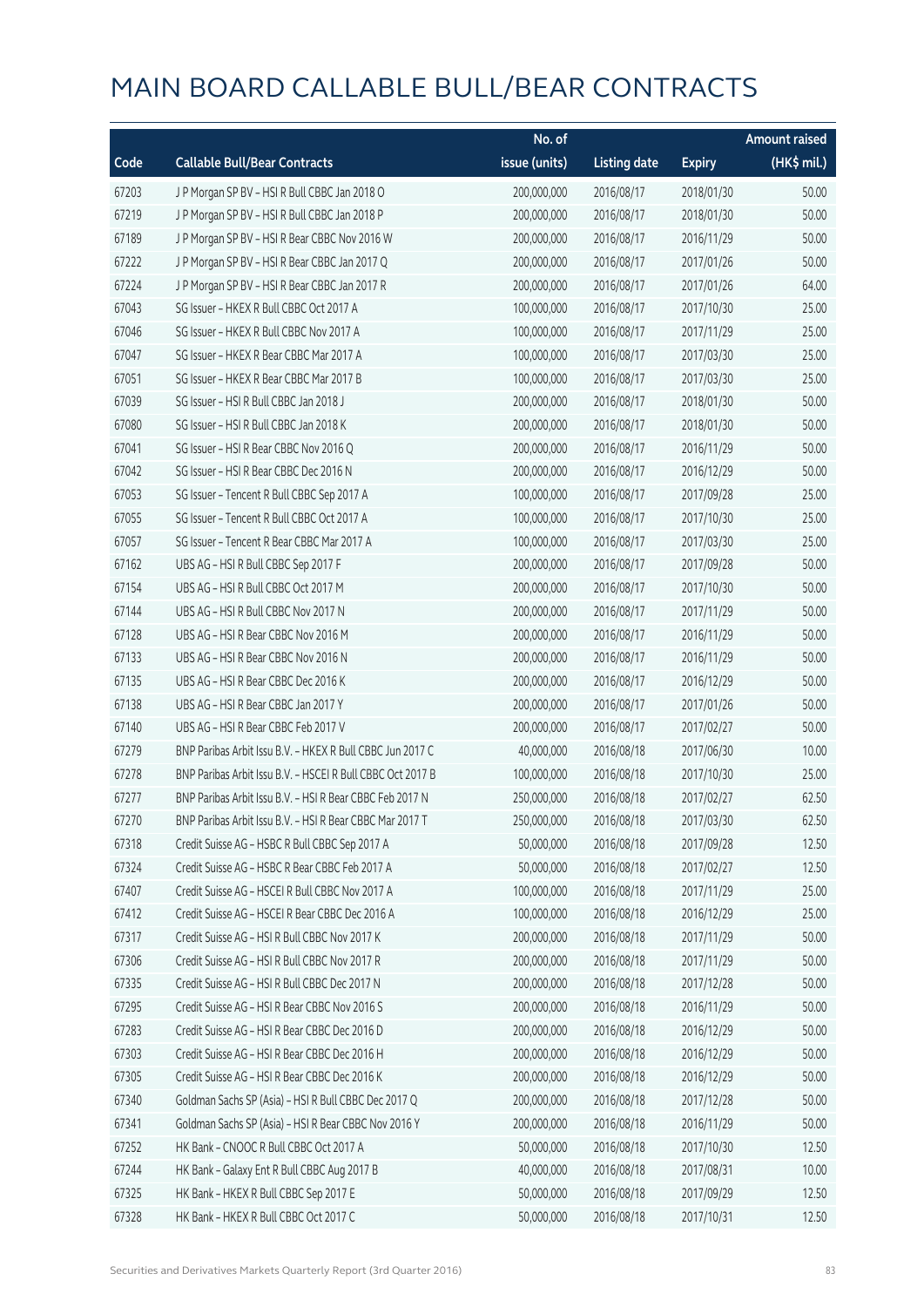|       |                                                              | No. of        |                     |               | <b>Amount raised</b> |
|-------|--------------------------------------------------------------|---------------|---------------------|---------------|----------------------|
| Code  | <b>Callable Bull/Bear Contracts</b>                          | issue (units) | <b>Listing date</b> | <b>Expiry</b> | $(HK$$ mil.)         |
| 67332 | HK Bank - HKEX R Bear CBBC Jul 2017 A                        | 50,000,000    | 2016/08/18          | 2017/07/31    | 12.50                |
| 67233 | HK Bank - Sands China R Bull CBBC Aug 2017 B                 | 40,000,000    | 2016/08/18          | 2017/08/17    | 10.00                |
| 67346 | J P Morgan SP BV - CSOP A50 ETF R Bull CBBC Sep 2017 A       | 100,000,000   | 2016/08/18          | 2017/09/15    | 25.00                |
| 67349 | J P Morgan SP BV - A50 China R Bull CBBC Oct 2017 A          | 100,000,000   | 2016/08/18          | 2017/10/20    | 25.00                |
| 67368 | J P Morgan SP BV - HKEX R Bull CBBC Sep 2017 G               | 40,000,000    | 2016/08/18          | 2017/09/15    | 10.00                |
| 67352 | J P Morgan SP BV - HSBC R Bull CBBC Nov 2017 C               | 100,000,000   | 2016/08/18          | 2017/11/17    | 25.00                |
| 67389 | J P Morgan SP BV - HSI R Bull CBBC Oct 2017 N                | 200,000,000   | 2016/08/18          | 2017/10/30    | 50.00                |
| 67384 | J P Morgan SP BV - HSI R Bull CBBC Nov 2017 L                | 200,000,000   | 2016/08/18          | 2017/11/29    | 50.00                |
| 67344 | J P Morgan SP BV - HSI R Bear CBBC Dec 2016 X                | 200,000,000   | 2016/08/18          | 2016/12/29    | 50.00                |
| 67379 | J P Morgan SP BV - HSI R Bear CBBC Dec 2016 Y                | 200,000,000   | 2016/08/18          | 2016/12/29    | 50.00                |
| 67370 | J P Morgan SP BV - HSI R Bear CBBC Jan 2017 S                | 200,000,000   | 2016/08/18          | 2017/01/26    | 80.00                |
| 67373 | J P Morgan SP BV - HSI R Bear CBBC Jan 2017 T                | 200,000,000   | 2016/08/18          | 2017/01/26    | 50.00                |
| 67383 | J P Morgan SP BV - HSI R Bear CBBC Jan 2017 U                | 200,000,000   | 2016/08/18          | 2017/01/26    | 50.00                |
| 67268 | Macquarie Bank Ltd. - HSI R Bull CBBC Apr 2017 B             | 40,000,000    | 2016/08/18          | 2017/04/27    | 10.00                |
| 67253 | SG Issuer - CSA50 R Bull CBBC Jun 2017 A                     | 100,000,000   | 2016/08/18          | 2017/06/29    | 25.00                |
| 67264 | SG Issuer - A50 R Bull CBBC Jun 2017 A                       | 100,000,000   | 2016/08/18          | 2017/06/29    | 25.00                |
| 67254 | SG Issuer - HSI R Bull CBBC Dec 2017 J                       | 200,000,000   | 2016/08/18          | 2017/12/28    | 50.00                |
| 67256 | SG Issuer - HSI R Bear CBBC Dec 2016 O                       | 200,000,000   | 2016/08/18          | 2016/12/29    | 50.00                |
| 67405 | UBS AG - HSI R Bull CBBC Sep 2017 L                          | 200,000,000   | 2016/08/18          | 2017/09/28    | 50.00                |
| 67406 | UBS AG - HSI R Bull CBBC Oct 2017 N                          | 200,000,000   | 2016/08/18          | 2017/10/30    | 50.00                |
| 67394 | UBS AG - HSI R Bear CBBC Jan 2017 Z                          | 200,000,000   | 2016/08/18          | 2017/01/26    | 50.00                |
| 67393 | UBS AG - HSI R Bear CBBC Feb 2017 W                          | 200,000,000   | 2016/08/18          | 2017/02/27    | 50.00                |
| 67399 | UBS AG - HSI R Bear CBBC Feb 2017 X                          | 200,000,000   | 2016/08/18          | 2017/02/27    | 50.00                |
| 67400 | UBS AG - HSI R Bear CBBC Feb 2017 Y                          | 200,000,000   | 2016/08/18          | 2017/02/27    | 50.00                |
| 67547 | BNP Paribas Arbit Issu B.V. - HSCEI R Bear CBBC Feb 2017 G   | 100,000,000   | 2016/08/19          | 2017/02/27    | 25.00                |
| 67539 | BNP Paribas Arbit Issu B.V. - HSI R Bull CBBC Sep 2017 U     | 250,000,000   | 2016/08/19          | 2017/09/28    | 62.50                |
| 67535 | BNP Paribas Arbit Issu B.V. - HSI R Bull CBBC Oct 2017 V     | 250,000,000   | 2016/08/19          | 2017/10/30    | 62.50                |
| 67416 | BNP Paribas Arbit Issu B.V. - HSI R Bear CBBC Feb 2017 U     | 250,000,000   | 2016/08/19          | 2017/02/27    | 62.50                |
| 67413 | BNP Paribas Arbit Issu B.V. - HSI R Bear CBBC Mar 2017 V     | 250,000,000   | 2016/08/19          | 2017/03/30    | 62.50                |
| 67550 | BNP Paribas Arbit Issu B.V. - Ping An R Bull CBBC Jun 2017 A | 50,000,000    | 2016/08/19          | 2017/06/30    | 12.50                |
| 67581 | Credit Suisse AG - HSI R Bull CBBC Dec 2017 O                | 200,000,000   | 2016/08/19          | 2017/12/28    | 50.00                |
| 67596 | Credit Suisse AG - HSI R Bull CBBC Dec 2017 P                | 200,000,000   | 2016/08/19          | 2017/12/28    | 50.00                |
| 67571 | Credit Suisse AG - HSI R Bear CBBC Dec 2016 O                | 200,000,000   | 2016/08/19          | 2016/12/29    | 50.00                |
| 67577 | Credit Suisse AG - HSI R Bear CBBC Dec 2016 P                | 200,000,000   | 2016/08/19          | 2016/12/29    | 50.00                |
| 67557 | Bank of East Asia - HKEX R Bull CBBC Nov 2017 A              | 40,000,000    | 2016/08/19          | 2017/11/08    | 10.00                |
| 67568 | Bank of East Asia - Tencent R Bull CBBC Nov 2017 A           | 40,000,000    | 2016/08/19          | 2017/11/07    | 10.00                |
| 67603 | Goldman Sachs SP (Asia) - HSI R Bull CBBC Dec 2017 R         | 200,000,000   | 2016/08/19          | 2017/12/28    | 50.00                |
| 67609 | Goldman Sachs SP (Asia) - HSI R Bull CBBC Dec 2017 S         | 200,000,000   | 2016/08/19          | 2017/12/28    | 50.00                |
| 67498 | Goldman Sachs SP (Asia) - HSI R Bear CBBC Nov 2016 Z         | 200,000,000   | 2016/08/19          | 2016/11/29    | 50.00                |
| 67488 | HK Bank - HKEX R Bear CBBC Jul 2017 B                        | 40,000,000    | 2016/08/19          | 2017/07/31    | 14.00                |
| 67469 | HK Bank - HSCEI R Bull CBBC Aug 2017 D                       | 60,000,000    | 2016/08/19          | 2017/08/30    | 15.00                |
| 67471 | HK Bank - HSI R Bull CBBC Aug 2017 G                         | 150,000,000   | 2016/08/19          | 2017/08/30    | 37.50                |
| 67465 | HK Bank - Tencent R Bull CBBC Sep 2017 B                     | 50,000,000    | 2016/08/19          | 2017/09/18    | 12.50                |
| 67681 | J P Morgan SP BV - Galaxy Ent R Bull CBBC Nov 2017 A         | 100,000,000   | 2016/08/19          | 2017/11/17    | 25.00                |
| 67682 | J P Morgan SP BV - HSBC R Bull CBBC Dec 2017 B               | 100,000,000   | 2016/08/19          | 2017/12/15    | 25.00                |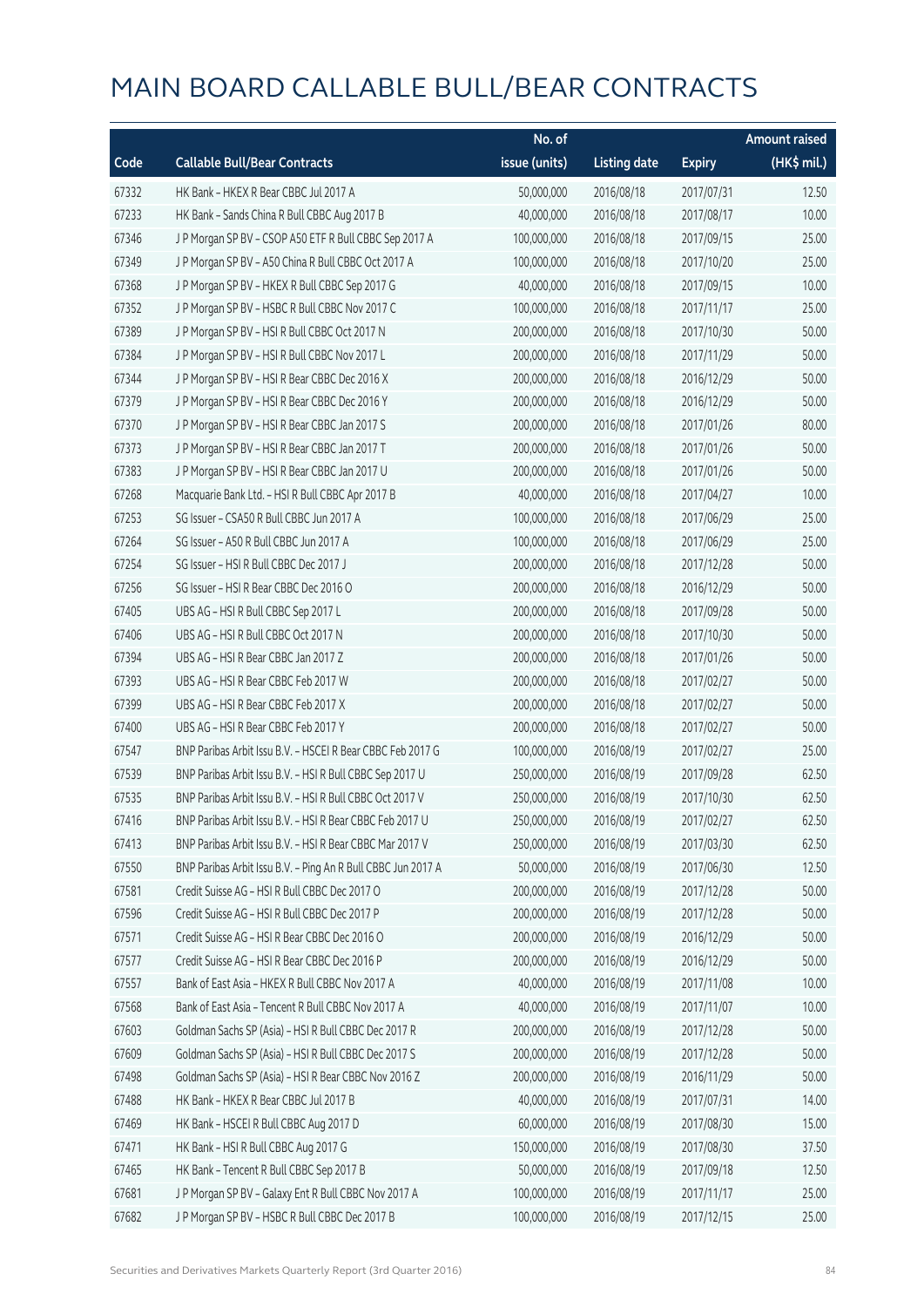|       |                                                               | No. of        |                     |               | Amount raised |
|-------|---------------------------------------------------------------|---------------|---------------------|---------------|---------------|
| Code  | <b>Callable Bull/Bear Contracts</b>                           | issue (units) | <b>Listing date</b> | <b>Expiry</b> | (HK\$ mil.)   |
| 67670 | J P Morgan SP BV - HSI R Bull CBBC Oct 2017 H                 | 200,000,000   | 2016/08/19          | 2017/10/30    | 50.00         |
| 67652 | J P Morgan SP BV - HSI R Bull CBBC Jan 2018 Q                 | 200,000,000   | 2016/08/19          | 2018/01/30    | 50.00         |
| 67650 | J P Morgan SP BV - HSI R Bear CBBC Nov 2016 X                 | 200,000,000   | 2016/08/19          | 2016/11/29    | 80.00         |
| 67671 | J P Morgan SP BV - HSI R Bear CBBC Nov 2016 Y                 | 200,000,000   | 2016/08/19          | 2016/11/29    | 50.00         |
| 67672 | J P Morgan SP BV - HSI R Bear CBBC Nov 2016 Z                 | 200,000,000   | 2016/08/19          | 2016/11/29    | 50.00         |
| 67673 | J P Morgan SP BV - HSI R Bear CBBC Jan 2017 V                 | 200,000,000   | 2016/08/19          | 2017/01/26    | 50.00         |
| 67674 | J P Morgan SP BV - HSI R Bear CBBC Jan 2017 W                 | 200,000,000   | 2016/08/19          | 2017/01/26    | 50.00         |
| 67675 | J P Morgan SP BV - HSI R Bear CBBC Apr 2017 A                 | 200,000,000   | 2016/08/19          | 2017/04/27    | 70.00         |
| 67680 | J P Morgan SP BV - Sands China R Bull CBBC Sep 2017 A         | 100,000,000   | 2016/08/19          | 2017/09/15    | 25.00         |
| 67518 | Macquarie Bank Ltd. - HSI R Bear CBBC Mar 2017 I              | 40,000,000    | 2016/08/19          | 2017/03/30    | 10.40         |
| 67523 | Macquarie Bank Ltd. - HSI R Bear CBBC Mar 2017 J              | 40,000,000    | 2016/08/19          | 2017/03/30    | 10.00         |
| 67601 | SG Issuer - HSI R Bull CBBC Dec 2017 K                        | 200,000,000   | 2016/08/19          | 2017/12/28    | 50.00         |
| 67599 | SG Issuer - HSI R Bull CBBC Jan 2018 L                        | 200,000,000   | 2016/08/19          | 2018/01/30    | 50.00         |
| 67600 | SG Issuer - HSI R Bull CBBC Jan 2018 M                        | 200,000,000   | 2016/08/19          | 2018/01/30    | 50.00         |
| 67503 | SG Issuer - HSI R Bear CBBC Nov 2016 S                        | 200,000,000   | 2016/08/19          | 2016/11/29    | 50.00         |
| 67505 | SG Issuer - HSI R Bear CBBC Dec 2016 P                        | 200,000,000   | 2016/08/19          | 2016/12/29    | 50.00         |
| 67514 | SG Issuer - HSI R Bear CBBC Jan 2017 C                        | 200,000,000   | 2016/08/19          | 2017/01/26    | 50.00         |
| 67516 | SG Issuer - HSI R Bear CBBC Jan 2017 D                        | 200,000,000   | 2016/08/19          | 2017/01/26    | 50.00         |
| 67646 | UBS AG - HSI R Bull CBBC Oct 2017 O                           | 200,000,000   | 2016/08/19          | 2017/10/30    | 50.00         |
| 67642 | UBS AG - HSI R Bull CBBC Nov 2017 O                           | 200,000,000   | 2016/08/19          | 2017/11/29    | 50.00         |
| 67610 | UBS AG - HSI R Bear CBBC Jan 2017 A                           | 200,000,000   | 2016/08/19          | 2017/01/26    | 50.00         |
| 67614 | UBS AG - HSI R Bear CBBC Jan 2017 B                           | 200,000,000   | 2016/08/19          | 2017/01/26    | 50.00         |
| 67616 | UBS AG - HSI R Bear CBBC Jan 2017 C                           | 200,000,000   | 2016/08/19          | 2017/01/26    | 50.00         |
| 67631 | UBS AG - HSI R Bear CBBC Jan 2017 D                           | 200,000,000   | 2016/08/19          | 2017/01/26    | 50.00         |
| 67635 | UBS AG - HSI R Bear CBBC Mar 2017 A                           | 200,000,000   | 2016/08/19          | 2017/03/30    | 69.00         |
| 67777 | BNP Paribas Arbit Issu B.V. - CSOP A50 ETF R Bull CBBC Jun17B | 80,000,000    | 2016/08/22          | 2017/06/30    | 20.00         |
| 67778 | BNP Paribas Arbit Issu B.V. - A50 Ch R Bull CBBC Jun 2017 B   | 80,000,000    | 2016/08/22          | 2017/06/30    | 20.00         |
| 67785 | BNP Paribas Arbit Issu B.V. - HSCEI R Bull CBBC Sep 2017 C    | 100,000,000   | 2016/08/22          | 2017/09/28    | 25.00         |
| 67792 | BNP Paribas Arbit Issu B.V. - HSCEI R Bear CBBC Feb 2017 H    | 100,000,000   | 2016/08/22          | 2017/02/27    | 25.00         |
| 67787 | BNP Paribas Arbit Issu B.V. - HSCEI R Bear CBBC Mar 2017 F    | 100,000,000   | 2016/08/22          | 2017/03/30    | 25.00         |
| 67795 | BNP Paribas Arbit Issu B.V. - HSCEI R Bear CBBC Mar 2017 G    | 100,000,000   | 2016/08/22          | 2017/03/30    | 25.00         |
| 67780 | BNP Paribas Arbit Issu B.V. - HSI R Bull CBBC Sep 2017 V      | 250,000,000   | 2016/08/22          | 2017/09/28    | 62.50         |
| 67779 | BNP Paribas Arbit Issu B.V. - HSI R Bull CBBC Oct 2017 W      | 250,000,000   | 2016/08/22          | 2017/10/30    | 62.50         |
| 67784 | BNP Paribas Arbit Issu B.V. - HSI R Bear CBBC Feb 2017 C      | 250,000,000   | 2016/08/22          | 2017/02/27    | 62.50         |
| 67782 | BNP Paribas Arbit Issu B.V. - HSI R Bear CBBC Feb 2017 I      | 250,000,000   | 2016/08/22          | 2017/02/27    | 62.50         |
| 67718 | BNP Paribas Arbit Issu B.V. - HSI R Bear CBBC Mar 2017 U      | 250,000,000   | 2016/08/22          | 2017/03/30    | 62.50         |
| 67830 | Credit Suisse AG - HSCEI R Bear CBBC Jan 2017 A               | 100,000,000   | 2016/08/22          | 2017/01/26    | 25.00         |
| 67853 | Credit Suisse AG - HSI R Bull CBBC Sep 2017 C                 | 200,000,000   | 2016/08/22          | 2017/09/28    | 50.00         |
| 67854 | Credit Suisse AG - HSI R Bull CBBC Sep 2017 D                 | 200,000,000   | 2016/08/22          | 2017/09/28    | 50.00         |
| 67851 | Credit Suisse AG - HSI R Bear CBBC Nov 2016 T                 | 200,000,000   | 2016/08/22          | 2016/11/29    | 50.00         |
| 67852 | Credit Suisse AG - HSI R Bear CBBC Nov 2016 U                 | 200,000,000   | 2016/08/22          | 2016/11/29    | 50.00         |
| 67841 | Credit Suisse AG - HSI R Bear CBBC Dec 2016 E                 | 200,000,000   | 2016/08/22          | 2016/12/29    | 52.00         |
| 67838 | Credit Suisse AG - HSI R Bear CBBC Jan 2017 I                 | 200,000,000   | 2016/08/22          | 2017/01/26    | 58.00         |
| 67845 | Credit Suisse AG - HSI R Bear CBBC Jan 2017 J                 | 200,000,000   | 2016/08/22          | 2017/01/26    | 50.00         |
| 67849 | Credit Suisse AG - HSI R Bear CBBC Jan 2017 K                 | 200,000,000   | 2016/08/22          | 2017/01/26    | 50.00         |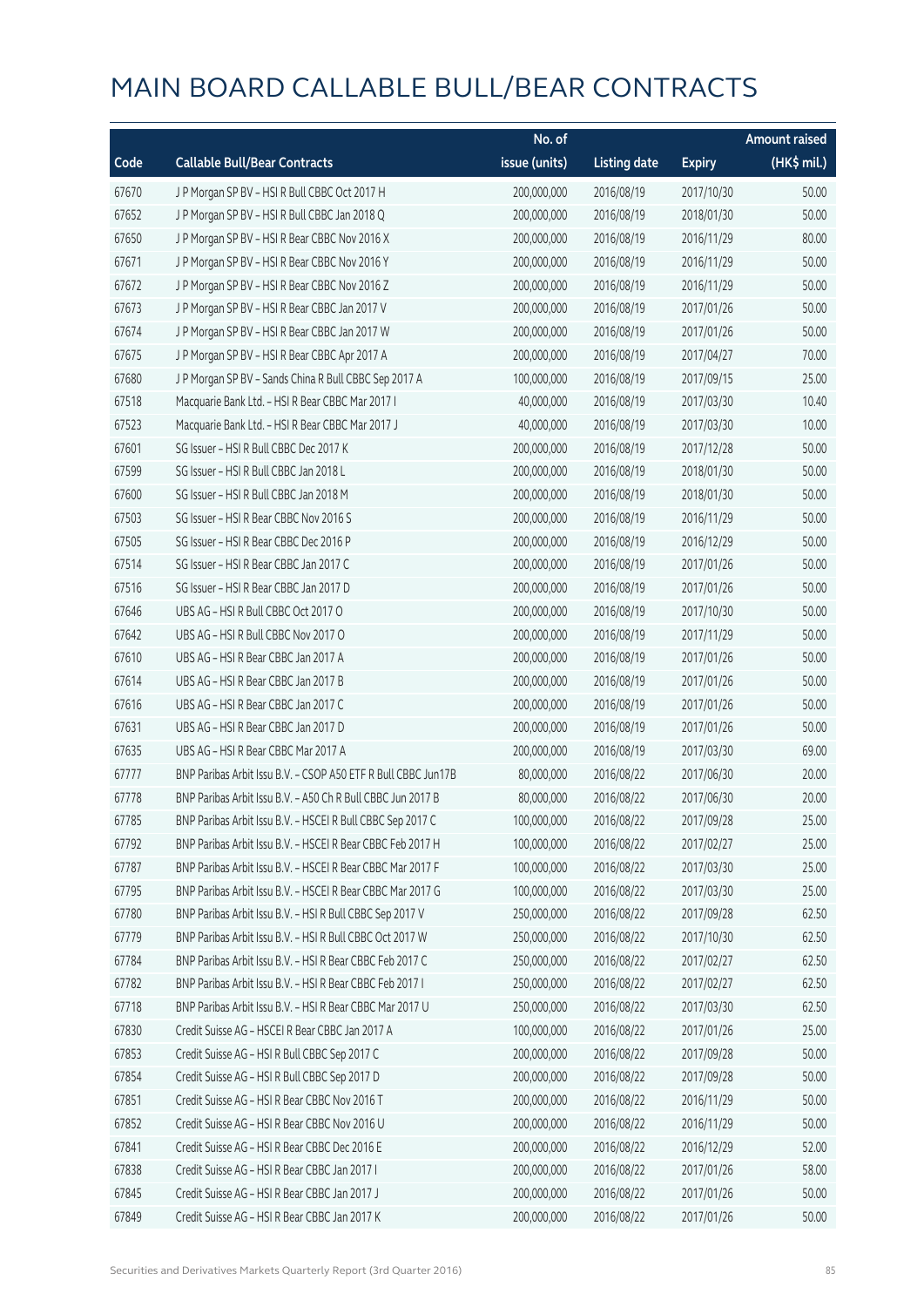|       |                                                        | No. of        |                     |               | <b>Amount raised</b> |
|-------|--------------------------------------------------------|---------------|---------------------|---------------|----------------------|
| Code  | <b>Callable Bull/Bear Contracts</b>                    | issue (units) | <b>Listing date</b> | <b>Expiry</b> | (HK\$ mil.)          |
| 67831 | Credit Suisse AG - HSI R Bear CBBC May 2017 A          | 200,000,000   | 2016/08/22          | 2017/05/29    | 56.00                |
| 67860 | Goldman Sachs SP (Asia) - HSI R Bull CBBC Nov 2017 B   | 200,000,000   | 2016/08/22          | 2017/11/29    | 50.00                |
| 67863 | Goldman Sachs SP (Asia) - HSI R Bull CBBC Nov 2017 C   | 200,000,000   | 2016/08/22          | 2017/11/29    | 50.00                |
| 67719 | Goldman Sachs SP (Asia) - HSI R Bear CBBC Nov 2016 B   | 200,000,000   | 2016/08/22          | 2016/11/29    | 50.00                |
| 67696 | HK Bank - CC Bank R Bear CBBC Apr 2017 C               | 40,000,000    | 2016/08/22          | 2017/04/28    | 10.00                |
| 67700 | HK Bank - CSOP A50 ETF R Bull CBBC Jun 2017 A          | 50,000,000    | 2016/08/22          | 2017/06/30    | 12.50                |
| 67705 | HK Bank - A50 R Bull CBBC Jul 2017 A                   | 50,000,000    | 2016/08/22          | 2017/07/28    | 12.50                |
| 67758 | HK Bank - HKEX R Bull CBBC Oct 2017 D                  | 50,000,000    | 2016/08/22          | 2017/10/16    | 12.50                |
| 67694 | HK Bank - HSCEI R Bull CBBC Jul 2017 E                 | 60,000,000    | 2016/08/22          | 2017/07/28    | 15.00                |
| 67761 | HK Bank - HSCEI R Bull CBBC Sep 2017 B                 | 60,000,000    | 2016/08/22          | 2017/09/28    | 15.00                |
| 67711 | HK Bank - HSI R Bull CBBC Jul 2017 J                   | 150,000,000   | 2016/08/22          | 2017/07/28    | 37.50                |
| 67759 | HK Bank - HSI R Bull CBBC Sep 2017 D                   | 150,000,000   | 2016/08/22          | 2017/09/28    | 37.50                |
| 67756 | HK Bank - Tencent R Bull CBBC Aug 2017 E               | 50,000,000    | 2016/08/22          | 2017/08/31    | 12.50                |
| 67689 | Haitong Int'l Sec - HSI R Bull CBBC Oct 2017 S         | 200,000,000   | 2016/08/22          | 2017/10/30    | 50.60                |
| 67690 | Haitong Int'l Sec - HSI R Bull CBBC Oct 2017 T         | 200,000,000   | 2016/08/22          | 2017/10/30    | 50.40                |
| 67691 | Haitong Int'l Sec - HSI R Bear CBBC Jan 2017 A         | 200,000,000   | 2016/08/22          | 2017/01/26    | 50.20                |
| 67692 | Haitong Int'l Sec - HSI R Bear CBBC Jan 2017 B         | 200,000,000   | 2016/08/22          | 2017/01/26    | 50.20                |
| 67894 | J P Morgan SP BV - China Life R Bull CBBC Oct 2017 A   | 60,000,000    | 2016/08/22          | 2017/10/20    | 15.00                |
| 67905 | J P Morgan SP BV - CSOP A50 ETF R Bull CBBC Oct 2017 A | 100,000,000   | 2016/08/22          | 2017/10/20    | 25.00                |
| 67895 | J P Morgan SP BV - A50 China R Bull CBBC Nov 2017 A    | 100,000,000   | 2016/08/22          | 2017/11/17    | 25.00                |
| 67904 | J P Morgan SP BV - HKEX R Bull CBBC Oct 2017 D         | 40,000,000    | 2016/08/22          | 2017/10/20    | 10.00                |
| 67909 | J P Morgan SP BV - HSCEI R Bull CBBC Dec 2017 B        | 100,000,000   | 2016/08/22          | 2017/12/28    | 25.00                |
| 67879 | J P Morgan SP BV - HSI R Bull CBBC Nov 2017 R          | 200,000,000   | 2016/08/22          | 2017/11/29    | 50.00                |
| 67872 | J P Morgan SP BV - HSI R Bull CBBC Jan 2018 R          | 200,000,000   | 2016/08/22          | 2018/01/30    | 50.00                |
| 67752 | J P Morgan SP BV - HSI R Bear CBBC Nov 2016 C          | 200,000,000   | 2016/08/22          | 2016/11/29    | 50.00                |
| 67888 | J P Morgan SP BV - HSI R Bear CBBC Dec 2016 E          | 200,000,000   | 2016/08/22          | 2016/12/29    | 50.00                |
| 67876 | J P Morgan SP BV - HSI R Bear CBBC Dec 2016 Z          | 200,000,000   | 2016/08/22          | 2016/12/29    | 50.00                |
| 67870 | J P Morgan SP BV - HSI R Bear CBBC Jan 2017 X          | 200,000,000   | 2016/08/22          | 2017/01/26    | 50.00                |
| 67873 | J P Morgan SP BV - HSI R Bear CBBC Jan 2017 Y          | 200,000,000   | 2016/08/22          | 2017/01/26    | 50.00                |
| 67907 | J P Morgan SP BV - Ping An R Bull CBBC Oct 2017 B      | 100,000,000   | 2016/08/22          | 2017/10/20    | 25.00                |
| 67896 | J P Morgan SP BV - Tencent R Bull CBBC Jun 2017 E      | 40,000,000    | 2016/08/22          | 2017/06/16    | 10.00                |
| 67769 | Macquarie Bank Ltd. - HSI R Bull CBBC Apr 2017 C       | 40,000,000    | 2016/08/22          | 2017/04/27    | 10.00                |
| 67724 | SG Issuer - CSA50 R Bull CBBC Aug 2017 A               | 100,000,000   | 2016/08/22          | 2017/08/30    | 25.00                |
| 67728 | SG Issuer - CSA50 R Bear CBBC Mar 2017 A               | 100,000,000   | 2016/08/22          | 2017/03/30    | 25.00                |
| 67742 | SG Issuer - A50 R Bull CBBC Aug 2017 A                 | 100,000,000   | 2016/08/22          | 2017/08/30    | 25.00                |
| 67743 | SG Issuer - A50 R Bear CBBC Mar 2017 A                 | 100,000,000   | 2016/08/22          | 2017/03/30    | 25.00                |
| 67734 | SG Issuer - HKEX R Bull CBBC Oct 2017 B                | 100,000,000   | 2016/08/22          | 2017/10/30    | 25.00                |
| 67741 | SG Issuer - HKEX R Bull CBBC Nov 2017 B                | 100,000,000   | 2016/08/22          | 2017/11/29    | 25.00                |
| 67771 | SG Issuer - HSI R Bull CBBC Jan 2018 N                 | 200,000,000   | 2016/08/22          | 2018/01/30    | 50.00                |
| 67772 | SG Issuer - HSI R Bull CBBC Jan 2018 O                 | 200,000,000   | 2016/08/22          | 2018/01/30    | 50.00                |
| 67776 | SG Issuer - HSI R Bull CBBC Jan 2018 P                 | 200,000,000   | 2016/08/22          | 2018/01/30    | 50.00                |
| 67730 | SG Issuer - HSI R Bear CBBC Nov 2016 D                 | 200,000,000   | 2016/08/22          | 2016/11/29    | 50.00                |
| 67733 | SG Issuer - HSI R Bear CBBC Dec 2016 Q                 | 200,000,000   | 2016/08/22          | 2016/12/29    | 50.00                |
| 67748 | SG Issuer - Tencent R Bull CBBC Sep 2017 B             | 100,000,000   | 2016/08/22          | 2017/09/28    | 25.00                |
| 67749 | SG Issuer - Tencent R Bear CBBC May 2017 A             | 100,000,000   | 2016/08/22          | 2017/05/29    | 25.00                |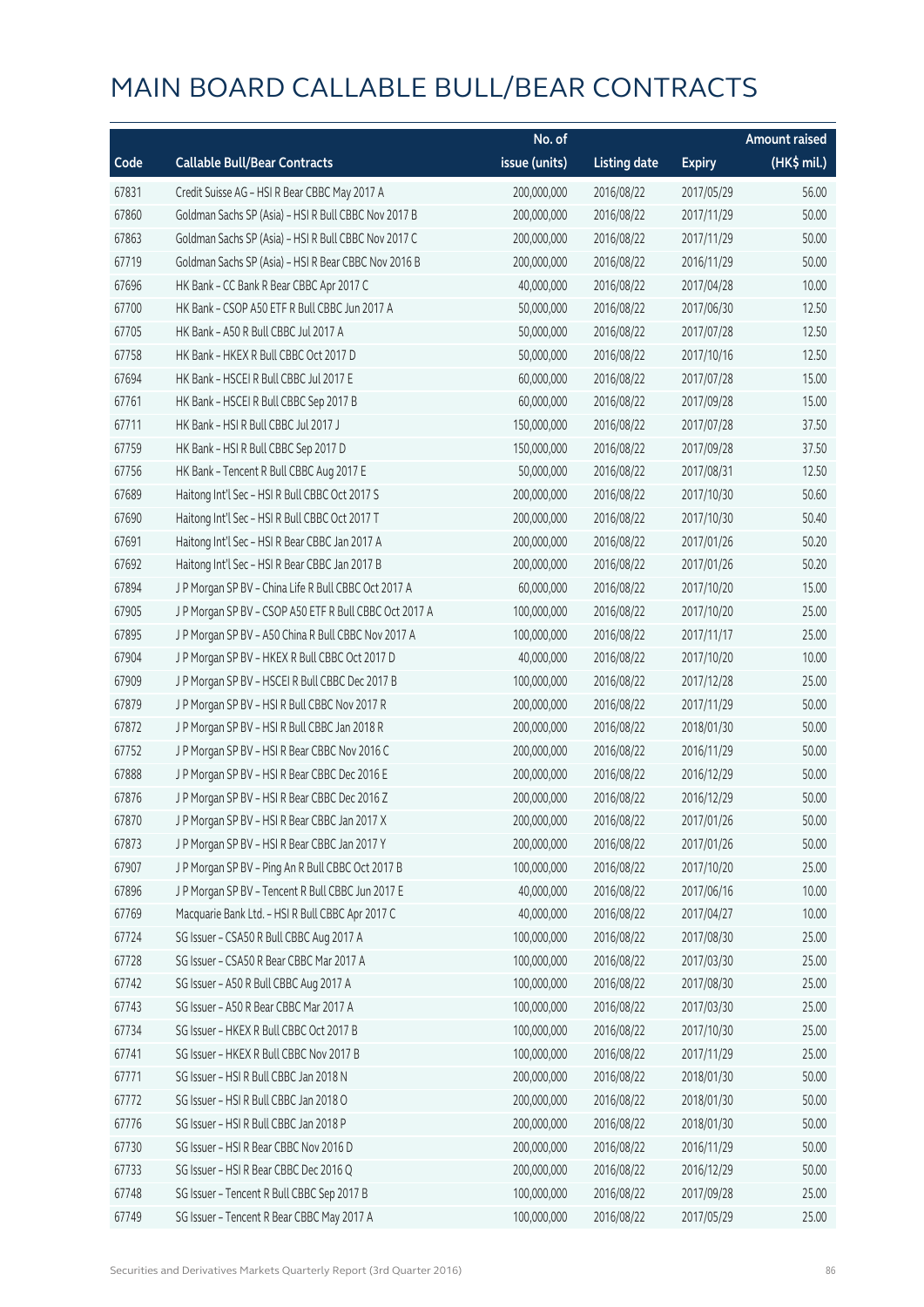|       |                                                          | No. of        |                     |               | <b>Amount raised</b> |
|-------|----------------------------------------------------------|---------------|---------------------|---------------|----------------------|
| Code  | <b>Callable Bull/Bear Contracts</b>                      | issue (units) | <b>Listing date</b> | <b>Expiry</b> | (HK\$ mil.)          |
| 67808 | UBS AG - HSI R Bull CBBC Oct 2017 P                      | 200,000,000   | 2016/08/22          | 2017/10/30    | 50.00                |
| 67809 | UBS AG - HSI R Bull CBBC Oct 2017 Q                      | 200,000,000   | 2016/08/22          | 2017/10/30    | 50.00                |
| 67807 | UBS AG - HSI R Bull CBBC Nov 2017 P                      | 200,000,000   | 2016/08/22          | 2017/11/29    | 50.00                |
| 67804 | UBS AG - HSI R Bear CBBC Nov 2016 O                      | 200,000,000   | 2016/08/22          | 2016/11/29    | 50.00                |
| 67810 | UBS AG - HSI R Bear CBBC Nov 2016 P                      | 200,000,000   | 2016/08/22          | 2016/11/29    | 50.00                |
| 67805 | UBS AG - HSI R Bear CBBC Dec 2016 L                      | 200,000,000   | 2016/08/22          | 2016/12/29    | 50.00                |
| 67812 | UBS AG - HSI R Bear CBBC Dec 2016 M                      | 200,000,000   | 2016/08/22          | 2016/12/29    | 50.00                |
| 67813 | UBS AG - HSI R Bear CBBC Dec 2016 N                      | 200,000,000   | 2016/08/22          | 2016/12/29    | 50.00                |
| 67816 | UBS AG - HSI R Bear CBBC Feb 2017 Z                      | 200,000,000   | 2016/08/22          | 2017/02/27    | 50.00                |
| 67942 | BNP Paribas Arbit Issu B.V. - HSI R Bear CBBC Feb 2017 T | 250,000,000   | 2016/08/23          | 2017/02/27    | 62.50                |
| 67943 | BNP Paribas Arbit Issu B.V. - HSI R Bear CBBC Feb 2017 Z | 250,000,000   | 2016/08/23          | 2017/02/27    | 62.50                |
| 67953 | BNP Paribas Arbit Issu B.V. - HSI R Bear CBBC Mar 2017 W | 250,000,000   | 2016/08/23          | 2017/03/30    | 70.00                |
| 68042 | Credit Suisse AG - HSI R Bull CBBC Oct 2017 E            | 200,000,000   | 2016/08/23          | 2017/10/30    | 50.00                |
| 68053 | Credit Suisse AG - HSI R Bear CBBC Dec 2016 N            | 200,000,000   | 2016/08/23          | 2016/12/29    | 50.00                |
| 68039 | Credit Suisse AG - Ping An R Bull CBBC Oct 2017 A        | 50,000,000    | 2016/08/23          | 2017/10/31    | 12.50                |
| 68040 | Credit Suisse AG - Tencent R Bull CBBC Jul 2017 A        | 40,000,000    | 2016/08/23          | 2017/07/28    | 10.00                |
| 68041 | Credit Suisse AG - Tencent R Bear CBBC Apr 2017 A        | 40,000,000    | 2016/08/23          | 2017/04/28    | 10.00                |
| 68050 | Goldman Sachs SP (Asia) - HSI R Bull CBBC Dec 2017 T     | 200,000,000   | 2016/08/23          | 2017/12/28    | 50.00                |
| 68049 | Goldman Sachs SP (Asia) - HSI R Bear CBBC Nov 2016 C     | 200,000,000   | 2016/08/23          | 2016/11/29    | 50.00                |
| 68012 | HK Bank - ABC R Bull CBBC Jul 2017 A                     | 50,000,000    | 2016/08/23          | 2017/07/31    | 12.50                |
| 68037 | HK Bank - BOCL R Bull CBBC Aug 2017 A                    | 50,000,000    | 2016/08/23          | 2017/08/28    | 12.50                |
| 68020 | HK Bank - China Life R Bull CBBC Aug 2017 A              | 50,000,000    | 2016/08/23          | 2017/08/28    | 12.50                |
| 68013 | HK Bank - HSCEI R Bear CBBC May 2017 A                   | 50,000,000    | 2016/08/23          | 2017/05/29    | 12.50                |
| 68009 | HK Bank - HSI R Bear CBBC Feb 2017 M                     | 150,000,000   | 2016/08/23          | 2017/02/27    | 37.50                |
| 68003 | HK Bank - HSI R Bear CBBC Mar 2017 L                     | 150,000,000   | 2016/08/23          | 2017/03/30    | 37.50                |
| 68004 | HK Bank - HSI R Bear CBBC Apr 2017 F                     | 150,000,000   | 2016/08/23          | 2017/04/27    | 37.50                |
| 68007 | HK Bank - HSI R Bear CBBC Oct 2017 C                     | 150,000,000   | 2016/08/23          | 2017/10/30    | 37.50                |
| 68036 | HK Bank - Tencent R Bull CBBC Aug 2017 F                 | 50,000,000    | 2016/08/23          | 2017/08/28    | 12.50                |
| 68030 | HK Bank - Tencent R Bull CBBC Oct 2017 A                 | 40,000,000    | 2016/08/23          | 2017/10/30    | 10.00                |
| 67922 | Haitong Int'l Sec - HSCEI R Bull CBBC Sep 2017 A         | 100,000,000   | 2016/08/23          | 2017/09/28    | 25.20                |
| 67924 | Haitong Int'l Sec - HSCEI R Bear CBBC Jan 2017 A         | 100,000,000   | 2016/08/23          | 2017/01/26    | 25.10                |
| 67926 | Haitong Int'l Sec - HSCEI R Bear CBBC Jan 2017 B         | 100,000,000   | 2016/08/23          | 2017/01/26    | 25.20                |
| 67927 | Haitong Int'l Sec - HSCEI R Bear CBBC Mar 2017 A         | 100,000,000   | 2016/08/23          | 2017/03/30    | 25.20                |
| 67912 | Haitong Int'l Sec - HSI R Bull CBBC Nov 2017 C           | 200,000,000   | 2016/08/23          | 2017/11/29    | 50.60                |
| 67915 | Haitong Int'l Sec - HSI R Bull CBBC Nov 2017 D           | 200,000,000   | 2016/08/23          | 2017/11/29    | 50.80                |
| 67916 | Haitong Int'l Sec - HSI R Bear CBBC Jan 2017 C           | 200,000,000   | 2016/08/23          | 2017/01/26    | 50.20                |
| 67919 | Haitong Int'l Sec - HSI R Bear CBBC Jan 2017 D           | 200,000,000   | 2016/08/23          | 2017/01/26    | 50.00                |
| 67921 | Haitong Int'l Sec - HSI R Bear CBBC Jan 2017 E           | 200,000,000   | 2016/08/23          | 2017/01/26    | 50.20                |
| 68087 | J P Morgan SP BV - HSI R Bull CBBC Jan 2018 S            | 200,000,000   | 2016/08/23          | 2018/01/30    | 50.00                |
| 68098 | J P Morgan SP BV - HSI R Bull CBBC Jan 2018 T            | 200,000,000   | 2016/08/23          | 2018/01/30    | 50.00                |
| 68099 | J P Morgan SP BV - HSI R Bear CBBC Nov 2016 D            | 200,000,000   | 2016/08/23          | 2016/11/29    | 50.00                |
| 68101 | J P Morgan SP BV - HSI R Bear CBBC Jan 2017 B            | 200,000,000   | 2016/08/23          | 2017/01/26    | 50.00                |
| 68100 | J P Morgan SP BV - HSI R Bear CBBC Jan 2017 Z            | 200,000,000   | 2016/08/23          | 2017/01/26    | 50.00                |
| 68097 | J P Morgan SP BV - Ping An R Bull CBBC Nov 2017 A        | 100,000,000   | 2016/08/23          | 2017/11/17    | 25.00                |
| 68088 | J P Morgan SP BV - Tencent R Bull CBBC Aug 2017 E        | 40,000,000    | 2016/08/23          | 2017/08/18    | 10.00                |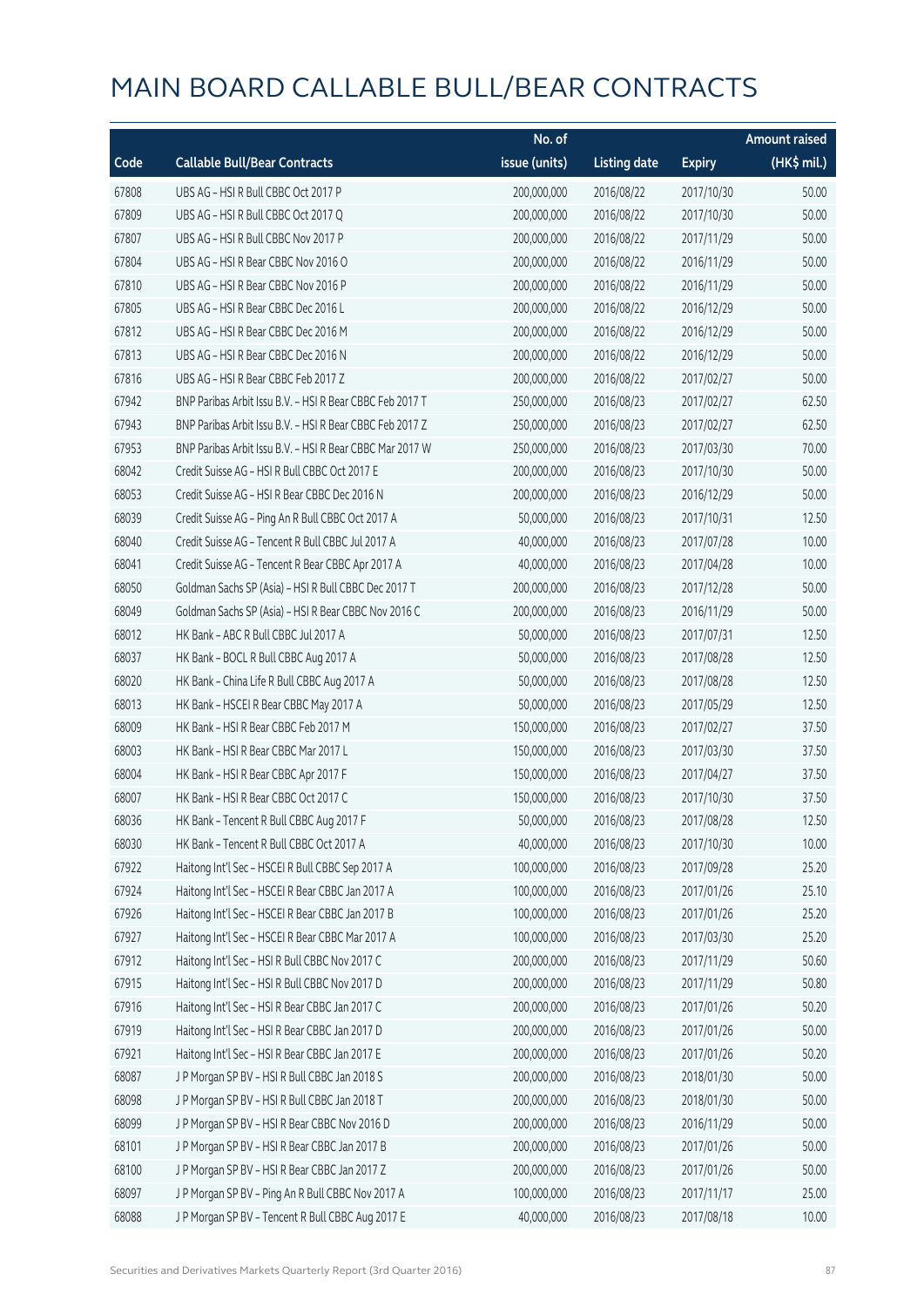|       |                                                   | No. of        |                     |               | <b>Amount raised</b> |
|-------|---------------------------------------------------|---------------|---------------------|---------------|----------------------|
| Code  | <b>Callable Bull/Bear Contracts</b>               | issue (units) | <b>Listing date</b> | <b>Expiry</b> | $(HK\$ mil.)         |
| 68093 | J P Morgan SP BV - Tencent R Bear CBBC Jun 2017 A | 40,000,000    | 2016/08/23          | 2017/06/16    | 10.40                |
| 67972 | SG Issuer - CMob R Bull CBBC Sep 2017 A           | 100,000,000   | 2016/08/23          | 2017/09/28    | 25.00                |
| 67974 | SG Issuer - CMob R Bull CBBC Oct 2017 D           | 100,000,000   | 2016/08/23          | 2017/10/30    | 25.00                |
| 67973 | SG Issuer - CMob R Bull CBBC Nov 2017 A           | 100,000,000   | 2016/08/23          | 2017/11/29    | 25.00                |
| 67975 | SG Issuer - CMob R Bull CBBC Dec 2017 A           | 100,000,000   | 2016/08/23          | 2017/12/28    | 25.00                |
| 67955 | SG Issuer - CCB R Bull CBBC Aug 2017 A            | 40,000,000    | 2016/08/23          | 2017/08/30    | 10.00                |
| 67958 | SG Issuer - CCB R Bull CBBC Oct 2017 A            | 40,000,000    | 2016/08/23          | 2017/10/30    | 10.00                |
| 67962 | SG Issuer - CCB R Bear CBBC Apr 2017 A            | 40,000,000    | 2016/08/23          | 2017/04/27    | 10.00                |
| 68002 | SG Issuer - China Life R Bull CBBC Sep 2018 A     | 100,000,000   | 2016/08/23          | 2018/09/27    | 25.00                |
| 68001 | SG Issuer - China Life R Bull CBBC Nov 2018 A     | 100,000,000   | 2016/08/23          | 2018/11/29    | 25.00                |
| 67992 | SG Issuer - HS H-SH ETF R Bull CBBC Oct 2017 A    | 100,000,000   | 2016/08/23          | 2017/10/30    | 25.00                |
| 67990 | SG Issuer - HS H-SH ETF R Bull CBBC Dec 2017 A    | 100,000,000   | 2016/08/23          | 2017/12/28    | 25.00                |
| 67991 | SG Issuer - HS H-SH ETF R Bull CBBC Jan 2018 A    | 100,000,000   | 2016/08/23          | 2018/01/30    | 25.00                |
| 67993 | SG Issuer - HSBC R Bull CBBC Mar 2018 C           | 100,000,000   | 2016/08/23          | 2018/03/28    | 25.00                |
| 67995 | SG Issuer - HSBC R Bull CBBC Sep 2018 C           | 100,000,000   | 2016/08/23          | 2018/09/27    | 25.00                |
| 67996 | SG Issuer - HSBC R Bull CBBC Nov 2018 B           | 100,000,000   | 2016/08/23          | 2018/11/29    | 25.00                |
| 68043 | SG Issuer - HSCEI R Bull CBBC Nov 2017 A          | 200,000,000   | 2016/08/23          | 2017/11/29    | 50.00                |
| 68047 | SG Issuer - HSCEI R Bull CBBC Nov 2017 B          | 200,000,000   | 2016/08/23          | 2017/11/29    | 50.00                |
| 68044 | SG Issuer - HSCEI R Bull CBBC Dec 2017 A          | 200,000,000   | 2016/08/23          | 2017/12/28    | 50.00                |
| 68048 | SG Issuer - HSCEI R Bull CBBC Dec 2017 B          | 200,000,000   | 2016/08/23          | 2017/12/28    | 50.00                |
| 67978 | SG Issuer - HSI R Bull CBBC Dec 2017 L            | 200,000,000   | 2016/08/23          | 2017/12/28    | 50.00                |
| 67979 | SG Issuer - HSI R Bull CBBC Jan 2018 Q            | 200,000,000   | 2016/08/23          | 2018/01/30    | 50.00                |
| 67981 | SG Issuer - HSI R Bear CBBC Nov 2016 V            | 200,000,000   | 2016/08/23          | 2016/11/29    | 50.00                |
| 67986 | SG Issuer - HSI R Bear CBBC Dec 2016 R            | 200,000,000   | 2016/08/23          | 2016/12/29    | 50.00                |
| 68102 | SG Issuer - HSI R Bear CBBC Feb 2017 A            | 200,000,000   | 2016/08/23          | 2017/02/27    | 50.00                |
| 68107 | SG Issuer - HSI R Bear CBBC Feb 2017 B            | 200,000,000   | 2016/08/23          | 2017/02/27    | 50.00                |
| 68112 | SG Issuer - HSI R Bear CBBC Feb 2017 C            | 200,000,000   | 2016/08/23          | 2017/02/27    | 50.00                |
| 68113 | SG Issuer - HSI R Bear CBBC Feb 2017 D            | 200,000,000   | 2016/08/23          | 2017/02/27    | 50.00                |
| 67997 | SG Issuer - Ping An R Bull CBBC Oct 2017 A        | 100,000,000   | 2016/08/23          | 2017/10/30    | 25.00                |
| 67998 | SG Issuer - Ping An R Bull CBBC Nov 2017 B        | 100,000,000   | 2016/08/23          | 2017/11/29    | 25.00                |
| 67999 | SG Issuer - Ping An R Bull CBBC Dec 2017 B        | 100,000,000   | 2016/08/23          | 2017/12/28    | 25.00                |
| 68000 | SG Issuer - Tencent R Bull CBBC Sep 2017 C        | 100,000,000   | 2016/08/23          | 2017/09/28    | 25.00                |
| 68064 | UBS AG - HSCEI R Bull CBBC Oct 2017 B             | 100,000,000   | 2016/08/23          | 2017/10/30    | 25.00                |
| 68055 | UBS AG - HSI R Bull CBBC Dec 2017 V               | 200,000,000   | 2016/08/23          | 2017/12/28    | 50.00                |
| 68086 | UBS AG - HSI R Bull CBBC Dec 2017 W               | 200,000,000   | 2016/08/23          | 2017/12/28    | 50.00                |
| 68066 | UBS AG - HSI R Bear CBBC Nov 2016 Q               | 200,000,000   | 2016/08/23          | 2016/11/29    | 50.00                |
| 68065 | UBS AG - HSI R Bear CBBC Dec 2016 O               | 200,000,000   | 2016/08/23          | 2016/12/29    | 50.00                |
| 68074 | UBS AG - HSI R Bear CBBC Jan 2017 E               | 200,000,000   | 2016/08/23          | 2017/01/26    | 50.00                |
| 68080 | UBS AG - HSI R Bear CBBC Mar 2017 B               | 200,000,000   | 2016/08/23          | 2017/03/30    | 50.00                |
| 68082 | UBS AG - HSI R Bear CBBC Mar 2017 C               | 200,000,000   | 2016/08/23          | 2017/03/30    | 50.00                |
| 68085 | UBS AG - HSI R Bear CBBC Apr 2017 A               | 200,000,000   | 2016/08/23          | 2017/04/27    | 76.00                |
| 68132 | Credit Suisse AG - HSI R Bull CBBC Nov 2017 L     | 200,000,000   | 2016/08/24          | 2017/11/29    | 50.00                |
| 68134 | Credit Suisse AG - HSI R Bull CBBC Nov 2017 Q     | 200,000,000   | 2016/08/24          | 2017/11/29    | 50.00                |
| 68135 | Credit Suisse AG - HSI R Bear CBBC Nov 2016 X     | 200,000,000   | 2016/08/24          | 2016/11/29    | 50.00                |
| 68137 | Credit Suisse AG - HSI R Bear CBBC Dec 2016 F     | 200,000,000   | 2016/08/24          | 2016/12/29    | 50.00                |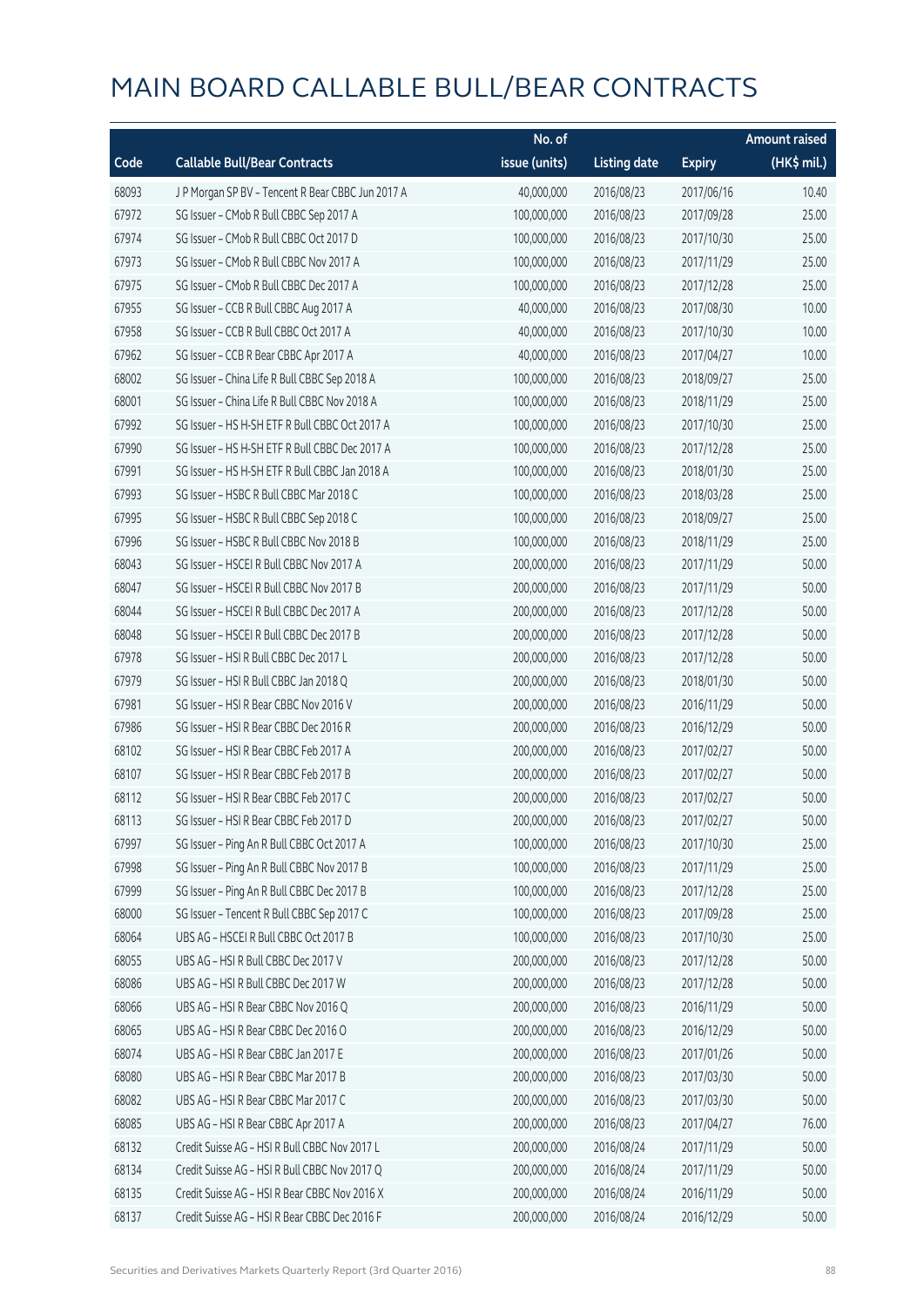|       |                                                              | No. of        |                     |               | <b>Amount raised</b> |
|-------|--------------------------------------------------------------|---------------|---------------------|---------------|----------------------|
| Code  | <b>Callable Bull/Bear Contracts</b>                          | issue (units) | <b>Listing date</b> | <b>Expiry</b> | (HK\$ mil.)          |
| 68204 | Goldman Sachs SP (Asia) - HSI R Bear CBBC Nov 2016 D         | 200,000,000   | 2016/08/24          | 2016/11/29    | 50.00                |
| 68123 | HK Bank - CC Bank R Bear CBBC May 2017 A                     | 40,000,000    | 2016/08/24          | 2017/05/15    | 10.00                |
| 68115 | HK Bank - CM Bank R Bull CBBC Aug 2017 A                     | 40,000,000    | 2016/08/24          | 2017/08/31    | 14.00                |
| 68119 | HK Bank - CSOP A50 ETF R Bull CBBC Oct 2017 A                | 50,000,000    | 2016/08/24          | 2017/10/31    | 12.50                |
| 68116 | HK Bank - A50 R Bull CBBC Aug 2017 A                         | 50,000,000    | 2016/08/24          | 2017/08/31    | 12.50                |
| 68120 | HK Bank - PICC P&C R Bull CBBC Sep 2017 A                    | 40,000,000    | 2016/08/24          | 2017/09/29    | 10.00                |
| 68122 | HK Bank - Tencent R Bear CBBC Aug 2017 B                     | 40,000,000    | 2016/08/24          | 2017/08/31    | 14.00                |
| 68146 | J P Morgan SP BV - HKEX R Bear CBBC Aug 2017 A               | 40,000,000    | 2016/08/24          | 2017/08/18    | 10.00                |
| 68149 | J P Morgan SP BV - HSI R Bull CBBC Nov 2017 E                | 200,000,000   | 2016/08/24          | 2017/11/29    | 50.00                |
| 68140 | JP Morgan SP BV - HSIR Bull CBBC Feb 2018 C                  | 200,000,000   | 2016/08/24          | 2018/02/27    | 50.00                |
| 68155 | J P Morgan SP BV - HSI R Bear CBBC Jan 2017 C                | 200,000,000   | 2016/08/24          | 2017/01/26    | 50.00                |
| 68162 | SG Issuer - HSI R Bear CBBC Feb 2017 E                       | 200,000,000   | 2016/08/24          | 2017/02/27    | 50.00                |
| 68165 | SG Issuer - HSI R Bear CBBC Feb 2017 F                       | 200,000,000   | 2016/08/24          | 2017/02/27    | 50.00                |
| 68171 | SG Issuer - HSI R Bear CBBC Feb 2017 G                       | 200,000,000   | 2016/08/24          | 2017/02/27    | 50.00                |
| 68181 | SG Issuer - HSI R Bear CBBC Feb 2017 H                       | 200,000,000   | 2016/08/24          | 2017/02/27    | 50.00                |
| 68183 | SG Issuer - HSI R Bear CBBC Feb 2017 I                       | 200,000,000   | 2016/08/24          | 2017/02/27    | 50.00                |
| 68186 | SG Issuer - HSI R Bear CBBC Feb 2017 J                       | 200,000,000   | 2016/08/24          | 2017/02/27    | 50.00                |
| 68188 | SG Issuer - HSI R Bear CBBC Feb 2017 K                       | 200,000,000   | 2016/08/24          | 2017/02/27    | 50.00                |
| 68197 | SG Issuer - HSI R Bear CBBC Feb 2017 L                       | 200,000,000   | 2016/08/24          | 2017/02/27    | 50.00                |
| 68199 | SG Issuer - HSI R Bear CBBC Feb 2017 M                       | 200,000,000   | 2016/08/24          | 2017/02/27    | 50.00                |
| 68200 | SG Issuer - HSI R Bear CBBC Feb 2017 N                       | 200,000,000   | 2016/08/24          | 2017/02/27    | 50.00                |
| 68131 | UBS AG - HSI R Bull CBBC Nov 2017 Q                          | 200,000,000   | 2016/08/24          | 2017/11/29    | 50.00                |
| 68129 | UBS AG - HSI R Bear CBBC Nov 2016 R                          | 200,000,000   | 2016/08/24          | 2016/11/29    | 50.00                |
| 68125 | UBS AG - HSI R Bear CBBC Jan 2017 G                          | 200,000,000   | 2016/08/24          | 2017/01/26    | 50.00                |
| 68235 | BNP Paribas Arbit Issu B.V. - HSI R Bull CBBC Nov 2017 A     | 250,000,000   | 2016/08/25          | 2017/11/29    | 62.50                |
| 68234 | BNP Paribas Arbit Issu B.V. - HSI R Bull CBBC Dec 2017 A     | 250,000,000   | 2016/08/25          | 2017/12/28    | 62.50                |
| 68209 | BNP Paribas Arbit Issu B.V. - HSI R Bear CBBC Mar 2017 B     | 250,000,000   | 2016/08/25          | 2017/03/30    | 62.50                |
| 68237 | BNP Paribas Arbit Issu B.V. - Ping An R Bull CBBC Jun 2017 B | 50,000,000    | 2016/08/25          | 2017/06/30    | 12.50                |
| 68236 | BNP Paribas Arbit Issu B.V. - Tencent R Bull CBBC Jun 2017 B | 50,000,000    | 2016/08/25          | 2017/06/30    | 12.50                |
| 68283 | Credit Suisse AG - HSI R Bull CBBC Nov 2017 C                | 200,000,000   | 2016/08/25          | 2017/11/29    | 50.00                |
| 68280 | Credit Suisse AG - HSI R Bull CBBC Nov 2017 S                | 200,000,000   | 2016/08/25          | 2017/11/29    | 50.00                |
| 68307 | Credit Suisse AG - HSI R Bull CBBC Dec 2017 Q                | 200,000,000   | 2016/08/25          | 2017/12/28    | 50.00                |
| 68271 | Credit Suisse AG - HSI R Bear CBBC Dec 2016 Q                | 200,000,000   | 2016/08/25          | 2016/12/29    | 50.00                |
| 68275 | Credit Suisse AG - HSI R Bear CBBC Dec 2016 R                | 200,000,000   | 2016/08/25          | 2016/12/29    | 50.00                |
| 68297 | Credit Suisse AG - Ping An R Bull CBBC Sep 2017 C            | 50,000,000    | 2016/08/25          | 2017/09/28    | 12.50                |
| 68298 | Credit Suisse AG - Ping An R Bull CBBC Sep 2017 D            | 50,000,000    | 2016/08/25          | 2017/09/28    | 12.50                |
| 68296 | Credit Suisse AG - Ping An R Bear CBBC Mar 2017 A            | 40,000,000    | 2016/08/25          | 2017/03/30    | 10.00                |
| 68293 | Credit Suisse AG - Ping An R Bear CBBC Apr 2017 A            | 40,000,000    | 2016/08/25          | 2017/04/27    | 10.00                |
| 68292 | Credit Suisse AG - Tencent R Bull CBBC Jul 2017 B            | 40,000,000    | 2016/08/25          | 2017/07/28    | 10.00                |
| 68284 | Credit Suisse AG - Tencent R Bear CBBC Apr 2017 B            | 40,000,000    | 2016/08/25          | 2017/04/06    | 10.00                |
| 68233 | Goldman Sachs SP (Asia) - HSI R Bull CBBC Jan 2018 A         | 200,000,000   | 2016/08/25          | 2018/01/30    | 50.00                |
| 68208 | Goldman Sachs SP (Asia) - HSI R Bear CBBC Nov 2016 E         | 200,000,000   | 2016/08/25          | 2016/11/29    | 50.00                |
| 68325 | Goldman Sachs SP (Asia) - HSI R Bear CBBC Jan 2017 E         | 200,000,000   | 2016/08/25          | 2017/01/26    | 50.00                |
| 68214 | HK Bank - CC Bank R Bull CBBC Aug 2017 C                     | 50,000,000    | 2016/08/25          | 2017/08/21    | 12.50                |
| 68216 | HK Bank - HKEX R Bear CBBC Mar 2017 A                        | 40,000,000    | 2016/08/25          | 2017/03/27    | 10.00                |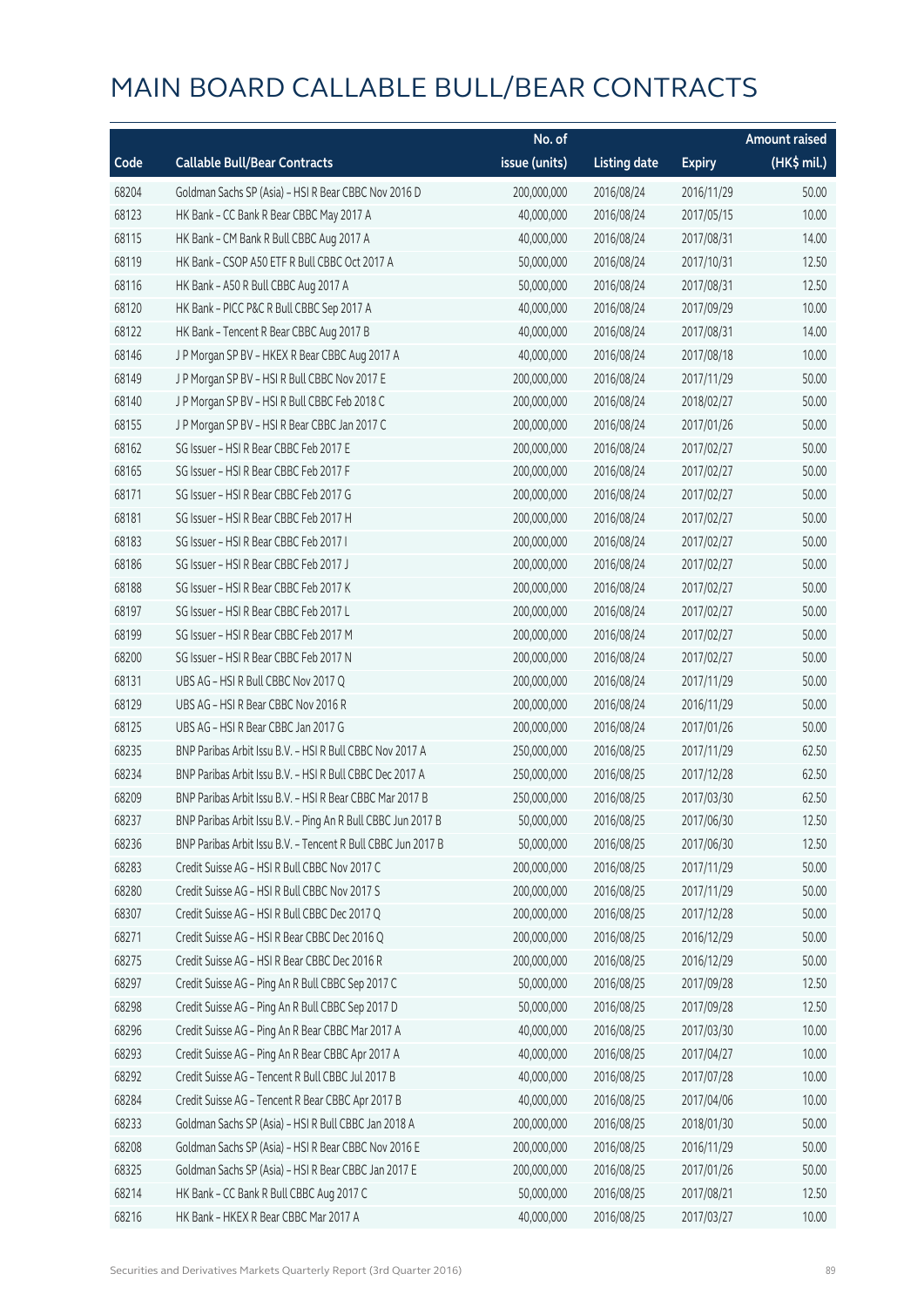|       |                                                      | No. of        |                     |               | <b>Amount raised</b> |
|-------|------------------------------------------------------|---------------|---------------------|---------------|----------------------|
| Code  | <b>Callable Bull/Bear Contracts</b>                  | issue (units) | <b>Listing date</b> | <b>Expiry</b> | (HK\$ mil.)          |
| 68217 | HK Bank - HKEX R Bear CBBC Jun 2017 D                | 40,000,000    | 2016/08/25          | 2017/06/30    | 10.00                |
| 68221 | HK Bank - HSI R Bull CBBC Aug 2017 H                 | 150,000,000   | 2016/08/25          | 2017/08/30    | 37.50                |
| 68215 | HK Bank - ICBC R Bull CBBC Aug 2017 C                | 50,000,000    | 2016/08/25          | 2017/08/31    | 12.50                |
| 68224 | HK Bank - Tencent R Bull CBBC Aug 2017 G             | 50,000,000    | 2016/08/25          | 2017/08/21    | 12.50                |
| 68228 | HK Bank - Tencent R Bull CBBC Aug 2017 H             | 50,000,000    | 2016/08/25          | 2017/08/14    | 12.50                |
| 68219 | HK Bank - Tencent R Bear CBBC Feb 2017 E             | 40,000,000    | 2016/08/25          | 2017/02/27    | 10.00                |
| 68223 | HK Bank - Tencent R Bear CBBC Mar 2017 A             | 40,000,000    | 2016/08/25          | 2017/03/31    | 10.00                |
| 68220 | HK Bank - Tencent R Bear CBBC Apr 2017 D             | 40,000,000    | 2016/08/25          | 2017/04/28    | 12.00                |
| 68329 | J P Morgan SP BV - CUni R Bull CBBC Sep 2017 A       | 50,000,000    | 2016/08/25          | 2017/09/15    | 12.50                |
| 68238 | JP Morgan SP BV - HSIR Bull CBBC Oct 2017 J          | 200,000,000   | 2016/08/25          | 2017/10/30    | 50.00                |
| 68248 | J P Morgan SP BV - HSI R Bull CBBC Jan 2018 U        | 200,000,000   | 2016/08/25          | 2018/01/30    | 50.00                |
| 68211 | J P Morgan SP BV - HSI R Bear CBBC Nov 2016 B        | 200,000,000   | 2016/08/25          | 2016/11/29    | 50.00                |
| 68249 | J P Morgan SP BV - HSI R Bear CBBC Jan 2017 D        | 200,000,000   | 2016/08/25          | 2017/01/26    | 50.00                |
| 68212 | J P Morgan SP BV - HSI R Bear CBBC Jan 2017 E        | 200,000,000   | 2016/08/25          | 2017/01/26    | 50.00                |
| 68250 | J P Morgan SP BV - Ping An R Bull CBBC Dec 2017 A    | 150,000,000   | 2016/08/25          | 2017/12/15    | 37.50                |
| 68332 | J P Morgan SP BV - Tencent R Bull CBBC Jul 2017 H    | 40,000,000    | 2016/08/25          | 2017/07/21    | 10.00                |
| 68326 | J P Morgan SP BV - Tencent R Bull CBBC Sep 2017 B    | 40,000,000    | 2016/08/25          | 2017/09/15    | 10.00                |
| 68331 | J P Morgan SP BV - Tencent R Bear CBBC Jul 2017 A    | 40,000,000    | 2016/08/25          | 2017/07/21    | 10.00                |
| 68230 | Macquarie Bank Ltd. - HSI R Bull CBBC Apr 2017 D     | 40,000,000    | 2016/08/25          | 2017/04/27    | 10.00                |
| 68323 | SG Issuer - HSI R Bear CBBC Feb 2017 O               | 200,000,000   | 2016/08/25          | 2017/02/27    | 50.00                |
| 68253 | SG Issuer - Tencent R Bull CBBC Sep 2017 D           | 100,000,000   | 2016/08/25          | 2017/09/28    | 25.00                |
| 68258 | SG Issuer - Tencent R Bull CBBC Oct 2017 B           | 100,000,000   | 2016/08/25          | 2017/10/30    | 25.00                |
| 68256 | SG Issuer - Tencent R Bull CBBC Nov 2017 A           | 100,000,000   | 2016/08/25          | 2017/11/29    | 25.00                |
| 68259 | SG Issuer - Tencent R Bear CBBC Feb 2017 E           | 100,000,000   | 2016/08/25          | 2017/02/27    | 25.00                |
| 68264 | SG Issuer - Tencent R Bear CBBC Mar 2017 B           | 100,000,000   | 2016/08/25          | 2017/03/30    | 25.00                |
| 68267 | SG Issuer - Tencent R Bear CBBC May 2017 B           | 100,000,000   | 2016/08/25          | 2017/05/29    | 25.00                |
| 68321 | UBS AG - HSI R Bull CBBC Sep 2017 Z                  | 200,000,000   | 2016/08/25          | 2017/09/28    | 50.00                |
| 68317 | UBS AG - HSI R Bull CBBC Nov 2017 R                  | 200,000,000   | 2016/08/25          | 2017/11/29    | 50.00                |
| 68320 | UBS AG - HSI R Bull CBBC Dec 2017 X                  | 200,000,000   | 2016/08/25          | 2017/12/28    | 50.00                |
| 68312 | UBS AG - HSI R Bear CBBC Nov 2016 S                  | 200,000,000   | 2016/08/25          | 2016/11/29    | 50.00                |
| 68313 | UBS AG - HSI R Bear CBBC Nov 2016 T                  | 200,000,000   | 2016/08/25          | 2016/11/29    | 50.00                |
| 68315 | UBS AG - HSI R Bear CBBC Dec 2016 P                  | 200,000,000   | 2016/08/25          | 2016/12/29    | 50.00                |
| 68314 | UBS AG - HSI R Bear CBBC Jan 2017 I                  | 200,000,000   | 2016/08/25          | 2017/01/26    | 50.00                |
| 68322 | UBS AG - Tencent R Bull CBBC Jun 2017 F              | 50,000,000    | 2016/08/25          | 2017/06/26    | 12.50                |
| 68403 | Credit Suisse AG - HSI R Bull CBBC Sep 2017 E        | 200,000,000   | 2016/08/26          | 2017/09/28    | 50.00                |
| 68410 | Credit Suisse AG - HSI R Bear CBBC Nov 2016 V        | 200,000,000   | 2016/08/26          | 2016/11/29    | 50.00                |
| 68411 | Credit Suisse AG - HSI R Bear CBBC Jan 2017 L        | 200,000,000   | 2016/08/26          | 2017/01/26    | 50.00                |
| 68405 | Credit Suisse AG - HSI R Bear CBBC Mar 2017 C        | 200,000,000   | 2016/08/26          | 2017/03/30    | 50.00                |
| 68333 | Goldman Sachs SP (Asia) - HSI R Bull CBBC Jan 2018 B | 200,000,000   | 2016/08/26          | 2018/01/30    | 50.00                |
| 68425 | Goldman Sachs SP (Asia) - HSI R Bear CBBC Nov 2016 F | 200,000,000   | 2016/08/26          | 2016/11/29    | 50.00                |
| 68337 | HK Bank - CUni R Bull CBBC Aug 2017 A                | 40,000,000    | 2016/08/26          | 2017/08/07    | 10.00                |
| 68348 | HK Bank - HKEX R Bull CBBC Jul 2017 B                | 40,000,000    | 2016/08/26          | 2017/07/17    | 10.00                |
| 68347 | HK Bank - HSI R Bear CBBC Apr 2017 G                 | 150,000,000   | 2016/08/26          | 2017/04/27    | 37.50                |
| 68354 | HK Bank - Tencent R Bear CBBC Oct 2017 A             | 40,000,000    | 2016/08/26          | 2017/10/31    | 18.00                |
| 68365 | Haitong Int'l Sec - HSI R Bull CBBC Oct 2017 U       | 200,000,000   | 2016/08/26          | 2017/10/30    | 50.40                |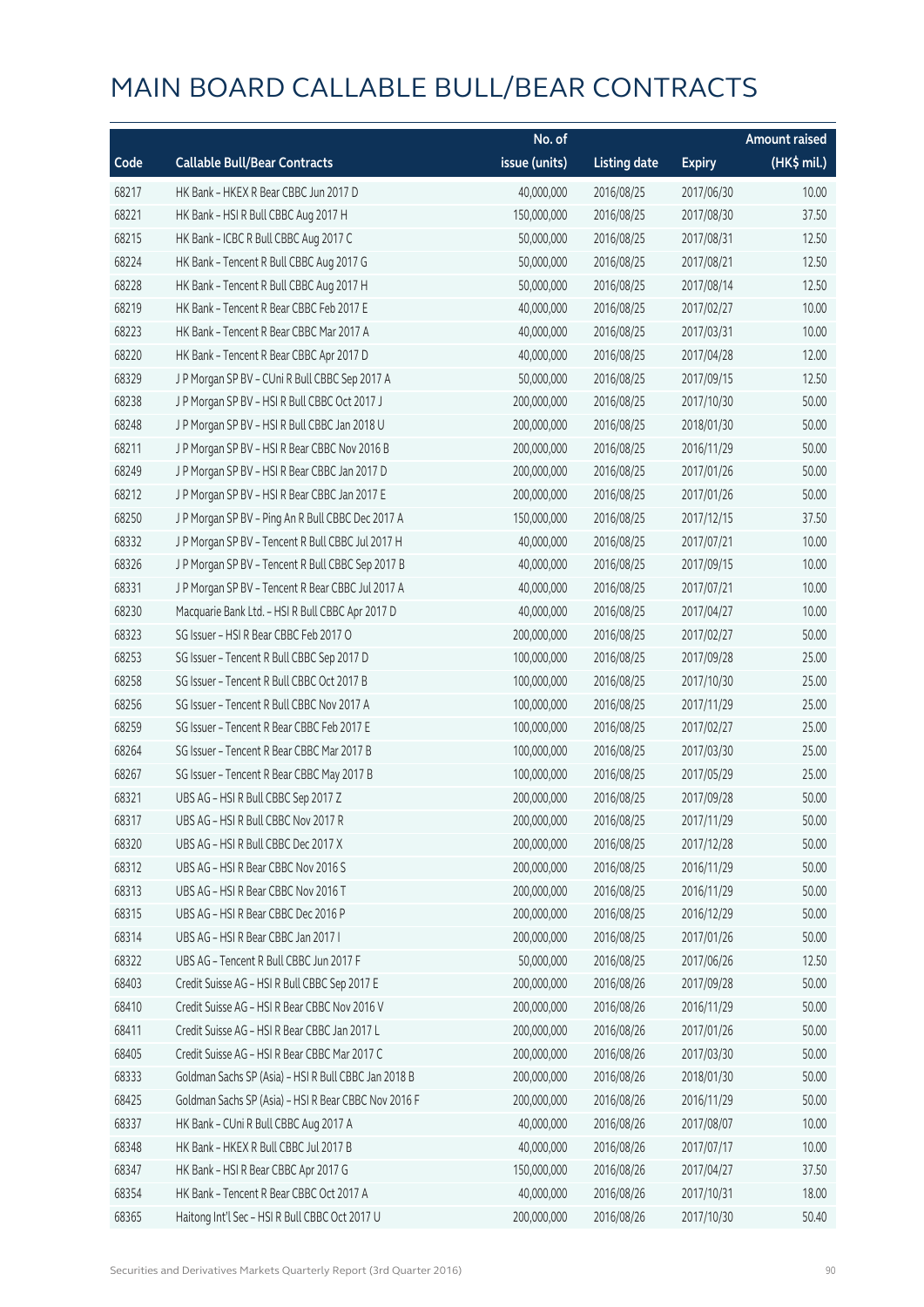|       |                                                          | No. of        |                     |               | <b>Amount raised</b>  |
|-------|----------------------------------------------------------|---------------|---------------------|---------------|-----------------------|
| Code  | <b>Callable Bull/Bear Contracts</b>                      | issue (units) | <b>Listing date</b> | <b>Expiry</b> | $(HK\frac{1}{2}mil.)$ |
| 68372 | Haitong Int'l Sec - HSI R Bull CBBC Oct 2017 V           | 200,000,000   | 2016/08/26          | 2017/10/30    | 50.40                 |
| 68373 | Haitong Int'l Sec - HSI R Bull CBBC Oct 2017 W           | 200,000,000   | 2016/08/26          | 2017/10/30    | 50.20                 |
| 68380 | Haitong Int'l Sec - HSI R Bear CBBC Jan 2017 F           | 200,000,000   | 2016/08/26          | 2017/01/26    | 50.00                 |
| 68382 | Haitong Int'l Sec - HSI R Bear CBBC Jan 2017 G           | 200,000,000   | 2016/08/26          | 2017/01/26    | 50.00                 |
| 68422 | J P Morgan SP BV - HSI R Bull CBBC Dec 2017 O            | 200,000,000   | 2016/08/26          | 2017/12/28    | 50.00                 |
| 68383 | Macquarie Bank Ltd. - HSI R Bear CBBC Mar 2017 K         | 40,000,000    | 2016/08/26          | 2017/03/30    | 10.20                 |
| 68385 | Macquarie Bank Ltd. - HSI R Bear CBBC Mar 2017 L         | 40,000,000    | 2016/08/26          | 2017/03/30    | 10.00                 |
| 68336 | SG Issuer - HSI R Bull CBBC Mar 2018 A                   | 200,000,000   | 2016/08/26          | 2018/03/28    | 50.00                 |
| 68416 | SG Issuer - HSI R Bull CBBC Mar 2018 B                   | 200,000,000   | 2016/08/26          | 2018/03/28    | 50.00                 |
| 68417 | SG Issuer - HSI R Bear CBBC Feb 2017 P                   | 200,000,000   | 2016/08/26          | 2017/02/27    | 50.00                 |
| 68418 | SG Issuer - HSI R Bear CBBC Feb 2017 Q                   | 200,000,000   | 2016/08/26          | 2017/02/27    | 50.00                 |
| 68386 | UBS AG - HSI R Bull CBBC Dec 2017 Y                      | 200,000,000   | 2016/08/26          | 2017/12/28    | 50.00                 |
| 68397 | UBS AG - HSI R Bear CBBC Nov 2016 U                      | 200,000,000   | 2016/08/26          | 2016/11/29    | 50.00                 |
| 68399 | UBS AG - HSI R Bear CBBC Nov 2016 V                      | 200,000,000   | 2016/08/26          | 2016/11/29    | 50.00                 |
| 68394 | UBS AG - HSI R Bear CBBC Dec 2016 Q                      | 200,000,000   | 2016/08/26          | 2016/12/29    | 50.00                 |
| 68398 | UBS AG - HSI R Bear CBBC Dec 2016 R                      | 200,000,000   | 2016/08/26          | 2016/12/29    | 50.00                 |
| 68390 | UBS AG - HSI R Bear CBBC Jan 2017 J                      | 200,000,000   | 2016/08/26          | 2017/01/26    | 50.00                 |
| 68431 | BNP Paribas Arbit Issu B.V. - HSI R Bull CBBC Nov 2017 B | 250,000,000   | 2016/08/29          | 2017/11/29    | 62.50                 |
| 68428 | BNP Paribas Arbit Issu B.V. - HSI R Bull CBBC Dec 2017 B | 250,000,000   | 2016/08/29          | 2017/12/28    | 62.50                 |
| 68436 | BNP Paribas Arbit Issu B.V. - HSI R Bear CBBC Mar 2017 E | 250,000,000   | 2016/08/29          | 2017/03/30    | 62.50                 |
| 68440 | Credit Suisse AG - HSI R Bull CBBC Dec 2017 R            | 200,000,000   | 2016/08/29          | 2017/12/28    | 50.00                 |
| 68441 | Credit Suisse AG - HSI R Bear CBBC Nov 2016 Y            | 200,000,000   | 2016/08/29          | 2016/11/29    | 50.00                 |
| 68457 | Goldman Sachs SP (Asia) - HSI R Bull CBBC Jan 2018 C     | 200,000,000   | 2016/08/29          | 2018/01/30    | 50.00                 |
| 68443 | Goldman Sachs SP (Asia) - HSI R Bear CBBC Nov 2016 G     | 200,000,000   | 2016/08/29          | 2016/11/29    | 50.00                 |
| 68461 | J P Morgan SP BV - HKEX R Bull CBBC Nov 2017 D           | 40,000,000    | 2016/08/29          | 2017/11/17    | 10.00                 |
| 68469 | J P Morgan SP BV - HSI R Bull CBBC Nov 2017 C            | 200,000,000   | 2016/08/29          | 2017/11/29    | 50.00                 |
| 68458 | JP Morgan SP BV - HSIR Bear CBBC Dec 2016 F              | 200,000,000   | 2016/08/29          | 2016/12/29    | 50.00                 |
| 68462 | J P Morgan SP BV - Tencent R Bull CBBC Jun 2017 F        | 40,000,000    | 2016/08/29          | 2017/06/16    | 10.00                 |
| 68465 | J P Morgan SP BV - Tencent R Bear CBBC Aug 2017 A        | 40,000,000    | 2016/08/29          | 2017/08/18    | 10.00                 |
| 68432 | SG Issuer - HSI R Bull CBBC Mar 2018 C                   | 200,000,000   | 2016/08/29          | 2018/03/28    | 50.00                 |
| 68444 | SG Issuer - HSI R Bear CBBC Feb 2017 R                   | 200,000,000   | 2016/08/29          | 2017/02/27    | 50.00                 |
| 68449 | UBS AG - HSI R Bull CBBC Dec 2017 Z                      | 200,000,000   | 2016/08/29          | 2017/12/28    | 50.00                 |
| 68454 | UBS AG - HSI R Bear CBBC Dec 2016 S                      | 200,000,000   | 2016/08/29          | 2016/12/29    | 50.00                 |
| 68456 | UBS AG - HSI R Bear CBBC Jan 2017 K                      | 200,000,000   | 2016/08/29          | 2017/01/26    | 50.00                 |
| 68453 | UBS AG - HSI R Bear CBBC Feb 2017 A                      | 200,000,000   | 2016/08/29          | 2017/02/27    | 50.00                 |
| 68505 | Credit Suisse AG - HSI R Bull CBBC Nov 2017 D            | 200,000,000   | 2016/08/30          | 2017/11/29    | 50.00                 |
| 68506 | Credit Suisse AG - HSI R Bear CBBC Nov 2016 Z            | 200,000,000   | 2016/08/30          | 2016/11/29    | 50.00                 |
| 68511 | Goldman Sachs SP (Asia) - HSI R Bear CBBC Dec 2016 M     | 200,000,000   | 2016/08/30          | 2016/12/29    | 50.00                 |
| 68470 | HK Bank - HKEX R Bear CBBC Mar 2017 B                    | 40,000,000    | 2016/08/30          | 2017/03/31    | 10.00                 |
| 68477 | HK Bank - HSCEI R Bear CBBC May 2017 B                   | 50,000,000    | 2016/08/30          | 2017/05/29    | 12.50                 |
| 68482 | HK Bank - HSI R Bear CBBC Mar 2017 M                     | 150,000,000   | 2016/08/30          | 2017/03/30    | 37.50                 |
| 68473 | HK Bank - ICBC R Bear CBBC Apr 2017 B                    | 40,000,000    | 2016/08/30          | 2017/04/28    | 10.00                 |
| 68475 | HK Bank - Sands China R Bear CBBC Apr 2017 E             | 40,000,000    | 2016/08/30          | 2017/04/28    | 10.00                 |
| 68548 | J P Morgan SP BV - HSI R Bull CBBC Nov 2017 F            | 200,000,000   | 2016/08/30          | 2017/11/29    | 50.00                 |
| 68550 | J P Morgan SP BV - HSI R Bear CBBC Dec 2016 G            | 200,000,000   | 2016/08/30          | 2016/12/29    | 50.00                 |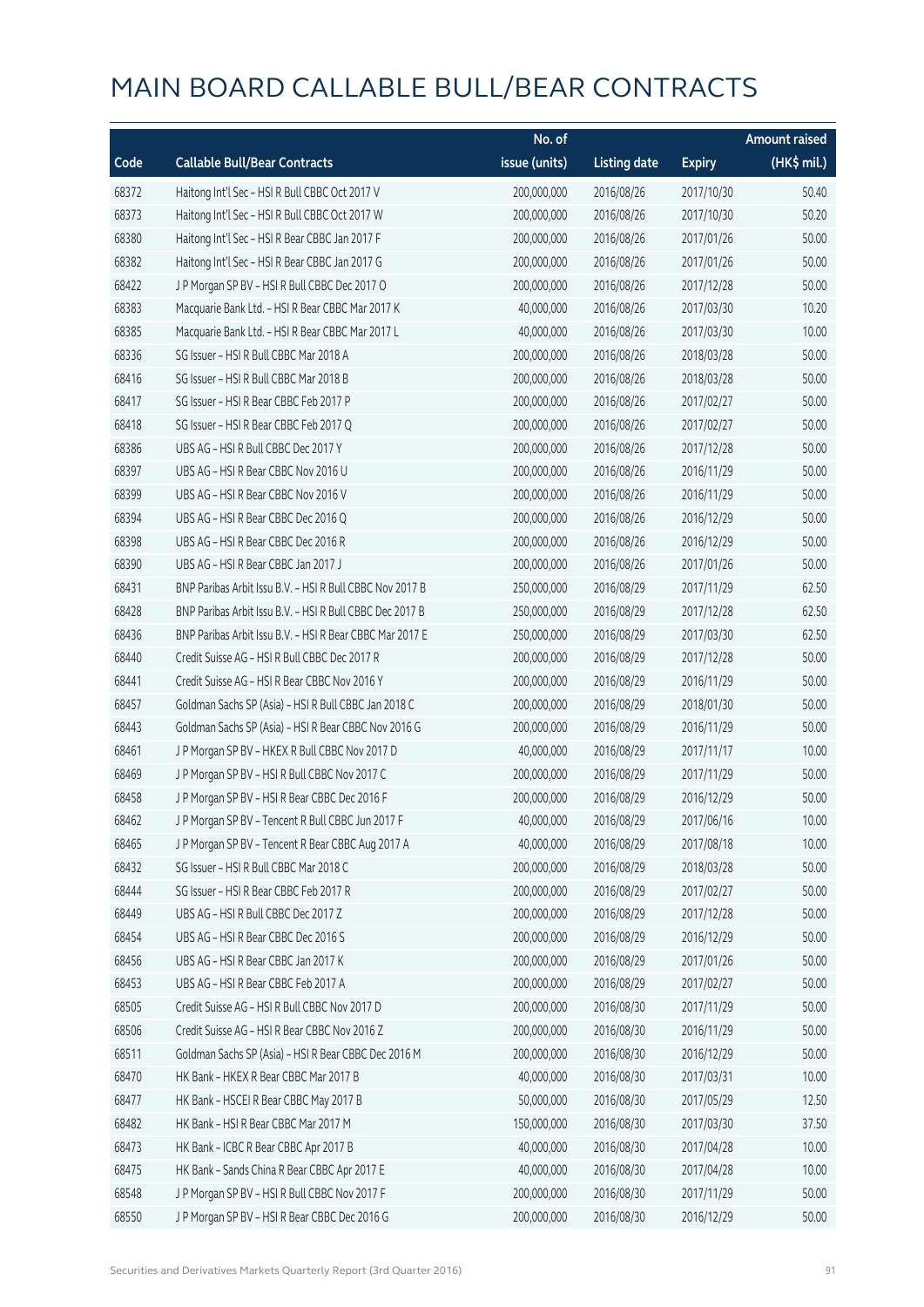|       |                                                          | No. of        |                     |               | Amount raised |
|-------|----------------------------------------------------------|---------------|---------------------|---------------|---------------|
| Code  | <b>Callable Bull/Bear Contracts</b>                      | issue (units) | <b>Listing date</b> | <b>Expiry</b> | (HK\$ mil.)   |
| 68549 | J P Morgan SP BV - Ping An R Bull CBBC Sep 2017 D        | 40,000,000    | 2016/08/30          | 2017/09/15    | 10.00         |
| 68483 | SG Issuer - CCB R Bull CBBC Sep 2017 B                   | 40,000,000    | 2016/08/30          | 2017/09/28    | 10.00         |
| 68486 | SG Issuer - CCB R Bear CBBC Jun 2017 A                   | 40,000,000    | 2016/08/30          | 2017/06/29    | 10.00         |
| 68487 | SG Issuer - China Life R Bear CBBC Dec 2017 A            | 100,000,000   | 2016/08/30          | 2017/12/28    | 25.00         |
| 68496 | SG Issuer - HSBC R Bear CBBC May 2017 A                  | 100,000,000   | 2016/08/30          | 2017/05/29    | 25.00         |
| 68520 | SG Issuer - HSI R Bull CBBC Mar 2018 D                   | 200,000,000   | 2016/08/30          | 2018/03/28    | 50.00         |
| 68521 | SG Issuer - HSI R Bear CBBC Feb 2017 S                   | 200,000,000   | 2016/08/30          | 2017/02/27    | 50.00         |
| 68527 | SG Issuer - HSI R Bear CBBC Feb 2017 T                   | 200,000,000   | 2016/08/30          | 2017/02/27    | 50.00         |
| 68529 | SG Issuer - HSI R Bear CBBC Feb 2017 U                   | 200,000,000   | 2016/08/30          | 2017/02/27    | 50.00         |
| 68541 | SG Issuer - HSI R Bear CBBC Feb 2017 V                   | 200,000,000   | 2016/08/30          | 2017/02/27    | 50.00         |
| 68499 | SG Issuer - Ping An R Bear CBBC Sep 2017 A               | 100,000,000   | 2016/08/30          | 2017/09/28    | 25.00         |
| 68507 | UBS AG - HSI R Bull CBBC Nov 2017 V                      | 200,000,000   | 2016/08/30          | 2017/11/29    | 50.00         |
| 68509 | UBS AG - HSI R Bear CBBC Nov 2016 W                      | 200,000,000   | 2016/08/30          | 2016/11/29    | 50.00         |
| 68566 | BNP Paribas Arbit Issu B.V. - HSI R Bear CBBC Feb 2017 D | 250,000,000   | 2016/08/31          | 2017/02/27    | 62.50         |
| 68553 | Credit Suisse AG - HSI R Bull CBBC Oct 2017 B            | 200,000,000   | 2016/08/31          | 2017/10/30    | 50.00         |
| 68554 | Credit Suisse AG - HSI R Bull CBBC Oct 2017 F            | 200,000,000   | 2016/08/31          | 2017/10/30    | 50.00         |
| 68565 | Credit Suisse AG - HSI R Bear CBBC Dec 2016 G            | 200,000,000   | 2016/08/31          | 2016/12/29    | 50.00         |
| 68563 | Credit Suisse AG - HSI R Bear CBBC Dec 2016 S            | 200,000,000   | 2016/08/31          | 2016/12/29    | 50.00         |
| 68551 | Goldman Sachs SP (Asia) - HSI R Bull CBBC Nov 2017 D     | 200,000,000   | 2016/08/31          | 2017/11/29    | 50.00         |
| 68590 | Goldman Sachs SP (Asia) - HSI R Bear CBBC Dec 2016 N     | 200,000,000   | 2016/08/31          | 2016/12/29    | 50.00         |
| 68595 | Goldman Sachs SP (Asia) - HSI R Bear CBBC Dec 2016 O     | 200,000,000   | 2016/08/31          | 2016/12/29    | 50.00         |
| 68596 | J P Morgan SP BV - HKEX R Bear CBBC Jul 2017 A           | 40,000,000    | 2016/08/31          | 2017/07/21    | 10.00         |
| 68581 | JP Morgan SP BV - HSIR Bull CBBC Oct 2017 I              | 200,000,000   | 2016/08/31          | 2017/10/30    | 50.00         |
| 68579 | J P Morgan SP BV - HSI R Bull CBBC Oct 2017 O            | 200,000,000   | 2016/08/31          | 2017/10/30    | 50.00         |
| 68603 | J P Morgan SP BV - HSI R Bear CBBC Dec 2016 H            | 200,000,000   | 2016/08/31          | 2016/12/29    | 50.00         |
| 68604 | J P Morgan SP BV - HSI R Bear CBBC Dec 2016 I            | 200,000,000   | 2016/08/31          | 2016/12/29    | 50.00         |
| 68582 | SG Issuer - HSI R Bull CBBC Mar 2018 E                   | 200,000,000   | 2016/08/31          | 2018/03/28    | 50.00         |
| 68585 | SG Issuer – HSI R Bear CBBC Feb 2017 W                   | 200,000,000   | 2016/08/31          | 2017/02/27    | 50.00         |
| 68586 | SG Issuer - HSI R Bear CBBC Feb 2017 X                   | 200,000,000   | 2016/08/31          | 2017/02/27    | 50.00         |
| 68571 | UBS AG - HSI R Bull CBBC Oct 2017 H                      | 200,000,000   | 2016/08/31          | 2017/10/30    | 50.00         |
| 68567 | UBS AG - HSI R Bull CBBC Oct 2017 W                      | 200,000,000   | 2016/08/31          | 2017/10/30    | 50.00         |
| 68572 | UBS AG - HSI R Bear CBBC Jan 2017 H                      | 200,000,000   | 2016/08/31          | 2017/01/26    | 50.00         |
| 68616 | Credit Suisse AG - HSBC R Bull CBBC Nov 2017 A           | 50,000,000    | 2016/09/01          | 2017/11/24    | 12.50         |
| 68615 | Credit Suisse AG - HSI R Bull CBBC Nov 2017 E            | 200,000,000   | 2016/09/01          | 2017/11/29    | 50.00         |
| 68613 | Bank of East Asia - CSOP A50 ETF R Bull CBBC Sep 2017 A  | 40,000,000    | 2016/09/01          | 2017/09/22    | 10.00         |
| 68614 | Bank of East Asia - A50 China R Bull CBBC Sep 2017 A     | 40,000,000    | 2016/09/01          | 2017/09/22    | 10.00         |
| 68608 | Bank of East Asia - Ping An R Bull CBBC Dec 2017 A       | 29,000,000    | 2016/09/01          | 2017/12/22    | 10.15         |
| 68610 | Bank of East Asia - Tencent R Bull CBBC Jun 2017 A       | 40,000,000    | 2016/09/01          | 2017/06/26    | 10.00         |
| 68609 | Bank of East Asia - Tencent R Bear CBBC Apr 2017 C       | 40,000,000    | 2016/09/01          | 2017/04/07    | 10.00         |
| 68628 | Goldman Sachs SP (Asia) - HSI R Bull CBBC Nov 2017 I     | 200,000,000   | 2016/09/01          | 2017/11/29    | 50.00         |
| 68635 | Goldman Sachs SP (Asia) - HSI R Bear CBBC Dec 2016 P     | 200,000,000   | 2016/09/01          | 2016/12/29    | 50.00         |
| 68636 | J P Morgan SP BV - HSI R Bear CBBC Dec 2016 K            | 200,000,000   | 2016/09/01          | 2016/12/29    | 50.00         |
| 68639 | UBS AG - HSI R Bull CBBC Dec 2017 B                      | 200,000,000   | 2016/09/01          | 2017/12/28    | 50.00         |
| 68619 | UBS AG - HSI R Bear CBBC Dec 2016 T                      | 200,000,000   | 2016/09/01          | 2016/12/29    | 50.00         |
| 68621 | UBS AG - HSI R Bear CBBC Dec 2016 U                      | 200,000,000   | 2016/09/01          | 2016/12/29    | 50.00         |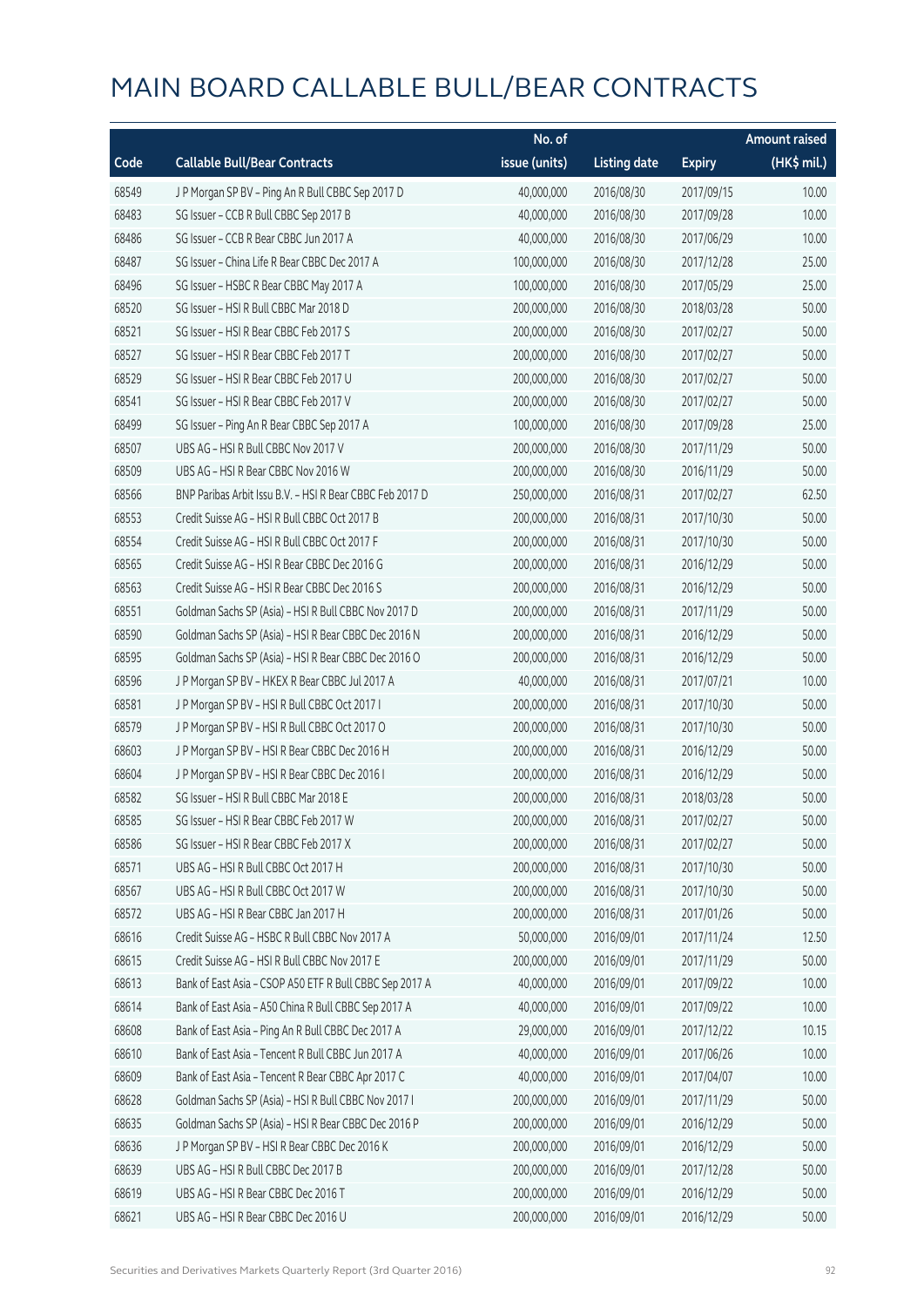|       |                                                          | No. of        |                     |               | <b>Amount raised</b> |
|-------|----------------------------------------------------------|---------------|---------------------|---------------|----------------------|
| Code  | <b>Callable Bull/Bear Contracts</b>                      | issue (units) | <b>Listing date</b> | <b>Expiry</b> | (HK\$ mil.)          |
| 68620 | UBS AG - HSI R Bear CBBC Mar 2017 D                      | 200,000,000   | 2016/09/01          | 2017/03/30    | 50.00                |
| 68647 | Credit Suisse AG - HSI R Bull CBBC Aug 2017 F            | 200,000,000   | 2016/09/02          | 2017/08/30    | 50.00                |
| 68643 | Credit Suisse AG - HSI R Bear CBBC Dec 2016 I            | 200,000,000   | 2016/09/02          | 2016/12/29    | 50.00                |
| 68660 | Goldman Sachs SP (Asia) - HSI R Bull CBBC Nov 2017 J     | 200,000,000   | 2016/09/02          | 2017/11/29    | 50.00                |
| 68640 | HK Bank - Lenovo R Bull CBBC Aug 2017 D                  | 40,000,000    | 2016/09/02          | 2017/08/31    | 10.00                |
| 68641 | HK Bank - Tencent R Bear CBBC Apr 2017 E                 | 40,000,000    | 2016/09/02          | 2017/04/28    | 10.00                |
| 68655 | J P Morgan SP BV - HSI R Bull CBBC Feb 2018 D            | 200,000,000   | 2016/09/02          | 2018/02/27    | 50.00                |
| 68653 | J P Morgan SP BV - HSI R Bear CBBC Dec 2016 L            | 200,000,000   | 2016/09/02          | 2016/12/29    | 50.00                |
| 68662 | SG Issuer - HSI R Bull CBBC Mar 2018 G                   | 200,000,000   | 2016/09/02          | 2018/03/28    | 50.00                |
| 68663 | SG Issuer - HSI R Bull CBBC Mar 2018 H                   | 200,000,000   | 2016/09/02          | 2018/03/28    | 50.00                |
| 68667 | SG Issuer - HSI R Bear CBBC Jan 2017 E                   | 200,000,000   | 2016/09/02          | 2017/01/26    | 54.00                |
| 68668 | SG Issuer - HSI R Bear CBBC Jan 2017 F                   | 200,000,000   | 2016/09/02          | 2017/01/26    | 60.00                |
| 68648 | UBS AG - HSI R Bear CBBC Dec 2016 V                      | 200,000,000   | 2016/09/02          | 2016/12/29    | 50.00                |
| 68670 | BNP Paribas Arbit Issu B.V. - HSI R Bull CBBC Nov 2017 C | 250,000,000   | 2016/09/05          | 2017/11/29    | 62.50                |
| 68669 | BNP Paribas Arbit Issu B.V. - HSI R Bull CBBC Dec 2017 C | 250,000,000   | 2016/09/05          | 2017/12/28    | 62.50                |
| 68676 | BNP Paribas Arbit Issu B.V. - HSI R Bear CBBC Mar 2017 K | 250,000,000   | 2016/09/05          | 2017/03/30    | 62.50                |
| 68677 | Credit Suisse AG - HSI R Bull CBBC Sep 2017 F            | 200,000,000   | 2016/09/05          | 2017/09/28    | 50.00                |
| 68679 | Credit Suisse AG - HSI R Bear CBBC Dec 2016 Z            | 200,000,000   | 2016/09/05          | 2016/12/29    | 50.00                |
| 68671 | Goldman Sachs SP (Asia) - HSI R Bull CBBC Dec 2017 U     | 200,000,000   | 2016/09/05          | 2017/12/28    | 50.00                |
| 68681 | J P Morgan SP BV - HSI R Bull CBBC Oct 2017 P            | 200,000,000   | 2016/09/05          | 2017/10/30    | 50.00                |
| 68682 | SG Issuer - HSI R Bull CBBC Mar 2018 I                   | 200,000,000   | 2016/09/05          | 2018/03/28    | 50.00                |
| 68683 | SG Issuer - HSI R Bear CBBC Feb 2017 Y                   | 200,000,000   | 2016/09/05          | 2017/02/27    | 50.00                |
| 68686 | UBS AG - HSI R Bull CBBC Nov 2017 Y                      | 200,000,000   | 2016/09/05          | 2017/11/29    | 50.00                |
| 68688 | UBS AG - HSI R Bear CBBC Feb 2017 B                      | 200,000,000   | 2016/09/05          | 2017/02/27    | 50.00                |
| 68766 | BNP Paribas Arbit Issu B.V. - HSI R Bull CBBC Dec 2017 D | 250,000,000   | 2016/09/06          | 2017/12/28    | 62.50                |
| 68776 | Credit Suisse AG - HSI R Bull CBBC Nov 2017 F            | 200,000,000   | 2016/09/06          | 2017/11/29    | 50.00                |
| 68775 | Credit Suisse AG - HSI R Bear CBBC Jan 2017 N            | 200,000,000   | 2016/09/06          | 2017/01/26    | 50.00                |
| 68754 | Goldman Sachs SP (Asia) - HSI R Bear CBBC Jan 2017 F     | 200,000,000   | 2016/09/06          | 2017/01/26    | 50.00                |
| 68758 | HK Bank - China Life R Bull CBBC Jul 2017 D              | 50,000,000    | 2016/09/06          | 2017/07/31    | 12.50                |
| 68759 | HK Bank - Galaxy Ent R Bear CBBC Jul 2017 A              | 40,000,000    | 2016/09/06          | 2017/07/31    | 10.00                |
| 68765 | HK Bank - Tencent R Bull CBBC Jul 2017 H                 | 50,000,000    | 2016/09/06          | 2017/07/31    | 12.50                |
| 68784 | Haitong Int'l Sec - HSI R Bull CBBC Oct 2017 X           | 200,000,000   | 2016/09/06          | 2017/10/30    | 50.60                |
| 68785 | Haitong Int'l Sec - HSI R Bull CBBC Oct 2017 Y           | 200,000,000   | 2016/09/06          | 2017/10/30    | 50.40                |
| 68788 | Haitong Int'l Sec - HSI R Bull CBBC Oct 2017 Z           | 200,000,000   | 2016/09/06          | 2017/10/30    | 50.00                |
| 68791 | Haitong Int'l Sec - HSI R Bear CBBC Dec 2016 K           | 200,000,000   | 2016/09/06          | 2016/12/29    | 50.60                |
| 68792 | Haitong Int'l Sec - HSI R Bear CBBC Mar 2017 B           | 200,000,000   | 2016/09/06          | 2017/03/30    | 50.60                |
| 68797 | J P Morgan SP BV - HKEX R Bull CBBC Nov 2017 E           | 40,000,000    | 2016/09/06          | 2017/11/17    | 10.00                |
| 68799 | J P Morgan SP BV - HSI R Bull CBBC Oct 2017 Q            | 200,000,000   | 2016/09/06          | 2017/10/30    | 50.00                |
| 68793 | J P Morgan SP BV - HSI R Bear CBBC Dec 2016 M            | 200,000,000   | 2016/09/06          | 2016/12/29    | 50.00                |
| 68796 | J P Morgan SP BV - Tencent R Bull CBBC Sep 2017 C        | 40,000,000    | 2016/09/06          | 2017/09/15    | 10.00                |
| 68690 | SG Issuer - CNOOC R Bull CBBC Aug 2017 A                 | 40,000,000    | 2016/09/06          | 2017/08/30    | 10.00                |
| 68738 | SG Issuer - CP&CC R Bull CBBC Aug 2017 A                 | 40,000,000    | 2016/09/06          | 2017/08/30    | 10.00                |
| 68692 | SG Issuer - Galaxy R Bull CBBC Jun 2017 A                | 40,000,000    | 2016/09/06          | 2017/06/29    | 17.20                |
| 68697 | SG Issuer - Galaxy R Bull CBBC Aug 2017 A                | 40,000,000    | 2016/09/06          | 2017/08/30    | 10.00                |
| 68698 | SG Issuer - Galaxy R Bear CBBC Sep 2017 A                | 100,000,000   | 2016/09/06          | 2017/09/28    | 25.00                |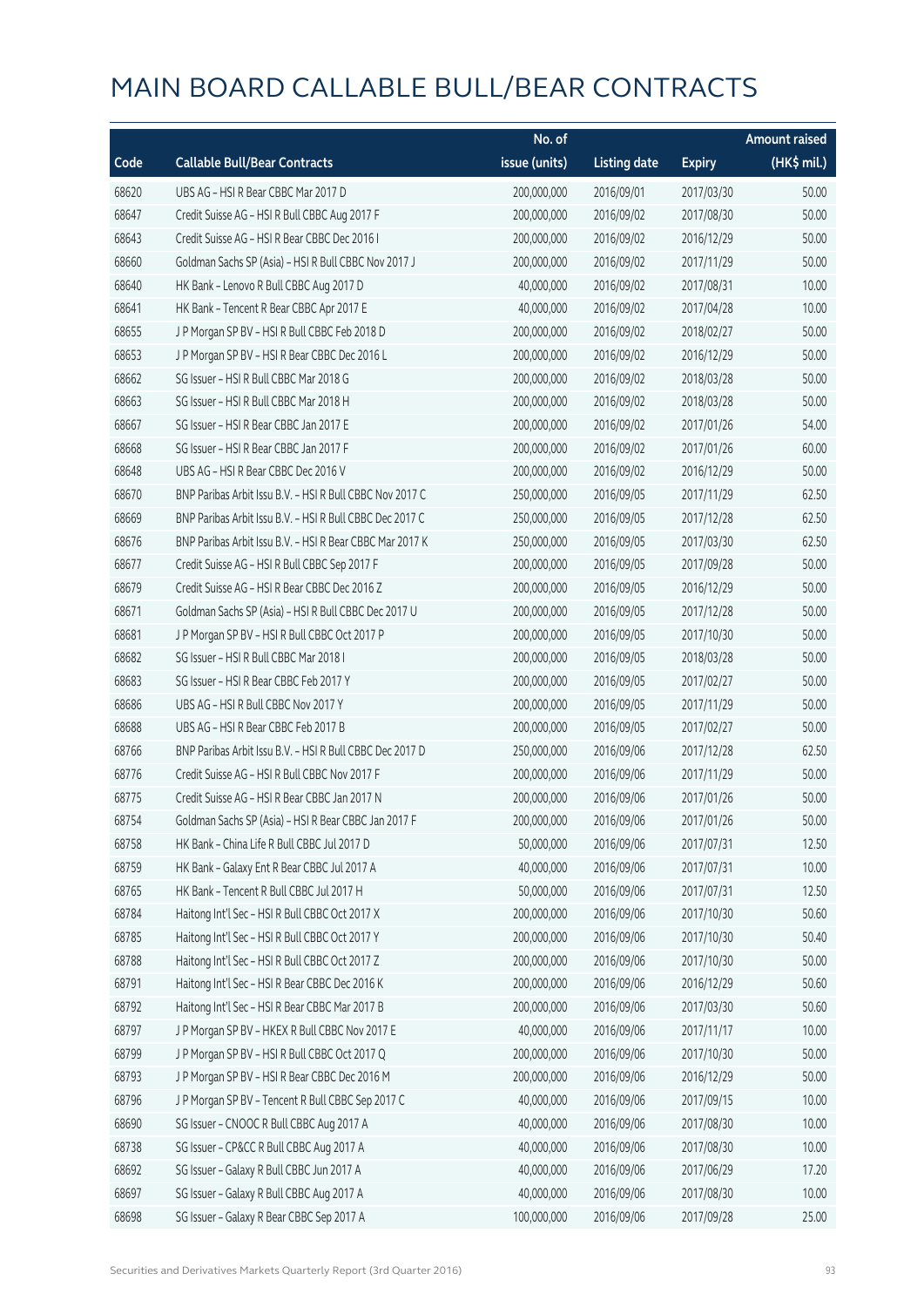|       |                                                          | No. of        |                     |               | <b>Amount raised</b> |
|-------|----------------------------------------------------------|---------------|---------------------|---------------|----------------------|
| Code  | <b>Callable Bull/Bear Contracts</b>                      | issue (units) | <b>Listing date</b> | <b>Expiry</b> | (HK\$ mil.)          |
| 68741 | SG Issuer - HKEX R Bear CBBC Apr 2017 A                  | 100,000,000   | 2016/09/06          | 2017/04/27    | 25.00                |
| 68748 | SG Issuer - HKEX R Bear CBBC Apr 2017 B                  | 100,000,000   | 2016/09/06          | 2017/04/27    | 25.00                |
| 68751 | SG Issuer - HKEX R Bear CBBC Aug 2017 A                  | 100,000,000   | 2016/09/06          | 2017/08/30    | 31.00                |
| 68781 | SG Issuer - HSI R Bull CBBC Dec 2017 M                   | 200,000,000   | 2016/09/06          | 2017/12/28    | 50.00                |
| 68777 | SG Issuer - HSI R Bull CBBC Mar 2018 J                   | 200,000,000   | 2016/09/06          | 2018/03/28    | 50.00                |
| 68783 | SG Issuer - HSI R Bear CBBC Jan 2017 G                   | 200,000,000   | 2016/09/06          | 2017/01/26    | 50.00                |
| 68703 | SG Issuer - PetroChina R Bull CBBC Aug 2017 A            | 40,000,000    | 2016/09/06          | 2017/08/30    | 10.00                |
| 68709 | SG Issuer - Sands R Bull CBBC May 2017 A                 | 40,000,000    | 2016/09/06          | 2017/05/29    | 19.20                |
| 68713 | SG Issuer - Sands R Bull CBBC Jan 2018 A                 | 40,000,000    | 2016/09/06          | 2018/01/30    | 11.60                |
| 68724 | SG Issuer - Sands R Bear CBBC Feb 2017 A                 | 40,000,000    | 2016/09/06          | 2017/02/27    | 23.60                |
| 68731 | SG Issuer - Sands R Bear CBBC Jun 2017 A                 | 100,000,000   | 2016/09/06          | 2017/06/29    | 25.00                |
| 68752 | SG Issuer - Tencent R Bull CBBC Oct 2017 C               | 100,000,000   | 2016/09/06          | 2017/10/30    | 25.00                |
| 68753 | SG Issuer - Tencent R Bull CBBC Dec 2017 A               | 100,000,000   | 2016/09/06          | 2017/12/28    | 25.00                |
| 68774 | UBS AG - HSI R Bull CBBC Sep 2017 P                      | 200,000,000   | 2016/09/06          | 2017/09/28    | 50.00                |
| 68773 | UBS AG - HSI R Bull CBBC Dec 2017 C                      | 200,000,000   | 2016/09/06          | 2017/12/28    | 50.00                |
| 68767 | UBS AG - HSI R Bear CBBC Jan 2017 L                      | 200,000,000   | 2016/09/06          | 2017/01/26    | 50.00                |
| 68807 | BNP Paribas Arbit Issu B.V. - HSI R Bear CBBC Feb 2017 A | 250,000,000   | 2016/09/07          | 2017/02/27    | 62.50                |
| 68827 | Credit Suisse AG - HSBC R Bull CBBC Dec 2017 A           | 50,000,000    | 2016/09/07          | 2017/12/29    | 12.50                |
| 68828 | Credit Suisse AG - HSBC R Bear CBBC Jan 2017 A           | 50,000,000    | 2016/09/07          | 2017/01/27    | 12.50                |
| 68830 | Credit Suisse AG - HSI R Bull CBBC Oct 2017 G            | 200,000,000   | 2016/09/07          | 2017/10/30    | 50.00                |
| 68831 | Credit Suisse AG - HSI R Bear CBBC Jan 2017 O            | 200,000,000   | 2016/09/07          | 2017/01/26    | 50.00                |
| 68802 | Goldman Sachs SP (Asia) - HSI R Bull CBBC Dec 2017 V     | 200,000,000   | 2016/09/07          | 2017/12/28    | 50.00                |
| 68814 | Goldman Sachs SP (Asia) - HSI R Bear CBBC Jan 2017 G     | 200,000,000   | 2016/09/07          | 2017/01/26    | 50.00                |
| 68821 | J P Morgan SP BV - HSBC R Bull CBBC Nov 2017 D           | 100,000,000   | 2016/09/07          | 2017/11/17    | 25.00                |
| 68822 | JP Morgan SP BV - HSBC R Bear CBBC Feb 2017 C            | 100,000,000   | 2016/09/07          | 2017/02/17    | 25.00                |
| 68820 | J P Morgan SP BV - HSI R Bull CBBC Nov 2017 Z            | 200,000,000   | 2016/09/07          | 2017/11/29    | 50.00                |
| 68826 | SG Issuer - HSI R Bull CBBC Mar 2018 K                   | 200,000,000   | 2016/09/07          | 2018/03/28    | 50.00                |
| 68818 | UBS AG - HSI R Bull CBBC Oct 2017 I                      | 200,000,000   | 2016/09/07          | 2017/10/30    | 50.00                |
| 68815 | UBS AG - HSI R Bear CBBC Dec 2016 W                      | 200,000,000   | 2016/09/07          | 2016/12/29    | 50.00                |
| 68861 | BNP Paribas Arbit Issu B.V. - HSI R Bull CBBC Nov 2017 D | 250,000,000   | 2016/09/08          | 2017/11/29    | 62.50                |
| 68835 | BNP Paribas Arbit Issu B.V. - HSI R Bear CBBC Mar 2017 I | 250,000,000   | 2016/09/08          | 2017/03/30    | 62.50                |
| 68847 | Credit Suisse AG - HSBC R Bull CBBC Dec 2017 B           | 50,000,000    | 2016/09/08          | 2017/12/15    | 12.50                |
| 68850 | Credit Suisse AG - HSBC R Bear CBBC Feb 2017 B           | 50,000,000    | 2016/09/08          | 2017/02/10    | 12.50                |
| 68878 | Credit Suisse AG - HSI R Bull CBBC Nov 2017 L            | 200,000,000   | 2016/09/08          | 2017/11/29    | 50.00                |
| 68873 | Credit Suisse AG - HSI R Bull CBBC Dec 2017 S            | 200,000,000   | 2016/09/08          | 2017/12/28    | 50.00                |
| 68853 | Credit Suisse AG - HSI R Bear CBBC Dec 2016 A            | 200,000,000   | 2016/09/08          | 2016/12/29    | 50.00                |
| 68854 | Credit Suisse AG - HSI R Bear CBBC Jan 2017 P            | 200,000,000   | 2016/09/08          | 2017/01/26    | 50.00                |
| 68962 | Bank of East Asia - CKH R Bull CBBC Dec 2017 A           | 40,000,000    | 2016/09/08          | 2017/12/15    | 10.00                |
| 68965 | Bank of East Asia - China Life R Bull CBBC Sep 2017 A    | 40,000,000    | 2016/09/08          | 2017/09/28    | 10.00                |
| 68967 | Bank of East Asia - Galaxy Ent R Bull CBBC Sep 2017 A    | 25,000,000    | 2016/09/08          | 2017/09/28    | 10.00                |
| 68936 | Bank of East Asia - HSBC Holdings R Bull CBBC Dec 2017 A | 40,000,000    | 2016/09/08          | 2017/12/15    | 10.00                |
| 68935 | Bank of East Asia - HSBC Holdings R Bear CBBC Mar 2017 A | 40,000,000    | 2016/09/08          | 2017/03/01    | 10.00                |
| 68887 | Goldman Sachs SP (Asia) - HSI R Bull CBBC Feb 2018 A     | 200,000,000   | 2016/09/08          | 2018/02/27    | 50.00                |
| 68881 | Goldman Sachs SP (Asia) - HSI R Bear CBBC Mar 2017 A     | 200,000,000   | 2016/09/08          | 2017/03/30    | 50.00                |
| 68884 | Goldman Sachs SP (Asia) - HSI R Bear CBBC Mar 2017 B     | 200,000,000   | 2016/09/08          | 2017/03/30    | 50.00                |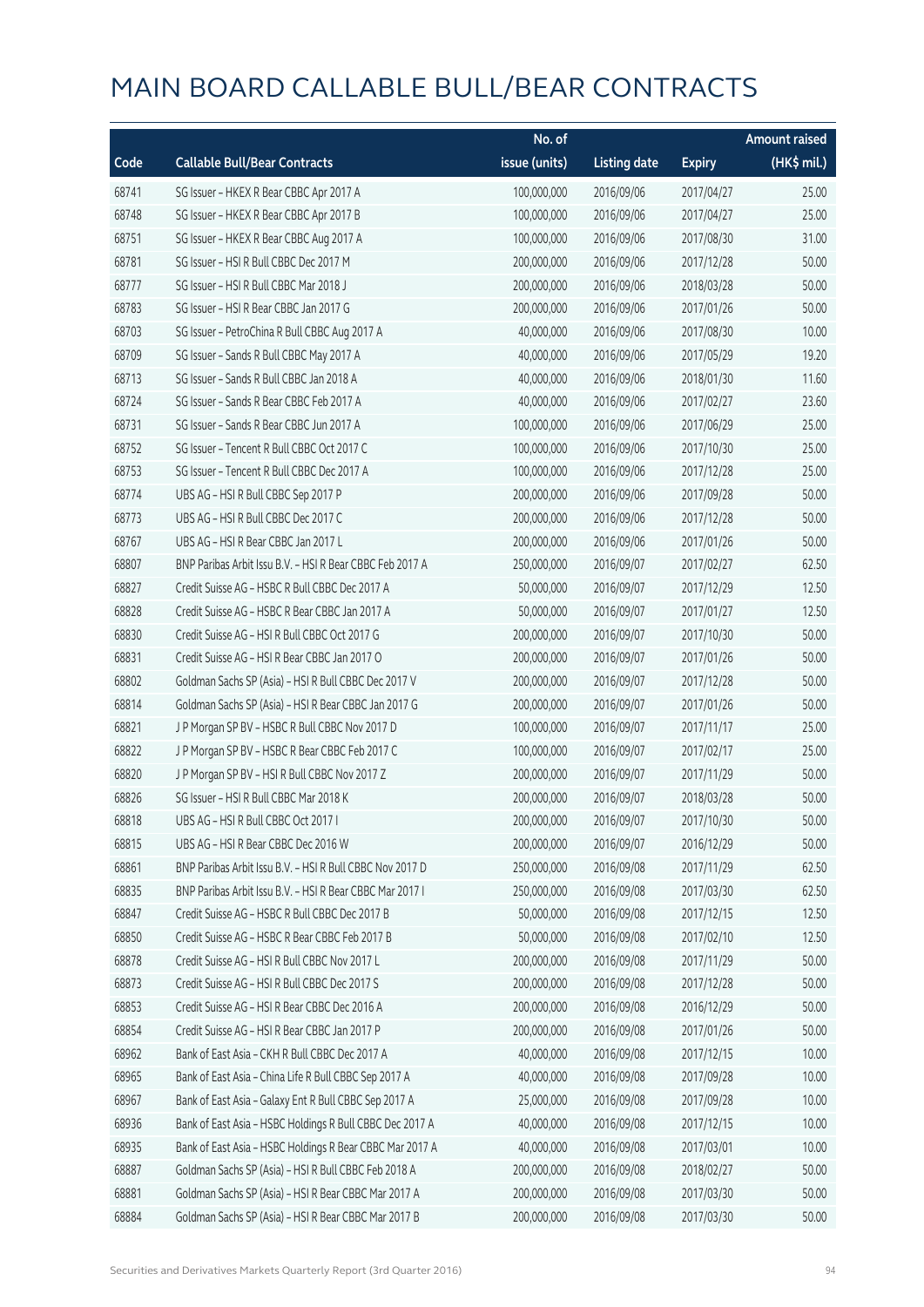|       |                                                          | No. of        |                     |               | <b>Amount raised</b> |
|-------|----------------------------------------------------------|---------------|---------------------|---------------|----------------------|
| Code  | <b>Callable Bull/Bear Contracts</b>                      | issue (units) | <b>Listing date</b> | <b>Expiry</b> | (HK\$ mil.)          |
| 68839 | Goldman Sachs SP (Asia) - HSI R Bear CBBC Dec 2017 A     | 200,000,000   | 2016/09/08          | 2017/12/28    | 50.00                |
| 68846 | HK Bank - HSCEI R Bull CBBC Jul 2017 F                   | 60,000,000    | 2016/09/08          | 2017/07/28    | 15.00                |
| 68842 | HK Bank - HSI R Bull CBBC Jun 2017 H                     | 150,000,000   | 2016/09/08          | 2017/06/29    | 37.50                |
| 68933 | J P Morgan SP BV - Galaxy Ent R Bull CBBC Nov 2017 B     | 100,000,000   | 2016/09/08          | 2017/11/17    | 25.00                |
| 68924 | J P Morgan SP BV - HSBC R Bull CBBC Dec 2017 C           | 100,000,000   | 2016/09/08          | 2017/12/15    | 25.00                |
| 68928 | J P Morgan SP BV - HSBC R Bear CBBC Feb 2017 D           | 100,000,000   | 2016/09/08          | 2017/02/17    | 25.00                |
| 68934 | J P Morgan SP BV - HSI R Bull CBBC Nov 2017 R            | 200,000,000   | 2016/09/08          | 2017/11/29    | 50.00                |
| 68906 | J P Morgan SP BV - HSI R Bear CBBC Dec 2016 N            | 200,000,000   | 2016/09/08          | 2016/12/29    | 50.00                |
| 68931 | J P Morgan SP BV - Sands China R Bull CBBC Sep 2017 B    | 100,000,000   | 2016/09/08          | 2017/09/15    | 25.00                |
| 68894 | SG Issuer - HSI R Bull CBBC Mar 2018 L                   | 200,000,000   | 2016/09/08          | 2018/03/28    | 50.00                |
| 68898 | SG Issuer - HSI R Bull CBBC Mar 2018 M                   | 200,000,000   | 2016/09/08          | 2018/03/28    | 50.00                |
| 68899 | SG Issuer - HSI R Bear CBBC Jan 2017 H                   | 200,000,000   | 2016/09/08          | 2017/01/26    | 50.00                |
| 68900 | SG Issuer - HSI R Bear CBBC Jan 2017 I                   | 200,000,000   | 2016/09/08          | 2017/01/26    | 50.00                |
| 68892 | UBS AG - HSI R Bull CBBC Nov 2017 A                      | 200,000,000   | 2016/09/08          | 2017/11/29    | 50.00                |
| 68891 | UBS AG - HSI R Bull CBBC Nov 2017 K                      | 200,000,000   | 2016/09/08          | 2017/11/29    | 50.00                |
| 68890 | UBS AG - HSI R Bear CBBC Jan 2017 M                      | 200,000,000   | 2016/09/08          | 2017/01/26    | 50.00                |
| 69003 | BNP Paribas Arbit Issu B.V. - HSI R Bull CBBC Dec 2017 E | 250,000,000   | 2016/09/09          | 2017/12/28    | 62.50                |
| 68968 | BNP Paribas Arbit Issu B.V. - HSI R Bear CBBC Feb 2017 O | 250,000,000   | 2016/09/09          | 2017/02/27    | 62.50                |
| 68969 | BNP Paribas Arbit Issu B.V. - HSI R Bear CBBC Mar 2017 F | 250,000,000   | 2016/09/09          | 2017/03/30    | 62.50                |
| 69006 | BNP Paribas Arbit Issu B.V. - HSI R Bear CBBC Mar 2017 R | 250,000,000   | 2016/09/09          | 2017/03/30    | 62.50                |
| 69032 | Credit Suisse AG - HSI R Bull CBBC Oct 2017 A            | 200,000,000   | 2016/09/09          | 2017/10/30    | 50.00                |
| 69034 | Credit Suisse AG - HSI R Bull CBBC Oct 2017 H            | 200,000,000   | 2016/09/09          | 2017/10/30    | 50.00                |
| 69017 | Credit Suisse AG - HSI R Bear CBBC Dec 2016 B            | 200,000,000   | 2016/09/09          | 2016/12/29    | 50.00                |
| 69024 | Credit Suisse AG - HSI R Bear CBBC Dec 2016 C            | 200,000,000   | 2016/09/09          | 2016/12/29    | 50.00                |
| 69021 | Credit Suisse AG - HSI R Bear CBBC Jan 2017 Q            | 200,000,000   | 2016/09/09          | 2017/01/26    | 50.00                |
| 69025 | Credit Suisse AG - HSI R Bear CBBC Jan 2017 R            | 200,000,000   | 2016/09/09          | 2017/01/26    | 50.00                |
| 69026 | Credit Suisse AG - HSI R Bear CBBC Jan 2017 S            | 200,000,000   | 2016/09/09          | 2017/01/26    | 50.00                |
| 69027 | Credit Suisse AG - HSI R Bear CBBC Mar 2017 D            | 200,000,000   | 2016/09/09          | 2017/03/30    | 50.00                |
| 69031 | Credit Suisse AG - HSI R Bear CBBC Apr 2017 B            | 200,000,000   | 2016/09/09          | 2017/04/27    | 54.00                |
| 69056 | Goldman Sachs SP (Asia) - HSI R Bull CBBC Feb 2018 B     | 200,000,000   | 2016/09/09          | 2018/02/27    | 50.00                |
| 68971 | Goldman Sachs SP (Asia) - HSI R Bear CBBC Feb 2017 C     | 200,000,000   | 2016/09/09          | 2017/02/27    | 50.00                |
| 69054 | Goldman Sachs SP (Asia) - HSI R Bear CBBC Feb 2017 D     | 200,000,000   | 2016/09/09          | 2017/02/27    | 50.00                |
| 69055 | Goldman Sachs SP (Asia) - HSI R Bear CBBC Feb 2017 E     | 200,000,000   | 2016/09/09          | 2017/02/27    | 50.00                |
| 69001 | HK Bank - ABC R Bull CBBC Aug 2017 C                     | 50,000,000    | 2016/09/09          | 2017/08/11    | 12.50                |
| 69002 | HK Bank - ABC R Bear CBBC May 2017 A                     | 40,000,000    | 2016/09/09          | 2017/05/08    | 10.00                |
| 68983 | HK Bank - BOCL R Bear CBBC May 2017 A                    | 40,000,000    | 2016/09/09          | 2017/05/08    | 10.00                |
| 69000 | HK Bank - CC Bank R Bear CBBC May 2017 B                 | 40,000,000    | 2016/09/09          | 2017/05/08    | 10.00                |
| 68995 | HK Bank - HSI R Bull CBBC Jun 2017 I                     | 150,000,000   | 2016/09/09          | 2017/06/29    | 37.50                |
| 68998 | HK Bank - HSI R Bull CBBC Jun 2017 J                     | 150,000,000   | 2016/09/09          | 2017/06/29    | 37.50                |
| 68989 | HK Bank - HSI R Bull CBBC Jul 2017 K                     | 150,000,000   | 2016/09/09          | 2017/07/28    | 37.50                |
| 68992 | HK Bank - HSI R Bull CBBC Aug 2017 I                     | 150,000,000   | 2016/09/09          | 2017/08/30    | 37.50                |
| 68999 | HK Bank - Sands China R Bull CBBC Aug 2017 C             | 40,000,000    | 2016/09/09          | 2017/08/11    | 10.00                |
| 68973 | Haitong Int'l Sec - HSI R Bull CBBC Dec 2017 G           | 125,000,000   | 2016/09/09          | 2017/12/28    | 31.63                |
| 68979 | Haitong Int'l Sec - HSI R Bull CBBC Dec 2017 H           | 125,000,000   | 2016/09/09          | 2017/12/28    | 31.63                |
| 68980 | Haitong Int'l Sec - HSI R Bear CBBC Jan 2017 H           | 125,000,000   | 2016/09/09          | 2017/01/26    | 31.25                |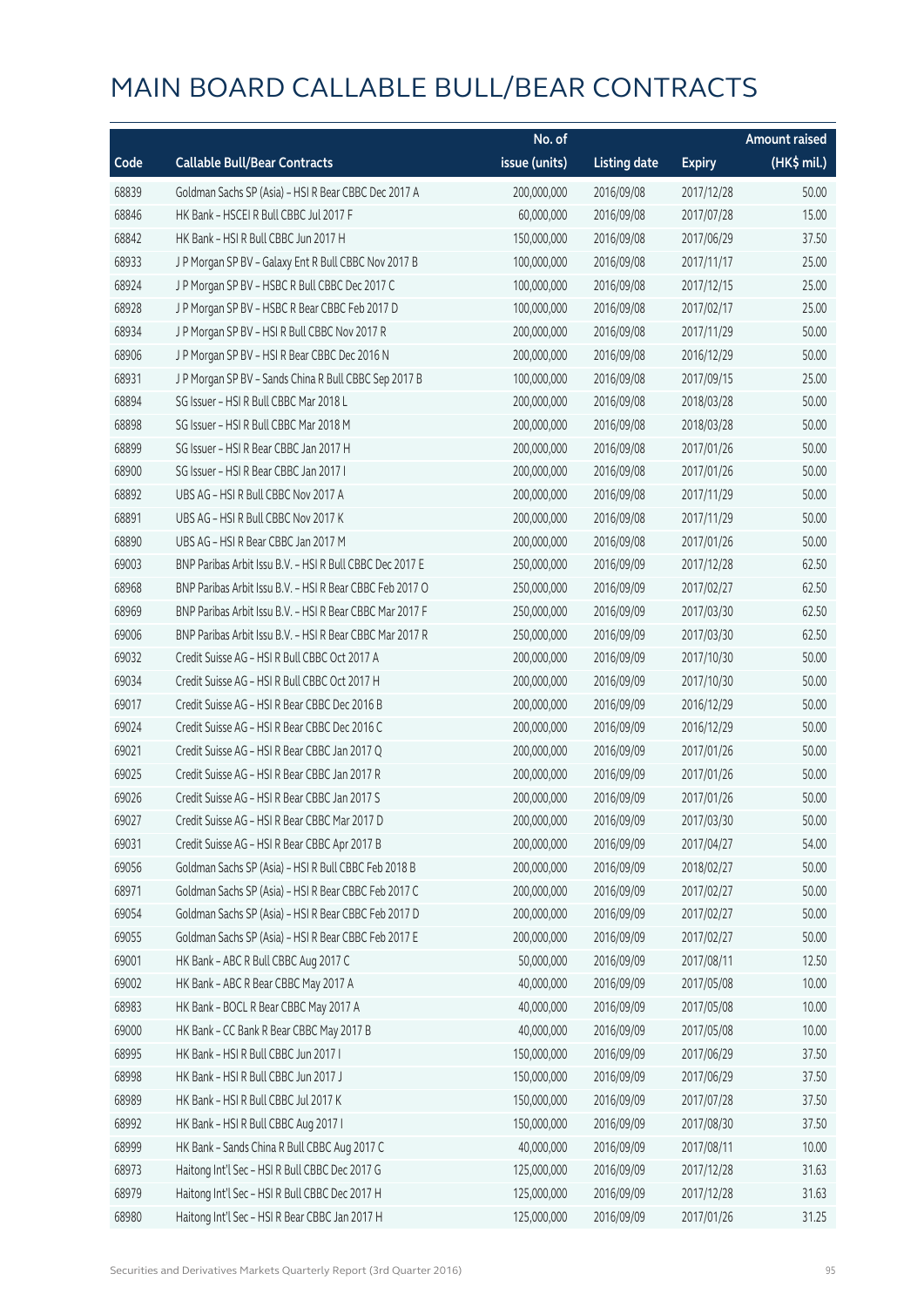|       |                                                            | No. of        |                     |               | <b>Amount raised</b> |
|-------|------------------------------------------------------------|---------------|---------------------|---------------|----------------------|
| Code  | <b>Callable Bull/Bear Contracts</b>                        | issue (units) | <b>Listing date</b> | <b>Expiry</b> | (HK\$ mil.)          |
| 68982 | Haitong Int'l Sec - HSI R Bear CBBC Jan 2017 I             | 125,000,000   | 2016/09/09          | 2017/01/26    | 31.25                |
| 69067 | J P Morgan SP BV - CKH R Bull CBBC Oct 2017 A              | 80,000,000    | 2016/09/09          | 2017/10/20    | 20.00                |
| 69062 | J P Morgan SP BV - HSI R Bull CBBC Oct 2017 E              | 200,000,000   | 2016/09/09          | 2017/10/30    | 50.00                |
| 69065 | JP Morgan SP BV - HSIR Bull CBBC Oct 2017 F                | 200,000,000   | 2016/09/09          | 2017/10/30    | 50.00                |
| 69057 | J P Morgan SP BV - HSI R Bear CBBC Dec 2016 O              | 200,000,000   | 2016/09/09          | 2016/12/29    | 50.00                |
| 69066 | J P Morgan SP BV - HSI R Bear CBBC Jan 2017 H              | 200,000,000   | 2016/09/09          | 2017/01/26    | 50.00                |
| 69061 | J P Morgan SP BV - Ping An R Bull CBBC Dec 2017 B          | 100,000,000   | 2016/09/09          | 2017/12/15    | 25.00                |
| 69009 | SG Issuer - HSBC R Bull CBBC Sep 2018 D                    | 100,000,000   | 2016/09/09          | 2018/09/27    | 25.00                |
| 69010 | SG Issuer - HSBC R Bull CBBC Nov 2018 C                    | 100,000,000   | 2016/09/09          | 2018/11/29    | 25.00                |
| 69015 | SG Issuer - HSBC R Bear CBBC May 2017 B                    | 100,000,000   | 2016/09/09          | 2017/05/29    | 25.00                |
| 69016 | SG Issuer - HSBC R Bear CBBC May 2017 C                    | 100,000,000   | 2016/09/09          | 2017/05/29    | 25.00                |
| 69035 | SG Issuer - HSI R Bull CBBC Mar 2018 N                     | 200,000,000   | 2016/09/09          | 2018/03/28    | 50.00                |
| 69039 | SG Issuer - HSI R Bull CBBC Mar 2018 O                     | 200,000,000   | 2016/09/09          | 2018/03/28    | 50.00                |
| 69042 | SG Issuer - HSI R Bull CBBC Mar 2018 P                     | 200,000,000   | 2016/09/09          | 2018/03/28    | 50.00                |
| 69043 | SG Issuer - HSI R Bear CBBC Jan 2017 J                     | 200,000,000   | 2016/09/09          | 2017/01/26    | 50.00                |
| 69045 | SG Issuer - HSI R Bear CBBC Jan 2017 K                     | 200,000,000   | 2016/09/09          | 2017/01/26    | 50.00                |
| 69046 | SG Issuer - HSI R Bear CBBC Jan 2017 L                     | 200,000,000   | 2016/09/09          | 2017/01/26    | 50.00                |
| 69052 | UBS AG - HSI R Bull CBBC Oct 2017 B                        | 200,000,000   | 2016/09/09          | 2017/10/30    | 50.00                |
| 69051 | UBS AG - HSI R Bull CBBC Dec 2017 D                        | 200,000,000   | 2016/09/09          | 2017/12/28    | 50.00                |
| 69048 | UBS AG - HSI R Bear CBBC Jan 2017 N                        | 200,000,000   | 2016/09/09          | 2017/01/26    | 50.00                |
| 69049 | UBS AG - HSI R Bear CBBC Feb 2017 C                        | 200,000,000   | 2016/09/09          | 2017/02/27    | 50.00                |
| 69153 | BNP Paribas Arbit Issu B.V. - HSCEI R Bull CBBC Dec 2017 A | 100,000,000   | 2016/09/12          | 2017/12/28    | 25.00                |
| 69155 | BNP Paribas Arbit Issu B.V. - HSCEI R Bear CBBC Mar 2017 H | 100,000,000   | 2016/09/12          | 2017/03/30    | 25.00                |
| 69123 | BNP Paribas Arbit Issu B.V. - HSI R Bull CBBC Nov 2017 E   | 250,000,000   | 2016/09/12          | 2017/11/29    | 62.50                |
| 69130 | BNP Paribas Arbit Issu B.V. - HSI R Bull CBBC Nov 2017 F   | 250,000,000   | 2016/09/12          | 2017/11/29    | 62.50                |
| 69127 | BNP Paribas Arbit Issu B.V. - HSI R Bull CBBC Dec 2017 F   | 250,000,000   | 2016/09/12          | 2017/12/28    | 62.50                |
| 69131 | BNP Paribas Arbit Issu B.V. - HSI R Bull CBBC Dec 2017 G   | 250,000,000   | 2016/09/12          | 2017/12/28    | 62.50                |
| 69082 | BNP Paribas Arbit Issu B.V. - HSI R Bear CBBC Feb 2017 E   | 250,000,000   | 2016/09/12          | 2017/02/27    | 62.50                |
| 69140 | BNP Paribas Arbit Issu B.V. - HSI R Bear CBBC Feb 2017 F   | 250,000,000   | 2016/09/12          | 2017/02/27    | 62.50                |
| 69091 | BNP Paribas Arbit Issu B.V. - HSI R Bear CBBC Feb 2017 J   | 250,000,000   | 2016/09/12          | 2017/02/27    | 62.50                |
| 69142 | BNP Paribas Arbit Issu B.V. - HSI R Bear CBBC Feb 2017 M   | 250,000,000   | 2016/09/12          | 2017/02/27    | 65.00                |
| 69089 | BNP Paribas Arbit Issu B.V. - HSI R Bear CBBC Mar 2017 C   | 250,000,000   | 2016/09/12          | 2017/03/30    | 62.50                |
| 69138 | BNP Paribas Arbit Issu B.V. - HSI R Bear CBBC Mar 2017 G   | 250,000,000   | 2016/09/12          | 2017/03/30    | 62.50                |
| 69139 | BNP Paribas Arbit Issu B.V. - HSI R Bear CBBC Mar 2017 O   | 250,000,000   | 2016/09/12          | 2017/03/30    | 62.50                |
| 69133 | BNP Paribas Arbit Issu B.V. - HSI R Bear CBBC Mar 2017 P   | 250,000,000   | 2016/09/12          | 2017/03/30    | 62.50                |
| 69231 | Credit Suisse AG - HSBC R Bull CBBC Nov 2017 B             | 60,000,000    | 2016/09/12          | 2017/11/10    | 15.00                |
| 69235 | Credit Suisse AG - HSBC R Bear CBBC Apr 2017 A             | 60,000,000    | 2016/09/12          | 2017/04/13    | 15.00                |
| 69250 | Credit Suisse AG - HSI R Bull CBBC Dec 2017 T              | 200,000,000   | 2016/09/12          | 2017/12/28    | 50.00                |
| 69251 | Credit Suisse AG - HSI R Bull CBBC Dec 2017 U              | 200,000,000   | 2016/09/12          | 2017/12/28    | 50.00                |
| 69252 | Credit Suisse AG - HSI R Bull CBBC Dec 2017 V              | 200,000,000   | 2016/09/12          | 2017/12/28    | 50.00                |
| 69253 | Credit Suisse AG - HSI R Bull CBBC Dec 2017 W              | 200,000,000   | 2016/09/12          | 2017/12/28    | 50.00                |
| 69197 | Credit Suisse AG - HSI R Bear CBBC Dec 2016 D              | 200,000,000   | 2016/09/12          | 2016/12/29    | 50.00                |
| 69198 | Credit Suisse AG - HSI R Bear CBBC Dec 2016 J              | 200,000,000   | 2016/09/12          | 2016/12/29    | 50.00                |
| 69201 | Credit Suisse AG - HSI R Bear CBBC Dec 2016 O              | 200,000,000   | 2016/09/12          | 2016/12/29    | 50.00                |
| 69200 | Credit Suisse AG - HSI R Bear CBBC Jan 2017 T              | 200,000,000   | 2016/09/12          | 2017/01/26    | 50.00                |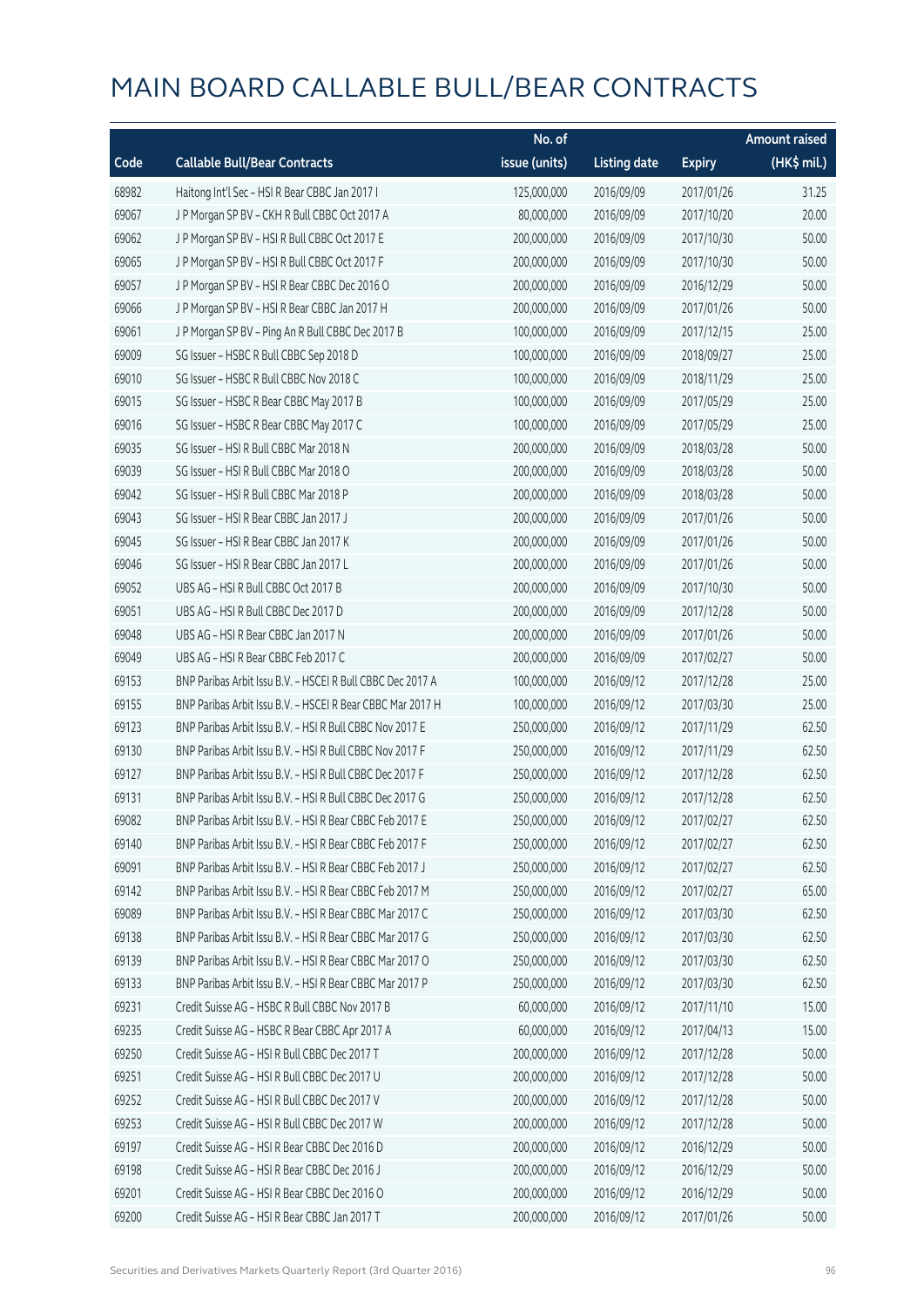|       |                                                      | No. of        |                     |               | <b>Amount raised</b> |
|-------|------------------------------------------------------|---------------|---------------------|---------------|----------------------|
| Code  | <b>Callable Bull/Bear Contracts</b>                  | issue (units) | <b>Listing date</b> | <b>Expiry</b> | (HK\$ mil.)          |
| 69207 | Credit Suisse AG - HSI R Bear CBBC Feb 2017 B        | 200,000,000   | 2016/09/12          | 2017/02/27    | 50.00                |
| 69211 | Credit Suisse AG - HSI R Bear CBBC Feb 2017 C        | 200,000,000   | 2016/09/12          | 2017/02/27    | 50.00                |
| 69223 | Credit Suisse AG - HSI R Bear CBBC Feb 2017 D        | 200,000,000   | 2016/09/12          | 2017/02/27    | 50.00                |
| 69230 | Credit Suisse AG - HSI R Bear CBBC Mar 2017 E        | 200,000,000   | 2016/09/12          | 2017/03/30    | 64.00                |
| 69244 | Credit Suisse AG - Ping An R Bull CBBC Oct 2017 B    | 40,000,000    | 2016/09/12          | 2017/10/27    | 10.00                |
| 69245 | Credit Suisse AG - Ping An R Bear CBBC May 2017 A    | 40,000,000    | 2016/09/12          | 2017/05/26    | 10.00                |
| 69242 | Credit Suisse AG - Tencent R Bull CBBC Aug 2017 A    | 40,000,000    | 2016/09/12          | 2017/08/25    | 10.00                |
| 69243 | Credit Suisse AG - Tencent R Bear CBBC Mar 2017 C    | 40,000,000    | 2016/09/12          | 2017/03/24    | 10.00                |
| 69179 | Goldman Sachs SP (Asia) - HSI R Bull CBBC Oct 2017 T | 200,000,000   | 2016/09/12          | 2017/10/30    | 50.00                |
| 69196 | Goldman Sachs SP (Asia) - HSI R Bull CBBC Oct 2017 U | 200,000,000   | 2016/09/12          | 2017/10/30    | 50.00                |
| 69068 | Goldman Sachs SP (Asia) - HSI R Bear CBBC Feb 2017 F | 200,000,000   | 2016/09/12          | 2017/02/27    | 50.00                |
| 69070 | Goldman Sachs SP (Asia) - HSI R Bear CBBC Feb 2017 G | 200,000,000   | 2016/09/12          | 2017/02/27    | 50.00                |
| 69120 | HK Bank - HKEX R Bull CBBC Sep 2017 F                | 50,000,000    | 2016/09/12          | 2017/09/28    | 12.50                |
| 69117 | HK Bank - HKEX R Bull CBBC Oct 2017 E                | 50,000,000    | 2016/09/12          | 2017/10/30    | 12.50                |
| 69102 | HK Bank - HSCEI R Bull CBBC Jun 2017 B               | 60,000,000    | 2016/09/12          | 2017/06/29    | 15.00                |
| 69104 | HK Bank - HSCEI R Bear CBBC May 2017 C               | 50,000,000    | 2016/09/12          | 2017/05/29    | 12.50                |
| 69093 | HK Bank - HSI R Bull CBBC Aug 2017 J                 | 150,000,000   | 2016/09/12          | 2017/08/30    | 37.50                |
| 69096 | HK Bank - HSI R Bull CBBC Sep 2017 E                 | 150,000,000   | 2016/09/12          | 2017/09/28    | 37.50                |
| 69097 | HK Bank - HSI R Bear CBBC Mar 2017 N                 | 150,000,000   | 2016/09/12          | 2017/03/30    | 37.50                |
| 69099 | HK Bank - HSI R Bear CBBC Apr 2017 H                 | 150,000,000   | 2016/09/12          | 2017/04/27    | 37.50                |
| 69106 | HK Bank - Tencent R Bull CBBC Jul 2017 I             | 50,000,000    | 2016/09/12          | 2017/07/17    | 12.50                |
| 69110 | HK Bank - Tencent R Bear CBBC Aug 2017 C             | 40,000,000    | 2016/09/12          | 2017/08/31    | 14.00                |
| 69072 | Haitong Int'l Sec - HSI R Bull CBBC Dec 2017 I       | 150,000,000   | 2016/09/12          | 2017/12/28    | 37.65                |
| 69075 | Haitong Int'l Sec - HSI R Bull CBBC Dec 2017 J       | 150,000,000   | 2016/09/12          | 2017/12/28    | 37.50                |
| 69076 | Haitong Int'l Sec - HSI R Bear CBBC Jan 2017 J       | 150,000,000   | 2016/09/12          | 2017/01/26    | 37.65                |
| 69077 | Haitong Int'l Sec - HSI R Bear CBBC Jan 2017 K       | 150,000,000   | 2016/09/12          | 2017/01/26    | 37.95                |
| 69080 | Haitong Int'l Sec - HSI R Bear CBBC Jan 2017 L       | 150,000,000   | 2016/09/12          | 2017/01/26    | 37.65                |
| 69308 | J P Morgan SP BV - HKEX R Bull CBBC Dec 2017 A       | 40,000,000    | 2016/09/12          | 2017/12/15    | 10.00                |
| 69310 | J P Morgan SP BV - HSBC R Bull CBBC Nov 2017 E       | 100,000,000   | 2016/09/12          | 2017/11/17    | 25.00                |
| 69193 | JP Morgan SP BV - HSIR Bull CBBC Oct 2017 G          | 200,000,000   | 2016/09/12          | 2017/10/30    | 50.00                |
| 69194 | J P Morgan SP BV - HSI R Bull CBBC Nov 2017 C        | 200,000,000   | 2016/09/12          | 2017/11/29    | 50.00                |
| 69195 | J P Morgan SP BV - HSI R Bull CBBC Dec 2017 O        | 200,000,000   | 2016/09/12          | 2017/12/28    | 50.00                |
| 69182 | J P Morgan SP BV - HSI R Bear CBBC Dec 2016 P        | 200,000,000   | 2016/09/12          | 2016/12/29    | 50.00                |
| 69185 | J P Morgan SP BV - HSI R Bear CBBC Dec 2016 R        | 200,000,000   | 2016/09/12          | 2016/12/29    | 50.00                |
| 69191 | J P Morgan SP BV - HSI R Bear CBBC Dec 2016 S        | 200,000,000   | 2016/09/12          | 2016/12/29    | 50.00                |
| 69192 | J P Morgan SP BV - HSI R Bear CBBC Jan 2017 J        | 200,000,000   | 2016/09/12          | 2017/01/26    | 50.00                |
| 69311 | J P Morgan SP BV - Tencent R Bull CBBC Oct 2017 A    | 40,000,000    | 2016/09/12          | 2017/10/20    | 10.00                |
| 69307 | J P Morgan SP BV - Tencent R Bear CBBC Sep 2017 A    | 40,000,000    | 2016/09/12          | 2017/09/15    | 10.00                |
| 69156 | Macquarie Bank Ltd. - HSI R Bull CBBC Apr 2017 E     | 40,000,000    | 2016/09/12          | 2017/04/27    | 10.00                |
| 69157 | Macquarie Bank Ltd. - HSI R Bull CBBC Apr 2017 F     | 40,000,000    | 2016/09/12          | 2017/04/27    | 10.20                |
| 69158 | Macquarie Bank Ltd. - HSI R Bear CBBC Mar 2017 M     | 40,000,000    | 2016/09/12          | 2017/03/30    | 10.00                |
| 69162 | SG Issuer - CKH R Bull CBBC Sep 2017 A               | 100,000,000   | 2016/09/12          | 2017/09/28    | 25.00                |
| 69161 | SG Issuer - CKH R Bull CBBC Oct 2017 A               | 100,000,000   | 2016/09/12          | 2017/10/30    | 25.00                |
| 69160 | SG Issuer - CKH R Bull CBBC Nov 2017 A               | 100,000,000   | 2016/09/12          | 2017/11/29    | 25.00                |
| 69159 | SG Issuer - CKH R Bull CBBC Dec 2017 D               | 100,000,000   | 2016/09/12          | 2017/12/28    | 25.00                |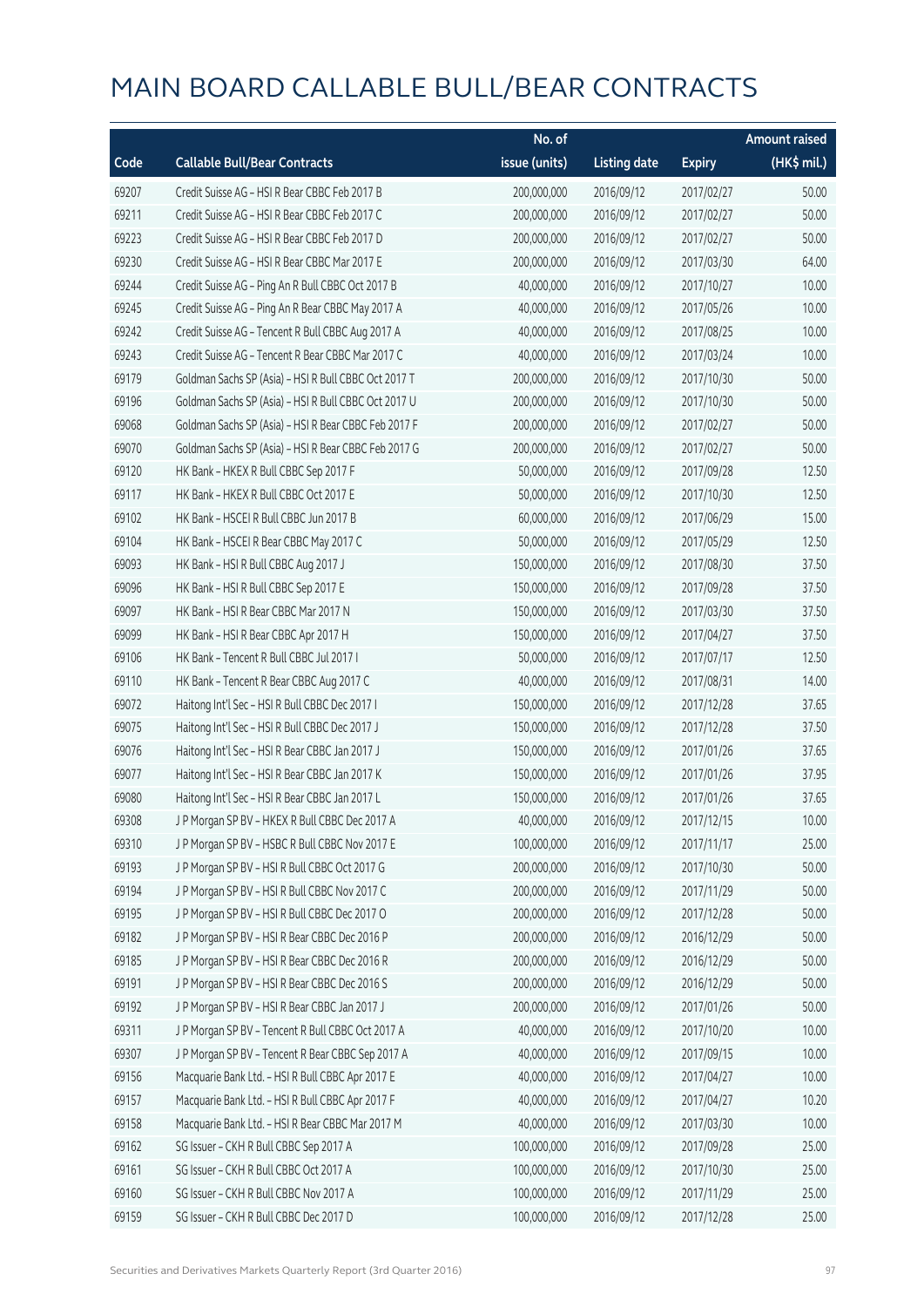|       |                                                          | No. of        |                     |               | <b>Amount raised</b> |
|-------|----------------------------------------------------------|---------------|---------------------|---------------|----------------------|
| Code  | <b>Callable Bull/Bear Contracts</b>                      | issue (units) | <b>Listing date</b> | <b>Expiry</b> | (HK\$ mil.)          |
| 69164 | SG Issuer - CKH R Bear CBBC May 2018 A                   | 100,000,000   | 2016/09/12          | 2018/05/30    | 25.00                |
| 69282 | SG Issuer - HSI R Bull CBBC Jan 2018 R                   | 200,000,000   | 2016/09/12          | 2018/01/30    | 50.00                |
| 69289 | SG Issuer - HSI R Bull CBBC Jan 2018 S                   | 200,000,000   | 2016/09/12          | 2018/01/30    | 50.00                |
| 69281 | SG Issuer - HSI R Bull CBBC Mar 2018 Q                   | 200,000,000   | 2016/09/12          | 2018/03/28    | 50.00                |
| 69290 | SG Issuer - HSI R Bear CBBC Jan 2017 M                   | 200,000,000   | 2016/09/12          | 2017/01/26    | 50.00                |
| 69293 | SG Issuer - HSI R Bear CBBC Jan 2017 N                   | 200,000,000   | 2016/09/12          | 2017/01/26    | 50.00                |
| 69297 | SG Issuer - HSI R Bear CBBC Jan 2017 O                   | 200,000,000   | 2016/09/12          | 2017/01/26    | 50.00                |
| 69298 | SG Issuer - HSI R Bear CBBC Jan 2017 P                   | 200,000,000   | 2016/09/12          | 2017/01/26    | 50.00                |
| 69300 | SG Issuer - HSI R Bear CBBC Jan 2017 Q                   | 200,000,000   | 2016/09/12          | 2017/01/26    | 50.00                |
| 69302 | SG Issuer - HSI R Bear CBBC Jan 2017 R                   | 200,000,000   | 2016/09/12          | 2017/01/26    | 50.00                |
| 69303 | SG Issuer - HSI R Bear CBBC Jan 2017 S                   | 200,000,000   | 2016/09/12          | 2017/01/26    | 50.00                |
| 69306 | SG Issuer - HSI R Bear CBBC Jan 2017 T                   | 200,000,000   | 2016/09/12          | 2017/01/26    | 50.00                |
| 69305 | SG Issuer - HSI R Bear CBBC Feb 2017 R                   | 200,000,000   | 2016/09/12          | 2017/02/27    | 53.00                |
| 69304 | SG Issuer - HSI R Bear CBBC Feb 2017 Z                   | 200,000,000   | 2016/09/12          | 2017/02/27    | 50.00                |
| 69165 | SG Issuer - Ping An R Bull CBBC Nov 2017 C               | 100,000,000   | 2016/09/12          | 2017/11/29    | 25.00                |
| 69167 | SG Issuer - Ping An R Bear CBBC Jul 2017 A               | 100,000,000   | 2016/09/12          | 2017/07/28    | 25.00                |
| 69168 | SG Issuer - Ping An R Bear CBBC Sep 2017 B               | 100,000,000   | 2016/09/12          | 2017/09/28    | 25.00                |
| 69173 | SG Issuer - Tencent R Bull CBBC Sep 2017 E               | 100,000,000   | 2016/09/12          | 2017/09/28    | 25.00                |
| 69169 | SG Issuer - Tencent R Bull CBBC Nov 2017 B               | 100,000,000   | 2016/09/12          | 2017/11/29    | 25.00                |
| 69177 | SG Issuer - Tencent R Bear CBBC Jun 2017 A               | 100,000,000   | 2016/09/12          | 2017/06/29    | 25.00                |
| 69262 | UBS AG - HSI R Bull CBBC Sep 2017 K                      | 200,000,000   | 2016/09/12          | 2017/09/28    | 50.00                |
| 69280 | UBS AG - HSI R Bull CBBC Sep 2017 M                      | 200,000,000   | 2016/09/12          | 2017/09/28    | 50.00                |
| 69275 | UBS AG - HSI R Bull CBBC Oct 2017 P                      | 200,000,000   | 2016/09/12          | 2017/10/30    | 50.00                |
| 69272 | UBS AG - HSI R Bull CBBC Nov 2017 J                      | 200,000,000   | 2016/09/12          | 2017/11/29    | 50.00                |
| 69279 | UBS AG - HSI R Bull CBBC Dec 2017 E                      | 200,000,000   | 2016/09/12          | 2017/12/28    | 50.00                |
| 69258 | UBS AG - HSI R Bear CBBC Dec 2016 X                      | 200,000,000   | 2016/09/12          | 2016/12/29    | 50.00                |
| 69261 | UBS AG - HSI R Bear CBBC Dec 2016 Y                      | 200,000,000   | 2016/09/12          | 2016/12/29    | 50.00                |
| 69259 | UBS AG - HSI R Bear CBBC Feb 2017 E                      | 200,000,000   | 2016/09/12          | 2017/02/27    | 50.00                |
| 69256 | UBS AG - HSI R Bear CBBC Mar 2017 E                      | 200,000,000   | 2016/09/12          | 2017/03/30    | 50.00                |
| 69330 | BNP Paribas Arbit Issu B.V. - HSI R Bull CBBC Nov 2017 G | 250,000,000   | 2016/09/13          | 2017/11/29    | 62.50                |
| 69331 | BNP Paribas Arbit Issu B.V. - HSI R Bear CBBC Feb 2017 G | 250,000,000   | 2016/09/13          | 2017/02/27    | 62.50                |
| 69312 | BNP Paribas Arbit Issu B.V. - HSI R Bear CBBC Mar 2017 J | 250,000,000   | 2016/09/13          | 2017/03/30    | 62.50                |
| 69380 | Credit Suisse AG - HKEX R Bull CBBC Sep 2017 A           | 50,000,000    | 2016/09/13          | 2017/09/29    | 12.50                |
| 69339 | Credit Suisse AG - HSCEI R Bull CBBC Nov 2017 B          | 100,000,000   | 2016/09/13          | 2017/11/29    | 25.00                |
| 69340 | Credit Suisse AG - HSCEI R Bear CBBC Feb 2017 A          | 100,000,000   | 2016/09/13          | 2017/02/27    | 25.00                |
| 69385 | Credit Suisse AG - HSI R Bull CBBC Nov 2017 C            | 200,000,000   | 2016/09/13          | 2017/11/29    | 50.00                |
| 69387 | Credit Suisse AG - HSI R Bull CBBC Nov 2017 D            | 200,000,000   | 2016/09/13          | 2017/11/29    | 50.00                |
| 69383 | Credit Suisse AG - HSI R Bull CBBC Nov 2017 Q            | 200,000,000   | 2016/09/13          | 2017/11/29    | 50.00                |
| 69386 | Credit Suisse AG - HSI R Bull CBBC Nov 2017 S            | 200,000,000   | 2016/09/13          | 2017/11/29    | 50.00                |
| 69341 | Credit Suisse AG - HSI R Bear CBBC Dec 2016 P            | 200,000,000   | 2016/09/13          | 2016/12/29    | 50.00                |
| 69342 | Credit Suisse AG - HSI R Bear CBBC Feb 2017 E            | 200,000,000   | 2016/09/13          | 2017/02/27    | 50.00                |
| 69353 | Credit Suisse AG - HSI R Bear CBBC Feb 2017 F            | 200,000,000   | 2016/09/13          | 2017/02/27    | 50.00                |
| 69355 | Credit Suisse AG - HSI R Bear CBBC Mar 2017 F            | 200,000,000   | 2016/09/13          | 2017/03/30    | 50.00                |
| 69356 | Credit Suisse AG - HSI R Bear CBBC Apr 2017 C            | 200,000,000   | 2016/09/13          | 2017/04/27    | 52.00                |
| 69364 | Credit Suisse AG - Tencent R Bull CBBC Sep 2017 A        | 50,000,000    | 2016/09/13          | 2017/09/29    | 12.50                |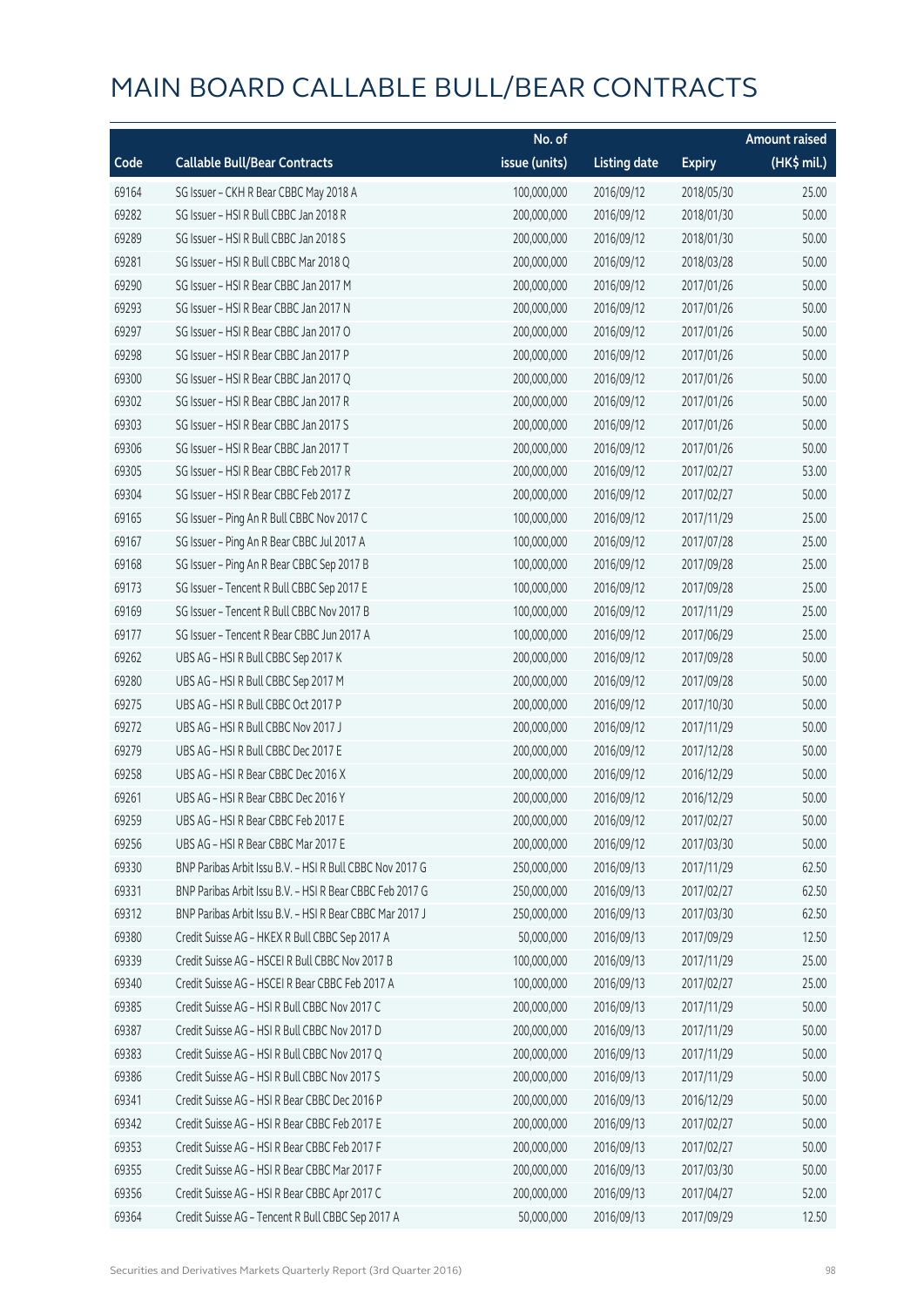|       |                                                      | No. of        |                     |               | <b>Amount raised</b> |
|-------|------------------------------------------------------|---------------|---------------------|---------------|----------------------|
| Code  | <b>Callable Bull/Bear Contracts</b>                  | issue (units) | <b>Listing date</b> | <b>Expiry</b> | (HK\$ mil.)          |
| 69372 | Credit Suisse AG - Tencent R Bear CBBC Apr 2017 C    | 40,000,000    | 2016/09/13          | 2017/04/28    | 12.00                |
| 69388 | Goldman Sachs SP (Asia) - HSI R Bull CBBC Oct 2017 V | 200,000,000   | 2016/09/13          | 2017/10/30    | 50.00                |
| 69389 | Goldman Sachs SP (Asia) - HSI R Bull CBBC Jan 2018 D | 200,000,000   | 2016/09/13          | 2018/01/30    | 50.00                |
| 69328 | Goldman Sachs SP (Asia) - HSI R Bear CBBC Feb 2017 H | 200,000,000   | 2016/09/13          | 2017/02/27    | 50.00                |
| 69391 | Goldman Sachs SP (Asia) - HSI R Bear CBBC Mar 2017 C | 200,000,000   | 2016/09/13          | 2017/03/30    | 50.00                |
| 69399 | Goldman Sachs SP (Asia) - HSI R Bear CBBC Mar 2017 D | 200,000,000   | 2016/09/13          | 2017/03/30    | 50.00                |
| 69400 | Goldman Sachs SP (Asia) - HSI R Bear CBBC Mar 2017 E | 200,000,000   | 2016/09/13          | 2017/03/30    | 50.00                |
| 69316 | HK Bank - HKEX R Bull CBBC Sep 2017 G                | 50,000,000    | 2016/09/13          | 2017/09/28    | 12.50                |
| 69314 | HK Bank - HSI R Bear CBBC May 2017 C                 | 150,000,000   | 2016/09/13          | 2017/05/29    | 37.50                |
| 69320 | HK Bank - HSI R Bear CBBC May 2017 D                 | 200,000,000   | 2016/09/13          | 2017/05/29    | 50.00                |
| 69321 | HK Bank - Tencent R Bull CBBC Jul 2017 J             | 50,000,000    | 2016/09/13          | 2017/07/24    | 12.50                |
| 69327 | HK Bank - Tencent R Bull CBBC Aug 2017 I             | 50,000,000    | 2016/09/13          | 2017/08/31    | 12.50                |
| 69319 | HK Bank - Tencent R Bear CBBC Nov 2017 A             | 40,000,000    | 2016/09/13          | 2017/11/30    | 18.00                |
| 69326 | HK Bank - Tencent R Bear CBBC Nov 2017 B             | 40,000,000    | 2016/09/13          | 2017/11/30    | 20.00                |
| 69478 | J P Morgan SP BV - AIA R Bull CBBC Oct 2017 A        | 100,000,000   | 2016/09/13          | 2017/10/20    | 25.00                |
| 69489 | J P Morgan SP BV - China Life R Bull CBBC Jan 2018 A | 100,000,000   | 2016/09/13          | 2018/01/19    | 25.00                |
| 69482 | J P Morgan SP BV - HKEX R Bull CBBC Oct 2017 E       | 40,000,000    | 2016/09/13          | 2017/10/20    | 10.00                |
| 69477 | J P Morgan SP BV - HSCEI R Bull CBBC Sep 2017 D      | 100,000,000   | 2016/09/13          | 2017/09/28    | 25.00                |
| 69476 | J P Morgan SP BV - HSCEI R Bear CBBC Apr 2017 A      | 100,000,000   | 2016/09/13          | 2017/04/27    | 25.00                |
| 69475 | JP Morgan SP BV - HSIR Bull CBBC Oct 2017 R          | 200,000,000   | 2016/09/13          | 2017/10/30    | 50.00                |
| 69473 | J P Morgan SP BV - HSI R Bull CBBC Jan 2018 V        | 200,000,000   | 2016/09/13          | 2018/01/30    | 50.00                |
| 69470 | J P Morgan SP BV - HSI R Bull CBBC Feb 2018 E        | 200,000,000   | 2016/09/13          | 2018/02/27    | 50.00                |
| 69466 | J P Morgan SP BV - HSI R Bear CBBC Dec 2016 A        | 200,000,000   | 2016/09/13          | 2016/12/29    | 50.00                |
| 69462 | J P Morgan SP BV - HSI R Bear CBBC Dec 2016 T        | 200,000,000   | 2016/09/13          | 2016/12/29    | 50.00                |
| 69464 | JP Morgan SP BV - HSIR Bear CBBC Jan 2017 F          | 200,000,000   | 2016/09/13          | 2017/01/26    | 50.00                |
| 69465 | J P Morgan SP BV - HSI R Bear CBBC Jan 2017 K        | 200,000,000   | 2016/09/13          | 2017/01/26    | 50.00                |
| 69463 | J P Morgan SP BV - HSI R Bear CBBC Apr 2017 B        | 200,000,000   | 2016/09/13          | 2017/04/27    | 61.00                |
| 69479 | J P Morgan SP BV - Ping An R Bull CBBC Nov 2017 B    | 150,000,000   | 2016/09/13          | 2017/11/17    | 37.50                |
| 69484 | J P Morgan SP BV - Tencent R Bull CBBC Dec 2017 A    | 40,000,000    | 2016/09/13          | 2017/12/15    | 10.00                |
| 69483 | J P Morgan SP BV - Tencent R Bear CBBC Oct 2017 A    | 40,000,000    | 2016/09/13          | 2017/10/20    | 10.00                |
| 69329 | Macquarie Bank Ltd. - HSI R Bull CBBC Apr 2017 G     | 40,000,000    | 2016/09/13          | 2017/04/27    | 10.00                |
| 69426 | SG Issuer - HSI R Bull CBBC Mar 2018 R               | 200,000,000   | 2016/09/13          | 2018/03/28    | 50.00                |
| 69427 | SG Issuer - HSI R Bull CBBC Mar 2018 S               | 200,000,000   | 2016/09/13          | 2018/03/28    | 50.00                |
| 69437 | SG Issuer - HSI R Bull CBBC Mar 2018 T               | 200,000,000   | 2016/09/13          | 2018/03/28    | 50.00                |
| 69439 | SG Issuer - HSI R Bull CBBC Mar 2018 U               | 200,000,000   | 2016/09/13          | 2018/03/28    | 50.00                |
| 69444 | SG Issuer - HSI R Bear CBBC Jan 2017 U               | 200,000,000   | 2016/09/13          | 2017/01/26    | 50.00                |
| 69445 | SG Issuer - HSI R Bear CBBC Jan 2017 V               | 200,000,000   | 2016/09/13          | 2017/01/26    | 50.00                |
| 69454 | SG Issuer - HSI R Bear CBBC Jan 2017 W               | 200,000,000   | 2016/09/13          | 2017/01/26    | 50.00                |
| 69457 | SG Issuer - HSI R Bear CBBC Feb 2017 S               | 200,000,000   | 2016/09/13          | 2017/02/27    | 51.00                |
| 69458 | SG Issuer - Tencent R Bull CBBC Nov 2017 C           | 100,000,000   | 2016/09/13          | 2017/11/29    | 25.00                |
| 69459 | SG Issuer - Tencent R Bear CBBC May 2017 C           | 100,000,000   | 2016/09/13          | 2017/05/29    | 25.00                |
| 69460 | SG Issuer - Tencent R Bear CBBC Jul 2017 A           | 100,000,000   | 2016/09/13          | 2017/07/28    | 25.00                |
| 69417 | UBS AG - HSI R Bull CBBC Sep 2017 J                  | 200,000,000   | 2016/09/13          | 2017/09/28    | 50.00                |
| 69416 | UBS AG - HSI R Bull CBBC Sep 2017 N                  | 200,000,000   | 2016/09/13          | 2017/09/28    | 50.00                |
| 69419 | UBS AG - HSI R Bull CBBC Nov 2017 B                  | 200,000,000   | 2016/09/13          | 2017/11/29    | 50.00                |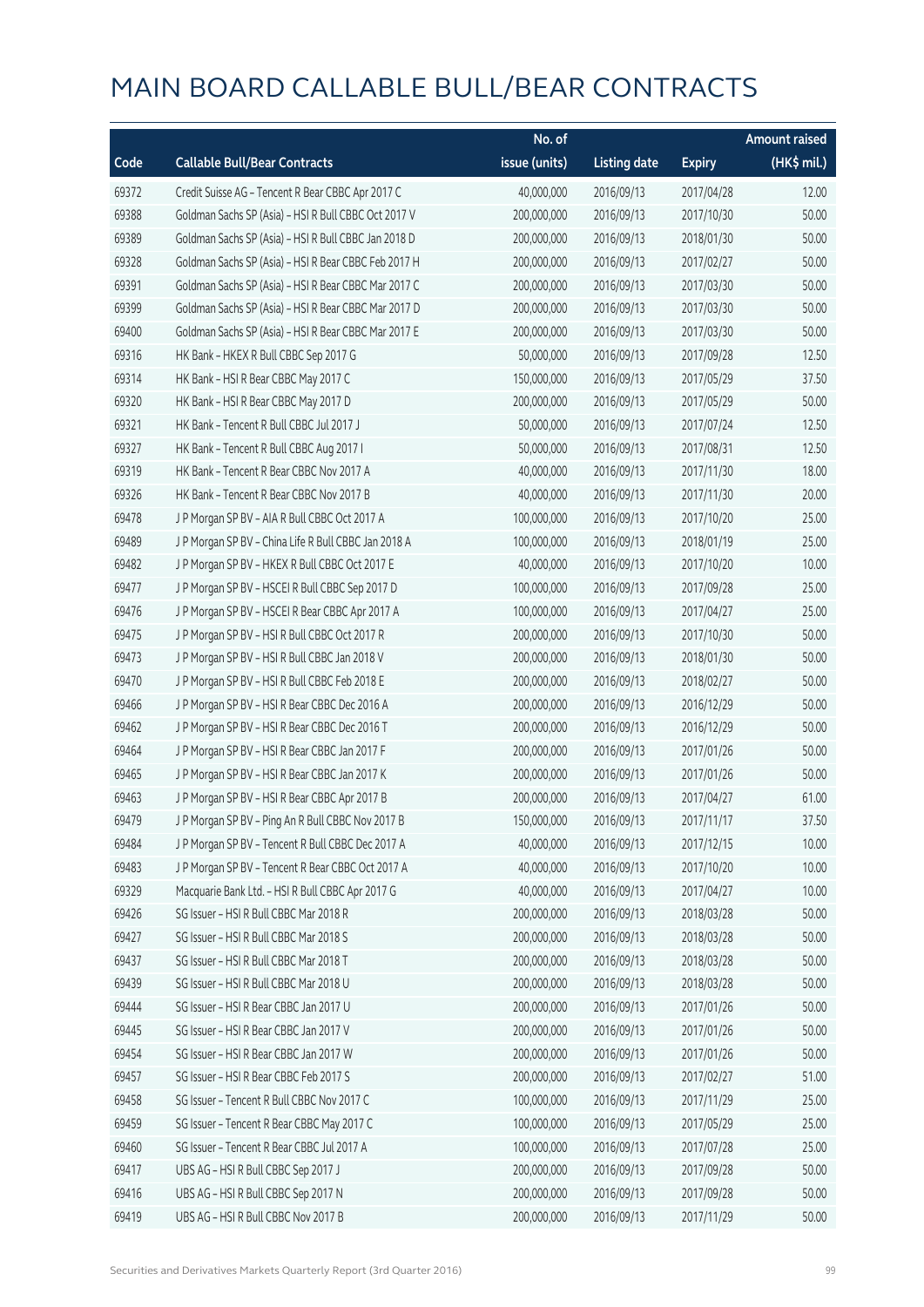|       |                                                          | No. of        |                     |               | <b>Amount raised</b> |
|-------|----------------------------------------------------------|---------------|---------------------|---------------|----------------------|
| Code  | <b>Callable Bull/Bear Contracts</b>                      | issue (units) | <b>Listing date</b> | <b>Expiry</b> | (HK\$ mil.)          |
| 69414 | UBS AG - HSI R Bull CBBC Dec 2017 I                      | 200,000,000   | 2016/09/13          | 2017/12/28    | 50.00                |
| 69404 | UBS AG - HSI R Bear CBBC Jan 2017 F                      | 200,000,000   | 2016/09/13          | 2017/01/26    | 50.00                |
| 69403 | UBS AG - HSI R Bear CBBC Jan 2017 O                      | 200,000,000   | 2016/09/13          | 2017/01/26    | 50.00                |
| 69407 | UBS AG - HSI R Bear CBBC Feb 2017 F                      | 200,000,000   | 2016/09/13          | 2017/02/27    | 50.00                |
| 69410 | UBS AG - HSI R Bear CBBC Apr 2017 B                      | 200,000,000   | 2016/09/13          | 2017/04/27    | 50.00                |
| 69499 | BNP Paribas Arbit Issu B.V. - HSI R Bear CBBC Feb 2017 P | 250,000,000   | 2016/09/14          | 2017/02/27    | 62.50                |
| 69562 | Credit Suisse AG - China Life R Bull CBBC Aug 2017 A     | 40,000,000    | 2016/09/14          | 2017/08/31    | 10.00                |
| 69571 | Credit Suisse AG - China Life R Bear CBBC Mar 2017 A     | 40,000,000    | 2016/09/14          | 2017/03/31    | 16.00                |
| 69546 | Credit Suisse AG - HSI R Bull CBBC Oct 2017 I            | 200,000,000   | 2016/09/14          | 2017/10/30    | 50.00                |
| 69549 | Credit Suisse AG - HSI R Bull CBBC Oct 2017 J            | 200,000,000   | 2016/09/14          | 2017/10/30    | 50.00                |
| 69554 | Credit Suisse AG - HSI R Bull CBBC Oct 2017 K            | 200,000,000   | 2016/09/14          | 2017/10/30    | 50.00                |
| 69573 | Credit Suisse AG - HSI R Bear CBBC Jan 2017 U            | 200,000,000   | 2016/09/14          | 2017/01/26    | 50.00                |
| 69574 | Credit Suisse AG - HSI R Bear CBBC Jan 2017 V            | 200,000,000   | 2016/09/14          | 2017/01/26    | 50.00                |
| 69559 | Credit Suisse AG - Ping An R Bull CBBC Nov 2017 A        | 40,000,000    | 2016/09/14          | 2017/11/30    | 10.00                |
| 69561 | Credit Suisse AG - Ping An R Bear CBBC Mar 2017 B        | 40,000,000    | 2016/09/14          | 2017/03/31    | 10.00                |
| 69517 | Goldman Sachs SP (Asia) - HSI R Bull CBBC Oct 2017 W     | 200,000,000   | 2016/09/14          | 2017/10/30    | 50.00                |
| 69512 | Goldman Sachs SP (Asia) - HSI R Bear CBBC Feb 2017 I     | 200,000,000   | 2016/09/14          | 2017/02/27    | 50.00                |
| 69505 | HK Bank - AIA R Bull CBBC Sep 2017 A                     | 40,000,000    | 2016/09/14          | 2017/09/29    | 10.00                |
| 69511 | HK Bank - Lenovo R Bull CBBC Aug 2017 E                  | 40,000,000    | 2016/09/14          | 2017/08/31    | 10.00                |
| 69510 | HK Bank - Tencent R Bear CBBC Dec 2017 A                 | 40,000,000    | 2016/09/14          | 2017/12/22    | 22.00                |
| 69490 | Haitong Int'l Sec - HSI R Bear CBBC Jan 2017 M           | 150,000,000   | 2016/09/14          | 2017/01/26    | 37.50                |
| 69491 | Haitong Int'l Sec - HSI R Bear CBBC Jan 2017 N           | 150,000,000   | 2016/09/14          | 2017/01/26    | 37.50                |
| 69492 | Haitong Int'l Sec - HSI R Bear CBBC Jan 2017 O           | 150,000,000   | 2016/09/14          | 2017/01/26    | 37.50                |
| 69497 | Haitong Int'l Sec - HSI R Bear CBBC Jan 2017 P           | 150,000,000   | 2016/09/14          | 2017/01/26    | 37.65                |
| 69498 | Haitong Int'l Sec - HSI R Bear CBBC Jan 2017 Q           | 150,000,000   | 2016/09/14          | 2017/01/26    | 37.65                |
| 69613 | J P Morgan SP BV - China Life R Bull CBBC Dec 2017 A     | 100,000,000   | 2016/09/14          | 2017/12/15    | 25.00                |
| 69589 | J P Morgan SP BV - A50 China R Bull CBBC Dec 2017 A      | 100,000,000   | 2016/09/14          | 2017/12/19    | 25.00                |
| 69616 | J P Morgan SP BV - HSI R Bull CBBC Oct 2017 S            | 200,000,000   | 2016/09/14          | 2017/10/30    | 50.00                |
| 69582 | J P Morgan SP BV - HSI R Bull CBBC Jan 2018 W            | 200,000,000   | 2016/09/14          | 2018/01/30    | 50.00                |
| 69617 | J P Morgan SP BV - HSI R Bear CBBC Dec 2016 Q            | 200,000,000   | 2016/09/14          | 2016/12/29    | 50.00                |
| 69585 | J P Morgan SP BV - HSI R Bear CBBC Dec 2016 U            | 200,000,000   | 2016/09/14          | 2016/12/29    | 50.00                |
| 69599 | J P Morgan SP BV - Ping An R Bull CBBC Dec 2017 C        | 100,000,000   | 2016/09/14          | 2017/12/15    | 25.00                |
| 69615 | J P Morgan SP BV - Tencent R Bull CBBC Nov 2017 A        | 40,000,000    | 2016/09/14          | 2017/11/17    | 10.00                |
| 69537 | SG Issuer - China Life R Bear CBBC Mar 2017 A            | 40,000,000    | 2016/09/14          | 2017/03/30    | 10.00                |
| 69538 | SG Issuer - China Life R Bear CBBC Apr 2017 B            | 40,000,000    | 2016/09/14          | 2017/04/27    | 13.60                |
| 69540 | SG Issuer - HKEX R Bull CBBC Oct 2017 C                  | 100,000,000   | 2016/09/14          | 2017/10/30    | 25.00                |
| 69542 | SG Issuer - HKEX R Bull CBBC Nov 2017 C                  | 100,000,000   | 2016/09/14          | 2017/11/29    | 25.00                |
| 69544 | SG Issuer - HKEX R Bear CBBC Apr 2017 C                  | 100,000,000   | 2016/09/14          | 2017/04/27    | 28.00                |
| 69575 | SG Issuer - HSI R Bull CBBC Mar 2018 V                   | 200,000,000   | 2016/09/14          | 2018/03/28    | 50.00                |
| 69578 | SG Issuer - HSI R Bull CBBC Mar 2018 W                   | 200,000,000   | 2016/09/14          | 2018/03/28    | 50.00                |
| 69579 | SG Issuer - HSI R Bull CBBC Mar 2018 X                   | 200,000,000   | 2016/09/14          | 2018/03/28    | 50.00                |
| 69581 | SG Issuer - HSI R Bear CBBC Jan 2017 X                   | 200,000,000   | 2016/09/14          | 2017/01/26    | 50.00                |
| 69520 | UBS AG - HSCEI R Bear CBBC Jan 2017 B                    | 100,000,000   | 2016/09/14          | 2017/01/26    | 25.00                |
| 69535 | UBS AG - HSI R Bull CBBC Sep 2017 Q                      | 200,000,000   | 2016/09/14          | 2017/09/28    | 50.00                |
| 69518 | UBS AG - HSI R Bull CBBC Oct 2017 W                      | 200,000,000   | 2016/09/14          | 2017/10/30    | 50.00                |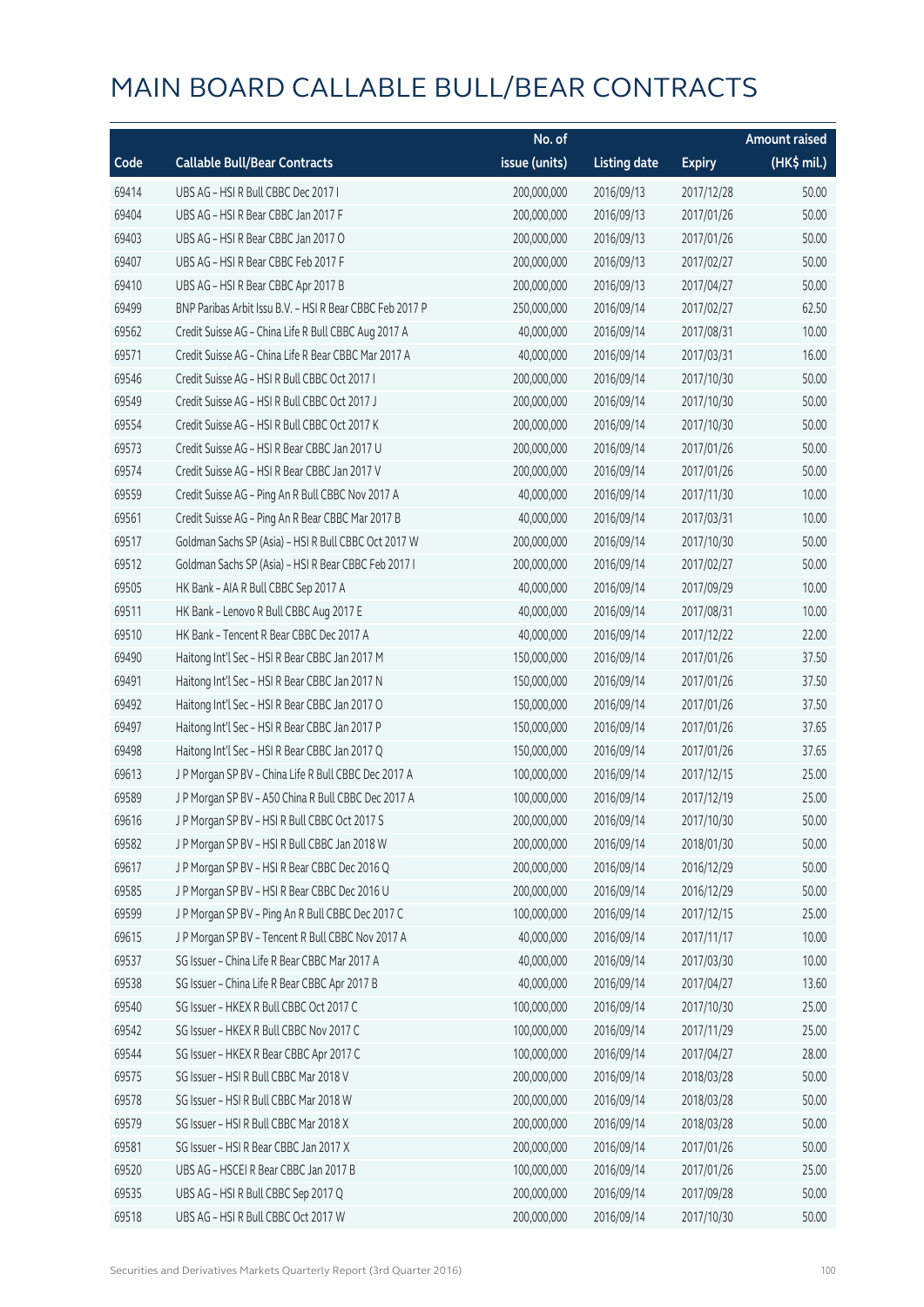|       |                                                            | No. of        |                     |               | <b>Amount raised</b>  |
|-------|------------------------------------------------------------|---------------|---------------------|---------------|-----------------------|
| Code  | <b>Callable Bull/Bear Contracts</b>                        | issue (units) | <b>Listing date</b> | <b>Expiry</b> | $(HK\frac{1}{2}mil.)$ |
| 69530 | UBS AG - HSI R Bull CBBC Nov 2017 P                        | 200,000,000   | 2016/09/14          | 2017/11/29    | 50.00                 |
| 69525 | UBS AG - HSI R Bear CBBC Dec 2016 Z                        | 200,000,000   | 2016/09/14          | 2016/12/29    | 50.00                 |
| 69521 | UBS AG - HSI R Bear CBBC Feb 2017 G                        | 200,000,000   | 2016/09/14          | 2017/02/27    | 50.00                 |
| 69524 | UBS AG - HSI R Bear CBBC Mar 2017 F                        | 200,000,000   | 2016/09/14          | 2017/03/30    | 50.00                 |
| 69523 | UBS AG - HSI R Bear CBBC Apr 2017 C                        | 200,000,000   | 2016/09/14          | 2017/04/27    | 50.00                 |
| 69636 | BNP Paribas Arbit Issu B.V. - HSCEI R Bull CBBC Nov 2017 A | 100,000,000   | 2016/09/15          | 2017/11/29    | 25.00                 |
| 69618 | BNP Paribas Arbit Issu B.V. - HSI R Bull CBBC Nov 2017 H   | 250,000,000   | 2016/09/15          | 2017/11/29    | 62.50                 |
| 69672 | BNP Paribas Arbit Issu B.V. - HSI R Bull CBBC Nov 2017 I   | 250,000,000   | 2016/09/15          | 2017/11/29    | 62.50                 |
| 69627 | BNP Paribas Arbit Issu B.V. - HSI R Bear CBBC Feb 2017 Q   | 250,000,000   | 2016/09/15          | 2017/02/27    | 62.50                 |
| 69629 | BNP Paribas Arbit Issu B.V. - HSI R Bear CBBC Feb 2017 X   | 250,000,000   | 2016/09/15          | 2017/02/27    | 65.00                 |
| 69623 | BNP Paribas Arbit Issu B.V. - HSI R Bear CBBC Mar 2017 L   | 250,000,000   | 2016/09/15          | 2017/03/30    | 62.50                 |
| 69697 | Credit Suisse AG - HSI R Bull CBBC Dec 2017 X              | 200,000,000   | 2016/09/15          | 2017/12/28    | 50.00                 |
| 69691 | Credit Suisse AG - HSI R Bear CBBC Jan 2017 W              | 200,000,000   | 2016/09/15          | 2017/01/26    | 50.00                 |
| 69696 | Credit Suisse AG - HSI R Bear CBBC Jan 2017 X              | 200,000,000   | 2016/09/15          | 2017/01/26    | 50.00                 |
| 69683 | Credit Suisse AG - HSI R Bear CBBC Feb 2017 G              | 200,000,000   | 2016/09/15          | 2017/02/27    | 50.00                 |
| 69689 | Credit Suisse AG - HSI R Bear CBBC Mar 2017 G              | 200,000,000   | 2016/09/15          | 2017/03/30    | 50.00                 |
| 69694 | Credit Suisse AG - HSI R Bear CBBC Mar 2017 H              | 200,000,000   | 2016/09/15          | 2017/03/30    | 50.00                 |
| 69650 | Goldman Sachs SP (Asia) - HSI R Bull CBBC Oct 2017 X       | 200,000,000   | 2016/09/15          | 2017/10/30    | 50.00                 |
| 69652 | Goldman Sachs SP (Asia) - HSI R Bull CBBC Oct 2017 Y       | 200,000,000   | 2016/09/15          | 2017/10/30    | 50.00                 |
| 69637 | Goldman Sachs SP (Asia) - HSI R Bear CBBC Mar 2017 F       | 200,000,000   | 2016/09/15          | 2017/03/30    | 50.00                 |
| 69676 | J P Morgan SP BV - CSOP A50 ETF R Bull CBBC Jan 2018 A     | 100,000,000   | 2016/09/15          | 2018/01/19    | 25.00                 |
| 69679 | JP Morgan SP BV - HSIR Bull CBBC Oct 2017 T                | 200,000,000   | 2016/09/15          | 2017/10/30    | 50.00                 |
| 69682 | J P Morgan SP BV - HSI R Bull CBBC Jan 2018 X              | 200,000,000   | 2016/09/15          | 2018/01/30    | 50.00                 |
| 69681 | JP Morgan SP BV - HSIR Bull CBBC Feb 2018 F                | 200,000,000   | 2016/09/15          | 2018/02/27    | 50.00                 |
| 69673 | JP Morgan SP BV - HSIR Bear CBBC Jan 2017 L                | 200,000,000   | 2016/09/15          | 2017/01/26    | 50.00                 |
| 69678 | J P Morgan SP BV - Tencent R Bull CBBC Sep 2017 D          | 40,000,000    | 2016/09/15          | 2017/09/15    | 10.00                 |
| 69639 | SG Issuer - Galaxy R Bull CBBC Jun 2017 B                  | 40,000,000    | 2016/09/15          | 2017/06/29    | 15.20                 |
| 69640 | SG Issuer - Galaxy R Bull CBBC Aug 2017 B                  | 40,000,000    | 2016/09/15          | 2017/08/30    | 10.00                 |
| 69641 | SG Issuer - HSI R Bull CBBC Mar 2018 Y                     | 200,000,000   | 2016/09/15          | 2018/03/28    | 50.00                 |
| 69642 | SG Issuer - HSI R Bull CBBC Mar 2018 Z                     | 200,000,000   | 2016/09/15          | 2018/03/28    | 50.00                 |
| 69644 | SG Issuer - HSI R Bear CBBC Jan 2017 Y                     | 200,000,000   | 2016/09/15          | 2017/01/26    | 50.00                 |
| 69645 | SG Issuer - Sands R Bull CBBC Jul 2017 B                   | 40,000,000    | 2016/09/15          | 2017/07/28    | 21.60                 |
| 69648 | SG Issuer - Sands R Bull CBBC Jan 2018 B                   | 40,000,000    | 2016/09/15          | 2018/01/30    | 10.00                 |
| 69662 | UBS AG - HSI R Bull CBBC Sep 2017 Y                        | 200,000,000   | 2016/09/15          | 2017/09/28    | 50.00                 |
| 69667 | UBS AG - HSI R Bull CBBC Dec 2017 N                        | 200,000,000   | 2016/09/15          | 2017/12/28    | 50.00                 |
| 69654 | UBS AG - HSI R Bear CBBC Feb 2017 D                        | 200,000,000   | 2016/09/15          | 2017/02/27    | 50.00                 |
| 69656 | UBS AG - HSI R Bear CBBC Mar 2017 G                        | 200,000,000   | 2016/09/15          | 2017/03/30    | 50.00                 |
| 69659 | UBS AG - HSI R Bear CBBC Mar 2017 H                        | 200,000,000   | 2016/09/15          | 2017/03/30    | 50.00                 |
| 69660 | UBS AG - HSI R Bear CBBC Apr 2017 D                        | 200,000,000   | 2016/09/15          | 2017/04/27    | 50.00                 |
| 69661 | UBS AG - HSI R Bear CBBC Apr 2017 E                        | 200,000,000   | 2016/09/15          | 2017/04/27    | 50.00                 |
| 69811 | BNP Paribas Arbit Issu B.V. - HKEX R Bull CBBC Jun 2017 D  | 40,000,000    | 2016/09/19          | 2017/06/30    | 10.00                 |
| 69809 | BNP Paribas Arbit Issu B.V. - HSCEI R Bear CBBC Mar 2017 I | 100,000,000   | 2016/09/19          | 2017/03/30    | 25.00                 |
| 69785 | BNP Paribas Arbit Issu B.V. - HSI R Bull CBBC Nov 2017 J   | 250,000,000   | 2016/09/19          | 2017/11/29    | 62.50                 |
| 69784 | BNP Paribas Arbit Issu B.V. - HSI R Bull CBBC Dec 2017 H   | 250,000,000   | 2016/09/19          | 2017/12/28    | 62.50                 |
| 69786 | BNP Paribas Arbit Issu B.V. - HSI R Bear CBBC Feb 2017 B   | 250,000,000   | 2016/09/19          | 2017/02/27    | 62.50                 |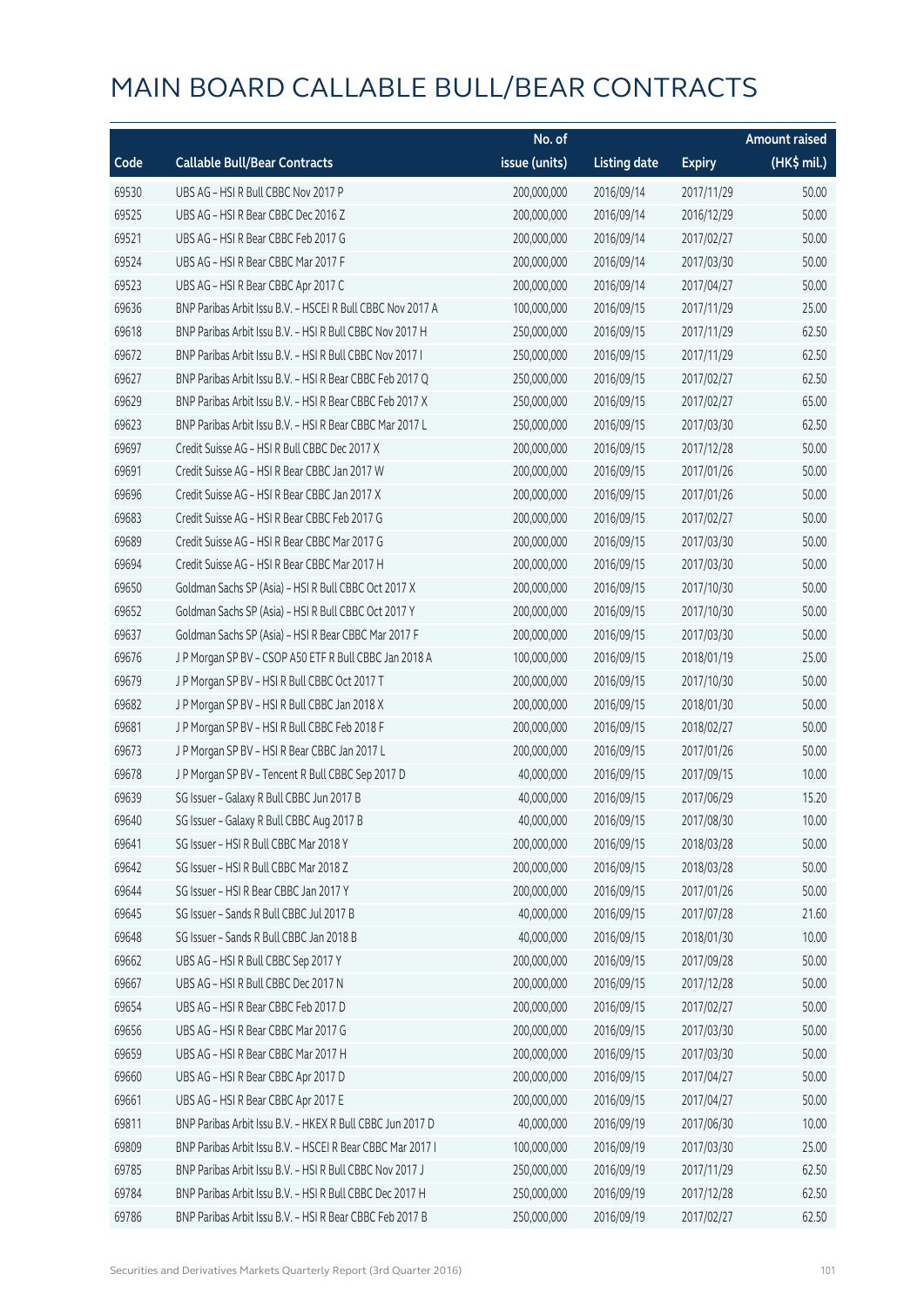|       |                                                          | No. of        |                     |               | <b>Amount raised</b> |
|-------|----------------------------------------------------------|---------------|---------------------|---------------|----------------------|
| Code  | <b>Callable Bull/Bear Contracts</b>                      | issue (units) | <b>Listing date</b> | <b>Expiry</b> | (HK\$ mil.)          |
| 69729 | BNP Paribas Arbit Issu B.V. - HSI R Bear CBBC Feb 2017 H | 250,000,000   | 2016/09/19          | 2017/02/27    | 62.50                |
| 69735 | BNP Paribas Arbit Issu B.V. - HSI R Bear CBBC Mar 2017 D | 250,000,000   | 2016/09/19          | 2017/03/30    | 62.50                |
| 69800 | BNP Paribas Arbit Issu B.V. - HSI R Bear CBBC Mar 2017 M | 250,000,000   | 2016/09/19          | 2017/03/30    | 62.50                |
| 69802 | BNP Paribas Arbit Issu B.V. - HSI R Bear CBBC Mar 2017 N | 250,000,000   | 2016/09/19          | 2017/03/30    | 62.50                |
| 69804 | BNP Paribas Arbit Issu B.V. - HSI R Bear CBBC Mar 2017 S | 250,000,000   | 2016/09/19          | 2017/03/30    | 62.50                |
| 69807 | BNP Paribas Arbit Issu B.V. - HSI R Bear CBBC Mar 2017 V | 250,000,000   | 2016/09/19          | 2017/03/30    | 65.00                |
| 69950 | Credit Suisse AG - HKEX R Bull CBBC Sep 2017 B           | 60,000,000    | 2016/09/19          | 2017/09/29    | 15.00                |
| 69954 | Credit Suisse AG - HKEX R Bear CBBC Feb 2017 A           | 60,000,000    | 2016/09/19          | 2017/02/28    | 15.00                |
| 69962 | Credit Suisse AG - HKEX R Bear CBBC Mar 2017 A           | 60,000,000    | 2016/09/19          | 2017/03/31    | 15.00                |
| 69966 | Credit Suisse AG - HSI R Bull CBBC Oct 2017 L            | 200,000,000   | 2016/09/19          | 2017/10/30    | 50.00                |
| 69968 | Credit Suisse AG - HSI R Bull CBBC Oct 2017 M            | 200,000,000   | 2016/09/19          | 2017/10/30    | 50.00                |
| 69972 | Credit Suisse AG - HSI R Bull CBBC Oct 2017 N            | 200,000,000   | 2016/09/19          | 2017/10/30    | 50.00                |
| 69894 | Credit Suisse AG - HSI R Bear CBBC Dec 2016 F            | 200,000,000   | 2016/09/19          | 2016/12/29    | 50.00                |
| 69900 | Credit Suisse AG - HSI R Bear CBBC Dec 2016 N            | 200,000,000   | 2016/09/19          | 2016/12/29    | 50.00                |
| 69909 | Credit Suisse AG - HSI R Bear CBBC Jan 2017 Y            | 200,000,000   | 2016/09/19          | 2017/01/26    | 50.00                |
| 69928 | Credit Suisse AG - HSI R Bear CBBC Jan 2017 Z            | 200,000,000   | 2016/09/19          | 2017/01/26    | 50.00                |
| 69904 | Credit Suisse AG - HSI R Bear CBBC Feb 2017 H            | 200,000,000   | 2016/09/19          | 2017/02/27    | 50.00                |
| 69905 | Credit Suisse AG - HSI R Bear CBBC Feb 2017 I            | 200,000,000   | 2016/09/19          | 2017/02/27    | 50.00                |
| 69906 | Credit Suisse AG - HSI R Bear CBBC Feb 2017 J            | 200,000,000   | 2016/09/19          | 2017/02/27    | 50.00                |
| 69927 | Credit Suisse AG - HSI R Bear CBBC Feb 2017 K            | 200,000,000   | 2016/09/19          | 2017/02/27    | 50.00                |
| 69931 | Credit Suisse AG - HSI R Bear CBBC Feb 2017 L            | 200,000,000   | 2016/09/19          | 2017/02/27    | 54.00                |
| 69917 | Credit Suisse AG - HSI R Bear CBBC Mar 2017 I            | 200,000,000   | 2016/09/19          | 2017/03/30    | 60.00                |
| 69933 | Credit Suisse AG - HSI R Bear CBBC Mar 2017 J            | 200,000,000   | 2016/09/19          | 2017/03/30    | 64.00                |
| 69911 | Credit Suisse AG - HSI R Bear CBBC Apr 2017 D            | 200,000,000   | 2016/09/19          | 2017/04/27    | 56.00                |
| 69923 | Credit Suisse AG - HSI R Bear CBBC Apr 2017 E            | 200,000,000   | 2016/09/19          | 2017/04/27    | 70.00                |
| 69892 | Goldman Sachs SP (Asia) - HSI R Bull CBBC Oct 2017 Z     | 200,000,000   | 2016/09/19          | 2017/10/30    | 50.00                |
| 69734 | Goldman Sachs SP (Asia) - HSI R Bear CBBC Feb 2017 J     | 200,000,000   | 2016/09/19          | 2017/02/27    | 50.00                |
| 69848 | Goldman Sachs SP (Asia) - HSI R Bear CBBC Feb 2017 K     | 200,000,000   | 2016/09/19          | 2017/02/27    | 50.00                |
| 69854 | Goldman Sachs SP (Asia) - HSI R Bear CBBC Feb 2017 L     | 200,000,000   | 2016/09/19          | 2017/02/27    | 50.00                |
| 69858 | Goldman Sachs SP (Asia) - HSI R Bear CBBC Feb 2017 M     | 200,000,000   | 2016/09/19          | 2017/02/27    | 50.00                |
| 69980 | Goldman Sachs SP (Asia) - HSI R Bear CBBC Feb 2017 N     | 200,000,000   | 2016/09/19          | 2017/02/27    | 50.00                |
| 69993 | Goldman Sachs SP (Asia) - HSI R Bear CBBC Feb 2017 O     | 200,000,000   | 2016/09/19          | 2017/02/27    | 50.00                |
| 69731 | Goldman Sachs SP (Asia) - HSI R Bear CBBC Mar 2017 G     | 200,000,000   | 2016/09/19          | 2017/03/30    | 50.00                |
| 69777 | Goldman Sachs SP (Asia) - HSI R Bear CBBC Mar 2017 K     | 200,000,000   | 2016/09/19          | 2017/03/30    | 50.00                |
| 69779 | Goldman Sachs SP (Asia) - HSI R Bear CBBC Mar 2017 L     | 200,000,000   | 2016/09/19          | 2017/03/30    | 50.00                |
| 69780 | Goldman Sachs SP (Asia) - HSI R Bear CBBC Mar 2017 M     | 200,000,000   | 2016/09/19          | 2017/03/30    | 50.00                |
| 69782 | Goldman Sachs SP (Asia) - HSI R Bear CBBC Mar 2017 N     | 200,000,000   | 2016/09/19          | 2017/03/30    | 50.00                |
| 69846 | Goldman Sachs SP (Asia) - HSI R Bear CBBC Mar 2017 O     | 200,000,000   | 2016/09/19          | 2017/03/30    | 50.00                |
| 69752 | HK Bank - China Life R Bull CBBC Sep 2017 A              | 50,000,000    | 2016/09/19          | 2017/09/25    | 12.50                |
| 69758 | HK Bank - A50 R Bull CBBC Jun 2017 A                     | 50,000,000    | 2016/09/19          | 2017/06/30    | 12.50                |
| 69742 | HK Bank - A50 R Bull CBBC Oct 2017 A                     | 50,000,000    | 2016/09/19          | 2017/10/30    | 12.50                |
| 69750 | HK Bank - HKEX R Bull CBBC Oct 2017 F                    | 50,000,000    | 2016/09/19          | 2017/10/30    | 12.50                |
| 69751 | HK Bank - HKEX R Bull CBBC Nov 2017 A                    | 50,000,000    | 2016/09/19          | 2017/11/29    | 12.50                |
| 69744 | HK Bank - HSCEI R Bull CBBC Oct 2017 A                   | 60,000,000    | 2016/09/19          | 2017/10/30    | 15.00                |
| 69745 | HK Bank - HSCEI R Bear CBBC Oct 2017 A                   | 60,000,000    | 2016/09/19          | 2017/10/30    | 15.00                |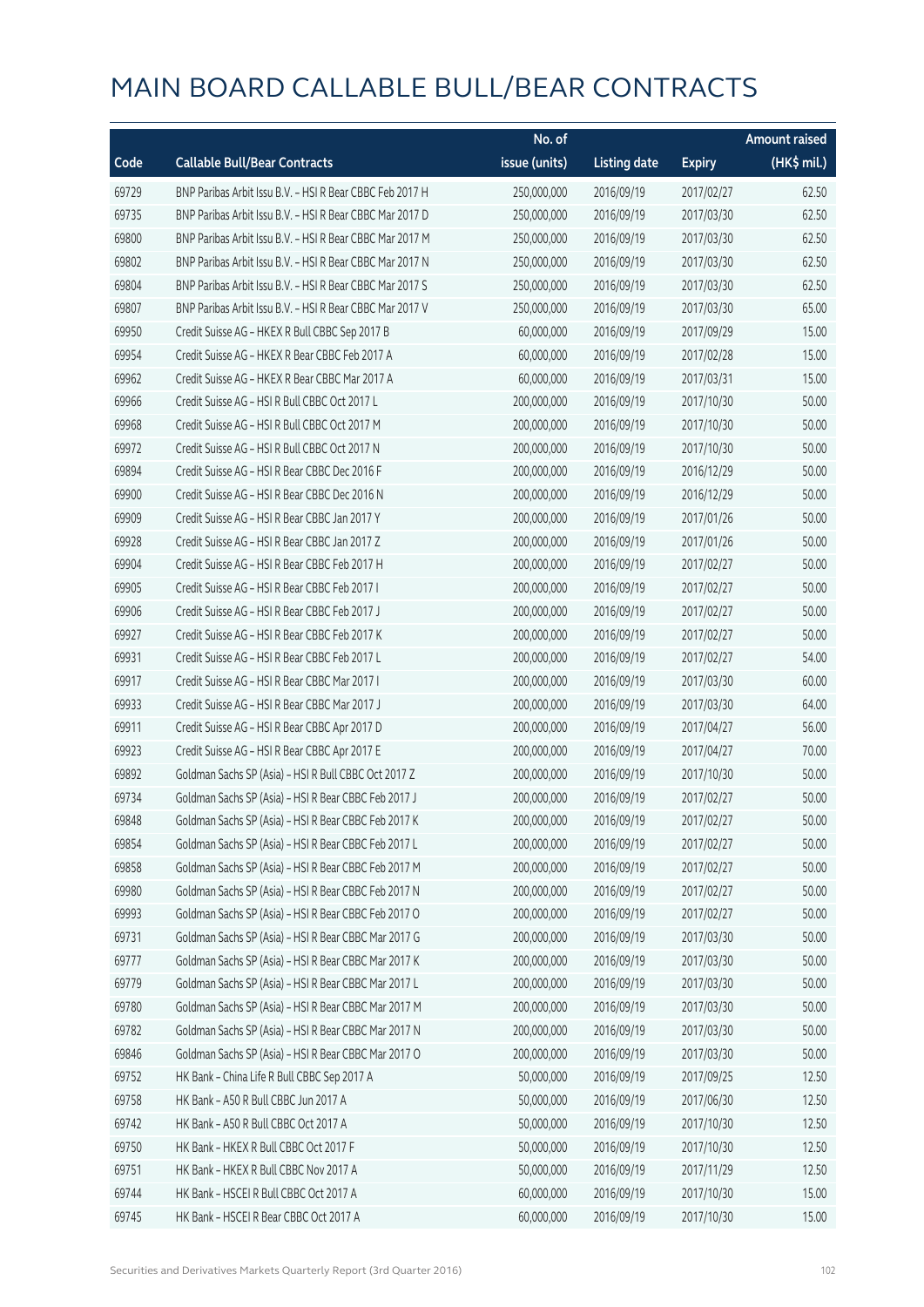|       |                                                      | No. of        |                     |               | <b>Amount raised</b> |
|-------|------------------------------------------------------|---------------|---------------------|---------------|----------------------|
| Code  | <b>Callable Bull/Bear Contracts</b>                  | issue (units) | <b>Listing date</b> | <b>Expiry</b> | (HK\$ mil.)          |
| 69743 | HK Bank - HSI R Bull CBBC Jun 2017 K                 | 150,000,000   | 2016/09/19          | 2017/06/29    | 37.50                |
| 69756 | HK Bank - HSI R Bear CBBC Oct 2017 D                 | 200,000,000   | 2016/09/19          | 2017/10/30    | 50.00                |
| 69757 | HK Bank - HSI R Bear CBBC Nov 2017 B                 | 200,000,000   | 2016/09/19          | 2017/11/29    | 50.00                |
| 69698 | Haitong Int'l Sec - HSI R Bull CBBC Nov 2017 E       | 150,000,000   | 2016/09/19          | 2017/11/29    | 37.80                |
| 69699 | Haitong Int'l Sec - HSI R Bull CBBC Nov 2017 F       | 150,000,000   | 2016/09/19          | 2017/11/29    | 38.40                |
| 69701 | Haitong Int'l Sec - HSI R Bull CBBC Nov 2017 G       | 150,000,000   | 2016/09/19          | 2017/11/29    | 37.80                |
| 69702 | Haitong Int'l Sec - HSI R Bear CBBC Jan 2017 R       | 150,000,000   | 2016/09/19          | 2017/01/26    | 37.65                |
| 69703 | Haitong Int'l Sec - HSI R Bear CBBC Jan 2017 S       | 150,000,000   | 2016/09/19          | 2017/01/26    | 37.80                |
| 69705 | Haitong Int'l Sec - HSI R Bear CBBC Jan 2017 T       | 150,000,000   | 2016/09/19          | 2017/01/26    | 37.65                |
| 69721 | Haitong Int'l Sec - HSI R Bear CBBC Jan 2017 U       | 150,000,000   | 2016/09/19          | 2017/01/26    | 37.95                |
| 69722 | Haitong Int'l Sec - HSI R Bear CBBC Jan 2017 V       | 150,000,000   | 2016/09/19          | 2017/01/26    | 37.65                |
| 60048 | J P Morgan SP BV - China Life R Bull CBBC Nov 2017 A | 100,000,000   | 2016/09/19          | 2017/11/17    | 25.00                |
| 60046 | J P Morgan SP BV - HKEX R Bull CBBC Sep 2017 H       | 40,000,000    | 2016/09/19          | 2017/09/15    | 10.00                |
| 60047 | J P Morgan SP BV - HKEX R Bull CBBC Oct 2017 F       | 40,000,000    | 2016/09/19          | 2017/10/20    | 10.00                |
| 60056 | J P Morgan SP BV - HSI R Bull CBBC Oct 2017 U        | 200,000,000   | 2016/09/19          | 2017/10/30    | 50.00                |
| 60057 | J P Morgan SP BV - HSI R Bull CBBC Jan 2018 Y        | 200,000,000   | 2016/09/19          | 2018/01/30    | 50.00                |
| 60059 | J P Morgan SP BV - HSI R Bull CBBC Feb 2018 G        | 200,000,000   | 2016/09/19          | 2018/02/27    | 50.00                |
| 60049 | J P Morgan SP BV - HSI R Bear CBBC Dec 2016 V        | 200,000,000   | 2016/09/19          | 2016/12/29    | 50.00                |
| 60051 | J P Morgan SP BV - HSI R Bear CBBC Jan 2017 G        | 200,000,000   | 2016/09/19          | 2017/01/26    | 50.00                |
| 69762 | J P Morgan SP BV - HSI R Bear CBBC Jan 2017 M        | 200,000,000   | 2016/09/19          | 2017/01/26    | 50.00                |
| 60054 | J P Morgan SP BV - HSI R Bear CBBC Mar 2017 A        | 200,000,000   | 2016/09/19          | 2017/03/30    | 50.00                |
| 60053 | J P Morgan SP BV - HSI R Bear CBBC Apr 2017 C        | 200,000,000   | 2016/09/19          | 2017/04/27    | 50.00                |
| 69814 | Macquarie Bank Ltd. - HSI R Bull CBBC Apr 2017 H     | 40,000,000    | 2016/09/19          | 2017/04/27    | 10.00                |
| 69815 | Macquarie Bank Ltd. - HSI R Bull CBBC Apr 2017 I     | 40,000,000    | 2016/09/19          | 2017/04/27    | 10.20                |
| 69816 | Macquarie Bank Ltd. - HSI R Bear CBBC Mar 2017 N     | 40,000,000    | 2016/09/19          | 2017/03/30    | 10.00                |
| 69818 | Macquarie Bank Ltd. - HSI R Bear CBBC Mar 2017 O     | 40,000,000    | 2016/09/19          | 2017/03/30    | 10.20                |
| 69860 | SG Issuer - AIA R Bull CBBC Sep 2017 B               | 100,000,000   | 2016/09/19          | 2017/09/28    | 25.00                |
| 69819 | SG Issuer - AIA R Bull CBBC Nov 2017 B               | 100,000,000   | 2016/09/19          | 2017/11/29    | 25.00                |
| 69862 | SG Issuer - AIA R Bull CBBC Nov 2017 C               | 100,000,000   | 2016/09/19          | 2017/11/29    | 25.00                |
| 69863 | SG Issuer - AIA R Bull CBBC Jan 2018 A               | 100,000,000   | 2016/09/19          | 2018/01/30    | 25.00                |
| 69820 | SG Issuer - AIA R Bear CBBC May 2017 A               | 100,000,000   | 2016/09/19          | 2017/05/29    | 25.00                |
| 69865 | SG Issuer - CMob R Bull CBBC Dec 2017 B              | 100,000,000   | 2016/09/19          | 2017/12/28    | 25.00                |
| 69866 | SG Issuer - CMob R Bear CBBC Jun 2017 A              | 100,000,000   | 2016/09/19          | 2017/06/29    | 25.00                |
| 69823 | SG Issuer - CKP R Bull CBBC Aug 2017 A               | 100,000,000   | 2016/09/19          | 2017/08/30    | 25.00                |
| 69826 | SG Issuer - CKP R Bull CBBC Oct 2017 B               | 100,000,000   | 2016/09/19          | 2017/10/30    | 25.00                |
| 69822 | SG Issuer - CKP R Bull CBBC Dec 2017 B               | 100,000,000   | 2016/09/19          | 2017/12/28    | 25.00                |
| 69829 | SG Issuer - CKP R Bear CBBC May 2017 A               | 100,000,000   | 2016/09/19          | 2017/05/29    | 25.00                |
| 69836 | SG Issuer - China Life R Bull CBBC Nov 2017 A        | 40,000,000    | 2016/09/19          | 2017/11/29    | 10.00                |
| 69832 | SG Issuer - China Life R Bull CBBC Dec 2017 B        | 40,000,000    | 2016/09/19          | 2017/12/28    | 12.40                |
| 69837 | SG Issuer - China Life R Bull CBBC Dec 2017 C        | 40,000,000    | 2016/09/19          | 2017/12/28    | 10.00                |
| 69831 | SG Issuer - China Life R Bull CBBC May 2018 A        | 40,000,000    | 2016/09/19          | 2018/05/30    | 16.40                |
| 69840 | SG Issuer - China Life R Bear CBBC Jun 2017 A        | 40,000,000    | 2016/09/19          | 2017/06/29    | 12.40                |
| 69841 | SG Issuer - China Life R Bear CBBC Sep 2017 A        | 40,000,000    | 2016/09/19          | 2017/09/28    | 16.40                |
| 69843 | SG Issuer - Galaxy R Bear CBBC Sep 2017 B            | 100,000,000   | 2016/09/19          | 2017/09/28    | 25.00                |
| 69867 | SG Issuer - HKEX R Bull CBBC Oct 2017 D              | 100,000,000   | 2016/09/19          | 2017/10/30    | 25.00                |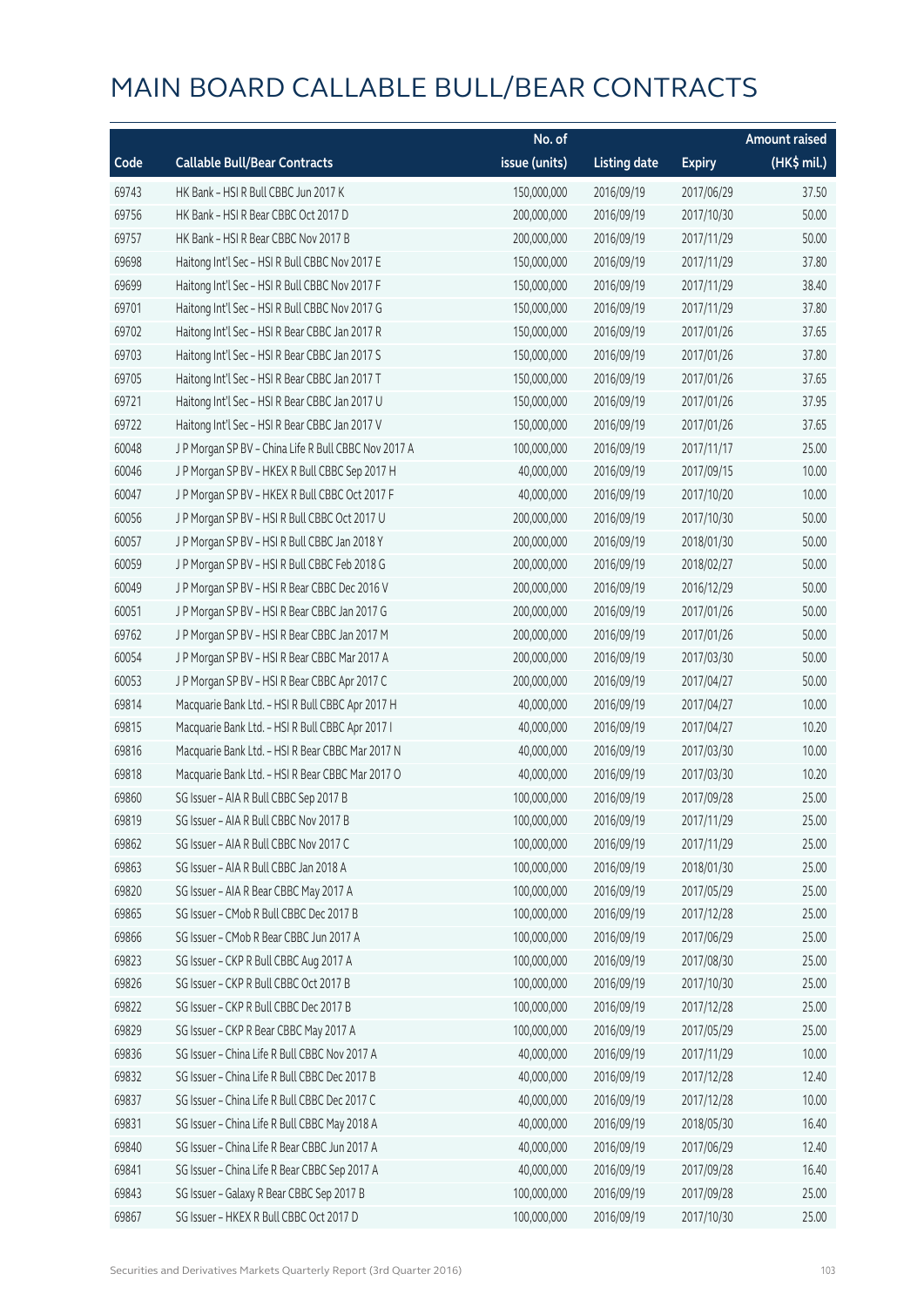|       |                                                          | No. of        |                     |               | <b>Amount raised</b> |
|-------|----------------------------------------------------------|---------------|---------------------|---------------|----------------------|
| Code  | <b>Callable Bull/Bear Contracts</b>                      | issue (units) | <b>Listing date</b> | <b>Expiry</b> | (HK\$ mil.)          |
| 69877 | SG Issuer - HKEX R Bull CBBC Oct 2017 E                  | 100,000,000   | 2016/09/19          | 2017/10/30    | 25.00                |
| 69870 | SG Issuer - HKEX R Bull CBBC Nov 2017 D                  | 100,000,000   | 2016/09/19          | 2017/11/29    | 25.00                |
| 69876 | SG Issuer - HKEX R Bull CBBC Dec 2017 B                  | 100,000,000   | 2016/09/19          | 2017/12/28    | 25.00                |
| 69878 | SG Issuer - HKEX R Bear CBBC Mar 2017 C                  | 100,000,000   | 2016/09/19          | 2017/03/30    | 25.00                |
| 69880 | SG Issuer - HKEX R Bear CBBC May 2017 A                  | 100,000,000   | 2016/09/19          | 2017/05/29    | 25.00                |
| 69883 | SG Issuer - HKEX R Bear CBBC May 2017 B                  | 100,000,000   | 2016/09/19          | 2017/05/29    | 28.00                |
| 69884 | SG Issuer - HKEX R Bear CBBC Jun 2017 A                  | 100,000,000   | 2016/09/19          | 2017/06/29    | 32.00                |
| 69885 | SG Issuer - HSBC R Bear CBBC Aug 2017 A                  | 100,000,000   | 2016/09/19          | 2017/08/30    | 25.00                |
| 69886 | SG Issuer - HSBC R Bear CBBC Aug 2017 B                  | 100,000,000   | 2016/09/19          | 2017/08/30    | 25.00                |
| 60029 | SG Issuer - HSI R Bull CBBC Mar 2018 A                   | 200,000,000   | 2016/09/19          | 2018/03/28    | 50.00                |
| 60030 | SG Issuer - HSI R Bull CBBC Mar 2018 B                   | 200,000,000   | 2016/09/19          | 2018/03/28    | 50.00                |
| 60028 | SG Issuer - HSI R Bull CBBC Mar 2018 F                   | 200,000,000   | 2016/09/19          | 2018/03/28    | 50.00                |
| 60038 | SG Issuer - HSI R Bear CBBC Jan 2017 C                   | 200,000,000   | 2016/09/19          | 2017/01/26    | 50.00                |
| 60039 | SG Issuer - HSI R Bear CBBC Jan 2017 D                   | 200,000,000   | 2016/09/19          | 2017/01/26    | 50.00                |
| 60036 | SG Issuer - HSI R Bear CBBC Jan 2017 G                   | 200,000,000   | 2016/09/19          | 2017/01/26    | 50.00                |
| 60037 | SG Issuer - HSI R Bear CBBC Jan 2017 H                   | 200,000,000   | 2016/09/19          | 2017/01/26    | 50.00                |
| 60042 | SG Issuer - HSI R Bear CBBC Jan 2017 J                   | 200,000,000   | 2016/09/19          | 2017/01/26    | 50.00                |
| 69740 | SG Issuer - HSI R Bear CBBC Jan 2017 Z                   | 200,000,000   | 2016/09/19          | 2017/01/26    | 50.00                |
| 60044 | SG Issuer - HSI R Bear CBBC Feb 2017 W                   | 200,000,000   | 2016/09/19          | 2017/02/27    | 51.00                |
| 69844 | SG Issuer - Sands R Bear CBBC Jun 2017 B                 | 100,000,000   | 2016/09/19          | 2017/06/29    | 25.00                |
| 69845 | SG Issuer - Sands R Bear CBBC Feb 2018 A                 | 100,000,000   | 2016/09/19          | 2018/02/27    | 25.00                |
| 69890 | SG Issuer - SHK Ppt P R Bull CBBC Oct 2017 A             | 100,000,000   | 2016/09/19          | 2017/10/30    | 25.00                |
| 69888 | SG Issuer - SHK Ppt P R Bull CBBC Dec 2017 A             | 100,000,000   | 2016/09/19          | 2017/12/28    | 25.00                |
| 69887 | SG Issuer - SHK Ppt P R Bull CBBC Feb 2018 A             | 100,000,000   | 2016/09/19          | 2018/02/27    | 25.00                |
| 69891 | SG Issuer - SHK Ppt P R Bear CBBC Mar 2017 A             | 100,000,000   | 2016/09/19          | 2017/03/30    | 25.00                |
| 60026 | UBS AG - HSCEI R Bull CBBC Sep 2017 E                    | 200,000,000   | 2016/09/19          | 2017/09/28    | 50.00                |
| 60022 | UBS AG - HSI R Bull CBBC Sep 2017 O                      | 200,000,000   | 2016/09/19          | 2017/09/28    | 50.00                |
| 60024 | UBS AG - HSI R Bull CBBC Nov 2017 O                      | 200,000,000   | 2016/09/19          | 2017/11/29    | 50.00                |
| 60023 | UBS AG - HSI R Bull CBBC Dec 2017 O                      | 200,000,000   | 2016/09/19          | 2017/12/28    | 50.00                |
| 69997 | UBS AG - HSI R Bear CBBC Dec 2016 C                      | 200,000,000   | 2016/09/19          | 2016/12/29    | 50.00                |
| 69999 | UBS AG - HSI R Bear CBBC Dec 2016 E                      | 200,000,000   | 2016/09/19          | 2016/12/29    | 50.00                |
| 60006 | UBS AG - HSI R Bear CBBC Dec 2016 F                      | 200,000,000   | 2016/09/19          | 2016/12/29    | 50.00                |
| 60014 | UBS AG - HSI R Bear CBBC Dec 2016 G                      | 200,000,000   | 2016/09/19          | 2016/12/29    | 50.00                |
| 60004 | UBS AG - HSI R Bear CBBC Jan 2017 P                      | 200,000,000   | 2016/09/19          | 2017/01/26    | 50.00                |
| 69998 | UBS AG - HSI R Bear CBBC Feb 2017 H                      | 200,000,000   | 2016/09/19          | 2017/02/27    | 50.00                |
| 60005 | UBS AG - HSI R Bear CBBC Apr 2017 F                      | 200,000,000   | 2016/09/19          | 2017/04/27    | 50.00                |
| 60018 | UBS AG - HSI R Bear CBBC Apr 2017 G                      | 200,000,000   | 2016/09/19          | 2017/04/27    | 50.00                |
| 60060 | BNP Paribas Arbit Issu B.V. - HSI R Bull CBBC Nov 2017 K | 250,000,000   | 2016/09/20          | 2017/11/29    | 62.50                |
| 60061 | BNP Paribas Arbit Issu B.V. - HSI R Bull CBBC Dec 2017 I | 250,000,000   | 2016/09/20          | 2017/12/28    | 62.50                |
| 60101 | BNP Paribas Arbit Issu B.V. - HSI R Bull CBBC Dec 2017 J | 250,000,000   | 2016/09/20          | 2017/12/28    | 62.50                |
| 60115 | BNP Paribas Arbit Issu B.V. - HSI R Bear CBBC Feb 2017 T | 250,000,000   | 2016/09/20          | 2017/02/27    | 62.50                |
| 60104 | BNP Paribas Arbit Issu B.V. - HSI R Bear CBBC Feb 2017 U | 250,000,000   | 2016/09/20          | 2017/02/27    | 62.50                |
| 60113 | BNP Paribas Arbit Issu B.V. - HSI R Bear CBBC Mar 2017 E | 250,000,000   | 2016/09/20          | 2017/03/30    | 62.50                |
| 60103 | BNP Paribas Arbit Issu B.V. - HSI R Bear CBBC Mar 2017 U | 250,000,000   | 2016/09/20          | 2017/03/30    | 62.50                |
| 60107 | Credit Suisse AG - HSI R Bull CBBC Sep 2017 G            | 200,000,000   | 2016/09/20          | 2017/09/28    | 50.00                |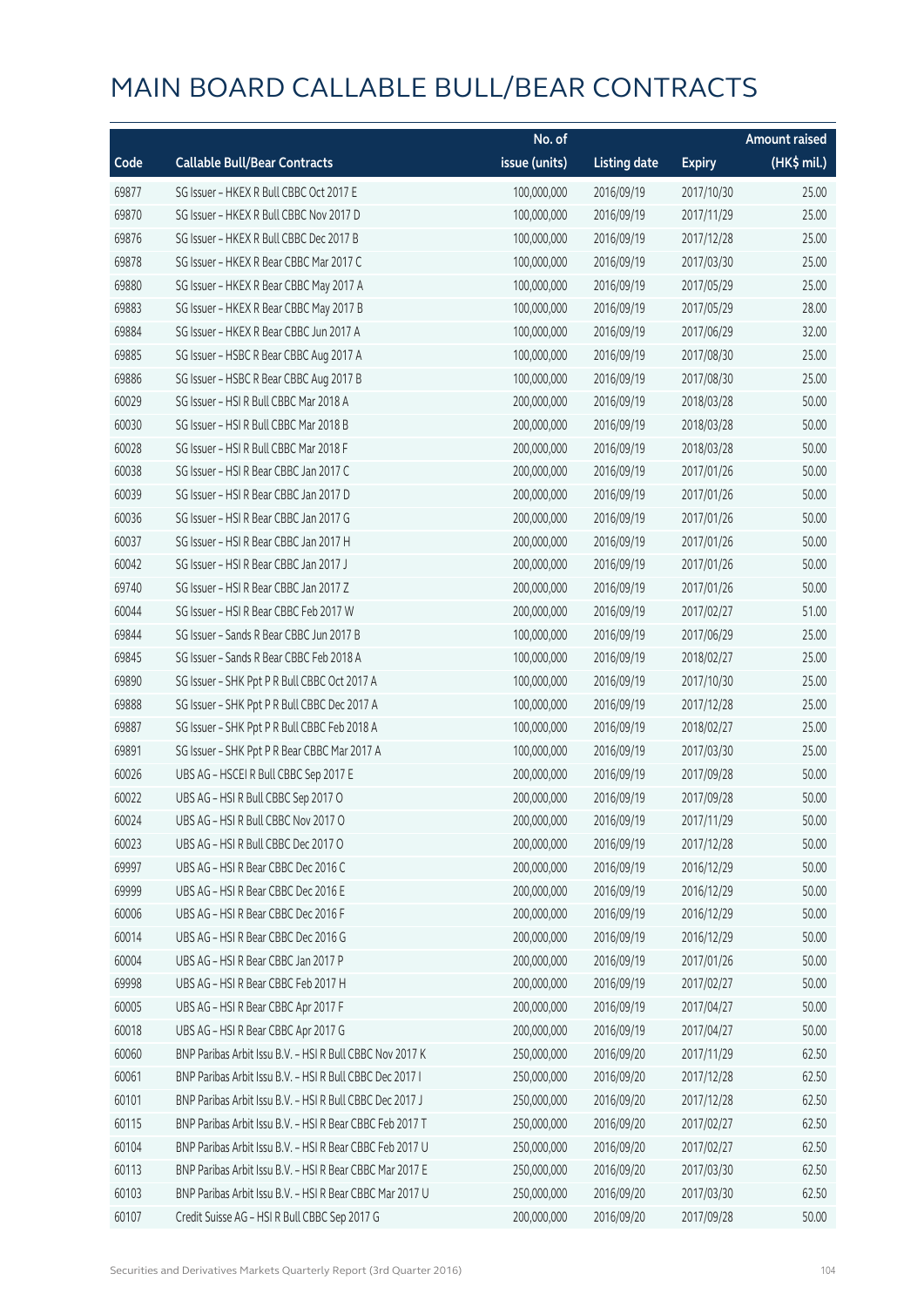|       |                                                      | No. of        |                     |               | <b>Amount raised</b> |
|-------|------------------------------------------------------|---------------|---------------------|---------------|----------------------|
| Code  | <b>Callable Bull/Bear Contracts</b>                  | issue (units) | <b>Listing date</b> | <b>Expiry</b> | (HK\$ mil.)          |
| 60108 | Credit Suisse AG - HSI R Bull CBBC Sep 2017 H        | 200,000,000   | 2016/09/20          | 2017/09/28    | 50.00                |
| 60111 | Credit Suisse AG - HSI R Bull CBBC Sep 2017 I        | 200,000,000   | 2016/09/20          | 2017/09/28    | 50.00                |
| 60112 | Credit Suisse AG - HSI R Bull CBBC Sep 2017 J        | 200,000,000   | 2016/09/20          | 2017/09/28    | 50.00                |
| 60121 | Credit Suisse AG - HSI R Bear CBBC Dec 2016 G        | 200,000,000   | 2016/09/20          | 2016/12/29    | 50.00                |
| 60120 | Credit Suisse AG - HSI R Bear CBBC Dec 2016 Q        | 200,000,000   | 2016/09/20          | 2016/12/29    | 50.00                |
| 60123 | Credit Suisse AG - HSI R Bear CBBC Dec 2016 R        | 200,000,000   | 2016/09/20          | 2016/12/29    | 50.00                |
| 60122 | Credit Suisse AG - HSI R Bear CBBC Dec 2016 S        | 200,000,000   | 2016/09/20          | 2016/12/29    | 50.00                |
| 60118 | Credit Suisse AG - HSI R Bear CBBC Jan 2017 A        | 200,000,000   | 2016/09/20          | 2017/01/26    | 50.00                |
| 60117 | Credit Suisse AG - HSI R Bear CBBC Jan 2017 F        | 200,000,000   | 2016/09/20          | 2017/01/26    | 50.00                |
| 60116 | Credit Suisse AG - HSI R Bear CBBC Jan 2017 G        | 200,000,000   | 2016/09/20          | 2017/01/26    | 50.00                |
| 60062 | Goldman Sachs SP (Asia) - HSI R Bull CBBC Nov 2017 V | 200,000,000   | 2016/09/20          | 2017/11/29    | 50.00                |
| 60069 | Goldman Sachs SP (Asia) - HSI R Bull CBBC Nov 2017 X | 200,000,000   | 2016/09/20          | 2017/11/29    | 50.00                |
| 60068 | Goldman Sachs SP (Asia) - HSI R Bear CBBC Feb 2017 P | 200,000,000   | 2016/09/20          | 2017/02/27    | 50.00                |
| 60199 | Goldman Sachs SP (Asia) - HSI R Bear CBBC Feb 2017 Q | 200,000,000   | 2016/09/20          | 2017/02/27    | 50.00                |
| 60200 | Goldman Sachs SP (Asia) - HSI R Bear CBBC Feb 2017 R | 200,000,000   | 2016/09/20          | 2017/02/27    | 50.00                |
| 60097 | HK Bank - Galaxy Ent R Bull CBBC Nov 2017 B          | 40,000,000    | 2016/09/20          | 2017/11/27    | 10.00                |
| 60087 | HK Bank - HSI R Bear CBBC Apr 2017 I                 | 150,000,000   | 2016/09/20          | 2017/04/27    | 37.50                |
| 60076 | HK Bank - HSI R Bear CBBC May 2017 E                 | 150,000,000   | 2016/09/20          | 2017/05/29    | 37.50                |
| 60088 | HK Bank - HSI R Bear CBBC Sep 2017 B                 | 150,000,000   | 2016/09/20          | 2017/09/28    | 37.50                |
| 60072 | HK Bank - HSI R Bear CBBC Oct 2017 E                 | 150,000,000   | 2016/09/20          | 2017/10/30    | 37.50                |
| 60071 | HK Bank - HSI R Bear CBBC Nov 2017 C                 | 150,000,000   | 2016/09/20          | 2017/11/29    | 37.50                |
| 60093 | HK Bank - Tencent R Bull CBBC Sep 2017 C             | 50,000,000    | 2016/09/20          | 2017/09/25    | 12.50                |
| 60099 | HK Bank - Tencent R Bear CBBC Apr 2017 F             | 40,000,000    | 2016/09/20          | 2017/04/27    | 10.00                |
| 60165 | J P Morgan SP BV - HKEX R Bear CBBC Jul 2017 B       | 40,000,000    | 2016/09/20          | 2017/07/21    | 10.00                |
| 60147 | J P Morgan SP BV - HSI R Bull CBBC Nov 2017 F        | 200,000,000   | 2016/09/20          | 2017/11/29    | 50.00                |
| 60144 | J P Morgan SP BV - HSI R Bull CBBC Dec 2017 O        | 200,000,000   | 2016/09/20          | 2017/12/28    | 50.00                |
| 60152 | J P Morgan SP BV - HSI R Bull CBBC Jan 2018 Z        | 200,000,000   | 2016/09/20          | 2018/01/30    | 50.00                |
| 60161 | J P Morgan SP BV - HSI R Bear CBBC Dec 2016 D        | 200,000,000   | 2016/09/20          | 2016/12/29    | 50.00                |
| 60158 | J P Morgan SP BV - HSI R Bear CBBC Dec 2016 W        | 200,000,000   | 2016/09/20          | 2016/12/29    | 50.00                |
| 60163 | J P Morgan SP BV - HSI R Bear CBBC Jan 2017 C        | 200,000,000   | 2016/09/20          | 2017/01/26    | 50.00                |
| 60162 | J P Morgan SP BV - HSI R Bear CBBC Jan 2017 I        | 200,000,000   | 2016/09/20          | 2017/01/26    | 50.00                |
| 60164 | J P Morgan SP BV - Tencent R Bear CBBC Nov 2017 B    | 40,000,000    | 2016/09/20          | 2017/11/17    | 10.00                |
| 60105 | Macquarie Bank Ltd. - HSI R Bear CBBC Apr 2017 A     | 40,000,000    | 2016/09/20          | 2017/04/27    | 10.20                |
| 60106 | Macquarie Bank Ltd. - HSI R Bear CBBC Apr 2017 B     | 40,000,000    | 2016/09/20          | 2017/04/27    | 10.00                |
| 60128 | SG Issuer - HSI R Bear CBBC Feb 2017 E               | 200,000,000   | 2016/09/20          | 2017/02/27    | 50.00                |
| 60132 | SG Issuer - HSI R Bear CBBC Feb 2017 F               | 200,000,000   | 2016/09/20          | 2017/02/27    | 50.00                |
| 60142 | SG Issuer - HSI R Bear CBBC Feb 2017 G               | 200,000,000   | 2016/09/20          | 2017/02/27    | 50.00                |
| 60143 | SG Issuer - HSI R Bear CBBC Feb 2017 H               | 200,000,000   | 2016/09/20          | 2017/02/27    | 50.00                |
| 60126 | SG Issuer - HSI R Bear CBBC Feb 2017 O               | 200,000,000   | 2016/09/20          | 2017/02/27    | 50.00                |
| 60138 | SG Issuer - HSI R Bear CBBC Feb 2017 P               | 200,000,000   | 2016/09/20          | 2017/02/27    | 50.00                |
| 60134 | SG Issuer - HSI R Bear CBBC Feb 2017 Y               | 200,000,000   | 2016/09/20          | 2017/02/27    | 50.00                |
| 60168 | UBS AG - HSI R Bull CBBC Sep 2017 G                  | 200,000,000   | 2016/09/20          | 2017/09/28    | 50.00                |
| 60170 | UBS AG - HSI R Bull CBBC Oct 2017 P                  | 200,000,000   | 2016/09/20          | 2017/10/30    | 50.00                |
| 60166 | UBS AG - HSI R Bull CBBC Nov 2017 Q                  | 200,000,000   | 2016/09/20          | 2017/11/29    | 50.00                |
| 60169 | UBS AG - HSI R Bull CBBC Nov 2017 R                  | 200,000,000   | 2016/09/20          | 2017/11/29    | 50.00                |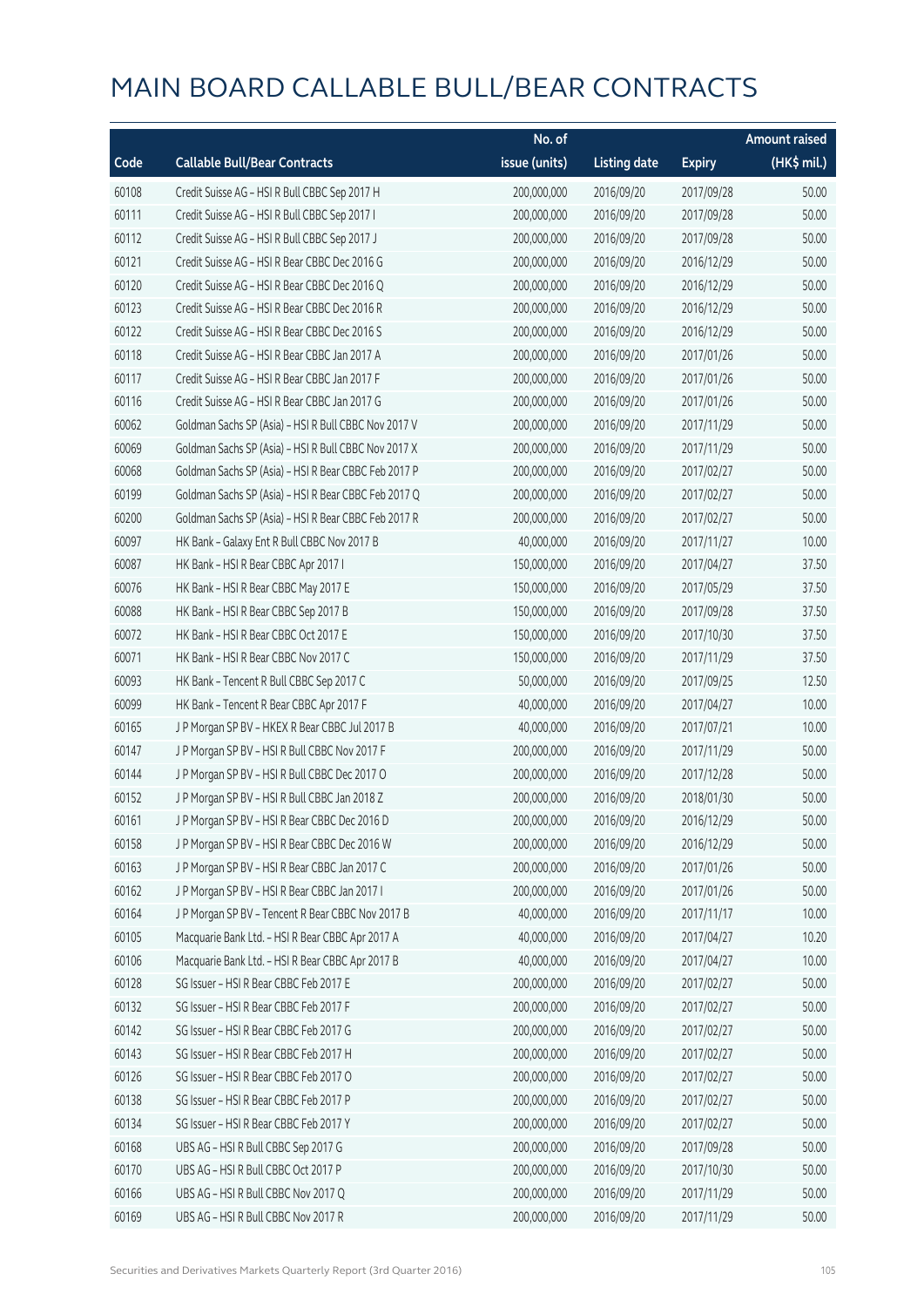|       |                                                            | No. of        |                     |               | <b>Amount raised</b> |
|-------|------------------------------------------------------------|---------------|---------------------|---------------|----------------------|
| Code  | <b>Callable Bull/Bear Contracts</b>                        | issue (units) | <b>Listing date</b> | <b>Expiry</b> | (HK\$ mil.)          |
| 60167 | UBS AG - HSI R Bull CBBC Jan 2018 A                        | 200,000,000   | 2016/09/20          | 2018/01/30    | 50.00                |
| 60177 | UBS AG - HSI R Bear CBBC Dec 2016 H                        | 200,000,000   | 2016/09/20          | 2016/12/29    | 50.00                |
| 60191 | UBS AG - HSI R Bear CBBC Dec 2016 I                        | 200,000,000   | 2016/09/20          | 2016/12/29    | 50.00                |
| 60190 | UBS AG - HSI R Bear CBBC Dec 2016 J                        | 200,000,000   | 2016/09/20          | 2016/12/29    | 50.00                |
| 60184 | UBS AG - HSI R Bear CBBC Jan 2017 T                        | 200,000,000   | 2016/09/20          | 2017/01/26    | 50.00                |
| 60179 | UBS AG - HSI R Bear CBBC Feb 2017 I                        | 200,000,000   | 2016/09/20          | 2017/02/27    | 50.00                |
| 60189 | UBS AG - HSI R Bear CBBC Mar 2017 I                        | 200,000,000   | 2016/09/20          | 2017/03/30    | 50.00                |
| 60262 | BNP Paribas Arbit Issu B.V. - HSCEI R Bear CBBC Feb 2017 I | 100,000,000   | 2016/09/21          | 2017/02/27    | 25.00                |
| 60256 | BNP Paribas Arbit Issu B.V. - HSCEI R Bear CBBC Mar 2017 J | 100,000,000   | 2016/09/21          | 2017/03/30    | 25.00                |
| 60255 | BNP Paribas Arbit Issu B.V. - HSI R Bull CBBC Nov 2017 L   | 250,000,000   | 2016/09/21          | 2017/11/29    | 62.50                |
| 60254 | BNP Paribas Arbit Issu B.V. - HSI R Bull CBBC Dec 2017 K   | 250,000,000   | 2016/09/21          | 2017/12/28    | 62.50                |
| 60287 | Credit Suisse AG - HSI R Bull CBBC Nov 2017 C              | 200,000,000   | 2016/09/21          | 2017/11/29    | 50.00                |
| 60288 | Credit Suisse AG - HSI R Bull CBBC Nov 2017 D              | 200,000,000   | 2016/09/21          | 2017/11/29    | 50.00                |
| 60289 | Credit Suisse AG - HSI R Bull CBBC Nov 2017 Q              | 200,000,000   | 2016/09/21          | 2017/11/29    | 50.00                |
| 60281 | Credit Suisse AG - HSI R Bear CBBC Dec 2016 I              | 200,000,000   | 2016/09/21          | 2016/12/29    | 50.00                |
| 60290 | Credit Suisse AG - HSI R Bear CBBC Dec 2016 L              | 200,000,000   | 2016/09/21          | 2016/12/29    | 50.00                |
| 60283 | Credit Suisse AG - HSI R Bear CBBC Dec 2016 T              | 200,000,000   | 2016/09/21          | 2016/12/29    | 50.00                |
| 60265 | Credit Suisse AG - HSI R Bear CBBC Jan 2017 D              | 200,000,000   | 2016/09/21          | 2017/01/26    | 50.00                |
| 60263 | Credit Suisse AG - HSI R Bear CBBC Jan 2017 E              | 200,000,000   | 2016/09/21          | 2017/01/26    | 50.00                |
| 60277 | Credit Suisse AG - HSI R Bear CBBC Jan 2017 L              | 200,000,000   | 2016/09/21          | 2017/01/26    | 50.00                |
| 60235 | Bank of East Asia - HKEX R Bull CBBC Sep 2017 A            | 40,000,000    | 2016/09/21          | 2017/09/28    | 10.00                |
| 60237 | Bank of East Asia - Tencent R Bear CBBC Apr 2017 D         | 40,000,000    | 2016/09/21          | 2017/04/27    | 10.00                |
| 60242 | Goldman Sachs SP (Asia) - HSI R Bull CBBC Jan 2018 E       | 200,000,000   | 2016/09/21          | 2018/01/30    | 50.00                |
| 60252 | Goldman Sachs SP (Asia) - HSI R Bull CBBC Jan 2018 F       | 200,000,000   | 2016/09/21          | 2018/01/30    | 50.00                |
| 60239 | Goldman Sachs SP (Asia) - HSI R Bear CBBC Mar 2017 P       | 200,000,000   | 2016/09/21          | 2017/03/30    | 50.00                |
| 60240 | Goldman Sachs SP (Asia) - HSI R Bear CBBC Mar 2017 Q       | 200,000,000   | 2016/09/21          | 2017/03/30    | 50.00                |
| 60351 | Goldman Sachs SP (Asia) - HSI R Bear CBBC Mar 2017 R       | 200,000,000   | 2016/09/21          | 2017/03/30    | 50.00                |
| 60234 | HK Bank - HSCEI R Bear CBBC Apr 2017 C                     | 50,000,000    | 2016/09/21          | 2017/04/27    | 12.50                |
| 60233 | HK Bank - HSCEI R Bear CBBC May 2017 D                     | 50,000,000    | 2016/09/21          | 2017/05/29    | 12.50                |
| 60223 | HK Bank - HSI R Bear CBBC Mar 2017 O                       | 150,000,000   | 2016/09/21          | 2017/03/30    | 37.50                |
| 60216 | Haitong Int'l Sec - China Mobile R Bull CBBC Sep 2017 A    | 40,000,000    | 2016/09/21          | 2017/09/26    | 10.04                |
| 60214 | Haitong Int'l Sec - CC Bank R Bull CBBC Sep 2017 A         | 40,000,000    | 2016/09/21          | 2017/09/12    | 10.00                |
| 60204 | Haitong Int'l Sec - HKEX R Bull CBBC Sep 2017 A            | 40,000,000    | 2016/09/21          | 2017/09/14    | 10.04                |
| 60201 | Haitong Int'l Sec - HSBC R Bull CBBC Sep 2017 A            | 40,000,000    | 2016/09/21          | 2017/09/15    | 10.04                |
| 60213 | Haitong Int'l Sec - Tencent R Bull CBBC Sep 2017 A         | 40,000,000    | 2016/09/21          | 2017/09/13    | 10.08                |
| 60297 | J P Morgan SP BV - HSI R Bull CBBC Feb 2018 H              | 200,000,000   | 2016/09/21          | 2018/02/27    | 50.00                |
| 60347 | J P Morgan SP BV - HSI R Bear CBBC Dec 2016 F              | 200,000,000   | 2016/09/21          | 2016/12/29    | 50.00                |
| 60294 | J P Morgan SP BV - HSI R Bear CBBC Dec 2016 J              | 200,000,000   | 2016/09/21          | 2016/12/29    | 50.00                |
| 60292 | J P Morgan SP BV - HSI R Bear CBBC Dec 2016 X              | 200,000,000   | 2016/09/21          | 2016/12/29    | 50.00                |
| 60327 | SG Issuer - HSI R Bull CBBC Mar 2018 C                     | 200,000,000   | 2016/09/21          | 2018/03/28    | 50.00                |
| 60338 | SG Issuer - HSI R Bear CBBC Dec 2016 S                     | 200,000,000   | 2016/09/21          | 2016/12/29    | 50.00                |
| 60341 | SG Issuer - HSI R Bear CBBC Dec 2016 T                     | 200,000,000   | 2016/09/21          | 2016/12/29    | 50.00                |
| 60345 | SG Issuer - HSI R Bear CBBC Dec 2016 U                     | 200,000,000   | 2016/09/21          | 2016/12/29    | 50.00                |
| 60328 | SG Issuer - HSI R Bear CBBC Feb 2017 I                     | 200,000,000   | 2016/09/21          | 2017/02/27    | 50.00                |
| 60333 | SG Issuer - HSI R Bear CBBC Feb 2017 J                     | 200,000,000   | 2016/09/21          | 2017/02/27    | 50.00                |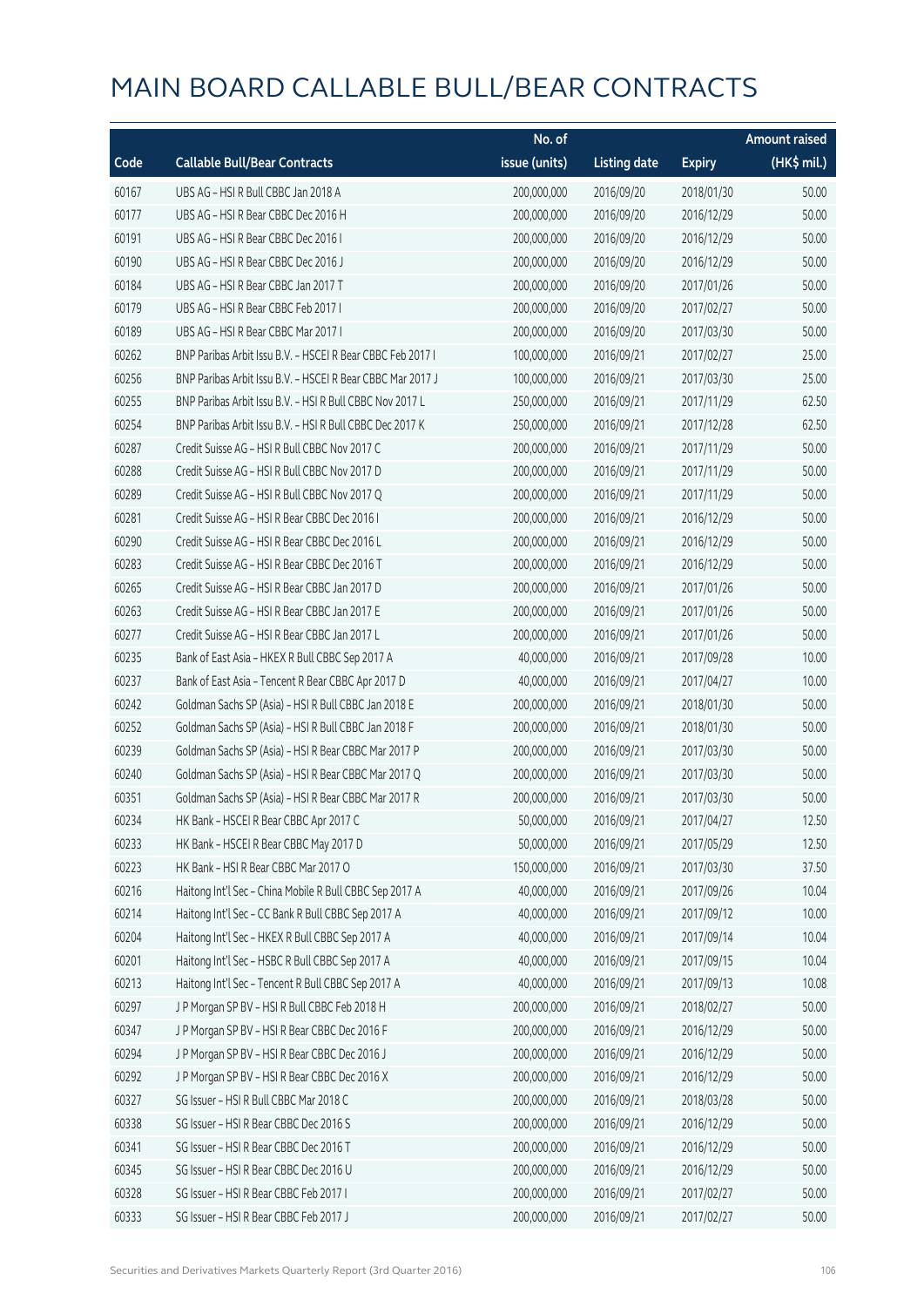|       |                                                          | No. of        |                     |               | <b>Amount raised</b>  |
|-------|----------------------------------------------------------|---------------|---------------------|---------------|-----------------------|
| Code  | <b>Callable Bull/Bear Contracts</b>                      | issue (units) | <b>Listing date</b> | <b>Expiry</b> | $(HK\frac{1}{2}mil.)$ |
| 60320 | UBS AG - HSI R Bull CBBC Sep 2017 R                      | 200,000,000   | 2016/09/21          | 2017/09/28    | 50.00                 |
| 60321 | UBS AG - HSI R Bull CBBC Nov 2017 V                      | 200,000,000   | 2016/09/21          | 2017/11/29    | 50.00                 |
| 60304 | UBS AG - HSI R Bear CBBC Dec 2016 L                      | 200,000,000   | 2016/09/21          | 2016/12/29    | 50.00                 |
| 60315 | UBS AG - HSI R Bear CBBC Dec 2016 O                      | 200,000,000   | 2016/09/21          | 2016/12/29    | 50.00                 |
| 60323 | UBS AG - HSI R Bear CBBC Dec 2016 Q                      | 200,000,000   | 2016/09/21          | 2016/12/29    | 50.00                 |
| 60324 | UBS AG - HSI R Bear CBBC Dec 2016 U                      | 200,000,000   | 2016/09/21          | 2016/12/29    | 50.00                 |
| 60312 | UBS AG - HSI R Bear CBBC Jan 2017 Q                      | 200,000,000   | 2016/09/21          | 2017/01/26    | 50.00                 |
| 60309 | UBS AG - HSI R Bear CBBC Jan 2017 W                      | 200,000,000   | 2016/09/21          | 2017/01/26    | 50.00                 |
| 60317 | UBS AG - HSI R Bear CBBC Mar 2017 J                      | 200,000,000   | 2016/09/21          | 2017/03/30    | 50.00                 |
| 60429 | BNP Paribas Arbit Issu B.V. - HSI R Bear CBBC Feb 2017 D | 250,000,000   | 2016/09/22          | 2017/02/27    | 62.50                 |
| 60417 | Credit Suisse AG - HSI R Bull CBBC Oct 2017 U            | 200,000,000   | 2016/09/22          | 2017/10/30    | 50.00                 |
| 60427 | Credit Suisse AG - HSI R Bear CBBC Dec 2016 U            | 200,000,000   | 2016/09/22          | 2016/12/29    | 50.00                 |
| 60414 | Credit Suisse AG - HSI R Bear CBBC Jan 2017 M            | 200,000,000   | 2016/09/22          | 2017/01/26    | 50.00                 |
| 60416 | Credit Suisse AG - HSI R Bear CBBC Feb 2017 M            | 200,000,000   | 2016/09/22          | 2017/02/27    | 50.00                 |
| 60396 | Goldman Sachs SP (Asia) - HSI R Bull CBBC Oct 2017 A     | 200,000,000   | 2016/09/22          | 2017/10/30    | 50.00                 |
| 60397 | Goldman Sachs SP (Asia) - HSI R Bear CBBC Feb 2017 S     | 200,000,000   | 2016/09/22          | 2017/02/27    | 50.00                 |
| 60389 | HK Bank - Sinopec Corp R Bear CBBC May 2017 A            | 40,000,000    | 2016/09/22          | 2017/05/15    | 10.00                 |
| 60387 | HK Bank - HKEX R Bear CBBC Mar 2017 C                    | 40,000,000    | 2016/09/22          | 2017/03/30    | 10.00                 |
| 60379 | HK Bank - Tencent R Bear CBBC Apr 2017 G                 | 40,000,000    | 2016/09/22          | 2017/04/28    | 10.00                 |
| 60355 | Haitong Int'l Sec - HSI R Bull CBBC Dec 2017 K           | 150,000,000   | 2016/09/22          | 2017/12/28    | 37.50                 |
| 60357 | Haitong Int'l Sec - HSI R Bull CBBC Dec 2017 L           | 150,000,000   | 2016/09/22          | 2017/12/28    | 37.65                 |
| 60359 | Haitong Int'l Sec - HSI R Bear CBBC Jan 2017 W           | 150,000,000   | 2016/09/22          | 2017/01/26    | 37.65                 |
| 60361 | Haitong Int'l Sec - HSI R Bear CBBC Jan 2017 X           | 150,000,000   | 2016/09/22          | 2017/01/26    | 37.50                 |
| 60362 | Haitong Int'l Sec - HSI R Bear CBBC Jan 2017 Y           | 150,000,000   | 2016/09/22          | 2017/01/26    | 37.50                 |
| 60450 | J P Morgan SP BV - HSI R Bull CBBC Jan 2018 F            | 200,000,000   | 2016/09/22          | 2018/01/30    | 50.00                 |
| 60451 | J P Morgan SP BV - HSI R Bear CBBC Dec 2016 G            | 200,000,000   | 2016/09/22          | 2016/12/29    | 50.00                 |
| 60461 | J P Morgan SP BV - HSI R Bear CBBC Jan 2017 E            | 200,000,000   | 2016/09/22          | 2017/01/26    | 50.00                 |
| 60469 | J P Morgan SP BV - HSI R Bear CBBC Jan 2017 O            | 200,000,000   | 2016/09/22          | 2017/01/26    | 50.00                 |
| 60431 | SG Issuer - HSI R Bull CBBC Mar 2018 D                   | 200,000,000   | 2016/09/22          | 2018/03/28    | 50.00                 |
| 60439 | SG Issuer - HSI R Bull CBBC Mar 2018 O                   | 200,000,000   | 2016/09/22          | 2018/03/28    | 50.00                 |
| 60447 | SG Issuer - HSI R Bull CBBC Mar 2018 P                   | 200,000,000   | 2016/09/22          | 2018/03/28    | 50.00                 |
| 60436 | SG Issuer - HSI R Bull CBBC Mar 2018 Q                   | 200,000,000   | 2016/09/22          | 2018/03/28    | 50.00                 |
| 60449 | SG Issuer - HSI R Bear CBBC Mar 2017 A                   | 200,000,000   | 2016/09/22          | 2017/03/30    | 50.00                 |
| 60403 | UBS AG - HSI R Bull CBBC Sep 2017 Z                      | 300,000,000   | 2016/09/22          | 2017/09/28    | 75.00                 |
| 60366 | UBS AG - HSI R Bear CBBC Dec 2016 D                      | 200,000,000   | 2016/09/22          | 2016/12/29    | 50.00                 |
| 60404 | UBS AG - HSI R Bear CBBC Dec 2016 K                      | 200,000,000   | 2016/09/22          | 2016/12/29    | 50.00                 |
| 60406 | UBS AG - HSI R Bear CBBC Dec 2016 S                      | 200,000,000   | 2016/09/22          | 2016/12/29    | 50.00                 |
| 60413 | UBS AG - HSI R Bear CBBC Jan 2017 R                      | 200,000,000   | 2016/09/22          | 2017/01/26    | 50.00                 |
| 60531 | Credit Suisse AG - HSI R Bull CBBC Sep 2017 K            | 200,000,000   | 2016/09/23          | 2017/09/28    | 50.00                 |
| 60511 | Credit Suisse AG - HSI R Bear CBBC Feb 2017 N            | 200,000,000   | 2016/09/23          | 2017/02/27    | 50.00                 |
| 60514 | Credit Suisse AG - HSI R Bear CBBC Feb 2017 O            | 200,000,000   | 2016/09/23          | 2017/02/27    | 50.00                 |
| 60505 | Goldman Sachs SP (Asia) - HSI R Bull CBBC Oct 2017 B     | 200,000,000   | 2016/09/23          | 2017/10/30    | 50.00                 |
| 60506 | Goldman Sachs SP (Asia) - HSI R Bear CBBC Feb 2017 T     | 200,000,000   | 2016/09/23          | 2017/02/27    | 50.00                 |
| 60480 | HK Bank - China Life R Bear CBBC Nov 2017 A              | 40,000,000    | 2016/09/23          | 2017/11/27    | 10.00                 |
| 60473 | HK Bank - ICBC R Bear CBBC Dec 2017 A                    | 40,000,000    | 2016/09/23          | 2017/12/18    | 10.00                 |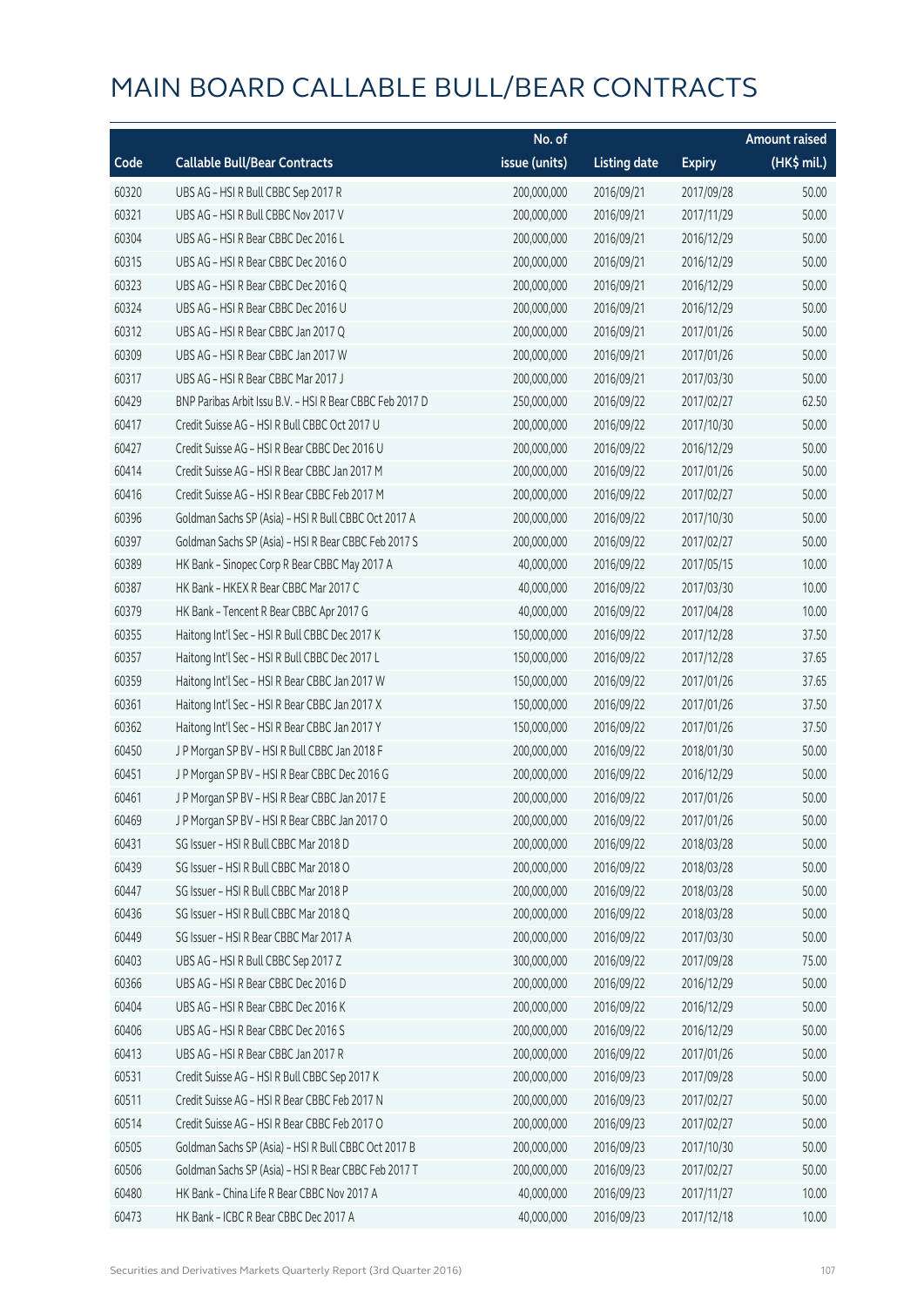|       |                                                          | No. of        |                     |               | <b>Amount raised</b> |
|-------|----------------------------------------------------------|---------------|---------------------|---------------|----------------------|
| Code  | <b>Callable Bull/Bear Contracts</b>                      | issue (units) | <b>Listing date</b> | <b>Expiry</b> | (HK\$ mil.)          |
| 60482 | HK Bank - Tencent R Bull CBBC Oct 2017 B                 | 50,000,000    | 2016/09/23          | 2017/10/24    | 12.50                |
| 60527 | J P Morgan SP BV - Galaxy Ent R Bull CBBC Dec 2017 A     | 100,000,000   | 2016/09/23          | 2017/12/15    | 25.00                |
| 60530 | J P Morgan SP BV - HSI R Bull CBBC Jan 2018 G            | 200,000,000   | 2016/09/23          | 2018/01/30    | 50.00                |
| 60510 | J P Morgan SP BV - HSI R Bear CBBC Dec 2016 H            | 200,000,000   | 2016/09/23          | 2016/12/29    | 50.00                |
| 60508 | JP Morgan SP BV - HSIR Bear CBBC Dec 2016 I              | 200,000,000   | 2016/09/23          | 2016/12/29    | 50.00                |
| 60509 | JP Morgan SP BV - HSIR Bear CBBC Jan 2017 P              | 200,000,000   | 2016/09/23          | 2017/01/26    | 50.00                |
| 60524 | J P Morgan SP BV - Sands China R Bull CBBC Oct 2017 A    | 100,000,000   | 2016/09/23          | 2017/10/20    | 25.00                |
| 60528 | J P Morgan SP BV - Tencent R Bull CBBC Oct 2017 B        | 40,000,000    | 2016/09/23          | 2017/10/20    | 10.00                |
| 60533 | SG Issuer - HSI R Bull CBBC Mar 2018 R                   | 200,000,000   | 2016/09/23          | 2018/03/28    | 50.00                |
| 60535 | SG Issuer - HSI R Bull CBBC Mar 2018 S                   | 200,000,000   | 2016/09/23          | 2018/03/28    | 50.00                |
| 60493 | UBS AG - HKEX R Bull CBBC Sep 2017 C                     | 40,000,000    | 2016/09/23          | 2017/09/11    | 10.00                |
| 60496 | UBS AG - HSCEI R Bull CBBC Sep 2017 F                    | 100,000,000   | 2016/09/23          | 2017/09/28    | 25.00                |
| 60499 | UBS AG - HSCEI R Bear CBBC Dec 2016 A                    | 100,000,000   | 2016/09/23          | 2016/12/29    | 25.00                |
| 60518 | UBS AG - HSI R Bull CBBC Oct 2017 B                      | 200,000,000   | 2016/09/23          | 2017/10/30    | 50.00                |
| 60517 | UBS AG - HSI R Bull CBBC Dec 2017 P                      | 300,000,000   | 2016/09/23          | 2017/12/28    | 75.00                |
| 60494 | UBS AG - HSI R Bear CBBC Dec 2016 V                      | 300,000,000   | 2016/09/23          | 2016/12/29    | 75.00                |
| 60484 | UBS AG - HSI R Bear CBBC Jan 2017 A                      | 300,000,000   | 2016/09/23          | 2017/01/26    | 75.00                |
| 60495 | UBS AG - HSI R Bear CBBC Jan 2017 B                      | 200,000,000   | 2016/09/23          | 2017/01/26    | 50.00                |
| 60485 | UBS AG - Ping An R Bull CBBC Oct 2017 B                  | 100,000,000   | 2016/09/23          | 2017/10/16    | 25.00                |
| 60490 | UBS AG - Tencent R Bull CBBC Sep 2017 A                  | 50,000,000    | 2016/09/23          | 2017/09/15    | 12.50                |
| 60491 | UBS AG - Tencent R Bear CBBC Apr 2017 D                  | 50,000,000    | 2016/09/23          | 2017/04/10    | 12.50                |
| 60545 | Credit Suisse AG - HSI R Bull CBBC Aug 2017 G            | 200,000,000   | 2016/09/26          | 2017/08/30    | 50.00                |
| 60544 | Credit Suisse AG - HSI R Bull CBBC Oct 2017 V            | 200,000,000   | 2016/09/26          | 2017/10/30    | 50.00                |
| 60542 | Credit Suisse AG - HSI R Bull CBBC Nov 2017 S            | 200,000,000   | 2016/09/26          | 2017/11/29    | 50.00                |
| 60539 | Credit Suisse AG - HSI R Bear CBBC Dec 2016 V            | 200,000,000   | 2016/09/26          | 2016/12/29    | 50.00                |
| 60537 | Credit Suisse AG - HSI R Bear CBBC Feb 2017 P            | 200,000,000   | 2016/09/26          | 2017/02/27    | 50.00                |
| 60536 | Goldman Sachs SP (Asia) - HSI R Bull CBBC Oct 2017 C     | 200,000,000   | 2016/09/26          | 2017/10/30    | 50.00                |
| 60568 | Goldman Sachs SP (Asia) - HSI R Bull CBBC Oct 2017 D     | 200,000,000   | 2016/09/26          | 2017/10/30    | 50.00                |
| 60558 | J P Morgan SP BV - HSI R Bull CBBC Oct 2017 V            | 200,000,000   | 2016/09/26          | 2017/10/30    | 50.00                |
| 60566 | J P Morgan SP BV - HSI R Bull CBBC Jan 2018 S            | 200,000,000   | 2016/09/26          | 2018/01/30    | 50.00                |
| 60556 | JP Morgan SP BV - HSIR Bear CBBC Dec 2016 C              | 200,000,000   | 2016/09/26          | 2016/12/29    | 50.00                |
| 60555 | J P Morgan SP BV - HSI R Bear CBBC Dec 2016 K            | 200,000,000   | 2016/09/26          | 2016/12/29    | 50.00                |
| 60567 | J P Morgan SP BV - Ping An R Bull CBBC Nov 2017 C        | 100,000,000   | 2016/09/26          | 2017/11/17    | 25.00                |
| 60554 | SG Issuer - HSI R Bull CBBC Mar 2018 T                   | 200,000,000   | 2016/09/26          | 2018/03/28    | 50.00                |
| 60581 | UBS AG - HSI R Bull CBBC Sep 2017 K                      | 200,000,000   | 2016/09/26          | 2017/09/28    | 50.00                |
| 60575 | UBS AG - HSI R Bull CBBC Oct 2017 W                      | 200,000,000   | 2016/09/26          | 2017/10/30    | 50.00                |
| 60576 | UBS AG - HSI R Bull CBBC Nov 2017 J                      | 200,000,000   | 2016/09/26          | 2017/11/29    | 50.00                |
| 60574 | UBS AG - HSI R Bear CBBC Dec 2016 A                      | 200,000,000   | 2016/09/26          | 2016/12/29    | 50.00                |
| 60584 | BNP Paribas Arbit Issu B.V. - HSI R Bull CBBC Nov 2017 M | 250,000,000   | 2016/09/27          | 2017/11/29    | 62.50                |
| 60582 | BNP Paribas Arbit Issu B.V. - HSI R Bull CBBC Dec 2017 L | 250,000,000   | 2016/09/27          | 2017/12/28    | 62.50                |
| 60611 | Credit Suisse AG - HKEX R Bull CBBC Nov 2017 A           | 50,000,000    | 2016/09/27          | 2017/11/29    | 12.50                |
| 60608 | Credit Suisse AG - HSI R Bull CBBC Oct 2017 E            | 200,000,000   | 2016/09/27          | 2017/10/30    | 50.00                |
| 60614 | Credit Suisse AG - HSI R Bear CBBC Feb 2017 Q            | 200,000,000   | 2016/09/27          | 2017/02/27    | 50.00                |
| 60600 | Bank of East Asia - COVS R Bull CBBC Dec 2017 A          | 25,000,000    | 2016/09/27          | 2017/12/08    | 10.00                |
| 60604 | Bank of East Asia - Galaxy Ent R Bull CBBC Dec 2017 A    | 25,000,000    | 2016/09/27          | 2017/12/08    | 10.00                |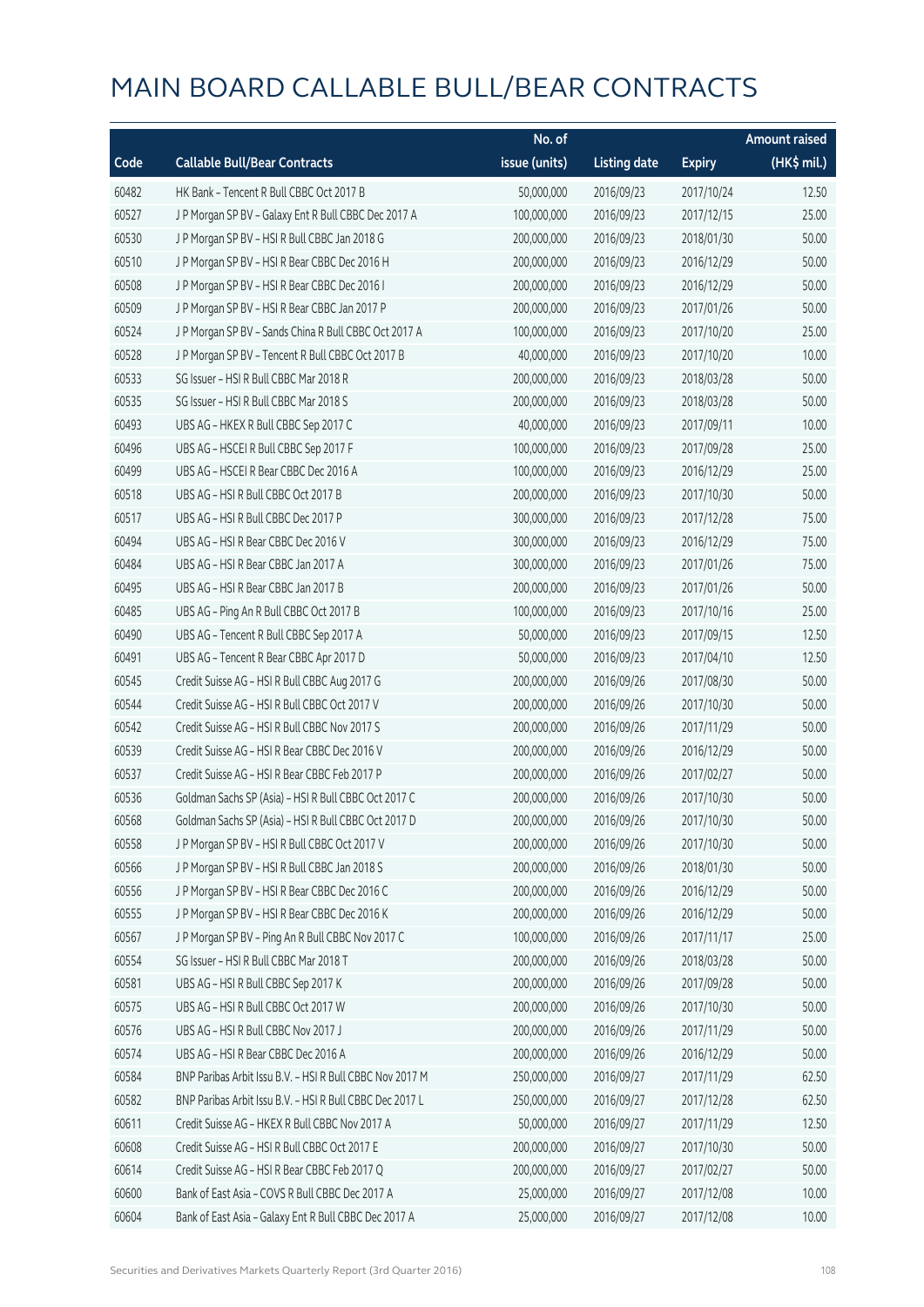|       |                                                          | No. of        |                     |               | Amount raised         |
|-------|----------------------------------------------------------|---------------|---------------------|---------------|-----------------------|
| Code  | <b>Callable Bull/Bear Contracts</b>                      | issue (units) | <b>Listing date</b> | <b>Expiry</b> | $(HK\frac{1}{2}mil.)$ |
| 60606 | Bank of East Asia - Ping An R Bull CBBC Dec 2017 B       | 16,000,000    | 2016/09/27          | 2017/12/08    | 10.40                 |
| 60599 | Bank of East Asia - Tencent R Bull CBBC Sep 2017 A       | 30,000,000    | 2016/09/27          | 2017/09/29    | 10.50                 |
| 60591 | HK Bank - HSCEI R Bull CBBC Aug 2017 E                   | 60,000,000    | 2016/09/27          | 2017/08/30    | 15.00                 |
| 60589 | HK Bank - HSI R Bull CBBC Oct 2017 B                     | 150,000,000   | 2016/09/27          | 2017/10/30    | 37.50                 |
| 60588 | HK Bank - Sands China R Bull CBBC Sep 2017 A             | 40,000,000    | 2016/09/27          | 2017/09/25    | 10.00                 |
| 60652 | J P Morgan SP BV - HKEX R Bull CBBC Nov 2017 F           | 40,000,000    | 2016/09/27          | 2017/11/17    | 10.00                 |
| 60647 | J P Morgan SP BV - HSI R Bull CBBC Nov 2017 R            | 200,000,000   | 2016/09/27          | 2017/11/29    | 50.00                 |
| 60649 | J P Morgan SP BV - HSI R Bull CBBC Jan 2018 Q            | 200,000,000   | 2016/09/27          | 2018/01/30    | 50.00                 |
| 60650 | J P Morgan SP BV - HSI R Bear CBBC Jan 2017 Q            | 200,000,000   | 2016/09/27          | 2017/01/26    | 50.00                 |
| 60651 | JP Morgan SP BV - HSIR Bear CBBC Jan 2017 T              | 200,000,000   | 2016/09/27          | 2017/01/26    | 50.00                 |
| 60621 | SG Issuer - HSI R Bull CBBC Mar 2018 U                   | 200,000,000   | 2016/09/27          | 2018/03/28    | 50.00                 |
| 60624 | SG Issuer - HSI R Bear CBBC Feb 2017 E                   | 200,000,000   | 2016/09/27          | 2017/02/27    | 50.00                 |
| 60638 | UBS AG - HSI R Bull CBBC Sep 2017 J                      | 300,000,000   | 2016/09/27          | 2017/09/28    | 75.00                 |
| 60636 | UBS AG - HSI R Bull CBBC Nov 2017 B                      | 200,000,000   | 2016/09/27          | 2017/11/29    | 50.00                 |
| 60645 | UBS AG - HSI R Bear CBBC Feb 2017 N                      | 200,000,000   | 2016/09/27          | 2017/02/27    | 50.00                 |
| 60681 | BNP Paribas Arbit Issu B.V. - HSI R Bull CBBC Dec 2017 M | 250,000,000   | 2016/09/28          | 2017/12/28    | 62.50                 |
| 60672 | BNP Paribas Arbit Issu B.V. - HSI R Bear CBBC Feb 2017 K | 250,000,000   | 2016/09/28          | 2017/02/27    | 62.50                 |
| 60684 | BNP Paribas Arbit Issu B.V. - HSI R Bear CBBC Mar 2017 B | 250,000,000   | 2016/09/28          | 2017/03/30    | 62.50                 |
| 60691 | Credit Suisse AG - HSI R Bull CBBC Dec 2017 Y            | 200,000,000   | 2016/09/28          | 2017/12/28    | 50.00                 |
| 60698 | Credit Suisse AG - HSI R Bull CBBC Dec 2017 Z            | 200,000,000   | 2016/09/28          | 2017/12/28    | 50.00                 |
| 60685 | Credit Suisse AG - HSI R Bear CBBC Dec 2016 W            | 200,000,000   | 2016/09/28          | 2016/12/29    | 50.00                 |
| 60678 | Goldman Sachs SP (Asia) - HSI R Bull CBBC Oct 2017 E     | 200,000,000   | 2016/09/28          | 2017/10/30    | 50.00                 |
| 60709 | Goldman Sachs SP (Asia) - HSI R Bull CBBC Oct 2017 F     | 200,000,000   | 2016/09/28          | 2017/10/30    | 50.00                 |
| 60680 | Goldman Sachs SP (Asia) - HSI R Bear CBBC Feb 2017 U     | 200,000,000   | 2016/09/28          | 2017/02/27    | 50.00                 |
| 60711 | Goldman Sachs SP (Asia) - HSI R Bear CBBC Mar 2017 S     | 200,000,000   | 2016/09/28          | 2017/03/30    | 50.00                 |
| 60671 | Haitong Int'l Sec - CSOP A50 ETF R Bull CBBC Jan 2018 A  | 40,000,000    | 2016/09/28          | 2018/01/30    | 10.04                 |
| 60653 | Haitong Int'l Sec - Galaxy Ent R Bull CBBC Nov 2017 A    | 30,000,000    | 2016/09/28          | 2017/11/10    | 10.38                 |
| 60656 | Haitong Int'l Sec - Lenovo R Bull CBBC Sep 2017 A        | 40,000,000    | 2016/09/28          | 2017/09/29    | 10.04                 |
| 60666 | Haitong Int'l Sec - PetCh R Bull CBBC Jul 2017 A         | 40,000,000    | 2016/09/28          | 2017/07/28    | 10.00                 |
| 60668 | Haitong Int'l Sec - PICC P&C R Bull CBBC Oct 2017 A      | 40,000,000    | 2016/09/28          | 2017/10/30    | 10.00                 |
| 60718 | J P Morgan SP BV - COVS R Bull CBBC Oct 2017 A           | 100,000,000   | 2016/09/28          | 2017/10/20    | 25.00                 |
| 60703 | J P Morgan SP BV - HSI R Bull CBBC Oct 2017 X            | 200,000,000   | 2016/09/28          | 2017/10/30    | 50.00                 |
| 60704 | J P Morgan SP BV - HSI R Bull CBBC Jan 2018 U            | 200,000,000   | 2016/09/28          | 2018/01/30    | 50.00                 |
| 60705 | J P Morgan SP BV - HSI R Bear CBBC Dec 2016 B            | 200,000,000   | 2016/09/28          | 2016/12/29    | 50.00                 |
| 60702 | J P Morgan SP BV - HSI R Bear CBBC Dec 2016 L            | 200,000,000   | 2016/09/28          | 2016/12/29    | 50.00                 |
| 60733 | SG Issuer - HSI R Bull CBBC Mar 2018 M                   | 200,000,000   | 2016/09/28          | 2018/03/28    | 50.00                 |
| 60735 | SG Issuer - HSI R Bull CBBC Mar 2018 V                   | 200,000,000   | 2016/09/28          | 2018/03/28    | 50.00                 |
| 60736 | SG Issuer - HSI R Bull CBBC Mar 2018 W                   | 200,000,000   | 2016/09/28          | 2018/03/28    | 50.00                 |
| 60739 | SG Issuer - HSI R Bear CBBC Jan 2017 M                   | 200,000,000   | 2016/09/28          | 2017/01/26    | 50.00                 |
| 60743 | UBS AG - HSCEI R Bull CBBC Nov 2017 A                    | 100,000,000   | 2016/09/28          | 2017/11/29    | 25.00                 |
| 60747 | UBS AG - HSCEI R Bear CBBC Feb 2017 B                    | 100,000,000   | 2016/09/28          | 2017/02/27    | 25.00                 |
| 60748 | UBS AG - HSI R Bull CBBC Nov 2017 K                      | 200,000,000   | 2016/09/28          | 2017/11/29    | 50.00                 |
| 60749 | UBS AG - HSI R Bull CBBC Dec 2017 V                      | 300,000,000   | 2016/09/28          | 2017/12/28    | 75.00                 |
| 60741 | UBS AG - HSI R Bear CBBC Dec 2016 R                      | 200,000,000   | 2016/09/28          | 2016/12/29    | 50.00                 |
| 60742 | UBS AG - HSI R Bear CBBC Jan 2017 G                      | 200,000,000   | 2016/09/28          | 2017/01/26    | 50.00                 |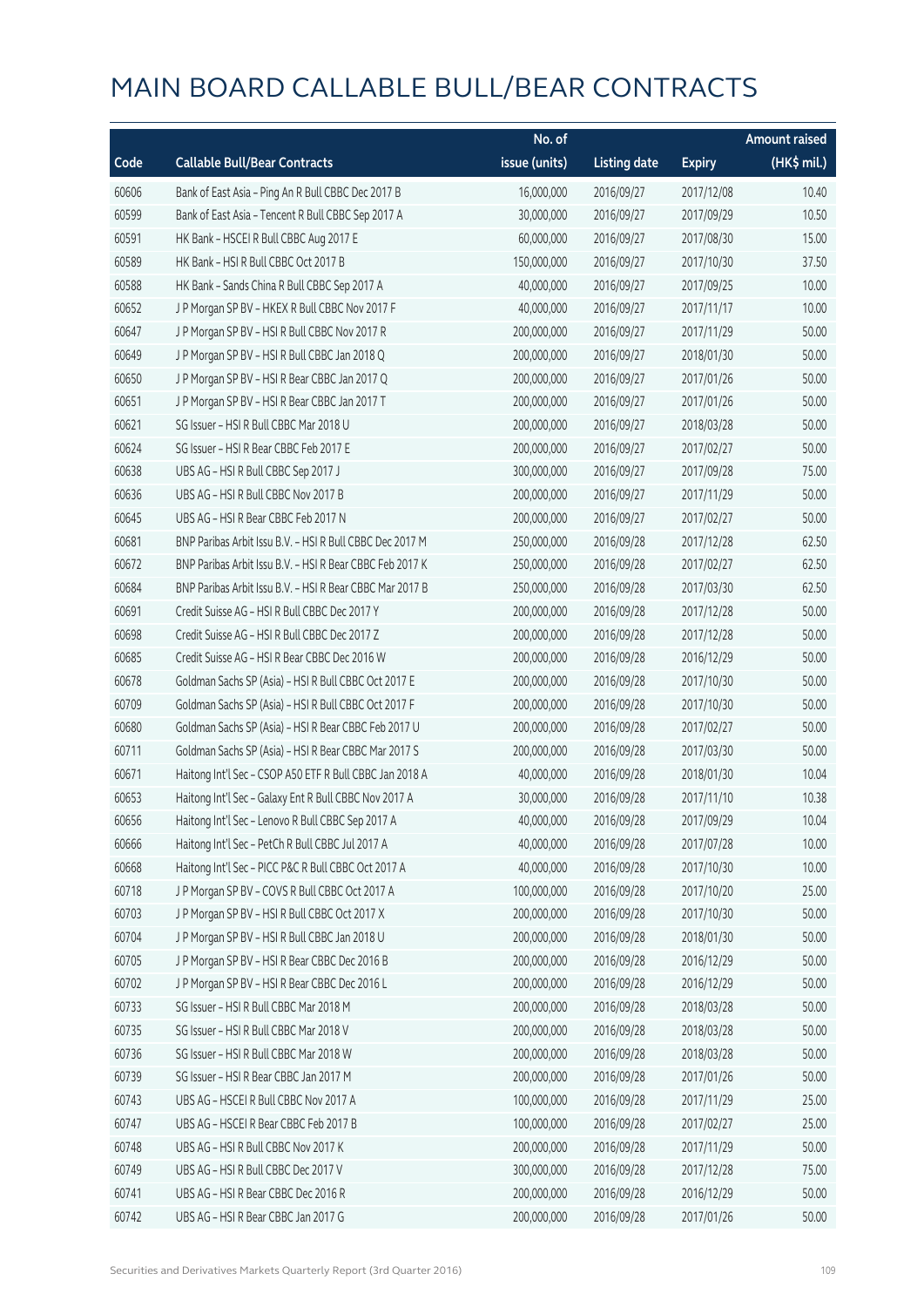|       |                                                              | No. of        |                     |               | <b>Amount raised</b> |
|-------|--------------------------------------------------------------|---------------|---------------------|---------------|----------------------|
| Code  | <b>Callable Bull/Bear Contracts</b>                          | issue (units) | <b>Listing date</b> | <b>Expiry</b> | (HK\$ mil.)          |
| 60776 | BNP Paribas Arbit Issu B.V. - HSI R Bull CBBC Nov 2017 N     | 250,000,000   | 2016/09/29          | 2017/11/29    | 62.50                |
| 60782 | BNP Paribas Arbit Issu B.V. - HSI R Bull CBBC Nov 2017 O     | 250,000,000   | 2016/09/29          | 2017/11/29    | 62.50                |
| 60779 | BNP Paribas Arbit Issu B.V. - HSI R Bull CBBC Dec 2017 N     | 250,000,000   | 2016/09/29          | 2017/12/28    | 62.50                |
| 60751 | BNP Paribas Arbit Issu B.V. - HSI R Bear CBBC Feb 2017 V     | 250,000,000   | 2016/09/29          | 2017/02/27    | 62.50                |
| 60752 | BNP Paribas Arbit Issu B.V. - HSI R Bear CBBC Feb 2017 Y     | 250,000,000   | 2016/09/29          | 2017/02/27    | 62.50                |
| 60786 | BNP Paribas Arbit Issu B.V. - HSI R Bear CBBC Mar 2017 Q     | 250,000,000   | 2016/09/29          | 2017/03/30    | 62.50                |
| 60798 | Credit Suisse AG - HSI R Bull CBBC Sep 2017 L                | 200,000,000   | 2016/09/29          | 2017/09/28    | 50.00                |
| 60796 | Credit Suisse AG - HSI R Bull CBBC Nov 2017 C                | 200,000,000   | 2016/09/29          | 2017/11/29    | 50.00                |
| 60792 | Credit Suisse AG - HSI R Bear CBBC Feb 2017 R                | 200,000,000   | 2016/09/29          | 2017/02/27    | 50.00                |
| 60790 | Credit Suisse AG - HSI R Bear CBBC Mar 2017 K                | 200,000,000   | 2016/09/29          | 2017/03/30    | 50.00                |
| 60794 | Credit Suisse AG - HSI R Bear CBBC Mar 2017 L                | 200,000,000   | 2016/09/29          | 2017/03/30    | 50.00                |
| 60850 | Goldman Sachs SP (Asia) - HSI R Bull CBBC Oct 2017 G         | 200,000,000   | 2016/09/29          | 2017/10/30    | 50.00                |
| 60854 | Goldman Sachs SP (Asia) - HSI R Bull CBBC Oct 2017 H         | 200,000,000   | 2016/09/29          | 2017/10/30    | 50.00                |
| 60754 | Goldman Sachs SP (Asia) - HSI R Bear CBBC Feb 2017 V         | 200,000,000   | 2016/09/29          | 2017/02/27    | 50.00                |
| 60756 | Goldman Sachs SP (Asia) - HSI R Bear CBBC Feb 2017 W         | 200,000,000   | 2016/09/29          | 2017/02/27    | 50.00                |
| 60766 | HK Bank - China Life R Bull CBBC Oct 2017 A                  | 50,000,000    | 2016/09/29          | 2017/10/30    | 12.50                |
| 60772 | HK Bank - HKEX R Bull CBBC Nov 2017 B                        | 50,000,000    | 2016/09/29          | 2017/11/27    | 12.50                |
| 60770 | HK Bank - HSI R Bull CBBC Oct 2017 C                         | 150,000,000   | 2016/09/29          | 2017/10/30    | 37.50                |
| 60767 | HK Bank - HSI R Bull CBBC Nov 2017 A                         | 150,000,000   | 2016/09/29          | 2017/11/29    | 37.50                |
| 60769 | HK Bank - HSI R Bear CBBC Nov 2017 D                         | 150,000,000   | 2016/09/29          | 2017/11/29    | 37.50                |
| 60771 | HK Bank - Tencent R Bull CBBC Sep 2017 D                     | 50,000,000    | 2016/09/29          | 2017/09/25    | 12.50                |
| 60807 | J P Morgan SP BV - HSI R Bull CBBC Oct 2017 Y                | 200,000,000   | 2016/09/29          | 2017/10/30    | 50.00                |
| 60809 | J P Morgan SP BV - HSI R Bull CBBC Jan 2018 V                | 250,000,000   | 2016/09/29          | 2018/01/30    | 62.50                |
| 60810 | J P Morgan SP BV - HSI R Bull CBBC Jan 2018 W                | 250,000,000   | 2016/09/29          | 2018/01/30    | 62.50                |
| 60802 | J P Morgan SP BV - HSI R Bear CBBC Dec 2016 M                | 200,000,000   | 2016/09/29          | 2016/12/29    | 50.00                |
| 60812 | J P Morgan SP BV - HSI R Bear CBBC Dec 2016 N                | 200,000,000   | 2016/09/29          | 2016/12/29    | 50.00                |
| 60803 | J P Morgan SP BV - HSI R Bear CBBC Dec 2016 Z                | 200,000,000   | 2016/09/29          | 2016/12/29    | 50.00                |
| 60773 | Macquarie Bank Ltd. - HSI R Bull CBBC Jul 2017 A             | 40,000,000    | 2016/09/29          | 2017/07/28    | 10.00                |
| 60783 | SG Issuer - HKEX R Bull CBBC Dec 2017 C                      | 100,000,000   | 2016/09/29          | 2017/12/28    | 25.00                |
| 60847 | SG Issuer - HSI R Bull CBBC Mar 2018 A                       | 200,000,000   | 2016/09/29          | 2018/03/28    | 50.00                |
| 60843 | SG Issuer - HSI R Bull CBBC Mar 2018 X                       | 200,000,000   | 2016/09/29          | 2018/03/28    | 50.00                |
| 60845 | SG Issuer - HSI R Bull CBBC Mar 2018 Y                       | 200,000,000   | 2016/09/29          | 2018/03/28    | 50.00                |
| 60846 | SG Issuer - HSI R Bull CBBC Mar 2018 Z                       | 200,000,000   | 2016/09/29          | 2018/03/28    | 50.00                |
| 60848 | SG Issuer - HSI R Bear CBBC Jan 2017 X                       | 200,000,000   | 2016/09/29          | 2017/01/26    | 50.00                |
| 60849 | SG Issuer - HSI R Bear CBBC Jan 2017 Z                       | 200,000,000   | 2016/09/29          | 2017/01/26    | 50.00                |
| 60785 | SG Issuer - Ping An R Bull CBBC Nov 2017 D                   | 100,000,000   | 2016/09/29          | 2017/11/29    | 25.00                |
| 60839 | UBS AG - HSI R Bull CBBC Nov 2017 O                          | 200,000,000   | 2016/09/29          | 2017/11/29    | 50.00                |
| 60837 | UBS AG - HSI R Bull CBBC Nov 2017 P                          | 250,000,000   | 2016/09/29          | 2017/11/29    | 62.50                |
| 60836 | UBS AG - HSI R Bull CBBC Dec 2017 A                          | 250,000,000   | 2016/09/29          | 2017/12/28    | 62.50                |
| 60822 | UBS AG - HSI R Bear CBBC Dec 2016 T                          | 300,000,000   | 2016/09/29          | 2016/12/29    | 75.00                |
| 60831 | UBS AG - HSI R Bear CBBC Jan 2017 H                          | 250,000,000   | 2016/09/29          | 2017/01/26    | 62.50                |
| 60829 | UBS AG - HSI R Bear CBBC Jan 2017 J                          | 250,000,000   | 2016/09/29          | 2017/01/26    | 62.50                |
| 60832 | UBS AG - HSI R Bear CBBC Jan 2017 U                          | 250,000,000   | 2016/09/29          | 2017/01/26    | 62.50                |
| 60823 | UBS AG - HSI R Bear CBBC Feb 2017 P                          | 250,000,000   | 2016/09/29          | 2017/02/27    | 62.50                |
| 60859 | BNP Paribas Arbit Issu B.V. - Tencent R Bull CBBC Jun 2017 C | 50,000,000    | 2016/09/30          | 2017/06/30    | 12.50                |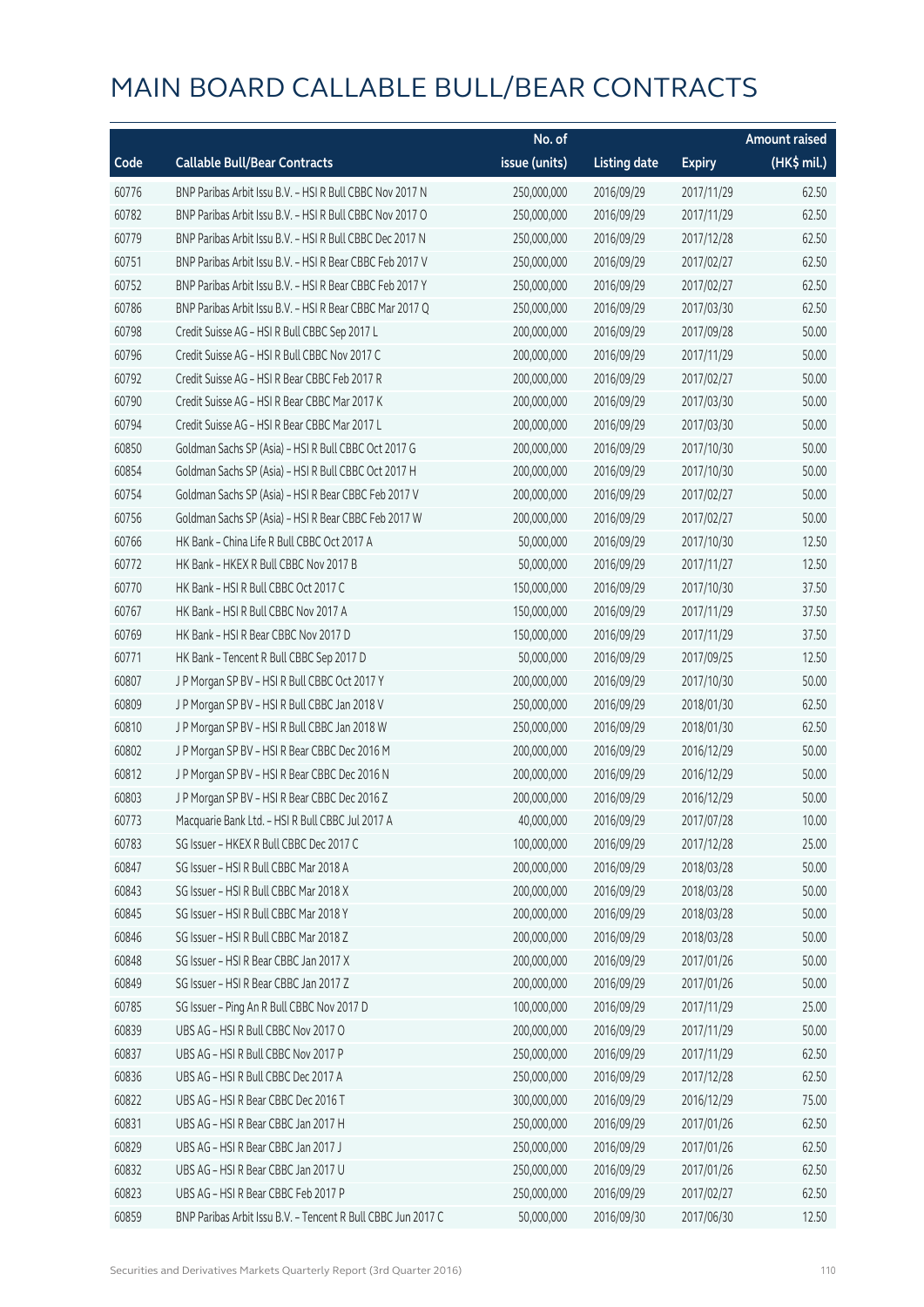|       |                                                      | No. of        |                     |               | <b>Amount raised</b> |
|-------|------------------------------------------------------|---------------|---------------------|---------------|----------------------|
| Code  | <b>Callable Bull/Bear Contracts</b>                  | issue (units) | <b>Listing date</b> | <b>Expiry</b> | (HK\$ mil.)          |
| 60865 | Credit Suisse AG - HSI R Bull CBBC Sep 2017 R        | 200,000,000   | 2016/09/30          | 2017/09/28    | 50.00                |
| 60863 | Credit Suisse AG - HSI R Bull CBBC Oct 2017 B        | 200,000,000   | 2016/09/30          | 2017/10/30    | 50.00                |
| 60867 | Credit Suisse AG - HSI R Bear CBBC Feb 2017 S        | 200,000,000   | 2016/09/30          | 2017/02/27    | 50.00                |
| 60860 | Credit Suisse AG - HSI R Bear CBBC Mar 2017 M        | 200,000,000   | 2016/09/30          | 2017/03/30    | 50.00                |
| 60866 | Credit Suisse AG - Tencent R Bull CBBC Sep 2017 B    | 50,000,000    | 2016/09/30          | 2017/09/12    | 12.50                |
| 60873 | Goldman Sachs SP (Asia) - HSI R Bear CBBC Feb 2017 X | 200,000,000   | 2016/09/30          | 2017/02/27    | 50.00                |
| 60857 | HK Bank - Galaxy Ent R Bear CBBC Nov 2017 A          | 40,000,000    | 2016/09/30          | 2017/11/27    | 10.00                |
| 60855 | HK Bank - Tencent R Bull CBBC Sep 2017 E             | 50,000,000    | 2016/09/30          | 2017/09/29    | 12.50                |
| 60879 | J P Morgan SP BV - HKEX R Bull CBBC Dec 2017 B       | 40,000,000    | 2016/09/30          | 2017/12/15    | 10.00                |
| 60876 | J P Morgan SP BV - HSI R Bull CBBC Feb 2018 I        | 200,000,000   | 2016/09/30          | 2018/02/27    | 50.00                |
| 60875 | J P Morgan SP BV - HSI R Bear CBBC Dec 2016 Y        | 200,000,000   | 2016/09/30          | 2016/12/29    | 50.00                |
| 60877 | J P Morgan SP BV - Tencent R Bull CBBC Oct 2017 C    | 40,000,000    | 2016/09/30          | 2017/10/20    | 10.00                |
| 60878 | J P Morgan SP BV - Tencent R Bull CBBC Nov 2017 B    | 40,000,000    | 2016/09/30          | 2017/11/17    | 10.00                |
| 60871 | SG Issuer - HSI R Bear CBBC Feb 2017 F               | 200,000,000   | 2016/09/30          | 2017/02/27    | 50.00                |
| 60868 | UBS AG - HSI R Bull CBBC Sep 2017 N                  | 200,000,000   | 2016/09/30          | 2017/09/28    | 50.00                |
| 60869 | UBS AG - HSI R Bear CBBC Dec 2016 W                  | 200,000,000   | 2016/09/30          | 2016/12/29    | 50.00                |
| 60870 | UBS AG - HSI R Bear CBBC Feb 2017 Q                  | 250,000,000   | 2016/09/30          | 2017/02/27    | 62.50                |
| Total |                                                      |               |                     |               | 105,390.41           |

# Further issue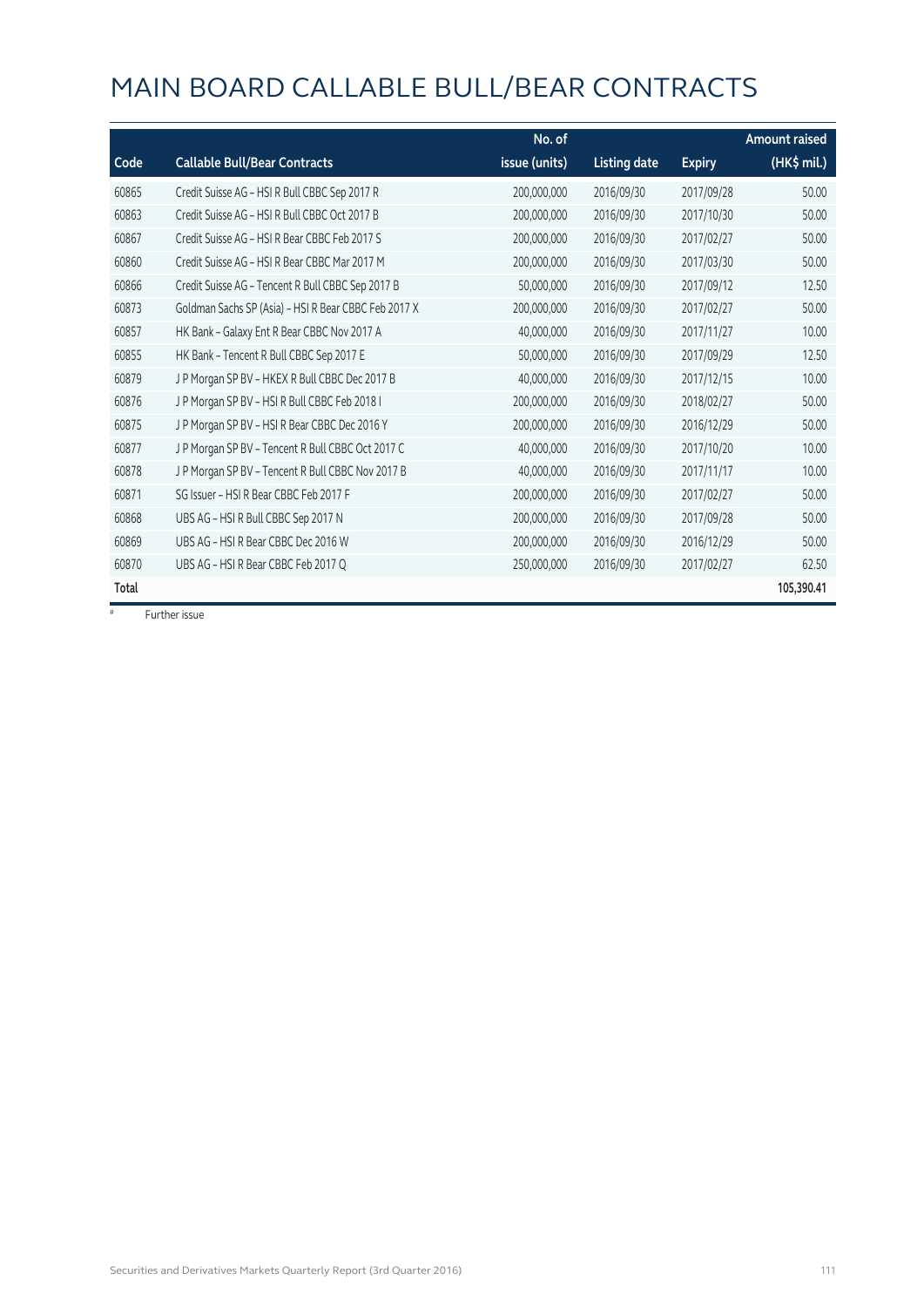# DR/ELI/TRADING ONLY STOCKS TRADING STATISTICS

#### **Depositary Receipt Trading Statistics**

|      |                | No. of issues | Turnover value (HK\$ mil.) |
|------|----------------|---------------|----------------------------|
| 2015 | Q3             | 4             | 67.99                      |
|      | Q4             | 4             | 49.30                      |
| 2016 | Q1             | 4             | 29.99                      |
|      | Q <sub>2</sub> | 4             | 54.20                      |
|      | O3             |               | 22.02                      |

### **Equity Linked Instrument Trading Statistics**

|                | No. of issues            | Turnover value (HK\$ mil.) |
|----------------|--------------------------|----------------------------|
| Q <sub>3</sub> | $\overline{\phantom{0}}$ |                            |
| Q4             | $\overline{\phantom{0}}$ | $\overline{\phantom{0}}$   |
| Q1             | $\overline{\phantom{0}}$ | $\overline{\phantom{0}}$   |
| Q <sub>2</sub> | $\overline{\phantom{0}}$ |                            |
| O3             | $\overline{\phantom{0}}$ | $\overline{\phantom{0}}$   |
|                |                          |                            |

#### **NASDAQ Stocks**

|      |    | No. of issues | Turnover value (HK\$ mil.) |
|------|----|---------------|----------------------------|
| 2015 | Q3 | b             | 0.01                       |
|      | Q4 | 6             | 0.01                       |
| 2016 | Q1 | 6             | 0.04                       |
|      | Q2 | 6             | 0.10                       |
|      | Q3 | 6             | 0.29                       |

#### **iShares**

|      |    | No. of issues | Turnover value (HK\$ mil.) |
|------|----|---------------|----------------------------|
| 2015 | Q3 |               | $\overline{\phantom{0}}$   |
|      | Q4 |               | 0.09                       |
| 2016 | Q1 |               | $\overline{\phantom{0}}$   |
|      | Q2 |               | $\overline{\phantom{0}}$   |
|      | Q3 |               | $\overline{\phantom{0}}$   |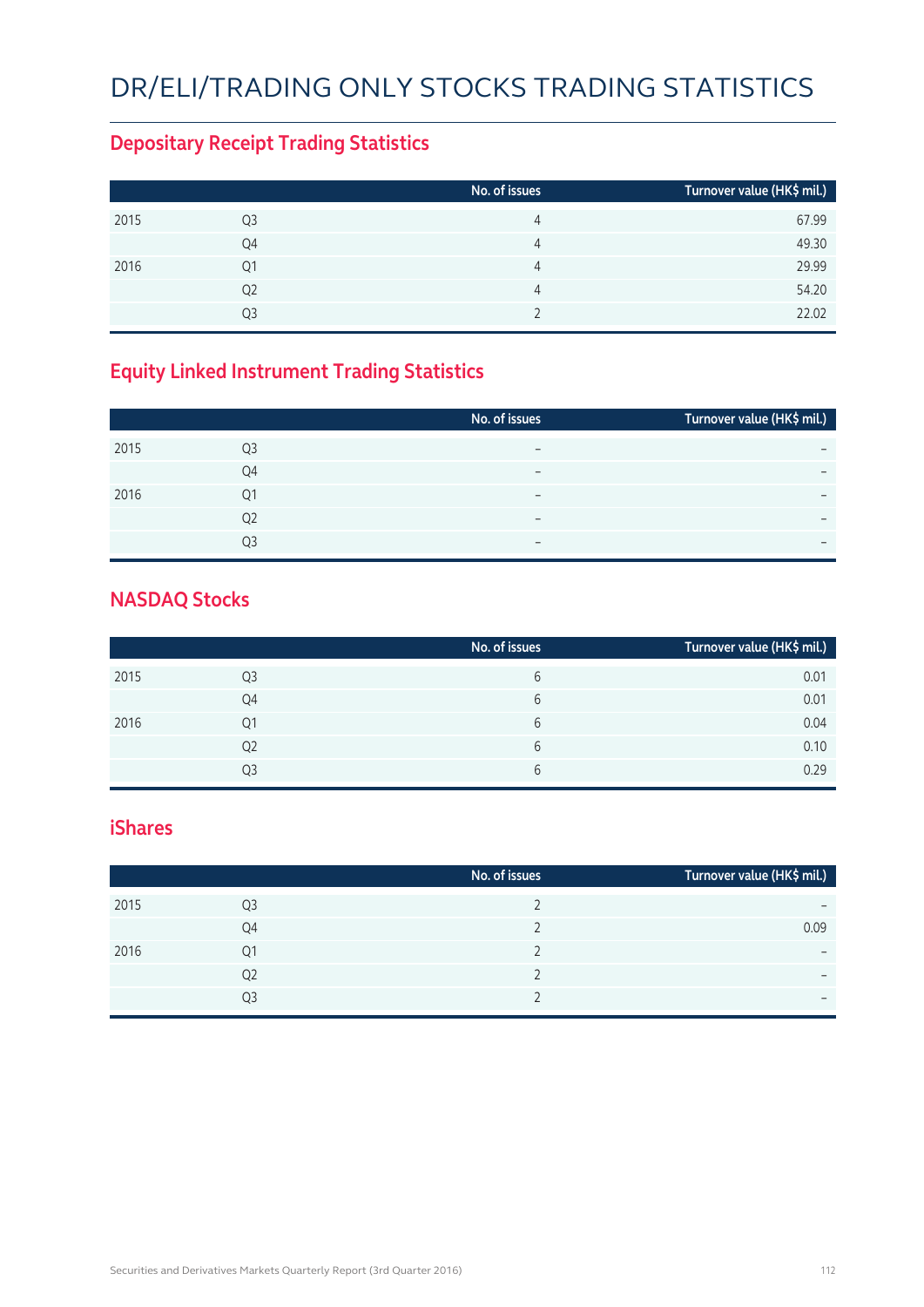#### **Equity Turnover – GEM**

|      |    | Share (Mil. shs) | Value (HK\$ mil.) | No. of deals |
|------|----|------------------|-------------------|--------------|
| 2015 | Q3 | 137,580.38       | 51,332.73         | 1,377,832    |
|      | Q4 | 136,058.68       | 39,886.12         | 1,212,890    |
| 2016 | Q1 | 85,420.86        | 25,666.83         | 730,890      |
|      | Q2 | 107,905.65       | 31,516.06         | 917,745      |
|      | Q3 | 135,466.80       | 32,617.31         | 1,028,333    |

### **Equity Trading Statistics – GEM**

|      |                | No. of<br>trading days | Average daily turnover<br>(HK\$ mil.) | Average value<br>per deal |
|------|----------------|------------------------|---------------------------------------|---------------------------|
| 2015 | Q3             | 63                     | 814.81                                | 37,256                    |
|      | Q4             | 63                     | 633.11                                | 32,885                    |
| 2016 | Q1             | 59                     | 435.03                                | 35,117                    |
|      | Q <sub>2</sub> | 62                     | 508.32                                | 34,341                    |
|      | Q <sub>3</sub> | 63                     | 517.74                                | 31,719                    |

#### **20 Most Advanced GEM Stocks**

for 3rd quarter 2016

|                |       |                        | <b>Closing price</b> |                         |        |
|----------------|-------|------------------------|----------------------|-------------------------|--------|
| Rank           | Code  | <b>Stock</b>           | End of Sep 2016      | End of Jun 2016         | $%$ up |
| 1              | 08227 | <b>HT ANTENNA HOLD</b> | 0.960                | 0.285                   | 236.84 |
| $\overline{2}$ | 08217 | <b>LUEN WONG GP</b>    | 18.100               | 5.980                   | 202.68 |
| 3              | 08103 | <b>TRILLION GRAND</b>  | 2.360                | 0.800                   | 195.00 |
| 4              | 08312 | <b>CHINA HANYA</b>     | 1.840                | 0.650                   | 183.08 |
| 5              | 08108 | <b>GRAND PEACE</b>     | 2.770                | 0.980<br>$\overline{A}$ | 182.65 |
| 6              | 08198 | <b>MELCOLOT</b>        | 0.390                | 0.169                   | 130.77 |
| 7              | 08153 | <b>CODE AGRI</b>       | 2.810                | 1.220                   | 130.33 |
| 8              | 08047 | <b>SKY FOREVER</b>     | 0.179                | 0.081                   | 120.99 |
| 9              | 08196 | <b>GREAT WATER</b>     | 6.350                | 3.030                   | 109.57 |
| 10             | 08192 | <b>GLOBAL ENERGY</b>   | 0.071                | 0.036                   | 97.22  |
| 11             | 08140 | <b>ICO GROUP</b>       | 0.156                | 0.085                   | 83.53  |
| 12             | 08193 | <b>GC PRO SER</b>      | 0.850                | 0.480                   | 77.08  |
| 13             | 08177 | <b>REF HOLDINGS</b>    | 1.360                | 0.770                   | 76.62  |
| 14             | 08186 | <b>IR RESOURCES</b>    | 0.062                | 0.036                   | 72.22  |
| 15             | 08265 | POWERWELL PAC          | 3.220                | 1.880                   | 71.28  |
| 16             | 08072 | <b>ROMA GROUP</b>      | 0.061                | 0.036                   | 69.44  |
| 17             | 08083 | INNOVATIONPAY          | 0.610                | 0.360                   | 69.44  |
| 18             | 08207 | <b>CREDITCHINA-NEW</b> | 0.980                | 0.598<br>$\overline{A}$ | 63.88  |
| 19             | 08141 | <b>KPA-BM HLDGS</b>    | 0.495                | 0.310                   | 59.68  |
| 20             | 08366 | <b>FRASER HLDGS</b>    | 0.177                | 0.114                   | 55.26  |
|                |       |                        |                      |                         |        |

A Adjusted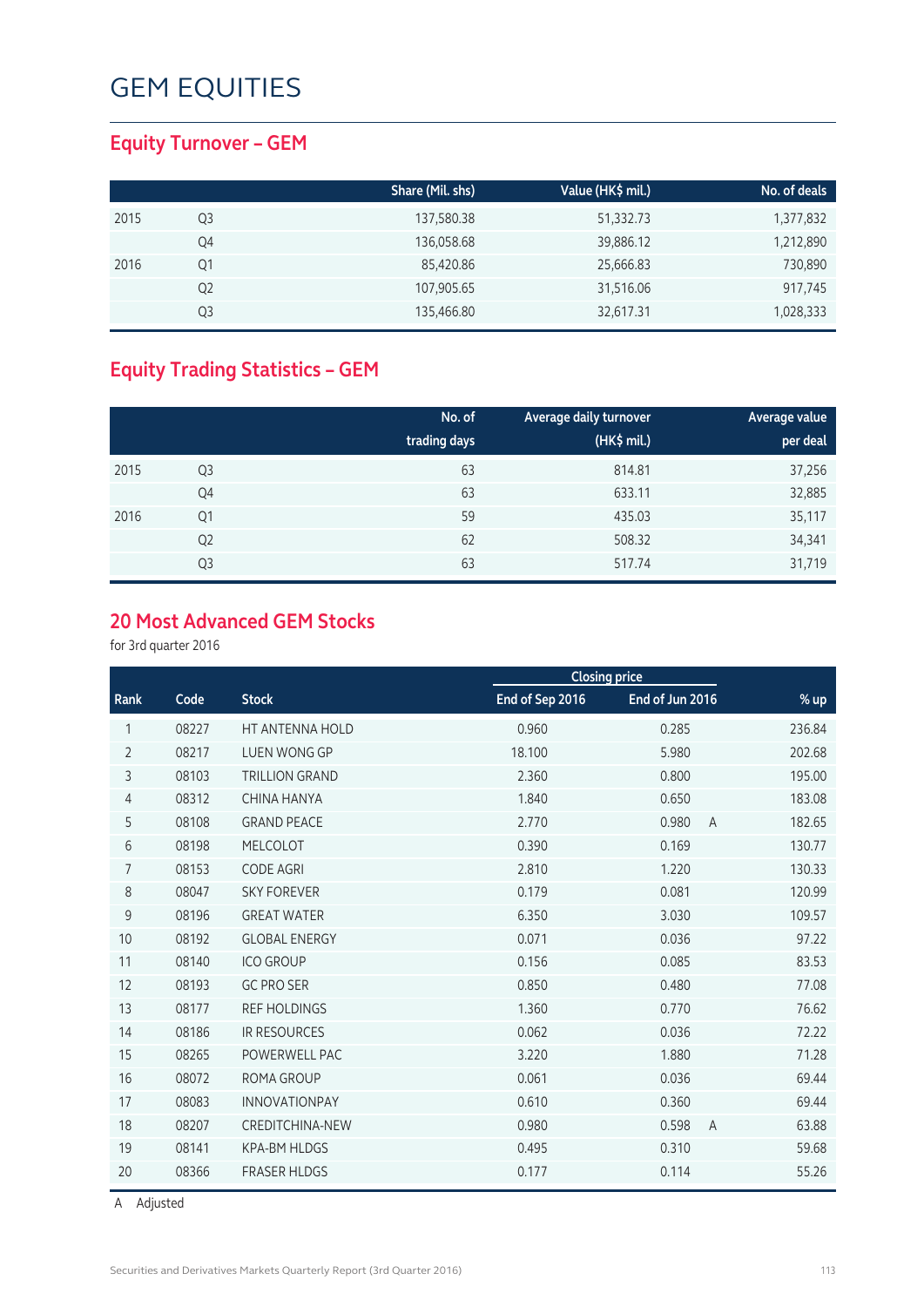#### **20 Most Declined GEM Stocks**

for 3rd quarter 2016

|                |       |                          | <b>Closing price</b> |                         |          |
|----------------|-------|--------------------------|----------------------|-------------------------|----------|
| Rank           | Code  | <b>Stock</b>             | End of Sep 2016      | End of Jun 2016         | % down   |
| 1              | 08318 | <b>CHING LEE</b>         | 0.345                | 5.630                   | $-93.87$ |
| $\overline{2}$ | 08195 | <b>L&amp;A INTL HOLD</b> | 0.031                | 0.465                   | $-93.33$ |
| 3              | 08346 | <b>TEM HOLDINGS</b>      | 0.500                | 7.390                   | $-93.23$ |
| 4              | 08282 | <b>GAMEONE</b>           | 1.070                | 4.990                   | $-78.56$ |
| 5              | 08109 | <b>KIRIN GROUP</b>       | 0.130                | 0.480                   | $-72.92$ |
| 6              | 08147 | MILLENNIUM PG            | 0.158                | 0.510                   | $-69.02$ |
| $\overline{7}$ | 08368 | <b>CREATIVE CHINA</b>    | 1.960                | 6.110                   | $-67.92$ |
| 8              | 08316 | <b>PAK WING GP</b>       | 1.280                | 3.200                   | $-60.00$ |
| 9              | 08066 | PHOENITRON HOLD          | 0.064                | 0.143                   | $-55.24$ |
| 10             | 08097 | <b>PINESTONE</b>         | 0.440                | 0.910                   | $-51.65$ |
| 11             | 08125 | <b>KATE CHINA</b>        | 2.100                | 4.000                   | $-47.50$ |
| 12             | 08272 | C FOOD&BEV GP            | 0.091                | 0.160                   | $-43.13$ |
| 13             | 08088 | <b>AID PARTNERS</b>      | 0.072                | 0.126                   | $-42.86$ |
| 14             | 08089 | <b>CHINESE STRAT</b>     | 0.355                | 0.580                   | $-38.79$ |
| 15             | 08081 | <b>IE CHINA</b>          | 0.074                | 0.116                   | $-36.21$ |
| 16             | 08233 | <b>CIG PORTS</b>         | 1.200                | 1.870                   | $-35.83$ |
| 17             | 08132 | CHINAOILGANGRAN          | 0.105                | 0.162<br>$\overline{A}$ | $-35.19$ |
| 18             | 08161 | <b>MEDINET GROUP</b>     | 0.176                | 0.270                   | $-34.81$ |
| 19             | 08237 | <b>LINK HOLDINGS</b>     | 0.840                | 1.280                   | $-34.38$ |
| 20             | 08270 | <b>CHINA CBM</b>         | 0.153                | 0.227                   | $-32.60$ |
|                |       |                          |                      |                         |          |

A Adjusted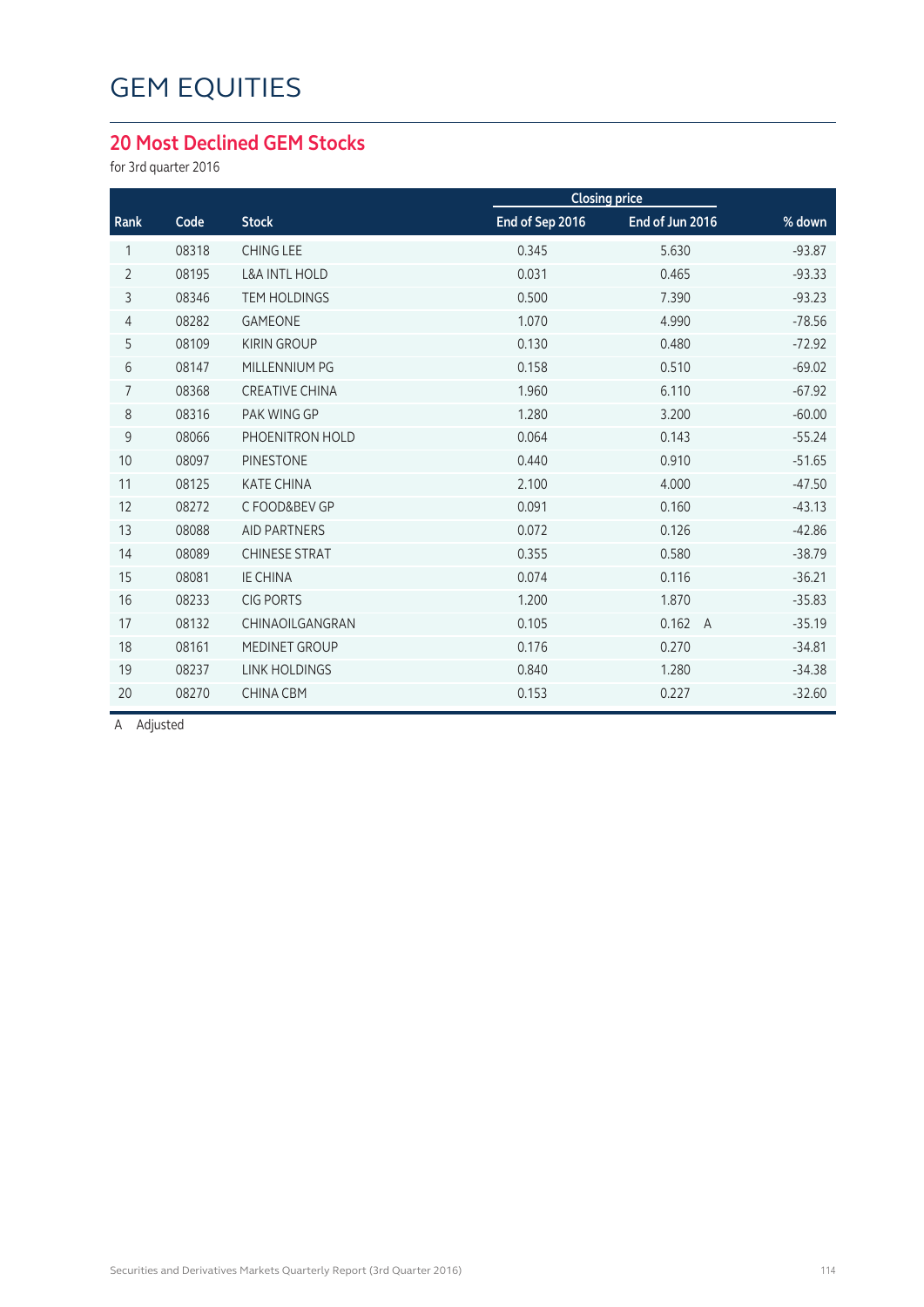### **20 Most Active GEM Stocks by Value**

for 3rd quarter 2016

| Rank           | Code  | <b>Stock</b>             | Turnover (HK\$ mil.) | % of total |
|----------------|-------|--------------------------|----------------------|------------|
| 1              | 08318 | <b>CHING LEE</b>         | 1,818.70             | 5.58       |
| $\overline{2}$ | 08195 | <b>L&amp;A INTL HOLD</b> | 1,414.23             | 4.34       |
| 3              | 08328 | XINYI HK                 | 1,026.32             | 3.15       |
| $\overline{4}$ | 08207 | <b>CREDITCHINA-NEW</b>   | 990.13               | 3.04       |
| 5              | 08097 | <b>PINESTONE</b>         | 940.28               | 2.88       |
| 6              | 08315 | KING FORCE GP            | 939.98               | 2.88       |
| $\overline{7}$ | 08078 | <b>HMV DIGIT CHINA</b>   | 909.44               | 2.79       |
| 8              | 08021 | <b>WLS HOLDINGS</b>      | 759.50               | 2.33       |
| $\mathsf 9$    | 08346 | <b>TEM HOLDINGS</b>      | 714.86               | 2.19       |
| 10             | 08153 | <b>CODE AGRI</b>         | 698.71               | 2.14       |
| 11             | 08215 | <b>FIRST CREDIT</b>      | 631.54               | 1.94       |
| 12             | 08217 | <b>LUEN WONG GP</b>      | 574.59               | 1.76       |
| 13             | 08279 | <b>AGTECH HOLDINGS</b>   | 544.60               | 1.67       |
| 14             | 08056 | <b>DINING CONCEPTS</b>   | 537.69               | 1.65       |
| 15             | 08325 | <b>CHINA SMARTPAY</b>    | 512.18               | 1.57       |
| 16             | 08173 | <b>UNION ASIA ENT</b>    | 490.01               | 1.50       |
| 17             | 08300 | ROYALCATERING            | 439.73               | 1.35       |
| 18             | 08081 | <b>IE CHINA</b>          | 434.29               | 1.33       |
| 19             | 08109 | <b>KIRIN GROUP</b>       | 426.02               | 1.31       |
| 20             | 08262 | <b>SUPER STRONG</b>      | 413.48               | 1.27       |
| Total          |       |                          | 15,216.28            | 46.65      |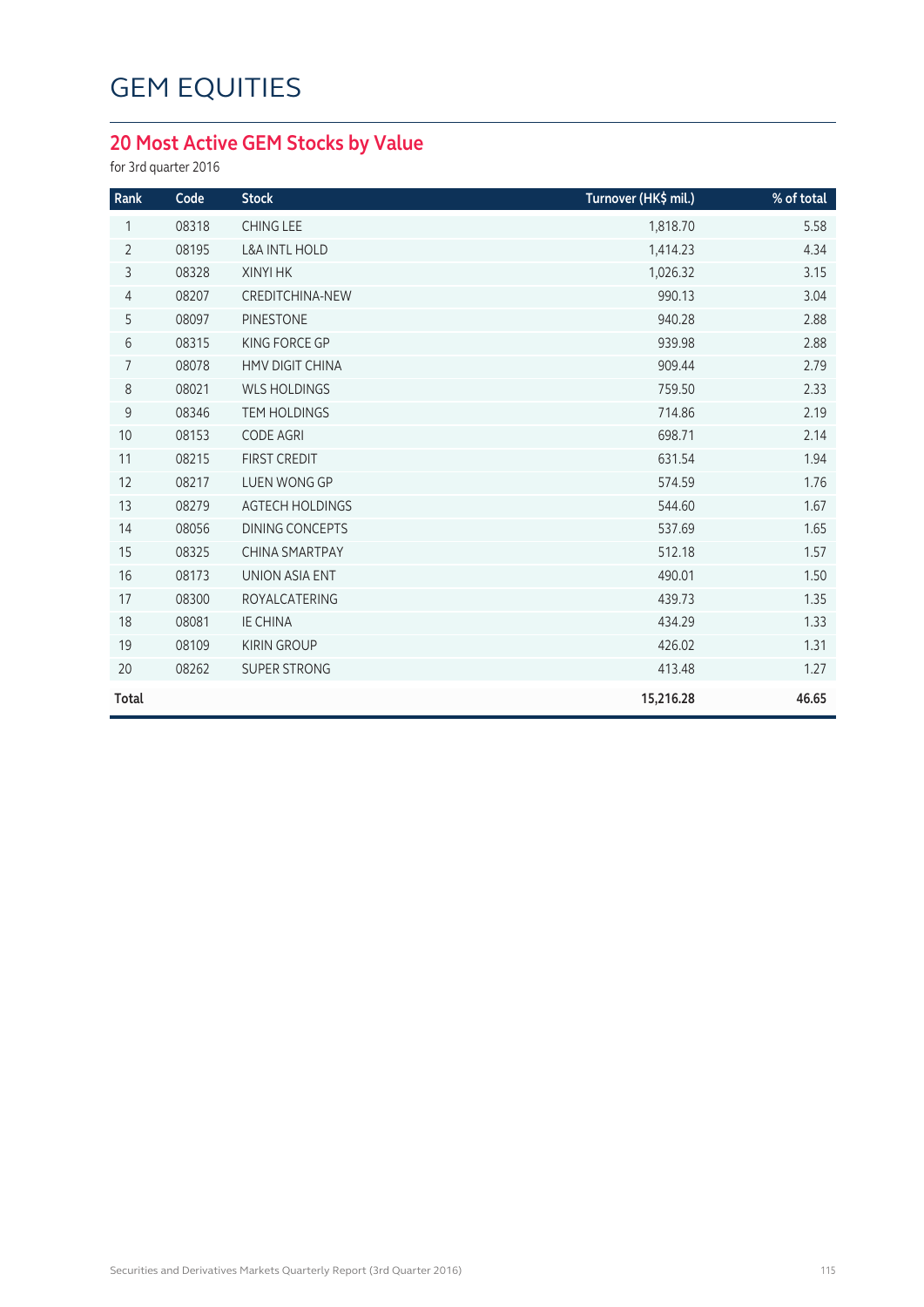### **20 Most Active GEM Stock by Shares**

for 3rd quarter 2016

| Rank           | Code  | <b>Stock</b>             | Turnover (Mil. shs) | % of total |
|----------------|-------|--------------------------|---------------------|------------|
| 1              | 08195 | <b>L&amp;A INTL HOLD</b> | 36,469.60           | 26.92      |
| $\overline{2}$ | 08315 | KING FORCE GP            | 8,703.53            | 6.42       |
| 3              | 08173 | UNION ASIA ENT           | 8,271.01            | 6.11       |
| $\overline{4}$ | 08081 | <b>IE CHINA</b>          | 5,353.45            | 3.95       |
| 5              | 08171 | <b>CHINA TRENDS</b>      | 5,034.97            | 3.72       |
| 6              | 08097 | <b>PINESTONE</b>         | 3,731.25            | 2.75       |
| 7              | 08186 | <b>IR RESOURCES</b>      | 3,194.88            | 2.36       |
| $8\,$          | 08021 | <b>WLS HOLDINGS</b>      | 3,091.22            | 2.28       |
| 9              | 08269 | <b>WEALTH GLORY</b>      | 2,366.45            | 1.75       |
| 10             | 08046 | <b>HENG XIN CHINA</b>    | 2,255.46            | 1.66       |
| 11             | 08215 | <b>FIRST CREDIT</b>      | 2,082.96            | 1.54       |
| 12             | 08109 | <b>KIRIN GROUP</b>       | 2,032.07            | 1.50       |
| 13             | 08047 | <b>SKY FOREVER</b>       | 1,903.90            | 1.41       |
| 14             | 08192 | <b>GLOBAL ENERGY</b>     | 1,815.58            | 1.34       |
| 15             | 08300 | ROYALCATERING            | 1,755.65            | 1.30       |
| 16             | 08318 | <b>CHING LEE</b>         | 1,482.23            | 1.09       |
| 17             | 08132 | CHINAOILGANGRAN          | 1,482.02            | 1.09       |
| 18             | 08140 | <b>ICO GROUP</b>         | 1,359.05            | 1.00       |
| 19             | 08238 | <b>WINTO GROUP</b>       | 1,290.85            | 0.95       |
| 20             | 08072 | ROMA GROUP               | 1,197.92            | 0.88       |
| <b>Total</b>   |       |                          | 94,874.03           | 70.03      |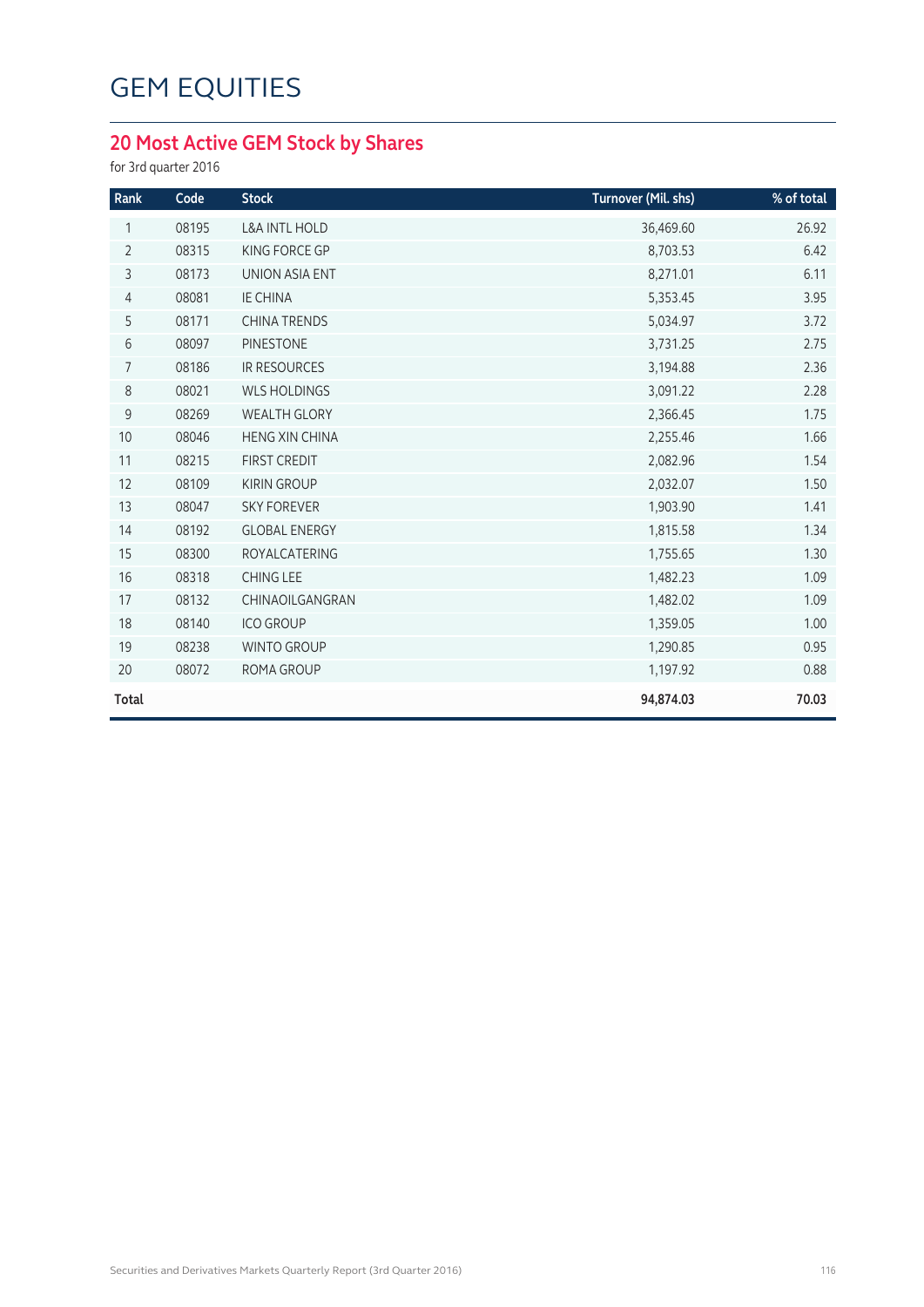#### **Market Capitalisation of Listed Companies for GEM**

as at the quarter end

|      |                | HK\$ mil.  |
|------|----------------|------------|
| 2015 | Q <sub>3</sub> | 224,157.68 |
|      | Q4             | 258,175.74 |
| 2016 | Q1             | 248,978.34 |
|      | Q <sub>2</sub> | 266,315.62 |
|      | Q <sub>3</sub> | 277,457.32 |

### **Market Capitalisation by Hang Seng Industry Classification System\* – GEM**

Quarter-end figures



\* Hang Seng Industry Classification System (HSICS) is provided by Hang Seng Indexes Company Limited.

Note: New Hang Seng Industry Classification System took effect on 9 September 2013.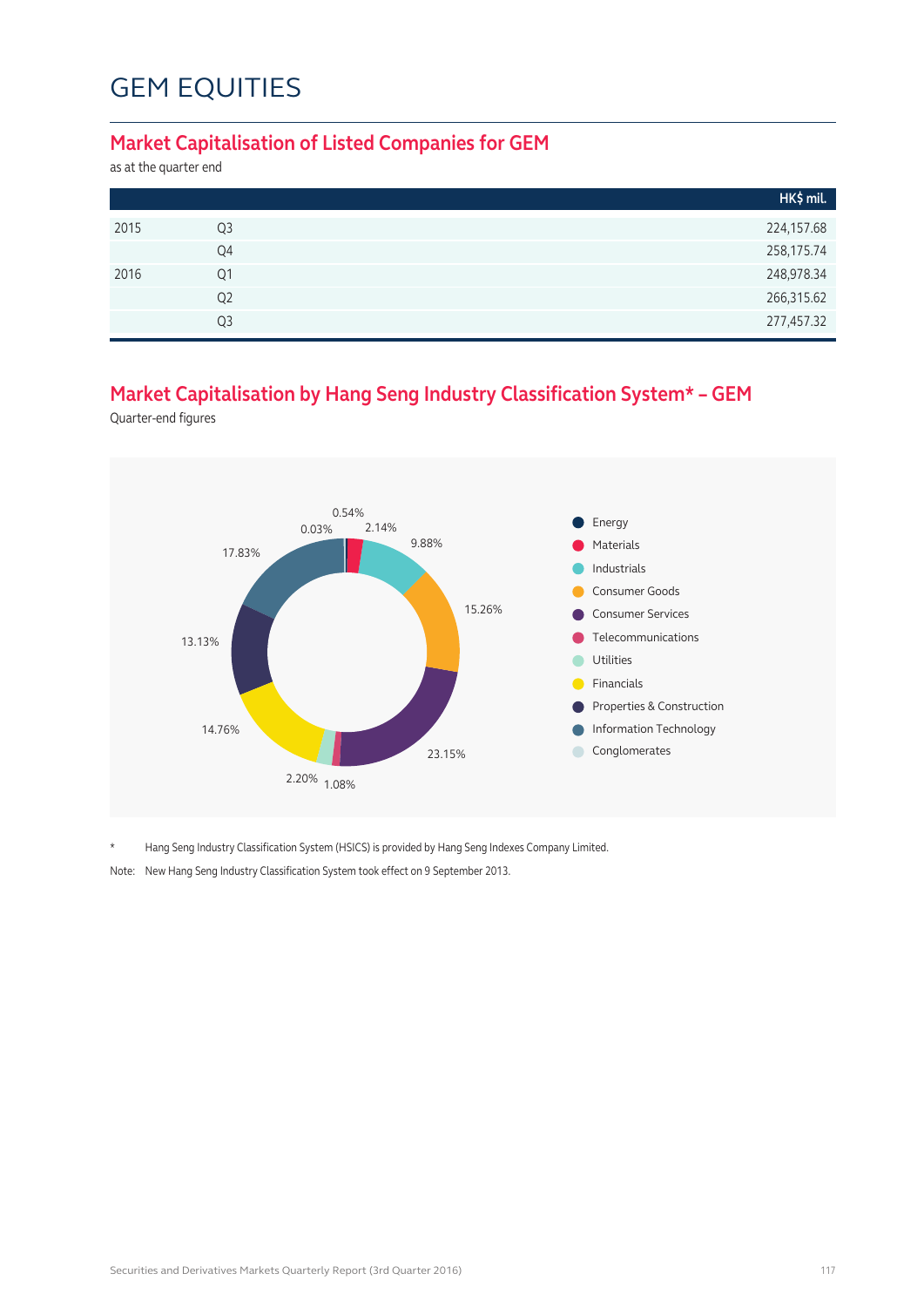### **50 Leading Companies by Market Capitalisation – GEM**

as at the 3rd quarter end 2016

|              |              |                                                              | <b>Market capitalisation</b> |                   |
|--------------|--------------|--------------------------------------------------------------|------------------------------|-------------------|
| Rank         |              | Company                                                      | (HK\$ mil.)                  | % of market total |
| 1            | 08217        | Luen Wong Group Holdings Ltd.                                | 22,588.80                    | 8.14              |
| 2            | 08207        | Credit China Holdings Ltd.                                   | 20,276.93                    | 7.31              |
| 3            | 08279        | AGTech Holdings Ltd.                                         | 16,141.58                    | 5.82              |
| 4            | 08138        | Beijing Tong Ren Tang Chinese Medicine Co. Ltd.              | 9,559.68                     | 3.45              |
| 5            | 08008        | Sunevision Holdings Ltd.                                     | 8,732.12                     | 3.15              |
| 6            | 08127        | Season Pacific Holdings Ltd.                                 | 8,510.00                     | 3.07              |
| 7            | 08032        | Viva China Holdings Ltd.                                     | 6,397.92                     | 2.31              |
| 8            | 08137        | Honbridge Holdings Ltd.                                      | 5,817.75                     | 2.10              |
| 9            | 08265        | Powerwell Pacific Holdings Ltd.                              | 4,937.87                     | 1.78              |
| 10           | 08158        | China Regenerative Medicine International Ltd.               | 4,924.02                     | 1.77              |
| 11           | 08057        | Madison Wine Holdings Ltd.                                   | 4,520.00                     | 1.63              |
| 12           | 08078        | HMV Digital China Group Ltd.                                 | 4,150.91                     | 1.50              |
| 13           | 08193        | GreaterChina Professional Services Ltd.                      | 4,129.27                     | 1.49              |
| 14           | 08167        | Neo Telemedia Ltd.                                           | 3,859.18                     | 1.39              |
| 15           | 08021        | WLS Holdings Ltd.                                            | 3,830.13                     | 1.38              |
| 16           | 08005        | Yuxing InfoTech Investment Holdings Ltd.                     | 3,750.42                     | 1.35              |
| 17           | 08083        | China Innovationpay Group Ltd.                               | 3,697.86                     | 1.33              |
| 18           | 08261        | Haitian Energy International Ltd.                            | 3,197.60                     | 1.15              |
| 19           | 08245        | On Real International Holdings Ltd.                          | 3,120.00                     | 1.12              |
| 20           | 08237        | Link Holdings Ltd.                                           | 2,931.60                     | 1.06              |
| 21           | 08325        | China Smartpay Group Holdings Ltd.                           | 2,627.97                     | 0.95              |
| 22           | 08361        | China Parenting Network Holdings Ltd.                        | 2,617.58                     | 0.94              |
| 23           | 08102        | Li Bao Ge Group Ltd.                                         | 2,496.00                     | 0.90              |
| 24           | 08368        | Creative China Holdings Ltd.                                 | 2,352.00                     | 0.85              |
| 25           | 08326        | Tonking New Energy Group Holdings Ltd.                       | 2,253.59                     | 0.81              |
| 26           | 08262        | Super Strong Holdings Ltd.                                   | 2,208.00                     | 0.80              |
| 27           | 08097        | Pinestone Captial Ltd.                                       | 2,160.40                     | 0.78              |
| 28           | 08295        | ZZ Capital International Limited                             | 2,094.79                     | 0.75              |
| 29           | 08233        | CIG Yangtze Ports PLC                                        | 2,070.08                     | 0.75              |
| 30           | 08027        | KPM Holding Ltd.                                             | 1,920.00                     | 0.69              |
| 31           | 08090        | China Assurance Finance Group Ltd.                           | 1,916.98                     | 0.69              |
| 32           | 08153        | Code Agriculture (Holdings) Ltd.                             | 1,916.73                     | 0.69              |
| 33           | 08196        | Great Water Holdings Ltd.                                    | 1,905.00                     | 0.69              |
| 34           | 08030        | Flying Financial Service Holdings Ltd.                       | 1,835.32                     | 0.66              |
| 35           | 08058        | Shandong Luoxin Pharmaceutical Group Stock Co., Ltd. - H Shs | 1,810.16                     | 0.65              |
| 36           | 08176        | SkyNet Group Ltd.                                            | 1,754.78                     | 0.63              |
| 37           | 08260        | Yin He Holdings Ltd.                                         | 1,635.64                     | 0.59              |
| 38           | 08310        | Dafeng Port Heshun Technology Co. Ltd.                       | 1,610.00                     | 0.58              |
| 39           | 08133        | Jete Power Holdings Ltd.                                     | 1,575.00                     | 0.57              |
| $40\,$       | 08172        | Lajin Entertainment Network Group Ltd.                       | 1,548.14                     | 0.56              |
| 41           | 08029        | Sun International Resources Ltd.                             | 1,544.45                     | 0.56              |
| 42           | 08267        | Linekong Interactive Group Co., Ltd.                         | 1,516.05                     | 0.55              |
| 43           | 08292        | Worldgate Global Logistics Ltd.                              | 1,504.00                     | 0.54              |
| 44           | 08007        | Global Strategic Group Ltd.                                  | 1,470.30                     | 0.53              |
| 45           | 08077        | KVB Kunlun Financial Group Ltd.                              | 1,423.27                     | 0.51              |
| 46           | 08246        | Northern New Energy Holdings Ltd.                            | 1,407.64                     | 0.51              |
| 47           | 08016        | Changhong Jiahua Holdings Ltd.                               | 1,381.92                     | 0.50              |
| 48           | 08311        | Perfect Optronics Ltd.                                       | 1,379.83                     | 0.50              |
| 49           | 08312        | China Hanya Group Holdings Ltd.                              | 1,361.60                     | 0.49              |
| 50           | 08215        | First Credit Finance Group Ltd.                              | 1,324.51                     | 0.48              |
| <b>Total</b> |              |                                                              | 199,695.38                   | 71.97             |
|              | Market Total |                                                              | 277,457.32                   | 100.00            |

Securities and Derivatives Markets Quarterly Report (3rd Quarter 2016) 118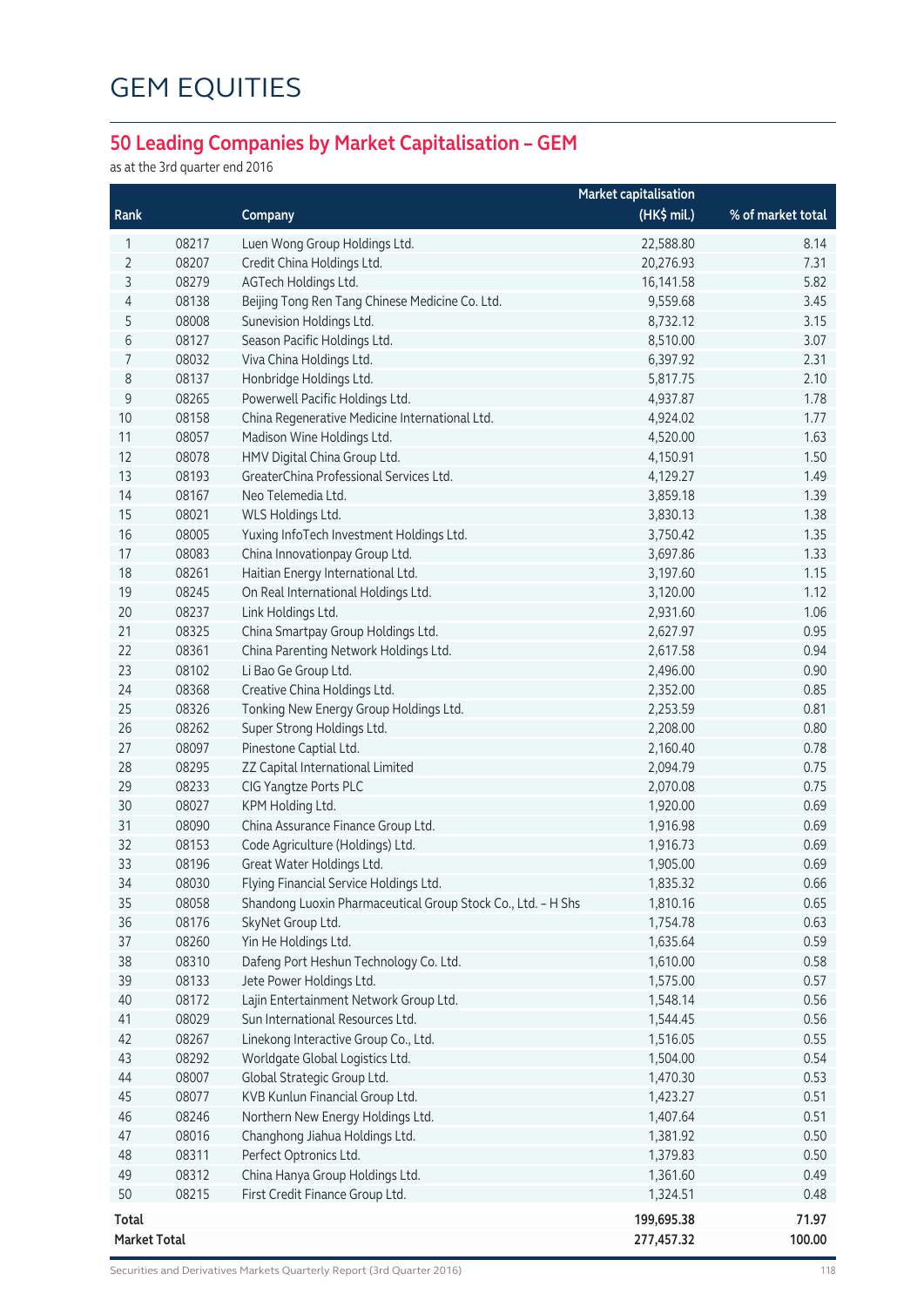#### **New Listing Statistics – equities for GEM**

|    | No. of newly listed companies | Funds raised (HK\$ mil.) |
|----|-------------------------------|--------------------------|
| Q3 |                               | 777.74                   |
| Q4 | 13                            | 931.94                   |
| Ο1 | 6                             | 344.80                   |
| Q2 | 9                             | 801.32                   |
| Q3 | 10                            | 775.30                   |
|    |                               |                          |

#### **Newly Listed Companies for GEM**

for 3rd quarter 2016

| Code  | Company name                                                 | <b>Listing date</b> | No. of issued shares | Funds raised (HK\$ mil.) |
|-------|--------------------------------------------------------------|---------------------|----------------------|--------------------------|
| 08292 | Worldgate Global Logistics Ltd.                              | 2016/07/06          | 800,000,000          | 70.00                    |
| 08281 | China Golden Classic Group Ltd.                              | 2016/07/08          | 1,000,000,000        | 107.50                   |
| 08229 | Future Data Group Ltd.                                       | 2016/07/08          | 400,000,000          | 58.00                    |
| 08232 | Classified Group (Holdings) Ltd.                             | 2016/07/11          | 400,000,000          | 77.00                    |
| 08328 | Xinyi Automobile Glass Hong Kong Enterprises Ltd. 2016/07/11 |                     | 540,112,962          | 38.50                    |
| 08360 | AL Group Ltd.                                                | 2016/07/12          | 480,000,000          | 76.80                    |
| 08333 | Astrum Financial Holdings Ltd.                               | 2016/07/14          | 800,000,000          | 120.00                   |
| 08293 | SingAsia Holdings Ltd.                                       | 2016/07/15          | 250,000,000          | 62.50                    |
| 08056 | Dining Concepts Holdings Ltd                                 | 2016/08/05          | 810,250,000          | 90.00                    |
| 08300 | Royal Catering Group Holdings Co. Ltd.                       | 2016/08/08          | 2,000,000,000        | 75.00                    |
| Total |                                                              |                     |                      | 775.30                   |

### **Withdrawal of Listed Companies – GEM**

for 3rd quarter 2016

| Code  | Company name                             | Last trading date | <b>Delisted date</b> |
|-------|------------------------------------------|-------------------|----------------------|
| 08068 | New Universe Environmental Group Ltd. *  | 2016/07/29        | 2016/08/01           |
| 08305 | Kwan On Holdings Ltd. *                  | 2016/08/12        | 2016/08/15           |
| 08099 | China Wood Optimization (Holding) Ltd. * | 2016/09/09        | 2016/09/12           |

\* Transfers of listing from GEM to Main Board pursuant to the revised Rule 9.24 of the GEM Listing Rules and to the new Chapter 9A of the Main Board Listing Rules effective from 1 July 2008.

§ Effective date of the transfer of listing from GEM to Main Board.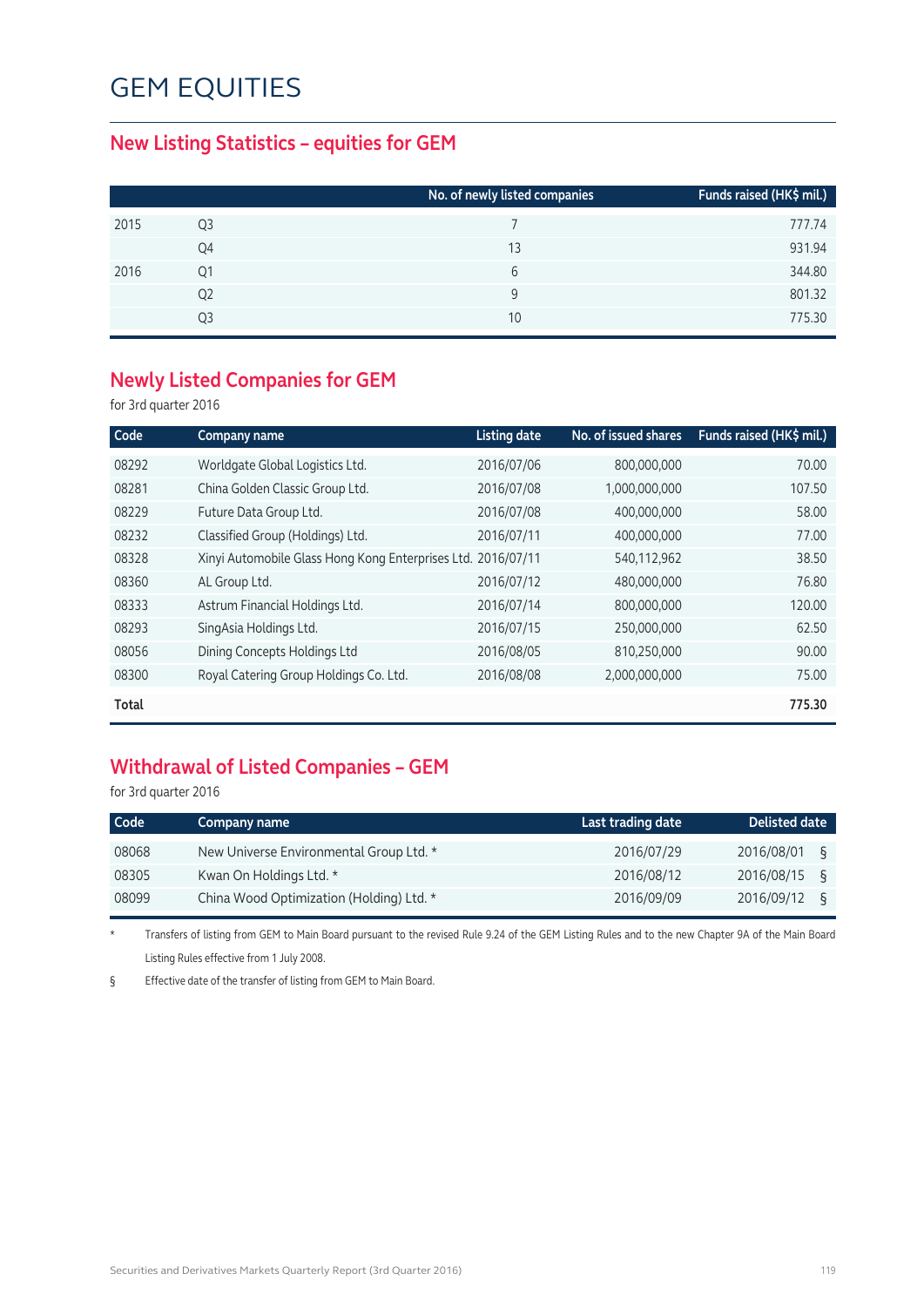#### **Company Name Changes for GEM**

for 3rd quarter 2016

| New name                                | <b>Effective date</b> | <b>Adoption date</b> |
|-----------------------------------------|-----------------------|----------------------|
| Haitian Energy International Ltd.       | 2016/05/25            | 2016/07/13           |
| China Hanya Group Holdings Ltd.         | 2016/06/30            | 2016/07/22           |
| Trillion Grand Corporate Co. Ltd.       | 2016/07/05            | 2016/07/26           |
| Kirin Group Holdings Ltd.               | 2016/06/21            | 2016/07/29           |
| AID Partners Technology Holdings Ltd.   | 2016/06/28            | 2016/08/05           |
| ZZ Capital International Limited        | 2016/08/10            | 2016/09/07           |
| HMV Digital China Group Ltd.            | 2016/08/02            | 2016/09/14           |
| Shentong Robot Education Group Co. Ltd. | 2016/08/05            | 2016/09/15           |
|                                         |                       |                      |

#### **Bonus Issues / Bonus Warrants for GEM**

for 3rd quarter 2016

| Code  | Company                         | <b>Particulars</b>   | Ex-date    |
|-------|---------------------------------|----------------------|------------|
| 08108 | Grand Peace Group Holdings Ltd. | 1 for 5 offer shares | 2016/07/08 |
| 08098 | CL Group (Holdings) Ltd.        | 1 for 1              | 2016/08/09 |

### **Share Split / Consolidation for GEM**

for 3rd quarter 2016

| Code  | Company                                      | <b>Particulars</b>      | <b>Effective date</b> |
|-------|----------------------------------------------|-------------------------|-----------------------|
| 08133 | Jete Power Holdings Ltd.                     | Split 1 into 5          | 2016/07/08            |
| 08351 | Larry Jewelry International Co. Ltd.         | Consolidation 10 into 1 | 2016/07/26            |
| 08108 | Grand Peace Group Holdings Ltd.              | Consolidation 10 into 1 | 2016/08/11            |
| 08027 | KPM Holding Ltd.                             | Split 1 into 8          | 2016/08/19            |
| 08207 | Credit China Holdings Ltd.                   | Split 1 into 5          | 2016/09/19            |
| 08200 | Sau San Tong Holdings Ltd.                   | Consolidation 2 into 1  | 2016/09/23            |
| 08132 | China Oil Gangran Energy Group Holdings Ltd. | Consolidation 2 into 1  | 2016/09/30            |

### **Rights Issues & Open Offers for GEM**

for 3rd quarter 2016

| <b>Month</b> | Code  | Company                              | Ratio                                                       | Funds raised (HK\$ mil.) |
|--------------|-------|--------------------------------------|-------------------------------------------------------------|--------------------------|
| Aug          | 08108 | Grand Peace Group Holdings Ltd.      | Open offer 10 for 1 @\$0.12<br>with bonus 1 for 5 offer shs | 425.87                   |
|              | 08351 | Larry Jewelry International Co. Ltd. | Rts 9 for 1 @\$0.13<br>(after consolidation 10 into 1)      | 394.34                   |
| Total        |       |                                      |                                                             | 820.21                   |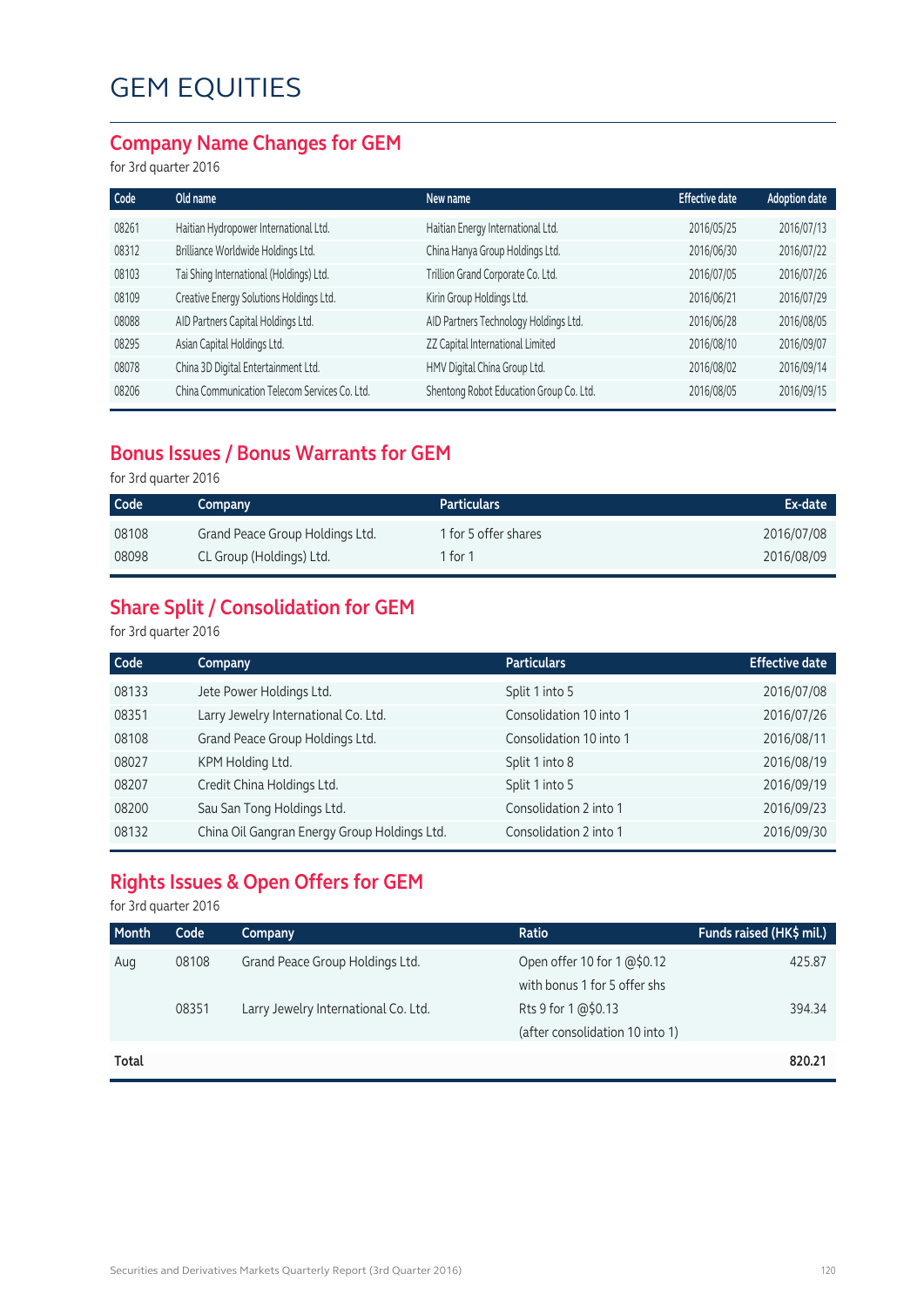### **Placing\***

|       |       |                          | No. of        |                      |                     |
|-------|-------|--------------------------|---------------|----------------------|---------------------|
|       |       |                          | new shares    | <b>Placing price</b> | <b>Funds raised</b> |
| Month | Code  | Company                  | placed        | (HK\$)               | (HK\$ mil.)         |
| 2016  |       |                          |               |                      |                     |
| Jul   | 08095 | <b>BEIDA JADE BIRD</b>   | 96,960,000    | 0.9900               | 95.99               |
|       | 08086 | DX.COM HOLDINGS          | 295,832,000   | 0.1100               | 32.54               |
|       | 08100 | <b>GET HOLDINGS</b>      | 8,583,000     | 0.5000               | 4.29                |
|       | 08063 | <b>GLOBAL M HLDG</b>     | 458,700,000   | 0.1000               | 45.87               |
|       | 08186 | <b>IR RESOURCES</b>      | 577,260,000   | 0.0380               | 21.94               |
|       | 08125 | <b>KATE CHINA</b>        | 33,000,000    | 2.4500               | 80.85               |
|       | 08011 | POLYARD PETRO            | 40,000,000    | 0.4140               | 16.56               |
|       | 08103 | <b>TRILLION GRAND</b>    | 19,870,313    | 0.5700               | 11.33               |
|       | 08260 | YIN HE HLDGS             | 11,500,000    | 0.6710               | 7.72                |
| Aug   | 08279 | AGTECH HOLDINGS          | 4,817,399,245 | 0.3478               | 1,675.49            |
|       | 08148 | <b>AURUM PACIFIC</b>     | 151,200,000   | 0.1290               | 19.50               |
|       | 08166 | CHINA ECO-FARM           | 288,000,000   | 0.1500               | 43.20               |
|       | 08132 | CHINAOILGANGRAN          | 48,000,000    | 0.0760               | 3.65                |
|       | 08179 | <b>FOOD IDEA</b>         | 130,560,000   | 0.1530               | 19.98               |
|       | 08143 | <b>HUA XIA HEALTH</b>    | 339,000,000   | 0.3100               | 105.09              |
|       | 08195 | <b>L&amp;A INTL HOLD</b> | 2,869,886,385 | 0.0209               | 59.98               |
|       | 08256 | <b>NETEL</b>             | 9,800,000     | 0.1000               | 0.98                |
|       | 08001 | ORIENTSEC INT            | 18,000,000    | 0.8200               | 14.76               |
|       | 08037 | <b>RUI KANG PHARM</b>    | 131,380,000   | 0.1690               | 22.20               |
|       | 08326 | TK NEW ENERGY            | 9,000,000     | 5.5700               | 50.13               |
|       | 08173 | <b>UNION ASIA ENT</b>    | 569,199,627   | 0.0800               | 45.54               |
| Sep   | 08312 | CHINA HANYA              | 48,000,000    | 0.6300               | 30.24               |
|       | 08018 | <b>FINSOFT FIN</b>       | 144,000,000   | 0.1500               | 21.60               |
|       | 08266 | <b>GOLD TAT GP</b>       | 534,608,000   | 0.0690               | 36.89               |
|       | 08181 | <b>KONGSHUMUNION</b>     | 99,000,000    | 0.2300               | 22.77               |
|       | 08197 | <b>NORTHEAST TIGER</b>   | 41,400,000    | 0.9700               | 40.16               |
|       | 08047 | <b>SKY FOREVER</b>       | 335,760,000   | 0.1000               | 33.58               |
|       | 08260 | YIN HE HLDGS             | 30,000,000    | 1.0400               | 31.20               |
| Total |       |                          |               |                      | 2,594.01            |

\* Due to the reporting time-lag, placing figures for the quarter are provisional.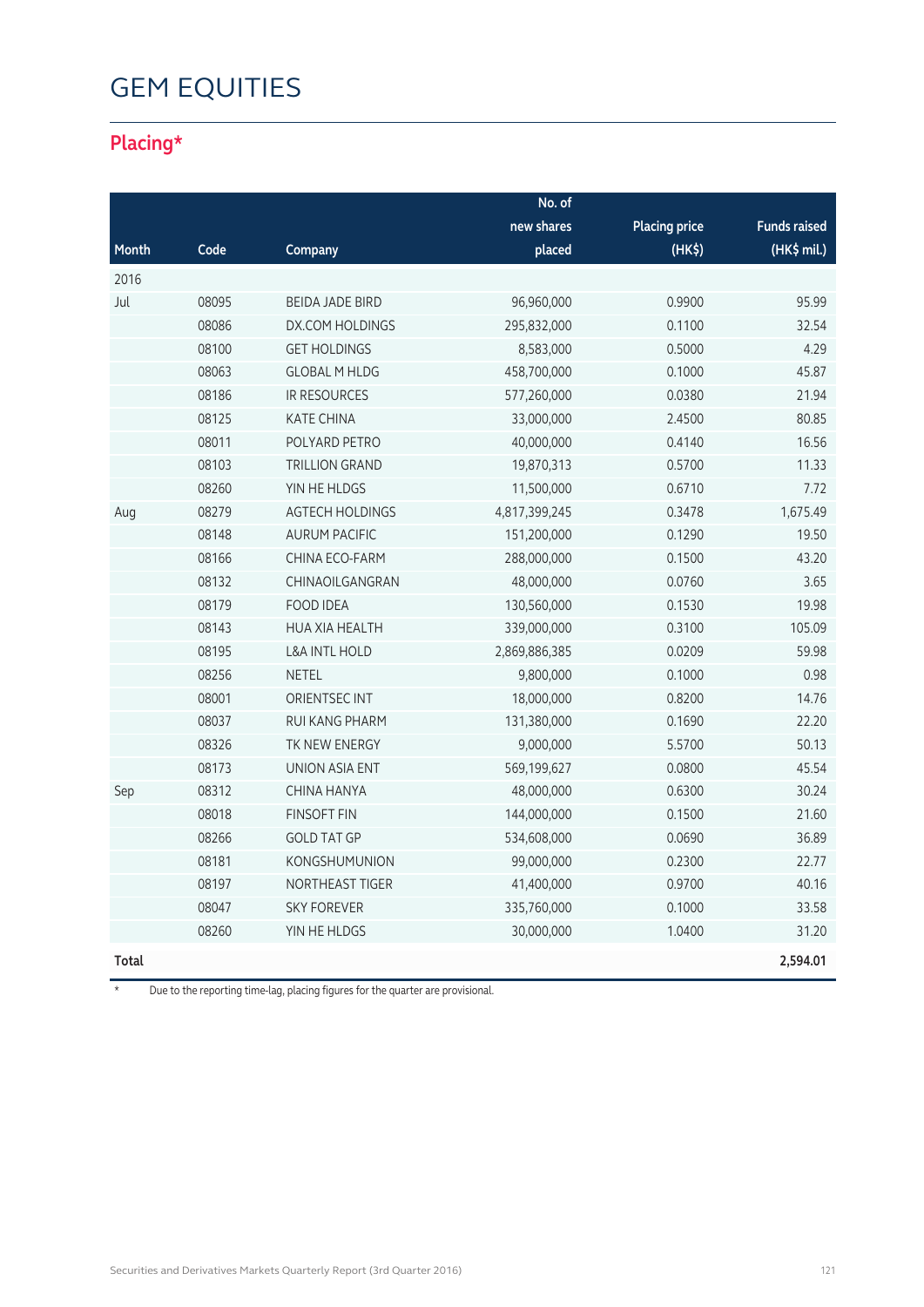## GEM WARRANTS

### **Warrant Trading and Market Value Statistics – GEM**

|      |    | <b>Number</b> | Turnover value (HK\$ mil.) | Market value (HK\$ mil.) |
|------|----|---------------|----------------------------|--------------------------|
| 2015 | Q3 |               | 41.31                      | 18.74                    |
|      | Q4 |               | 4.37                       | 9.86                     |
| 2016 | 01 |               | 2.64                       | 99.62                    |
|      | Q2 |               | 31.57                      | 72.78                    |
|      | Ο3 |               | 5.98                       | 62.92                    |

### **Newly Listed Equity GEM Warrants**

for 3rd quarter 2016

|       |                        | Initial issued |              |               | <b>Amount raised</b> |
|-------|------------------------|----------------|--------------|---------------|----------------------|
| Code  | <b>Equity warrants</b> | amount (HK)    | Listing date | <b>Expiry</b> | (HK\$ mil.)          |
| Nil   |                        |                |              |               |                      |
| Total |                        |                |              |               | -                    |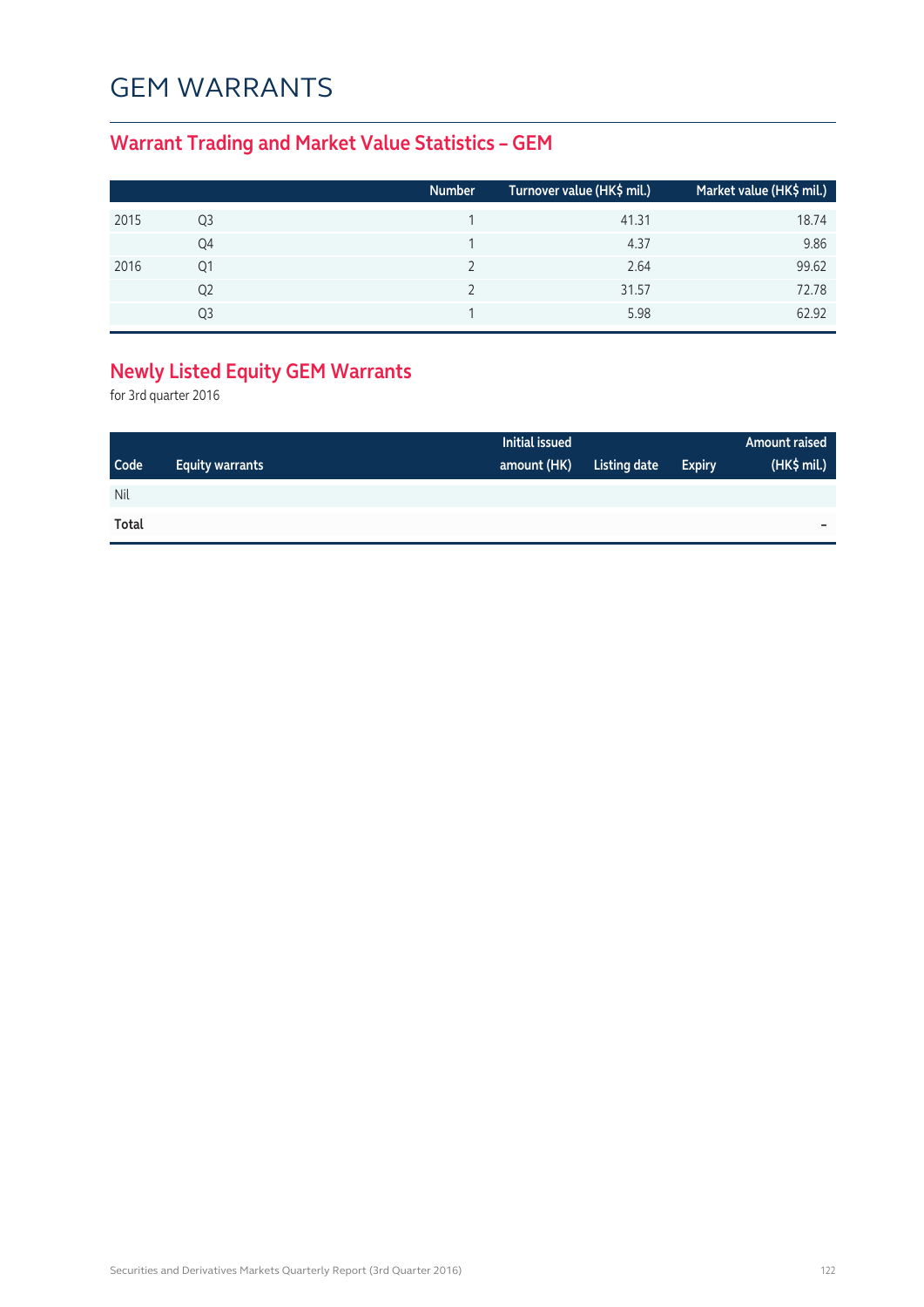### STOCK MARKET INDICES

#### **Hang Seng Index**



#### **S&P/HKEX LargeCap Index**



#### **S&P/HKEX GEM Index**

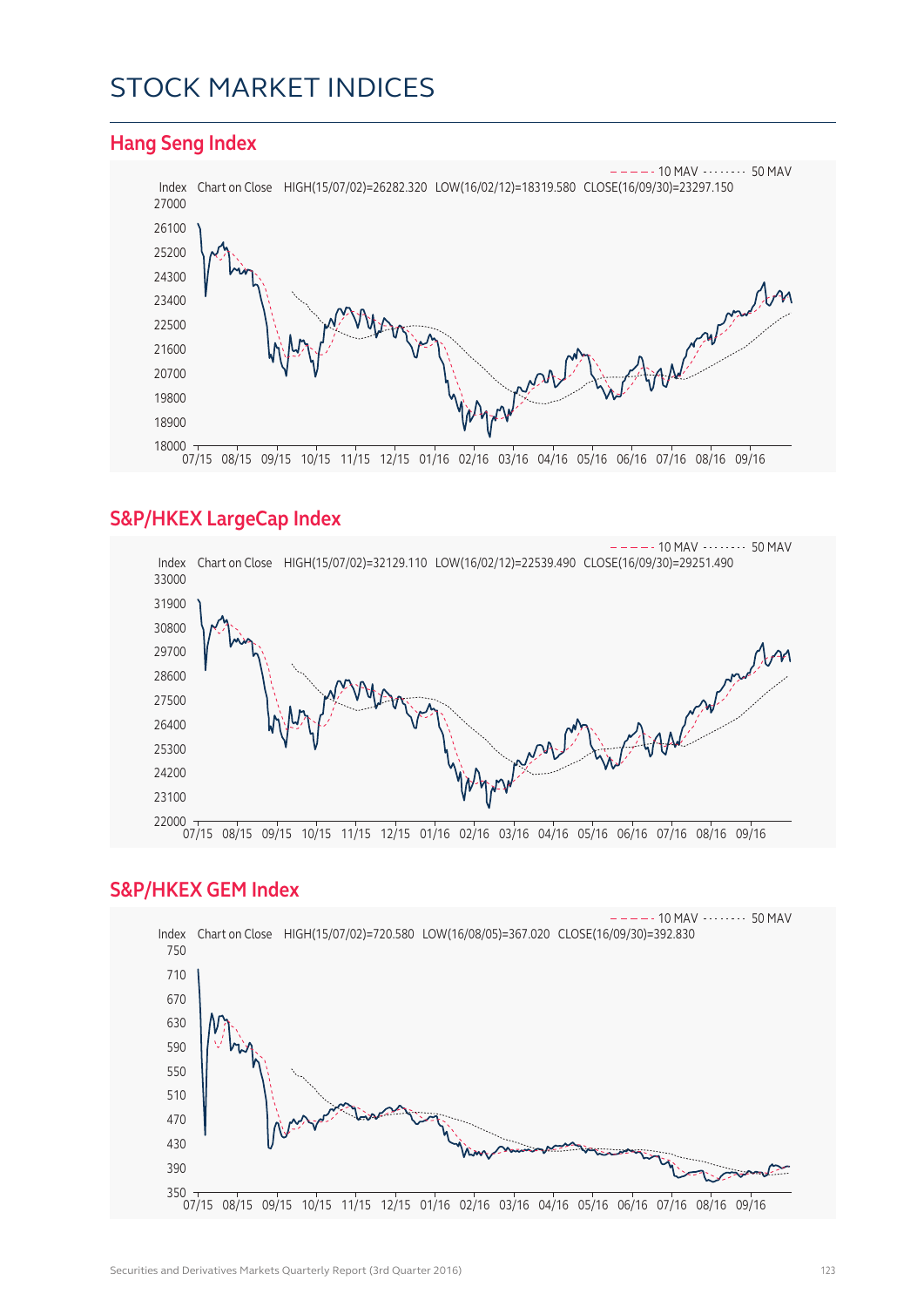# STOCK MARKET INDICES

### **Hong Kong Stock Market Indices**

|                                               | End of Sep 2016 | End of Jun 2016 |              |
|-----------------------------------------------|-----------------|-----------------|--------------|
| <b>Index</b>                                  | <b>Close</b>    | <b>Close</b>    | Change %     |
| S&P/HKEX LargeCap Index                       | 29251.49        | 25732.40        | + 13.68%     |
|                                               |                 |                 |              |
| S&P/HKEX GEM Index                            | 392.83          | 400.97          | 2.03%        |
|                                               |                 |                 |              |
| <b>HANG SENG INDEX</b>                        | 23297.15        | 20794.37        | $+ 12.04\%$  |
| <b>SECTORIAL INDICES</b>                      |                 |                 |              |
| Finance                                       | 30764.33        | 26930.21        | $+ 14.24%$   |
| <b>Utilities</b>                              | 54938.17        | 52962.03        | 3.73%<br>$+$ |
| Properties                                    | 34163.44        | 29566.15        | + 15.55%     |
| Commerce & Industry                           | 13881.71        | 12636.24        | 9.86%<br>$+$ |
|                                               |                 |                 |              |
| HANG SENG CHINA-AFFILIATED CORPORATIONS INDEX | 3861.20         | 3624.86         | 6.52%<br>$+$ |
| HANG SENG CHINA ENTERPRISES INDEX             | 9581.93         | 8712.89         | 9.97%<br>$+$ |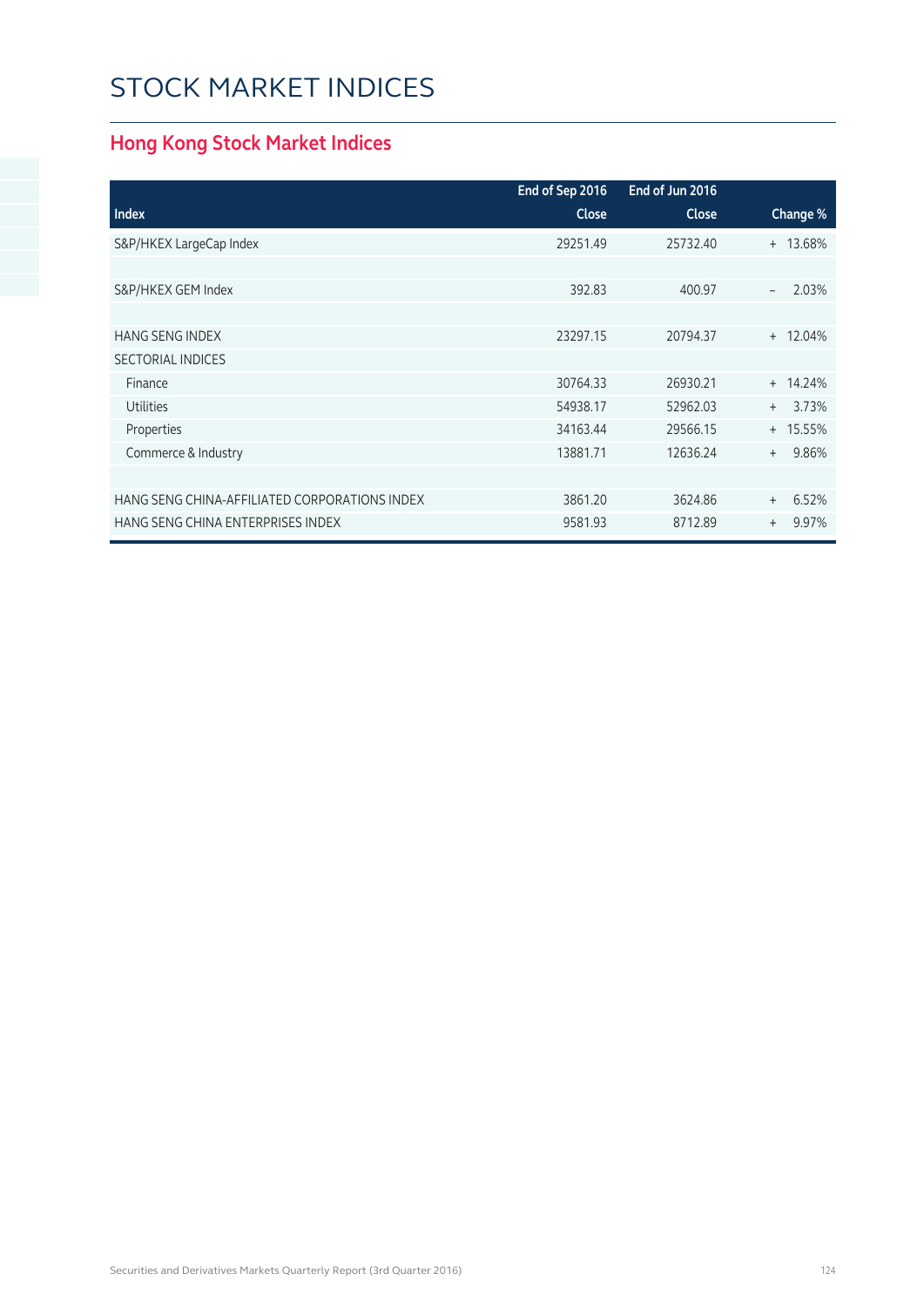# STOCK MARKET INDICES

#### **World Indices**

|                             | End of Sep 2016 | End of Jun 2016 |                                  |          |
|-----------------------------|-----------------|-----------------|----------------------------------|----------|
| Index                       | Close           | Close           |                                  | Change % |
| <b>HONG KONG</b>            |                 |                 |                                  |          |
| S&P/HKEX LargeCap Index     | 29251.49        | 25732.40        |                                  | + 13.68% |
| Hang Seng Index             | 23297.15        | 20794.37        |                                  | + 12.04% |
| <b>AUSTRALIA</b>            |                 |                 |                                  |          |
| All Ordinaries Index        | 5525.15         | 5310.41         | $\begin{array}{c} + \end{array}$ | 4.04%    |
| <b>JAKARTA</b>              |                 |                 |                                  |          |
| Composite Index             | 5364.80         | 5016.65         | $\begin{array}{c} + \end{array}$ | 6.94%    |
| <b>JAPAN</b>                |                 |                 |                                  |          |
| Nikkei (225)                | 16449.84        | 15575.92        | $\begin{array}{c} + \end{array}$ | 5.61%    |
| <b>KOREA</b>                |                 |                 |                                  |          |
| KOSPI Index                 | 2043.63         | 1970.35         | $\begin{array}{c} + \end{array}$ | 3.72%    |
| <b>KUALA LUMPUR</b>         |                 |                 |                                  |          |
| Composite Index             | 1652.55         | 1654.08         | $\overline{\phantom{a}}$         | 0.09%    |
| <b>MANILA</b>               |                 |                 |                                  |          |
| Composite Index             | 7629.73         | 7796.25         | $\overline{\phantom{a}}$         | 2.14%    |
| <b>NEW ZEALAND</b>          |                 |                 |                                  |          |
| <b>NZSE (50)</b>            | 7361.09         | 6897.53         | $\begin{array}{c} + \end{array}$ | 6.72%    |
| SHANGHAI                    |                 |                 |                                  |          |
| A Shares Index              | 3145.17         | 3066.50         | $\begin{array}{c} + \end{array}$ | 2.57%    |
| <b>B Shares Index</b>       | 354.14          | 346.75          | $^{+}$                           | 2.13%    |
| <b>SHENZHEN</b>             |                 |                 |                                  |          |
| A Shares Index              | 2087.32         | 2065.49         | $\begin{array}{c} + \end{array}$ | 1.06%    |
| <b>B Shares Index</b>       | 1186.23         | 1100.25         | $\begin{array}{c} + \end{array}$ | 7.81%    |
| SINGAPORE                   |                 |                 |                                  |          |
| <b>Straits Times Index</b>  | 2869.47         | 2840.93         | $\begin{array}{c} + \end{array}$ | 1.00%    |
| <b>TAIWAN</b>               |                 |                 |                                  |          |
| Taipei Weighted Stock Index | 9166.85         | 8666.58         | $^{+}$                           | 5.77%    |
| THAILAND                    |                 |                 |                                  |          |
| SET Index                   | 1483.21         | 1444.99         | $^{+}$                           | 2.65%    |
| <b>NEW YORK</b>             |                 |                 |                                  |          |
| <b>DJIA</b>                 | 18308.15        | 17929.99        | $^+$                             | 2.11%    |
| Nasdaq Composite Index      | 5312.00         | 4842.67         | $^{+}$                           | 9.69%    |
| <b>TORONTO</b>              |                 |                 |                                  |          |
| S&P/TSX Composite Index     | 14725.86        | 14064.54        | $^{+}$                           | 4.70%    |
| <b>GERMANY</b>              |                 |                 |                                  |          |
| DAX Kursindex               | 5116.12         | 4713.91         | $^{+}$                           | 8.53%    |
| LONDON                      |                 |                 |                                  |          |
| FTSE 100 Index              | 6899.33         | 6504.33         | $^{+}$                           | 6.07%    |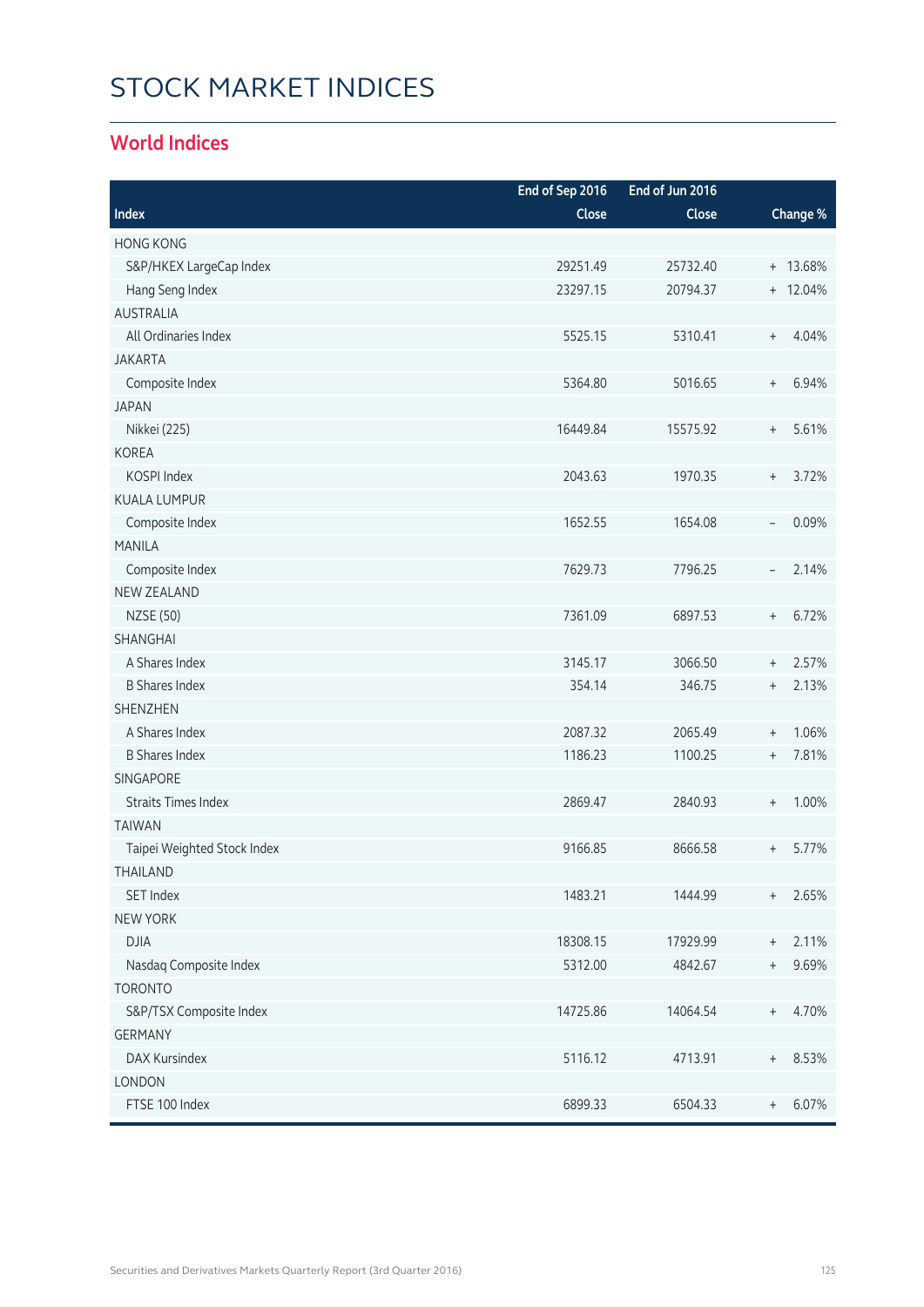#### **Contract Volume by Derivatives Products**

|                                                          | <b>Contracts</b> |                     |  |
|----------------------------------------------------------|------------------|---------------------|--|
| <b>Derivatives product</b>                               | 3rd Quarter 2016 | 3rd Quarter 2015    |  |
| Hang Seng Index Futures                                  | 8,184,656        | 5,212,839           |  |
| Hang Seng Index Options                                  | 2,379,876        | 2,093,981           |  |
| Mini-Hang Seng Index Futures                             | 3,138,473        | 3,064,596           |  |
| Mini-Hang Seng Index Options                             | 368,740          | 264,749             |  |
| H-shares Index Futures                                   | 7,820,556        | 9,576,380           |  |
| H-shares Index Options                                   | 5,044,056        | 5,215,983           |  |
| Mini H-shares Index Futures                              | 1,123,616        | 2,164,280           |  |
| Mini H-shares Index Options <sup>1</sup>                 | 59,588           |                     |  |
| Flexible Hang Seng Index Options                         | 0                | 1,300               |  |
| Flexible H-shares Index Options                          | 942              | 5,347               |  |
| HSI Dividend Point Index Futures                         | 102              | 2,102               |  |
| <b>HSCEI Dividend Point Index Futures</b>                | 129,413          | 56,952              |  |
| HSI Volatility Index Futures                             | $\overline{2}$   | 139                 |  |
| CES China 120 Index Futures                              | 158              | 3,363               |  |
| CES Gaming Top 10 Index Futures <sup>2</sup>             | $\Omega$         |                     |  |
| Hang Seng Mainland Oil & Gas Index Futures <sup>3</sup>  | $\overline{0}$   |                     |  |
| Hang Seng Mainland Banks Index Futures <sup>4</sup>      | 17               |                     |  |
| Hang Seng Mainland Healthcare Index Futures <sup>5</sup> | $\Omega$         |                     |  |
| Hang Seng Mainland Properties Index Futures <sup>6</sup> | $\overline{0}$   |                     |  |
| Hang Seng IT Hardware Index Futures7                     | 0                |                     |  |
| Hang Seng Software & Services Index Futures <sup>8</sup> | $\mathbf 0$      |                     |  |
| <b>IBOVESPA Futures</b>                                  | $\overline{0}$   | $\mathsf{O}\xspace$ |  |
| <b>MICEX Index Futures</b>                               | $\mathbf 0$      | $\mathsf{O}\xspace$ |  |
| S&P BSE Sensex Index Futures                             | $\Omega$         | $\mathbf 0$         |  |
| FTSE/JSE Top40 Futures                                   | $\Omega$         | $\Omega$            |  |
| <b>Stock Futures</b>                                     | 42,071           | 170,322             |  |
| <b>Stock Options</b>                                     | 19,509,020       | 23,674,156          |  |
| Three-month HIBOR Futures                                | 0                | 10                  |  |
| One-month HIBOR Futures                                  | $\Omega$         | $\overline{3}$      |  |
| Three-year Exchange Fund Note Futures <sup>9</sup>       |                  |                     |  |
| RMB Currency Futures - USD/CNH Futures                   | 75,158           | 86,580              |  |
| RMB Currency Futures - EUR/CNH Futures <sup>10</sup>     | 581              |                     |  |
| RMB Currency Futures - JPY/CNH Futures <sup>11</sup>     | 372              |                     |  |
| RMB Currency Futures - AUD/CNH Futures <sup>12</sup>     | 62               |                     |  |
| RMB Currency Futures - CNH/USD Futures <sup>13</sup>     | 980              |                     |  |
| London Aluminium Mini Futures                            | 392              | 1,864               |  |
| London Zinc Mini Futures                                 | 2,099            | 2,664               |  |
| London Copper Mini Futures                               | 1,095            | 4,716               |  |
| London Lead Mini Futures <sup>14</sup>                   | 3                |                     |  |
| London Nickel Mini Futures <sup>15</sup>                 | 7,155            |                     |  |
| London Tin Mini Futures <sup>16</sup>                    | 26               |                     |  |
| Total                                                    | 47,889,209       | 51,602,326          |  |

1 Trading in Mini H-shares Index Options commenced on 05 Sep 2016

- 2 Trading in CES Gaming Top 10 Index Futures commenced on 09 May 2016
- 3 Trading in Hang Seng Mainland Oil & Gas Index Futures commenced on 09 May 2016
- 4 Trading in Hang Seng Mainland Banks Index Futures commenced on 09 May 2016
- 5 Trading in Hang Seng Mainland Healthcare Index Futures commenced on 09 May 2016
- 6 Trading in Hang Seng Mainland Properties Index Futures commenced on 09 May 2016
- 7 Trading in Hang Seng IT Hardware Index Futures commenced on 09 May 2016
- 8 Trading in Hang Seng Software & Services Index Futures commenced on 09 May 2016
- 9 Trading in 3-Year Exchange Fund Note Futures suspended with effect from 14 Sep 2015
- 10 Trading in RMB Currency Futures EUR/CNH Futures commenced on 30 May 2016
- 11 Trading in RMB Currency Futures JPY/CNH Futures commenced on 30 May 2016
- <sup>12</sup> Trading in RMB Currency Futures AUD/CNH Futures commenced on 30 May 2016
- 13 Trading in RMB Currency Futures CNH/USD Futures commenced on 30 May 2016
- 14 Trading in London Lead Mini Futures commenced on 14 Dec 2015
- <sup>15</sup> Trading in London Nickel Mini Futures commenced on 14 Dec 2015
- Trading in London Tin Mini Futures commenced on 14 Dec 2015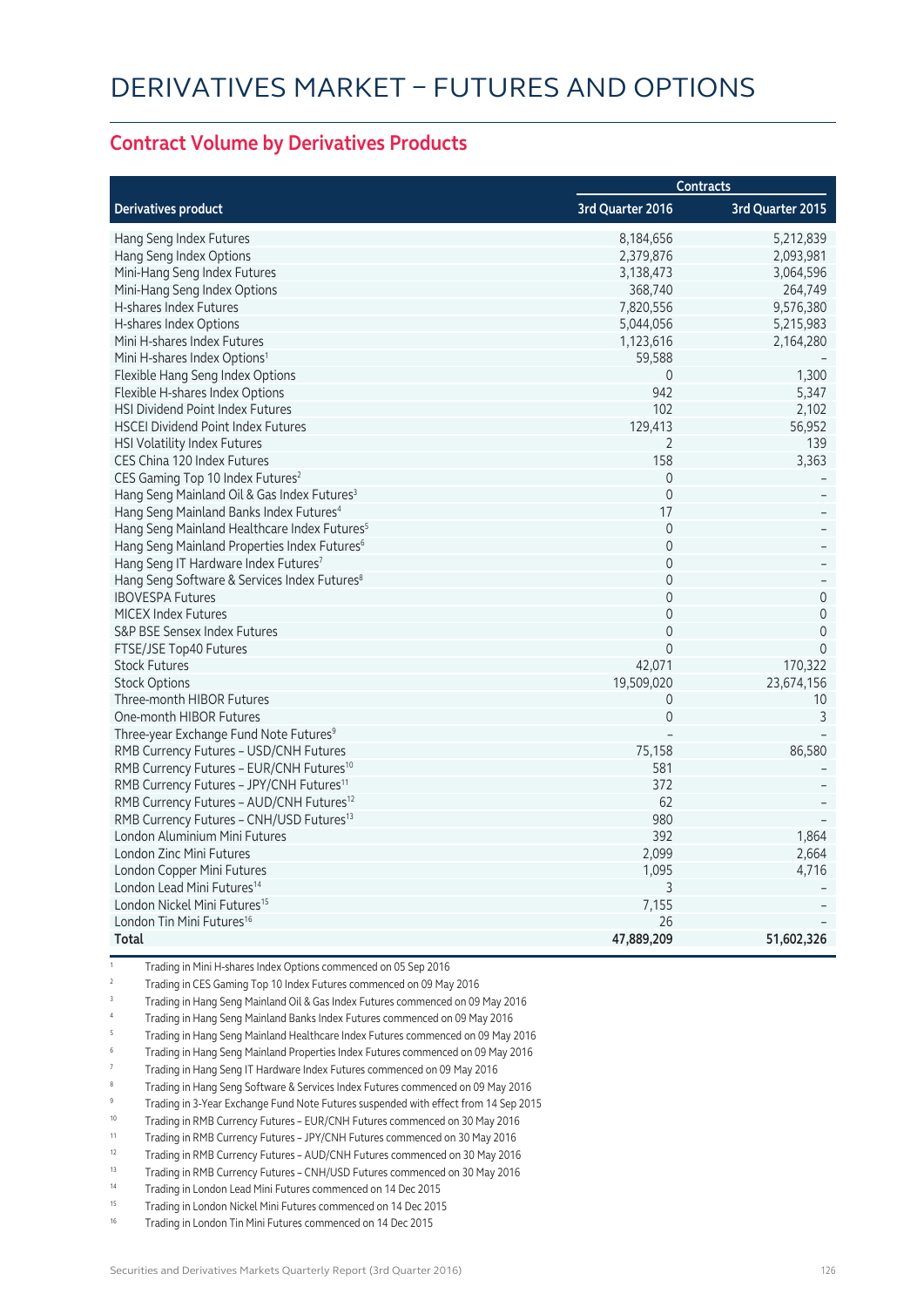## DERIVATIVES MARKET – FUTURES AND OPTIONS

#### **Hang Seng Index Futures – Contract Volume and Open Interest (contracts)**

|      |                | <b>Total</b>    | Quarter-end   |
|------|----------------|-----------------|---------------|
|      |                | contract volume | open interest |
| 2015 | Q <sub>3</sub> | 5,212,839       | 102,582       |
|      | Q4             | 7,209,070       | 97,118        |
| 2016 | Q1             | 8,344,875       | 105,887       |
|      | Q <sub>2</sub> | 8,405,492       | 104,573       |
|      | Q3             | 8,184,656       | 157,669       |

#### **Mini Hang Seng Index Futures – Contract Volume and Open Interest (contracts)**

|      |                | <b>Total</b><br>contract volume | Quarter-end<br>open interest |
|------|----------------|---------------------------------|------------------------------|
|      |                |                                 |                              |
| 2015 | Q <sub>3</sub> | 3,064,596                       | 7,431                        |
|      | Q4             | 2,611,709                       | 7,556                        |
| 2016 | Q1             | 3,087,080                       | 9,138                        |
|      | Q <sub>2</sub> | 3,282,211                       | 10,857                       |
|      | Q3             | 3,138,473                       | 9,151                        |

#### **Hang Seng Index Options – Contract Volume and Open Interest (contracts)**

|      |                | <b>Total</b>    | Quarter-end   |
|------|----------------|-----------------|---------------|
|      |                | contract volume | open interest |
| 2015 | Q3             | 2,093,981       | 257,268       |
|      | Q4             | 1,622,372       | 172,564       |
| 2016 | Q1             | 2,255,893       | 243,225       |
|      | Q <sub>2</sub> | 2,405,701       | 226,187       |
|      | Q <sub>3</sub> | 2,379,876       | 280,913       |

#### **H-Share Index Futures – Contract Volume and Open Interest (contracts)**

|      |                | <b>Total</b><br>contract volume | Quarter-end<br>open interest |
|------|----------------|---------------------------------|------------------------------|
| 2015 | Q <sub>3</sub> | 9,576,380                       | 349,891                      |
|      | Q4             | 7,894,548                       | 384,767                      |
| 2016 | Q1             | 9,089,155                       | 357,894                      |
|      | Q <sub>2</sub> | 8,563,874                       | 366,688                      |
|      | Q <sub>3</sub> | 7,820,556                       | 349,588                      |

#### **Stock Options Market Turnover and Open Interest (contracts)**

|      |                | <b>Total</b><br>Premium (HK\$ mil.) | <b>Total</b><br>contract volume | Quarter-end<br>open interest |
|------|----------------|-------------------------------------|---------------------------------|------------------------------|
| 2015 | Q3             | 22,706.73                           | 23,674,156                      | 6,679,004                    |
|      | Q4             | 9,781.44                            | 15,195,091                      | 4,827,678                    |
| 2016 | Q1             | 11,846.68                           | 17,289,771                      | 5,368,449                    |
|      | Q <sub>2</sub> | 8,723.16                            | 18,146,397                      | 5,550,885                    |
|      | Q3             | 8,985.98                            | 19,509,020                      | 6,045,816                    |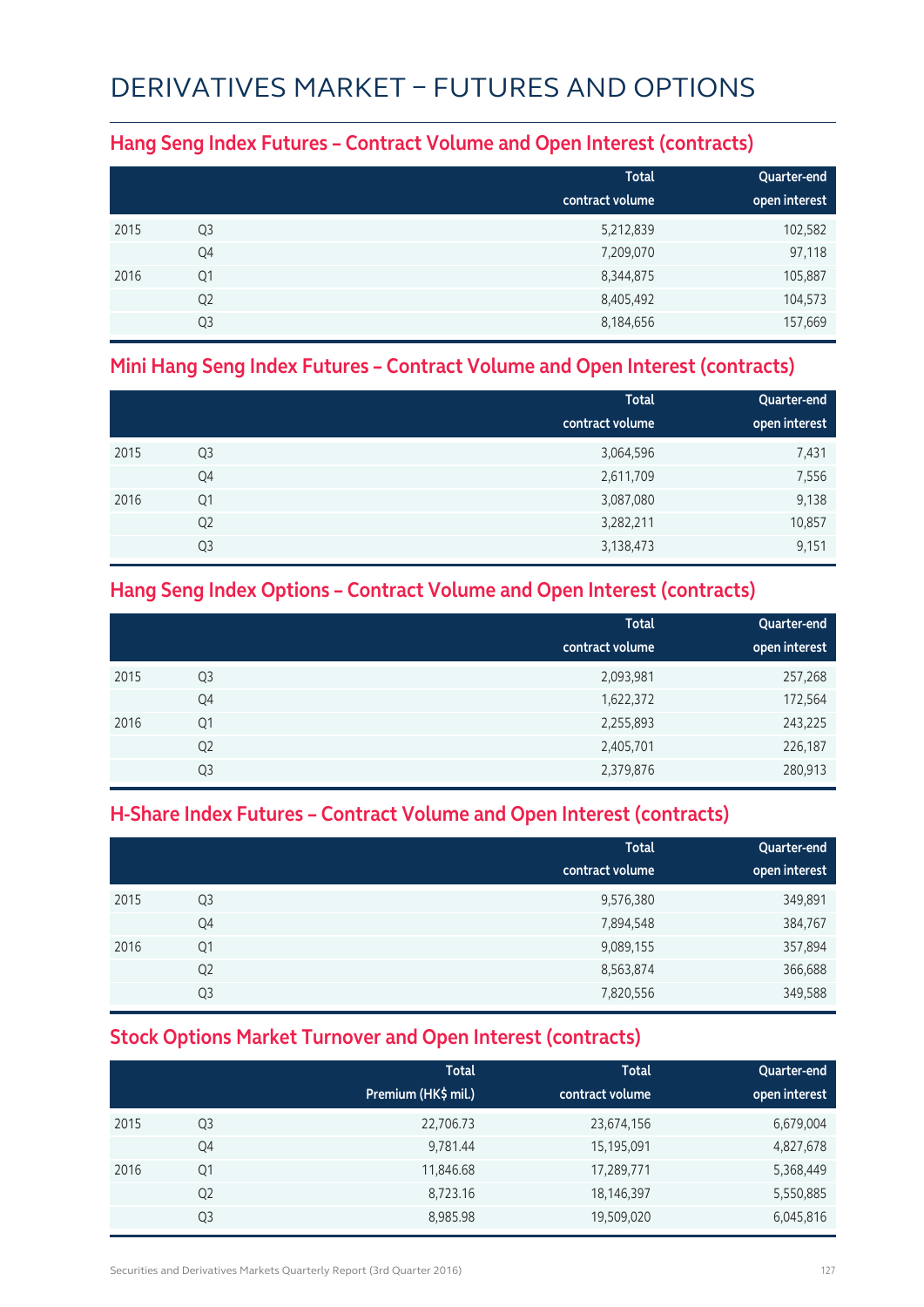### **Stock Options Premium by Class**

for 3rd Quarter 2016

|                        |                 | Premium     |            |
|------------------------|-----------------|-------------|------------|
| <b>Options class</b>   |                 | (HK\$ mil.) | % of total |
| X ISHARES A50          | A50             | 281.63      | 3.13%      |
| ANHUI CONCH            | ACC             | 30.28       | 0.34%      |
| <b>AIA</b>             | AIA             | 267.30      | 2.97%      |
| CHALCO                 | ALC             | 2.46        | 0.03%      |
| CAM CSI300             | AMC             | 124.13      | 1.38%      |
| <b>BANKCOMM</b>        | <b>BCM</b>      | 9.45        | 0.11%      |
| <b>BANK OF E ASIA</b>  | <b>BEA</b>      | 9.61        | 0.11%      |
| <b>BELLE INT'L</b>     | <b>BIH</b>      | 4.16        | 0.05%      |
| <b>BOC HONG KONG</b>   | <b>BOC</b>      | 40.42       | 0.45%      |
| <b>BYD COMPANY</b>     | <b>BYD</b>      | 38.45       | 0.43%      |
| <b>CHINA COMM CONS</b> | CCC             | 30.97       | 0.34%      |
| CHINA COAL             | CCE             | 5.74        | 0.06%      |
| CHINA COSCO            | CCS             | 2.04        | 0.02%      |
|                        |                 |             |            |
| CHINA CINDA            | CDA             | 5.65        | 0.06%      |
| <b>CGN POWER</b>       | CGN             | 5.03        | 0.06%      |
| <b>CHINA MOBILE</b>    | CHT             | 564.14      | 6.28%      |
| <b>CHINA UNICOM</b>    | <b>CHU</b>      | 84.93       | 0.95%      |
| <b>CITIC</b>           | <b>CIT</b>      | 14.21       | 0.16%      |
| <b>CKH HOLDINGS</b>    | <b>CKH</b>      | 190.25      | 2.12%      |
| <b>CK PROPERTY</b>     | <b>CKP</b>      | 26.34       | 0.29%      |
| <b>CHINA LIFE</b>      | <b>CLI</b>      | 565.25      | 6.29%      |
| <b>CLP HOLDINGS</b>    | <b>CLP</b>      | 29.85       | 0.33%      |
| <b>CM BANK</b>         | CMB             | 50.67       | 0.56%      |
| <b>CNOOC</b>           | <b>CNC</b>      | 183.75      | 2.04%      |
| <b>CHINA OVERSEAS</b>  | COL             | 268.12      | 2.98%      |
| <b>CATHAY PAC AIR</b>  | <b>CPA</b>      | 3.79        | 0.04%      |
| SINOPEC CORP           | CPC             | 54.10       | 0.60%      |
| <b>CPIC</b>            | <b>CPI</b>      | 34.48       | 0.38%      |
| <b>CHINA RAIL CONS</b> | CRC             | 6.48        | 0.07%      |
| <b>CHINA RAILWAY</b>   | CRG             | 4.53        | 0.05%      |
| <b>CHINA RES LAND</b>  | CRL             | 38.10       | 0.42%      |
| X WISECSI300ETF        | CS <sub>3</sub> | 0.02        | 0.00%      |
| CSOP A50 ETF           | <b>CSA</b>      | 379.91      | 4.23%      |
| CHINA SHENHUA          | <b>CSE</b>      | 56.47       | 0.63%      |
| <b>CITIC BANK</b>      | <b>CTB</b>      | 13.01       | 0.14%      |
| CHINA TELECOM          | CTC             | 28.15       | 0.31%      |
| <b>CITIC SEC</b>       | <b>CTS</b>      | 15.80       | 0.18%      |
| <b>DONGFENG GROUP</b>  | <b>DFM</b>      | 11.46       | 0.13%      |
| <b>ESPRIT HOLDINGS</b> | ESP             | 0.26        | 0.00%      |
| <b>FIH</b>             | <b>FIH</b>      | 0.25        | 0.00%      |
| <b>GALAXY ENT</b>      | GLX             | 215.51      | 2.40%      |
| <b>GREATWALL MOTOR</b> | <b>GWM</b>      | 38.90       | 0.43%      |
| <b>HAITONG SEC</b>     | HAI             | 52.00       | 0.58%      |
| <b>HS H-SHARE ETF</b>  | <b>HCF</b>      | 19.93       | 0.22%      |
| POWER ASSETS           | <b>HEH</b>      | 24.54       | 0.27%      |
| <b>HKEX</b>            | <b>HEX</b>      | 808.26      | 8.99%      |
| HENGAN INT'L           | <b>HGN</b>      | 8.73        | 0.10%      |
| <b>HSBC HOLDINGS</b>   | <b>HKB</b>      | 614.74      | 6.84%      |
| HK & CHINA GAS         | <b>HKG</b>      | 3.68        | 0.04%      |
| <b>HENDERSON LAND</b>  | <b>HLD</b>      | 37.33       | 0.42%      |
| <b>HUANENG POWER</b>   | <b>HNP</b>      | 29.76       | 0.33%      |
| <b>HANG SENG BANK</b>  | <b>HSB</b>      | 28.48       | 0.32%      |
| <b>JIANGXI COPPER</b>  | JXC             | 15.36       | 0.17%      |
| <b>KUNLUN ENERGY</b>   | <b>KLE</b>      | 5.40        | 0.06%      |
| <b>KINGSOFT</b>        | <b>KSO</b>      | 39.47       | 0.44%      |
| LENOVO GROUP           | LEN             | 79.23       | 0.88%      |
| LI & FUNG              | LIF.            | 9.41        | 0.10%      |
| MENGNIU DAIRY          | <b>MEN</b>      | 3.79        | 0.04%      |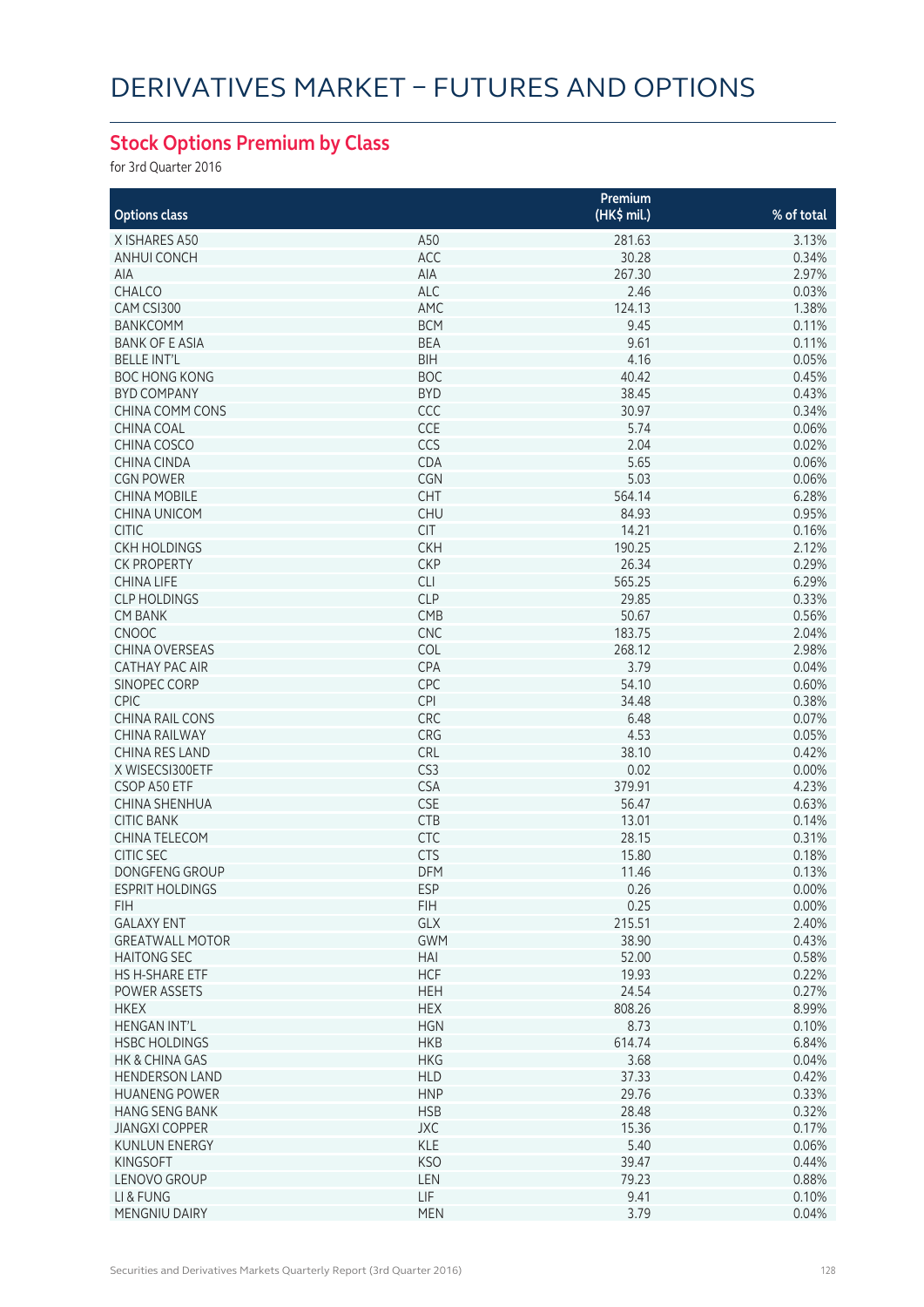# DERIVATIVES MARKET – FUTURES AND OPTIONS

|                           |            | Premium     |            |
|---------------------------|------------|-------------|------------|
| <b>Options class</b>      |            | (HK\$ mil.) | % of total |
| MGM CHINA                 | <b>MGM</b> | 1.33        | 0.01%      |
| MINSHENG BANK             | <b>MSB</b> | 218.43      | 2.43%      |
| MTR CORPORATION           | <b>MTR</b> | 11.89       | 0.13%      |
| <b>CNBM</b>               | <b>NBM</b> | 13.89       | 0.15%      |
| <b>NCI</b>                | <b>NCL</b> | 8.33        | 0.09%      |
| NEW WORLD DEV             | <b>NWD</b> | 25.12       | 0.28%      |
| PING AN                   | PAI        | 497.07      | 5.53%      |
| PETROCHINA                | PEC        | 71.87       | 0.80%      |
| PICC P&C                  | <b>PIC</b> | 51.65       | 0.57%      |
| PICC GROUP                | PIN        | 6.28        | 0.07%      |
| <b>GCL-POLY ENERGY</b>    | PLE        | 4.50        | 0.05%      |
| <b>R&amp;F PROPERTIES</b> | <b>RFP</b> | 1.75        | 0.02%      |
| <b>SANDS CHINA LTD</b>    | <b>SAN</b> | 137.97      | 1.54%      |
| <b>SHK PPT</b>            | <b>SHK</b> | 460.37      | 5.12%      |
| <b>STANCHART</b>          | <b>STC</b> | 6.97        | 0.08%      |
| SWIRE PACIFIC A           | <b>SWA</b> | 18.78       | 0.21%      |
| <b>TENCENT</b>            | <b>TCH</b> | 1,457.34    | 16.22%     |
| <b>TRACKER FUND</b>       | <b>TRF</b> | 8.87        | 0.10%      |
| <b>WHARF HOLDINGS</b>     | WHL        | 53.84       | 0.60%      |
| WANT WANT CHINA           | <b>WWC</b> | 3.41        | 0.04%      |
| <b>ABC</b>                | <b>XAB</b> | 59.24       | 0.66%      |
| <b>BANK OF CHINA</b>      | <b>XBC</b> | 78.07       | 0.87%      |
| <b>CCB</b>                | <b>XCC</b> | 156.05      | 1.74%      |
| <b>ICBC</b>               | <b>XIC</b> | 87.16       | 0.97%      |
| YANZHOU COAL              | <b>YZC</b> | 17.07       | 0.19%      |
| <b>ZIJIN MINING</b>       | <b>ZJM</b> | 12.55       | 0.14%      |
| <b>Total</b>              |            | 8,985.98    | 100.00%    |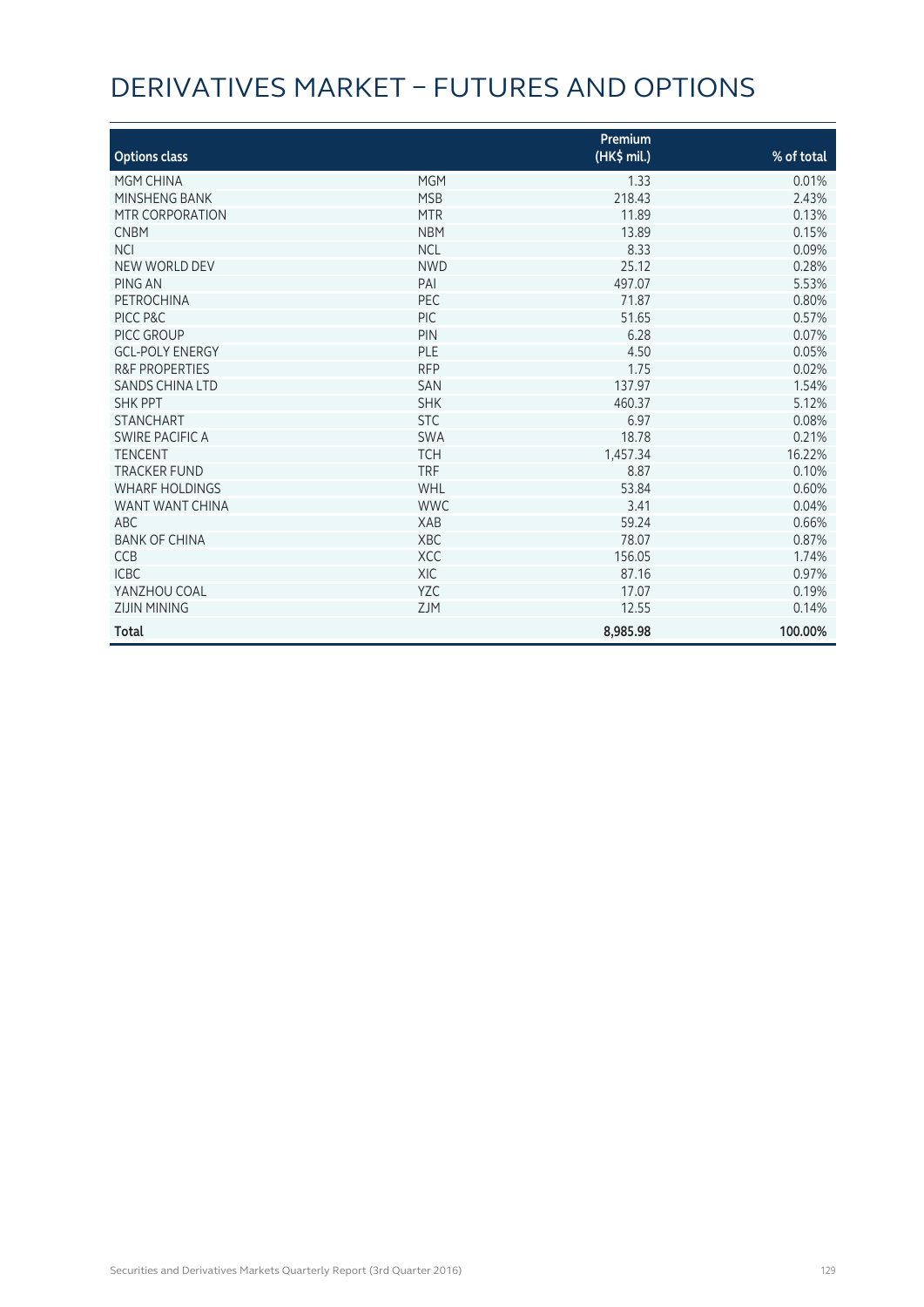### **Stock Options Contract Volume by Class**

for 3rd Quarter 2016

|                        |            | Contract       |            |
|------------------------|------------|----------------|------------|
| <b>Options class</b>   |            | volume         | % of total |
| X ISHARES A50          | A50        | 251,890        | 1.29%      |
| <b>ANHUI CONCH</b>     | ACC        | 93,498         | 0.48%      |
| AIA                    | AIA        | 350,112        | 1.79%      |
| CHALCO                 | ALC        | 12,105         | 0.06%      |
| CAM CSI300             | AMC        | 78,380         | 0.40%      |
| <b>BANKCOMM</b>        | <b>BCM</b> | 61,252         | 0.31%      |
| <b>BANK OF E ASIA</b>  | <b>BEA</b> | 51,477         | 0.26%      |
| <b>BELLE INT'L</b>     | <b>BIH</b> | 17,108         | 0.09%      |
| <b>BOC HONG KONG</b>   | <b>BOC</b> | 158,714        | 0.81%      |
| <b>BYD COMPANY</b>     | <b>BYD</b> | 40,556         | 0.21%      |
| CHINA COMM CONS        | CCC        | 120,674        | 0.62%      |
| CHINA COAL             | CCE        | 24,659         | 0.13%      |
| CHINA COSCO            | CCS        | 11,589         | 0.06%      |
| <b>CHINA CINDA</b>     | CDA        | 13,300         | 0.07%      |
| <b>CGN POWER</b>       | CGN        | 7,322          | 0.04%      |
| <b>CHINA MOBILE</b>    | CHT        | 735,511        | 3.77%      |
| <b>CHINA UNICOM</b>    | <b>CHU</b> | 166,488        | 0.85%      |
| <b>CITIC</b>           | <b>CIT</b> | 39,621         | 0.20%      |
| <b>CKH HOLDINGS</b>    | <b>CKH</b> | 255,136        | 1.31%      |
| <b>CK PROPERTY</b>     | <b>CKP</b> | 21,249         | 0.11%      |
| <b>CHINA LIFE</b>      | <b>CLI</b> | 1,075,496      | 5.51%      |
| <b>CLP HOLDINGS</b>    | <b>CLP</b> | 44,602         | 0.23%      |
| <b>CM BANK</b>         | CMB        | 218,564        | 1.12%      |
| <b>CNOOC</b>           | <b>CNC</b> | 674,927        | 3.46%      |
| <b>CHINA OVERSEAS</b>  | COL        | 201,646        | 1.03%      |
| <b>CATHAY PAC AIR</b>  | CPA        | 9,855          | 0.05%      |
| SINOPEC CORP           | CPC        | 174,278        | 0.89%      |
| <b>CPIC</b>            | CPI        | 53,477         | 0.27%      |
| <b>CHINA RAIL CONS</b> | CRC        | 35,628         | 0.18%      |
| <b>CHINA RAILWAY</b>   | CRG        | 18,936         | 0.10%      |
| CHINA RES LAND         | <b>CRL</b> | 30,243         | 0.16%      |
| X WISECSI300ETF        | CS3        | 50             | 0.00%      |
| CSOP A50 ETF           | <b>CSA</b> | 343,112        | 1.76%      |
| CHINA SHENHUA          | <b>CSE</b> | 239,857        | 1.23%      |
| <b>CITIC BANK</b>      | CTB        | 105,044        | 0.54%      |
| CHINA TELECOM          | <b>CTC</b> | 86,882         | 0.45%      |
| <b>CITIC SEC</b>       | <b>CTS</b> | 37,317         | 0.19%      |
| <b>DONGFENG GROUP</b>  | <b>DFM</b> | 21,254         | 0.11%      |
| <b>ESPRIT HOLDINGS</b> | ESP        |                | 0.04%      |
| <b>FIH</b>             | <b>FIH</b> | 1,153<br>1,133 | 0.01%      |
| <b>GALAXY ENT</b>      | GLX        | 288,845        | 1.48%      |
| <b>GREATWALL MOTOR</b> | <b>GWM</b> | 296,767        | 1.52%      |
| <b>HAITONG SEC</b>     | HAI        | 70,106         | 0.36%      |
| HS H-SHARE ETF         | <b>HCF</b> | 14,026         | 0.07%      |
| POWER ASSETS           | <b>HEH</b> | 38,331         | 0.20%      |
| <b>HKEX</b>            | <b>HEX</b> | 2,032,257      | 10.42%     |
| <b>HENGAN INT'L</b>    | <b>HGN</b> | 14,935         | 0.08%      |
| <b>HSBC HOLDINGS</b>   | <b>HKB</b> | 1,326,103      | 6.80%      |
| HK & CHINA GAS         | <b>HKG</b> | 19,999         | 0.10%      |
| <b>HENDERSON LAND</b>  | <b>HLD</b> | 35,772         | 0.18%      |
| <b>HUANENG POWER</b>   | <b>HNP</b> | 82,937         | 0.43%      |
| <b>HANG SENG BANK</b>  | <b>HSB</b> | 118,379        | 0.61%      |
| <b>JIANGXI COPPER</b>  | JXC        | 55,218         | 0.28%      |
| <b>KUNLUN ENERGY</b>   | KLE        | 10,301         | 0.05%      |
| <b>KINGSOFT</b>        | <b>KSO</b> | 57,582         | 0.30%      |
| LENOVO GROUP           | LEN        | 229,235        | 1.18%      |
| LI & FUNG              | <b>LIF</b> | 25,530         | 0.13%      |
| MENGNIU DAIRY          | <b>MEN</b> | 10,588         | 0.05%      |
|                        |            |                |            |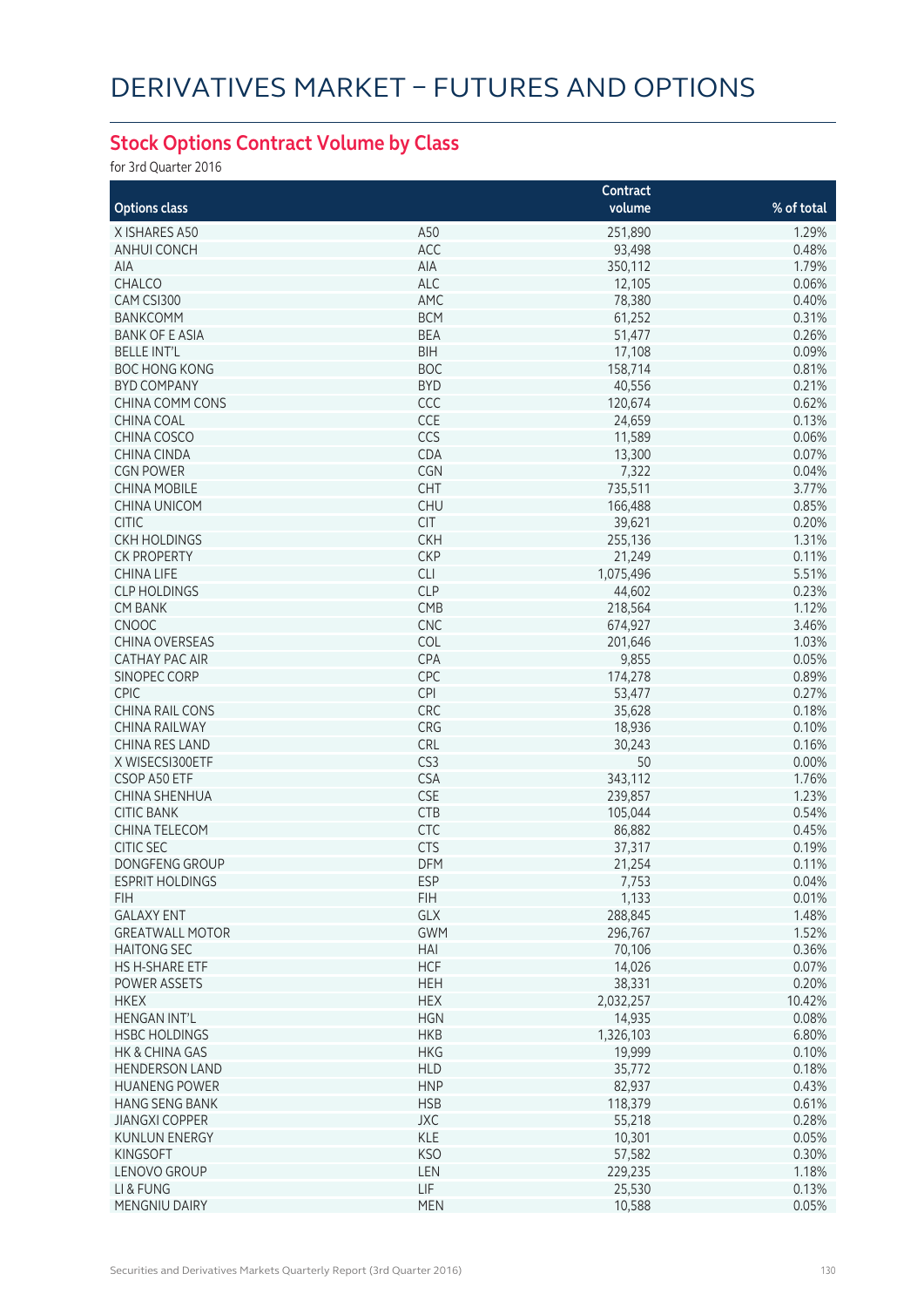# DERIVATIVES MARKET – FUTURES AND OPTIONS

|                           |            | Contract   |            |
|---------------------------|------------|------------|------------|
| <b>Options class</b>      |            | volume     | % of total |
| MGM CHINA                 | <b>MGM</b> | 8,350      | 0.04%      |
| MINSHENG BANK             | <b>MSB</b> | 228,092    | 1.17%      |
| MTR CORPORATION           | <b>MTR</b> | 35,282     | 0.18%      |
| <b>CNBM</b>               | <b>NBM</b> | 62,201     | 0.32%      |
| <b>NCI</b>                | <b>NCL</b> | 9,338      | 0.05%      |
| NEW WORLD DEV             | <b>NWD</b> | 58,218     | 0.30%      |
| PING AN                   | PAI        | 1,107,534  | 5.68%      |
| PETROCHINA                | PEC        | 268,307    | 1.38%      |
| PICC P&C                  | <b>PIC</b> | 80,756     | 0.41%      |
| PICC GROUP                | PIN        | 12,512     | 0.06%      |
| <b>GCL-POLY ENERGY</b>    | PLE        | 12,335     | 0.06%      |
| <b>R&amp;F PROPERTIES</b> | <b>RFP</b> | 8,017      | 0.04%      |
| <b>SANDS CHINA LTD</b>    | <b>SAN</b> | 406,949    | 2.09%      |
| <b>SHK PPT</b>            | <b>SHK</b> | 173,987    | 0.89%      |
| <b>STANCHART</b>          | <b>STC</b> | 58,470     | 0.30%      |
| SWIRE PACIFIC A           | <b>SWA</b> | 26,572     | 0.14%      |
| <b>TENCENT</b>            | <b>TCH</b> | 2,917,311  | 14.95%     |
| <b>TRACKER FUND</b>       | <b>TRF</b> | 30,748     | 0.16%      |
| <b>WHARF HOLDINGS</b>     | WHL        | 41,506     | 0.21%      |
| WANT WANT CHINA           | <b>WWC</b> | 14,215     | 0.07%      |
| ABC                       | <b>XAB</b> | 82,732     | 0.42%      |
| <b>BANK OF CHINA</b>      | XBC        | 944,920    | 4.84%      |
| <b>CCB</b>                | <b>XCC</b> | 1,261,369  | 6.47%      |
| <b>ICBC</b>               | <b>XIC</b> | 945,248    | 4.85%      |
| YANZHOU COAL              | <b>YZC</b> | 47,118     | 0.24%      |
| <b>ZIJIN MINING</b>       | <b>ZJM</b> | 49,327     | 0.25%      |
| Total                     |            | 19,509,020 | 100.00%    |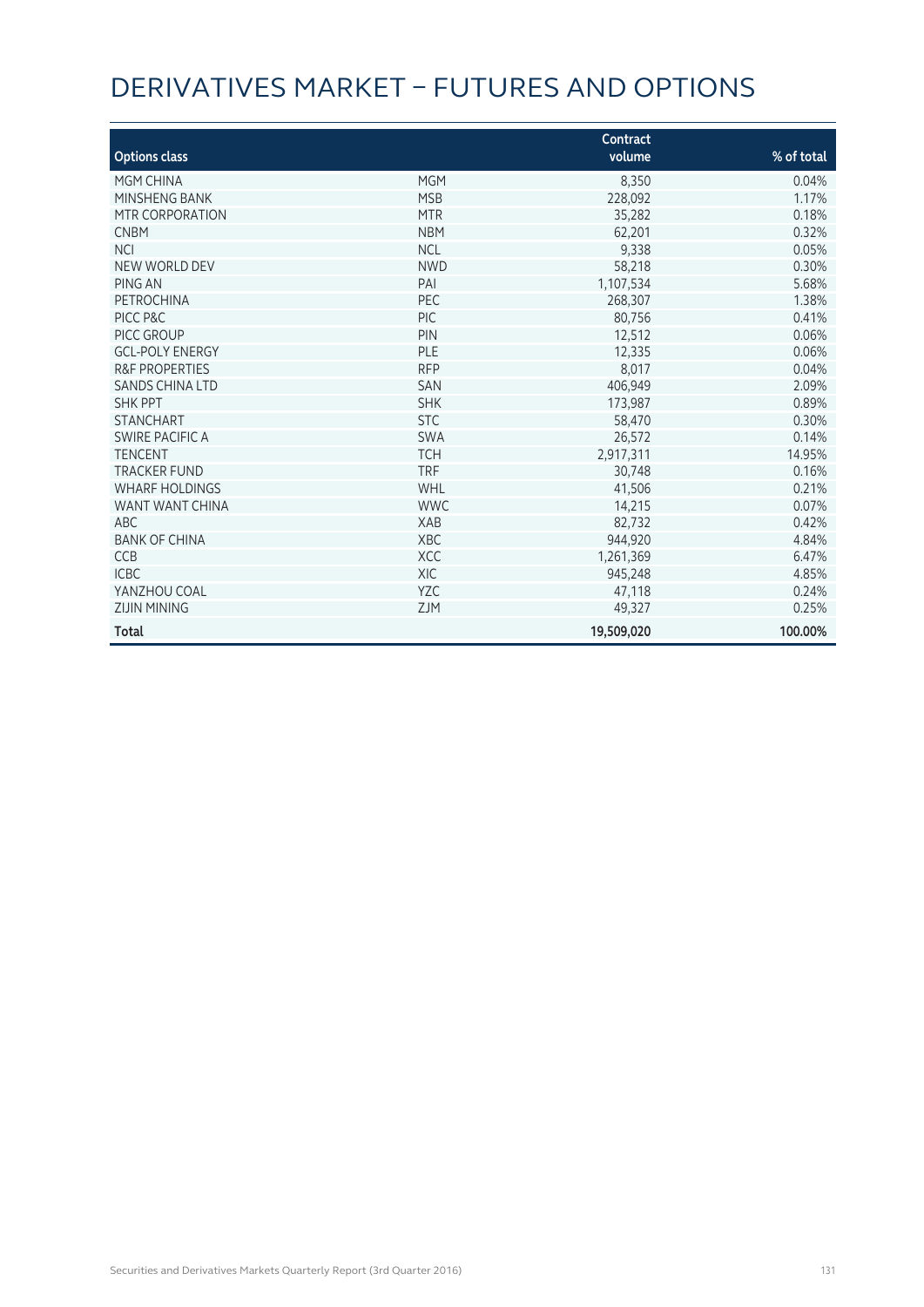#### **Average Daily Settlement Instructions (SIs) Settled in CCASS**

(both delivering and receiving SIs are counted)

|            |                |               | SIs by shares | SIs by value |
|------------|----------------|---------------|---------------|--------------|
| Year/Month |                | Number of SIs | (bil. shs)    | (HK\$bil.)   |
| 2015       | Q <sub>3</sub> | 101,225       | 58.26         | 243.97       |
|            | Q4             | 89,652        | 47.71         | 188.39       |
| 2016       | Q <sub>1</sub> | 85,208        | 47.09         | 170.11       |
|            | Q <sub>2</sub> | 81,388        | 47.01         | 183.39       |
|            | Q3             | 82,516        | 47.08         | 190.09       |

### **Average Daily Investor Settlement Instructions (ISIs) settled in CCASS**

(one sided ISIs are counted)

|    | Number of ISIs | ISIs by shares (Mil shs) | ISIs by value (HK\$ mil.) |
|----|----------------|--------------------------|---------------------------|
| Q3 | 390            | 193.07                   | 220.27                    |
| Q4 | 267            | 61.49                    | 101.52                    |
| Q1 | 249            | 129.91                   | 89.17                     |
| Q2 | 272            | 102.77                   | 169.31                    |
| Q3 | 314            | 61.95                    | 148.35                    |
|    |                |                          |                           |

### **Securities under CCASS Custody**

(balances at quarter end)

| capitalisation of |
|-------------------|
| admitted          |
| securities        |
| 56.13             |
| 56.58             |
| 56.61             |
| 49.13             |
| 57.22             |
|                   |

Share quantity and market value of securities in non-HKD currency are included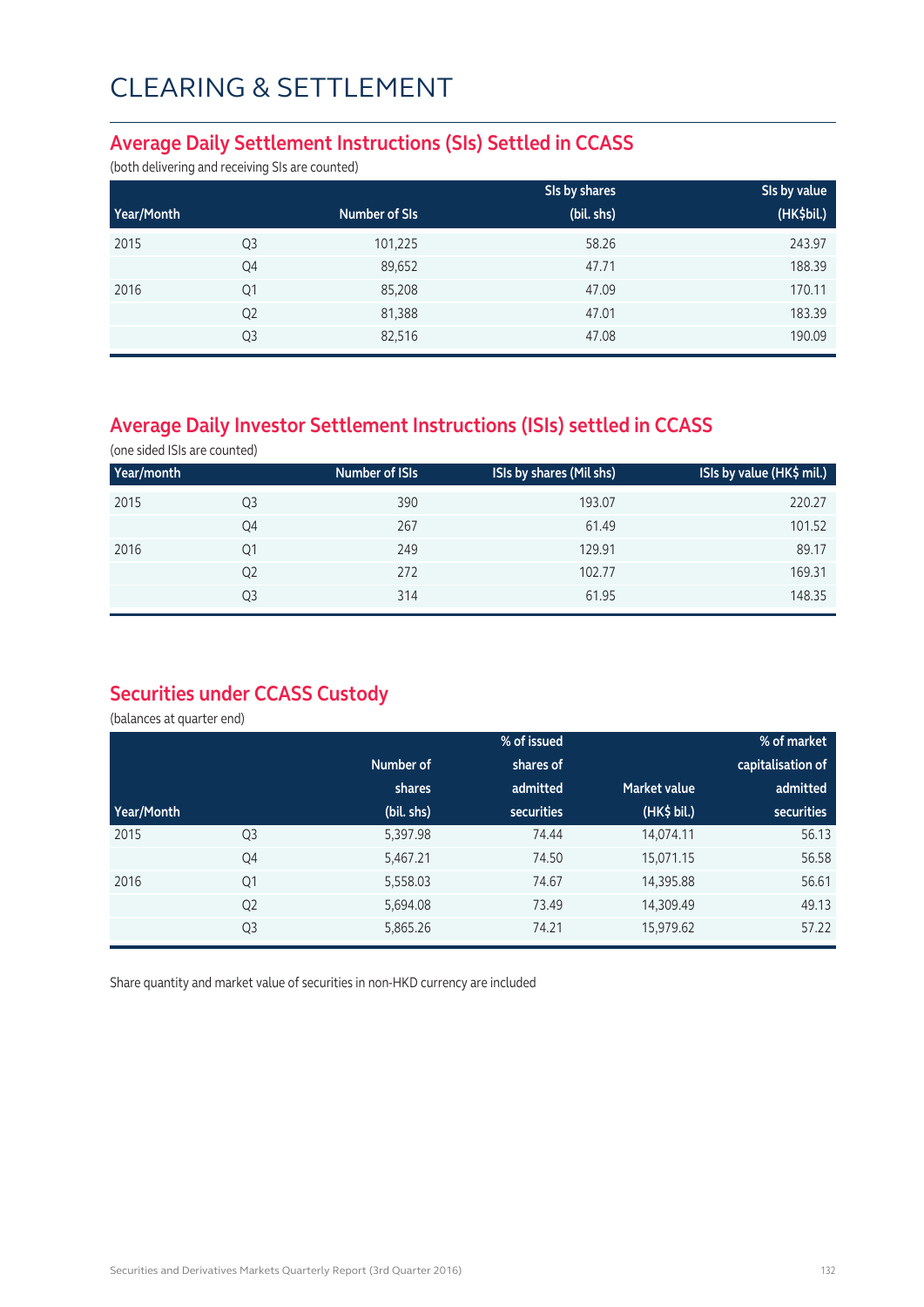#### **Average Daily Stock Exchange Trades Processed in CCASS**

(including CNS trades, isolated trades and cross trades)

|            |                | No. of CCASS | % of Exchange | No. of shares | % of market | Value of trades | % of market |
|------------|----------------|--------------|---------------|---------------|-------------|-----------------|-------------|
| Year/Month |                | trades       | trades        | (Mil. shs)    | turnover    | (HK\$ mil.)     | turnover    |
| 2015       | Q <sub>3</sub> | 1,449,054    | 100           | 226,605.64    | 100         | 98.705.62       | 100         |
|            | Q4             | 1,106,299    | 100           | 210.829.38    | 100         | 70.729.28       | 100         |
| 2016       | Q1             | 1,196,563    | 100           | 221.073.88    | 100         | 72.576.98       | 100         |
|            | Q <sub>2</sub> | 1,030,032    | 100           | 191,095.88    | 100         | 62.524.66       | 100         |
|            | Q <sub>3</sub> | 1,047,611    | 100           | 174,563.55    | 100         | 68,188.97       | 100         |

### **Average Daily Netting Efficiency of CNS Trades**

(in stock positions and share quantity)

|            |                |                 | <b>Netting</b> | No. of shares due | <b>Netting</b> |
|------------|----------------|-----------------|----------------|-------------------|----------------|
|            |                | No. of CNS      | efficiency     | for settlement    | efficiency     |
| Year/Month |                | stock positions | $(\%)$         | (Mil. shs)        | (%)            |
| 2015       | Q <sub>3</sub> | 85,219          | 96.81          | 30,285.88         | 93.26          |
|            | Q4             | 72,118          | 96.46          | 24,746.99         | 93.92          |
| 2016       | Q1             | 69,511          | 96.91          | 24,993.76         | 94.24          |
|            | Q <sub>2</sub> | 66,419          | 96.57          | 23,875.24         | 93.49          |
|            | Q <sub>3</sub> | 70,706          | 96.36          | 23,634.05         | 92.51          |

### **Average Daily Settlement Efficiency of CNS Stock Positions**

|            |                | Settlement efficiency (%) |             |
|------------|----------------|---------------------------|-------------|
| Year/Month |                | S day                     | $S + 1$ day |
| 2015       | Q3             | 99.93                     | 99.99       |
|            | Q4             | 99.92                     | 99.99       |
| 2016       | Q1             | 99.93                     | 99.99       |
|            | Q <sub>2</sub> | 99.92                     | 99.99       |
|            | Q3             | 99.91                     | 99.99       |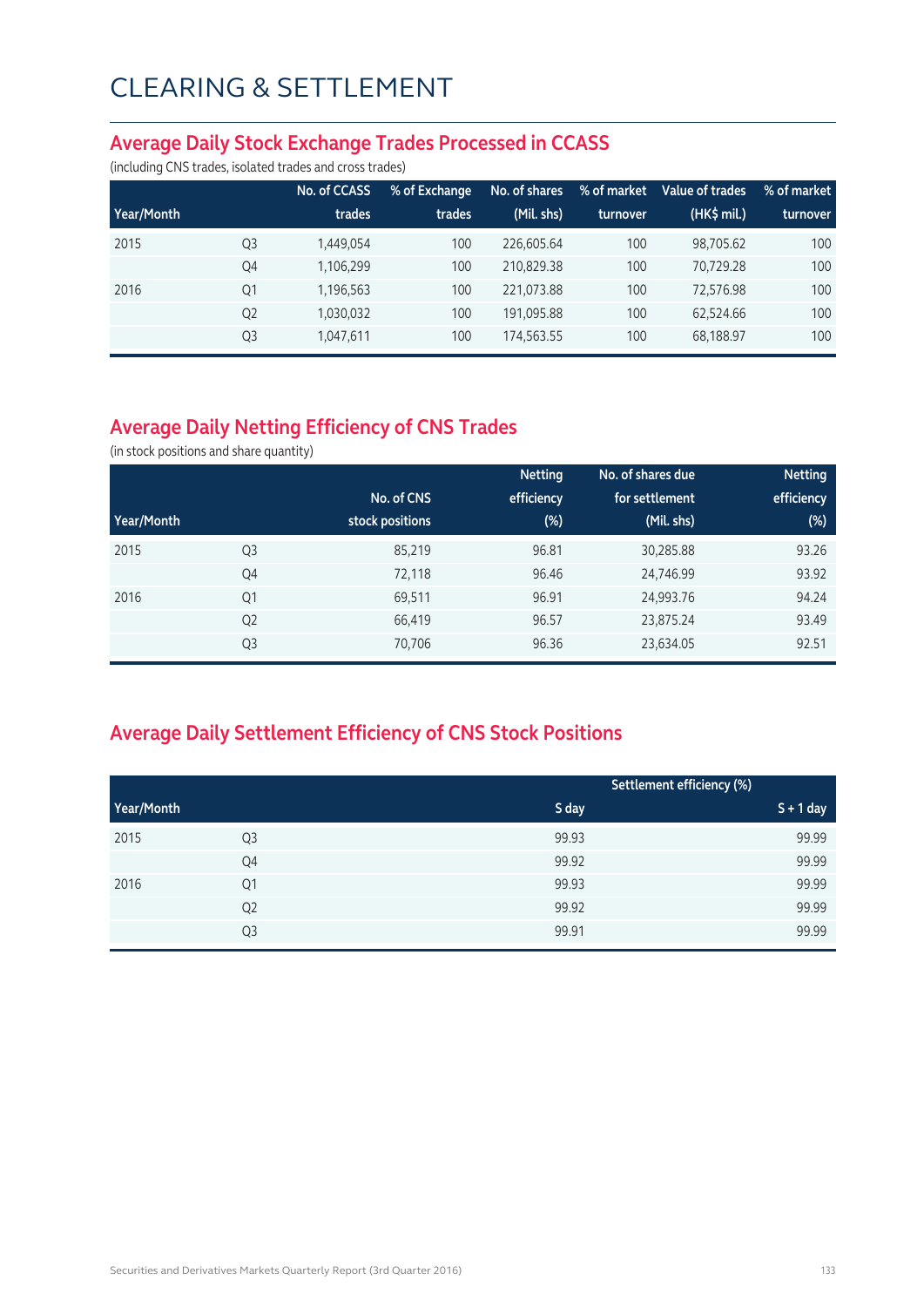#### **Open Interest by Derivatives Products**

| Contracts                                                |                  |                     |
|----------------------------------------------------------|------------------|---------------------|
| <b>Derivatives product</b>                               | 3rd Quarter 2016 | 3rd Quarter 2015    |
| Hang Seng Index Futures                                  | 157,669          | 102,582             |
| Hang Seng Index Options                                  | 280,913          | 257,268             |
| Mini-Hang Seng Index Futures                             | 9,151            | 7,431               |
| Mini-Hang Seng Index Options                             | 9,370            | 7,571               |
| H-shares Index Futures                                   | 349,588          | 349,891             |
| H-shares Index Options                                   | 2,560,117        | 2,165,685           |
| Mini H-shares Index Futures                              | 5,049            | 5,022               |
| Mini H-shares Index Options <sup>1</sup>                 | 5,441            |                     |
| Flexible Hang Seng Index Options                         | 2,975            | 1,400               |
| Flexible H-shares Index Options                          | 13,569           | 29,912              |
| HSI Dividend Point Index Futures                         | 7,081            | 6,381               |
| <b>HSCEI Dividend Point Index Futures</b>                | 157,453          | 76,873              |
| HSI Volatility Index Futures                             | 0                |                     |
| CES China 120 Index Futures                              | 10               | 27                  |
| CES Gaming Top 10 Index Futures <sup>2</sup>             | $\mathbf 0$      |                     |
| Hang Seng Mainland Oil & Gas Index Futures <sup>3</sup>  | $\mathbf 0$      |                     |
| Hang Seng Mainland Banks Index Futures <sup>4</sup>      | $\overline{2}$   |                     |
| Hang Seng Mainland Healthcare Index Futures <sup>5</sup> | $\mathbf 0$      |                     |
| Hang Seng Mainland Properties Index Futures <sup>6</sup> | $\Omega$         |                     |
| Hang Seng IT Hardware Index Futures7                     | $\mathbf 0$      |                     |
| Hang Seng Software & Services Index Futures <sup>8</sup> | $\mathbf 0$      |                     |
| <b>IBOVESPA Futures</b>                                  | $\Omega$         | $\mathsf{O}\xspace$ |
| <b>MICEX Index Futures</b>                               | $\Omega$         | $\mathbf 0$         |
| S&P BSE Sensex Index Futures                             | $\mathbf 0$      | $\mathbf 0$         |
| FTSE/JSE Top40 Futures                                   | $\Omega$         | $\Omega$            |
| <b>Stock Futures</b>                                     | 4,040            | 17,768              |
| <b>Stock Options</b>                                     | 6,045,816        | 6,679,004           |
| Three-month HIBOR Futures                                | 0                | 0                   |
| One-month HIBOR Futures                                  | $\Omega$         | 3                   |
| Three-year Exchange Fund Note Futures <sup>9</sup>       |                  |                     |
| RMB Currency Futures - USD/CNH Futures                   | 33,340           | 15,645              |
| RMB Currency Futures - EUR/CNH Futures <sup>10</sup>     | 50               |                     |
| RMB Currency Futures - JPY/CNH Futures <sup>11</sup>     | $\overline{4}$   |                     |
| RMB Currency Futures - AUD/CNH Futures <sup>12</sup>     | 10               |                     |
| RMB Currency Futures - CNH/USD Futures <sup>13</sup>     | 482              |                     |
| London Aluminium Mini Futures                            | 42               | 84                  |
| London Zinc Mini Futures                                 | 67               | 106                 |
| London Copper Mini Futures                               | 20               | 129                 |
| London Lead Mini Futures <sup>14</sup>                   | $\overline{0}$   |                     |
| London Nickel Mini Futures <sup>15</sup>                 | 100              |                     |
| London Tin Mini Futures <sup>16</sup>                    | $\Omega$         |                     |
| <b>Total</b>                                             | 9,642,359        | 9,722,782           |

1 Trading in Mini H-shares Index Options commenced on 05 Sep 2016

- 2 Trading in CES Gaming Top 10 Index Futures commenced on 09 May 2016
- 3 Trading in Hang Seng Mainland Oil & Gas Index Futures commenced on 09 May 2016
- 4 Trading in Hang Seng Mainland Banks Index Futures commenced on 09 May 2016
- 5 Trading in Hang Seng Mainland Healthcare Index Futures commenced on 09 May 2016

6 Trading in Hang Seng Mainland Properties Index Futures commenced on 09 May 2016

- 7 Trading in Hang Seng IT Hardware Index Futures commenced on 09 May 2016
- 8 Trading in Hang Seng Software & Services Index Futures commenced on 09 May 2016

<sup>9</sup> Trading in 3-Year Exchange Fund Note Futures suspended with effect from 14 Sep 2015<br><sup>10</sup> Trading in BMP Currency Futures - FUR/CNH Futures commenced on 20 May 2016

<sup>10</sup> Trading in RMB Currency Futures – EUR/CNH Futures commenced on 30 May 2016<br><sup>11</sup> Trading in PMB Currency Futures – IBY/CNH Futures commenced on 30 May 2016

11 Trading in RMB Currency Futures – JPY/CNH Futures commenced on 30 May 2016<br>12 Trading in RMB Currency Futures – ALID/CNH Futures commenced on 30 May 2016

12 Trading in RMB Currency Futures – AUD/CNH Futures commenced on 30 May 2016<br>Trading in RMB Currency Futures – CNH/LISD Futures commenced on 30 May 2016

13 Trading in RMB Currency Futures – CNH/USD Futures commenced on 30 May 2016<br>Trading in London Load Mini Futures commenced on 14 Dec 2015

Trading in London Lead Mini Futures commenced on 14 Dec 2015

15 Trading in London Nickel Mini Futures commenced on 14 Dec 2015

16 Trading in London Tin Mini Futures commenced on 14 Dec 2015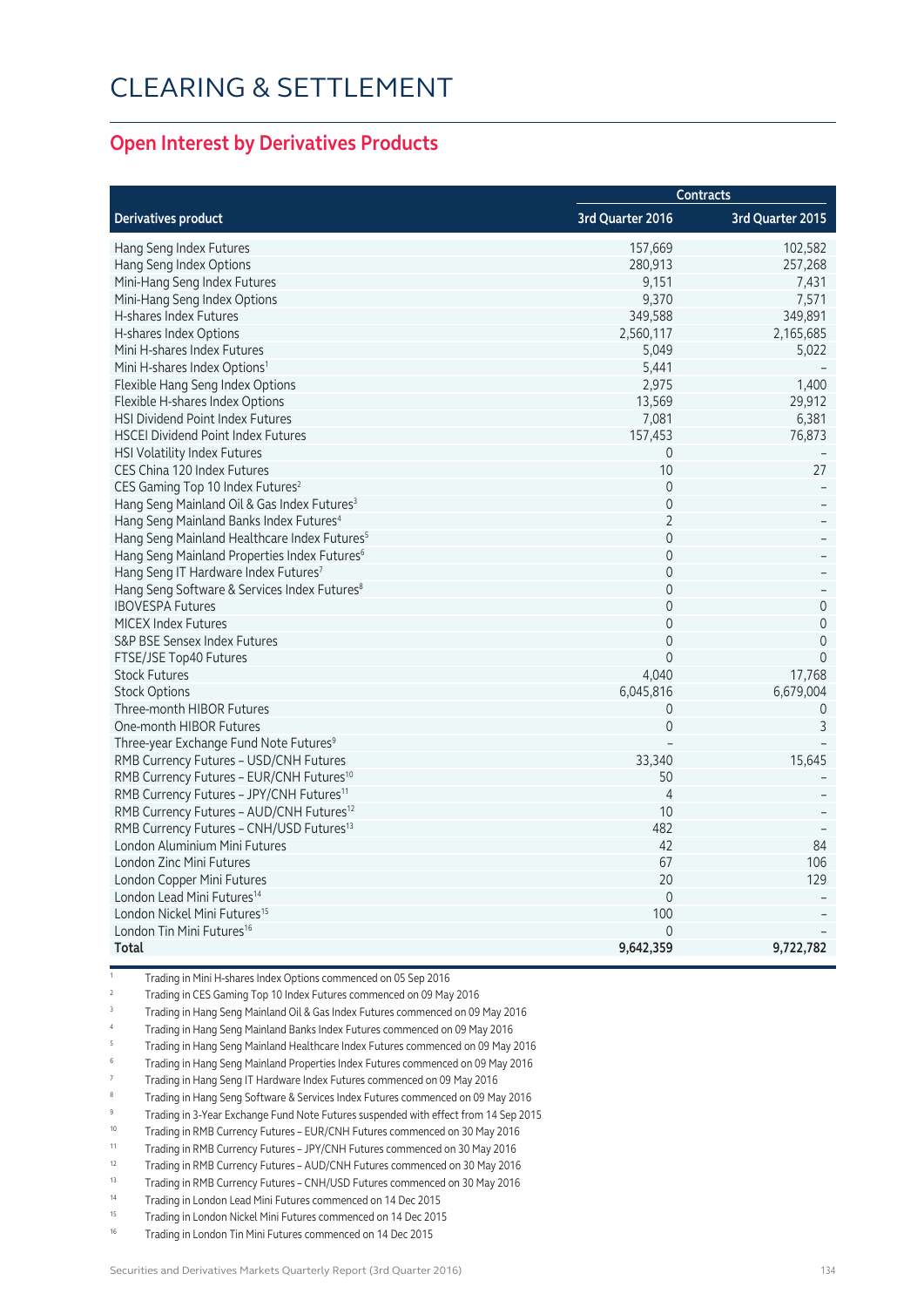#### **Stock Options Open Interest by Class**

as at the end of 3rd Quarter 2016

|                        | Open interest   |             |            |  |
|------------------------|-----------------|-------------|------------|--|
| <b>Options class</b>   |                 | (contracts) | % of total |  |
| X ISHARES A50          | A50             | 103,001     | 1.70       |  |
| ANHUI CONCH            | ACC             | 28,165      | 0.47       |  |
| AIA                    | AIA             | 88,121      | 1.46       |  |
| CHALCO                 | <b>ALC</b>      | 5,483       | 0.09       |  |
| CAM CSI300             | AMC             | 18,299      | 0.30       |  |
| <b>BANKCOMM</b>        | <b>BCM</b>      | 33,915      | 0.56       |  |
| <b>BANK OF E ASIA</b>  | <b>BEA</b>      | 12,809      | 0.21       |  |
| <b>BELLE INT'L</b>     | <b>BIH</b>      | 6,837       | 0.11       |  |
| <b>BOC HONG KONG</b>   | <b>BOC</b>      | 46,633      | 0.77       |  |
| <b>BYD COMPANY</b>     | <b>BYD</b>      | 23,524      | 0.39       |  |
| CHINA COMM CONS        | CCC             | 53,125      | 0.88       |  |
| CHINA COAL             | CCE             | 14,303      | 0.24       |  |
| CHINA COSCO            | CCS             | 3,737       | 0.06       |  |
| CHINA CINDA            | CDA             | 5,962       | 0.10       |  |
| <b>CGN POWER</b>       | CGN             | 1,567       | 0.03       |  |
| <b>CHINA MOBILE</b>    | CHT             | 139,031     | 2.30       |  |
| CHINA UNICOM           | <b>CHU</b>      | 55,513      | 0.92       |  |
| <b>CITIC</b>           | <b>CIT</b>      | 16,521      | 0.27       |  |
| <b>CKH HOLDINGS</b>    | <b>CKH</b>      | 44,924      | 0.74       |  |
| <b>CK PROPERTY</b>     | <b>CKP</b>      | 6,867       | 0.11       |  |
| <b>CHINA LIFE</b>      | CLI             | 264,690     | 4.38       |  |
| <b>CLP HOLDINGS</b>    | <b>CLP</b>      | 7,658       | 0.13       |  |
| <b>CM BANK</b>         | CMB             | 93,746      | 1.55       |  |
| CNOOC                  | CNC             | 203,495     | 3.37       |  |
| CHINA OVERSEAS         | COL             | 53,764      | 0.89       |  |
| CATHAY PAC AIR         | CPA             | 5,507       | 0.09       |  |
| SINOPEC CORP           | CPC             | 87,429      | 1.45       |  |
| CPIC                   | <b>CPI</b>      | 25,573      | 0.42       |  |
| CHINA RAIL CONS        | CRC             | 17,034      | 0.28       |  |
| CHINA RAILWAY          | CRG             | 6,843       | 0.11       |  |
| CHINA RES LAND         | CRL             | 16,414      | 0.27       |  |
| X WISECSI300ETF        | CS <sub>3</sub> | 32          | 0.00       |  |
| CSOP A50 ETF           | <b>CSA</b>      | 88,036      | 1.46       |  |
| CHINA SHENHUA          | <b>CSE</b>      | 52,159      | 0.86       |  |
| <b>CITIC BANK</b>      | <b>CTB</b>      | 74,119      | 1.23       |  |
| CHINA TELECOM          | <b>CTC</b>      | 51,266      | 0.85       |  |
| CITIC SEC              | <b>CTS</b>      | 11,917      | 0.20       |  |
| DONGFENG GROUP         | <b>DFM</b>      | 5,241       | 0.09       |  |
| <b>ESPRIT HOLDINGS</b> | <b>ESP</b>      | 3,132       | 0.05       |  |
| <b>FIH</b>             | <b>FIH</b>      | 553         | 0.01       |  |
| <b>GALAXY ENT</b>      | GLX             | 60,819      | 1.01       |  |
| <b>GREATWALL MOTOR</b> | <b>GWM</b>      | 75,237      | 1.24       |  |
| <b>HAITONG SEC</b>     | HAI             | 22,893      | 0.38       |  |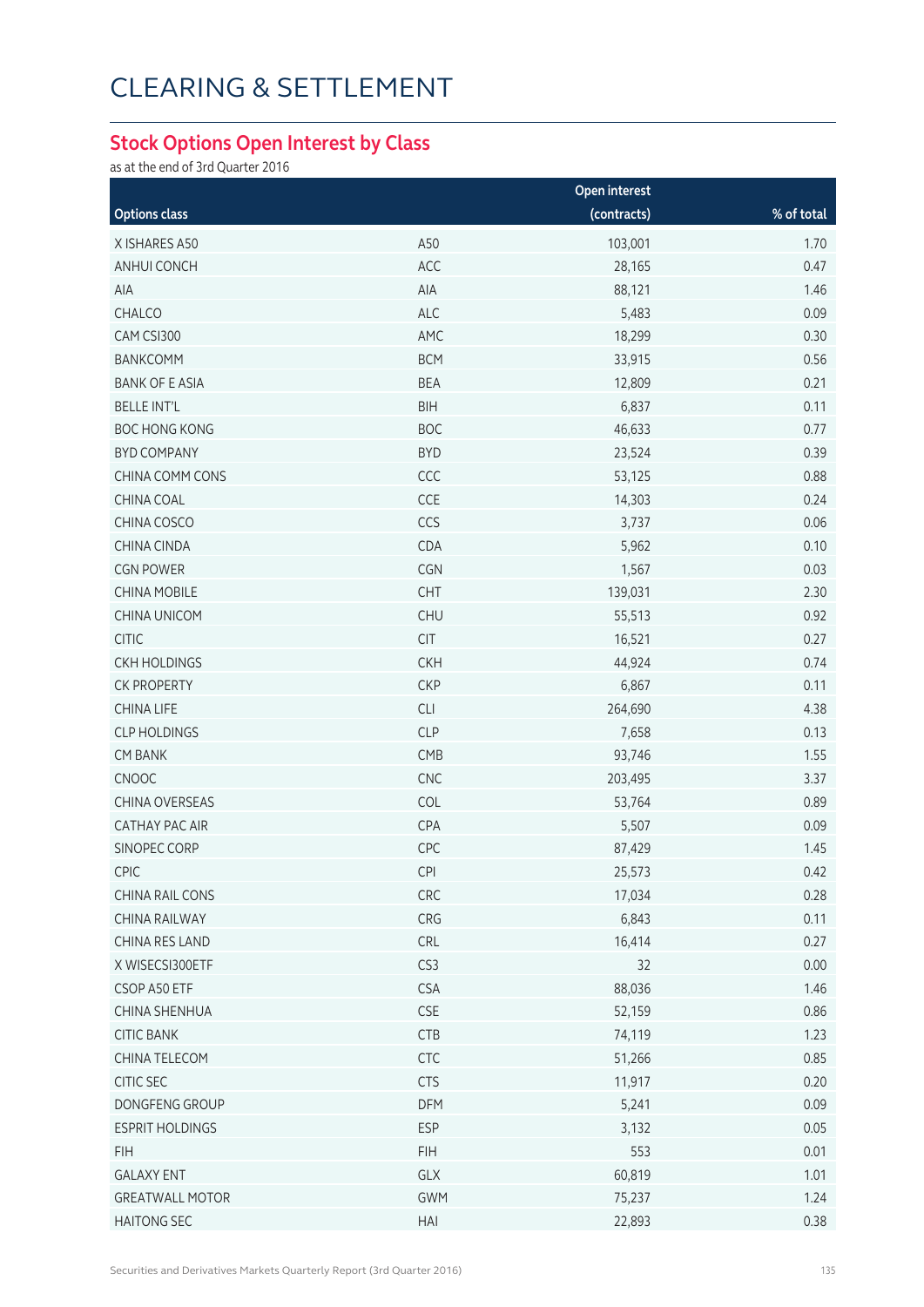|                           |            | Open interest |            |
|---------------------------|------------|---------------|------------|
| <b>Options class</b>      |            | (contracts)   | % of total |
| HS H-SHARE ETF            | <b>HCF</b> | 6,655         | 0.11       |
| POWER ASSETS              | <b>HEH</b> | 6,255         | 0.10       |
| <b>HKEX</b>               | <b>HEX</b> | 473,899       | 7.84       |
| <b>HENGAN INT'L</b>       | <b>HGN</b> | 6,040         | 0.10       |
| <b>HSBC HOLDINGS</b>      | <b>HKB</b> | 378,487       | 6.26       |
| HK & CHINA GAS            | <b>HKG</b> | 7,760         | 0.13       |
| <b>HENDERSON LAND</b>     | <b>HLD</b> | 4,637         | 0.08       |
| <b>HUANENG POWER</b>      | <b>HNP</b> | 17,166        | 0.28       |
| <b>HANG SENG BANK</b>     | <b>HSB</b> | 54,221        | 0.90       |
| <b>JIANGXI COPPER</b>     | <b>JXC</b> | 13,131        | 0.22       |
| <b>KUNLUN ENERGY</b>      | <b>KLE</b> | 4,207         | 0.07       |
| <b>KINGSOFT</b>           | <b>KSO</b> | 11,020        | 0.18       |
| LENOVO GROUP              | LEN        | 80,067        | 1.32       |
| LI & FUNG                 | LIF        | 6,703         | 0.11       |
| MENGNIU DAIRY             | <b>MEN</b> | 2,293         | 0.04       |
| MGM CHINA                 | <b>MGM</b> | 1,049         | 0.02       |
| MINSHENG BANK             | <b>MSB</b> | 73,611        | 1.22       |
| MTR CORPORATION           | <b>MTR</b> | 6,654         | 0.11       |
| <b>CNBM</b>               | <b>NBM</b> | 15,418        | 0.26       |
| <b>NCI</b>                | <b>NCL</b> | 6,777         | 0.11       |
| NEW WORLD DEV             | <b>NWD</b> | 8,460         | 0.14       |
| PING AN                   | PAI        | 406,472       | 6.72       |
| PETROCHINA                | PEC        | 105,463       | 1.74       |
| PICC P&C                  | PIC        | 25,519        | 0.42       |
| PICC GROUP                | PIN        | 3,730         | 0.06       |
| <b>GCL-POLY ENERGY</b>    | PLE        | 5,215         | 0.09       |
| <b>R&amp;F PROPERTIES</b> | <b>RFP</b> | 3,011         | 0.05       |
| SANDS CHINA LTD           | SAN        | 98,833        | 1.63       |
| <b>SHK PPT</b>            | <b>SHK</b> | 26,127        | 0.43       |
| <b>STANCHART</b>          | <b>STC</b> | 18,031        | 0.30       |
| <b>SWIRE PACIFIC A</b>    | SWA        | 10,280        | 0.17       |
| <b>TENCENT</b>            | <b>TCH</b> | 772,560       | 12.78      |
| <b>TRACKER FUND</b>       | <b>TRF</b> | 13,561        | 0.22       |
| <b>WHARF HOLDINGS</b>     | WHL        | 9,380         | 0.16       |
| WANT WANT CHINA           | <b>WWC</b> | 4,596         | 0.08       |
| ABC                       | XAB        | 43,541        | 0.72       |
| <b>BANK OF CHINA</b>      | XBC        | 441,428       | 7.30       |
| CCB                       | XCC        | 459,124       | 7.59       |
| ICBC                      | XIC        | 444,672       | 7.36       |
| YANZHOU COAL              | <b>YZC</b> | 14,004        | 0.23       |
| <b>ZIJIN MINING</b>       | ZJM        | 19,865        | 0.33       |
| <b>Total</b>              |            | 6,045,816     | 100.00     |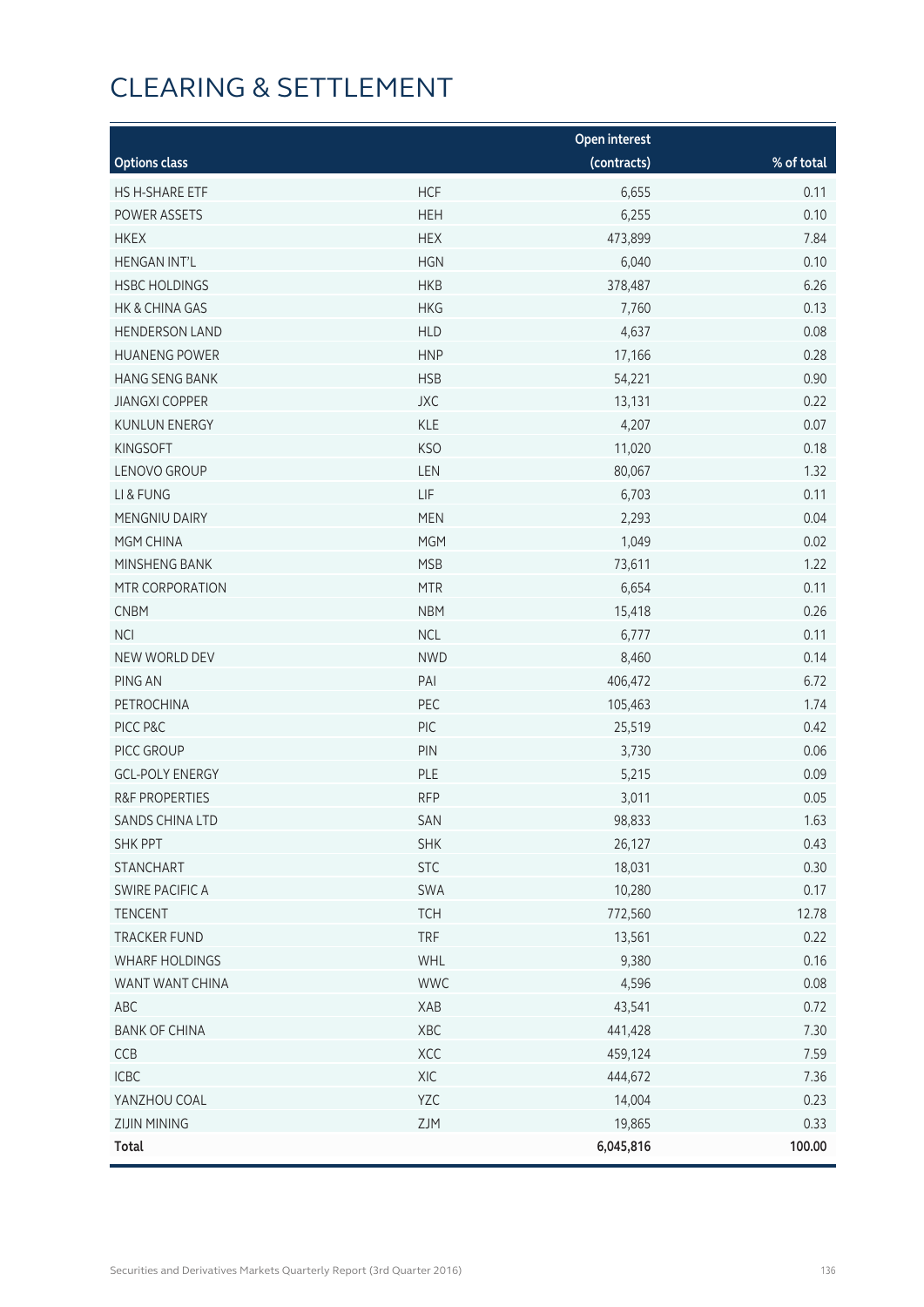# EXCHANGE PARTICIPANTS STATISTICS

### **Stock Exchange**

|      |                | No. of Trading<br><b>Right Holders</b> | Exchange<br><b>Participants -</b><br><b>Trading</b> | <b>Exchange</b><br>Participants -<br>Non-Trading | Non-Exchange<br><b>Participants</b> |
|------|----------------|----------------------------------------|-----------------------------------------------------|--------------------------------------------------|-------------------------------------|
| 2015 | Q3             | 556 (965)                              | 505 (905)                                           | 35(44)                                           | 16(16)                              |
|      | Q4             | 566 (975)                              | 515 (915)                                           | 35(44)                                           | 16(16)                              |
| 2016 | Q1             | 575 (981)                              | 526 (925)                                           | 33(40)                                           | 16(16)                              |
|      | Q <sub>2</sub> | 582 (985)                              | 530 (924)                                           | 36(45)                                           | 16 (16)                             |
|      | Q <sub>3</sub> | 599 (1002)                             | 547 (941)                                           | 36(45)                                           | 16(16)                              |

( ) No. of trading rights

### **Futures Exchange**

|      |                | No. of Trading<br><b>Right Holders</b> | Exchange<br><b>Participants -</b><br><b>Trading</b> | Exchange<br>Participants -<br>Non-Trading | Non-Exchange<br><b>Participants</b> |
|------|----------------|----------------------------------------|-----------------------------------------------------|-------------------------------------------|-------------------------------------|
| 2015 | Q <sub>3</sub> | 230 (254)                              | 177 (199)                                           | $\overline{\phantom{a}}$                  | 53 (55)                             |
|      | Q4             | 232 (256)                              | 179 (201)                                           | $\overline{\phantom{a}}$                  | 53 (55)                             |
| 2016 | Q <sub>1</sub> | 230 (253)                              | 177 (198)                                           | $\overline{\phantom{m}}$                  | 53 (55)                             |
|      | Q <sub>2</sub> | 229 (252)                              | 176 (197)                                           | $\overline{\phantom{m}}$                  | 53 (55)                             |
|      | Q <sub>3</sub> | 231 (254)                              | 178 (199)                                           | $\qquad \qquad$                           | 53 (55)                             |

Notes:

(1) The figures in blanket is the number of trading rights held.

(2) An Exchange Participant is a corporation who may trade on or through the Exchange and is licensed under the Securities and Futures Ordinance to carry on securities/ futures/options dealing activity.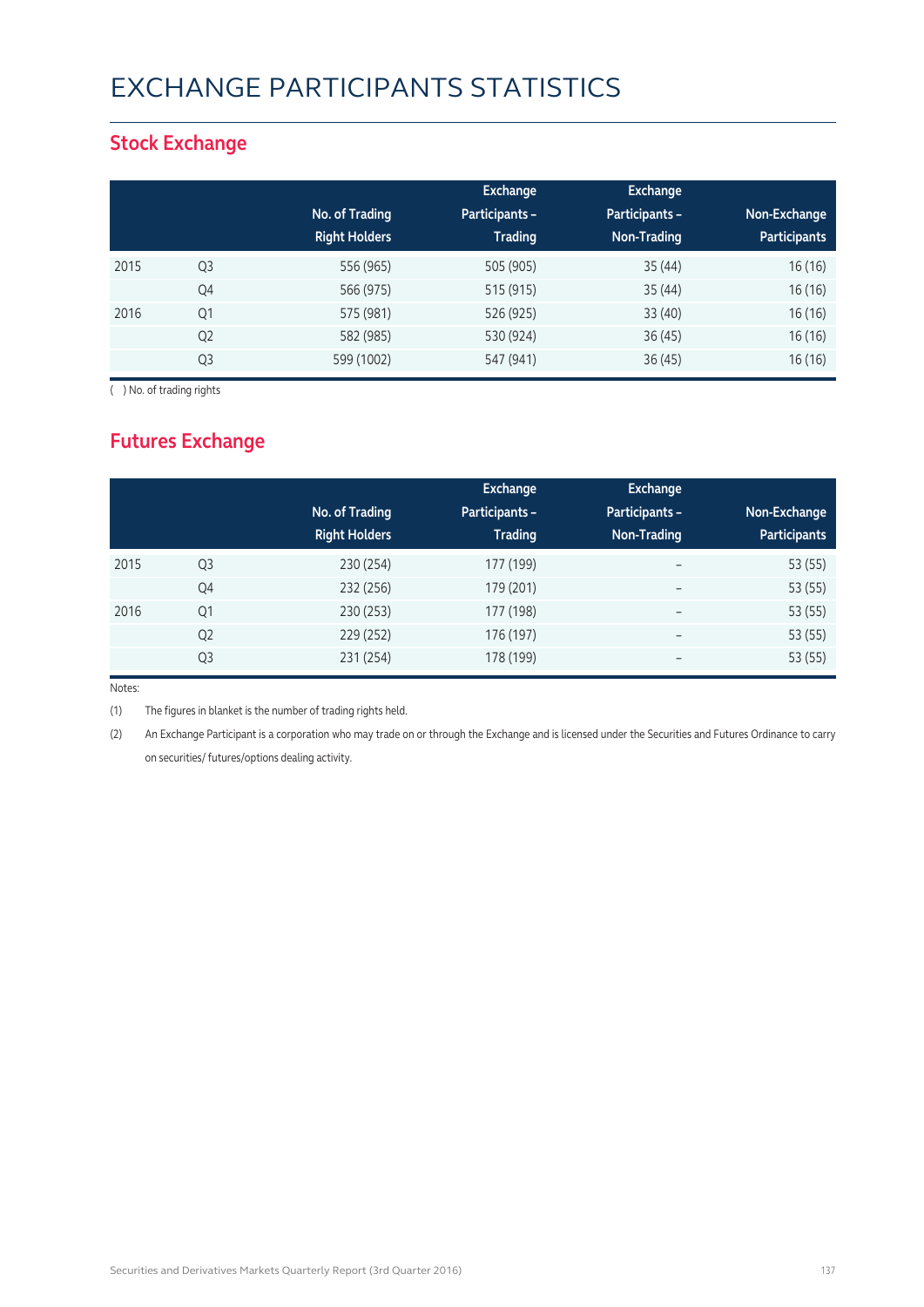# CLEARING PARTICIPANTS STATISTICS

### **HKCC Participants**

|            |                |                              | <b>General Clearing</b> |
|------------|----------------|------------------------------|-------------------------|
| Year/month |                | <b>Clearing Participants</b> | Participants            |
| 2015       | Q <sub>3</sub> | 149                          | 9                       |
|            | Q4             | 151                          | $\mathsf{Q}$            |
| 2016       | Q1             | 148                          | 10                      |
|            | Q <sub>2</sub> | 148                          | 9                       |
|            | Q3             | 150                          | $\mathsf{Q}$            |

### **SEOCH Participants**

|            |                |                                     | <b>General Clearing</b> |
|------------|----------------|-------------------------------------|-------------------------|
| Year/month |                | <b>Direct Clearing Participants</b> | Participants            |
| 2015       | Q <sub>3</sub> | 67                                  | 9                       |
|            | Q4             | 69                                  | 9                       |
| 2016       | Q <sub>1</sub> | 66                                  | 10                      |
|            | Q <sub>2</sub> | 66                                  | 9                       |
|            | Q <sub>3</sub> | 65                                  | 9                       |

### **HKSCC Participants**

|            |                | <b>Direct Clearing</b> | <b>General Clearing</b> | Non-broker     |
|------------|----------------|------------------------|-------------------------|----------------|
| Year/month |                | Participant            | Participant             | Participants * |
| 2015       | Q <sub>3</sub> | 482                    | 10                      | 43             |
|            | Q4             | 492                    | 10                      | 43             |
| 2016       | Q1             | 503                    | 9                       | 43             |
|            | Q <sub>2</sub> | 507                    | 9                       | 43             |
|            | Q3             | 525                    | 9                       | 43             |

\* Non-broker participants include Clearing Agency Participants, Custodian Participants and Stock Pledgee Participants.